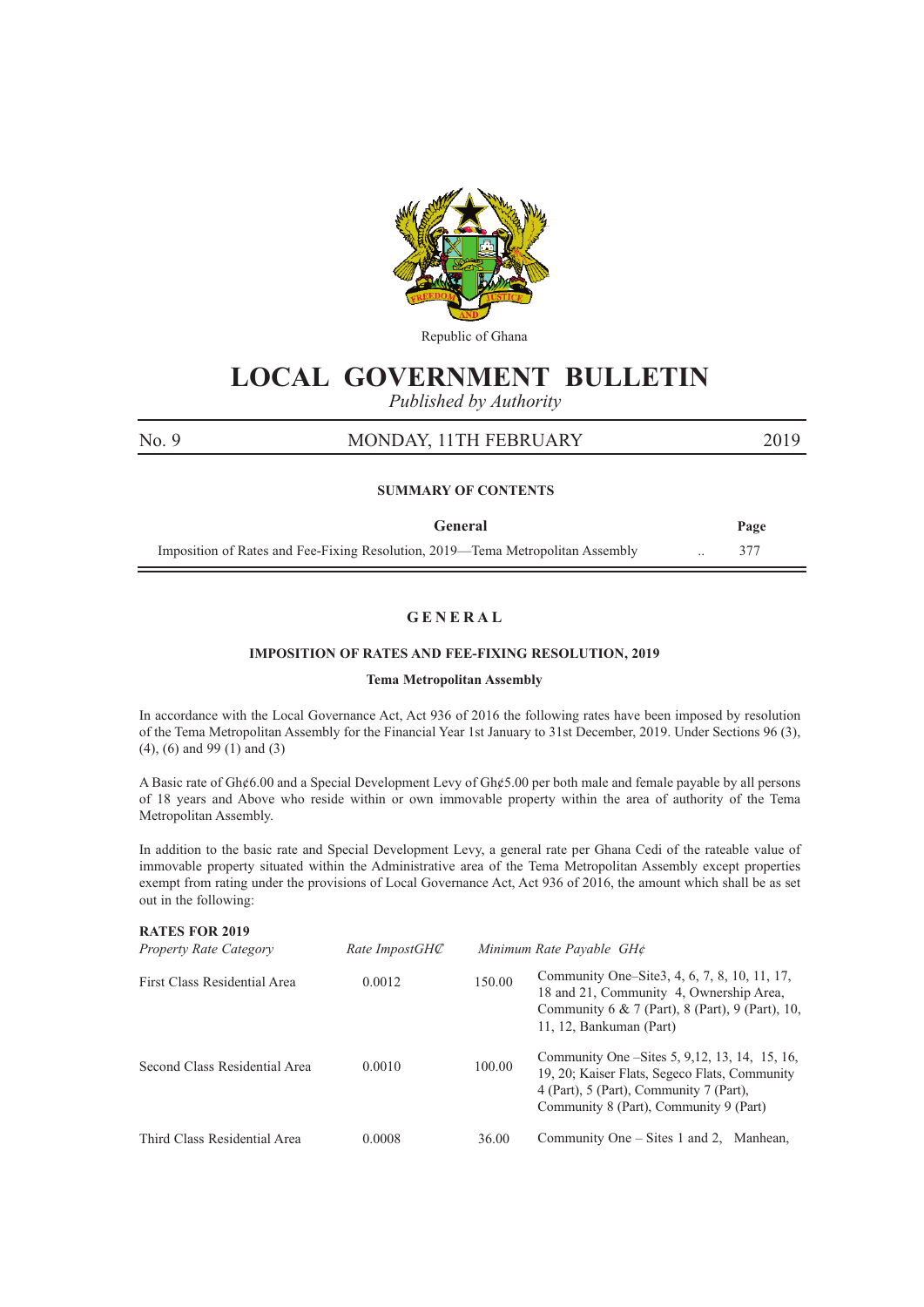| Property Rate Category           | Rate ImpostGHC | Minimum Rate Payable GH¢ |
|----------------------------------|----------------|--------------------------|
| Mixed-Use Properties             | 0.0039         | 200.00                   |
| <i>Industrial</i>                |                |                          |
| Heavy Industrial Area            | 0.0060         | 600.00                   |
| Light Industrial Area            | 0.0050         | 500.00                   |
| <b>Commercial</b>                |                |                          |
| First Class Commercial "A" Prop. | 0.00595        | 500.00                   |
| First Class Commercial "B" Prop. | 0.00592        | 400.00                   |
| Mixed-Used Properties            | 0.0039         | 200.00                   |
| Agricultural                     | 0.0004         | 30.00                    |
| Cocobod Properties               | 0.0098         |                          |
| Parastatals                      | 0.01           |                          |
| Port/Harbour Area Properties     | 0.020          |                          |
| <b>Free Zone Properties:</b>     |                |                          |
| Industrial                       | 0.0088         |                          |
| Commercial                       | 0.0088         |                          |
| Agricultural                     | 0.0088         |                          |

### **RATE ON ACCOUNT FOR UNASSESSED/UNNUMBERED PROPERTIES**

| <b>Property Rate Category</b>        |                      | Approved Fees for 2019 |           |           |
|--------------------------------------|----------------------|------------------------|-----------|-----------|
| <b>First Class Residential Area</b>  |                      |                        |           |           |
| One Bedroom House (Unfenced)         |                      |                        | 157.00    | per annum |
| One Bedroom House (Fenced)           | $\ddot{\phantom{0}}$ | $\ddot{\phantom{a}}$   | 169.00    | per annum |
| Two Bedroom House (Unfenced)         | $\ddotsc$            | $\ddotsc$              | 182.00    | per annum |
| Two Bedroom House (Fenced)           |                      | $\ddotsc$              | 194.00    | per annum |
| Three Bedroom House (Unfenced)       | $\ddotsc$            | $\ddotsc$              | 206.00    | per annum |
| Three Bedroom House (Fenced)         | $\ddotsc$            | $\ddotsc$              | 218.00    | per annum |
| Four Bedroom House (Unfenced)        | $\cdot$ .            |                        | 230.00    | per annum |
| Four Bedroom House (Fenced)          | $\ldots$             |                        | 242.00    | per annum |
| Five Bedroom House (Unfenced)        | $\ddotsc$            |                        | 254.00    | per annum |
| Five Bedroom House (Fenced)          |                      | $\cdot$                | 266.00    | per annum |
| <b>Second Class Residential Area</b> |                      |                        |           |           |
| One Bedroom House (Unfenced)         | $\ddotsc$            |                        | 109.00    | per annum |
| One Bedroom House (Fenced)           | $\ddot{\phantom{a}}$ | $\ddot{\phantom{a}}$   | 121.00    | per annum |
| Two Bedroom House (Unfenced)         | $\ddot{\phantom{a}}$ | $\ddot{\phantom{a}}$   | 133.00    | per annum |
| Two Bedroom House (Fenced)           | $\ddot{\phantom{a}}$ | $\ddot{\phantom{a}}$   | 145.00    | per annum |
| Three Bedroom House (Unfenced)       | $\ddot{\phantom{a}}$ | $\ddot{\phantom{a}}$   | 157.00    | per annum |
| Three Bedroom House (Fenced)         | $\ddot{\phantom{a}}$ | $\ddot{\phantom{a}}$   | 169.00    | per annum |
| Four Bedroom House (Unfenced)        |                      |                        | 182.00    | per annum |
| Four Bedroom House (Fenced)          |                      |                        | 194.00    | per annum |
| Five Bedroom House (Unfenced)        |                      |                        | 206.00    | per annum |
| Five Bedroom House (Fenced)          |                      |                        | 218.00    | per annum |
| <b>Third Class Residential Area</b>  |                      | $\cdot$                | 50.00     | per annum |
| Commercial:                          |                      |                        |           | per annum |
| Cat "A"                              |                      | $\ddotsc$              | 7,260.00  | per annum |
| Cat "B"                              |                      | $\ddotsc$              | 6,050.00  | per annum |
| Cat "C"                              |                      | $\ddotsc$              | 4,840.00  | per annum |
| Cat "D"                              |                      | $\ddot{\phantom{a}}$   | 3,630.00  | per annum |
| Cat "E"                              |                      | $\ddot{\phantom{a}}$   | 2,420.00  | per annum |
| <b>Heavy Industrial Area</b>         |                      |                        |           |           |
| Cat "A" Large                        |                      | $\ddotsc$              | 60,000.00 | per annum |
| Cat "B" Medium                       |                      | $\ddot{\phantom{0}}$   | 45,000.00 | per annum |
| Cat "C" Small                        |                      |                        | 30,000.00 | per annum |
| Cat "D"                              |                      | $\cdot$                | 25,000.00 | per annum |
| Cat "E"                              | $\ddot{\phantom{a}}$ | $\ddot{\phantom{a}}$   | 15,000.00 | per annum |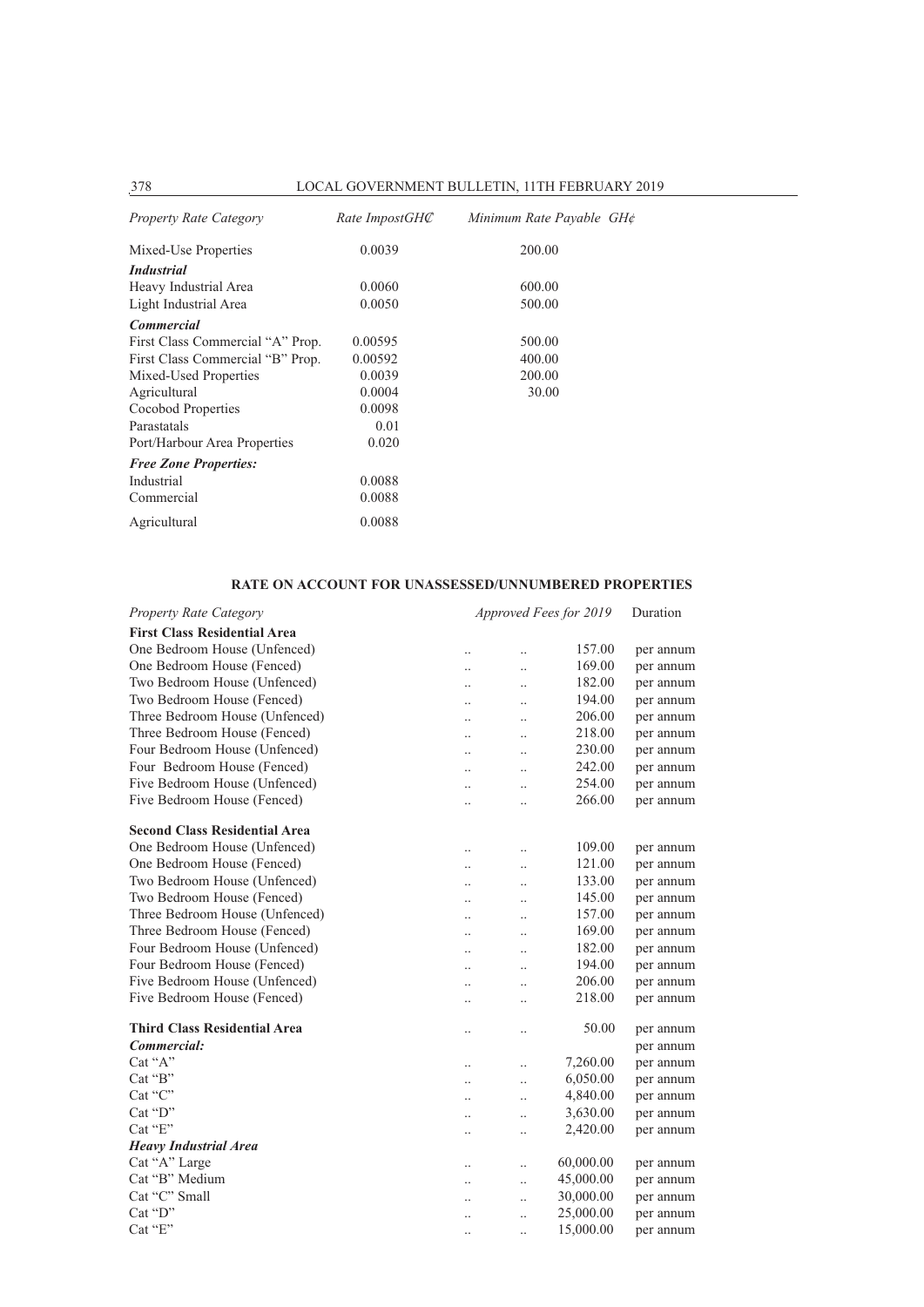| <b>Property Rate Category</b>                                                         | Approved Fees for 2019 |                      |           | Duration  |
|---------------------------------------------------------------------------------------|------------------------|----------------------|-----------|-----------|
| <b>Light Industrial Area</b>                                                          |                        |                      |           | per annum |
| Cat "A"                                                                               |                        | $\ddot{\phantom{0}}$ | 14,520.00 | per annum |
| Cat "B"                                                                               |                        | $\ddot{\phantom{a}}$ | 7,260.00  | per annum |
| Agricultural                                                                          |                        | $\ddot{\phantom{a}}$ | 1,210.00  | per annum |
| <b>Plant and Machinery</b>                                                            |                        |                      |           |           |
| Cat " $A$ "                                                                           |                        | $\ddot{\phantom{a}}$ | 24,200.00 | per annum |
| $Cat$ " $B$ "                                                                         |                        |                      | 18,150.00 | per annum |
| <b>Free Zone</b>                                                                      |                        |                      |           |           |
| Cat "A"                                                                               | $\ddot{\phantom{a}}$   | $\ddot{\phantom{a}}$ | 50,000.00 | per annum |
| Cat "B"                                                                               |                        | $\ddotsc$            | 40,000.00 | per annum |
| Cat "C"                                                                               |                        |                      | 35,000.00 | per annum |
|                                                                                       |                        |                      |           |           |
| <b>Temporary Structure Rates (Tema New Town Areas)</b><br><b>Residential (Wooden)</b> |                        |                      |           | per annum |
| Cat A-Above Ten rooms                                                                 |                        |                      | 500.00    |           |
| Cat B-Six to Ten rooms                                                                | $\ddot{\phantom{a}}$   |                      |           | per annum |
|                                                                                       |                        |                      | 350.00    | per annum |
| Cat C- Five rooms                                                                     |                        |                      | 250.00    | per annum |
| Cat D- Four rooms                                                                     |                        |                      | 150.00    | per annum |
| Cat E-Three rooms                                                                     |                        |                      | 120.00    | per annum |
| Cat F-Two rooms                                                                       | $\ddot{\phantom{a}}$   | $\ddot{\phantom{a}}$ | 90.00     | per annum |
| Cat G-Single room                                                                     | $\ddot{\phantom{a}}$   | $\ddot{\phantom{a}}$ | 60.00     | per annum |
| <b>Residential (Block)</b>                                                            |                        |                      |           | per annum |
| Cat A-Above Ten rooms                                                                 |                        |                      | 600.00    | per annum |
| Cat B-Six to Ten rooms                                                                | $\ddot{\phantom{a}}$   | $\ddot{\phantom{a}}$ | 450.00    | per annum |
| Cat C- Five rooms                                                                     |                        |                      | 300.00    | per annum |
| Cat D- Four rooms                                                                     |                        |                      | 200.00    | per annum |
| Cat E-Three rooms                                                                     |                        |                      | 150.00    | per annum |
| Cat F-Two rooms                                                                       |                        |                      | 120.00    | per annum |
| Cat G-Single room                                                                     |                        |                      | 70.00     | per annum |
| Commercial (Wooden)                                                                   |                        |                      |           | per annum |
| Cat A-More than five rooms                                                            |                        |                      | 600.00    | per annum |
| Cat B- Five rooms                                                                     |                        |                      | 300.00    | per annum |
| Cat C- Four rooms                                                                     |                        | $\ddot{\phantom{a}}$ | 200.00    | per annum |
| Cat D- Three rooms                                                                    |                        |                      | 150.00    | per annum |
| Cat E-Two rooms                                                                       |                        |                      | 100.00    | per annum |
| Cat F- Single room                                                                    |                        |                      | 80.00     | per annum |
|                                                                                       |                        |                      |           |           |
| <b>Commercial (Block)</b><br>Cat A-More than five rooms                               |                        |                      |           | per annum |
|                                                                                       |                        |                      | 700.00    | per annum |
| Cat B- Five rooms                                                                     |                        |                      | 350.00    | per annum |
| Cat C- Four rooms                                                                     |                        |                      | 250.00    | per annum |
| Cat D-Three rooms                                                                     |                        |                      | 200.00    | per annum |
| Cat E-Two rooms                                                                       |                        |                      | 150.00    | per annum |
| Cat F-Single room                                                                     |                        |                      | 100.00    | per annum |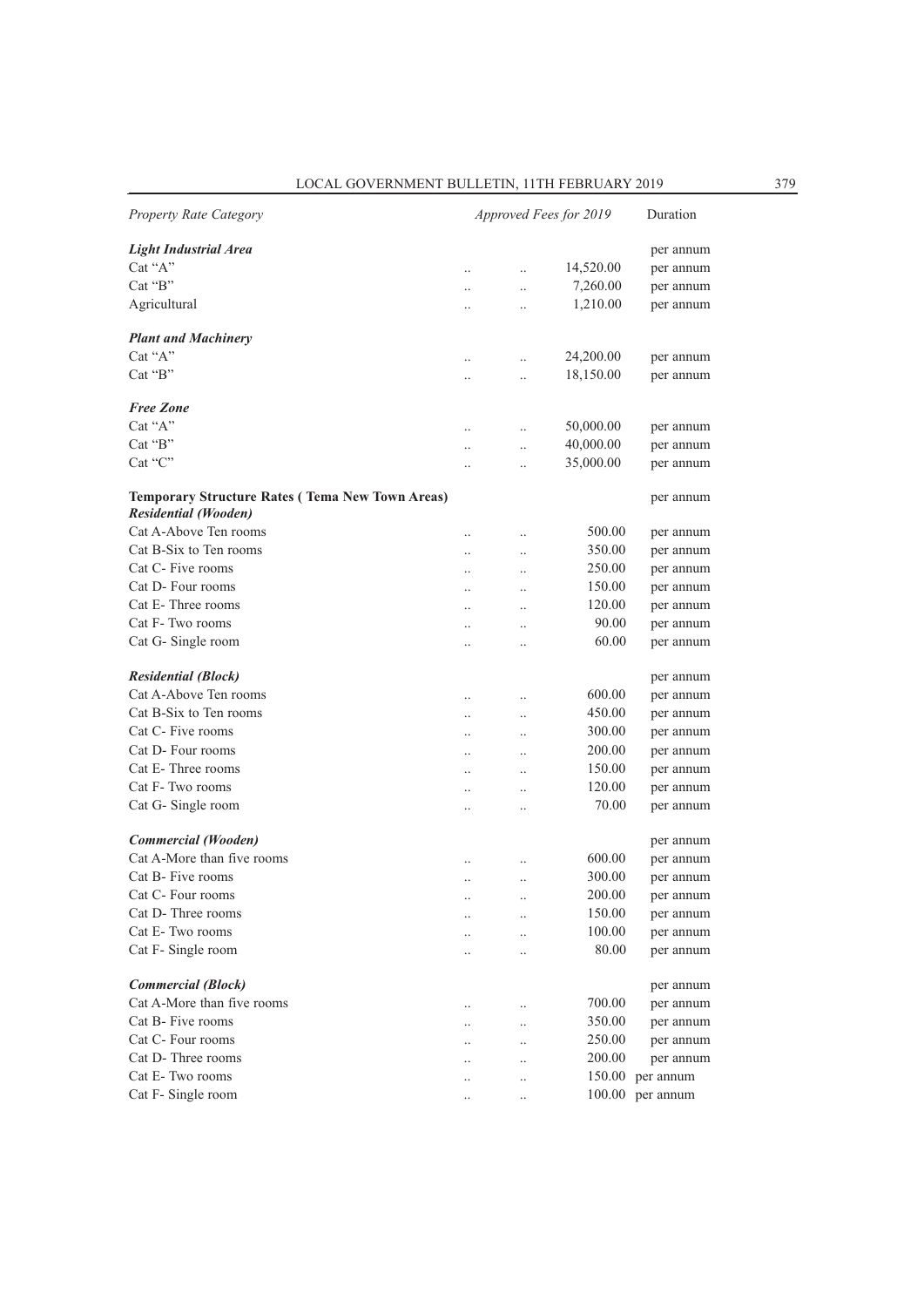| Main Item Sub-Item | Description of Item                                                                            |                      |                      |                      | TMA Fees for 2019<br>$GH\phi$ | Duration  |
|--------------------|------------------------------------------------------------------------------------------------|----------------------|----------------------|----------------------|-------------------------------|-----------|
| 1                  | <b>Abattoir (Private)</b>                                                                      |                      |                      |                      |                               |           |
|                    | Cat A - Industrial setting                                                                     |                      | $\ddot{\phantom{0}}$ | $\ddotsc$            | 1,100.00                      | per annum |
|                    | Cat B - Manual setting                                                                         | $\ddot{\phantom{a}}$ | $\ddot{\phantom{a}}$ | $\ddotsc$            | 550.00                        | per annum |
| $\mathbf{2}$       | Adinkra Designers/Kente/Smock Weavers & Sellers                                                |                      |                      |                      |                               |           |
|                    | Cat A - Weavers & Sellers (Large)                                                              |                      | $\ddot{\phantom{0}}$ | $\ddotsc$            | 825.00                        | per annum |
|                    | Cat B - Weavers Only (Large)                                                                   |                      | $\ddot{\phantom{a}}$ | $\ddotsc$            | 605.00                        | per annum |
|                    | Cat C - Sellers Only (Large)                                                                   | $\ddot{\phantom{a}}$ | $\ddot{\phantom{a}}$ | $\ddotsc$            | 385.00                        | per annum |
|                    | Cat D - Weavers & Sellers (Medium)                                                             | $\ddot{\phantom{a}}$ | $\ddotsc$            | $\ddotsc$            | 275.00                        | per annum |
|                    | Cat E - Weavers Only (Medium)                                                                  | $\ddotsc$            | $\ddotsc$            | $\ddot{\phantom{0}}$ | 165.00                        | per annum |
|                    | Cat F - Sellers Only (Medium)                                                                  | $\ddot{\phantom{0}}$ | $\ddot{\phantom{a}}$ | $\ddot{\phantom{0}}$ | 220.00                        | per annum |
|                    | Cat G - Weavers & Sellers (Small)                                                              |                      | $\ddot{\phantom{a}}$ |                      | 132.00                        | per annum |
|                    | Cat H - Weavers Only (Small)                                                                   | $\ddot{\phantom{a}}$ | $\ddot{\phantom{a}}$ | $\ddot{\phantom{a}}$ | 110.00                        | per annum |
|                    | Cat I - Sellers Only (Small)                                                                   | $\ddotsc$            | $\ddotsc$            | $\ddot{\phantom{0}}$ | 99.00                         | per annum |
|                    |                                                                                                |                      |                      |                      |                               |           |
| 3                  | <b>Advertising Companies</b>                                                                   |                      |                      |                      |                               |           |
|                    | Cat A - Platinum (minimum of 10 staff)                                                         |                      | $\ddot{\phantom{0}}$ | $\ddot{\phantom{0}}$ | 2,000.00                      | per annum |
|                    | Cat B - Gold (minimum of 5 staff)                                                              | $\ddotsc$            | $\ddotsc$            | $\ddotsc$            | 1,500.00                      | per annum |
|                    | Cat C - Silver (minimum of 3 staff)                                                            | $\ddot{\phantom{a}}$ | $\ddotsc$            | $\ddotsc$            | 1,200.00                      | per annum |
|                    | Cat."D" (Bronze and others)                                                                    | $\ddot{\phantom{0}}$ | $\ddot{\phantom{0}}$ | $\ddotsc$            | 800.00                        | per annum |
|                    | Cat.E                                                                                          | $\ddotsc$            | $\ddot{\phantom{a}}$ | $\ddot{\phantom{0}}$ | 500.00                        | per annum |
| 4<br>5             | <b>Agrima Water Supply</b><br>$\ddot{\phantom{a}}$<br><b>Agro Chemical/Farm Inputs Dealers</b> |                      |                      | $\ddot{\phantom{0}}$ | 77.00                         | per annum |
|                    | Cat A - Manufacturers/ Importers/ Distributors/Retailers                                       |                      | $\ddotsc$            | $\ddotsc$            | 1,320.00                      | per annum |
|                    | Cat B - Manufacturers & Importers                                                              | $\ddot{\phantom{a}}$ | $\ddot{\phantom{0}}$ | $\ddotsc$            | 880.00                        | per annum |
|                    | Cat C - Manufacturers & Distributors                                                           | $\ddot{\phantom{a}}$ |                      | $\ddot{\phantom{0}}$ | 660.00                        | per annum |
|                    | Cat D - Distributors & Retailers                                                               | $\ddot{\phantom{a}}$ | $\ddot{\phantom{a}}$ | $\ddot{\phantom{a}}$ | 550.00                        | per annum |
|                    | Cat E - Manufacturers                                                                          | $\ddot{\phantom{0}}$ | $\ddotsc$            | $\ddot{\phantom{0}}$ | 440.00                        | per annum |
|                    | Cat F - Importers                                                                              | $\ddotsc$            | $\ddotsc$            | $\ddot{\phantom{0}}$ | 330.00                        | per annum |
|                    | Cat G - Distributors                                                                           | $\ddot{\phantom{0}}$ | $\ddot{\phantom{a}}$ | $\ddot{\phantom{0}}$ | 275.00                        | per annum |
|                    | Cat H - Retailers (Large)                                                                      |                      | $\ddot{\phantom{a}}$ | $\ddot{\phantom{0}}$ | 275.00                        | per annum |
|                    | Cat I - Retailers (Medium)                                                                     | $\ddot{\phantom{a}}$ | $\ddot{\phantom{a}}$ | $\ddot{\phantom{a}}$ | 110.00                        | per annum |
|                    |                                                                                                |                      |                      |                      |                               |           |
| 6                  | <b>Agro Machine Dealers</b>                                                                    |                      |                      |                      |                               |           |
|                    | Cat A - Manufacturers                                                                          | $\ddotsc$            | $\ddot{\phantom{a}}$ | $\ddot{\phantom{0}}$ | 809.00                        | per annum |
|                    | Cat B - Importers                                                                              | $\ddotsc$            | $\ddot{\phantom{a}}$ | $\ddot{\phantom{0}}$ | 693.00                        | per annum |
|                    | Cat C - Retailers (Large)                                                                      | $\ddot{\phantom{a}}$ | $\ddotsc$            | $\ddot{\phantom{a}}$ | 347.00                        | per annum |
|                    | Cat D - Retailers (Medium)                                                                     |                      |                      |                      | 220.00                        | per annum |
| 7                  | <b>Akpeteshie (liquor) Dealers</b><br><b>Manufacturers (Distillers)</b>                        |                      |                      |                      |                               |           |
|                    | Cat A - Large Scale                                                                            | $\ddotsc$            | $\ddot{\phantom{0}}$ | $\ddotsc$            | 802.00                        | per annum |
|                    | Cat B - Medium Scale                                                                           | $\ddotsc$            | $\ddotsc$            | $\ddotsc$            | 659.00                        | per annum |
|                    | Cat C - Small Scale                                                                            | $\ddotsc$            | $\ddotsc$            | $\ddotsc$            | 545.00                        | per annum |
|                    | Cat D                                                                                          | $\ddotsc$            | $\ddotsc$            | $\ddot{\phantom{0}}$ | 352.00                        | per annum |
|                    | Cat E                                                                                          | $\ddotsc$            | $\ddot{\phantom{0}}$ | $\ddotsc$            | 220.00                        | per annum |
|                    | <b>Distributors</b>                                                                            |                      |                      |                      |                               |           |
|                    | Cat A - Large scale                                                                            | $\ddotsc$            | $\ddotsc$            | $\ddotsc$            | 1,320.00                      | per annum |
|                    | Cat B - Medium Scale                                                                           | $\ddotsc$            | $\ldots$             | $\ddotsc$            | 1,055.00                      | per annum |
|                    | Cat C - Small Scale                                                                            | $\ddotsc$            |                      | $\ddotsc$            | 908.00                        | per annum |
|                    | Cat D                                                                                          |                      |                      |                      | 550.00                        | per annum |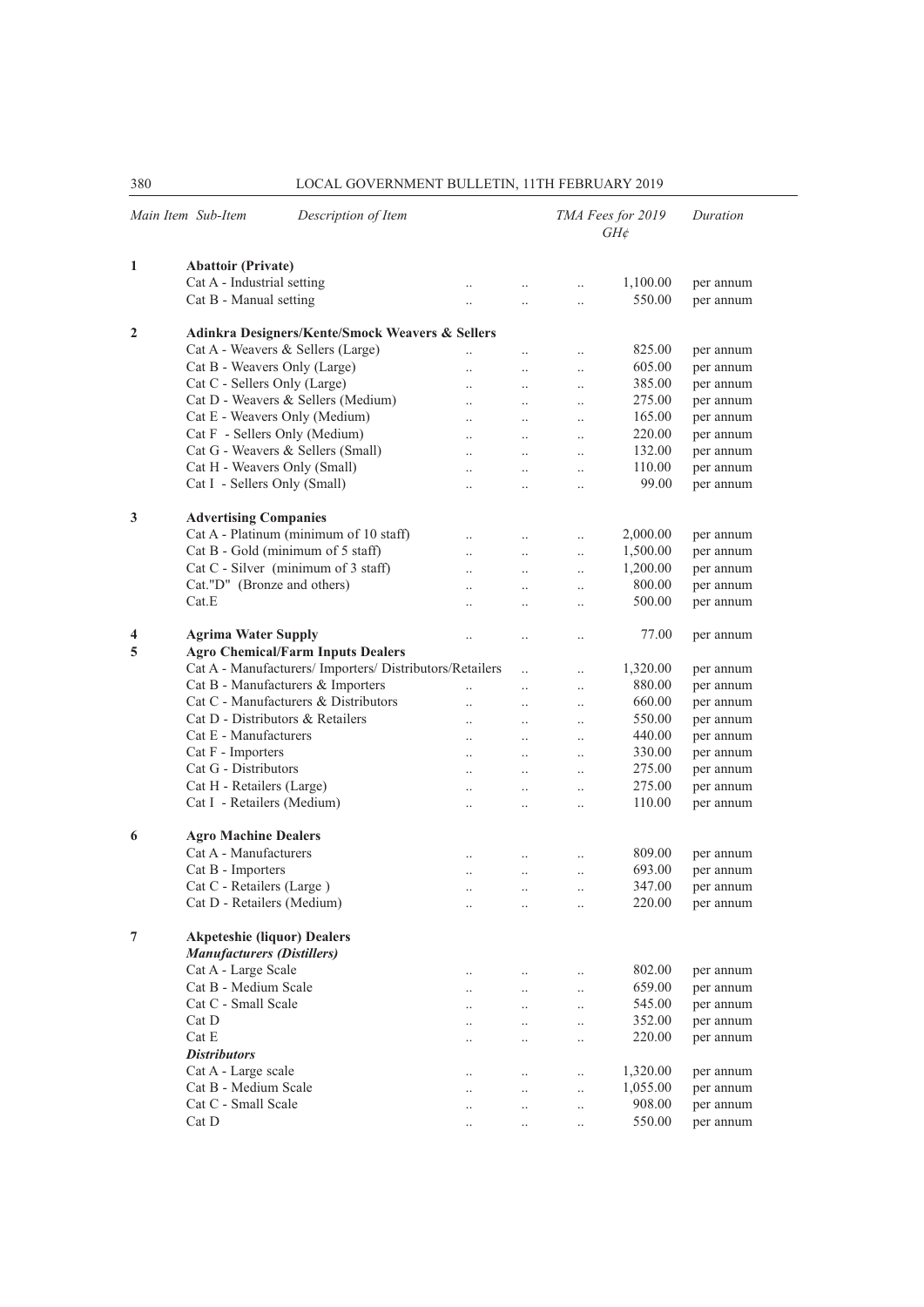|    | Main Item Sub-Item<br>Description of Item             |                      |                        |                       | TMA Fees for 2019<br>$GH\mathcal{E}$ | Duration  |
|----|-------------------------------------------------------|----------------------|------------------------|-----------------------|--------------------------------------|-----------|
|    | <b>Home Based/Farm Site</b>                           |                      |                        |                       |                                      |           |
|    | Cat A - Pito (daily brewing)                          | $\ddotsc$            | $\ddot{\phantom{0}}$   | $\ddotsc$             | 110.00                               | per annum |
|    | Cat B - Palm Wine Tappers                             | $\ddot{\phantom{a}}$ | $\ddot{\phantom{a}}$   | $\ddotsc$             | 110.00                               | per annum |
| 8  | <b>Aluminium Fabricators (Doors/Windows)</b>          |                      |                        |                       |                                      |           |
|    | $Cat A - Large Scale$                                 | $\ddotsc$            |                        |                       | 2,200.00                             | per annum |
|    | Cat B - Medium Scale                                  | $\ddotsc$            | $\ddotsc$<br>$\ddotsc$ | $\ddotsc$<br>$\ldots$ | 1,650.00                             | per annum |
|    | $Cat C - Small Scale$                                 |                      | $\ddotsc$              | $\ldots$              | 1,100.00                             | per annum |
|    | Cat D                                                 |                      |                        | $\ddot{\phantom{0}}$  | 660.00                               | per annum |
|    | Cat E                                                 | $\ddotsc$            | $\ddot{\phantom{0}}$   | $\ddotsc$             | 440.00                               | per annum |
|    | Cat F                                                 | $\ddotsc$            | $\ddotsc$              | $\ddotsc$             | 275.00                               | per annum |
|    |                                                       |                      |                        |                       |                                      |           |
| 9  | <b>Aluminium Pot Dealers ('Dadesen')</b>              |                      |                        |                       |                                      |           |
|    | Cat A - Manufacturers                                 |                      | $\ddotsc$              | $\ldots$              | 275.00                               | per annum |
|    | Cat B - Distributors                                  |                      |                        | $\ddotsc$             | 220.00                               | per annum |
|    | Cat C - Retailers                                     | $\ddotsc$            | $\ddotsc$              | $\ddotsc$             | 165.00                               | per annum |
|    | Cat D - Retailers                                     | $\ddotsc$            | $\ddotsc$              | $\ddotsc$             | 110.00                               | per annum |
| 10 | <b>Aluminium/Silver Manufacturing</b>                 |                      |                        |                       |                                      |           |
|    | Cat A - Smelting                                      | $\ddotsc$            | $\ddot{\phantom{0}}$   | $\ddotsc$             | 16,500.00                            | per annum |
|    | Cat B - Multiple Product Lines                        | $\ddotsc$            | $\ddot{\phantom{0}}$   | $\ddotsc$             | 13,200.00                            | per annum |
|    | Cat C - Roofing Sheets (Large)                        | $\ddot{\phantom{0}}$ | $\ddot{\phantom{0}}$   | $\ddotsc$             | 8,800.00                             | per annum |
|    | Cat D - Roofing Sheets (Medium)                       | $\ddot{\phantom{0}}$ | $\ddotsc$              | $\ddotsc$             | 6,600.00                             | per annum |
|    | Cat E - Saucepan (Large)                              | $\ddotsc$            | $\ddotsc$              | $\ldots$              | 4,950.00                             | per annum |
|    | Cat F - Saucepan (Medium)                             | $\ddot{\phantom{a}}$ | $\ddot{\phantom{0}}$   | $\ddotsc$             | 2,750.00                             | per annum |
|    | Cat G - Saucepan (Small)                              | $\ddotsc$            | $\ddotsc$              | $\ddotsc$             | 1,650.00                             | per annum |
|    |                                                       |                      |                        |                       |                                      |           |
| 11 | <b>Aluminium Product Distributors</b>                 |                      |                        |                       |                                      |           |
|    | Cat A - Large Scale                                   | $\ddotsc$            | $\ddot{\phantom{0}}$   | $\ddotsc$             | 330.00                               | per annum |
|    | Cat B - Medium Scale                                  | $\ddotsc$            | $\ddotsc$              | $\ddotsc$             | 220.00                               | per annum |
|    | Cat C - Small Scale                                   | $\ddot{\phantom{a}}$ | $\ddot{\phantom{0}}$   | $\ddotsc$             | 110.00                               | per annum |
| 12 | <b>Aluminium Product Retailers</b>                    |                      |                        |                       |                                      |           |
|    | Category A - Store (Large)                            |                      | $\ddot{\phantom{0}}$   | $\ddotsc$             | 150.00                               | per annum |
|    | Category B - Container/Kiosk (Medium)                 | $\ddotsc$            | $\ddotsc$              | $\ddotsc$             | 100.00                               | per annum |
|    | Category C - Table Top (Small)                        | $\ddotsc$            | $\ddotsc$              | $\ddotsc$             | 90.00                                | per annum |
|    |                                                       |                      |                        |                       |                                      |           |
| 13 | <b>Art Gallery</b>                                    |                      |                        |                       |                                      |           |
|    | Cat A - Own Facility with multi-services              | $\ddot{\phantom{a}}$ | $\ddot{\phantom{0}}$   | $\ddotsc$             | 330.00                               | per annum |
|    | Cat B - Own Facility with limited-services            | $\ddotsc$            | $\ddotsc$              | $\ddotsc$             | 275.00                               | per annum |
|    | Cat C - Own Facility only                             | $\ddot{\phantom{0}}$ | $\ddotsc$              | $\ldots$              | 220.00                               | per annum |
|    | Cat D - Rented space                                  |                      | $\cdot \cdot$          |                       | 165.00                               | per annum |
| 14 | <b>Arts &amp; Handicraft Dealers</b>                  |                      |                        |                       |                                      |           |
|    | Cat A - Importers                                     | $\ddotsc$            | $\ddotsc$              | $\ldots$              | 1,650.00                             | per annum |
|    | Cat B - Exporters                                     | $\ddotsc$            | $\ddotsc$              | $\ldots$              | 550.00                               | per annum |
|    | Cat C - Producers (Large)                             | $\ddotsc$            | $\ddotsc$              | $\ldots$              | 660.00                               | per annum |
|    | Cat D - Producers (Medium)                            | $\ddotsc$            | $\ddotsc$              | $\ldots$              | 550.00                               | per annum |
|    | Cat E - Producers (Small)                             | $\ddotsc$            | $\ddot{\phantom{0}}$   | $\ddotsc$             | 275.00                               | per annum |
|    | Cat F - Retailers Only                                | $\ddotsc$            | $\ddot{\phantom{0}}$   | $\ddotsc$             | 330.00                               | per annum |
|    | Cat G - Container/Kiosk                               | $\ddotsc$            | $\ddotsc$              | $\ddotsc$             | 220.00                               | per annum |
|    | Cat H - Table Top                                     | $\ddotsc$            | $\ddotsc$              | $\ddotsc$             | 110.00                               | per annum |
|    |                                                       |                      |                        |                       |                                      |           |
| 15 | <b>Artisans (Self Employed)</b>                       |                      |                        |                       |                                      |           |
|    | Masons, Carpenters, Plumbers, Electricians, Painters, |                      |                        |                       |                                      |           |
|    | Steel Benders, Tile Layers etc.                       |                      | $\ddotsc$              | $\ddotsc$             | 165.00                               | per annum |
|    | Cat. "B"                                              | $\ddotsc$            | $\ddotsc$              | $\ddotsc$             | 110.00                               | per annum |
|    | Cat. "C" (Chain Saw Operators)                        | $\ldots$             | $\ddotsc$              | $\ldots$              | 99.00                                | per annum |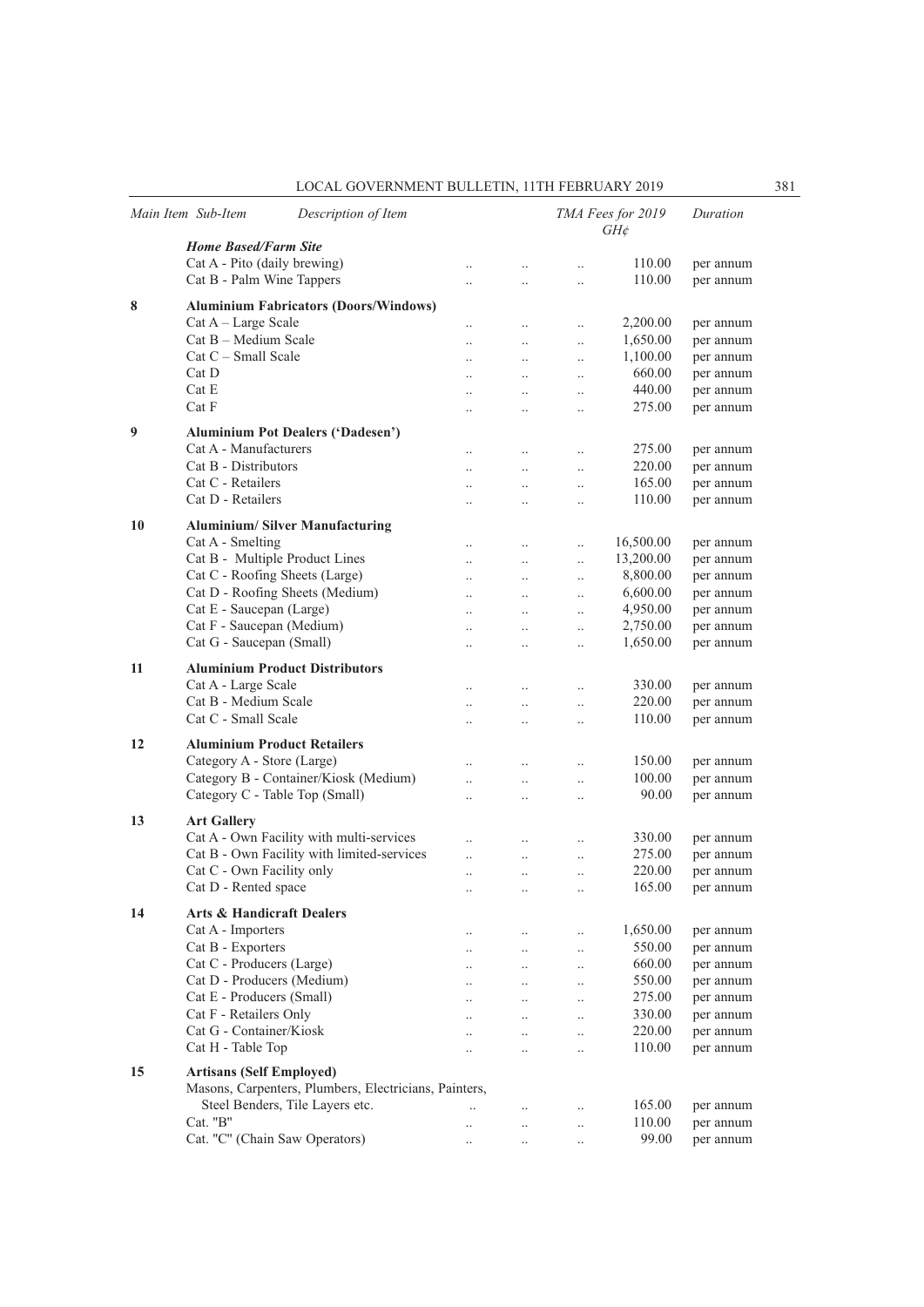|    | Main Item Sub-Item                                        | Description of Item                                                   |                                              |                                   |                                   | TMA Fees for 2019<br>$GH\phi$ | Duration  |  |  |  |
|----|-----------------------------------------------------------|-----------------------------------------------------------------------|----------------------------------------------|-----------------------------------|-----------------------------------|-------------------------------|-----------|--|--|--|
| 16 |                                                           | <b>Auctioning Firms/Agencies / Auctioneers</b>                        |                                              |                                   |                                   |                               |           |  |  |  |
|    | Cat 'A'                                                   |                                                                       | $\ddot{\phantom{a}}$                         | $\ldots$                          | $\ddot{\phantom{0}}$              | 1,100.00                      | per annum |  |  |  |
|    | $Cat$ $B$                                                 |                                                                       |                                              | $\ddotsc$                         | $\ddot{\phantom{a}}$              | 880.00                        | per annum |  |  |  |
|    | Cat 'C'                                                   |                                                                       | $\ddot{\phantom{0}}$                         | $\ddotsc$                         | $\ddotsc$                         | 550.00                        | per annum |  |  |  |
|    | Cat 'D'                                                   |                                                                       | $\ddot{\phantom{0}}$                         | $\ddotsc$                         | $\ddotsc$                         | 330.00                        | per annum |  |  |  |
| 20 | <b>Bags and Suitcases Dealers</b>                         |                                                                       |                                              |                                   |                                   |                               |           |  |  |  |
|    | Cat A - Large Scale                                       |                                                                       | $\ddotsc$                                    | $\ldots$                          | $\ddotsc$                         | 220.00                        | per annum |  |  |  |
|    | Cat B - Medium Scale                                      |                                                                       |                                              | $\ddotsc$                         | $\ddot{\phantom{0}}$              | 165.00                        | per annum |  |  |  |
|    | Cat C - Small Scale                                       |                                                                       | $\ddot{\phantom{a}}$                         | $\ddotsc$                         | $\ddotsc$                         | 132.00                        | per annum |  |  |  |
|    | Cat "D"                                                   |                                                                       | $\ddot{\phantom{0}}$                         | $\ddotsc$                         | $\ddotsc$                         | 110.00                        | per annum |  |  |  |
| 21 | Barbering Shop (floor space and number of points)         |                                                                       |                                              |                                   |                                   |                               |           |  |  |  |
|    |                                                           | Cat A - Large Shop (above 5 points)                                   |                                              | $\ddot{\phantom{0}}$              | $\ddotsc$                         | 165.00                        | per annum |  |  |  |
|    |                                                           | Cat B - Medium Shop (3-5 points)                                      | $\ddotsc$                                    | $\ddotsc$                         | $\ddotsc$                         | 132.00                        | per annum |  |  |  |
|    |                                                           | Cat C - Small Shop (1-2 points)                                       | $\ddotsc$                                    | $\ddot{\phantom{0}}$              | $\ddot{\phantom{0}}$              | 110.00                        | per annum |  |  |  |
|    |                                                           | Cat D - Mobile/ Certified 'Wanzam' Operators                          | $\ddot{\phantom{a}}$                         | $\ddotsc$                         | $\ddot{\phantom{a}}$              | 55.00                         | per annum |  |  |  |
|    |                                                           | Cat E - Barbering accessory shop                                      | $\ddotsc$                                    | $\ddotsc$                         | $\ddot{\phantom{a}}$              | 110.00                        | per annum |  |  |  |
|    |                                                           | Cat F - (Freelance Barbers, Hawkers)                                  | $\ddot{\phantom{a}}$                         | $\ddotsc$                         | $\ddotsc$                         | 66.00                         | per annum |  |  |  |
| 22 | <b>Bedsheet Sellers</b>                                   |                                                                       |                                              |                                   |                                   |                               |           |  |  |  |
|    | Cat "A" New                                               |                                                                       |                                              | $\ddotsc$                         | $\ddotsc$                         | 220.00                        | per annum |  |  |  |
|    | Cat "B" Used                                              |                                                                       | $\ddot{\phantom{a}}$                         | $\ddotsc$                         | $\ddotsc$                         | 165.00                        | per annum |  |  |  |
|    | Cat C                                                     |                                                                       | $\ddot{\phantom{a}}$                         | $\ddot{\phantom{a}}$              | $\ddot{\phantom{a}}$              | 110.00                        | per annum |  |  |  |
| 23 | <b>Bath House Operators</b>                               |                                                                       |                                              |                                   |                                   |                               |           |  |  |  |
|    | Cat A - 13 showers and above                              |                                                                       | $\ddot{\phantom{0}}$                         | $\ddotsc$                         | $\ddot{\phantom{0}}$              | 220.00                        | per annum |  |  |  |
|    | Cat B - 9-12 Showers                                      |                                                                       | $\ddot{\phantom{0}}$                         | $\ddotsc$                         | $\ddotsc$                         | 198.00                        | per annum |  |  |  |
|    | Cat C - 8 Showers and below                               |                                                                       | $\ddotsc$                                    | $\ddotsc$                         | $\ddotsc$                         | 165.00                        | per annum |  |  |  |
| 24 | <b>Bakeries</b>                                           |                                                                       |                                              |                                   |                                   |                               |           |  |  |  |
|    |                                                           | Cat A - Large Scale (Industrial operations)                           |                                              |                                   |                                   | 275.00                        | per annum |  |  |  |
|    | Cat B - Medium Scale                                      |                                                                       | $\ddotsc$                                    | $\ddotsc$                         | $\ddotsc$                         | 165.00                        | per annum |  |  |  |
|    | Cat C - Small Scale                                       |                                                                       | $\ddot{\phantom{a}}$<br>$\ddot{\phantom{a}}$ | $\ddotsc$<br>$\ddot{\phantom{a}}$ | $\ddotsc$<br>$\ddot{\phantom{a}}$ | 110.00                        | per annum |  |  |  |
|    |                                                           |                                                                       |                                              |                                   |                                   |                               |           |  |  |  |
| 25 |                                                           | <b>Beer/Wine/Spirits/Soft Drinks Sales</b>                            |                                              |                                   |                                   |                               |           |  |  |  |
|    | Cat A - Depots                                            |                                                                       |                                              | $\ddotsc$                         | $\ddotsc$                         | 1,650.00                      | per annum |  |  |  |
|    | Cat B - Wholesale                                         |                                                                       | $\ddotsc$                                    | $\ldots$                          | $\ddotsc$                         | 1,100.00                      | per annum |  |  |  |
|    | Cat C - Retail                                            |                                                                       | $\ddot{\phantom{a}}$                         | $\ddot{\phantom{a}}$              | $\ddotsc$                         | 880.00                        | per annum |  |  |  |
|    | Cat D                                                     |                                                                       | $\ddotsc$                                    | $\ddotsc$                         | $\ddot{\phantom{a}}$              | 495.00                        | per annum |  |  |  |
|    | $\operatorname{Cat}$ E                                    |                                                                       |                                              |                                   |                                   | 220.00                        | per annum |  |  |  |
| 26 |                                                           | <b>Bill Boards/Outdoor Adverts</b>                                    |                                              |                                   |                                   |                               |           |  |  |  |
|    | Bill Boards (e.g. Road Arches, Unipole Spectacular, LEDs, |                                                                       |                                              |                                   |                                   |                               |           |  |  |  |
|    |                                                           | <b>Building Wrap or Wall Drape Signs, Vehicular Adverts, Banners)</b> |                                              |                                   |                                   |                               |           |  |  |  |
|    |                                                           | Cat A - Class A1 (Along First Class Accesses)                         |                                              | $\dddot{\phantom{0}}$             |                                   | 77.00                         | per annum |  |  |  |
|    |                                                           | Cat B - Class A2 (Along Second Class Accesses)                        |                                              | $\dddot{\phantom{0}}$             | $\ddotsc$                         | 66.00                         | per annum |  |  |  |
|    |                                                           | Cat C - Class A3 (Along Third Class Accesses)                         |                                              | $\ddotsc$                         | $\ddotsc$                         | 55.00                         | per annum |  |  |  |
| 27 | <b>Other Adverts</b>                                      |                                                                       |                                              |                                   |                                   |                               |           |  |  |  |
|    |                                                           | Aerial Adverts - Planes, Balloons etc (Per Day Fee in All Zones)      |                                              |                                   |                                   | 330.00                        | per annum |  |  |  |
|    | <b>Bus Stop Shelters</b>                                  |                                                                       |                                              |                                   |                                   | 605.00                        | per annum |  |  |  |
|    | Cat A - Class A1                                          |                                                                       |                                              | $\ddotsc$                         | $\ldots$                          | 1,067.00                      | per annum |  |  |  |
|    | Cat B - Class A2                                          |                                                                       | $\ddot{\phantom{a}}$                         | $\ddotsc$                         | $\ddotsc$                         | 715.00                        | per annum |  |  |  |
|    | Cat C - Class A3                                          |                                                                       | $\ddotsc$                                    | $\ldots$                          | $\ddot{\phantom{0}}$              | 500.00                        | per annum |  |  |  |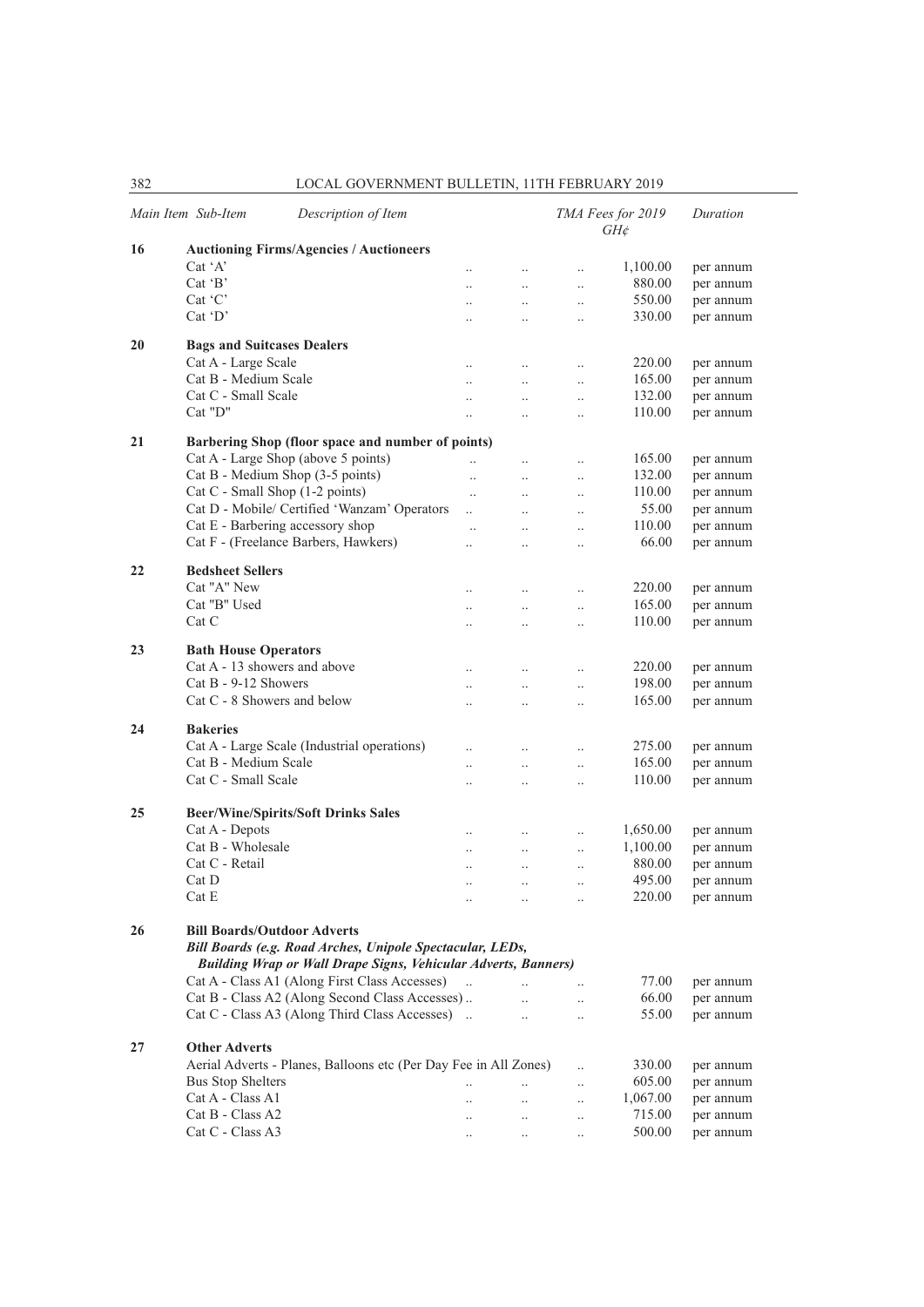| LOCAL GOVERNMENT BULLETIN, 11TH FEBRUARY 2019 | 383 |
|-----------------------------------------------|-----|
|-----------------------------------------------|-----|

|    | Main Item Sub-Item                           | Description of Item                                                                                                                               |                      |                      |                        | TMA Fees for 2019<br>$GH\phi$ | Duration               |  |
|----|----------------------------------------------|---------------------------------------------------------------------------------------------------------------------------------------------------|----------------------|----------------------|------------------------|-------------------------------|------------------------|--|
|    | <b>Flag Poles</b>                            |                                                                                                                                                   |                      |                      |                        |                               |                        |  |
|    | Cat A - Class A1                             |                                                                                                                                                   | $\ddotsc$            | $\ddot{\phantom{0}}$ | $\ddotsc$              | 787.00                        | per annum              |  |
|    | Cat B - Class A2                             |                                                                                                                                                   | $\ddotsc$            | $\ddotsc$            | $\ddotsc$              | 644.00                        | per annum              |  |
|    | Cat C - Class A3                             |                                                                                                                                                   | $\ddotsc$            |                      | $\ddotsc$              | 605.00                        | per annum              |  |
|    | <b>Group Directional Signs</b>               |                                                                                                                                                   |                      |                      |                        |                               |                        |  |
|    | Cat A - Class A1                             |                                                                                                                                                   | $\ddotsc$            | $\ddotsc$            | $\ddotsc$              | 11,550.00                     | per annum              |  |
|    | Cat B - Class A2                             |                                                                                                                                                   | $\ddot{\phantom{a}}$ | $\ddotsc$            | $\ddotsc$              | 10,780.00                     | per annum              |  |
|    | Cat C - Class A3                             |                                                                                                                                                   | $\ddotsc$            | $\ddotsc$            | $\ddotsc$              | 9,350.00                      | per annum              |  |
| 28 |                                              | <b>Lamp Post Advertisement (Street Light Poles)</b>                                                                                               |                      | $\ddot{\phantom{0}}$ | $\ddot{\phantom{0}}$   | 500.00                        | per annum              |  |
|    | <b>Banners</b>                               |                                                                                                                                                   |                      | $\ddot{\phantom{a}}$ | $\ddotsc$              | 22.00                         | per annum              |  |
|    | Posters                                      |                                                                                                                                                   | $\ddot{\phantom{a}}$ | $\ddot{\phantom{a}}$ | $\ddotsc$              | 14.00                         | per annum              |  |
|    |                                              | <b>Structures on Designated Spectacular Sites</b>                                                                                                 |                      |                      |                        |                               |                        |  |
|    | Others (Not categorised above)               |                                                                                                                                                   |                      | $\ddot{\phantom{a}}$ | $\ddotsc$              | 83.00                         | Per sq/m per           |  |
|    |                                              |                                                                                                                                                   |                      |                      |                        |                               | Annum                  |  |
| 29 | <b>Blacksmith</b>                            |                                                                                                                                                   |                      |                      |                        |                               |                        |  |
|    | Blacksmith                                   |                                                                                                                                                   | $\ddot{\phantom{0}}$ | $\ddot{\phantom{a}}$ | $\ddotsc$              | 165.00                        | per annum              |  |
|    |                                              |                                                                                                                                                   |                      |                      |                        |                               |                        |  |
| 30 | <b>Blender &amp; Fan Repairers</b><br>Cat A  |                                                                                                                                                   |                      | $\ddot{\phantom{a}}$ | $\ddotsc$              | 165.00                        | per annum              |  |
|    | Cat B                                        |                                                                                                                                                   | $\ddot{\phantom{a}}$ | $\ddot{\phantom{a}}$ | $\ddotsc$              | 110.00                        | per annum              |  |
|    |                                              |                                                                                                                                                   |                      |                      |                        |                               |                        |  |
| 31 | <b>Blocks &amp; Concrete Producers</b>       |                                                                                                                                                   |                      |                      |                        |                               |                        |  |
|    |                                              | Cat A - Large Scale (Concrete Mixtures and Wares)                                                                                                 |                      | $\ddotsc$            | $\ddotsc$              | 1,100.00                      | per annum              |  |
|    |                                              | Cat B - Large Scale (Machine and manual for design blocks)                                                                                        |                      |                      | $\ddotsc$              | 880.00                        | per annum              |  |
|    |                                              | Cat C - Medium Scale (Machine for blocks only)                                                                                                    |                      | $\ddot{\phantom{a}}$ | $\ddotsc$              | 660.00                        | per annum              |  |
|    |                                              | Cat D - Small Scale (Manual blocks only)                                                                                                          |                      | $\ddotsc$            | $\ddotsc$              | 440.00                        | per annum              |  |
|    |                                              | Cat E - Small Scale (Manual design blocks/columns only)                                                                                           |                      |                      | $\ddotsc$              | 330.00                        | per annum              |  |
|    |                                              | Cat F - Tiles/Pavement Blocks and Terrazzo Works (Chipping)                                                                                       |                      |                      |                        | 220.00                        | per annum              |  |
| 32 | <b>Boat/Canoe Operators</b>                  |                                                                                                                                                   |                      |                      |                        |                               |                        |  |
|    | Cat A - Large Scale                          |                                                                                                                                                   |                      |                      | $\ddotsc$              | 275.00                        | per annum              |  |
|    | Cat B - Medium Scale                         |                                                                                                                                                   | $\ddot{\phantom{0}}$ | $\ddotsc$            | $\ddotsc$              | 220.00                        | per annum              |  |
|    | Cat C - Small Scale                          |                                                                                                                                                   | $\ddot{\phantom{a}}$ | $\ddot{\phantom{a}}$ | $\ddotsc$              | 110.00                        | per annum              |  |
| 33 |                                              |                                                                                                                                                   |                      |                      |                        |                               |                        |  |
|    |                                              | Book, Stationery, Office Equipment, Computer & Accessory, etc. Shops<br>Cat A - Bookshops, Stationeries, Office Equipment, Computer & Accessories |                      |                      |                        | 6,600.00                      | per annum              |  |
|    |                                              | Cat B - Computer, Accessories, Office Equipment, Stationery                                                                                       |                      |                      |                        | 3,850.00                      | per annum              |  |
|    |                                              | Cat C - Computer & Accessories, Office Equipment                                                                                                  |                      |                      | $\ddotsc$<br>$\ddotsc$ | 2,750.00                      | per annum              |  |
|    | Cat D - Medium Size of CAT C                 |                                                                                                                                                   | $\ddotsc$            | $\ddotsc$            | $\ddotsc$              | 1,650.00                      | per annum              |  |
|    | Cat E - Book Shops, Stationeries             |                                                                                                                                                   | $\ddot{\phantom{0}}$ |                      | $\ddotsc$              | 2,200.00                      | per annum              |  |
|    |                                              | Cat F - Stationeries, Office Equipment                                                                                                            | $\ddot{\phantom{0}}$ |                      | $\ddotsc$              | 1,650.00                      | per annum              |  |
|    | Cat G - Medium Size of Cat E                 |                                                                                                                                                   | $\ddotsc$            | $\ddotsc$            | $\ddotsc$              | 990.00                        | per annum              |  |
|    | Cat H - Office Equipment Only                |                                                                                                                                                   | $\ddotsc$            |                      | $\ddotsc$              | 1,100.00                      | per annum              |  |
|    | Cat I - Stationery Only                      |                                                                                                                                                   | $\ddotsc$            | $\ddotsc$            | $\ddotsc$              | 550.00                        | per annum              |  |
|    | Cat J - Books Only                           |                                                                                                                                                   | $\ddot{\phantom{0}}$ | $\ddot{\phantom{0}}$ | $\ddotsc$              | 220.00                        | per annum              |  |
|    | Cat K - Table Top/Truck Pusher               |                                                                                                                                                   | $\ddot{\phantom{a}}$ |                      | $\ddotsc$              | 110.00                        | per annum              |  |
|    | Cat L - Mobile Vans                          |                                                                                                                                                   | $\ddotsc$            |                      | $\ddotsc$              | 330.00                        | per annum              |  |
|    |                                              |                                                                                                                                                   |                      |                      |                        |                               |                        |  |
| 34 | <b>Bolt and Knot Dealers</b><br>Cat A - Shop |                                                                                                                                                   |                      |                      |                        | 110.00                        |                        |  |
|    | Cat B - Table Top                            |                                                                                                                                                   |                      | $\ddotsc$            | $\ddotsc$<br>$\ddotsc$ | 94.00                         | per annum<br>per annum |  |
|    |                                              |                                                                                                                                                   |                      |                      |                        |                               |                        |  |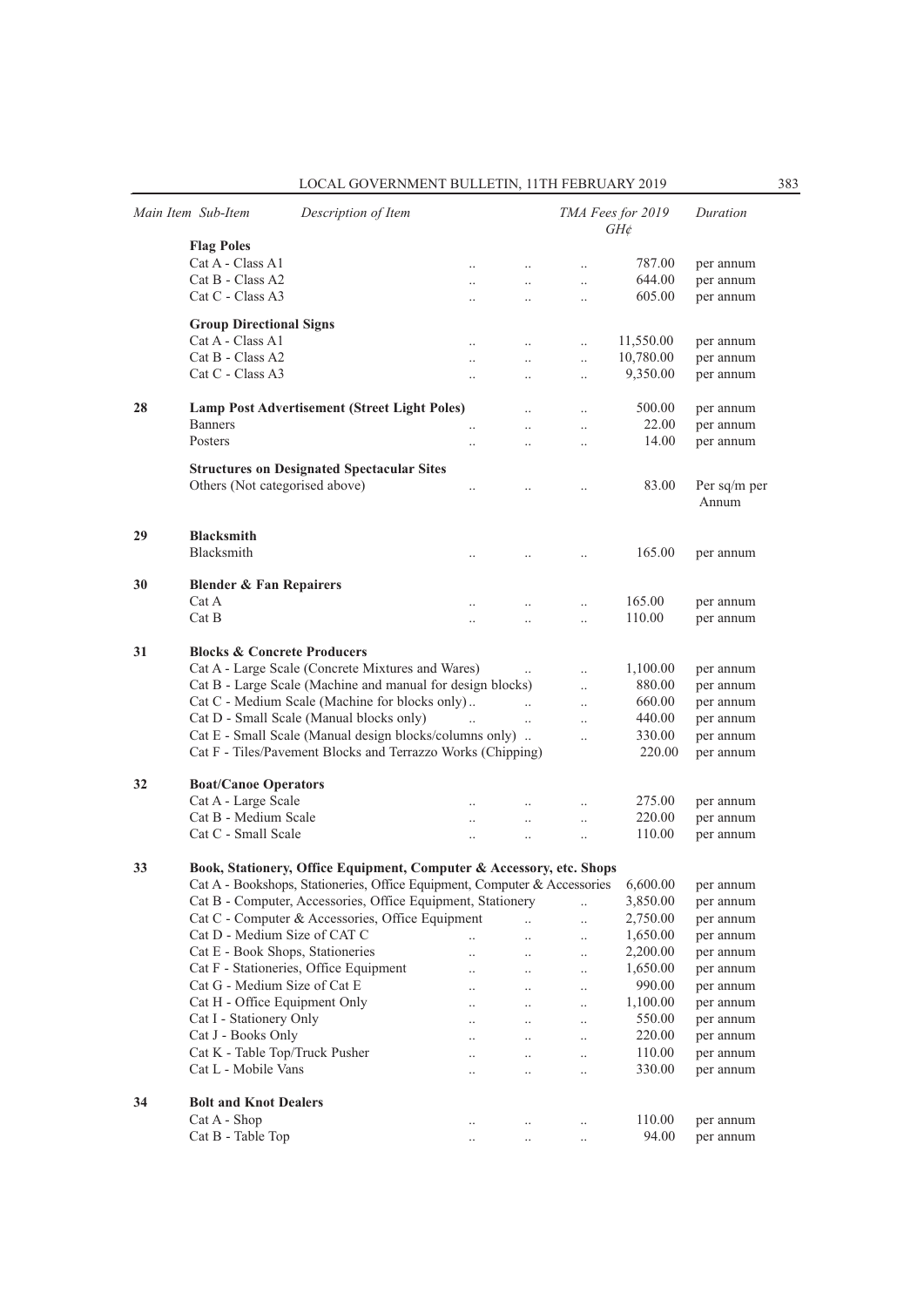|    | Main Item Sub-Item<br>Description of Item           |                      |                      |                      | TMA Fees for 2019<br>$GH\phi$ | Duration  |  |
|----|-----------------------------------------------------|----------------------|----------------------|----------------------|-------------------------------|-----------|--|
| 35 | <b>Bottled/Sachet Water</b>                         |                      |                      |                      |                               |           |  |
|    | Cat A-Bottled, Sachet and Filtered Water            | $\ddot{\phantom{0}}$ | $\ddot{\phantom{0}}$ | $\ddotsc$            | 2,750.00                      | per annum |  |
|    | Cat B-Bottled and Sachet Water                      | $\ddotsc$            | $\ddot{\phantom{0}}$ | $\ddotsc$            | 2,200.00                      | per annum |  |
|    | Cat C-Sachet Water                                  | $\ddot{\phantom{a}}$ | $\ddot{\phantom{a}}$ | $\ddotsc$            | 1,100.00                      | per annum |  |
|    | Cat D                                               | $\ddot{\phantom{0}}$ | $\ddotsc$            | $\ddotsc$            | 550.00                        | per annum |  |
|    | Cat E                                               | $\ddot{\phantom{0}}$ | $\ddot{\phantom{0}}$ | $\ddotsc$            | 440.00                        | per annum |  |
| 36 | <b>Boutiques</b>                                    |                      |                      |                      |                               |           |  |
|    | Cat A - Large Scale                                 | $\ldots$             | $\ddotsc$            | $\ddotsc$            | 2,750.00                      | per annum |  |
|    | Cat B - Medium Scale                                | $\ddotsc$            | $\ddot{\phantom{0}}$ | $\ddotsc$            | 2,200.00                      | per annum |  |
|    | Cat C - Small Scale                                 | $\ddot{\phantom{a}}$ | $\ddotsc$            | $\ddotsc$            | 1,650.00                      | per annum |  |
|    | Cat D - Branches of Cat A & B                       | $\ddot{\phantom{a}}$ | $\ddot{\phantom{a}}$ | $\ddot{\phantom{a}}$ | 1,320.00                      | per annum |  |
|    | Cat E - Neighbourhood Boutiques                     | $\ddot{\phantom{0}}$ | $\ddot{\phantom{0}}$ | $\ddot{\phantom{0}}$ | 1,100.00                      | per annum |  |
|    | Cat F                                               | $\ddotsc$            | $\ddotsc$            | $\ddotsc$            | 880.00                        | per annum |  |
|    | Cat G                                               | $\ddotsc$            | $\ddotsc$            | $\ddot{\phantom{0}}$ | 715.00                        | per annum |  |
|    | Cat H                                               | $\ddot{\phantom{a}}$ | $\ddot{\phantom{a}}$ | $\ddot{\phantom{a}}$ | 550.00                        | per annum |  |
|    | Cat I                                               | $\ddot{\phantom{a}}$ | $\ddot{\phantom{a}}$ | $\ddot{\phantom{a}}$ | 440.00                        | per annum |  |
|    | Cat J                                               | $\ddotsc$            | $\ddot{\phantom{0}}$ | $\ddot{\phantom{0}}$ | 330.00                        | per annum |  |
|    | Cat K                                               | $\ddotsc$            | $\ddotsc$            | $\ddot{\phantom{0}}$ | 220.00                        | per annum |  |
|    | Cat L                                               | $\ddotsc$            | $\ddot{\phantom{0}}$ | $\ddot{\phantom{0}}$ | 165.00                        | per annum |  |
|    | Cat M                                               | $\ddot{\phantom{a}}$ | $\ddot{\phantom{a}}$ |                      | 110.00                        | per annum |  |
|    |                                                     |                      |                      |                      |                               |           |  |
| 37 | <b>Breweries</b>                                    |                      |                      |                      |                               |           |  |
|    | Cat 'A'                                             | $\ddot{\phantom{a}}$ |                      | $\ddotsc$            | 33,000.00                     | per annum |  |
|    | Cat 'B'                                             | $\ddotsc$            | $\ddotsc$            | $\ddotsc$            | 16,500.00                     | per annum |  |
|    | $Cat$ $C$                                           | $\ldots$             | $\ddotsc$            | $\ddotsc$            | 11,000.00                     | per annum |  |
| 38 | <b>Bridal Homes</b>                                 |                      |                      |                      |                               |           |  |
|    | Cat 'A'                                             | $\ddotsc$            | $\ddotsc$            | $\ddotsc$            | 1,650.00                      | per annum |  |
|    | $Cat$ $B'$                                          | $\ddotsc$            | $\ddot{\phantom{0}}$ | $\ddotsc$            | 1,507.00                      | per annum |  |
|    | Cat C                                               | $\ddot{\phantom{0}}$ | $\ddot{\phantom{a}}$ | $\ddotsc$            | 990.00                        | per annum |  |
| 39 | <b>Building Materials (Distributor/ Wholesaler)</b> |                      |                      |                      |                               |           |  |
|    | Cat A - Large Scale hardware                        | $\ldots$             | $\ddotsc$            | $\ddotsc$            | 3,300.00                      | per annum |  |
|    | Cat B - Medium Scale hardware                       | $\ddot{\phantom{0}}$ | $\ddot{\phantom{0}}$ | $\ddotsc$            | 2,200.00                      | per annum |  |
|    | Cat C - Small Scale hardware                        | $\ddot{\phantom{a}}$ | $\ddot{\phantom{a}}$ | $\ddot{\phantom{a}}$ | 1,760.00                      | per annum |  |
| 40 | <b>Building Material Dealers - Finishing</b>        |                      |                      |                      |                               |           |  |
|    |                                                     |                      |                      |                      |                               |           |  |
|    | Cat A - Large Scale                                 | $\ddotsc$            | $\ddot{\phantom{0}}$ | $\ddot{\phantom{0}}$ | 440.00                        | per annum |  |
|    | Cat B - Medium Scale                                |                      |                      | $\ddotsc$            | 330.00                        | per annum |  |
|    | Cat C - Small Scale (Containers/Kiosk)              | $\ddotsc$            |                      | $\ddotsc$            | 275.00                        | per annum |  |
|    | Cat. "D"                                            | $\ddotsc$            |                      | $\ddotsc$            | 220.00                        | per annum |  |
|    | Cat. "E"                                            | $\ddotsc$            | $\ddot{\phantom{a}}$ | $\ddot{\phantom{0}}$ | 165.00                        | per annum |  |
|    | Cat. "F"                                            | $\ddotsc$            | $\ddot{\phantom{0}}$ | $\ddotsc$            | 132.00                        | per annum |  |
| 41 | <b>Building Materials (Retailers)</b>               |                      |                      |                      |                               |           |  |
|    | Cat A                                               | $\ddotsc$            |                      | $\ddotsc$            | 1,490.00                      | per annum |  |
|    | Cat B                                               | $\ddotsc$            | $\ddotsc$            | $\ddotsc$            | 1,200.00                      | per annum |  |
|    | Cat C                                               | $\ddotsc$            | $\ddotsc$            | $\ldots$             | 1,160.00                      | per annum |  |
|    | Cat. "D"                                            |                      | $\ddotsc$            | $\ddotsc$            | 825.00                        | per annum |  |
|    | Cat. "E"                                            | $\ddotsc$            | $\ddotsc$            | $\ddotsc$            | 550.00                        | per annum |  |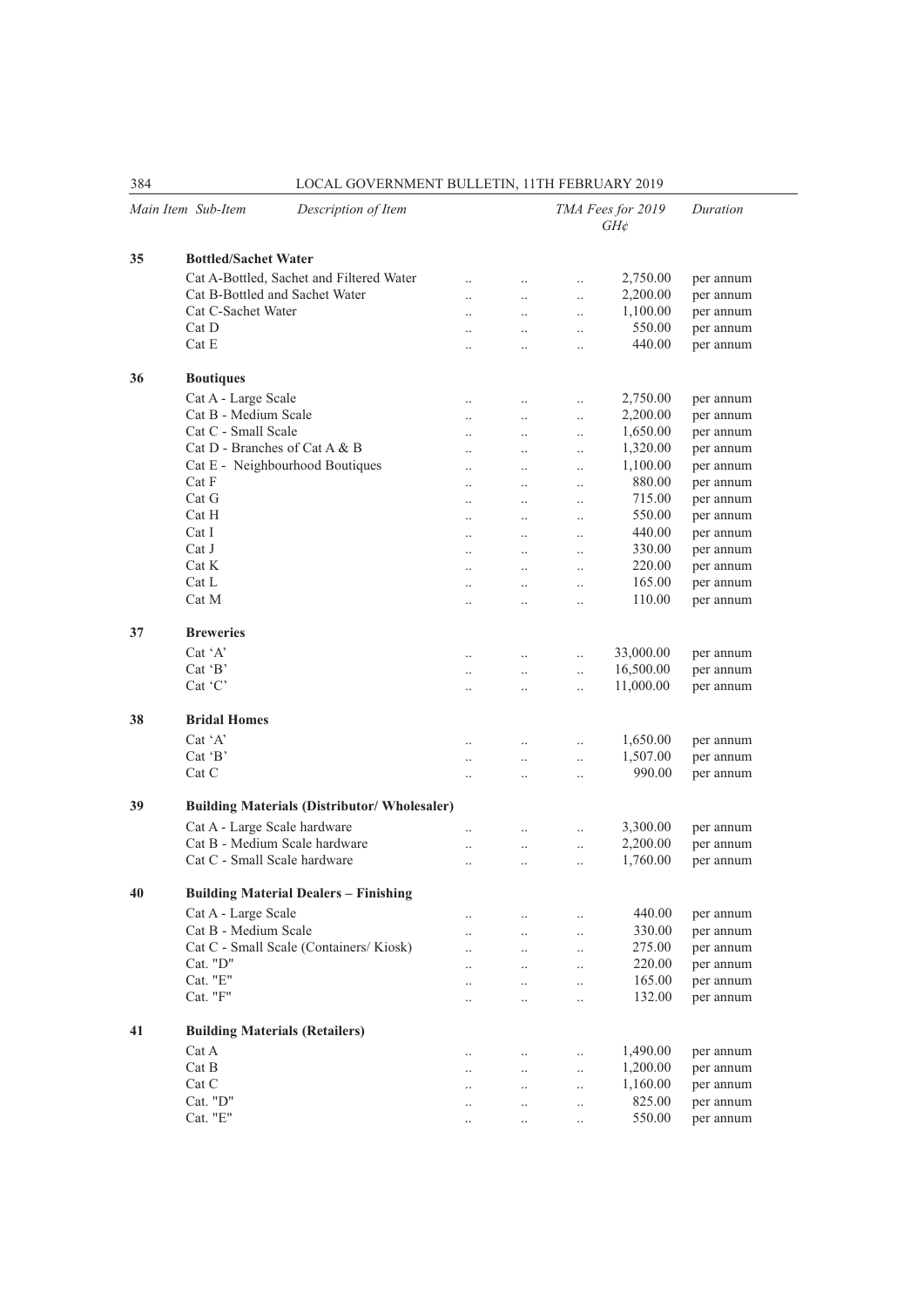|                  | Main Item Sub-Item                                             | Description of Item                                                                                                             |                      |                      | TMA Fees for 2019     | $GH\phi$         | Duration               |
|------------------|----------------------------------------------------------------|---------------------------------------------------------------------------------------------------------------------------------|----------------------|----------------------|-----------------------|------------------|------------------------|
| 42               | <b>Business Centres</b>                                        |                                                                                                                                 |                      |                      |                       |                  |                        |
|                  |                                                                | Cat A - Internet, Word Processing, Printing and Copying Services<br>plus above 20 Work stations with Internet Service Retailing |                      |                      |                       | 4,950.00         | per annum              |
|                  |                                                                | Cat B - Internet, Word Processing, Printing and Copying Services                                                                |                      |                      |                       |                  |                        |
|                  |                                                                | plus above 20 Work stations                                                                                                     |                      |                      | $\ldots$              | 2,750.00         | per annum              |
|                  |                                                                | Cat C - Internet, Word Processing, Printing and Copying Services                                                                |                      |                      |                       |                  |                        |
|                  | plus 11-20 Work stations                                       | Cat D - Internet, Word Processing, Printing and Copying Services                                                                |                      |                      | $\ddotsc$             | 1,320.00         | per annum              |
|                  |                                                                | plus below 11 Work stations                                                                                                     |                      |                      |                       | 330.00           | per annum              |
|                  |                                                                | Cat E - Secretarial Services (Word Processing, Printing and Copying Services)                                                   |                      |                      |                       | 220.00           | per annum              |
|                  |                                                                | Cat F - Secretarial Services (Word Processing, Printing and Copying Services                                                    |                      |                      |                       | 110.00           | per annum              |
| 43               | <b>Butcher's License</b>                                       |                                                                                                                                 | $\cdot$ .            |                      | $\cdot$               | 22.00            | per annum              |
| 44               | Café (Internet)                                                |                                                                                                                                 |                      |                      |                       |                  |                        |
|                  | Cat A                                                          |                                                                                                                                 |                      | $\ddotsc$            | $\ldots$              | 385.00           | per annum              |
|                  | Cat B                                                          |                                                                                                                                 |                      |                      | $\ddot{\phantom{0}}$  | 330.00           | per annum              |
|                  | Cat C                                                          |                                                                                                                                 | $\ddot{\phantom{0}}$ | $\ddotsc$            | $\ddotsc$             | 220.00           | per annum              |
| 45               | <b>Cane Weavers</b>                                            |                                                                                                                                 |                      |                      |                       |                  |                        |
|                  | $Cat^{\dagger}A'$                                              |                                                                                                                                 | $\ddotsc$            |                      | $\ddot{\phantom{0}}$  | 275.00           | per annum              |
|                  | Cat 'B'                                                        |                                                                                                                                 | $\ddotsc$            | $\ddot{\phantom{a}}$ | $\ddotsc$             | 165.00           | per annum              |
|                  | Cat $C'$                                                       |                                                                                                                                 | $\ddotsc$            | $\ddot{\phantom{a}}$ | $\ddotsc$             | 110.00           | per annum              |
|                  |                                                                |                                                                                                                                 |                      |                      |                       |                  |                        |
| 46               | <b>Carpentry Workshops</b>                                     |                                                                                                                                 |                      |                      |                       |                  |                        |
|                  | Cat A - All Works                                              |                                                                                                                                 | $\cdot$ .            | $\ddotsc$            | $\ddotsc$             | 275.00           | per annum              |
|                  |                                                                | Cat B - Furniture (plus upholstery - Medium)                                                                                    | $\ddotsc$            |                      | $\ddotsc$             | 220.00<br>132.00 | per annum              |
|                  | Cat D - Furniture Only                                         | Cat C - Furniture (plus upholstery - Small)                                                                                     | $\ddotsc$            | $\ddotsc$            | $\ddotsc$             | 88.00            | per annum              |
|                  | Cat E - Minor Works                                            |                                                                                                                                 |                      | $\ddotsc$            | $\ldots$              | 72.00            | per annum<br>per annum |
|                  |                                                                |                                                                                                                                 | $\ddotsc$            | $\ddot{\phantom{0}}$ | $\ddot{\phantom{0}}$  |                  |                        |
| 47               | <b>Casino/Betting Companies</b>                                |                                                                                                                                 |                      |                      |                       |                  |                        |
|                  | Cat 'A'                                                        |                                                                                                                                 | $\cdot$ .            | $\ldots$             | $\ldots$              | 4,950.00         | per annum              |
|                  | Cat $B$                                                        |                                                                                                                                 | $\cdot$ .            | $\ldots$             | $\ldots$              | 4,180.00         | per annum              |
|                  | Cat 'C'                                                        |                                                                                                                                 | $\ddotsc$            | $\ddotsc$            | $\ddotsc$             | 1,100.00         | per annum              |
|                  | $Cat$ $D'$                                                     |                                                                                                                                 | $\ddot{\phantom{0}}$ | $\ddotsc$            | $\ddotsc$             | 770.00           | per annum              |
|                  |                                                                | Cat E (Tombola (Street Gambling))                                                                                               | $\ddotsc$            | $\ddotsc$            | $\ddot{\phantom{a}}$  | 660.00           | per annum              |
| 48               | <b>Corn Mills</b>                                              |                                                                                                                                 |                      |                      |                       |                  |                        |
|                  | Cat A (Above 3 Corn Mills)                                     |                                                                                                                                 |                      | $\cdot$              | $\cdot$               | 110.00           | Per annum              |
|                  | Cat B (2-3 Corn Mills)                                         |                                                                                                                                 |                      |                      |                       | 99.00            | Per annum              |
|                  | Cat C (1 Corn Mill)                                            |                                                                                                                                 |                      |                      | $\ddotsc$             | 88.00            | Per annum              |
|                  | Cat D (1 Pepper/Tomatoes Mill)                                 |                                                                                                                                 |                      | $\ddotsc$            | $\cdot$ .             | 83.00            | Per annum              |
|                  | Cat E (Fufu Mill)                                              |                                                                                                                                 | $\ddot{\phantom{a}}$ | $\ddot{\phantom{a}}$ | $\ddotsc$             | 72.00            | Per annum              |
| 49               |                                                                |                                                                                                                                 |                      |                      |                       |                  |                        |
| $\boldsymbol{i}$ | <b>Consultancy Firms</b><br><b>Recruitment/Marketing Firms</b> |                                                                                                                                 |                      |                      |                       |                  |                        |
|                  | Cat A                                                          |                                                                                                                                 |                      |                      |                       | 1,650.00         | Per annum              |
|                  | Cat B                                                          |                                                                                                                                 |                      | $\ddotsc$            | $\ldots$<br>$\ddotsc$ | 1,320.00         | Per annum              |
|                  | Cat C                                                          |                                                                                                                                 | $\cdot$ .<br>        | $\ddotsc$            | $\ldots$              | 1,100.00         | Per annum              |
|                  | Cat D                                                          |                                                                                                                                 |                      |                      | $\ddotsc$             | 935.00           | Per annum              |
|                  |                                                                |                                                                                                                                 |                      |                      |                       |                  |                        |
| ii               | <b>Accountancy Firms</b>                                       |                                                                                                                                 |                      |                      |                       |                  |                        |
|                  | Cat A                                                          |                                                                                                                                 |                      | $\cdot$ .            | $\ldots$              | 1,650.00         | Per annum              |
|                  | Cat B                                                          |                                                                                                                                 | $\cdot$              | $\ddotsc$            | $\ddotsc$             | 1,320.00         | Per annum              |
|                  | Cat C                                                          |                                                                                                                                 | $\cdot$ .            | $\ddotsc$            | $\ldots$              | 1,100.00         | Per annum              |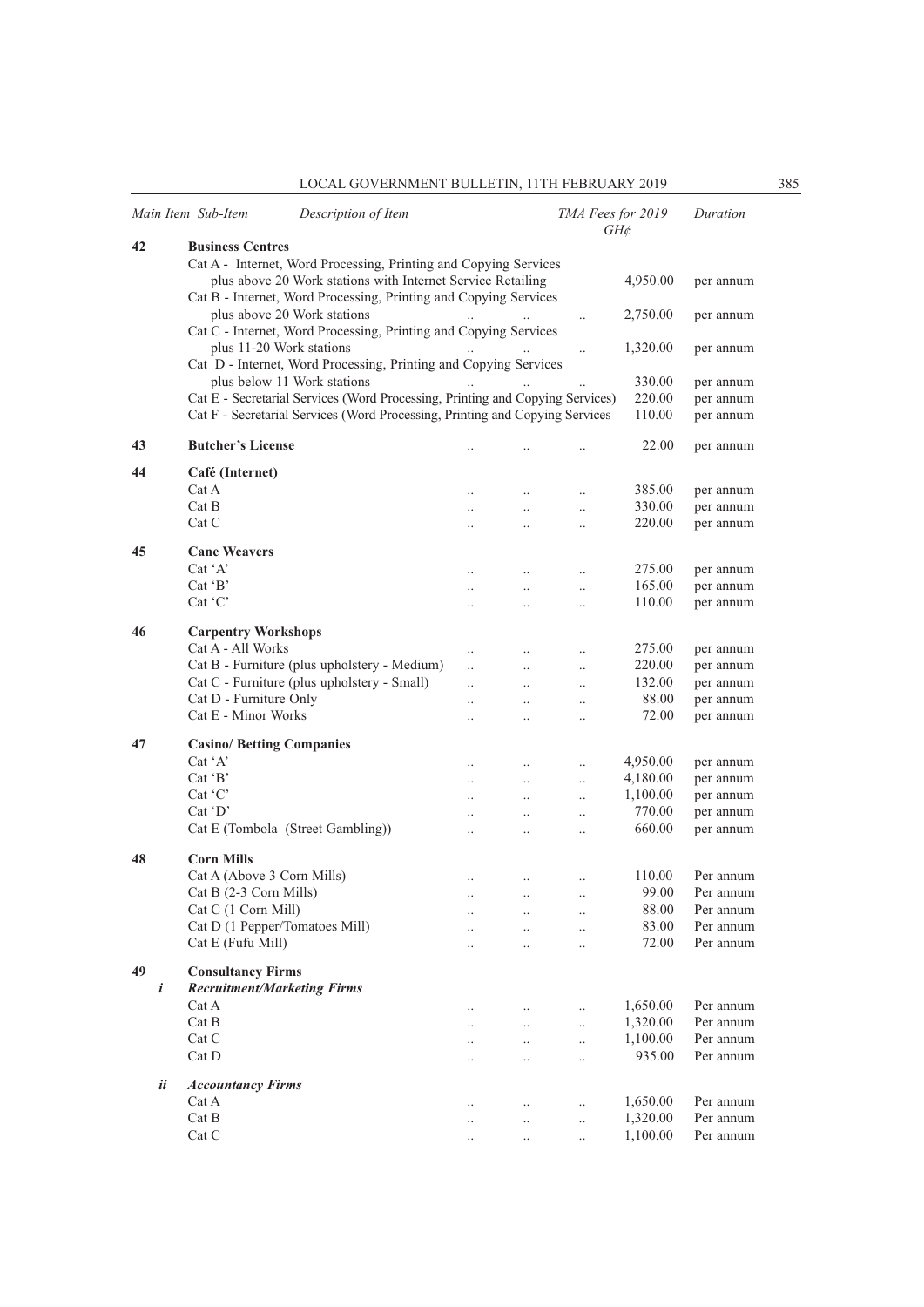|    | Main Item Sub-Item                      | Description of Item                                                      |                      |                      |           | TMA Fees for 2019<br>$GH\phi$ | Duration  |
|----|-----------------------------------------|--------------------------------------------------------------------------|----------------------|----------------------|-----------|-------------------------------|-----------|
| 50 |                                         | <b>Contracted Caterers (e.g. School Feeding)</b>                         |                      |                      |           |                               |           |
|    | Cat A - Above 1,000 pupils              |                                                                          | $\ddotsc$            | $\ddot{\phantom{0}}$ | $\ddotsc$ | 220.00                        | per annum |
|    | Cat B - Above 500 to 1,000 pupils       |                                                                          | $\ddotsc$            | $\ddotsc$            | $\ddotsc$ | 165.00                        | per annum |
|    | Cat C - Up to 500 pupils                |                                                                          | $\cdot$ .            | $\ddotsc$            | $\ldots$  | 110.00                        | per annum |
|    | <b>Other Caterers</b>                   |                                                                          |                      |                      |           |                               |           |
|    | Cat A (With Trainee)                    |                                                                          | $\ddotsc$            | $\ddotsc$            | $\ddotsc$ | 660.00                        | per annum |
|    | Cat B                                   |                                                                          | $\ddotsc$            | $\ddotsc$            | $\ddotsc$ | 440.00                        | per annum |
|    | Cat C                                   |                                                                          | $\ddotsc$            | $\ddotsc$            | $\ddotsc$ | 390.00                        | per annum |
|    | $Cat$ D                                 |                                                                          | $\cdot$ .            | $\ddotsc$            | $\ldots$  | 320.00                        | per annum |
|    | Cat E                                   |                                                                          | $\cdot$ .            | $\ddot{\phantom{a}}$ | $\ddotsc$ | 220.00                        | per annum |
|    |                                         |                                                                          |                      |                      |           |                               |           |
| 51 | <b>CD Sellers (Audio/Video)</b>         |                                                                          |                      |                      |           |                               |           |
|    | Cat A - Shops                           |                                                                          | $\ldots$             | $\ldots$             | $\ldots$  | 165.00                        | per annum |
|    | Cat B - Table Tops                      |                                                                          | $\ddotsc$            | $\ddotsc$            | $\ldots$  | 110.00                        | per annum |
|    | Cat C - Mobile Vans                     |                                                                          | $\ddot{\phantom{a}}$ | $\ddotsc$            | $\ddotsc$ | 105.00                        | per annum |
|    |                                         |                                                                          |                      |                      |           |                               |           |
| 52 | <b>Cement &amp; Limestone Factories</b> |                                                                          |                      |                      |           |                               |           |
|    | $Cat^{\dagger}A^{\dagger}$              |                                                                          | $\ddotsc$            | $\ldots$             | $\ldots$  | 77,000.00                     | per annum |
|    | $Cat$ $B$                               |                                                                          | $\ddotsc$            | $\ddotsc$            | $\ldots$  | 66,000.00                     | per annum |
|    | Cat 'C'                                 |                                                                          | $\ddot{\phantom{a}}$ | $\ddotsc$            | $\ddotsc$ | 27,500.00                     | per annum |
|    |                                         |                                                                          |                      |                      |           |                               |           |
| 53 | <b>Cement Distributors</b>              |                                                                          |                      |                      |           |                               |           |
|    | $Cat^{\dagger}A^{\dagger}$              |                                                                          | $\ddotsc$            | $\ddotsc$            | $\ddotsc$ | 770.00                        | per annum |
|    | $Cat$ $B$                               |                                                                          | $\cdot$ .            | $\ddotsc$            | $\ldots$  | 440.00                        | per annum |
|    | $Cat$ $C$                               |                                                                          | $\ddotsc$            | $\ddotsc$            | $\ddotsc$ | 330.00                        | per annum |
|    |                                         |                                                                          |                      |                      |           |                               |           |
| 54 | <b>Cement Retailer</b>                  |                                                                          |                      |                      |           |                               |           |
|    | Cat 'A'                                 |                                                                          | $\ldots$             | $\ddotsc$            | $\ldots$  | 440.00                        | per annum |
|    | $Cat$ $B$                               |                                                                          | $\ddotsc$            | $\ddotsc$            | $\ddotsc$ | 330.00                        | per annum |
|    | Cat 'C'                                 |                                                                          | $\ddotsc$            | $\ddotsc$            | $\ddotsc$ | 275.00                        | per annum |
|    | Cat'D'                                  |                                                                          | $\ddotsc$            | $\ddotsc$            | $\ddotsc$ | 165.00                        | per annum |
|    |                                         |                                                                          |                      |                      |           |                               |           |
| 55 | <b>Ceramics/Pottery Producers</b>       |                                                                          |                      |                      |           |                               |           |
|    | Cat 'A'                                 |                                                                          | $\ddotsc$            | $\ddotsc$            | $\ddotsc$ | 132.00                        | per annum |
|    | $Cat$ $B$                               |                                                                          | $\ddotsc$            | $\ddotsc$            | $\ddotsc$ | 88.00                         | per annum |
|    |                                         |                                                                          |                      |                      |           |                               |           |
| 56 | <b>Ceremonial Hiring Services</b>       |                                                                          |                      |                      |           |                               |           |
|    | Cat A - Multi Services                  |                                                                          |                      |                      |           | 3,850.00                      | per annum |
|    |                                         | Cat B - Canopie, Chairs, Tables, Cutlery, Glasses, Plates, Serving Trays |                      |                      |           | 880.00                        | per annum |
|    | Cat C - Canopies, Chairs, Tables        |                                                                          | $\ldots$             | $\cdot$              | $\ldots$  | 440.00                        | per annum |
|    |                                         |                                                                          |                      |                      |           |                               |           |
|    | Cat D - Single Item of above            |                                                                          |                      | $\ldots$             | $\ldots$  | 132.00                        | per annum |
|    |                                         | Cat E - Recreational/Social Facilities                                   | $\ddotsc$            | $\ddot{\phantom{0}}$ | $\ddotsc$ | 1,540.00                      | per annum |
|    | Cat F - Spinners (Large)                |                                                                          | $\ddotsc$            | $\ddotsc$            | $\ldots$  | 275.00                        | per annum |
|    | Cat G - Spinners (Small)                |                                                                          | $\ddotsc$            | $\ddotsc$            | $\ldots$  | 132.00                        | per annum |
|    | Cat H - Live Band                       |                                                                          | $\ddotsc$            | $\ddotsc$            | $\ldots$  | 385.00                        | per annum |
|    | Cat I - Musical/Dance Groups            |                                                                          | $\ddotsc$            | $\ddot{\phantom{0}}$ | $\ldots$  | 275.00                        | per annum |
|    | Cat J - Pallbearers                     |                                                                          | $\ddot{\phantom{a}}$ | $\ddotsc$            | $\ddotsc$ | 165.00                        | per annum |
|    |                                         |                                                                          |                      |                      |           |                               |           |
| 57 | <b>Cigarette Dealers</b>                |                                                                          |                      |                      |           |                               |           |
|    | Cat A - Importers/Wholesalers           |                                                                          | $\ddotsc$            |                      | $\ldots$  | 3,850.00                      | per annum |
|    | Cat B - Distributors                    |                                                                          | $\ddotsc$            | $\ddotsc$            | $\ddotsc$ | 2,200.00                      | per annum |
|    | Cat C - Retailers                       |                                                                          | $\ddotsc$            | $\ddot{\phantom{a}}$ | $\ddotsc$ | 770.00                        | per annum |
|    | Cat D-Table Top                         |                                                                          | $\ddotsc$            | $\ddotsc$            | $\ddotsc$ | 550.00                        | per annum |
|    |                                         |                                                                          |                      |                      |           |                               |           |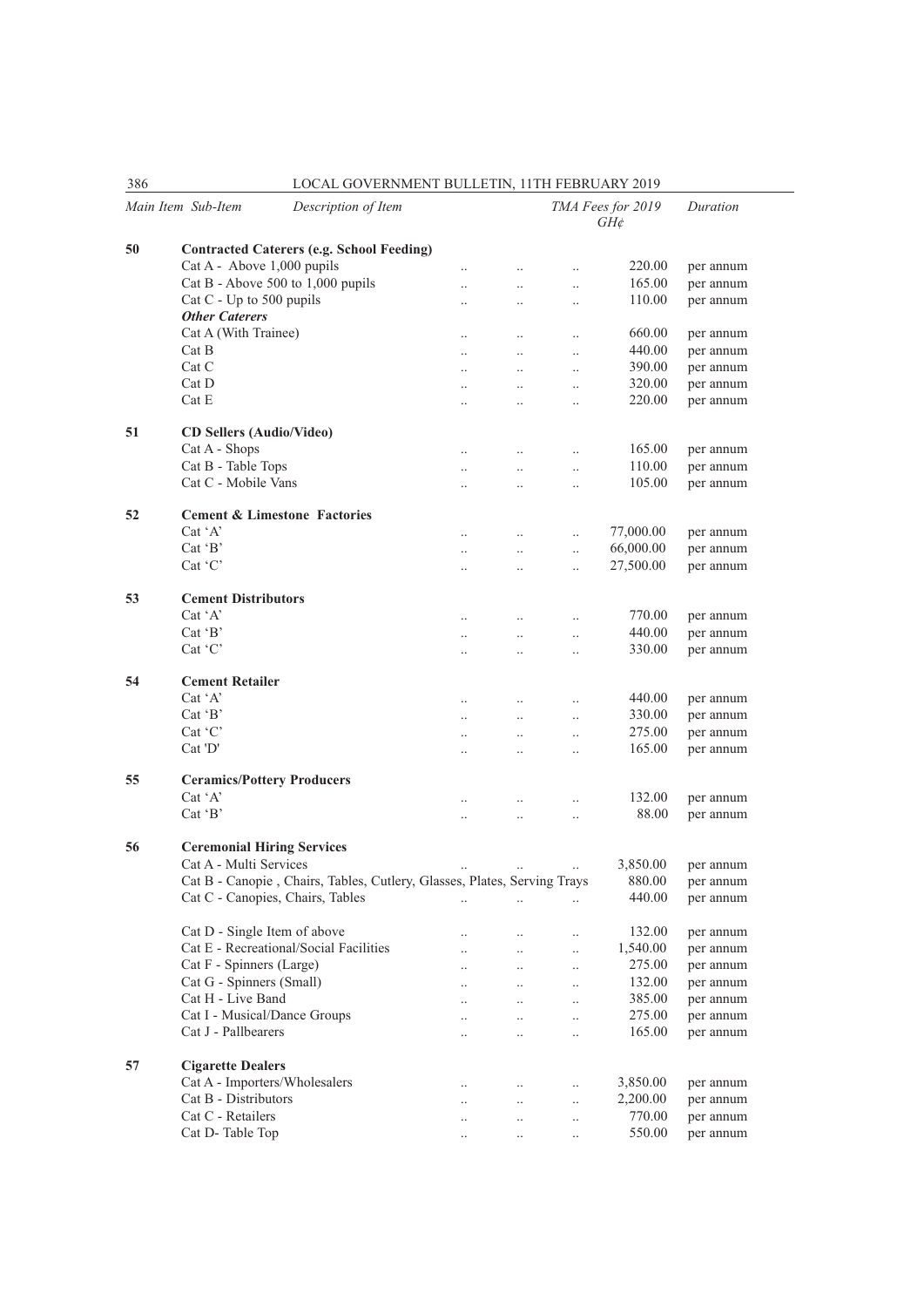|     | Main Item Sub-Item               | Description of Item                                       |                      |                                   |                       | TMA Fees for 2019<br>GH¢ | Duration  |
|-----|----------------------------------|-----------------------------------------------------------|----------------------|-----------------------------------|-----------------------|--------------------------|-----------|
| 58  | <b>Cleaning Companies</b>        |                                                           |                      |                                   |                       |                          |           |
|     | Cat A - Household/Office (Large) |                                                           |                      | $\ddotsc$                         | $\ddotsc$             | 2,200.00                 | per annum |
|     |                                  | Cat B - Household/Office (Medium)                         | $\ddotsc$            | $\ddotsc$                         | $\ddotsc$             | 1,650.00                 | per annum |
|     | Cat C - Household/Office (Small) |                                                           | $\ddot{\phantom{a}}$ | $\ddotsc$                         | $\ldots$              | 880.00                   | per annum |
|     |                                  | Cat D - Household/Office (Very Small)                     | $\ddot{\phantom{a}}$ | $\ddot{\phantom{0}}$              | $\ddot{\phantom{0}}$  | 495.00                   | per annum |
| 59  |                                  | <b>Cocoa Residue Buying Companies</b>                     |                      |                                   |                       |                          |           |
|     | Cat 'A'                          |                                                           |                      | $\ddotsc$                         | $\ddotsc$             | 550.00                   | per annum |
|     | $Cat$ $B$                        |                                                           |                      |                                   | $\ldots$              | 440.00                   | per annum |
|     |                                  |                                                           |                      |                                   |                       |                          |           |
| 60  |                                  | Cocoa/ Shea Nut/Cotton/ Other Cash Crops Buying Companies |                      |                                   |                       |                          |           |
|     |                                  | Cat A - Large Scale Mother Company)                       | $\ddotsc$            |                                   | $\ddotsc$             | 7,700.00                 | per annum |
|     |                                  | Cat B - Medium Scale (Mother Company)                     | $\ddot{\phantom{a}}$ | $\ddot{\phantom{a}}$              | $\ldots$              | 4,400.00                 | per annum |
|     | Cat C - Medium Scale (Agent)     |                                                           | $\ddot{\phantom{a}}$ | $\ddot{\phantom{0}}$              | $\ldots$              | 2,200.00                 | per annum |
|     | Cat D - Small Scale (Agent)      |                                                           | $\ddot{\phantom{a}}$ |                                   | $\ddot{\phantom{0}}$  | 1,100.00                 | per annum |
| 61  |                                  | <b>Coffee/Cashew Buying Companies</b>                     |                      |                                   |                       |                          |           |
|     |                                  | Cat A - Large Scale (Mother Company)                      |                      |                                   | $\ddotsc$             | 2,750.00                 | per annum |
|     |                                  | Cat B - Medium Scale (Mother Company)                     | $\ddot{\phantom{a}}$ | $\ddotsc$                         | $\ldots$              | 880.00                   | per annum |
|     | Cat C - Small Scale (Agent)      |                                                           | $\ddot{\phantom{0}}$ |                                   | $\ddotsc$             | 330.00                   | per annum |
| 62  | <b>Coffin Dealers</b>            |                                                           |                      |                                   |                       |                          |           |
|     |                                  |                                                           |                      |                                   |                       |                          |           |
|     | Cat A - Importers                |                                                           | $\ddot{\phantom{a}}$ |                                   | $\ddotsc$             | 2,200.00                 | per annum |
|     |                                  | Cat B - Industrial (Manufacture & Sale)                   | $\ddotsc$            | $\ddotsc$                         | $\ldots$              | 1,430.00                 | per annum |
|     |                                  | Cat C - Manual (Manufacture & Sale)                       | $\ddot{\phantom{0}}$ | $\ddotsc$                         | $\ldots$              | 990.00<br>770.00         | per annum |
|     | Cat D - Sales Outlets            |                                                           |                      |                                   | $\ddot{\phantom{0}}$  |                          | per annum |
|     | Cat E - Manufacturers Only       |                                                           | $\ddot{\phantom{a}}$ | $\ddot{\phantom{a}}$              | $\ddotsc$             | 385.00                   | per annum |
|     | Cat F - Sales Outlets            |                                                           | $\ddotsc$            | $\ddotsc$                         | $\ddotsc$             | 165.00                   | per annum |
|     | Cat G- Manufacturers Only        |                                                           | $\ddotsc$            | $\ddotsc$                         | $\ldots$              | 132.00                   | per annum |
| 63  | <b>Cola Nut Buying Companies</b> |                                                           |                      |                                   |                       |                          |           |
|     | Cat A - Large Scale              |                                                           | $\ddotsc$            |                                   | $\ddotsc$             | 220.00                   | per annum |
|     | Cat B - Medium Scale             |                                                           | $\ddot{\phantom{0}}$ | $\ddot{\phantom{0}}$              | $\ldots$              | 165.00                   | per annum |
|     | Cat C - Small Scale              |                                                           | $\ddotsc$            |                                   | $\ldots$              | 110.00                   | per annum |
| 64. | <b>Cold Storage Facilities</b>   |                                                           |                      |                                   |                       |                          |           |
|     |                                  | <b>Importers with Own/Rented Cold Storage Facilities</b>  |                      |                                   |                       |                          |           |
|     |                                  | Cat A - Above 2500 Metric Tonnes                          |                      |                                   |                       | 12,100.00                | per annum |
|     |                                  | Cat B - 2001 to 2500 Metric Tonnes                        | $\ddot{\phantom{0}}$ | $\ddot{\phantom{0}}$<br>$\ddotsc$ | $\ddotsc$<br>$\ldots$ | 11,000.00                | per annum |
|     |                                  | Cat C - 1501 to 2000 Metric Tonnes                        |                      | $\ddot{\phantom{a}}$              | $\ddotsc$             | 10,450.00                | per annum |
|     |                                  | Cat D - 1001 to 1500 Metric Tonnes                        | $\ddotsc$            | $\ddot{\phantom{a}}$              | $\ddotsc$             | 9,350.00                 | per annum |
|     |                                  | Cat E - 501 to 1000 Metric Tonnes                         |                      | $\ddot{\phantom{a}}$              | $\ddotsc$             | 8,250.00                 | per annum |
|     | Cat F - Up to 500 Metric Tonnes  |                                                           |                      |                                   |                       | 7,700.00                 | per annum |
|     | Cat G                            |                                                           |                      | $\cdot$ .<br>$\ddotsc$            | $\ldots$<br>$\ldots$  | 7,150.00                 | per annum |
|     | Cat H                            |                                                           |                      | $\ldots$                          | $\ldots$              | 6,600.00                 | per annum |
|     | Cat I                            |                                                           |                      | $\ldots$                          | $\ldots$              | 6,050.00                 | per annum |
|     | Cat J                            |                                                           |                      |                                   |                       | 4,950.00                 | per annum |
|     | Cat K                            |                                                           |                      | $\ldots$                          | $\ldots$              | 3,960.00                 | per annum |
|     | Cat L                            |                                                           |                      | $\ldots$                          | $\ldots$              | 3,300.00                 | per annum |
|     | Cat M                            |                                                           |                      | $\ldots$<br>$\ddotsc$             | $\ldots$<br>$\ldots$  | 2,750.00                 | per annum |
|     | Cat N                            |                                                           |                      | $\ddots$                          | $\ldots$              | 1,760.00                 | per annum |
|     | Cat O                            |                                                           |                      |                                   |                       | 1,100.00                 | per annum |
|     |                                  |                                                           |                      | $\ldots$                          | $\ldots$              |                          |           |
| 65  |                                  | <b>Non-Importers with Rented Cold Storage</b>             |                      |                                   |                       |                          |           |
|     | <b>Facilities (Local)</b>        |                                                           |                      |                                   |                       |                          |           |
|     |                                  | Cat A - Above 1000 Metric Tonnes                          | $\ddotsc$            | $\ldots$                          | $\ldots$              | 1,760.00                 | per annum |
|     |                                  | Cat B - 501 to 1000 Metric Tonnes                         |                      | $\ldots$                          | $\ldots$              | 1,540.00                 | per annum |
|     | Cat C - Up to 500 Metric Tonnes  |                                                           | $\ddotsc$            | $\ldots$                          | $\ldots$              | 1,100.00                 | per annum |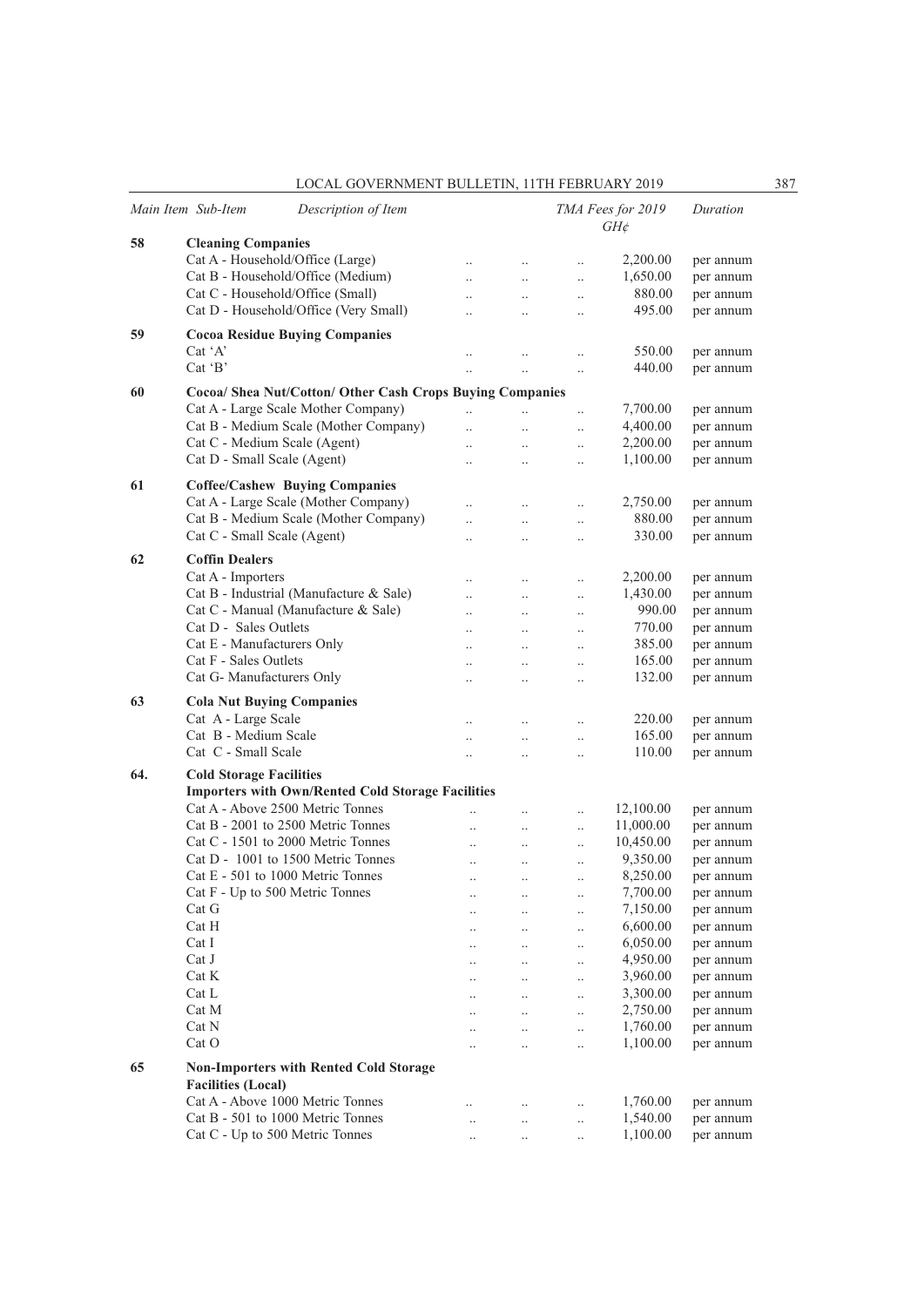| 388 | LOCAL GOVERNMENT BULLETIN, 11TH FEBRUARY 2019                    |                      |                      |                      |                             |           |  |  |  |
|-----|------------------------------------------------------------------|----------------------|----------------------|----------------------|-----------------------------|-----------|--|--|--|
|     | Main Item Sub-Item<br>Description of Item                        |                      |                      |                      | TMA Fees for 2019<br>$GH$ ¢ | Duration  |  |  |  |
| 66  | Non-Importers with Containerised Cold Storage Facilities (Local) |                      |                      |                      |                             |           |  |  |  |
|     | Cat A - 40 Footer Container                                      | $\ddotsc$            | $\ddotsc$            | $\ddot{\phantom{0}}$ | 275.00                      | per annum |  |  |  |
|     | Cat B - 20 Footer Container                                      | $\ddotsc$            | $\ddotsc$            | $\ddotsc$            | 220.00                      | per annum |  |  |  |
|     | Cat C - Below 20 Footer Container                                |                      | $\ddotsc$            | $\ddotsc$            | 165.00                      | per annum |  |  |  |
|     | Cat D - Deep Freezer                                             | $\ddotsc$            | $\ddotsc$            | $\ddotsc$            | 143.00                      | per annum |  |  |  |
| 67  | <b>Commercial Houses/Departmental Stores</b>                     |                      |                      |                      |                             |           |  |  |  |
|     | Cat A - Mall (Large)                                             | $\ldots$             | $\ldots$             | $\ldots$             | 16,500.00                   | per annum |  |  |  |
|     | Cat B - Mall (Medium)                                            |                      | $\ddotsc$            | $\ddotsc$            | 11,000.00                   | per annum |  |  |  |
|     | Cat C - Branches of A                                            | $\ddotsc$            | $\ddotsc$            | $\ddotsc$            | 7,700.00                    | per annum |  |  |  |
|     | Cat D - Large Supermarkets                                       | $\ddotsc$            | $\ddotsc$            | $\ldots$             | 5,500.00                    | per annum |  |  |  |
|     | Cat E - Medium Supermarkets                                      | $\ldots$             | $\ldots$             | $\ldots$             | 3,300.00                    | per annum |  |  |  |
|     | Cat F - Small Supermarkets                                       | $\ddotsc$            | $\ddotsc$            | $\ddotsc$            | 2,750.00                    | per annum |  |  |  |
|     | Cat G - Neighbourhood Shops                                      |                      |                      | $\ddotsc$            | 1,650.00                    | per annum |  |  |  |
|     | Cat H - Containers/Small Shops                                   | $\ddotsc$            | $\ddotsc$            | $\ddotsc$            | 1,100.00                    | per annum |  |  |  |
|     | Cat I                                                            | $\ddotsc$            | $\ddotsc$            | $\ddotsc$            | 484.00                      | per annum |  |  |  |
|     | <b>Commercialised State</b>                                      |                      |                      |                      |                             |           |  |  |  |
| 68  | <b>Companies/Corporations</b>                                    |                      |                      |                      |                             |           |  |  |  |
|     | Cat A - Head Offices                                             | $\ddotsc$            | $\ddot{\phantom{a}}$ | $\ddotsc$            | 22,000.00                   | per annum |  |  |  |
|     | Cat B - Regional Offices                                         | $\ldots$             | $\ldots$             | $\ddotsc$            | 19,800.00                   | per annum |  |  |  |
|     | Cat C - Branch Offices                                           | $\ddotsc$            | $\ldots$             | $\ldots$             | 11,000.00                   | per annum |  |  |  |
|     | Cat D - District Offices                                         | $\ddotsc$            | $\ddotsc$            | $\ddotsc$            | 8,800.00                    | per annum |  |  |  |
|     | Cat E - Local Offices                                            |                      | $\ddotsc$            | $\ddot{\phantom{0}}$ | 3,300.00                    | per annum |  |  |  |
| 69  | <b>Commissioner of Oath/Letter Writers</b>                       |                      |                      |                      |                             |           |  |  |  |
|     | Cat 'A'                                                          |                      |                      |                      | 110.00                      |           |  |  |  |
|     | Cat'B'                                                           | $\cdot$ .            | $\ldots$             | $\ldots$             | 83.00                       | per annum |  |  |  |
|     | Cat."C"                                                          | $\ddotsc$            | $\ddotsc$            | $\ldots$             | 66.00                       | per annum |  |  |  |
|     |                                                                  | $\ddot{\phantom{a}}$ | $\ddot{\phantom{a}}$ | $\ddot{\phantom{a}}$ |                             | per annum |  |  |  |
| 70  | <b>Communication Mast Operating Licence</b>                      |                      |                      |                      |                             |           |  |  |  |
|     | $Cat A - 1-10$ Masts                                             | $\ldots$             | $\ldots$             | $\ldots$             | 1,760.00                    | per annum |  |  |  |
|     | Cat B - 11-20 Masts                                              | $\ddotsc$            | $\ddotsc$            | $\ddotsc$            | 1,430.00                    | per annum |  |  |  |
|     | Cat C - 21-30 Masts                                              | $\ddotsc$            | $\ddotsc$            | $\ddotsc$            | 1,210.00                    | per annum |  |  |  |
|     | $Cat D - 31-40$ Masts                                            | $\ddotsc$            | $\ddot{\phantom{a}}$ | $\ddotsc$            | 858.00                      | per annum |  |  |  |
|     | Cat E - Above 40 Masts                                           | $\ddotsc$            | $\ddotsc$            | $\ldots$             | 572.00                      | per annum |  |  |  |
| 71  | <b>Radio Mast:</b>                                               |                      |                      |                      |                             |           |  |  |  |
|     | a) Permit to Install                                             | $\ddotsc$            |                      |                      | 4,400.00                    | per annum |  |  |  |
|     | b) Communication Masts                                           | $\ddotsc$            | $\ddotsc$            | $\ddotsc$            | 3,850.00                    | per annum |  |  |  |
|     | <b>Communication Discs (Commercial)</b>                          |                      |                      |                      |                             |           |  |  |  |
|     | Submission Fee                                                   | $\cdot$ .            | $\ldots$             | $\cdot$ .            | 572.00                      | pet annum |  |  |  |
|     |                                                                  |                      |                      |                      |                             |           |  |  |  |
|     | <b>Permit Fees</b>                                               |                      |                      |                      |                             |           |  |  |  |
|     | Cat A (0.6 Metres - 1.2 metres)                                  |                      | $\cdot$ .            | $\ldots$             | 1,361.00                    | per annum |  |  |  |
|     | Cat B $(1.21$ Metres - 2.4 metres)                               | $\ldots$             | $\ldots$             | $\ldots$             | 1,815.00                    | per annum |  |  |  |
|     | Cat C (Above 2.4 Metres)                                         |                      | $\ldots$             | $\ldots$             | 2,269.00                    | per annum |  |  |  |
|     | <b>Renewal Fees</b>                                              |                      |                      |                      |                             |           |  |  |  |
|     | Cat A (0.6 Metres - 1.2 metres)                                  | $\cdot$ .            | $\ldots$             | $\ldots$             | 908.00                      | per annum |  |  |  |
|     | Cat B (1.21 Metres - 2.4 metres)                                 | $\cdot$ .            | $\ldots$             | $\ldots$             | 1,135.00                    | per annum |  |  |  |
|     | Cat C (Above 2.4 Metres)                                         |                      | $\ldots$             | $\ldots$             | 1,361.00                    | per annum |  |  |  |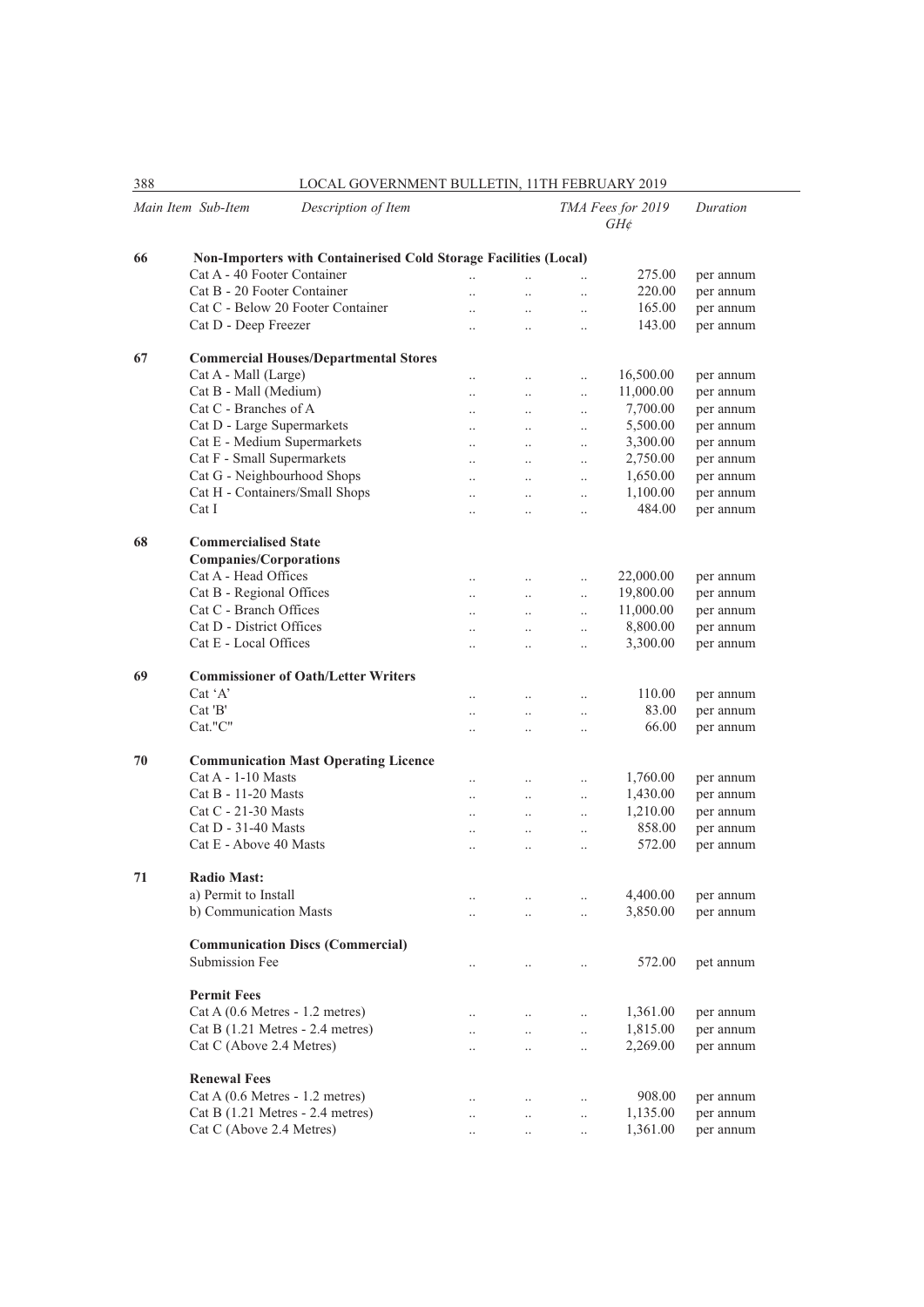| LOCAL GOVERNMENT BULLETIN. 11TH FEBRUARY 2019 | 389 |
|-----------------------------------------------|-----|
|-----------------------------------------------|-----|

|    | Main Item Sub-Item   | Description of Item                                                                  |                      |                      |                      | TMA Fees for 2019<br>$GH\phi$ | Duration  |
|----|----------------------|--------------------------------------------------------------------------------------|----------------------|----------------------|----------------------|-------------------------------|-----------|
| 72 |                      | <b>Computer/Accessories/ Office Equipment Repairs</b>                                |                      |                      |                      |                               |           |
|    | Cat A - Large Scale  |                                                                                      |                      | $\ddotsc$            | $\ddotsc$            | 880.00                        | per annum |
|    | Cat B - Medium Scale |                                                                                      | $\ddot{\phantom{a}}$ | $\ldots$             | $\ddotsc$            | 660.00                        | per annum |
|    | Cat C - Small Scale  |                                                                                      | $\ddotsc$            | $\ddotsc$            | $\ddots$             | 275.00                        | per annum |
|    |                      | Cat D - Large Scale (Home used)                                                      | $\ddot{\phantom{0}}$ | $\ddotsc$            | $\ddot{\phantom{0}}$ | 341.00                        | per annum |
|    |                      | Cat E - Medium Scale (Home used)                                                     | $\ddotsc$            | $\ddotsc$            | $\ddotsc$            | 303.00                        | per annum |
|    |                      | Cat F - Small Scale (Home used)                                                      | $\ddot{\phantom{a}}$ | $\ddotsc$            | $\ddotsc$            | 132.00                        | per annum |
| 73 |                      | Condiments/Confectioneries (e.g. Biscuits, Toffees and Spices)                       |                      |                      |                      |                               |           |
|    | Cat A - Wholesale    |                                                                                      | $\ddotsc$            |                      | $\ddot{\phantom{0}}$ | 165.00                        | per annum |
|    | Cat B - Retail       |                                                                                      | $\ddot{\phantom{0}}$ | $\ddotsc$            | $\ddotsc$            | 110.00                        | per annum |
|    | Cat C - Table Top    |                                                                                      | $\ddotsc$            | $\ddotsc$            | $\ddotsc$            | 88.00                         | per annum |
| 74 |                      | <b>Console (consul) Games Operators</b>                                              |                      |                      |                      |                               |           |
|    | $Cat^{\dagger}A'$    |                                                                                      | $\ddots$             | $\ddots$             | $\ddotsc$            | 5,500.00                      | per annum |
|    | $Cat$ $B$            |                                                                                      | $\ddots$             | $\ddots$             | $\ddot{\phantom{a}}$ | 4,950.00                      | per annum |
|    | Cat $'C'$ (Roving)   |                                                                                      | $\ddotsc$            | $\ddotsc$            | $\ddotsc$            | 880.00                        | per annum |
| 75 | Class A              | <b>Contractors/Suppliers (Registration)</b><br><b>Cat A - Roads and Bridge Works</b> |                      |                      |                      |                               |           |
|    | A <sub>1</sub>       |                                                                                      | $\ddotsc$            | $\ddotsc$            | $\ddotsc$            | 2,420.00                      | per annum |
|    | A2                   |                                                                                      | $\ldots$             | $\ldots$             | $\ddotsc$            | 1,540.00                      | per annum |
|    | A <sub>3</sub>       |                                                                                      | $\ddotsc$            | $\ldots$             | $\ldots$             | 1,100.00                      | per annum |
|    | A <sub>4</sub>       |                                                                                      |                      |                      |                      | 770.00                        | per annum |
|    | Class B              |                                                                                      | $\ddotsc$            | $\ddotsc$            | $\ddotsc$            |                               |           |
|    | B1                   |                                                                                      |                      |                      |                      | 2,420.00                      |           |
|    | B <sub>2</sub>       |                                                                                      | $\ddotsc$            | $\ddotsc$            | $\ddotsc$            |                               | per annum |
|    |                      |                                                                                      | $\ldots$             | $\ldots$             | $\ddotsc$            | 1,540.00                      | per annum |
|    | B <sub>3</sub>       |                                                                                      | $\ldots$             | $\ldots$             | $\ldots$             | 1,100.00                      | per annum |
|    | B4                   |                                                                                      | $\ddotsc$            | $\ddot{\phantom{0}}$ | $\ddotsc$            | 770.00                        | per annum |
|    | Class S              |                                                                                      |                      |                      |                      |                               |           |
|    | S <sub>1</sub>       |                                                                                      | $\ddotsc$            | $\ddotsc$            | $\ddotsc$            | 1,870.00                      | per annum |
|    | S <sub>2</sub>       |                                                                                      | $\ldots$             | $\ddotsc$            | $\ddotsc$            | 1,100.00                      | per annum |
|    | S <sub>3</sub>       |                                                                                      | $\ddotsc$            | $\ddotsc$            | $\ldots$             | 825.00                        | per annum |
|    | <b>S4</b>            |                                                                                      | $\ddot{\phantom{0}}$ | $\ddot{\phantom{0}}$ | $\ddotsc$            | 330.00                        | per annum |
|    | Class D              | <b>Cat B - Building/Civil Works</b>                                                  |                      |                      |                      |                               |           |
|    | D1                   |                                                                                      |                      |                      | $\ldots$             | 2,420.00                      | per annum |
|    | D <sub>2</sub>       |                                                                                      | $\cdot$ .            |                      |                      | 1,540.00                      | per annum |
|    | D <sub>3</sub>       |                                                                                      | $\ddotsc$            |                      | $\ddotsc$            | 1,100.00                      | per annum |
|    | D <sub>4</sub>       |                                                                                      | $\ddotsc$            | $\ddot{\phantom{0}}$ | $\ldots$             | 770.00                        |           |
|    | Class K              |                                                                                      | $\ddotsc$            |                      | $\ddotsc$            |                               | per annum |
|    |                      |                                                                                      |                      |                      |                      |                               |           |
|    | K1                   |                                                                                      | $\ddotsc$            | $\ddotsc$            | $\ddotsc$            | 2,184.00                      | per annum |
|    | K2                   |                                                                                      | $\ddotsc$            | $\ddot{\phantom{0}}$ | $\ddotsc$            | 1,310.00                      | per annum |
|    | K3                   |                                                                                      | $\ddotsc$            | $\ddotsc$            | $\ddotsc$            | 944.00                        | per annum |
|    | K4                   |                                                                                      | $\ddotsc$            |                      | $\ddotsc$            | 626.00                        | per annum |
|    |                      | Cat C - Electrical Works (Class E)                                                   |                      |                      |                      |                               |           |
|    | E1                   |                                                                                      | $\ddotsc$            |                      | $\ddotsc$            | 385.00                        | per annum |
|    | $\rm E2$             |                                                                                      | $\ddotsc$            | $\ddotsc$            | $\ddotsc$            | 275.00                        | per annum |
|    | E3                   |                                                                                      | $\cdot$ .            | $\ddotsc$            | $\ldots$             | 132.00                        | per annum |
|    | E4                   |                                                                                      |                      |                      |                      |                               |           |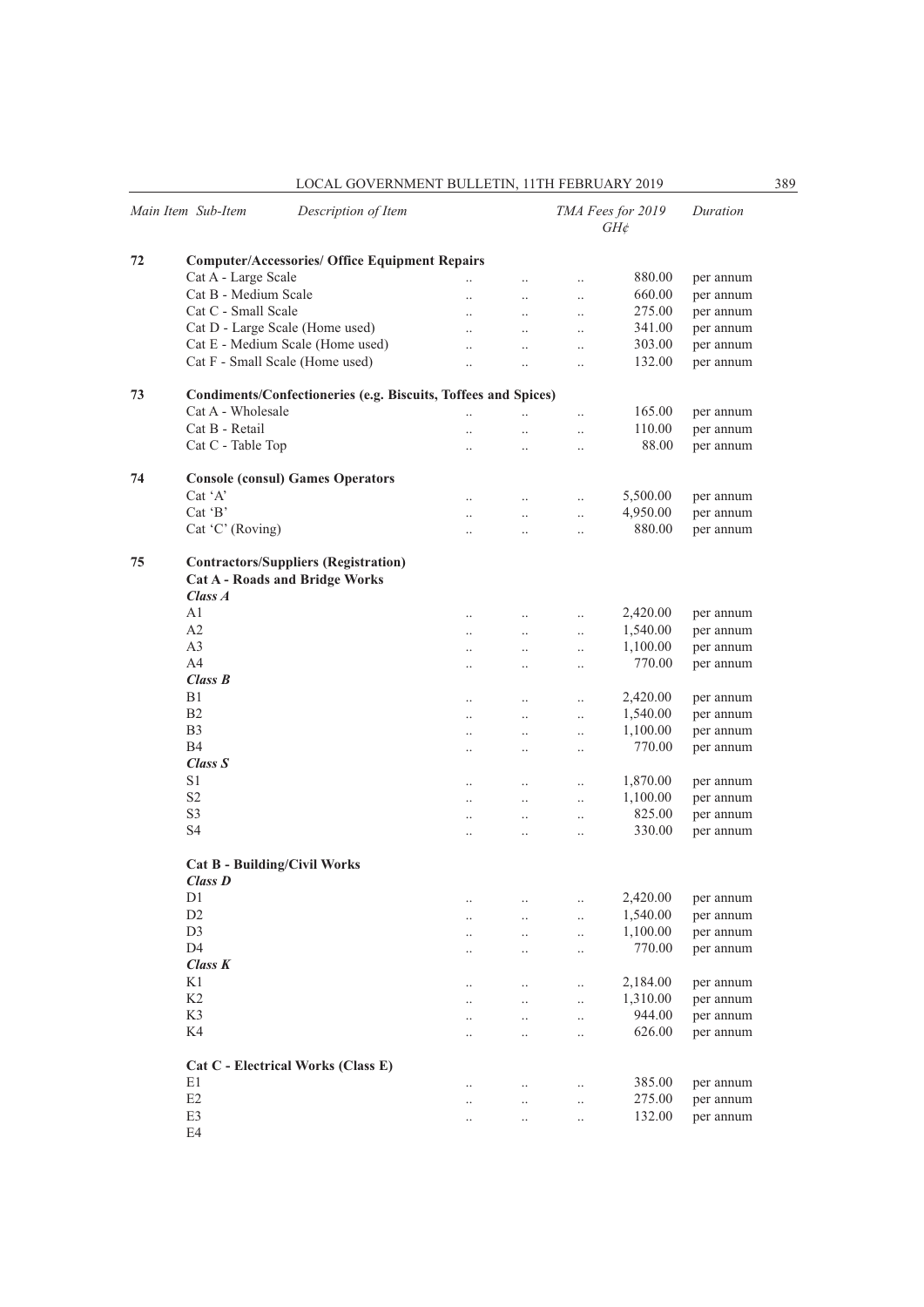|    | Main Item Sub-Item                    | Description of Item                   |                        |                      |                      | TMA Fees for 2019<br>$GH\phi$ | Duration  |  |  |  |
|----|---------------------------------------|---------------------------------------|------------------------|----------------------|----------------------|-------------------------------|-----------|--|--|--|
|    |                                       | Cat D - Plumbing Works (Class G)      |                        |                      |                      |                               |           |  |  |  |
|    | CAT A - G1                            |                                       | $\cdot$ .              | $\cdot$ .            | $\ldots$             | 528.00                        | per annum |  |  |  |
|    | $CAT B - G2$                          |                                       | $\cdot$                | $\cdot$              | $\cdot$              | 132.00                        | per annum |  |  |  |
|    | CAT C - G3                            |                                       | $\ddot{\phantom{a}}$   | $\ddotsc$            | $\cdot$              | 55.00                         | per annum |  |  |  |
|    | <b>All Other Contractors</b>          |                                       |                        |                      |                      |                               |           |  |  |  |
|    |                                       | Cat A - Assembly Revenue Contractors  | $\ldots$               | $\ldots$             | $\cdot$ .            | 1,100.00                      | per annum |  |  |  |
|    |                                       | Cat B - Private Revenue Contractors   | $\ddot{\phantom{0}}$   | $\ddotsc$            | $\ddotsc$            | 880.00                        | per annum |  |  |  |
|    |                                       | Cat C - Disinfestation Agencies       | $\ddot{\phantom{0}}$   | $\ddotsc$            | $\ddot{\phantom{a}}$ | 330.00                        | per annum |  |  |  |
|    |                                       | Cat D - Agents of Utility Company     | $\ddotsc$              | $\ddotsc$            | $\ddotsc$            | 275.00                        | per annum |  |  |  |
| 76 | <b>Contractors' Licence (Renewal)</b> |                                       |                        |                      |                      |                               |           |  |  |  |
|    |                                       | <b>Cat A - Roads and Bridge Works</b> |                        |                      |                      |                               |           |  |  |  |
|    | Class A                               |                                       |                        |                      |                      |                               |           |  |  |  |
|    | A <sub>1</sub>                        |                                       | $\ddotsc$              | $\ddotsc$            | $\ddotsc$            | 770.00                        | per annum |  |  |  |
|    | A2                                    |                                       | $\cdot$ .              | $\ldots$             | $\ddotsc$            | 495.00                        | per annum |  |  |  |
|    | A <sub>3</sub>                        |                                       | $\cdot$                | $\ldots$             | $\ldots$             | 440.00                        | per annum |  |  |  |
|    | A <sub>4</sub>                        |                                       | $\cdot$ .              | $\ldots$             | $\cdot$ .            | 275.00                        | per annum |  |  |  |
|    | Class B                               |                                       |                        |                      |                      |                               |           |  |  |  |
|    | B1                                    |                                       | $\ddotsc$              | $\ddotsc$            | $\ddotsc$            | 770.00                        | per annum |  |  |  |
|    | B <sub>2</sub>                        |                                       | $\cdot$                | $\ldots$             | $\ddotsc$            | 495.00                        | per annum |  |  |  |
|    | B <sub>3</sub>                        |                                       | $\cdot$                | $\cdot$ .            | $\ldots$             | 440.00                        | per annum |  |  |  |
|    | B4                                    |                                       | $\cdot$ .              | $\cdot$ .            | $\cdot$ .            | 275.00                        | per annum |  |  |  |
|    | Class S                               |                                       |                        |                      |                      |                               |           |  |  |  |
|    | S <sub>1</sub>                        |                                       | $\ddotsc$              | $\ddotsc$            | $\ddotsc$            | 825.00                        | per annum |  |  |  |
|    | S <sub>2</sub>                        |                                       | $\cdot$ .              | $\ldots$             | $\ldots$             | 550.00                        | per annum |  |  |  |
|    | S <sub>3</sub>                        |                                       | $\cdot$                | $\ldots$             | $\ldots$             | 275.00                        | per annum |  |  |  |
|    | <b>S4</b>                             |                                       | $\cdot$ .              | $\ldots$             | $\cdot$              | 165.00                        | per annum |  |  |  |
|    |                                       | <b>Cat B - Building/Civil Works</b>   |                        |                      |                      |                               |           |  |  |  |
|    | Class D                               |                                       |                        |                      |                      |                               |           |  |  |  |
|    | D1                                    |                                       | $\ldots$               | $\cdot$              | $\cdot$              | 825.00                        | per annum |  |  |  |
|    | D <sub>2</sub>                        |                                       | $\ldots$               | $\ldots$             | $\ddotsc$            | 440.00                        | per annum |  |  |  |
|    | D <sub>3</sub>                        |                                       | $\ddotsc$              | $\ddotsc$            | $\ddotsc$            | 220.00                        | per annum |  |  |  |
|    | D <sub>4</sub>                        |                                       | $\ddotsc$              | $\ddotsc$            | $\ldots$             | 110.00                        | per annum |  |  |  |
|    | Class K                               |                                       |                        |                      |                      |                               |           |  |  |  |
|    | K1                                    |                                       | $\cdot$                | $\cdot$              | $\cdot$              | 990.00                        | per annum |  |  |  |
|    | K2                                    |                                       | $\ldots$               | $\ldots$             | $\ddotsc$            | 660.00                        | per annum |  |  |  |
|    | K <sub>3</sub>                        |                                       | $\ddotsc$              | $\ddotsc$            | $\ddotsc$            | 275.00                        | per annum |  |  |  |
|    | K4                                    |                                       | $\ddot{\phantom{a}}$   | $\ddotsc$            | $\ddot{\phantom{a}}$ | 220.00                        | per annum |  |  |  |
|    |                                       | Cat C - Electrical Works (Class E)    |                        |                      |                      |                               |           |  |  |  |
|    | E1                                    |                                       | $\cdot$ .              | $\ldots$             | $\ddot{\phantom{a}}$ | 198.00                        | per annum |  |  |  |
|    | E2                                    |                                       | $\cdot$ .              | $\cdot$ .            | $\cdot$ .            | 138.00                        | per annum |  |  |  |
|    | E3                                    |                                       | $\ddotsc$              | $\cdot$ .            | $\cdot$ .            | 66.00                         | per annum |  |  |  |
|    |                                       | Cat D - Plumbing Works (Class G)      |                        |                      |                      |                               |           |  |  |  |
|    | $Cat A - G1$                          |                                       |                        |                      |                      | 264.00                        | per annum |  |  |  |
|    | $Cat B - G2$                          |                                       | $\cdot$ .              | $\ddotsc$            | $\ddotsc$            | 66.00                         | per annum |  |  |  |
|    | $Cat C - G3$                          |                                       | $\cdot$ .<br>$\cdot$ . | $\cdot$ .<br>$\cdot$ | <br>                 | 50.00                         | per annum |  |  |  |
|    |                                       |                                       |                        |                      |                      |                               |           |  |  |  |
|    | <b>All Other Contractors</b>          |                                       |                        |                      |                      |                               |           |  |  |  |
|    |                                       | Cat A - Assembly Revenue Contractors  | $\ddotsc$              | $\cdot$ .            | $\cdot$ .            | 550.00                        | per annum |  |  |  |
|    |                                       | Cat B - Private Revenue Contractors   |                        |                      |                      | 440.00                        | per annum |  |  |  |
|    |                                       | Cat C - Disinfestation Agencies       |                        | $\cdot$ .            |                      | 165.00                        | per annum |  |  |  |
|    |                                       | Cat D - Agents of Utility Company     | $\ddot{\phantom{a}}$   | $\cdot$              | $\ddotsc$            | 132.00                        | per annum |  |  |  |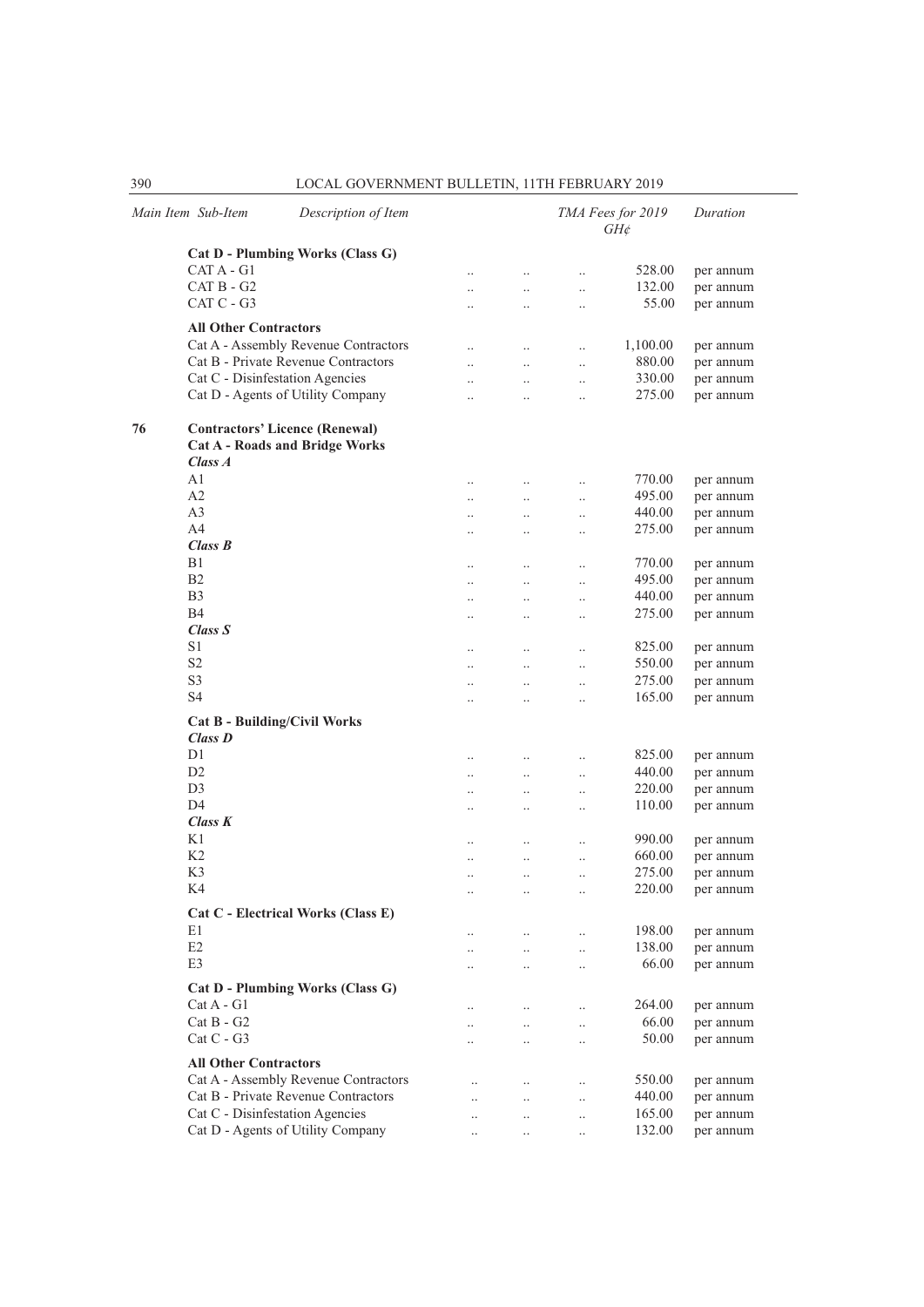|    | Main Item Sub-Item<br>Description of Item                        |                      |                     |           | TMA Fees for 2019<br>$GH\phi$ | Duration  |
|----|------------------------------------------------------------------|----------------------|---------------------|-----------|-------------------------------|-----------|
| 77 | <b>Cooking/Household Utensil Sales</b>                           |                      |                     |           |                               |           |
|    | Cat 'A'                                                          |                      | $\ddotsc$           | $\ddotsc$ | 165.00                        | per annum |
|    | $Cat$ $B$                                                        | $\ddot{\phantom{a}}$ | $\ddotsc$           | $\ddotsc$ | 110.00                        | per annum |
|    | Cat 'C'                                                          |                      | $\ddotsc$           | $\ldots$  | 99.00                         | per annum |
| 78 | <b>Cosmetics Production</b>                                      |                      |                     |           |                               |           |
|    | $Cat^{\dagger}A^{\dagger}$                                       | $\ddotsc$            | $\cdot$ .           | $\ddotsc$ | 2,750.00                      | per annum |
|    | $Cat$ $B$                                                        |                      | $\cdot$             | $\ldots$  | 1,100.00                      | per annum |
| 79 | <b>Cosmetic/Personal Care/Hair Product Sales</b>                 |                      |                     |           |                               |           |
|    | Cat A - Wholesale and Retail                                     | $\ddot{\phantom{a}}$ | $\ddotsc$           | $\ddotsc$ | 1,100.00                      | per annum |
|    | Cat B - Wholesale Only                                           | $\ddot{\phantom{a}}$ | $\ddotsc$           | $\ddotsc$ | 880.00                        | per annum |
|    | Cat C - Retail                                                   |                      | $\ldots$            | $\ldots$  | 550.00                        | per annum |
|    | Cat D - Retail (small)                                           |                      | $\ddotsc$           | $\ddotsc$ | 275.00                        | per annum |
|    | $Cat E -$                                                        |                      | $\ddotsc$           | $\ddotsc$ | 165.00                        | per annum |
|    | Cat F                                                            | $\ddotsc$            |                     |           | 110.00                        | per annum |
|    |                                                                  |                      | $\ddotsc$           | $\ddotsc$ |                               |           |
| 80 | <b>Curtains/Carpets etc. Sales</b><br>$Cat^{\dagger}A^{\dagger}$ |                      |                     |           |                               |           |
|    |                                                                  | $\ddot{\phantom{a}}$ | $\ddotsc$           | $\ddotsc$ | 275.00                        | per annum |
|    | $Cat$ $B$                                                        |                      | $\ldots$            | $\ldots$  | 165.00                        | per annum |
|    | $Cat$ $C$                                                        |                      | $\ldots$            | $\ldots$  | 110.00                        | per annum |
| 81 | <b>Digital Embroidery Companies</b>                              |                      |                     |           |                               |           |
|    | $Cat^{\dagger}A^{\dagger}$                                       | $\ddot{\phantom{a}}$ | $\ldots$            | $\ddotsc$ | 2,640.00                      | per annum |
|    | Cat 'B'                                                          |                      | $\ddotsc$           | $\ddotsc$ | 1,100.00                      | per annum |
|    | Cat 'C'                                                          | $\ddot{\phantom{a}}$ | $\ddotsc$           | $\ddotsc$ | 550.00                        | per annum |
|    | $Cat$ $D'$                                                       | $\ddot{\phantom{a}}$ | $\ddotsc$           | $\ldots$  | 220.00                        | per annum |
| 82 | <b>Distributors of Drinks (Direct from Factotry)</b>             |                      |                     |           |                               |           |
|    | Cat. "A" Mixed Drinks (eg. K Boampong)                           |                      | $\ddotsc$           | $\ddotsc$ | 1,540.00                      | per annum |
|    | Cat. "B" Mixed Drinks(e.g. Mensiham)                             | $\ddotsc$            | $\ldots$            | $\ldots$  | 1,161.00                      | per annum |
|    | Cat. "C" Soft Drinks (eg Tina., Comm. 4)                         |                      | $\ddotsc$           | $\ldots$  | 999.00                        | per annum |
|    | Cat. "D" Soft Drinks                                             | $\ddotsc$            | $\ddotsc$           | $\ldots$  | 500.00                        | per annum |
|    | Cat. "E" Beer                                                    | $\ddot{\phantom{a}}$ | $\ddotsc$           | $\ddotsc$ | 165.00                        | per annum |
|    | Cat. "F" (Wine and Spirit)                                       | $\ddot{\phantom{a}}$ | $\ddotsc$           | $\ddotsc$ | 165.00                        | per annum |
| 83 | <b>Distributors/Wholesalers (Personal Care Products)</b>         |                      |                     |           |                               |           |
|    | Cat."A"                                                          |                      | $\ldots$            | $\ldots$  | 1,988.00                      | per annum |
|    | Cat."B"                                                          | $\cdot$              | $\ldots$            | $\ldots$  | 1,487.00                      | per annum |
|    | Cat "C"                                                          |                      | $\ddotsc$           | $\ddotsc$ | 825.00                        | per annum |
|    | Cat "D"                                                          |                      |                     | $\ddotsc$ | 605.00                        | per annum |
|    | Cat."E"                                                          |                      | $\cdot$<br>$\ldots$ |           | 550.00                        | per annum |
| 84 | <b>Dislodging Companies</b>                                      |                      |                     |           |                               |           |
|    | Cat 'A'                                                          | $\cdot$ .            | $\ldots$            | $\ldots$  | 825.00                        | per annum |
|    | Cat $B$                                                          |                      | $\ldots$            | $\ldots$  | 550.00                        | per annum |
| 85 | Dog Licence                                                      |                      | $\ldots$            | $\ldots$  | 22.00                         | per annum |
| 86 | Dog Sale Licence                                                 |                      |                     |           |                               |           |
|    | Cat A - Exotic & Local                                           | $\ddotsc$            | $\ldots$            | $\ddotsc$ | 275.00                        | per annum |
|    | Cat B - Exotic Only                                              |                      | $\ldots$            | $\ldots$  | 220.00                        | per annum |
|    | Cat C - Local Only                                               |                      |                     | $\ldots$  | 110.00                        | per annum |
|    | <b>Disposables</b>                                               |                      | $\cdot$             |           |                               |           |
|    | Cat A                                                            |                      |                     |           | 220.00                        | per annum |
|    | Cat B                                                            | $\cdot$ .            | $\ldots$            | $\ldots$  | 165.00                        | per annum |
|    | Cat C                                                            | $\ddotsc$            | $\ldots$            | $\ldots$  | 110.00                        |           |
|    |                                                                  | $\cdot$ .            | $\cdot$ .           | $\cdot$ . |                               | per annum |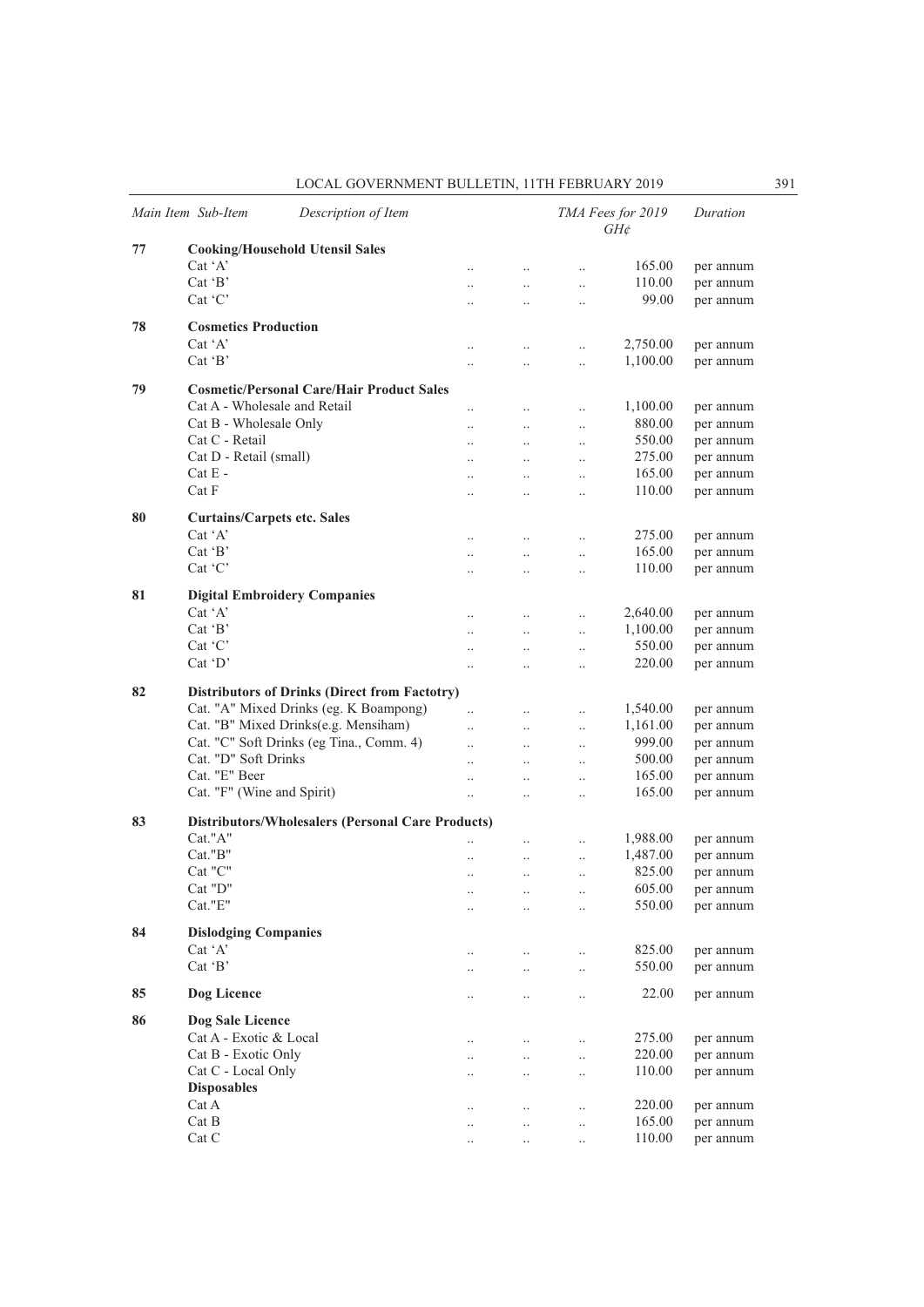$\overline{\phantom{a}}$ 

| ے ر | LOCAL GO VERNMENT DOLLETIN, ITTITTEDROART 2017                            |                                   |                                              |                                   |                               |           |
|-----|---------------------------------------------------------------------------|-----------------------------------|----------------------------------------------|-----------------------------------|-------------------------------|-----------|
|     | Main Item Sub-Item<br>Description of Item                                 |                                   |                                              |                                   | TMA Fees for 2019<br>$GH\phi$ | Duration  |
| 87  | Dressmakers/Tailors (Industrial)                                          |                                   |                                              |                                   |                               |           |
|     | Cat A - Fashion Designers (Large)                                         | $\ddot{\phantom{0}}$              | $\ddotsc$                                    | $\ldots$                          | 1,375.00                      | per annum |
|     | Cat B - Fashion Designers (Small)                                         | $\ddot{\phantom{a}}$              | $\ddotsc$                                    | $\ddotsc$                         | 880.00                        | per annum |
|     | Cat C - Large Scale (Above 25 workers)                                    | $\ddot{\phantom{a}}$              | $\ddotsc$                                    | $\ldots$                          | 440.00                        | per annum |
|     | Cat D - Medium Scale (10-25 workers)                                      |                                   |                                              |                                   | 330.00                        | per annum |
|     | Cat E - Small Scale (5-10 workers)                                        | $\ddot{\phantom{0}}$<br>$\ddotsc$ | $\ddot{\phantom{0}}$<br>$\ddot{\phantom{a}}$ | $\ddotsc$<br>$\ddot{\phantom{a}}$ | 220.00                        | per annum |
| 88  | <b>Dressmakers/Tailors (Non-Industrial)</b>                               |                                   |                                              |                                   |                               |           |
|     | Cat A - Large Scale                                                       | $\ddotsc$                         | $\ldots$                                     | $\ldots$                          | 250.00                        | per annum |
|     | Cat B - Medium Scale                                                      | $\ddotsc$                         | $\ddotsc$                                    | $\ddotsc$                         | 200.00                        | per annum |
|     | Cat C - Small scale                                                       | $\ddot{\phantom{a}}$              | $\ddotsc$                                    | $\ldots$                          | 170.00                        | per annum |
|     | Cat D - Association Members                                               | $\ddot{\phantom{0}}$              | $\ddot{\phantom{0}}$                         | $\ddotsc$                         | 150.00                        | per annum |
| 89  | <b>Dressmakers/Tailors Services</b>                                       |                                   |                                              |                                   |                               |           |
|     | Cat A - Knitting, Haberdashery and Embroidery                             |                                   | $\ddotsc$                                    | $\ddotsc$                         | 165.00                        | per annum |
|     | Cat B - Knitting and Embroidery                                           | $\ddot{\phantom{0}}$              | $\ddot{\phantom{a}}$                         | $\ddotsc$                         | 132.00                        | per annum |
|     | Cat C - Embroidery only                                                   |                                   |                                              |                                   | 110.00                        | per annum |
|     | Cat D - Knitting only                                                     | $\ddotsc$                         | $\ddots$                                     | $\ddotsc$                         | 110.00                        |           |
|     | Cat E - Haberdashery (Sewing items) Only (large)                          | $\ldots$                          | $\ddotsc$                                    | $\ldots$                          | 495.00                        | per annum |
|     |                                                                           |                                   | $\ddot{\phantom{0}}$                         | $\ddot{\phantom{0}}$              |                               | per annum |
|     | Cat F - Haberdashery Only (Small)                                         | $\ddotsc$                         | $\ddot{\phantom{0}}$                         | $\ddot{\phantom{0}}$              | 275.00                        | per annum |
| 90  | <b>Drilling Companies</b><br><b>Mining</b>                                |                                   |                                              |                                   |                               |           |
|     | Cat A - Exploration & Prospecting - (Large)                               | $\ddotsc$                         | $\ddotsc$                                    | $\ddotsc$                         | 39,600.00                     | per annum |
|     | Cat B - Exploration & Prospecting - (Small)                               | $\ddotsc$                         | $\ddot{\phantom{a}}$                         | $\ddotsc$                         | 26,400.00                     | per annum |
|     | Cat C - Ancillary Services                                                | $\ddot{\phantom{0}}$              | $\ddotsc$                                    | $\ddotsc$                         | 23,760.00                     | per annum |
| 91  | Oil/Gas                                                                   |                                   |                                              |                                   |                               |           |
|     | Cat A - Exploration & Prospecting - (Large)                               | $\ddotsc$                         | $\ddotsc$                                    | $\ldots$                          | 198,000.00                    | per annum |
|     | Cat B - Exploration & Prospecting - (Medium)                              | $\ddots$                          | $\ddotsc$                                    | $\ddotsc$                         | 66,000.00                     | per annum |
|     | Cat D - Exploration & Prospecting - (Very Small)                          |                                   | $\ddot{\phantom{0}}$                         | $\ddotsc$                         | 5,280.00                      | per annum |
|     | Cat E - Ancillary Services                                                |                                   |                                              |                                   | 88,000.00                     | per annum |
|     |                                                                           | $\ddot{\phantom{0}}$              | $\ddotsc$                                    | $\ddotsc$                         |                               |           |
| 92  | Water                                                                     |                                   |                                              |                                   |                               |           |
|     | Cat A - Exploration & Prospecting - (Large)                               |                                   |                                              | $\ddot{\phantom{0}}$              | 8,250.00                      | per annum |
|     | Cat B - Exploration & Prospecting - (Small)                               | $\ddotsc$                         | $\ddotsc$                                    | $\ddotsc$                         | 6,050.00                      | per annum |
| 93  | <b>Drum Sellers</b>                                                       |                                   |                                              |                                   |                               |           |
|     | Cat "A"                                                                   |                                   |                                              |                                   | 110.00                        | per annum |
|     | $Cat$ " $B$ "                                                             | $\ldots$                          | $\ldots$                                     | $\ldots$                          | 99.00                         | per annum |
| 94  | <b>Educational Institutions - Private</b><br><b>Pre-school Facilities</b> |                                   |                                              |                                   |                               |           |
|     | Cat A - Day Care/Crèche/Nursery/KG/ Preschool                             |                                   |                                              | $\ddotsc$                         | 1,870.00                      | per annum |
|     | Cat B - Day Care/Crèche/Nursery/KG Middle Class                           |                                   | $\ddotsc$                                    | $\ddotsc$                         | 825.00                        | per annum |
|     | Cat C - Day Care/Crèche/Nursery                                           |                                   | $\ddots$                                     | $\ddotsc$                         | 385.00                        | per annum |
|     | Cat D - Day Care/Crèche                                                   | $\ddotsc$                         | $\ddots$                                     | $\ldots$                          | 330.00                        | per annum |
|     | Cat E - Day Care or Crèche or Nursery or KG only                          |                                   | $\ddotsc$                                    | $\ldots$                          | 165.00                        | per annum |
| 95  | <b>Primary Schools/Junior High Schools</b>                                |                                   |                                              |                                   |                               |           |
|     | Cat 'A'                                                                   |                                   | $\ldots$                                     | $\ldots$                          | 2,750.00                      | per annum |
|     | $Cat$ $B'$                                                                | $\ddotsc$                         | $\ddots$                                     | $\ddotsc$                         | 1,650.00                      | per annum |
|     | $Cat^{\cdot}C^{\cdot}$                                                    |                                   | $\ldots$                                     | $\ldots$                          | 440.00                        | per annum |
|     | $Cat$ $D'$                                                                | $\cdot$ .                         | $\ldots$                                     | $\cdot$                           | 330.00                        | per annum |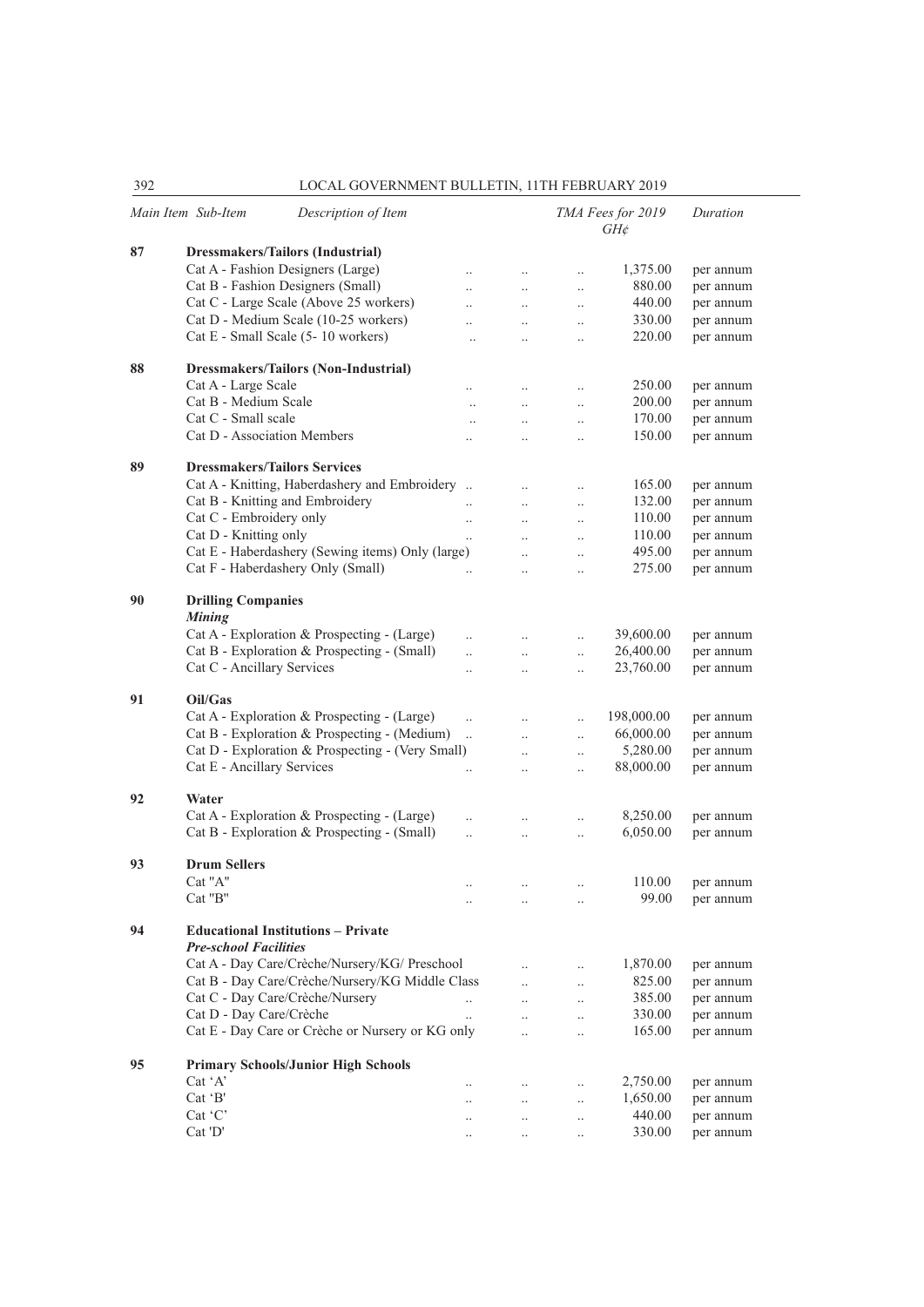|     | Main Item Sub-Item                   | Description of Item                                               |                      |                      |                      | TMA Fees for 2019<br>$GH\phi$ | Duration               |
|-----|--------------------------------------|-------------------------------------------------------------------|----------------------|----------------------|----------------------|-------------------------------|------------------------|
| 96  | <b>Senior High/Technical Schools</b> |                                                                   |                      |                      |                      |                               |                        |
|     | Cat 'A'                              |                                                                   | $\ddot{\phantom{0}}$ | $\ddotsc$            | $\ddotsc$            | 2,750.00                      | per annum              |
|     | $Cat$ $B'$                           |                                                                   | $\ddot{\phantom{0}}$ | $\ddotsc$            | $\ddotsc$            | 1,650.00                      | per annum              |
|     | $Cat$ $C$                            |                                                                   | $\ddotsc$            | $\ldots$             | $\ldots$             | 1,100.00                      | per annum              |
|     | Cat'D'                               |                                                                   | $\ddot{\phantom{a}}$ | $\ddot{\phantom{0}}$ | $\ddotsc$            | 550.00                        | per annum              |
| 97  |                                      | <b>Training &amp; Vocational Institutions</b>                     |                      |                      |                      |                               |                        |
|     | Cat A - Fashion Designing School     |                                                                   |                      |                      |                      |                               |                        |
|     | Cat B - Catering School              |                                                                   |                      | $\ddotsc$            | $\ldots$             | 1,100.00<br>880.00            | per annum<br>per annum |
|     | Cat C - Floral Training School       |                                                                   | $\ddot{\phantom{a}}$ | $\ddotsc$            | $\ddotsc$            | 660.00                        |                        |
|     | Cat D - Cosmetologist/Beauticians    |                                                                   | $\ddot{\phantom{a}}$ | $\ddotsc$            | $\ddotsc$            | 550.00                        | per annum<br>per annum |
|     |                                      |                                                                   | $\ddot{\phantom{a}}$ | $\ddotsc$            | $\ddotsc$            |                               |                        |
| 98  | <b>Tertiary Schools</b>              |                                                                   |                      |                      |                      |                               |                        |
|     | Cat A - Degree and above             |                                                                   | $\ddot{\phantom{0}}$ | $\ddot{\phantom{0}}$ | $\ddotsc$            | 5,500.00                      | per annum              |
|     | Cat B - Diploma                      |                                                                   | $\ddotsc$            | $\ldots$             | $\ldots$             | 3,960.00                      | per annum              |
|     | Cat C - Certificates                 |                                                                   | $\ddot{\phantom{0}}$ | $\ldots$             | $\ddotsc$            | 2,200.00                      | per annum              |
|     |                                      |                                                                   |                      |                      |                      |                               |                        |
| 99  |                                      | <b>Computer Schools/ Training Centre</b>                          |                      |                      |                      |                               |                        |
|     | Cat A - International                |                                                                   | $\ddotsc$            | $\ldots$             | $\ldots$             | 550.00                        | per annum              |
|     | Cat B - Local (Big)                  |                                                                   | $\ddot{\phantom{0}}$ | $\ddotsc$            | $\ddotsc$            | 385.00                        | per annum              |
|     | Cat C - Local (Small)                |                                                                   | $\ddot{\phantom{a}}$ | $\ddotsc$            | $\ddotsc$            | 275.00                        | per annum              |
|     |                                      |                                                                   |                      |                      |                      |                               |                        |
| 100 |                                      | Special Tutoring (Professional Part-Time classes/Remedial School) |                      |                      |                      | 1,100.00                      | per annum              |
| 101 | <b>Media Schools</b>                 |                                                                   | $\ddotsc$            | $\ddotsc$            | $\ddotsc$            | 330.00                        | per annum              |
| 102 | <b>Private Library</b>               |                                                                   | $\ddotsc$            |                      | $\ldots$             | 220.00                        | per annum              |
|     |                                      |                                                                   |                      |                      |                      |                               |                        |
| 103 | <b>Private Hostels</b>               |                                                                   |                      |                      |                      |                               |                        |
|     | Cat A - (15 Rooms and Above)         |                                                                   | $\ddotsc$            | $\ddotsc$            | $\ddotsc$            | 605.00                        | per annum              |
|     | Cat B - (10-14 Rooms)                |                                                                   | $\ddotsc$            | $\ddotsc$            | $\ldots$             | 484.00                        | per annum              |
|     | $Cat C - (5-9$ Rooms)                |                                                                   | $\ddotsc$            | $\ldots$             | $\ldots$             | 363.00                        | per annum              |
|     | $Cat D - (1-4 Rooms)$                |                                                                   | $\ddotsc$            | $\ddotsc$            | $\ddotsc$            | 303.00                        | per annum              |
|     |                                      |                                                                   |                      |                      |                      |                               |                        |
| 104 | <b>Egg Dealers</b>                   |                                                                   |                      |                      |                      |                               |                        |
|     | Cat A - Wholesale                    |                                                                   | $\ddotsc$            | $\ldots$             | $\ldots$             | 165.00                        | per annum              |
|     | Cat B - Retail Shops                 |                                                                   | $\ddotsc$            | $\ddotsc$            | $\ddotsc$            | 110.00                        | per annum              |
|     | Cat C - Mobile Retail                |                                                                   | $\ddot{\phantom{a}}$ | $\ddot{\phantom{a}}$ | $\ddot{\phantom{0}}$ | 88.00                         | per annum              |
|     |                                      |                                                                   |                      |                      |                      |                               |                        |
| 105 | <b>Electrical Appliances</b>         |                                                                   |                      |                      |                      |                               |                        |
|     | New & Second-hand                    |                                                                   |                      |                      |                      |                               |                        |
|     | Cat A - Importers/Wholesalers        |                                                                   | $\ddotsc$            | $\ldots$             | $\ddotsc$            | 3,300.00                      | per annum              |
|     | Cat B - Wholesalers                  |                                                                   | $\ddot{\phantom{0}}$ | $\ddotsc$            | $\ldots$             | 2,750.00                      | per annum              |
|     | Cat C - Retailers (Large)            |                                                                   | $\ddot{\phantom{0}}$ | $\ldots$             | $\ldots$             | 2,200.00                      | per annum              |
|     | Cat D - Retailers - (Small)          |                                                                   | $\cdot$ .            |                      | $\cdot$ .            | 1,650.00                      | per annum              |
|     | Cat E<br>Cat F                       |                                                                   |                      |                      | $\ddotsc$            | 1,320.00<br>1,100.00          | per annum              |
|     | Cat G                                |                                                                   |                      |                      | $\ldots$             | 660.00                        | per annum              |
|     |                                      |                                                                   |                      |                      | $\ddotsc$            |                               | per annum              |
| 106 | <b>Electrical Shops (General)</b>    |                                                                   |                      |                      |                      |                               |                        |
|     | Cat A                                |                                                                   |                      | $\ddotsc$            | $\ldots$             | 813.00                        | per annum              |
|     | Cat B                                |                                                                   | $\ddot{\phantom{a}}$ | $\ddotsc$            | $\ddotsc$            | 689.00                        | per annum              |
|     | Cat C                                |                                                                   |                      | $\ldots$             | $\ldots$             | 616.00                        | per annum              |
|     | Cat D                                |                                                                   | $\ddot{\phantom{a}}$ | $\ddotsc$            | $\ddotsc$            | 457.00                        | per annum              |
|     | Cat E                                |                                                                   |                      | $\ddotsc$            | $\ldots$             | 220.00                        | per annum              |
|     | Cat F                                |                                                                   | $\ddotsc$            | $\ddotsc$            | $\ddotsc$            | 149.00                        | per annum              |
|     | Cat G                                |                                                                   | $\ddot{\phantom{0}}$ | $\ddot{\phantom{0}}$ | $\ddotsc$            | 88.00                         | per annum              |
| 107 |                                      | <b>Electrical Security Fencing Companies</b>                      |                      |                      |                      |                               |                        |
|     | Cat A - Large Scale                  |                                                                   |                      |                      |                      | 770.00                        | per annum              |
|     | Cat B - Small Scale                  |                                                                   | $\cdot \cdot$        | $\ddotsc$            | $\ldots$             | 330.00                        | per annum              |
|     |                                      |                                                                   | $\cdot$ .            | $\ldots$             | $\ldots$             |                               |                        |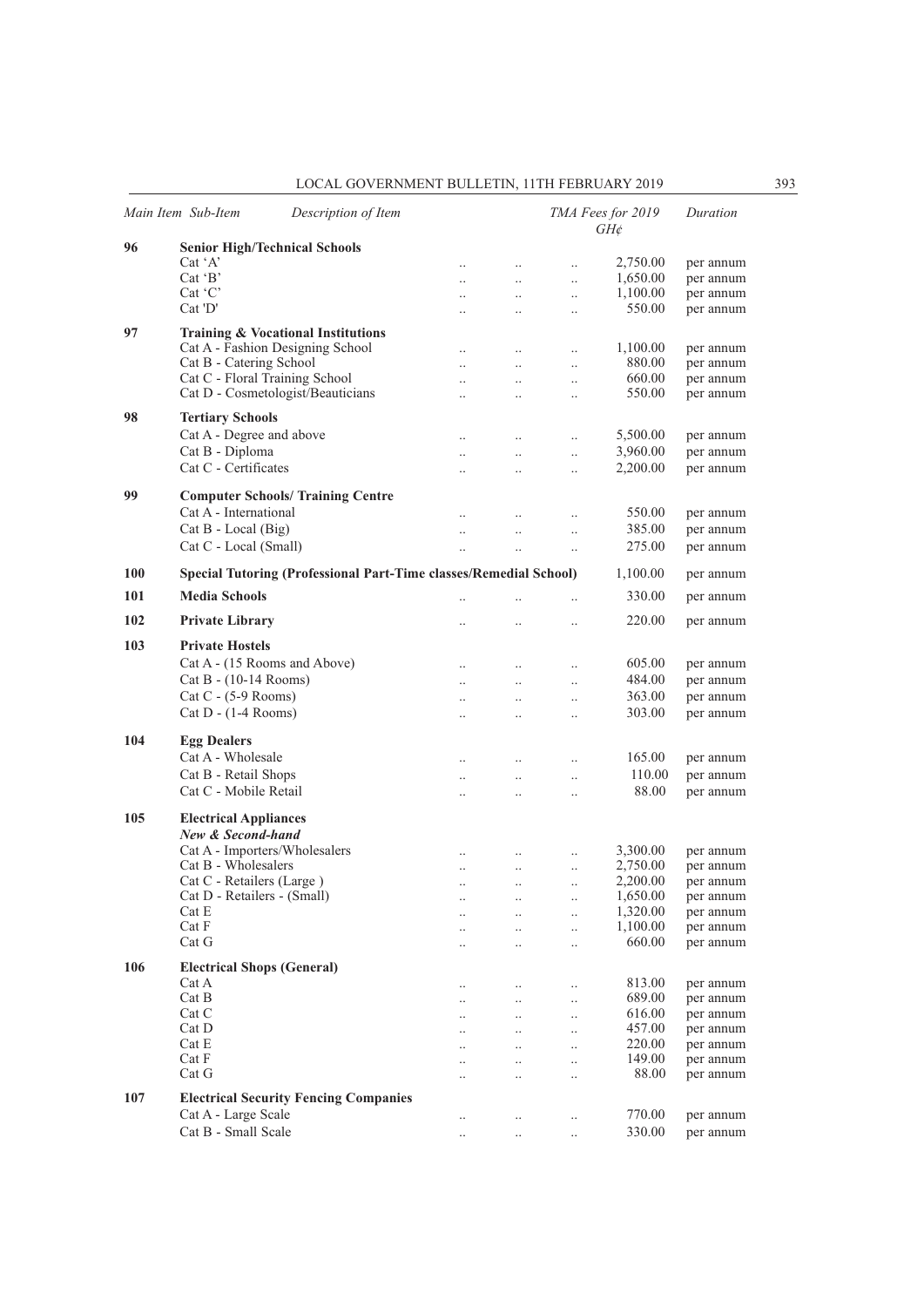|            | Main Item Sub-Item<br>Description of Item                    |                       |                      |                      | TMA Fees for 2019<br>$GH\mathcal{E}$ | Duration  |
|------------|--------------------------------------------------------------|-----------------------|----------------------|----------------------|--------------------------------------|-----------|
| 108        | <b>Electronic/Home Appliances/Shops</b><br>New & Second Hand |                       |                      |                      |                                      |           |
|            | Cat A - Importers/Wholesalers (Large)                        | $\ddot{\phantom{0}}$  | $\ldots$             | $\ddotsc$            | 4,950.00                             | per annum |
|            | Cat B - Importers/Wholesalers (Small)                        | $\ddot{\phantom{a}}$  | $\ddot{\phantom{0}}$ | $\ddotsc$            | 3,300.00                             | per annum |
|            | Cat C - Wholesalers cum Retailers (Large)                    | $\ddotsc$             | $\ddotsc$            | $\ddotsc$            | 2,200.00                             | per annum |
|            | Cat D - Wholesalers cum Retailers (Small)                    | $\dddot{\phantom{0}}$ | $\ddot{\phantom{0}}$ | $\ldots$             | 1,650.00                             | per annum |
|            | Cat E - Retailers (Shops and Containers - Large)             |                       | $\ddot{\phantom{0}}$ | $\ddotsc$            | 1,430.00                             | per annum |
|            | Cat F - Retailers (Shops and Containers - Small)             |                       | $\ddotsc$            | $\ddotsc$            | 1,100.00                             | per annum |
|            | Cat G - Retailers (Table Top- Large)                         | $\ddot{\phantom{a}}$  |                      |                      | 880.00                               | per annum |
|            | Cat H - Retailers Table Top - Small)                         |                       | $\ddotsc$            | $\ddotsc$            | 440.00                               | per annum |
|            | Cat. I - Retailers                                           | $\ddot{\phantom{a}}$  | $\ddot{\phantom{a}}$ | $\ddotsc$            | 275.00                               |           |
|            | Cat. J - Retailers                                           | $\ddot{\phantom{0}}$  | $\ddot{\phantom{0}}$ | $\ldots$             | 165.00                               | per annum |
|            |                                                              | $\ddot{\phantom{0}}$  | $\ddotsc$            | $\ddotsc$            |                                      | per annum |
| 109        | <b>Electronic/Home Appliance Parts Dealers</b>               |                       |                      |                      |                                      |           |
|            | Cat 'A'                                                      | $\ddot{\phantom{a}}$  | $\ddot{\phantom{0}}$ | $\ddotsc$            | 385.00                               | per annum |
|            | $Cat$ $B'$                                                   | $\ddot{\phantom{a}}$  | $\ddot{\phantom{0}}$ | $\ldots$             | 275.00                               | per annum |
|            | $Cat$ $C$                                                    | $\ddot{\phantom{a}}$  | $\ddot{\phantom{0}}$ | $\ddotsc$            | 220.00                               | per annum |
| <b>110</b> | <b>Electronic Media (Radio) Operators</b>                    |                       |                      |                      |                                      |           |
|            | Cat A - National & Inter-Regional                            |                       |                      |                      | 3,300.00                             | per annum |
|            | Cat B - Regional                                             | $\ddot{\phantom{a}}$  | $\ddot{\phantom{a}}$ | $\ddotsc$            | 2,750.00                             | per annum |
|            | Cat C - District                                             | $\ddot{\phantom{0}}$  | $\ddotsc$            | $\ldots$             |                                      |           |
|            |                                                              | $\ddotsc$             | $\ddot{\phantom{0}}$ | $\ddotsc$            | 2,200.00<br>880.00                   | per annum |
|            | Cat D - Community                                            | $\ddotsc$             | $\ddotsc$            | $\ddotsc$            |                                      | per annum |
|            | Cat E - Information Centres (Urban)                          | $\ddot{\phantom{a}}$  | $\ddot{\phantom{a}}$ | $\ddotsc$            | 220.00                               | per annum |
|            | Cat F - Information Centres (Rural)                          | $\ddotsc$             | $\ddotsc$            | $\ddotsc$            | 165.00                               | per annum |
| 111        | <b>Electronic Media (Television) Operators</b>               |                       |                      |                      |                                      |           |
|            | Cat A - Very Large Scale                                     | $\ddotsc$             | $\ddotsc$            | $\ddotsc$            | 5,500.00                             | per annum |
|            | Cat B - Large Scale                                          | $\ddot{\phantom{a}}$  | $\ddotsc$            | $\ldots$             | 4,950.00                             | per annum |
|            | Cat C - Medium Scale                                         | $\ddotsc$             | $\ddotsc$            | $\ddotsc$            | 3,300.00                             | per annum |
|            | Cat D - Small Scale                                          |                       | $\ddot{\phantom{0}}$ | $\ldots$             | 2,200.00                             | per annum |
| 112        | <b>Embossment Centres</b>                                    |                       |                      |                      |                                      |           |
|            | Cat A - Vehicle Embossment Company                           |                       |                      |                      | 1,320.00                             | per annum |
|            | Cat B - Stickers' Distributors                               | $\ddot{\phantom{a}}$  | $\ddotsc$            | $\ddotsc$            | 275.00                               |           |
|            |                                                              | $\ddot{\phantom{a}}$  | $\ddot{\phantom{0}}$ | $\ddotsc$            |                                      | per annum |
| 113        | <b>Exporters of General Goods</b>                            |                       |                      |                      |                                      |           |
|            | Cat A - Cash Crops                                           | $\ddotsc$             | $\ddotsc$            | $\ddotsc$            | 6,600.00                             | per annum |
|            | Cat B - Timber                                               | $\ddotsc$             | $\ddotsc$            | $\ddot{\phantom{a}}$ | 11,000.00                            | per annum |
|            | Cat C - Food Crops                                           |                       | $\ddotsc$            | $\ldots$             | 3,850.00                             | per annum |
|            | Cat D - African Clothing/Ornaments                           | $\ddot{\phantom{0}}$  | $\ddot{\phantom{0}}$ | $\ldots$             | 3,300.00                             | per annum |
|            | Cat E - Footwear                                             | $\ddotsc$             | $\ddotsc$            | $\ldots$             | 1,100.00                             | per annum |
| 114        | <b>Importers &amp; Exportes</b>                              |                       |                      |                      |                                      |           |
|            | Cat "A"                                                      |                       |                      |                      | 3,630.00                             |           |
|            | Cat "B"                                                      | $\ldots$              | $\ddotsc$            | $\ldots$             |                                      | per annum |
|            |                                                              | $\ddotsc$             | $\ddotsc$            | $\ddotsc$            | 3,327.50                             | per annum |
|            | Cat "C"                                                      | $\ldots$              | $\ldots$             | $\ldots$             | 3,025.00                             | per annum |
| 115        | <b>Exporters of General Goods</b>                            |                       |                      |                      |                                      |           |
|            | Cat A - Timber                                               | $\cdot$ .             | $\ddotsc$            | $\ldots$             | 11,000.00                            | per annum |
|            | Cat B - Cash Crops                                           | $\ldots$              | $\ddotsc$            | $\ldots$             | 6,600.00                             | per annum |
|            | Cat C - Food Crops                                           | $\cdot$ .             | $\ddotsc$            | $\ldots$             | 3,850.00                             | per annum |
|            | Cat D - African Clothing/Ornaments                           | $\ddotsc$             | $\ddotsc$            | $\ldots$             | 3,300.00                             | per annum |
|            | Cat E - Footwear                                             | $\ldots$              | $\ldots$             | $\ldots$             | 1,100.00                             | per annum |
|            |                                                              |                       |                      |                      |                                      |           |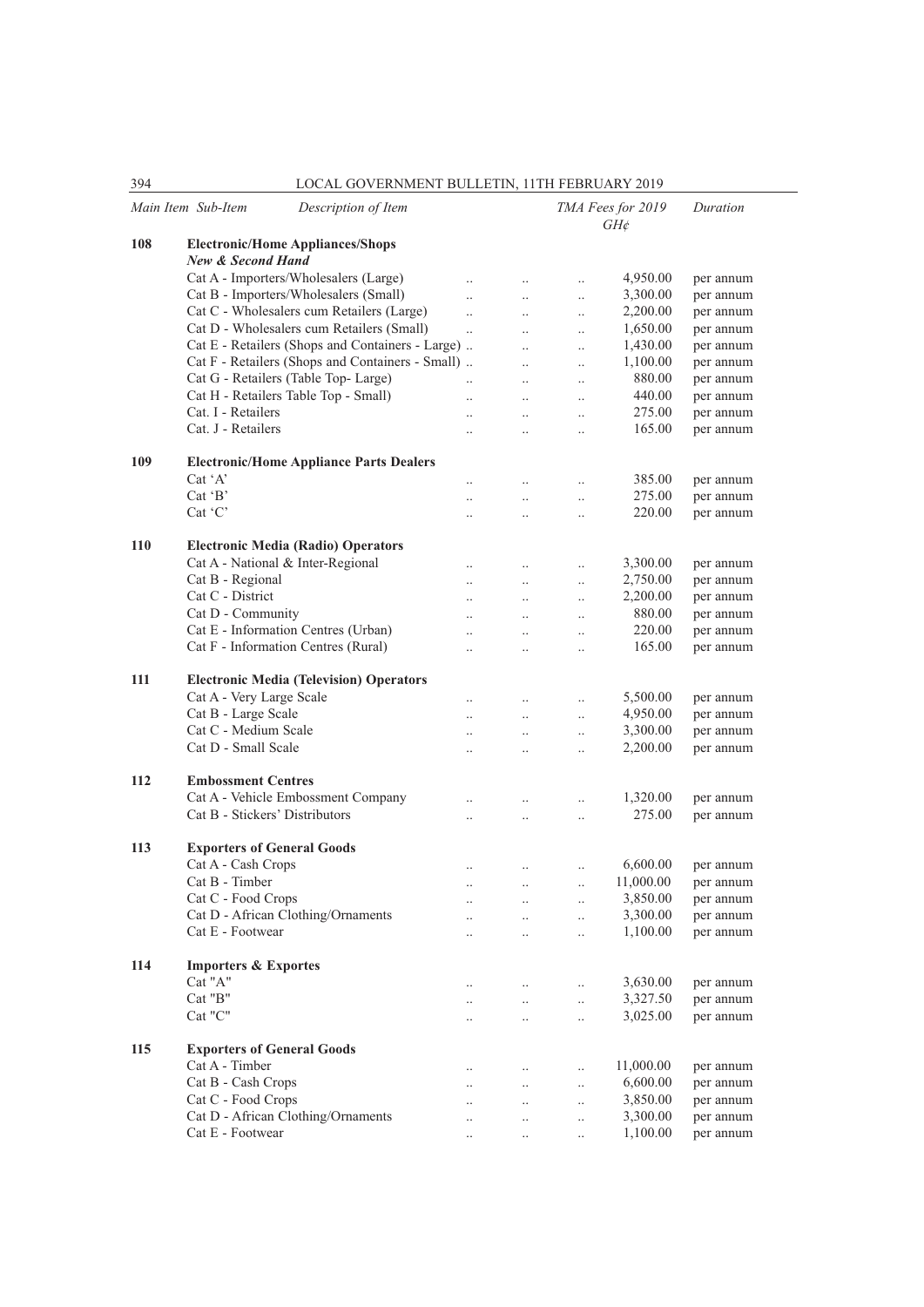|     | Main Item Sub-Item                                 | Description of Item                      |                      |                      |           | TMA Fees for 2019<br>$GH\phi$ | Duration  |  |  |
|-----|----------------------------------------------------|------------------------------------------|----------------------|----------------------|-----------|-------------------------------|-----------|--|--|
|     | <b>A. Exporters Only</b>                           |                                          |                      |                      |           |                               |           |  |  |
|     | Cat."A"                                            |                                          | $\ddotsc$            | $\ddotsc$            | $\ddotsc$ | 2,750.00                      | per annum |  |  |
|     | Cat."B"                                            |                                          | $\ldots$             | $\ldots$             | $\ddotsc$ | 2,200.00                      | per annum |  |  |
|     | Cat."C"                                            |                                          | $\ddotsc$            | $\ddotsc$            | $\ddotsc$ | 1,980.00                      | per annum |  |  |
|     | Cat."D"                                            |                                          | $\ddotsc$            | $\ddots$             | $\ddotsc$ | 1,650.00                      | per annum |  |  |
|     | Cat."E"                                            |                                          | $\ddotsc$            | $\ddotsc$            | $\ddotsc$ | 1,100.00                      | per annum |  |  |
|     | <b>B.</b> Importers Only                           |                                          |                      |                      |           |                               |           |  |  |
|     | Cat."A"                                            |                                          | $\ddotsc$            | $\ddotsc$            | $\ddotsc$ | 3,300.00                      | per annum |  |  |
|     | Cat."B"                                            |                                          | $\ddotsc$            | $\ldots$             | $\ddotsc$ | 2,750.00                      | per annum |  |  |
|     | Cat."C"                                            |                                          | $\ddot{\phantom{0}}$ | $\ddotsc$            | $\ddotsc$ | 2,420.00                      | per annum |  |  |
|     | Cat."D"                                            |                                          | $\ddotsc$            | $\ddots$             | $\ddotsc$ | 1,760.00                      | per annum |  |  |
|     | Cat."E"                                            |                                          | $\ddotsc$            | $\ldots$             | $\ddotsc$ | 1,320.00                      | per annum |  |  |
| 116 |                                                    | Fabric Dealers - Manufacturing           |                      |                      |           |                               |           |  |  |
|     | Cat A - Large Scale                                |                                          | $\ddot{\phantom{0}}$ | $\ddotsc$            | $\ddotsc$ | 12,100.00                     | per annum |  |  |
|     | Cat B - Medium Scale                               |                                          | $\ddot{\phantom{a}}$ | $\ddotsc$            | $\ddotsc$ | 8,800.00                      | per annum |  |  |
|     | Cat C - Small Scale                                |                                          |                      | $\ddotsc$            | $\ddotsc$ | 7,150.00                      | per annum |  |  |
| 117 | <b>Fabric Dealers – Sales</b>                      |                                          |                      |                      |           |                               |           |  |  |
|     |                                                    | Cat A - Imports/Wholesale (large)        | $\ddot{\phantom{0}}$ | $\ddotsc$            | $\ddotsc$ | 2,200.00                      | per annum |  |  |
|     | Cat A - Imports/Wholesale                          |                                          | $\ddotsc$            | $\ddots$             | $\ddotsc$ | 1,650.00                      | per annum |  |  |
|     | Cat B - Wholesale and Retail                       |                                          |                      | $\ldots$             | $\ldots$  | 1,100.00                      | per annum |  |  |
|     | Cat C - Wholesale                                  |                                          |                      | $\ddotsc$            | $\ldots$  | 770.00                        | per annum |  |  |
|     | Cat D - Retail (Medium)                            |                                          | $\ddotsc$            | $\ddotsc$            | $\ddotsc$ | 495.00                        | per annum |  |  |
|     | Cat D - Retail                                     |                                          | $\ddotsc$            | $\ddotsc$            | $\ddotsc$ | 200.00                        | per annum |  |  |
|     | Cat E - Table Top (medium)                         |                                          | $\ddotsc$            | $\ddotsc$            | $\ddotsc$ | 150.00                        | per annum |  |  |
|     | Cat E - Table Top                                  |                                          | $\ddotsc$            | $\ddotsc$            | $\ddotsc$ | 110.00                        | per annum |  |  |
| 118 |                                                    | <b>Fast Food Outlets ("Check Check")</b> |                      |                      |           |                               |           |  |  |
|     | Cat."A"                                            |                                          | $\ddot{\phantom{a}}$ | $\ddotsc$            | $\ddotsc$ | 165.00                        | per annum |  |  |
|     | Cat."B"                                            |                                          | $\ddot{\phantom{0}}$ | $\ddotsc$            | $\ddotsc$ | 110.00                        | per annum |  |  |
|     | B. ("Indomie Sellers")                             |                                          |                      |                      |           |                               |           |  |  |
|     | Cat "A"                                            |                                          | $\ddot{\phantom{0}}$ | $\ddotsc$            | $\ddotsc$ | 110.00                        | per annum |  |  |
|     | $Cat$ " $B$ "                                      |                                          | $\ddotsc$            | $\ddotsc$            | $\ddotsc$ | 99.00                         | per annum |  |  |
| 119 | Feed Mills (Poultry, Pets, Fish etc.) – Production |                                          |                      |                      |           |                               |           |  |  |
|     | $Cat^{\dagger}A'$                                  |                                          |                      |                      |           | 495.00                        | per annum |  |  |
|     | Cat 'B'                                            |                                          |                      | $\ddotsc$            | $\ddotsc$ | 330.00                        | per annum |  |  |
|     | Cat 'C'                                            |                                          | $\ddot{\phantom{a}}$ | $\ddotsc$            | $\ddotsc$ | 220.00                        | per annum |  |  |
| 120 | <b>Feed Sellers</b>                                |                                          |                      |                      |           |                               |           |  |  |
|     | Cat A - Wholesalers                                |                                          |                      | $\ddotsc$            | $\ddotsc$ | 440.00                        | per annum |  |  |
|     | Cat B - Distributors                               |                                          | $\ddot{\phantom{0}}$ | $\ddotsc$            | $\ddotsc$ | 275.00                        | per annum |  |  |
|     | Cat C - Retailers                                  |                                          | $\ddot{\phantom{0}}$ | $\ddotsc$            | $\ddotsc$ | 132.00                        | per annum |  |  |
| 121 |                                                    | <b>Film Production/Distribution</b>      |                      |                      |           |                               |           |  |  |
|     |                                                    | Cat A - Film Production cum Distribution | $\ddot{\phantom{0}}$ | $\ddotsc$            | $\ddotsc$ | 1,100.00                      | per annum |  |  |
|     | Cat B - Film Production                            |                                          | $\ddot{\phantom{0}}$ | $\ddot{\phantom{0}}$ | $\ddotsc$ | 880.00                        | per annum |  |  |
|     | Cat C - Film Distribution                          |                                          | $\ddot{\phantom{0}}$ | $\ddot{\phantom{0}}$ | $\ddotsc$ | 550.00                        | per annum |  |  |
|     |                                                    | Cat D - Small Scale of CAT B or C        |                      | $\ddotsc$            | $\ddotsc$ | 330.00                        | per annum |  |  |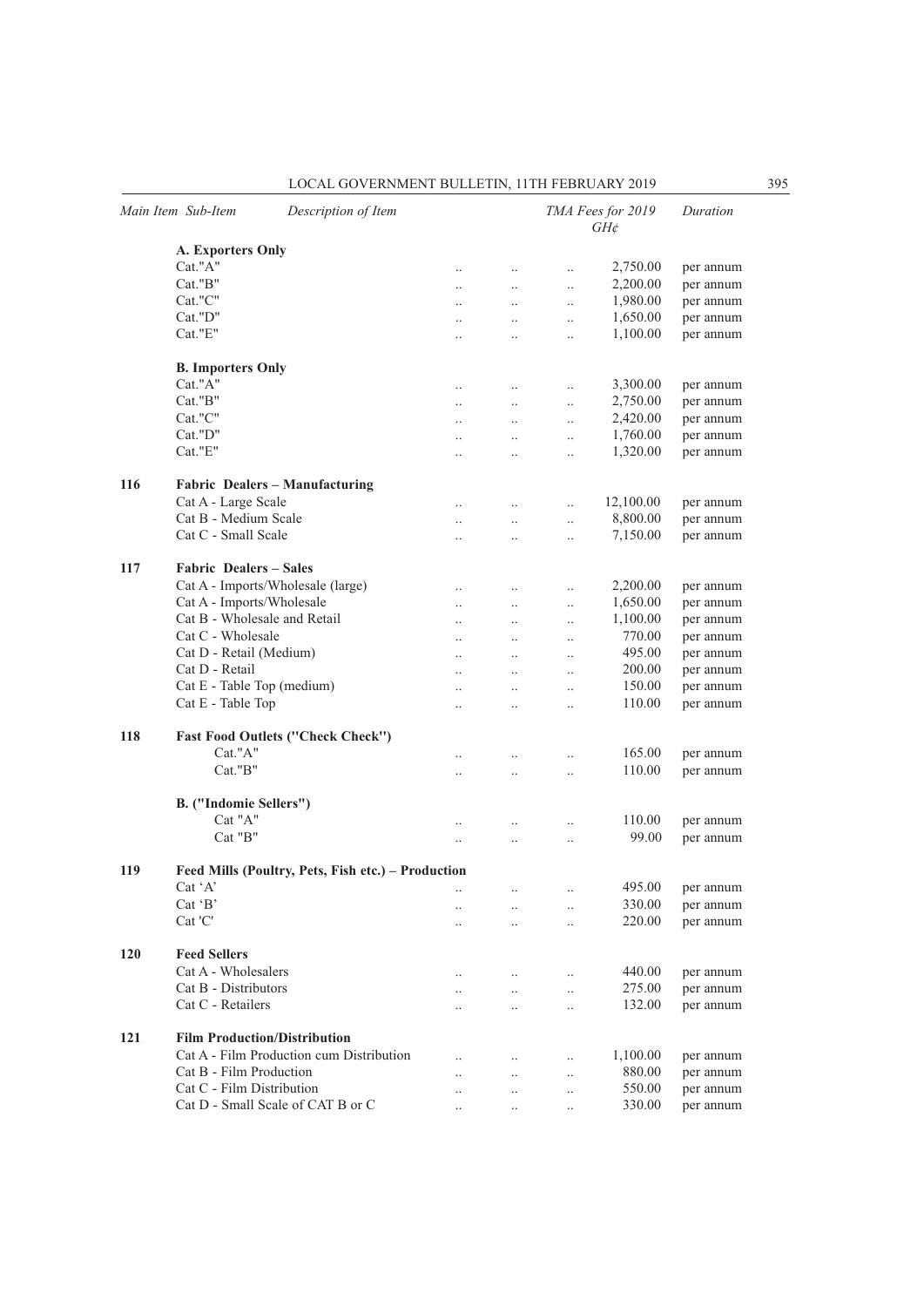|     | Main Item Sub-Item<br>Description of Item                                           |                      |                       |                      | TMA Fees for 2019<br>$GH\phi$ | Duration  |
|-----|-------------------------------------------------------------------------------------|----------------------|-----------------------|----------------------|-------------------------------|-----------|
| 122 | <b>Financial Institutions (Banking)</b>                                             |                      |                       |                      |                               |           |
|     | Cat A - Bank of Ghana                                                               | $\cdot$ .            | $\ldots$              | $\ldots$             | 19,800.00                     | per annum |
|     | Cat B - Main/Head Office                                                            | $\ddot{\phantom{a}}$ | $\ddots$              | $\ldots$             | 13,200.00                     | per annum |
|     | Cat C - Regional Office                                                             | $\ddotsc$            | $\ddots$              | $\ddotsc$            | 9,900.00                      | per annum |
|     | Cat D - Branch/District Office                                                      | $\ddots$             | $\ddotsc$             | $\ddotsc$            | 6,600.00                      | per annum |
|     | Cat E - Agency Office                                                               | $\ddotsc$            | $\ddots$              | $\ddotsc$            | 4,400.00                      | per annum |
|     | Cat F - Rural Bank                                                                  | $\ddots$             | $\ddots$              | $\ldots$             | 3,300.00                      | per annum |
|     | Cat G - Agency Office (Rural Bank)                                                  | $\ddot{\phantom{a}}$ | $\ddotsc$             | $\ddotsc$            | 1,760.00                      | per annum |
|     | Cat H - Mobilisation Centres/Vans                                                   | $\ddotsc$            | $\ddotsc$             | $\ddotsc$            | 440.00                        | per annum |
| 123 | <b>Financial Institutions (Non-Banking)</b>                                         |                      |                       |                      |                               |           |
|     | <b>Insurance Companies, Debt Servicing Companies, Security Discount Houses etc.</b> |                      |                       |                      |                               |           |
|     | Cat A - Head Office                                                                 | $\ddotsc$            | $\ddot{\phantom{a}}$  | $\ddot{\phantom{a}}$ | 22,000.00                     | per annum |
|     | Cat B - Regional Office                                                             |                      |                       | $\ldots$             | 13,200.00                     | per annum |
|     | Cat C - Branch Office                                                               | $\ddot{\phantom{a}}$ | $\ddots$              | $\ddotsc$            | 8,800.00                      | per annum |
|     | Cat D - Agency Office                                                               | $\cdot$ .            | $\ldots$              | $\ddotsc$            | 5,500.00                      | per annum |
|     | Cat E-Agency Office                                                                 | $\ddotsc$            | $\ddots$              |                      | 4,070.00                      | per annum |
|     | Cat F- Agency Office                                                                |                      |                       | $\ldots$             | 3,300.00                      | per annum |
|     | Cat G- Agency Office                                                                | $\ddotsc$            | $\ddots$              | $\ddotsc$            | 2,750.00                      |           |
|     |                                                                                     | $\ddot{\phantom{a}}$ | $\ddots$              | $\ddotsc$            |                               | per annum |
|     | Cat H- Agency Office                                                                | $\ddotsc$            | $\ddots$              | $\ldots$             | 1,650.00                      | per annum |
| 124 | <b>Micro-Finance Institutions</b>                                                   |                      |                       |                      |                               |           |
|     | <b>Saving and Loans Company</b>                                                     |                      |                       |                      |                               |           |
|     | Cat A - Head Office                                                                 | $\ddotsc$            | $\ldots$              | $\ldots$             | 4,620.00                      | per annum |
|     | Cat B - Regional Office                                                             | $\ldots$             | $\ldots$              | $\ddotsc$            | 3,630.00                      | per annum |
|     | Cat C - Branch Office                                                               | $\ddotsc$            | $\ddots$              | $\ddotsc$            | 1,980.00                      | per annum |
|     | Cat D - Collection Points                                                           | $\ddotsc$            | $\ddots$              | $\ddotsc$            | 550.00                        | per annum |
|     | Cat E - Head Office Susu Collectors                                                 | $\ddotsc$            | $\dddot{\phantom{0}}$ | $\ddotsc$            | 660.00                        | per annum |
|     | Cat F - Agency Susu Collectors                                                      | $\ddots$             | $\ddotsc$             | $\ddotsc$            | 220.00                        | per annum |
|     | Cat G - Roving attached to An Agency                                                | $\ddotsc$            | $\ddotsc$             | $\ddotsc$            | 1,540.00                      | per annum |
|     | Cat H - Roving Not attached to An Agency                                            | $\ddotsc$            | $\ddotsc$             | $\ddotsc$            | 220.00                        | per annum |
| 125 | <b>Money Lending</b>                                                                |                      |                       |                      |                               |           |
|     | Cat 'A'                                                                             |                      | $\ddotsc$             | $\ddotsc$            | 550.00                        | per annum |
|     | Cat $B$                                                                             | $\ldots$             | $\ldots$              | $\ldots$             | 330.00                        | per annum |
|     | Cat 'C'                                                                             | $\ddotsc$            | $\ddotsc$             | $\ddotsc$            | 220.00                        | per annum |
| 126 | <b>Mobile Money</b>                                                                 |                      |                       |                      |                               |           |
|     | Cat 'A'- Merchants (Large)                                                          | $\ddotsc$            |                       | $\ddotsc$            | 550.00                        | per annum |
|     | Cat 'B' Merchants (Medium)                                                          |                      | $\ldots$              |                      | 495.00                        | per annum |
|     | Cat 'C'                                                                             | $\ldots$             |                       | $\ldots$             | 385.00                        | per annum |
|     | $Cat$ $D'$                                                                          | $\ddotsc$            | $\ddotsc$             | $\ddotsc$            | 253.00                        |           |
|     |                                                                                     |                      | $\ddotsc$             | $\ddotsc$            |                               | per annum |
|     | $Cat$ $E$                                                                           | $\cdot$ .            | $\ddotsc$             | $\ddotsc$            | 165.00                        | per annum |
| 127 | <b>Forex Bureau</b>                                                                 |                      |                       |                      |                               |           |
|     | Cat 'A'                                                                             | $\ldots$             | $\ldots$              | $\ldots$             | 1,000.00                      | per annum |
|     | Cat $B$                                                                             | $\ddotsc$            | $\ddotsc$             | $\ddotsc$            | 800.00                        | per annum |
|     | Cat 'C'                                                                             | $\ddotsc$            | $\ddot{\phantom{a}}$  | $\ddotsc$            | 600.00                        | per annum |
|     | $Cat$ $D'$                                                                          |                      |                       |                      | 400.00                        | per annum |
|     | Cat 'E'                                                                             | $\ldots$             | $\ldots$              | $\ldots$             | 300.00                        |           |
|     |                                                                                     | $\cdot$ .            | $\ldots$              | $\ddotsc$            |                               | per annum |
| 128 | <b>Fire Extinguisher Dealers</b>                                                    |                      |                       |                      |                               |           |
|     | Cat 'A'                                                                             | $\ldots$             | $\ldots$              | $\ldots$             | 330.00                        | per annum |
|     | $Cat$ $B$                                                                           | $\cdot$ .            |                       |                      | 165.00                        | per annum |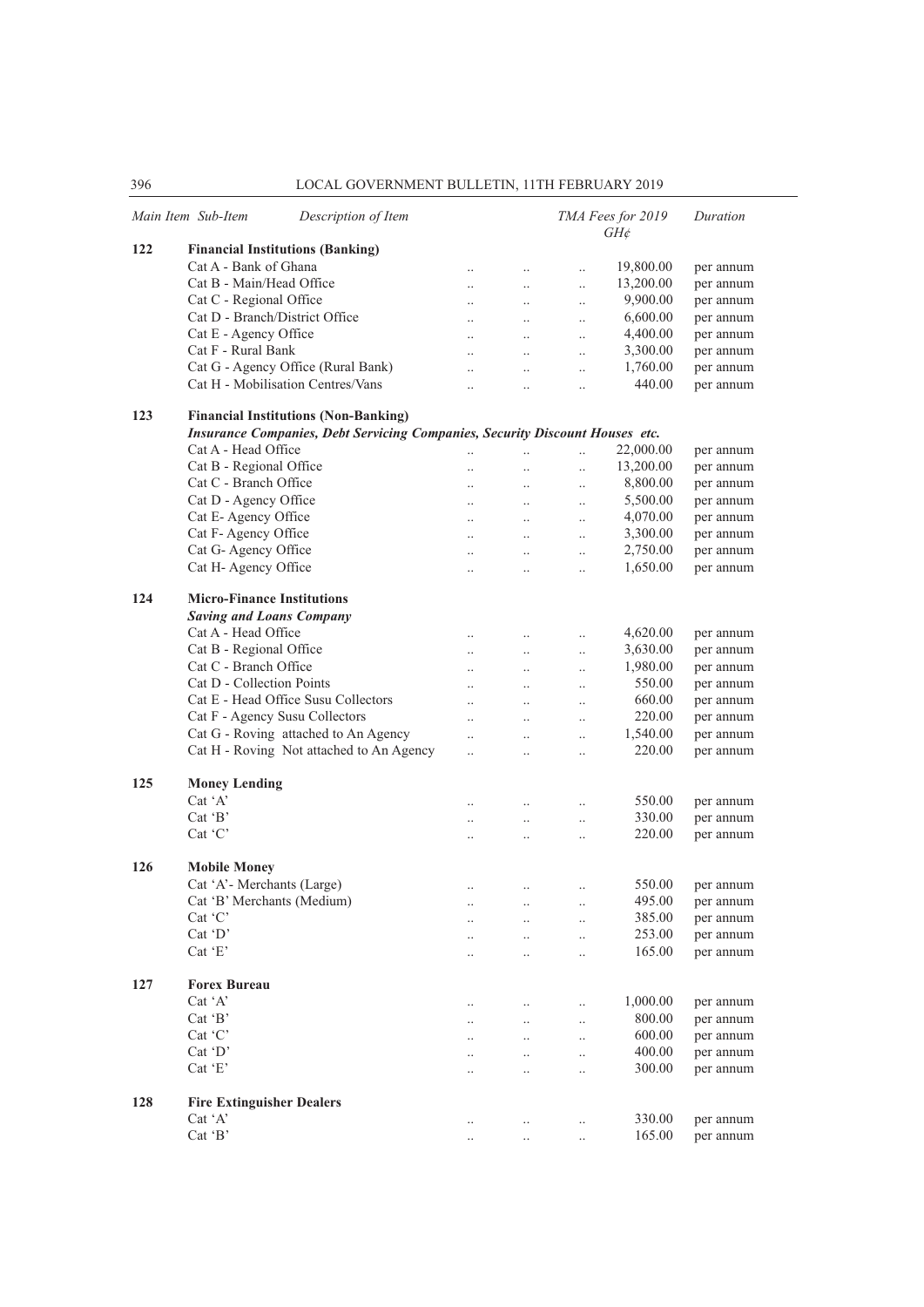|            | Main Item Sub-Item                  | Description of Item                                                  |                      |                      |                        | TMA Fees for 2019<br>$GH\phi$ | Duration  |
|------------|-------------------------------------|----------------------------------------------------------------------|----------------------|----------------------|------------------------|-------------------------------|-----------|
| 129        | <b>Fish Farming Companies</b>       |                                                                      |                      |                      |                        |                               |           |
|            | Cat A - Large Scale                 |                                                                      | $\ddotsc$            | $\ldots$             | $\ddotsc$              | 330.00                        | per annum |
|            | Cat B - Medium Scale                |                                                                      | $\ddotsc$            | $\ddotsc$            | $\ddotsc$              | 220.00                        | per annum |
|            | Cat C - Small Scale                 |                                                                      | $\ddotsc$            | $\ddotsc$            | $\ddotsc$              | 110.00                        | per annum |
|            |                                     |                                                                      |                      |                      |                        |                               |           |
| <b>130</b> |                                     | <b>Fishing Nets and Accessories Dealers</b>                          |                      |                      |                        |                               |           |
|            | Cat A - Importers/Wholesalers       |                                                                      | $\ldots$             | $\ldots$             | $\ddotsc$              | 1,100.00                      | per annum |
|            | Cat B - Wholesalers                 |                                                                      | $\ddot{\phantom{0}}$ | $\ddotsc$            | $\ddotsc$              | 880.00                        | per annum |
|            | Cat C - Retailers                   |                                                                      | $\ddot{\phantom{0}}$ | $\ddotsc$            | $\ddotsc$              | 330.00                        | per annum |
|            | $Cat D -$                           |                                                                      | $\ddotsc$            | $\ddots$             | $\ddotsc$              | 220.00                        | per annum |
|            | $Cat E -$                           |                                                                      | $\ddotsc$            | $\ddotsc$            | $\ldots$               | 88.00                         | per annum |
| 131        | <b>Frozen Meat/Fish Retail</b>      |                                                                      |                      |                      |                        |                               |           |
|            | Cat. A                              |                                                                      | $\ddotsc$            | $\ddotsc$            | $\ddotsc$              | 242.00                        | per annum |
|            | Cat. B                              |                                                                      | $\ddotsc$            | $\ddotsc$            | $\ddotsc$              | 181.50                        | per annum |
|            | Cat. C                              |                                                                      | $\ddotsc$            | $\ddotsc$            | $\ddotsc$              | 145.20                        | per annum |
|            | Cat. D                              |                                                                      | $\ddotsc$            | $\ddotsc$            | $\ddotsc$              | 121.00                        | per annum |
| 132        | <b>Florist and Allied Products</b>  |                                                                      |                      |                      |                        |                               |           |
|            | Cat A - Natural (Large Scale)       |                                                                      |                      |                      |                        | 385.00                        |           |
|            | Cat B - Natural (Medium Scale)      |                                                                      | $\ddotsc$            | $\ddotsc$            | $\ddotsc$              | 330.00                        | per annum |
|            | Cat C - Natural (Small Scale)       |                                                                      | $\ddot{\phantom{0}}$ | $\ddotsc$            | $\ddotsc$              | 275.00                        | per annum |
|            | Cat D - Artificial (Large Scale)    |                                                                      | $\ddotsc$            | $\ddotsc$            | $\ddotsc$              | 165.00                        | per annum |
|            | Cat E - Artificial (Small Scale)    |                                                                      | $\ddotsc$            | $\ddot{\phantom{0}}$ | $\ddotsc$              | 132.00                        | per annum |
|            |                                     |                                                                      | $\ddotsc$            | $\ddotsc$            | $\ddotsc$              |                               | per annum |
| 133        | <b>Flour Kneading</b>               |                                                                      |                      |                      |                        |                               |           |
|            | Cat. "A" (2 Machines and Above)     |                                                                      | $\ddot{\phantom{0}}$ | $\ddot{\phantom{a}}$ | $\ddotsc$              | 110.00                        | per annum |
|            | Cat. "B" (1 Machine)                |                                                                      | $\ddot{\phantom{0}}$ | $\ddotsc$            | $\ddotsc$              | 88.00                         | per annum |
| 134        | <b>Funeral Homes and Mortuaries</b> |                                                                      |                      |                      |                        |                               |           |
|            |                                     | Cat A - Morgue, Hearse, Cremation, Pall Bearers and other facilities |                      |                      |                        | 6,600.00                      | per annum |
|            | Cat B - Morgue only                 |                                                                      | $\ddot{\phantom{0}}$ | $\ddotsc$            | $\ddotsc$              | 3,850.00                      | per annum |
|            | Cat "C"                             |                                                                      | $\ddot{\phantom{0}}$ | $\ddotsc$            |                        | 1,650.00                      | per annum |
|            | Cat "D"                             |                                                                      | $\ddot{\phantom{0}}$ | $\ddotsc$            | $\ddotsc$<br>$\ddotsc$ | 990.00                        | per annum |
|            |                                     |                                                                      |                      |                      |                        |                               |           |
| 135        | Funeral – Undertaker's Licence      |                                                                      |                      |                      |                        |                               |           |
|            | Cat A                               |                                                                      | $\ddotsc$            | $\ddotsc$            | $\ddotsc$              | 1,100.00                      | per annum |
|            | Cat B                               |                                                                      | $\ddot{\phantom{0}}$ | $\ddotsc$            | $\ddotsc$              | 550.00                        | per annum |
| 136        | <b>Furniture Showroom</b>           |                                                                      |                      |                      |                        |                               |           |
|            | Cat A - Large Scale                 |                                                                      |                      | $\ddotsc$            | $\ddotsc$              | 4,400.00                      | per annum |
|            | Cat B - Medium Scale                |                                                                      | $\ddotsc$            | $\ldots$             | $\ddotsc$              | 2,200.00                      | per annum |
|            | Cat C - Small Scale                 |                                                                      | $\cdot$ .            |                      | $\ddots$               | 1,100.00                      | per annum |
|            | Cat D                               |                                                                      | $\ddotsc$            |                      | $\ldots$               | 880.00                        | per annum |
|            | Cat E<br>Cat F                      |                                                                      | $\ddotsc$            | $\ddotsc$            | $\ddotsc$              | 550.00                        | per annum |
|            |                                     |                                                                      | $\ddotsc$            |                      | $\ddotsc$              | 330.00                        | per annum |
| 137        | <b>Furnitutre/Carpentary</b>        |                                                                      |                      |                      |                        |                               |           |
|            | Cat. "A"                            |                                                                      | $\ddotsc$            | $\ddotsc$            | $\ddotsc$              | 275.00                        | per annum |
|            | Cat. "B"                            |                                                                      | $\ddotsc$            | $\ddotsc$            | $\ddotsc$              | 220.00                        | per annum |
|            | Cat. "C "                           |                                                                      | $\ddotsc$            | $\ddotsc$            | $\ddotsc$              | 165.00                        | per annum |
|            | Cat. $"D"$                          |                                                                      | $\ddotsc$            | $\ddotsc$            | $\ddotsc$              | 110.00                        | per annum |
| 138        | <b>Furniture Industry</b>           |                                                                      |                      |                      |                        |                               |           |
|            | $\operatorname{Cat}$ "A"            |                                                                      | $\ddotsc$            | $\ddotsc$            | $\ddotsc$              | 3,300.00                      | per annum |
|            | $\rm Cat.$ "B"                      |                                                                      | $\ddotsc$            | $\ddotsc$            | $\ddotsc$              | 2,200.00                      | per annum |
|            | Cat. "C "                           |                                                                      | $\cdot$ .            |                      | $\ldots$               | 1,870.00                      | per annum |
|            | Cat. "D"                            |                                                                      | $\ldots$             | $\ddotsc$            | $\ddotsc$              | 1,650.00                      | per annum |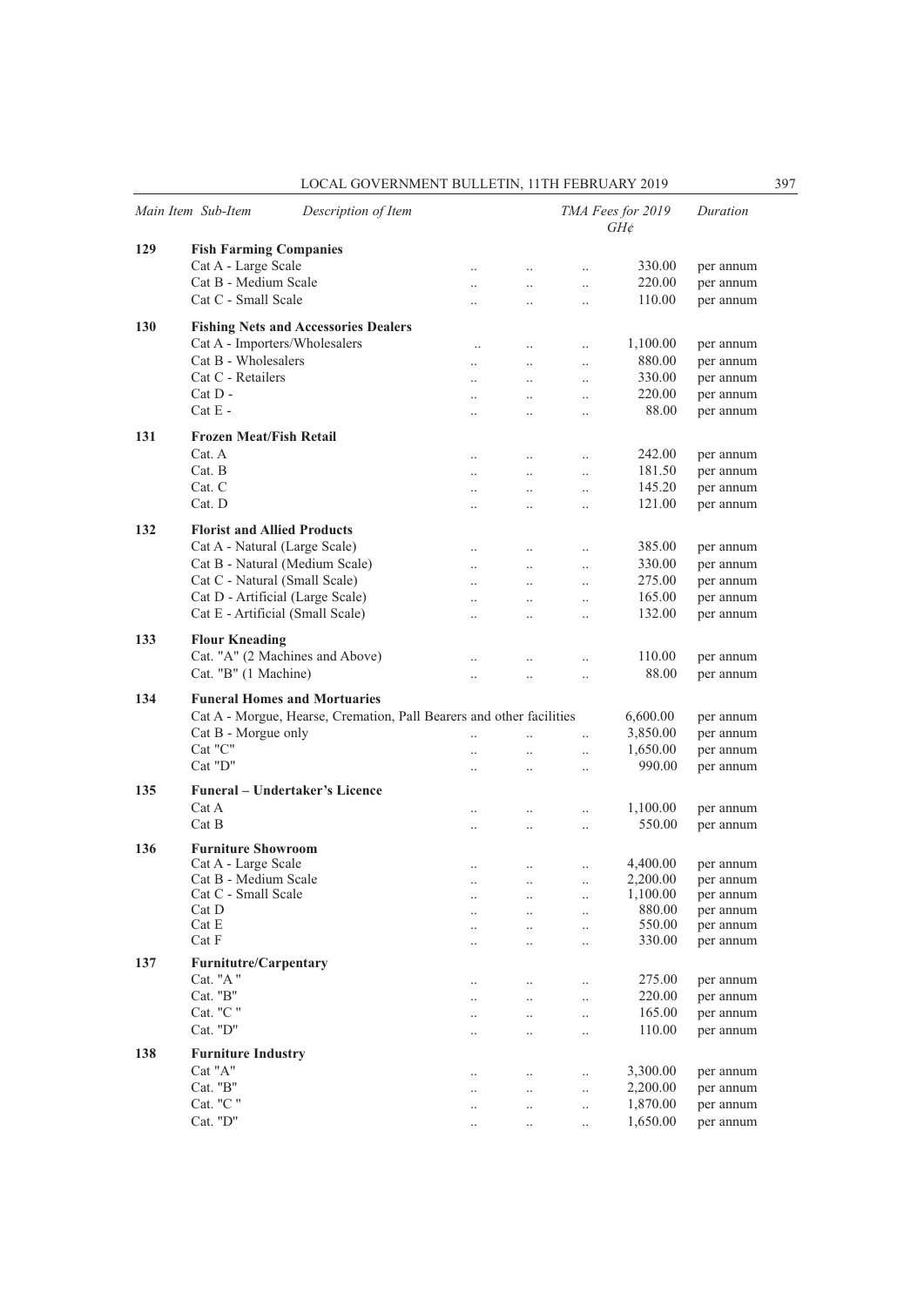|     | Main Item Sub-Item<br>Description of Item |                        |                                   |                        | TMA Fees for 2019<br>$GH\phi$ | Duration               |
|-----|-------------------------------------------|------------------------|-----------------------------------|------------------------|-------------------------------|------------------------|
| 139 | <b>Garages</b> (General Mechanics)        |                        |                                   |                        |                               |                        |
|     | Cat. "A"                                  | $\ddotsc$              | $\ldots$                          | $\ddotsc$              | 385.00                        | per annum              |
|     | Cat. "B"                                  | $\ddotsc$              | $\ddotsc$                         | $\ddotsc$              | 275.00                        | per annum              |
|     | Cat. "C"                                  | $\ddotsc$              | $\ddotsc$                         | $\ddotsc$              | 165.00                        | per annum              |
|     | Cat. "D"                                  | $\ddotsc$              | $\ddotsc$                         | $\ldots$               | 110.00                        | per annum              |
| 140 | Gas/ Stoves/ Cylinders (Table Top)        |                        |                                   |                        |                               |                        |
|     | Cat A                                     | $\ddotsc$              | $\ddotsc$                         | $\ddotsc$              | 110.00                        | per annum              |
|     | Cat B                                     | $\ddot{\phantom{a}}$   | $\ddotsc$                         | $\ddotsc$              | 99.00                         | per annum              |
|     | Cat C                                     | $\ddotsc$              | $\ddotsc$                         | $\ddotsc$              | 94.00                         | per annum              |
| 141 | <b>Gas Filling Stations</b>               |                        |                                   |                        |                               |                        |
|     | Cat "A" (With Accesories)                 | $\ddotsc$              | $\ddotsc$                         |                        | 1,320.00                      | per annum              |
|     | Cat "B" (With Accesories)                 | $\ddotsc$              | $\ddots$                          | $\ddotsc$              | 1,100.00                      | per annum              |
|     | Cat "C"                                   | $\ddotsc$              | $\ldots$                          | $\ddotsc$              | 880.00                        | per annum              |
|     | Cat D                                     | $\ddotsc$              | $\ddotsc$                         | $\ddotsc$              | 550.00                        | per annum              |
|     |                                           |                        |                                   |                        |                               |                        |
| 142 | <b>General Goods</b>                      |                        |                                   |                        |                               |                        |
|     | Cat."A"                                   | $\ddotsc$              | $\ddotsc$                         | $\ddotsc$              | 880.00                        | per annum              |
|     | Cat."B"<br>Cat."C"                        | $\ddotsc$              | $\ddotsc$                         | $\ddotsc$              | 660.00<br>440.00              | per annum              |
|     | Cat."D"                                   | $\ddotsc$              | $\ddots$                          | $\ldots$               | 330.00                        | per annum<br>per annum |
|     | Cat "E"                                   | $\ddotsc$              | $\ddotsc$<br>$\ddotsc$            | $\ldots$<br>$\ddotsc$  | 275.00                        | per annum              |
|     | Cat "F"                                   | $\ddotsc$              | $\ddotsc$                         | $\ddotsc$              | 220.00                        | per annum              |
|     | Cat "G"                                   | $\ldots$<br>$\ldots$   | $\ddotsc$                         | $\ldots$               | 165.00                        | per annum              |
| 143 | <b>Gift Shops</b>                         |                        |                                   |                        |                               |                        |
|     | Cat A - Large Scale                       |                        |                                   |                        | 220.00                        | per annum              |
|     | Cat B - Small Scale                       | $\ddotsc$              | $\ddotsc$                         | $\ddotsc$              | 110.00                        | per annum              |
|     | Cat."C"                                   | $\ddotsc$<br>$\ddotsc$ | $\ddotsc$<br>$\ddot{\phantom{0}}$ | $\ddotsc$<br>$\ddotsc$ | 94.00                         | per annum              |
| 144 | <b>Glass Sellers (Tainted /Plain)</b>     |                        |                                   |                        |                               |                        |
|     | Cat A - Large Scale                       |                        |                                   |                        |                               |                        |
|     | Cat B - Medium Scale                      | $\ddotsc$              | $\ddotsc$                         | $\ldots$               | 1,100.00<br>880.00            | per annum              |
|     | Cat C - Small Scale                       | $\ddotsc$              | $\ddotsc$                         | $\ldots$               | 550.00                        | per annum              |
|     | Cat."D"                                   | $\ddot{\phantom{a}}$   | $\ddot{\phantom{0}}$              | $\ddotsc$              |                               | per annum              |
|     | Cat."E"                                   | $\ddotsc$              | $\ddotsc$                         | $\ddotsc$              | 440.00                        | per annum              |
|     |                                           | $\ldots$               | $\ddotsc$                         | $\ddotsc$              | 330.00                        | per annum              |
| 145 | <b>Gold Dealers</b>                       |                        |                                   |                        |                               |                        |
|     | Cat A - Gold Refinery                     | $\ddotsc$              | $\ddotsc$                         | $\ddotsc$              | 11,000.00                     | per annum              |
|     | Cat B - Gold Merchants                    | $\ldots$               | $\ddotsc$                         | $\ddotsc$              | 5,500.00                      | per annum              |
|     | Cat C - Goldsmith                         | $\ddotsc$              |                                   |                        | 3,850.00                      | per annum              |
|     | Cat D - Goldsmith                         | $\ddotsc$              | $\ddotsc$                         | $\ddotsc$              | 1,100.00                      | per annum              |
|     | Cat D - Goldsmith                         | $\ddot{\phantom{0}}$   | $\ddotsc$                         | $\ddotsc$              | 880.00                        | perannum               |
|     | Cat E - Goldsmith                         |                        | $\ddotsc$                         | $\ddotsc$              | 550.00                        | per annum              |
|     | Cat F - Goldsmith                         |                        | $\ddotsc$                         | $\ddotsc$              | 220.00                        | per annum              |
| 146 | <b>Graphic Designers</b>                  |                        |                                   |                        |                               |                        |
|     | Cat. "A"                                  | $\ddotsc$              | $\ddotsc$                         | $\ddotsc$              | 660.00                        | per annum              |
|     | Cat. "B"                                  | $\ddotsc$              | $\ddots$                          | $\ddotsc$              | 495.00                        | per annum              |
|     | Cat. "C"                                  | $\ddotsc$              | $\ddots$                          | $\ddotsc$              | 330.00                        | per annum              |
|     | Cat."D"                                   | $\ddotsc$              | $\ddotsc$                         | $\ddotsc$              | 275.00                        | per annum              |
| 147 | <b>Gymnastic Centre</b>                   |                        |                                   |                        |                               |                        |
|     | Cat. "A"                                  |                        | $\ldots$                          | $\ddotsc$              | 660.00                        | per annum              |
|     | Cat. "B"                                  | $\ddotsc$              | $\ddotsc$                         | $\ddotsc$              | 440.00                        | per annum              |
|     | Cat. "C"                                  |                        | $\ddotsc$                         | $\ddotsc$              | 330.00                        | per annum              |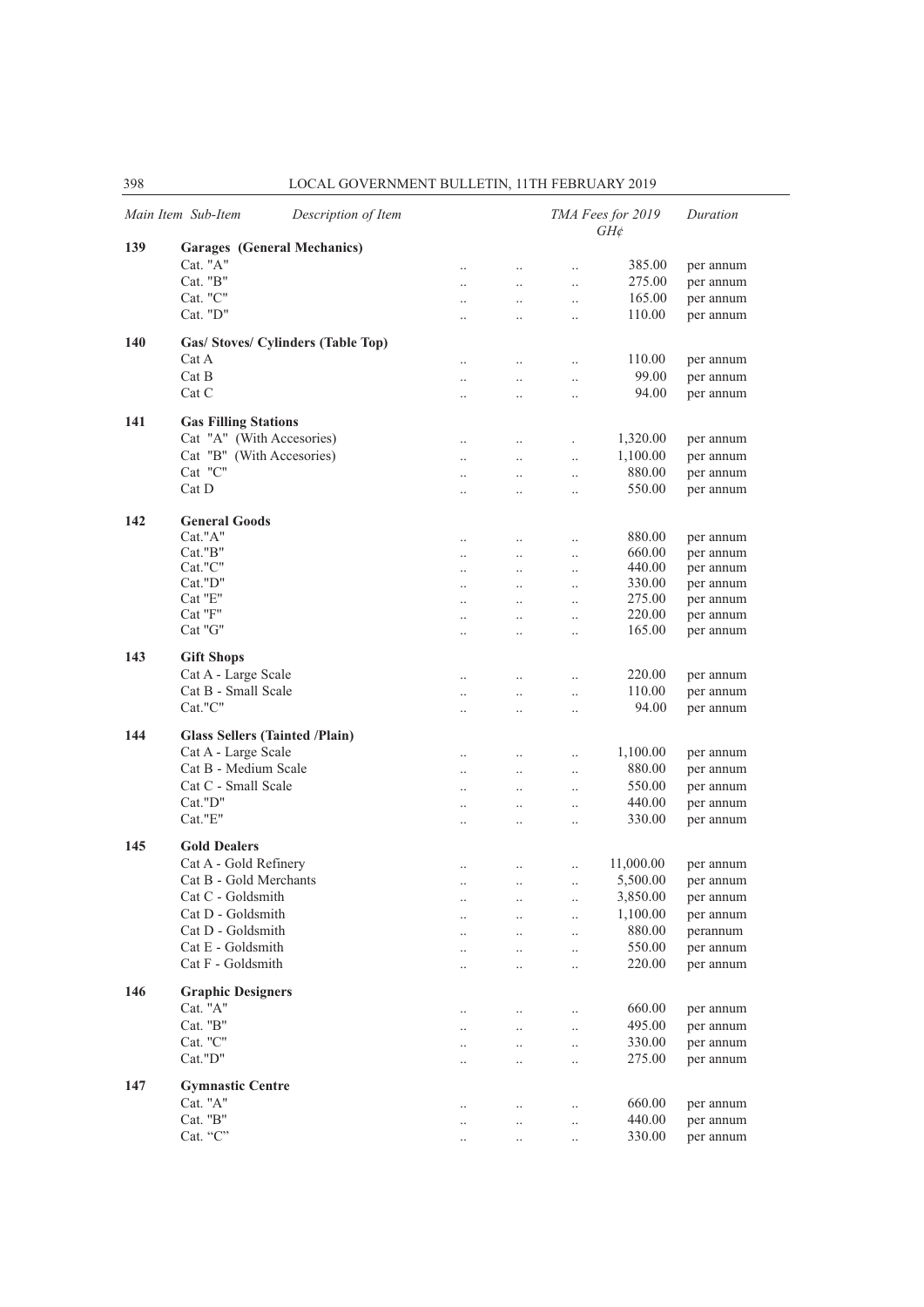|     | Description of Item<br>Main Item Sub-Item                   |                      |           |                      | TMA Fees for 2019<br>$GH\phi$ | Duration  |
|-----|-------------------------------------------------------------|----------------------|-----------|----------------------|-------------------------------|-----------|
| 148 | Hair & Beauty Service Providers                             |                      |           |                      |                               |           |
|     | Cat A - Beauty Parlour and School                           | $\ldots$             | $\ldots$  | $\ldots$             | 1,050.00                      | per annum |
|     | Cat B - Beauty Parlour (Large)                              |                      | $\ddotsc$ | $\ldots$             | 840.00                        | per annum |
|     | Cat D - Salon with Pedicure, Manicure, Braiding/Weaving     |                      |           | $\ddot{\phantom{0}}$ | 630.00                        | per annum |
|     | Cat C - Big Salon                                           | $\ddots$             |           | $\ddotsc$            | 210.00                        | per annum |
|     | Cat E - Small Salon                                         |                      | $\ddotsc$ | $\ddotsc$            | 105.00                        | per annum |
|     | Cat F - Braiding and Weaving Only                           | $\ddotsc$            | $\ldots$  | $\ldots$             | 315.00                        | per annum |
|     | Cat G - Braiding Only                                       | $\ddotsc$            | $\ldots$  | $\ldots$             | 150.00                        | per annum |
|     | Cat H - Nails Only                                          | $\ddotsc$            | $\ddotsc$ | $\ddot{\phantom{0}}$ | 105.00                        | per annum |
| 149 | <b>Make-up Studio</b>                                       |                      |           |                      |                               |           |
|     | Cat A                                                       |                      |           |                      | 600.00                        |           |
|     |                                                             | $\ldots$             | $\ldots$  | $\ldots$             |                               | per annum |
|     | Cat B                                                       | $\ldots$             | $\ldots$  | $\ldots$             | 400.00                        | per annum |
|     | Cat C                                                       | $\ddotsc$            | $\ddotsc$ | $\ddot{\phantom{0}}$ | 250.00                        | per annum |
|     | Cat D                                                       | $\ddot{\phantom{a}}$ | $\ddotsc$ | $\ddotsc$            | 150.00                        | per annum |
| 150 | <b>Hawkers Licence</b>                                      |                      |           |                      |                               |           |
|     | Cat A - Barbers                                             | $\ldots$             | $\ldots$  | $\ldots$             | 24.00                         | per annum |
|     | Cat B - Used Shoe Sellers                                   | $\ldots$             | $\ldots$  | $\ldots$             | 22.00                         | per annum |
|     | Cat C - Used Cloth Sellers                                  | $\ddotsc$            | $\ddotsc$ | $\ddotsc$            | 66.00                         | per annum |
|     | Cat D - Herbal Medicine Sellers                             | $\ddotsc$            | $\ddotsc$ | $\ldots$             | 55.00                         | per annum |
|     | Cat E - Watch/Necklace Sellers                              | $\ddots$             | $\ldots$  | $\ldots$             | 44.00                         | per annum |
|     | Cat F - Confectionary Sellers                               | $\ldots$             | $\ldots$  | $\ldots$             | 8.00                          | per annum |
|     | Cat G - Cloth and Material Sellers                          | $\ddotsc$            | $\ldots$  | $\ldots$             | 16.00                         | per annum |
|     | Cat H - Leather Product Sellers                             |                      |           |                      | 8.00                          | per annum |
|     | Cat I - Foodstuff Sellers                                   | $\ddotsc$            | $\ddotsc$ | $\ddotsc$            | 8.00                          | per annum |
|     | Cat J - Others                                              | $\ddot{\phantom{a}}$ | $\ddotsc$ | $\ddotsc$            | 7.00                          |           |
|     |                                                             | $\ddotsc$            | $\ddotsc$ | $\ddotsc$            |                               | per annum |
| 151 | <b>Health Facilities – Private</b><br><b>Dental Clinics</b> |                      |           |                      |                               |           |
|     | Cat A - Large Scale                                         | $\ddotsc$            | $\ddotsc$ | $\ddotsc$            | 550.00                        | per annum |
|     | Cat B - Medium Scale                                        | $\ddotsc$            | $\ddotsc$ | $\ddotsc$            | 275.00                        | per annum |
|     | Cat C - Small Scale                                         | $\ddotsc$            | $\ddotsc$ |                      | 220.00                        | per annum |
|     |                                                             |                      |           | $\ldots$             |                               |           |
| 152 | <b>Eye Clinics</b>                                          |                      |           |                      |                               |           |
|     | Cat A - Large Scale                                         | $\ldots$             | $\ldots$  | $\ldots$             | 770.00                        | per annum |
|     | Cat B - Small Scale                                         | $\ddotsc$            | $\ddotsc$ | $\ddot{\phantom{0}}$ | 660.00                        | per annum |
| 153 | <b>Hospitals/Clinics</b>                                    |                      |           |                      |                               |           |
|     | Cat A - Specialised (Chiropractic /Homeopathic etc.)        |                      |           |                      | 2,750.00                      | per annum |
|     | Cat B - In and Outpatient                                   |                      |           | $\ddot{\phantom{0}}$ | 1,980.00                      | per annum |
|     | Cat C - Outpatient                                          | $\ldots$             | $\ldots$  | $\ddotsc$            | 1,100.00                      |           |
|     |                                                             | $\ldots$             |           | $\ldots$             |                               | per annum |
| 154 | <b>Pediatrics</b>                                           |                      |           |                      |                               |           |
|     | Cat A                                                       | $\ddotsc$            | $\ddotsc$ | $\ddotsc$            | 1,000.00                      | per annum |
|     | Cat B                                                       | $\cdot$ .            | $\ddotsc$ | $\ldots$             | 700.00                        | per annum |
|     | Cat C                                                       | $\ldots$             | $\ldots$  | $\ddotsc$            | 500.00                        | per annum |
|     |                                                             |                      |           |                      |                               |           |
| 155 | <b>Maternity Homes</b>                                      |                      |           |                      |                               |           |
|     | Cat A - General Services                                    | $\ldots$             | $\ldots$  | $\ldots$             | 330.00                        | per annum |
|     | Cat B - Midwifery Services                                  | $\ddot{\phantom{a}}$ | $\ddotsc$ | $\ddotsc$            | 220.00                        | per annum |
|     | Cat."C" (Traditional Birth Attendant)                       | $\ddotsc$            | $\ddotsc$ | $\ddotsc$            | 110.00                        | per annum |
| 156 | <b>Medical Laboratory Facilities</b>                        |                      |           |                      |                               |           |
|     | Cat A - General Services                                    |                      | $\ldots$  | $\ldots$             | 1,650.00                      | per annum |
|     | Cat B - Specialised Services                                |                      | $\ldots$  | $\ldots$             | 715.00                        | per annum |
|     | Cat C - Ordinary Services                                   | $\ddotsc$            | $\ldots$  | $\ldots$             | 440.00                        | per annum |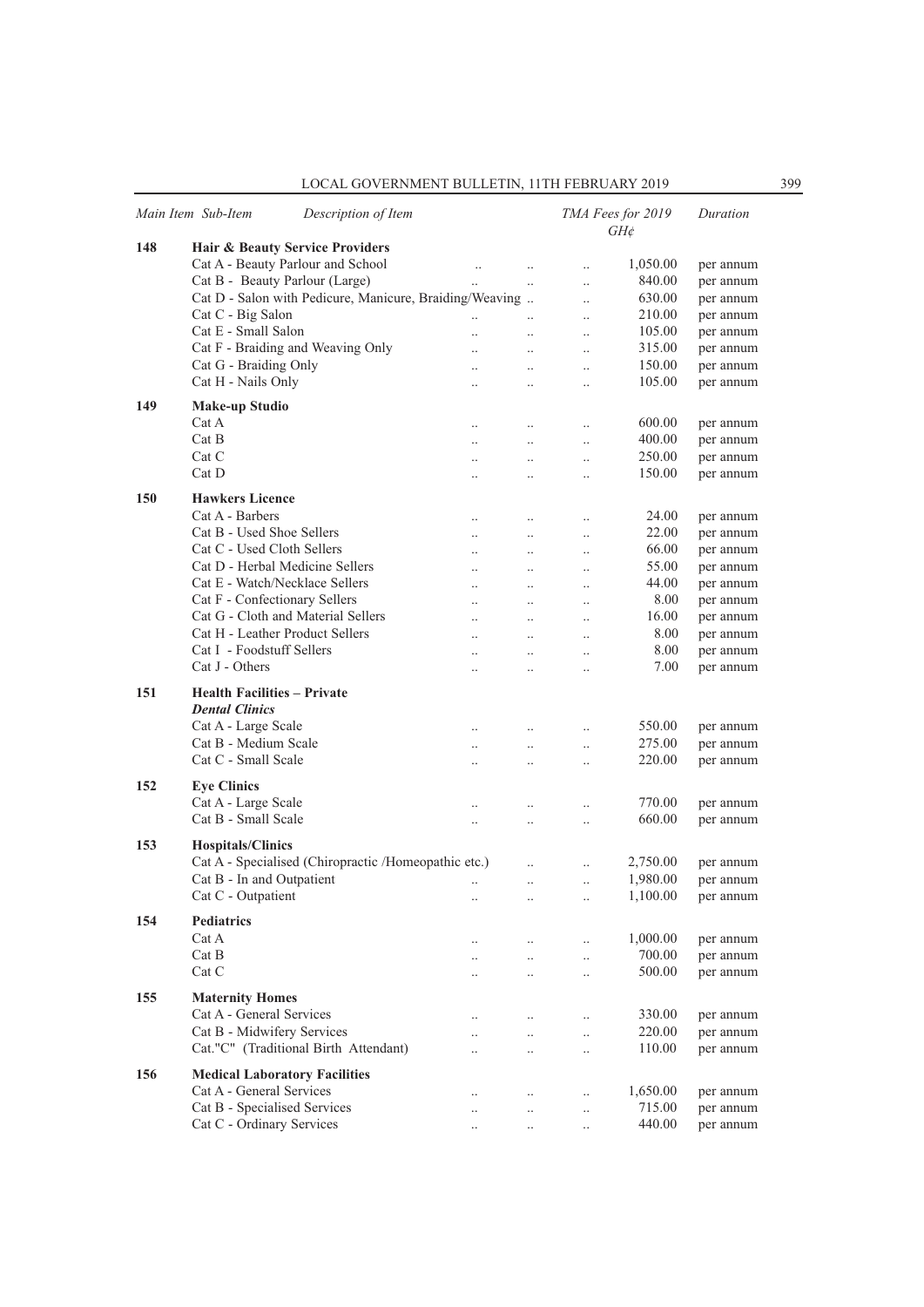|     | Main Item Sub-Item<br>Description of Item                              |                      |                       | TMA Fees for 2019<br>$GH\phi$ |                    | Duration  |
|-----|------------------------------------------------------------------------|----------------------|-----------------------|-------------------------------|--------------------|-----------|
| 157 | <b>Physiotherapy Centres</b>                                           |                      |                       |                               |                    |           |
|     | Cat A - Large Scale                                                    |                      | $\ddot{\phantom{0}}$  | $\ddotsc$                     | 550.00             | per annum |
|     | Cat B - Medium Scale                                                   | $\ddot{\phantom{a}}$ | $\ddot{\phantom{a}}$  | $\ddotsc$                     | 385.00             | per annum |
|     | Cat C - Small Scale                                                    | $\ddot{\phantom{a}}$ | $\ddot{\phantom{a}}$  | $\ddotsc$                     | 220.00             | per annum |
|     |                                                                        |                      |                       |                               |                    |           |
| 158 | <b>Licenced Herbal Medicine Units</b>                                  |                      |                       |                               |                    |           |
|     | Cat A - Foreign Clinics and Shops                                      | $\ddotsc$            | $\ddots$              | $\ddotsc$                     | 1,650.00           | per annum |
|     | Cat B - Foreign Clinics or Shops                                       | $\ddot{\phantom{0}}$ | $\ddotsc$             | $\ddotsc$                     | 1,980.00           | per annum |
|     | Cat C - Clinic and Medicine Producers (Local)                          | $\ddotsc$            | $\ddotsc$             | $\ddotsc$                     | 1,320.00           | per annum |
|     | Cat D - Clinic Only (Local)<br>Cat E - Medicine Producers Only (Local) |                      | $\ddotsc$             | $\ddotsc$                     | 1,100.00<br>990.00 | per annum |
|     |                                                                        | $\ddot{\phantom{a}}$ | $\ddotsc$             | $\ddotsc$                     |                    | per annum |
|     | Cat F - Herbal Shops (Local)                                           | $\ddot{\phantom{a}}$ | $\ddotsc$             | $\ddotsc$                     | 330.00             | per annum |
|     | Cat G - Shop on wheel (Mobile)                                         | $\ddotsc$            | $\ddot{\phantom{0}}$  | $\ddotsc$                     | 220.00             | per annum |
| 159 | <b>Hotels/Resorts</b>                                                  |                      |                       |                               |                    |           |
|     | $Cat A - (5 Star)$                                                     | $\ddot{\phantom{a}}$ | $\ddotsc$             | $\ddot{\phantom{0}}$          | 8,000.00           | per annum |
|     | $Cat B - (4 Star)$                                                     | $\ddot{\phantom{a}}$ | $\ddot{\phantom{0}}$  | $\ddotsc$                     | 7,000.00           | per annum |
|     | $Cat C - (3 Star)$                                                     |                      | $\ddotsc$             | $\ldots$                      | 3,000.00           | per annum |
|     | $Cat D - (2 Star)$                                                     | $\ddot{\phantom{a}}$ | $\ddotsc$             | $\ddotsc$                     | 1,000.00           | per annum |
|     | $Cat E - (2 Star)$                                                     | $\ddot{\phantom{a}}$ | $\ddotsc$             | $\ddotsc$                     | 900.00             | per annum |
|     | $Cat F - (1 Star)$                                                     | $\ddot{\phantom{a}}$ | $\ddotsc$             | $\ddot{\phantom{0}}$          | 800.00             | per annum |
|     | $Cat G - (1 Star)$                                                     | $\ddot{\phantom{a}}$ | $\ddot{\phantom{0}}$  | $\ldots$                      | 700.00             | per annum |
|     | $Cat H - (1 Star)$                                                     | $\ddotsc$            | $\ddotsc$             | $\ldots$                      | 600.00             | per annum |
|     |                                                                        |                      |                       |                               |                    |           |
|     | <b>Budget Hotels/Guest Housses</b><br>Non-Association Members          |                      |                       |                               | 500.00             |           |
|     | <b>Association Members</b>                                             |                      | $\ddotsc$             | $\ddotsc$                     |                    | per annum |
|     | <b>Association Members</b>                                             | $\ddot{\phantom{a}}$ | $\ddotsc$             | $\ddotsc$                     | 300.00             | per annum |
|     |                                                                        | $\ddot{\phantom{0}}$ | $\ddotsc$             | $\ddotsc$                     | 250.00             | per annum |
| 160 | <b>House Help Agencies</b>                                             |                      |                       |                               |                    |           |
|     | Cat A                                                                  | $\ddot{\phantom{a}}$ | $\ddot{\phantom{0}}$  | $\ddotsc$                     | 550.00             | per annum |
|     | Cat B                                                                  |                      | $\ddotsc$             | $\ddotsc$                     | 330.00             | per annum |
| 161 | <b>Ice Cream/Yoghurt Dealers</b>                                       |                      |                       |                               |                    |           |
|     | Cat A - Manufacturers (Very Large Scale)                               | $\ddot{\phantom{0}}$ | $\ddotsc$             | $\ddotsc$                     | 5,500.00           | per annum |
|     | Cat B - Manufacturers (Large Scale)                                    |                      | $\ddotsc$             | $\ddotsc$                     | 4,400.00           | per annum |
|     | Cat C - Manufacturers (Medium Scale - Local Producers)                 |                      |                       | $\ddotsc$                     | 3,300.00           | per annum |
|     | Cat D - Manufacturers (Small Scale - Local Producers)                  |                      | $\dddot{\phantom{0}}$ | $\ddotsc$                     | 2,200.00           | per annum |
|     | Cat E - Wholesale/Depot                                                | $\ddotsc$            | $\ddotsc$             | $\ddotsc$                     | 1,650.00           | per annum |
|     | Cat F - Retail                                                         | $\ddotsc$            | $\ldots$              |                               | 990.00             | per annum |
|     | Cat G - Retail                                                         |                      | $\ddotsc$             | $\ddotsc$                     | 330.00             | per annum |
|     | <b>Ice Cream Freezers</b>                                              |                      |                       |                               |                    |           |
|     | Cat "A"                                                                |                      | $\ddot{\phantom{0}}$  | $\ddot{\phantom{0}}$          | 165.00             | per annum |
|     | Cat "B"                                                                |                      | $\ddotsc$             | $\ddotsc$                     | 110.00             | per annum |
|     | Ice Cream (Home Made)                                                  |                      | $\ddotsc$             | $\ddotsc$                     | 110.00             | per annum |
|     |                                                                        |                      |                       |                               |                    |           |
| 162 | <b>Interior Decorators</b>                                             |                      |                       |                               |                    |           |
|     | Cat A - Companies                                                      |                      | $\ddotsc$             | $\ddotsc$                     | 605.00             | per annum |
|     | Cat B - Individuals                                                    |                      |                       | $\ddotsc$                     | 330.00             | per annum |
| 163 | <b>Jewellery Shops</b>                                                 |                      |                       |                               |                    |           |
|     | Cat.A - Retail (Large)                                                 | $\cdot$ .            | $\ddotsc$             | $\ddotsc$                     | 1,650.00           | per annum |
|     | Cat B - Retail (Medium)                                                | $\ldots$             | $\ddotsc$             | $\ddotsc$                     | 715.00             | per annum |
|     | Cat C - Retail (Small)                                                 | $\cdot$ .            | $\ddotsc$             | $\ddotsc$                     | 440.00             | per annum |
|     | Cat D - Table Top                                                      | $\cdot$ .            | $\ldots$              | $\ddotsc$                     | 110.00             | per annum |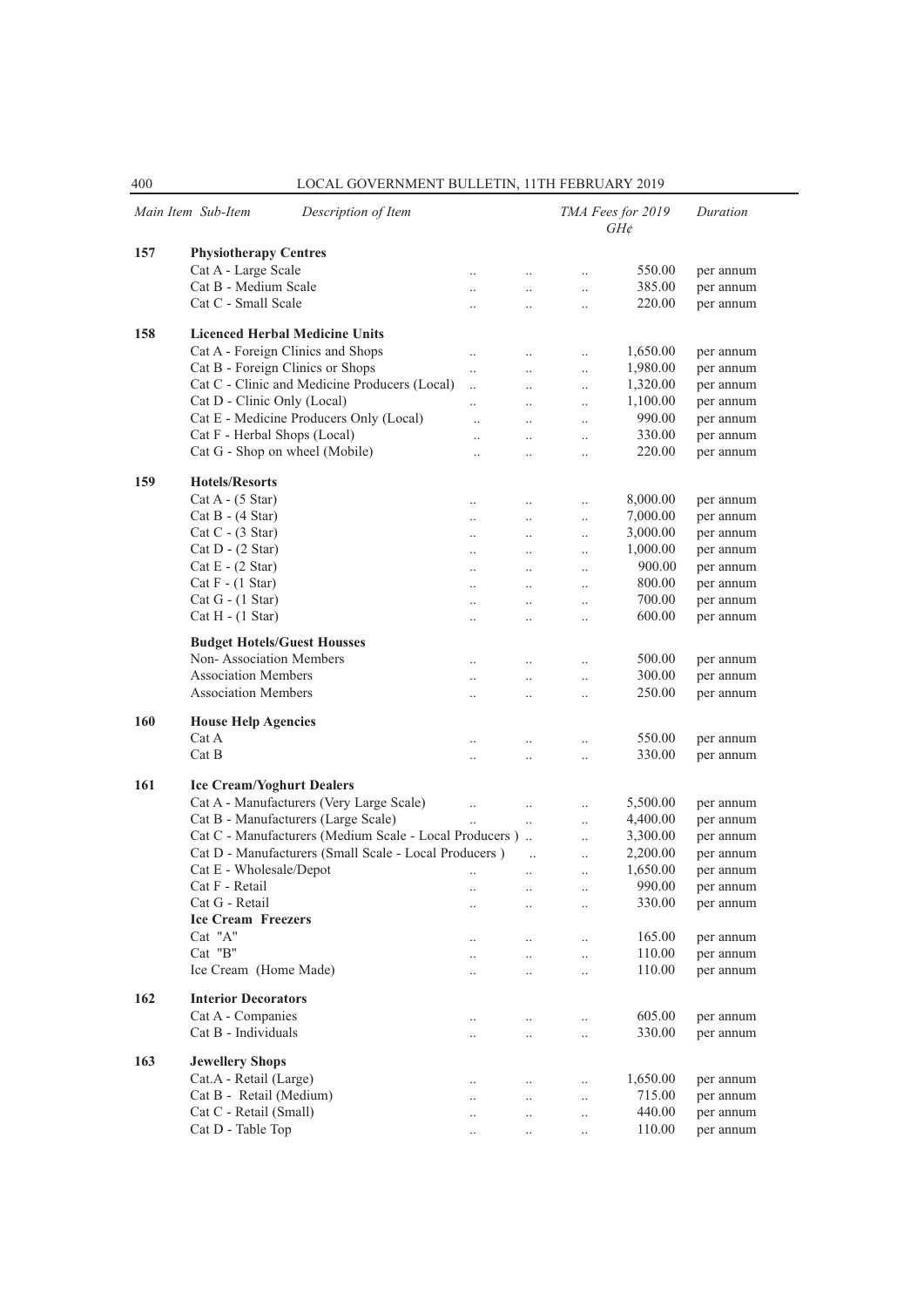| LOCAL GOVERNMENT BULLETIN. 11TH FEBRUARY 2019 |  |
|-----------------------------------------------|--|
|-----------------------------------------------|--|

|     | Main Item Sub-Item                          | Description of Item                           |                                   |                        |                                  | TMA Fees for 2019<br>$GH\phi$ | Duration               |
|-----|---------------------------------------------|-----------------------------------------------|-----------------------------------|------------------------|----------------------------------|-------------------------------|------------------------|
| 164 |                                             | Jewellery Repairers (Watches/Bracelets, etc.) |                                   |                        |                                  |                               |                        |
|     | $Cat^{\dagger}A^{\dagger}$                  |                                               | $\ddot{\phantom{0}}$              | $\ddot{\phantom{0}}$   | $\ddot{\phantom{0}}$             | 165.00                        | per annum              |
|     | Cat $B$                                     |                                               | $\ddot{\phantom{a}}$              | $\ddotsc$              | $\ddotsc$                        | 94.00                         | per annum              |
| 165 | <b>Job Placement Agencies</b>               |                                               |                                   |                        |                                  |                               |                        |
|     | Cat 'A'                                     |                                               | $\ldots$                          | $\ldots$               | $\ldots$                         | 1,100.00                      | per annum              |
|     | Cat'B'                                      |                                               | $\ddotsc$                         | $\ddotsc$              | $\ldots$                         | 825.00                        | per annum              |
|     | Cat 'C'                                     |                                               | $\ldots$                          | $\ddot{\phantom{0}}$   | $\ddotsc$                        | 330.00                        | per annum              |
|     |                                             |                                               |                                   |                        |                                  |                               |                        |
| 166 | <b>Khebab Sellers</b><br>Cat. "A"           |                                               |                                   |                        |                                  | 275.00                        |                        |
|     | Cat. "B"                                    |                                               | $\ldots$                          | $\ldots$               | $\ldots$                         | 165.00                        | per annum              |
|     | Cat. "C"                                    |                                               | $\ldots$                          | $\ldots$               | $\ldots$                         | 110.00                        | per annum<br>per annum |
|     | $Cat$ " $D"$                                |                                               | $\ddotsc$<br>$\ddot{\phantom{0}}$ | $\ddotsc$<br>$\ddotsc$ | $\ldots$<br>$\ddot{\phantom{0}}$ | 88.00                         | per annum              |
|     |                                             |                                               |                                   |                        |                                  |                               |                        |
| 167 | Landscapers/Horticulturalists               |                                               |                                   |                        |                                  |                               |                        |
|     | Cat A - Large Scale                         |                                               | $\ddotsc$                         | $\ddotsc$              | $\ldots$                         | 220.00                        | per annum              |
|     | Cat B - Medium Scale                        |                                               | $\ddot{\phantom{0}}$              | $\ddotsc$              | $\ldots$                         | 165.00                        | per annum              |
|     | Cat C - Small Scale                         |                                               | $\ddot{\phantom{0}}$              | $\ldots$               | $\ldots$                         | 110.00                        | per annum              |
| 168 | <b>Laundry Services</b>                     |                                               |                                   |                        |                                  |                               |                        |
|     | Cat A - Large Scale                         |                                               | $\ddotsc$                         | $\ddots$               | $\ddotsc$                        | 1,100.00                      | per annum              |
|     | Cat B - Medium Scale                        |                                               | $\ddotsc$                         | $\ldots$               | $\ldots$                         | 880.00                        | per annum              |
|     | Cat C - Small Scale                         |                                               | $\ddotsc$                         | $\ddots$               | $\ldots$                         | 440.00                        | per annum              |
|     | Cat D                                       |                                               | $\ddotsc$                         | $\ddotsc$              | $\ddotsc$                        | 220.00                        | per annum              |
|     | Cat E                                       |                                               | $\ddot{\phantom{a}}$              | $\ddotsc$              | $\ddot{\phantom{0}}$             | 165.00                        | per annum              |
| 169 | <b>Leather Works</b>                        |                                               |                                   |                        |                                  |                               |                        |
|     |                                             | Cat A - Producers (Donkey Skin)               |                                   |                        |                                  | 7,700.00                      | per annum              |
|     | Cat B - Producers (Industrial)              |                                               | <br>$\ddotsc$                     | $\ldots$<br>$\ddotsc$  | $\ldots$<br>$\ddotsc$            | 880.00                        | per annum              |
|     | Cat C - Producers (Handmade)                |                                               | $\ddotsc$                         | $\ddotsc$              | $\ddotsc$                        | 440.00                        | per annum              |
|     | Cat D - Repairers                           |                                               | $\ddotsc$                         | $\ddotsc$              | $\ddotsc$                        | 275.00                        | per annum              |
|     | Cat E                                       |                                               |                                   | $\ldots$               | $\ldots$                         | 110.00                        | per annum              |
|     | <b>Legal Firms</b>                          |                                               |                                   |                        |                                  |                               |                        |
|     | Cat. "A"                                    |                                               | $\ddotsc$                         | $\ldots$               | $\ldots$                         | 1,722.00                      | per annum              |
|     | Cat. "B"                                    |                                               |                                   | $\ddot{\phantom{0}}$   | $\ddot{\phantom{a}}$             | 1,040.00                      | per annum              |
| 170 |                                             | <b>Licenced Arms &amp; Ammunition Dealers</b> |                                   |                        |                                  |                               |                        |
|     | Cat 'A'                                     |                                               |                                   |                        |                                  | 13,200.00                     | per annum              |
|     | $Cat$ $B$                                   |                                               | <br>                              | $\ldots$               | $\ldots$<br>$\ldots$             | 6,600.00                      | per annum              |
|     |                                             |                                               |                                   | $\cdot$ .              |                                  |                               |                        |
| 171 | <b>Livestock Farms</b>                      |                                               |                                   |                        |                                  |                               |                        |
|     | Cat A - Very large-sized                    |                                               |                                   |                        | $\ldots$                         | 1,650.00                      | per annum              |
|     | Cat B - Large-sized<br>Cat C - Medium-sized |                                               |                                   | $\ddotsc$              | $\ldots$                         | 1,100.00<br>880.00            | per annum              |
|     | Cat D - Small-sized                         |                                               |                                   | $\ldots$               | $\ldots$                         | 550.00                        | per annum<br>per annum |
|     | Cat E - Very Small-sized                    |                                               |                                   | $\ddotsc$<br>$\ddotsc$ | $\ddotsc$<br>$\ddotsc$           | 110.00                        | per annum              |
|     |                                             |                                               |                                   |                        |                                  |                               |                        |
| 172 | <b>Lottery Business Operators</b>           |                                               |                                   |                        |                                  |                               |                        |
|     | Cat A - National Lotto Authority            | Cat B - National Marketing Companies/Agents   |                                   | $\cdot$ .              | $\ldots$                         | 5,500.00                      | per annum              |
|     | Cat C - Lotto Receiver                      |                                               | $\ddotsc$                         | $\ldots$               | $\ldots$                         | 3,300.00<br>440.00            | per annum              |
|     |                                             |                                               |                                   | $\cdot$ .              | $\cdot$                          |                               | per annum              |
| 173 | <b>Lumber Business</b>                      |                                               |                                   |                        |                                  |                               |                        |
|     | Cat 'A'                                     |                                               | $\ddotsc$                         | $\ldots$               | $\ldots$                         | 8,800.00                      | per annum              |
|     | Cat 'B'                                     |                                               | $\ldots$                          | $\ldots$               | $\ldots$                         | 4,400.00                      | per annum              |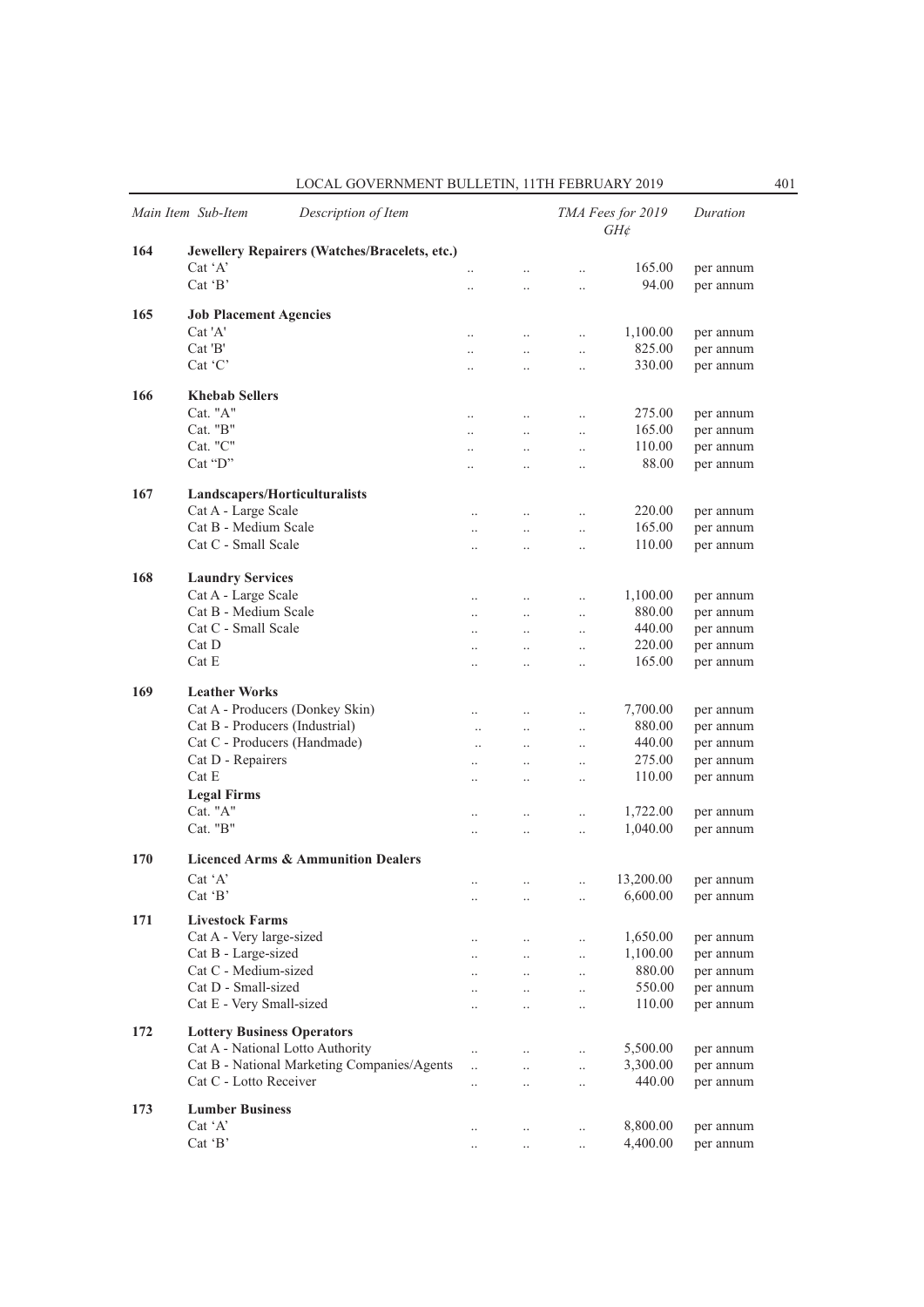| Main Item Sub-Item<br>Description of Item |                                                                   |                        |                        |                       | TMA Fees for 2019<br>$GH\!phi$ | Duration  |
|-------------------------------------------|-------------------------------------------------------------------|------------------------|------------------------|-----------------------|--------------------------------|-----------|
| 174                                       | <b>Machine Shops</b>                                              |                        |                        |                       |                                |           |
|                                           | $Cat^{\dagger}A'$                                                 |                        | $\ldots$               | $\ddotsc$             | 440.00                         | per annum |
|                                           | Cat $B'$                                                          |                        | $\ldots$               | $\ddot{\phantom{0}}$  | 330.00                         | per annum |
|                                           | Cat 'C'                                                           | $\ddot{\phantom{a}}$   | $\ddot{\phantom{a}}$   | $\ddot{\phantom{0}}$  | 220.00                         | per annum |
| 175                                       | <b>Manufacturing/Processing Companies</b>                         |                        |                        |                       |                                |           |
|                                           | Cat A - International (Large Scale)                               | $\ddot{\phantom{0}}$   | $\ddotsc$              | $\ddot{\phantom{0}}$  | 61,600.00                      | per annum |
|                                           | Cat B - International (Medium Scale)                              | $\ddotsc$              | $\ddotsc$              | $\ddot{\phantom{a}}$  | 49,500.00                      | per annum |
|                                           | Cat C - International (Small Scale)                               | $\ddot{\phantom{a}}$   | $\ddotsc$              | $\ddotsc$             | 38,500.00                      | per annum |
|                                           | Cat D - National (Large Scale)                                    | $\ddot{\phantom{a}}$   | $\ddotsc$              | $\ddotsc$             | 34,100.00                      | per annum |
|                                           | Cat E - National (Medium Scale)                                   | $\ddotsc$              | $\ddotsc$              | $\ddotsc$             | 30,800.00                      | per annum |
|                                           | Cat F - National (Small Scale)                                    | $\ddot{\phantom{a}}$   | $\ddots$               | $\ddotsc$             | 19,800.00                      | per annum |
|                                           | Cat G - Local (Large Scale)                                       | $\ddotsc$              | $\ddotsc$              | $\ddot{\phantom{0}}$  | 16,500.00                      | per annum |
|                                           | Cat H - Local (Medium Scale)                                      |                        |                        |                       | 13,200.00                      | per annum |
|                                           | Cat I - Local (Small Scale)                                       | $\ddotsc$              | $\ddotsc$              | $\ddotsc$             | 11,000.00                      | per annum |
|                                           | Cat J - Local                                                     | $\ddotsc$              | $\ddotsc$              |                       | 8,250.00                       |           |
|                                           | Cat K - Local                                                     | $\ddotsc$              | $\ddotsc$              | $\ldots$              |                                | per annum |
|                                           |                                                                   | $\ddot{\phantom{a}}$   | $\ddotsc$              | $\ddot{\phantom{0}}$  | 7,150.00                       | per annum |
|                                           | Cat L - Local                                                     | $\ddotsc$              | $\ddotsc$              |                       | 6,600.00                       | per annum |
| 176                                       | Markets & Other Facilities' Management Companies                  |                        |                        |                       |                                |           |
|                                           | Cat A - Large Scale                                               | $\ddot{\phantom{0}}$   | $\ddot{\phantom{0}}$   |                       | 11,000.00                      | per annum |
|                                           | Cat B - Medium Scale                                              | $\ddotsc$              | $\ddot{\phantom{0}}$   | $\ddotsc$             | 5,500.00                       | per annum |
|                                           | Cat C - Small Scale                                               | $\ddot{\phantom{0}}$   | $\ddotsc$              |                       | 1,100.00                       | per annum |
| 177                                       | <b>Massaging Centres</b>                                          |                        |                        |                       |                                |           |
|                                           | Cat. "A" (e.g.CRG)                                                | $\ldots$               | $\ldots$               | $\ddotsc$             | 2,530.00                       | per annum |
|                                           | Cat. "B"                                                          | $\ddotsc$              | $\ddotsc$              | $\ddotsc$             | 1,870.00                       | per annum |
|                                           | Cat "C"                                                           | $\ddot{\phantom{a}}$   | $\ddotsc$              | $\ddotsc$             | 1,320.00                       | per annum |
|                                           | Cat "D"                                                           | $\ddotsc$              | $\ddotsc$              | $\ddot{\phantom{a}}$  | 800.00                         | per annum |
|                                           | Cat "E"                                                           | $\ddotsc$              | $\ddotsc$              | $\ddotsc$             | 330.00                         | per annum |
|                                           |                                                                   |                        |                        |                       |                                |           |
| 178                                       | <b>Mattress/Foam Products Dealers</b>                             |                        |                        |                       |                                |           |
|                                           | Cat A - Manufacturers                                             | $\ddot{\phantom{a}}$   | $\ddotsc$              | $\ddotsc$             | 7,150.00                       | per annum |
|                                           | Cat B - Wholesalers with showrooms                                | $\ddot{\phantom{0}}$   | $\ddotsc$              | $\ddotsc$             | 4,400.00                       | per annum |
|                                           | Cat C                                                             | $\ddotsc$              | $\ddots$               | $\ddotsc$             | 2,750.00                       | per annum |
|                                           | Cat D                                                             |                        | $\ddots$               | $\ddot{\phantom{a}}$  | 1,650.00                       | per annum |
|                                           | Cat E                                                             | $\ddotsc$              | $\ddots$               | $\ddot{\phantom{a}}$  | 1,100.00                       | per annum |
|                                           | Cat F - Retailers (Medium Scale)                                  | $\ddotsc$              | $\ldots$               | $\cdot$               | 550.00                         | per annum |
|                                           | Cat G - Retailers (Small Scale)                                   | $\ddotsc$              | $\ddotsc$              | $\cdot$               | 220.00                         | per annum |
|                                           | Cat H                                                             | $\ddot{\phantom{a}}$   | $\ddot{\phantom{a}}$   | $\ddot{\phantom{a}}$  | 165.00                         | per annum |
| 179                                       | <b>Media Houses</b>                                               |                        |                        |                       |                                |           |
|                                           | Cat A - Large Scale                                               |                        |                        | $\cdot$               | 1,100.00                       | per annum |
|                                           | Cat B - Medium Scale                                              | $\ddotsc$              | $\ldots$               | $\ddotsc$             | 660.00                         | per annum |
|                                           | Cat C - Small Scale                                               | $\ddotsc$              | $\ddotsc$              | $\ddotsc$             | 132.00                         | per annum |
| 180                                       | <b>Medical Supply Companies</b>                                   |                        |                        |                       |                                |           |
|                                           | $Cat^{\dagger}A'$                                                 | $\cdot$ .              |                        | $\ldots$              | 1,100.00                       | per annum |
|                                           | Cat 'B'                                                           |                        | $\ldots$               |                       | 880.00                         | per annum |
|                                           | Cat 'C'                                                           | $\cdot$ .<br>$\ddotsc$ | $\ddotsc$<br>$\ddotsc$ | $\ldots$<br>$\ddotsc$ | 440.00                         | per annum |
|                                           |                                                                   |                        |                        |                       |                                |           |
| 181                                       | <b>Metal Fabricators</b>                                          |                        |                        |                       |                                |           |
|                                           | Cat A - Filling Station Sheds/Trailers/Underground Tanks Moulding |                        |                        |                       | 16,500.00                      | per annum |
|                                           | Cat B - Agro Processing Machines Surface Tanks                    |                        | $\ddotsc$              | $\ddotsc$             | 2,200.00                       | per annum |
|                                           | Cat C - Domestic Milling Machines                                 | $\ddotsc$              | $\ddotsc$              | $\ldots$              | 1,100.00                       | per annum |
|                                           | Cat D - Canopies and Scaffolding                                  | $\ddotsc$              | $\ddots$               | $\ldots$              | 660.00                         | per annum |
|                                           | Cat E - Pot, Coal Pots and Sheet Moulders                         | $\ddot{\phantom{0}}$   | $\ddotsc$              | $\ddotsc$             | 330.00                         | per annum |
|                                           | Cat F - Chairs and Beds, etc.                                     | $\ldots$               | $\ddots$               | $\ldots$              | 275.00                         | per annum |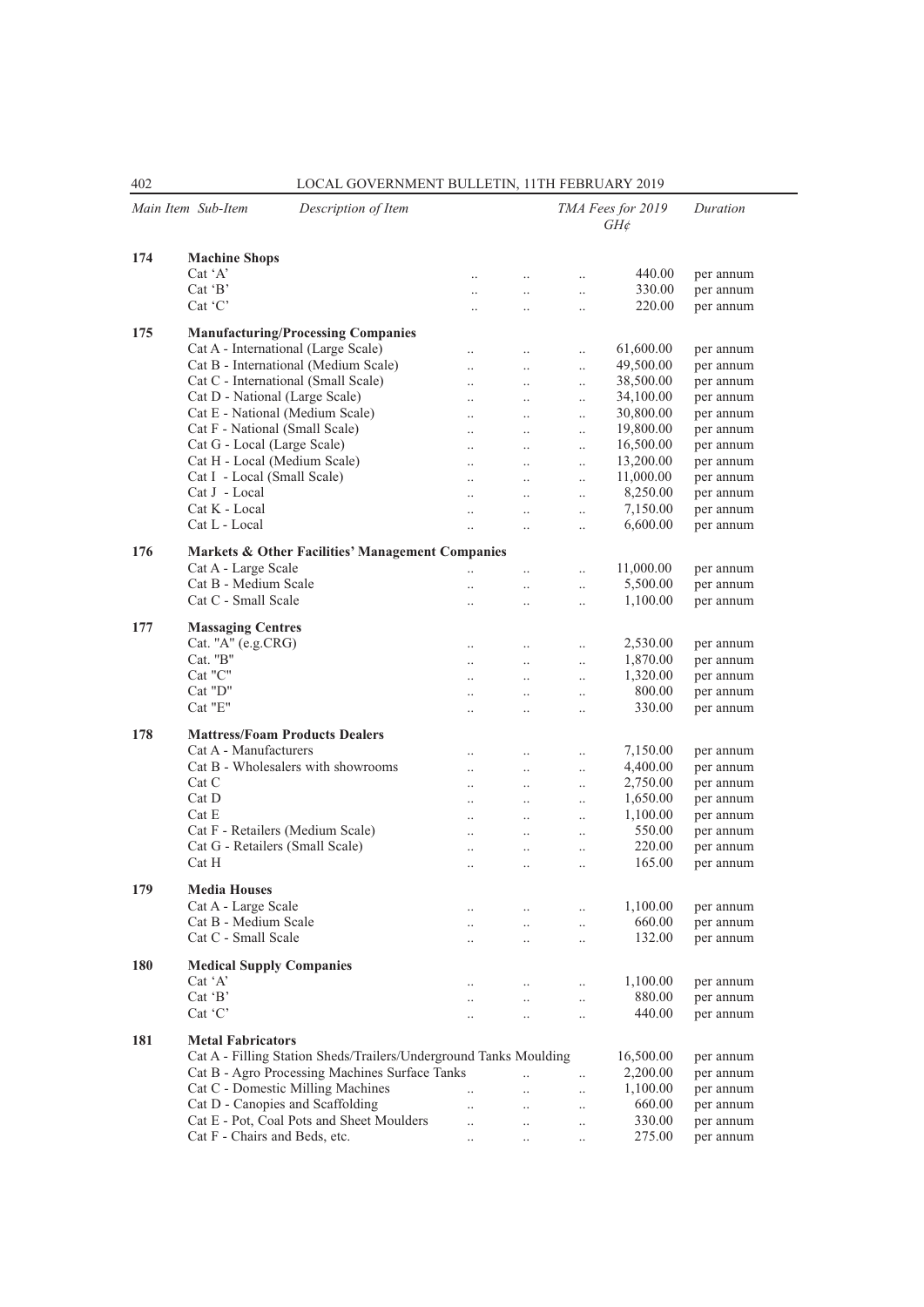|     | Main Item Sub-Item<br>Description of Item                      |                      |                      |                      | TMA Fees for 2019<br>$GH\phi$ | Duration  |
|-----|----------------------------------------------------------------|----------------------|----------------------|----------------------|-------------------------------|-----------|
| 182 | <b>Milling Businesses</b>                                      |                      |                      |                      |                               |           |
|     | Cat A - Above 3 Machines                                       | $\ddotsc$            | $\ldots$             | $\ldots$             | 220.00                        | per annum |
|     | Cat B - 2-3 Machines                                           | $\ddotsc$            | $\ddotsc$            | $\ldots$             | 132.00                        | per annum |
|     | Cat C - 1 Machine Only                                         | $\ddotsc$            | $\ddotsc$            | $\ddotsc$            | 66.00                         | per annum |
|     |                                                                |                      |                      |                      |                               |           |
| 183 | <b>Mineral Water Producers</b>                                 |                      |                      |                      |                               |           |
|     | Cat A - Bottled, Sachet & Filtered Water                       | $\ddotsc$            | $\ldots$             | $\ddotsc$            | 11,000.00                     | per annum |
|     | Cat B - Bottled & Sachet Water                                 | $\ddotsc$            | $\ddotsc$            | $\ldots$             | 6,600.00                      | per annum |
|     | Cat C - Sachet Water                                           | $\ddot{\phantom{0}}$ | $\ddot{\phantom{a}}$ | $\ldots$             | 3,300.00                      | per annum |
| 184 | <b>Mineral Water Producing Accessories</b>                     | $\ddotsc$            | $\ddot{\phantom{0}}$ | $\ldots$             | 275.00                        | per annum |
|     | Cat A                                                          | $\ddot{\phantom{a}}$ | $\ddotsc$            | $\ddotsc$            | 275.00                        | per annum |
|     | Cat B                                                          | $\ddotsc$            | $\ddotsc$            | $\ldots$             | 110.00                        | per annum |
| 185 | <b>Mineral Water Distribution/Sales</b>                        |                      |                      |                      |                               |           |
|     | Cat A - Depot                                                  | $\ldots$             | $\ldots$             | $\ldots$             | 770.00                        | per annum |
|     | Cat B - Wholesale                                              | $\ldots$             | $\ldots$             | $\ldots$             | 440.00                        | per annum |
|     | Cat C - Retail (Large)                                         | $\ddotsc$            | $\ddotsc$            | $\ldots$             | 220.00                        | per annum |
|     | Cat D - Retail (Medium)                                        | $\ddotsc$            | $\ddotsc$            | $\ddotsc$            | 132.00                        | per annum |
|     | Cat E - Retail (Small)                                         |                      |                      |                      | 99.00                         | per annum |
|     | Cat F - Retail (Small)                                         | $\ddotsc$            | $\ddotsc$            | $\ddotsc$            | 55.00                         |           |
|     |                                                                | $\ldots$             | $\cdot$ .            | $\cdot$              |                               | per annum |
| 186 | <b>Mineral Marketing Companies</b>                             |                      |                      |                      |                               |           |
|     | Cat 'A'                                                        | $\ddotsc$            | $\ldots$             | $\ddotsc$            | 11,000.00                     | per annum |
|     | $Cat$ $B'$                                                     | $\ddotsc$            | $\ddotsc$            | $\ddotsc$            | 6,600.00                      | per annum |
|     | Cat 'C'                                                        | $\ddotsc$            | $\ddot{\phantom{0}}$ | $\ddot{\phantom{0}}$ | 3,300.00                      | per annum |
|     |                                                                |                      |                      |                      |                               |           |
| 187 | <b>Mine Waste Companies</b>                                    |                      |                      |                      |                               |           |
|     | $Cat^{\dagger}A'$                                              | $\ddotsc$            | $\cdot$ .            | $\ddot{\phantom{0}}$ | 33,000.00                     | per annum |
|     | $Cat$ $B'$                                                     | $\ddotsc$            | $\ddotsc$            | $\ddotsc$            | 24,200.00                     | per annum |
| 188 | <b>Mining Companies' Registration</b>                          |                      |                      |                      |                               |           |
|     | Cat A - Large Scale                                            |                      |                      |                      | 19,800.00                     |           |
|     | Cat B - Small Scale                                            | $\ddotsc$            | $\ldots$             | $\ddotsc$            | 16,500.00                     | per annum |
|     | Cat C - Prospecting                                            | $\ddotsc$            | $\ddotsc$            | $\ddotsc$            |                               | per annum |
|     | Cat D - Publication                                            | $\ldots$             | $\ldots$             | $\ddotsc$            | 13,200.00                     | per annum |
|     |                                                                | $\ldots$             | $\ldots$             | $\ldots$             | 7,700.00                      | per annum |
|     | Cat E - Salt Mining                                            | $\ldots$             | $\ldots$             | $\ddotsc$            | 1,320.00                      | per annum |
| 189 | <b>Mining Operating Licence</b>                                |                      |                      |                      |                               |           |
|     | Cat A - Large Scale                                            | $\ddots$             | $\ddots$             | $\ddotsc$            | 110,000.00                    | per annum |
|     | Cat B - Medium Scale                                           | $\ldots$             | $\ddotsc$            | $\ddotsc$            | 66,000.00                     | per annum |
|     | Cat C - Small Scale                                            | $\ldots$             | $\ldots$             | $\ddotsc$            | 16,500.00                     | per annum |
|     | Cat D - Salt Mining                                            |                      | $\ldots$             | $\cdot$ .            | 8,250.00                      | per annum |
|     |                                                                |                      |                      |                      |                               |           |
| 190 | <b>Mining Sub-Contractors</b>                                  |                      |                      |                      |                               |           |
|     | Cat A - Explorers etc.                                         | $\ldots$             | $\ddotsc$            | $\ddotsc$            | 55,000.00                     | per annum |
|     | Cat B - Haulage etc.                                           | $\ddot{\phantom{a}}$ | $\ddotsc$            | $\ldots$             | 19,800.00                     | per annum |
|     | Cat C - Medical Services, Consultants, Technicians etc.        |                      | $\ddotsc$            | $\ldots$             | 4,950.00                      | per annum |
|     | Cat D - Transport Services & Catering Services                 |                      | $\ddotsc$            | $\ddotsc$            | 6,600.00                      | per annum |
|     | Cat E - Other Professional Services                            | $\ddotsc$            | $\ddotsc$            | $\ddotsc$            | 4,400.00                      | per annum |
| 191 | <b>Mobile Phone &amp; Accessories Sales/Assembling/Repairs</b> |                      |                      |                      |                               |           |
|     | Cat A - Import/Assembling Wholesale/Retail/Repairs             |                      | $\ddot{\phantom{a}}$ | $\ldots$             | 2,200.00                      | per annum |
|     | Cat B - Import/Wholesale/Retail/Repairs                        | $\ddotsc$            | $\ddotsc$            | $\ldots$             | 1,650.00                      | per annum |
|     | Cat C - Retail/Repairs                                         | $\ddot{\phantom{0}}$ | $\cdot$ .            | $\ldots$             | 715.00                        | per annum |
|     | Cat D - Retail Only                                            | $\ddotsc$            | $\ddots$             | $\ldots$             | 605.00                        | per annum |
|     | Cat E - Repairs Only                                           | $\ddotsc$            | $\ddotsc$            | $\cdot$              | 330.00                        | per annum |
|     | Cat F - Repairs Only (Small)                                   | $\cdot$ .            | $\ldots$             | $\ldots$             | 165.00                        | per annum |
|     | Cat G - Repairs                                                | $\ldots$             | $\cdot$ .            | $\ldots$             | 110.00                        | per annum |
|     |                                                                |                      |                      |                      |                               |           |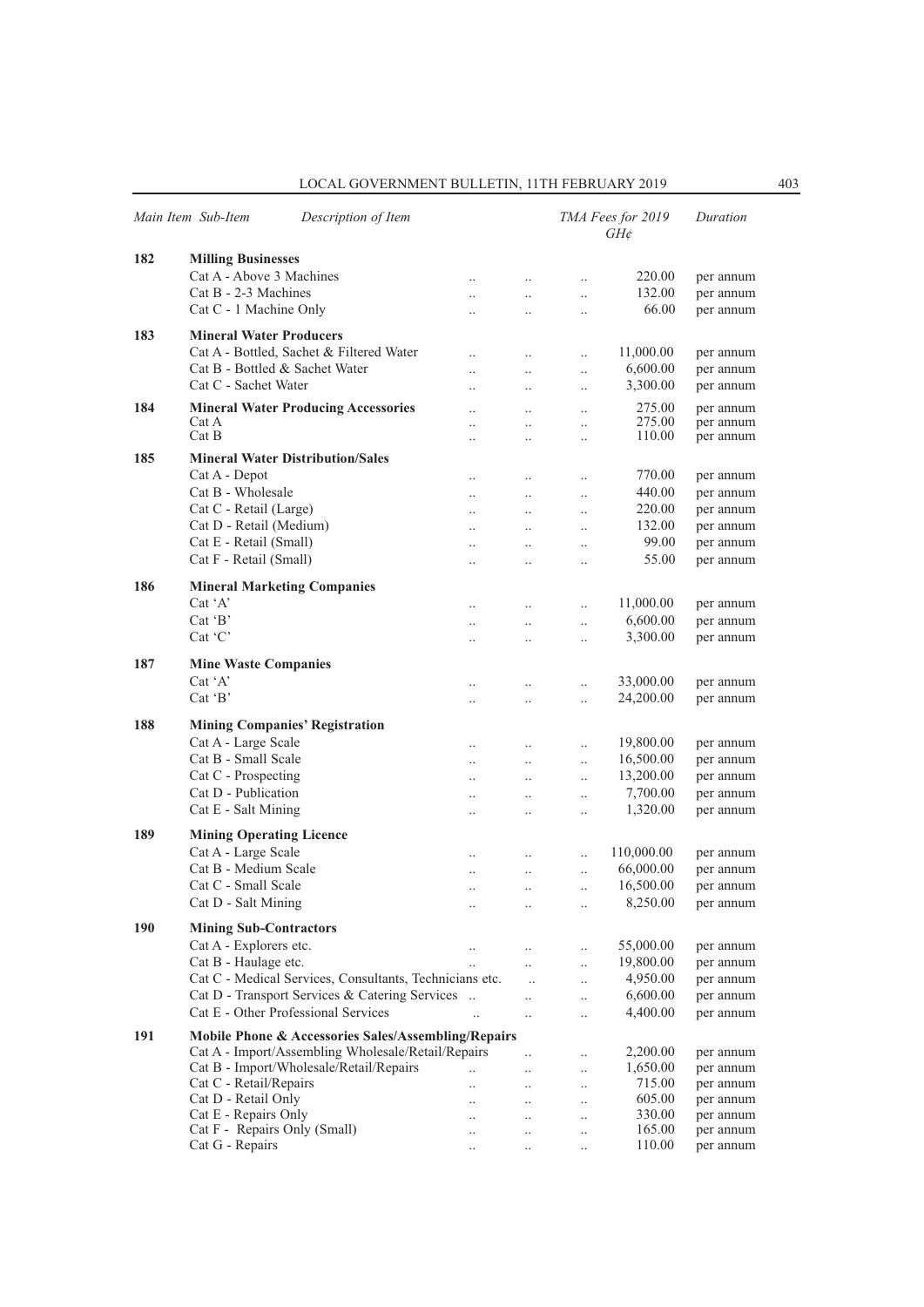|            | Main Item Sub-Item<br>Description of Item          |                      |                      |                      | TMA Fees for 2019<br>$GH\phi$ | Duration  |
|------------|----------------------------------------------------|----------------------|----------------------|----------------------|-------------------------------|-----------|
| 192        | <b>Mobile Phone Accessories (Only)</b>             |                      |                      |                      |                               |           |
|            | Cat A                                              | $\ddot{\phantom{a}}$ | $\ddotsc$            | $\ddotsc$            | 143.00                        |           |
|            | Cat B                                              | $\ddotsc$            | $\ddotsc$            | $\ddotsc$            | 110.00                        |           |
|            | Cat C                                              | $\ddotsc$            | $\ddot{\phantom{a}}$ | $\ddotsc$            | 88.00                         |           |
|            |                                                    |                      |                      |                      |                               |           |
| 193        | <b>Mobile Phone Cards Sales</b>                    |                      |                      |                      |                               |           |
|            | Cat A - Distribution/Retail                        | $\ddotsc$            | $\ddot{\phantom{0}}$ | $\ddotsc$            | 550.00                        | per annum |
|            | Cat B - Distribution Only                          | $\ddotsc$            | $\ddotsc$            | $\ddotsc$            | 385.00                        | per annum |
|            | Cat C - Retail                                     |                      | $\ddot{\phantom{0}}$ | $\ddot{\phantom{0}}$ | 220.00                        | per annum |
|            | Cat D - Retail                                     | $\ddotsc$            | $\ddotsc$            | $\ddotsc$            | 110.00                        | per annum |
|            |                                                    |                      |                      |                      |                               |           |
| 194        | <b>Mobile Sales Vans (Per Vehicle)</b>             |                      |                      |                      |                               |           |
|            | Cat "A" (e.g. Provision, Drinks, Cooking Utensils, |                      |                      |                      |                               |           |
|            | Audio/Video Cassette Sellers)                      |                      | $\ddot{\phantom{0}}$ | $\ddot{\phantom{0}}$ | 110.00                        | per annum |
| 195        | <b>Musical Instrument Sales</b>                    |                      |                      |                      |                               |           |
|            | Cat A - Wholesale/Retail                           |                      |                      |                      | 220.00                        | per annum |
|            | Cat B - Retail (Medium)                            | $\ddot{\phantom{a}}$ |                      | $\ddot{\phantom{a}}$ | 176.00                        | per annum |
|            | Cat C - Retail (Small)                             | $\ddotsc$            | $\ddot{\phantom{0}}$ | $\ddotsc$            | 132.00                        |           |
|            |                                                    | $\ddot{\phantom{a}}$ | $\ddot{\phantom{a}}$ | $\ddot{\phantom{a}}$ |                               | per annum |
| 196        | <b>Mother Care/Children's wear</b>                 |                      |                      |                      |                               |           |
|            | Cat."A" (e.g. Gentle Steps)                        | $\ddot{\phantom{a}}$ | $\ddotsc$            | $\ddot{\phantom{a}}$ | 550.00                        | per annum |
|            | Cat."B"                                            | $\ddotsc$            | $\ddot{\phantom{0}}$ | $\ddot{\phantom{0}}$ | 440.00                        | per annum |
|            | Cat."C"                                            | $\ddotsc$            | $\ddot{\phantom{a}}$ | $\ddot{\phantom{0}}$ | 330.00                        | per annum |
|            | Cat."D"                                            | $\ddotsc$            | $\ddot{\phantom{0}}$ | $\ddot{\phantom{0}}$ | 220.00                        | per annum |
|            | Cat."E"                                            | $\ddot{\phantom{a}}$ | $\ddotsc$            | $\ddotsc$            | 165.00                        | per annum |
|            | Cat."F"                                            | $\ddot{\phantom{a}}$ | $\ddot{\phantom{a}}$ | $\ddot{\phantom{a}}$ | 132.00                        | per annum |
|            |                                                    |                      |                      |                      |                               |           |
| 197        | <b>Non-Governmental Institutions Registration</b>  |                      |                      |                      |                               |           |
|            | Cat A - International NGOs/CSOs                    | $\ddot{\phantom{a}}$ | $\ddot{\phantom{a}}$ | $\ddot{\phantom{0}}$ | 550.00                        | per annum |
|            | Cat B - Local NGOs/CSOs                            | $\ddot{\phantom{a}}$ | $\cdot$              | $\ldots$             | 440.00                        | per annum |
|            | Cat C - Community CSOs/CSOs                        |                      |                      | $\ddot{\phantom{0}}$ | 165.00                        | per annum |
| 198        | <b>Non-Governmental Institutions (Renewal)</b>     |                      |                      |                      |                               |           |
|            | Cat A - International NGOs/CSOs                    |                      |                      |                      | 220.00                        |           |
|            | Cat B - Local NGOs/CSOs                            |                      | $\ddot{\phantom{a}}$ | $\ddot{\phantom{0}}$ | 165.00                        | per annum |
|            |                                                    | $\ddotsc$            | $\ddotsc$            | $\ddotsc$            |                               | per annum |
|            | Cat C - Community NGOs/CSOs                        | $\ddot{\phantom{a}}$ | $\ddot{\phantom{a}}$ | $\ddot{\phantom{0}}$ | 88.00                         | per annum |
| 199        | <b>On-line Trading</b>                             |                      |                      | $\ddot{\phantom{a}}$ | 550.00                        | per annum |
|            |                                                    |                      |                      |                      |                               |           |
| <b>200</b> | <b>Optical Services</b>                            |                      |                      |                      |                               |           |
|            | Cat A - Large Scale                                |                      |                      | $\cdot$ .            | 825.00                        | per annum |
|            | Cat B - Medium Scale                               | $\cdot$ .            |                      | $\ddotsc$            | 660.00                        | per annum |
|            | Cat C - Small Scale                                |                      |                      | $\ldots$             | 220.00                        | per annum |
| 201        | <b>Optical Glasses (Sales Only)</b>                |                      |                      |                      |                               |           |
|            | Cat "A"                                            |                      |                      |                      |                               |           |
|            |                                                    | $\ldots$             | $\ddotsc$            | $\ddotsc$            | 165.00                        | per annum |
|            | Cat "B"                                            | $\ddot{\phantom{0}}$ | $\ddot{\phantom{0}}$ | $\ddot{\phantom{a}}$ | 132.00                        | per annum |
|            | Cat "C"                                            | $\ddotsc$            | $\ddot{\phantom{a}}$ | $\ddotsc$            | 110.00                        | per annum |
| 202        | <b>Outboard Motor Repairers</b>                    |                      |                      |                      |                               |           |
|            | Cat "A"                                            | $\ddotsc$            | $\ddot{\phantom{0}}$ | $\ddotsc$            | 121.00                        | per annum |
|            | Cat "B"                                            |                      | $\ddot{\phantom{a}}$ | $\cdot$ .            | 99.00                         | per annum |
|            |                                                    |                      |                      |                      |                               |           |
| 203        | <b>Overlocking Machine Operators</b>               |                      |                      |                      |                               |           |
|            | Cat. "A" (Two Machines and Above)                  | $\ddotsc$            | $\ddot{\phantom{a}}$ | $\cdot$ .            | 110.00                        | per annum |
|            | Cat. "B" (One Machine)                             | $\cdot$ .            | $\ldots$             | $\ldots$             | 99.00                         | per annum |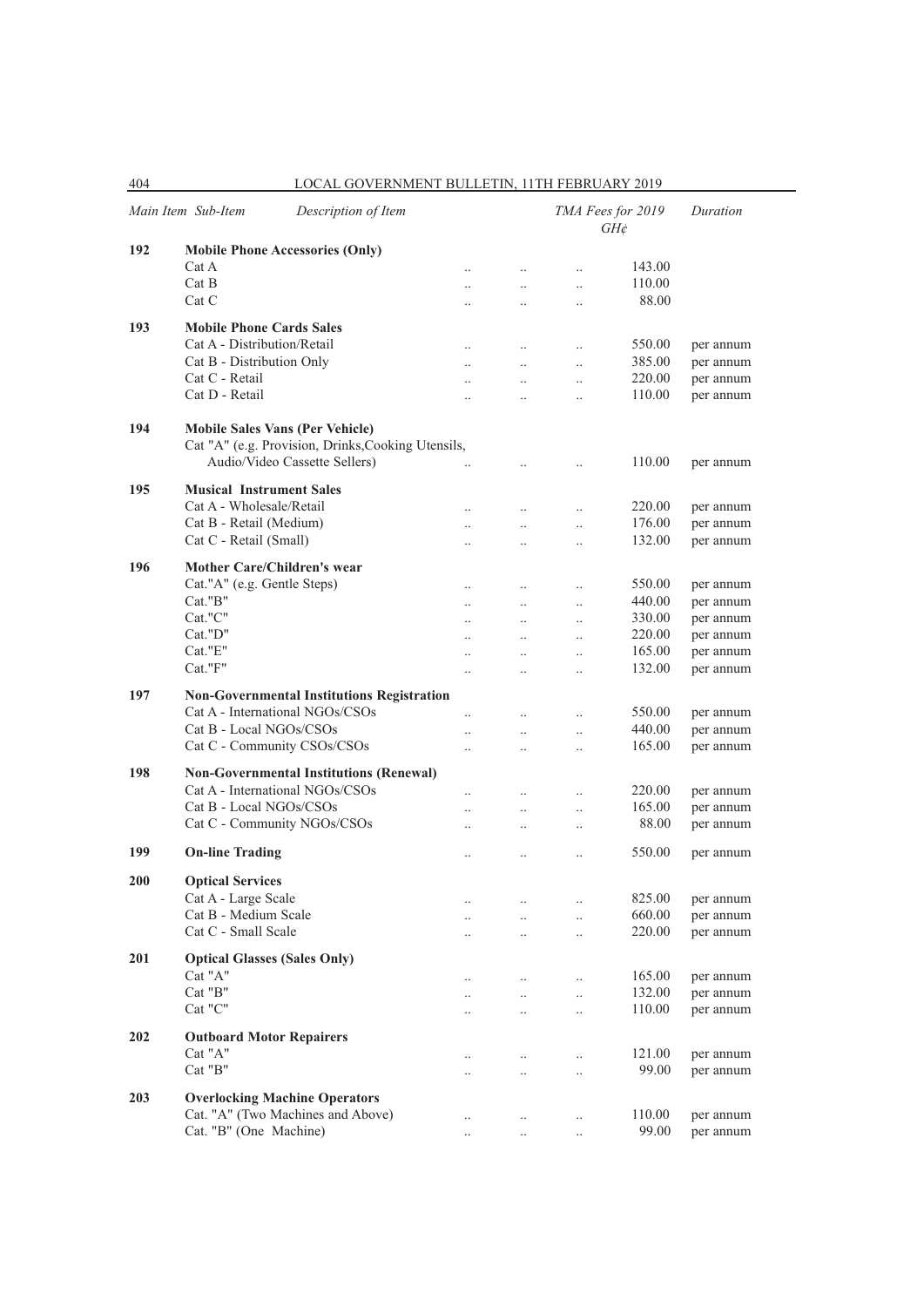|     | Main Item Sub-Item<br>Description of Item             |                        |                                   |                                              | TMA Fees for 2019<br>$GH\phi$ | Duration  |
|-----|-------------------------------------------------------|------------------------|-----------------------------------|----------------------------------------------|-------------------------------|-----------|
| 204 | <b>Paper Product Companies</b>                        |                        |                                   |                                              |                               |           |
|     | $Cat^{\dagger}A'$                                     | $\ddot{\phantom{a}}$   | $\ddotsc$                         | $\ddotsc$                                    | 1,100.00                      | per annum |
|     | $Cat$ $B$                                             | $\ddotsc$              | $\ddotsc$                         | $\ddot{\phantom{0}}$                         | 880.00                        | per annum |
|     | Cat 'C'                                               | $\ddotsc$              | $\ddot{\phantom{a}}$              | $\ddotsc$                                    | 550.00                        | per annum |
| 205 | Pastries, Etc (Licence)                               |                        |                                   |                                              |                               |           |
|     | $Cat^{\dagger}A^{\dagger}$                            |                        | $\ddot{\phantom{a}}$              | $\ddotsc$                                    | 165.00                        |           |
|     | $Cat$ $B'$                                            |                        |                                   |                                              | 130.00                        |           |
|     | Cat 'C'                                               | $\ddotsc$<br>$\ddotsc$ | $\ddotsc$<br>$\ddot{\phantom{a}}$ | $\ddotsc$<br>$\ddotsc$                       | 110.00                        |           |
|     |                                                       |                        |                                   |                                              |                               |           |
| 206 | Parks (Entertainment Parks, Holiday Resort)           |                        |                                   |                                              |                               |           |
|     | Cat "A"                                               |                        | $\ddot{\phantom{a}}$              | $\ddotsc$                                    | 1,650.00                      | per annum |
|     | Cat "B"                                               | $\ddotsc$              | $\ddotsc$                         | $\ddotsc$                                    | 1,161.60                      | per annum |
|     | Cat "C"                                               | $\ddotsc$              | $\ddot{\phantom{a}}$              | $\ddotsc$                                    | 526.00                        | per annum |
| 207 | <b>Petrochemical Companies</b>                        |                        |                                   |                                              |                               |           |
|     | Cat A - Oil Exploration                               | $\ddotsc$              | $\ddotsc$                         | $\ddot{\phantom{0}}$                         | 59,400.00                     | per annum |
|     | Cat B - Refineries                                    | $\ddotsc$              | $\ddotsc$                         | $\ddot{\phantom{0}}$                         | 55,000.00                     | per annum |
|     | Cat C - Gas Processing Plants                         | $\ddot{\phantom{a}}$   | $\ddot{\phantom{a}}$              | $\ddot{\phantom{0}}$                         | 49,500.00                     | per annum |
|     | Cat D - Oil Import/Storage                            | $\ddot{\phantom{a}}$   |                                   | $\ddot{\phantom{0}}$                         | 24,200.00                     | per annum |
|     | Cat E - Transportation and Storage of Cat A           | $\ddotsc$              | $\ddot{\phantom{a}}$              | $\ddotsc$                                    | 16,500.00                     | per annum |
|     | Cat F - Transportation and Storage of Cat B           | $\ddotsc$              | $\ddot{\phantom{a}}$              | $\ddot{\phantom{0}}$                         | 14,300.00                     | per annum |
|     | Cat G - Bulk Oil Distribution Companies of Cat A      |                        | $\ddot{\phantom{a}}$              | $\ddot{\phantom{0}}$                         | 16,500.00                     | per annum |
|     | Cat H - Bulk Oil Distribution Companies of Cat B      |                        |                                   |                                              | 9,350.00                      | per annum |
|     | Cat I-Others                                          |                        | <br>$\ddot{\phantom{a}}$          | $\ddot{\phantom{0}}$<br>$\ddot{\phantom{0}}$ | 4,400.00                      | per annum |
| 208 | <b>Pantees and Blazers</b>                            |                        |                                   |                                              |                               |           |
|     | Cat A                                                 |                        |                                   | $\ddotsc$                                    | 220.00                        | per annum |
|     | Cat B                                                 |                        | $\ddot{\phantom{a}}$              | $\ddot{\phantom{0}}$                         | 165.00                        | per annum |
|     | Cat C                                                 | $\ddotsc$              |                                   |                                              | 110.00                        | per annum |
|     | <b>Ladies Wear</b>                                    |                        | $\ddot{\phantom{a}}$              | $\ddotsc$                                    |                               |           |
|     | Cat A                                                 |                        |                                   |                                              | 220.00                        |           |
|     | Cat B                                                 | $\ddot{\phantom{a}}$   | $\ddot{\phantom{a}}$              | $\ddot{\phantom{a}}$                         | 165.00                        | per annum |
|     |                                                       | $\ddotsc$              | $\ddotsc$                         | $\ddot{\phantom{0}}$                         |                               | per annum |
|     | Cat C                                                 | $\ddotsc$              |                                   | $\ddotsc$                                    | 110.00                        | per annum |
| 209 | <b>Provision Stores</b>                               |                        |                                   |                                              |                               |           |
|     | Cat A                                                 | $\ddot{\phantom{a}}$   | $\ddot{\phantom{a}}$              | $\ddot{\phantom{a}}$                         | 220.00                        | per annum |
|     | Cat B                                                 | $\ddotsc$              | $\ddotsc$                         | $\ddotsc$                                    | 165.00                        | per annum |
|     | Cat C                                                 | $\ddotsc$              | $\ldots$                          | $\ddotsc$                                    | 143.00                        | per annum |
| 210 | <b>Petroleum Products Outlet</b>                      |                        |                                   |                                              |                               |           |
|     | <b>Filling/Service Statons (With Supermarkets)</b>    |                        |                                   |                                              |                               |           |
|     | Cat "A" (e.g. Fraga oil)                              | $\ddotsc$              | $\ldots$                          | $\ddotsc$                                    | 7,920.00                      | per annum |
|     | Cat "B" (e.g. Galaxy oil)                             | $\ddot{\phantom{0}}$   | $\ddots$                          | $\ddotsc$                                    | 6,600.00                      | per annum |
|     | Cat "C"                                               | $\ddotsc$              | $\ddotsc$                         | $\ddotsc$                                    | 4,950.00                      | per annum |
|     | <b>Filling/Service Statons (Without Supermarkets)</b> |                        |                                   |                                              |                               |           |
|     | Cat"A"                                                |                        | $\ddotsc$                         | $\ddotsc$                                    | 4,620.00                      | per annum |
|     | Cat "B"                                               | $\ddotsc$              | $\ddots$                          | $\ddotsc$                                    | 3,850.00                      | per annum |
|     | Cat "C"                                               | $\ddot{\phantom{0}}$   | $\ddotsc$                         | $\ddotsc$                                    | 3,300.00                      | per annum |
|     | Kerosene Sale Outlets (Comms)                         | $\ddot{\phantom{0}}$   | $\ddot{\phantom{0}}$              | $\ddotsc$                                    | 165.00                        | per annum |
|     | <b>Lubricants/Other Petroleum Products</b>            |                        |                                   |                                              |                               |           |
|     | Cat "A"                                               | $\ddotsc$              | $\ldots$                          | $\ddotsc$                                    | 132.00                        | per annum |
|     | $\rm Cat$ "B"                                         | $\ddotsc$              | $\ddotsc$                         | $\ddotsc$                                    | 110.00                        | per annum |
|     |                                                       |                        |                                   |                                              |                               |           |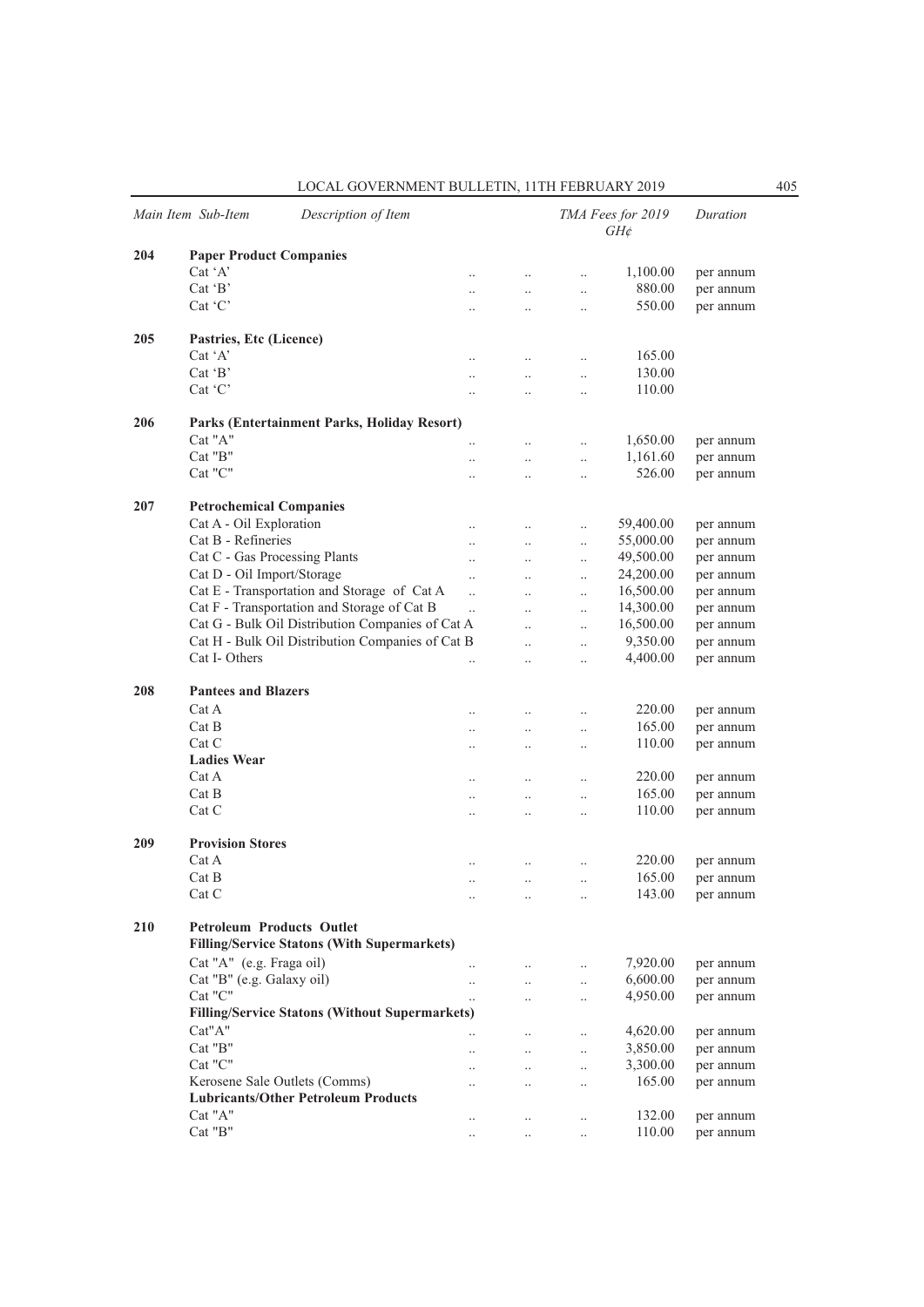|     | Main Item Sub-Item<br>Description of Item             |                          |                      |                                 | TMA Fees for 2019<br>$GH\phi$ | Duration  |
|-----|-------------------------------------------------------|--------------------------|----------------------|---------------------------------|-------------------------------|-----------|
|     | <b>Surface Tanks/Reseller Outlets</b>                 |                          |                      |                                 |                               |           |
|     | Cat "A"                                               | $\ddotsc$                | $\ldots$             |                                 | 440.00                        | per annum |
|     | Cat "B"                                               | $\cdot$ .                | $\ldots$             | $\cdot$                         | 330.00                        | per annum |
|     | Cat "C"                                               | $\ddotsc$                | $\ddot{\phantom{0}}$ |                                 | 275.00                        | per annum |
| 211 | <b>Pharmaceutical Companies</b>                       |                          |                      |                                 |                               |           |
|     | Cat A - Manufacture                                   | $\ddotsc$                | $\ldots$             | $\ldots$                        | 5,250.00                      | per annum |
|     | Cat B - Wholesale                                     | $\ddotsc$                | $\ddotsc$            | $\ddot{\phantom{0}}$            | 2,625.00                      | per annum |
|     | Cat C - Wholesale cum retail                          |                          | $\ddotsc$            | $\ddotsc$                       | 2,100.00                      | per annum |
|     | Cat D - Pharmacy/Chemist Shop (Large)                 | $\ddotsc$                | $\ddotsc$            | $\ddotsc$                       | 1,575.00                      | per annum |
|     | Cat D - Pharmacy/Chemist Shop (Medium)                | $\ddotsc$                | $\ddotsc$            |                                 | 1,050.00                      | per annum |
|     | Cat E - Licensed Chemical Shop                        | $\ddot{\phantom{a}}$     | $\ddotsc$            | $\ldots$                        | 756.00                        | per annum |
|     | Cat G                                                 |                          |                      | $\cdot$ .                       | 525.00                        | per annum |
|     | Cat H                                                 |                          | $\ddotsc$            | $\ddot{\phantom{a}}$            | 315.00                        | per annum |
|     | Cat I                                                 |                          | $\ddot{\phantom{0}}$ |                                 | 158.00                        |           |
|     | CatJ                                                  | $\ddotsc$                | $\ddotsc$            | $\ddot{\phantom{0}}$            | 105.00                        | per annum |
|     |                                                       | $\ddotsc$                | $\ldots$             | $\ddot{\phantom{a}}$            |                               | per annum |
| 212 | <b>Photographers / Video Operators</b>                |                          |                      |                                 |                               |           |
|     | Cat A - Photo/Video Company with Labs                 |                          | $\ddotsc$            | $\ddotsc$                       | 880.00                        | per annum |
|     | Cat B - Photo/Video Company without Labs              | $\ddotsc$                | $\ddotsc$            | $\ddot{\phantom{0}}$            | 660.00                        | per annum |
|     | Cat C - Photographic Laboratory                       | $\ddotsc$                | $\ddotsc$            | $\ddotsc$                       | 462.00                        | per annum |
|     | Cat D - Photo Shops/Studio                            | $\ddotsc$                | $\ddotsc$            | $\ddot{\phantom{0}}$            | 275.00                        | per annum |
|     | Cat E - Individual Video and Photography Operators    |                          | $\ddot{\phantom{0}}$ | $\ddot{\phantom{0}}$            | 132.00                        | per annum |
| 213 | <b>Photocopying Services</b>                          |                          |                      |                                 |                               |           |
|     | Cat."A" (Large Scale)                                 |                          |                      |                                 | 165.00                        | per annum |
|     | Cat. "B" (Medium Scale)                               |                          | $\cdot$              | $\cdot$                         | 132.00                        | per annum |
|     | Cat. "C" (Small Scale)                                | $\ddot{\phantom{a}}$<br> | $\ldots$             | $\cdot$<br>$\ddot{\phantom{0}}$ | 110.00                        | per annum |
|     |                                                       |                          |                      |                                 |                               |           |
| 214 | <b>Plastic Processing and Manufacturing Companies</b> |                          |                      |                                 |                               |           |
|     | Cat A - Bulk Product Lines (e.g. Tanks, Pipelines)    |                          | $\ddotsc$            | $\ddotsc$                       | 3,300.00                      | per annum |
|     | Cat B - Light Product Lines (e.g. Plastic Chairs)     |                          | $\ddot{\phantom{0}}$ | $\ddotsc$                       | 2,750.00                      | per annum |
|     | Cat C - Others (Household Wares)                      |                          | $\ddot{\phantom{a}}$ |                                 | 1,980.00                      | per annum |
|     | Cat D - Polyethylene                                  | $\ddotsc$                | $\ddotsc$            | $\ddotsc$                       | 660.00                        | per annum |
| 215 | <b>Plastic Product Sales</b>                          |                          |                      |                                 |                               |           |
|     | Cat A - Wholesale (Large)                             | $\cdot$ .                | $\ldots$             | $\ldots$                        | 550.00                        | per annum |
|     | Cat B - Wholesale (Small)                             | $\ddotsc$                | $\ddotsc$            | $\ddotsc$                       | 330.00                        | per annum |
|     | Cat C - Retail (Large)                                | $\ddot{\phantom{a}}$     | $\ddotsc$            | $\ddotsc$                       | 121.00                        | per annum |
|     | Cat D - Retail (Medium)                               | $\ddot{\phantom{a}}$     | $\ldots$             | $\ddotsc$                       | 105.00                        | per annum |
|     | Cat E - Retail (Small)                                | $\cdot$ .                | $\cdot$ .            | $\cdot$ .                       | 94.00                         | per annum |
|     | Cat F - Polyethylene Sellers                          | $\ddot{\phantom{a}}$     | $\cdot$ .            | $\ddotsc$                       | 60.00                         | per annum |
|     |                                                       |                          |                      |                                 |                               |           |
| 216 | <b>Poly Tanks / Water Storage Facilities</b>          |                          |                      |                                 |                               |           |
|     | Cat."A"                                               |                          | $\ldots$             | $\ldots$                        | 396.00                        | per annum |
|     | Cat."B"                                               | $\ddot{\phantom{a}}$     | $\ddotsc$            | $\ddot{\phantom{0}}$            | 275.00                        | per annum |
|     | Cat "C"                                               | $\ddotsc$                | $\ddotsc$            | $\ddot{\phantom{a}}$            | 165.00                        | per annum |
| 217 | <b>Polythene Bag Sellers</b>                          |                          |                      |                                 |                               |           |
|     | Cat."A"                                               |                          | $\ldots$             | $\ldots$                        | 132.00                        | per annum |
|     | Cat."B"                                               | $\cdot$                  | $\ddotsc$            | $\ldots$                        | 110.00                        | per annum |
|     | Cat "C"                                               | $\ddotsc$                | $\ldots$             | $\ldots$                        | 94.00                         | per annum |
| 218 |                                                       |                          |                      |                                 |                               |           |
|     | <b>Plywood Manufacturers</b><br>Plywood Manufacturers |                          |                      |                                 | 3,850.00                      |           |
|     |                                                       | $\cdots$                 | $\cdots$             | $\ldots$                        |                               | per annum |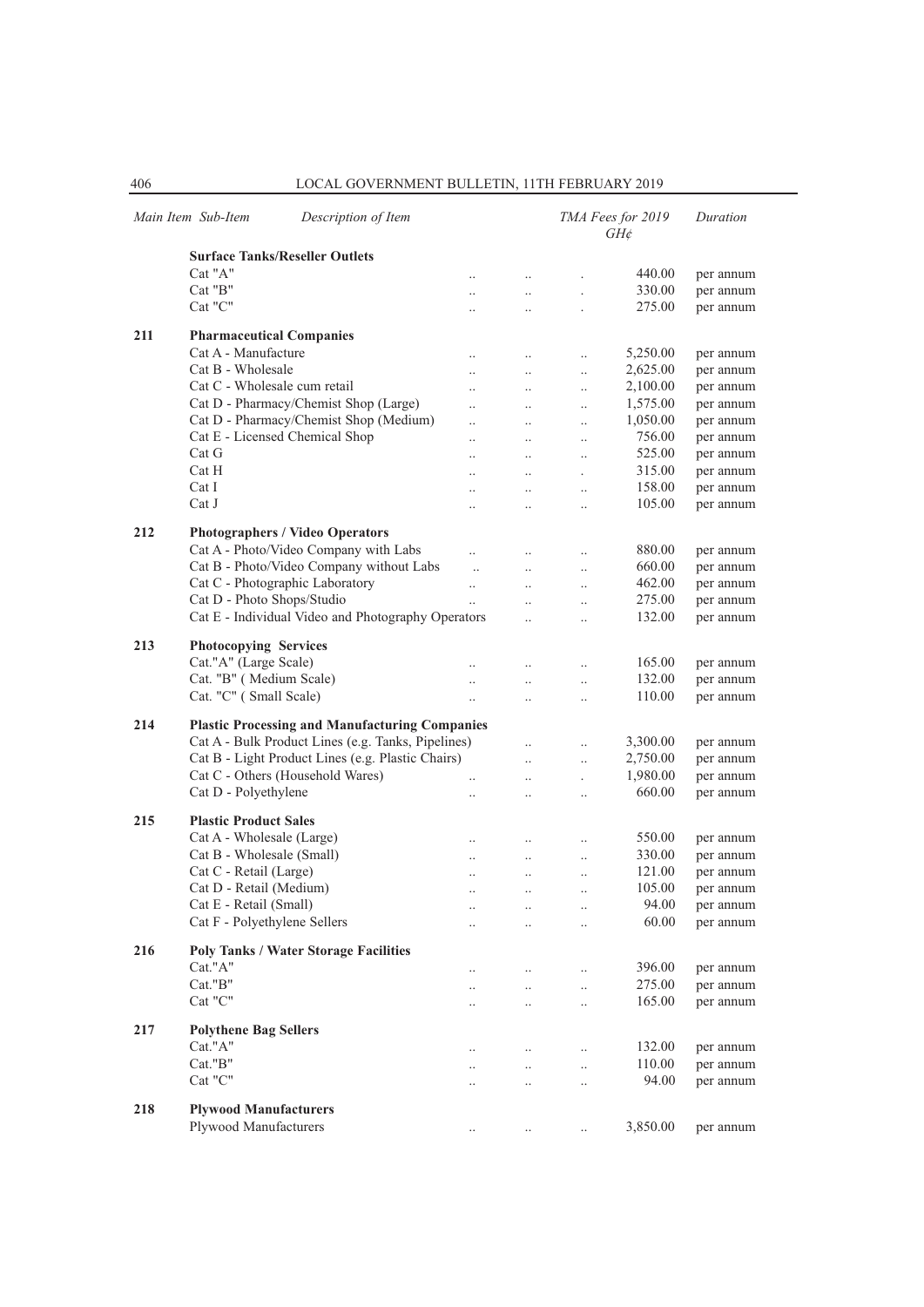| LOCAL GOVERNMENT BULLETIN. 11TH FEBRUARY 2019 |  |
|-----------------------------------------------|--|
|-----------------------------------------------|--|

|     | Main Item Sub-Item                      | Description of Item                            |                      |                      |                      | TMA Fees for 2019<br>$GH\phi$ | Duration  |
|-----|-----------------------------------------|------------------------------------------------|----------------------|----------------------|----------------------|-------------------------------|-----------|
| 219 | <b>Plywood Sellers</b>                  |                                                |                      |                      |                      |                               |           |
|     | $Cat^{\dagger}A'$                       |                                                | $\ddots$             | $\ddotsc$            | $\ddotsc$            | 1,100.00                      | per annum |
|     | $Cat$ $B$                               |                                                | $\ddots$             | $\ddotsc$            | $\ddotsc$            | 660.00                        | per annum |
|     | $Cat$ $C$                               |                                                | $\cdot \cdot$        | $\ddotsc$            | $\ldots$             | 440.00                        | per annum |
|     | $Cat$ $D'$                              |                                                | $\ddotsc$            | $\ddotsc$            | $\ddotsc$            | 330.00                        | per annum |
|     |                                         |                                                |                      |                      |                      |                               |           |
| 220 | <b>Poultry Farms</b>                    |                                                |                      |                      |                      |                               |           |
|     | Cat A - Above 2000 Birds                |                                                | $\ddotsc$            | $\cdot$ .            | $\ldots$             | 825.00                        | per annum |
|     | Cat B - Up to 2000 Birds                |                                                | $\ddotsc$            | $\ddotsc$            | $\ddotsc$            | 605.00                        | per annum |
|     | Cat C - Up to 1000 Birds                |                                                | $\ddot{\phantom{a}}$ | $\ddotsc$            | $\ddotsc$            | 440.00                        | per annum |
|     | Cat $D$ - Up to 500                     |                                                | $\ddotsc$            | $\ddot{\phantom{0}}$ | $\ddotsc$            | 220.00                        | per annum |
| 221 | <b>Pop Corn Operators</b>               |                                                |                      |                      |                      |                               |           |
|     | Cat "A"                                 |                                                |                      |                      |                      | 110.00                        | per annum |
|     | Cat "B"                                 |                                                | $\ldots$             | $\ldots$             | $\ldots$             | 94.00                         | per annum |
|     |                                         |                                                | $\cdot$ .            | $\ddot{\phantom{a}}$ | $\ldots$             |                               |           |
| 222 | P.O. P. Sellers (for ceilings)          |                                                |                      |                      |                      |                               |           |
|     | Cat "A"                                 |                                                | $\ddotsc$            | $\ddotsc$            | $\ddotsc$            | 363.00                        | per annum |
|     | Cat."B"                                 |                                                | $\ddot{\phantom{0}}$ | $\ddotsc$            | $\ddot{\phantom{0}}$ | 308.00                        | per annum |
|     | Cat."C"                                 |                                                | $\ddotsc$            | $\ddot{\phantom{0}}$ | $\ddotsc$            | 220.00                        | per annum |
|     |                                         |                                                |                      |                      |                      |                               |           |
| 223 |                                         | <b>Prepaid Vendors (Water and Electricity)</b> |                      |                      |                      |                               |           |
|     |                                         | Cat. A (Above two machines per office)         | $\ddotsc$            | $\ddotsc$            | $\ddotsc$            | 440.00                        | per annum |
|     | Cat. B (Two machines per office)        |                                                | $\ddot{\phantom{a}}$ | $\ddot{\phantom{0}}$ | $\ddotsc$            | 341.00                        | per annum |
|     | Cat. C (One machine per office)         |                                                | $\ddot{\phantom{a}}$ | $\ddotsc$            | $\ddotsc$            | 220.00                        | per annum |
| 224 | <b>Prepared Food</b>                    |                                                |                      |                      |                      |                               |           |
|     | Cat A (Kenkey Houses)                   |                                                | $\ddot{\phantom{a}}$ | $\ddot{\phantom{a}}$ | $\ldots$             | 110.00                        | per annum |
|     | Cat B                                   |                                                | $\ddotsc$            | $\ddot{\phantom{0}}$ | $\ldots$             | 94.00                         | per annum |
|     |                                         |                                                |                      |                      |                      |                               |           |
| 225 | <b>Printing Houses</b>                  |                                                |                      |                      |                      |                               |           |
|     | Cat A - Large Scale                     |                                                | $\ldots$             | $\ldots$             | $\ddotsc$            | 4,950.00                      | per annum |
|     | Cat B - Medium Scale                    |                                                | $\ddot{\phantom{a}}$ | $\ddotsc$            | $\ddotsc$            | 3,850.00                      | per annum |
|     | Cat C - Small Scale                     |                                                | $\ddot{\phantom{a}}$ | $\ddotsc$            | $\ddotsc$            | 2,200.00                      | per annum |
|     | Cat D - Binders                         |                                                | $\ddotsc$            | $\ldots$             | $\ldots$             | 1,100.00                      | per annum |
|     | $Cat E - Others$                        |                                                | $\ddotsc$            | $\ddotsc$            | $\ldots$             | 440.00                        | per annum |
|     |                                         | Cat F - Newspaper/Periodicals Vendors          | $\ddotsc$            | $\cdot$ .            | $\ldots$             | 110.00                        | per annum |
|     |                                         |                                                |                      |                      |                      |                               |           |
| 226 | <b>Registration of Newspaper vendor</b> |                                                | $\ldots$             | $\cdot$              | $\ldots$             | 99.00                         | per annum |
|     | <b>Printing Press</b><br>Cat. "A"       |                                                |                      |                      |                      |                               |           |
|     |                                         |                                                | $\ddot{\phantom{a}}$ | $\ddotsc$            | $\ddot{\phantom{0}}$ | 847.00                        | per annum |
|     | Cat. "B"<br>Cat. "C"                    |                                                | $\ldots$             | $\cdot$ .            | $\ldots$             | 407.00                        | per annum |
|     |                                         |                                                | $\ddotsc$            | $\ddotsc$            | $\ddotsc$            | 242.00                        | per annum |
| 227 | <b>Private Meat Van</b>                 |                                                | $\cdot$ .            | $\cdot \cdot$        | $\ldots$             | 132.00                        | per annum |
| 228 | <b>Private Recreational Parks</b>       |                                                |                      |                      |                      |                               |           |
|     | Cat A - Large Scale                     |                                                |                      |                      |                      |                               |           |
|     | Cat B - Medium Scale                    |                                                | $\cdot \cdot$        | $\cdot \cdot$        | $\ldots$             | 1,650.00                      | per annum |
|     | Cat C - Small Scale                     |                                                | $\ldots$             | $\ddotsc$            | $\ddotsc$            | 1,210.00                      | per annum |
|     |                                         |                                                | $\ddotsc$            | $\ddotsc$            | $\ddotsc$            | 880.00                        | per annum |
| 229 | <b>Private Security</b>                 |                                                |                      |                      |                      |                               |           |
|     | Cat 'A'                                 |                                                | $\ddotsc$            | $\ddotsc$            | $\ddotsc$            | 5,170.00                      | per annum |
|     | Cat $B$                                 |                                                | $\ddotsc$            | $\ddotsc$            | $\ddotsc$            | 3,520.00                      | per annum |
|     | $Cat$ $C$                               |                                                | $\ldots$             | $\ddotsc$            | $\ddotsc$            | 2,750.00                      | per annum |
|     | Cat 'D'                                 |                                                | $\cdot$ .            | $\cdot$ .            | $\ldots$             | 2,420.00                      | per annum |
|     | Cat 'E'                                 |                                                | $\ldots$             |                      | $\ldots$             | 2,200.00                      | per annum |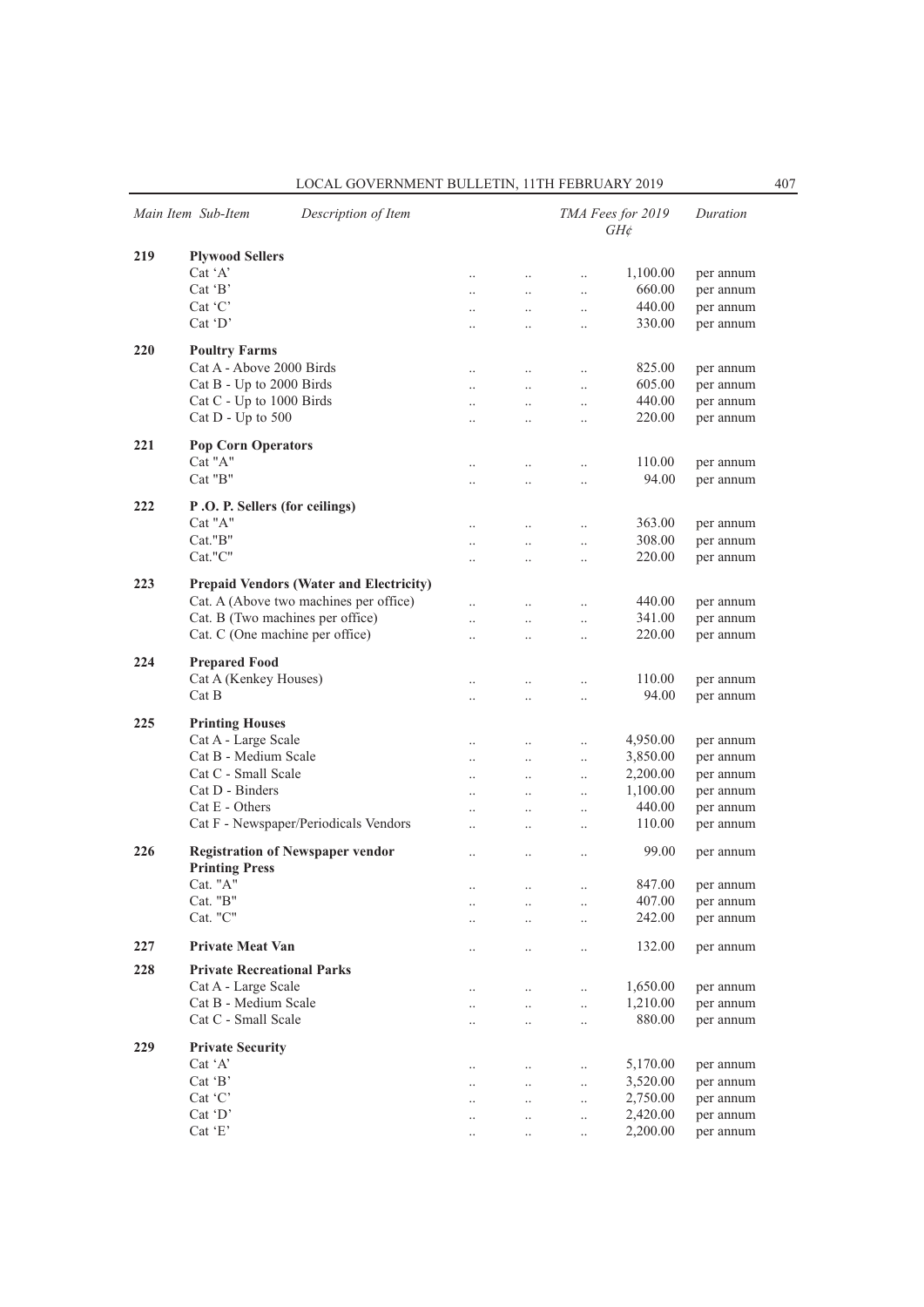|     | Main Item Sub-Item<br>Description of Item                                                                               |                      |                      |                      | TMA Fees for 2019<br>$GH\phi$ | Duration  |
|-----|-------------------------------------------------------------------------------------------------------------------------|----------------------|----------------------|----------------------|-------------------------------|-----------|
| 230 | <b>Private Clinics/Hospitals</b>                                                                                        |                      |                      |                      |                               |           |
|     | Cat."A"                                                                                                                 | $\ddotsc$            | $\ddotsc$            | $\ldots$             | 1,045.00                      | per annum |
|     | Cat."B"                                                                                                                 | $\ddotsc$            | $\ddotsc$            | $\ddotsc$            | 825.00                        | per annum |
|     | Cat."C"                                                                                                                 | $\ddotsc$            | $\ddotsc$            | $\ddotsc$            | 330.00                        | per annum |
|     |                                                                                                                         |                      |                      |                      |                               |           |
| 231 | <b>Private Specialist Clinics/Hospitals</b>                                                                             |                      |                      |                      |                               |           |
|     | Cat. "A" (e.g. Pro Vita, Narh Bita)                                                                                     | $\ldots$             | $\ldots$             | $\ldots$             | 4,400.00                      | per annum |
|     | Cat. "B"                                                                                                                | $\ddotsc$            | $\ddotsc$            | $\ldots$             | 3,740.00                      | per annum |
|     | Cat. "C"                                                                                                                | $\ddot{\phantom{a}}$ | $\ddotsc$            | $\ddotsc$            | 3,520.00                      | per annum |
| 232 | <b>Private Day Care Centres</b>                                                                                         |                      |                      |                      |                               |           |
|     | Cat."A" (Montessor)                                                                                                     | $\ddotsc$            | $\ddotsc$            | $\ddotsc$            | 341.00                        | per annum |
|     | Cat."B"                                                                                                                 | $\ddotsc$            | $\ddotsc$            | $\ddotsc$            | 275.00                        | per annum |
|     | Cat."C"                                                                                                                 | $\ddotsc$            | $\ddotsc$            | $\ddotsc$            | 176.00                        | per annum |
|     | Cat "D"                                                                                                                 | $\ddot{\phantom{a}}$ | $\ddotsc$            | $\ddot{\phantom{0}}$ | 110.00                        | per annum |
|     |                                                                                                                         |                      |                      |                      |                               |           |
| 233 | <b>Professional Firms/Individuals</b><br>(Architectural, Auditing, Accounting,<br><b>Engineering, Legal Firms etc.)</b> |                      |                      |                      |                               |           |
|     | Cat A - International                                                                                                   | $\ddotsc$            | $\ddotsc$            | $\ldots$             | 3,850.00                      | per annum |
|     | Cat B - National                                                                                                        | $\ddotsc$            | $\ddotsc$            | $\ldots$             | 2,750.00                      | per annum |
|     | Cat C - Regional                                                                                                        | $\ddotsc$            | $\ddotsc$            | $\ldots$             | 2,200.00                      | per annum |
|     | Cat D - Local                                                                                                           | $\ddotsc$            | $\ddotsc$            | $\ddotsc$            | 1,650.00                      | per annum |
|     | Cat E - Partnership                                                                                                     | $\ddotsc$            | $\ddotsc$            | $\ddotsc$            | 1,100.00                      | per annum |
|     | Cat F - Solo                                                                                                            | $\ddotsc$            | $\ddotsc$            | $\ddotsc$            | 110.00                        | per annum |
|     | Cat G - Others                                                                                                          | $\ddotsc$            | $\ldots$             | $\ddotsc$            | 784.00                        | per annum |
| 234 | <b>Draughtsmanship Business</b>                                                                                         |                      |                      |                      |                               |           |
|     | $Cat^{\dagger}A'$                                                                                                       | $\ddotsc$            | $\ddotsc$            | $\ddotsc$            | 440.00                        | per annum |
|     | $Cat$ $B'$                                                                                                              | $\ddotsc$            | $\ddotsc$            | $\ddotsc$            | 275.00                        | per annum |
|     | $Cat C -$                                                                                                               | $\ddotsc$            | $\ddotsc$            | $\ddotsc$            | 165.00                        | per annum |
|     |                                                                                                                         |                      |                      |                      |                               |           |
| 235 | <b>Publishing Houses</b>                                                                                                |                      |                      |                      |                               |           |
|     | Cat A - Publishing Cum Wholesale                                                                                        | $\ddotsc$            | $\ddotsc$            | $\ddotsc$            | 2,200.00                      | per annum |
|     | Cat B - Publishing and Retail Outlets                                                                                   | $\ddotsc$            | $\ddotsc$            | $\ddotsc$            | 1,100.00                      | per annum |
|     | Cat C - Publishing Only                                                                                                 | $\ddotsc$            | $\ddotsc$            | $\ddotsc$            | 550.00                        | per annum |
| 236 | <b>Quarry/Sand Operators</b>                                                                                            |                      |                      |                      |                               |           |
|     | Cat A - Mechanised Quarry (Large)                                                                                       |                      |                      |                      | 3,300.00                      | per annum |
|     | Cat B - Mechanised Quarry (Small)                                                                                       | $\ddotsc$            | $\ddotsc$            | $\ddotsc$            | 2,420.00                      | per annum |
|     | Cat C - Sand Winning                                                                                                    | $\ddotsc$            | $\ldots$             | $\ddotsc$            | 660.00                        | per annum |
|     | Cat D- Mini Sand Operators                                                                                              | $\ddotsc$            | $\cdot\cdot$         | $\ddotsc$            | 330.00                        | per annum |
|     | Cat E - Stone Contractors                                                                                               |                      |                      |                      | 550.00                        | per annum |
|     | Cat F - Manual Stone Crackers/Labourers                                                                                 | $\ddot{\phantom{0}}$ | $\ddot{\phantom{0}}$ | $\ddotsc$            | 88.00                         | per annum |
|     | Registration of Site (First Acre)<br>i.                                                                                 | $\ddot{\phantom{0}}$ | $\ddotsc$            | $\ddotsc$            | 330.00                        | per annum |
|     | Subsequent Acre                                                                                                         | $\ddotsc$            | $\ddotsc$            | $\ddotsc$            | 55.00                         | per annum |
|     | ii.<br>Pit Levy                                                                                                         |                      | $\ddotsc$            | $\ddotsc$            | 19.00                         | per annum |
|     | b) Land Reclamation Fee:                                                                                                |                      |                      | $\ddotsc$            |                               |           |
|     | Security Deposit                                                                                                        |                      |                      |                      | 1,650.00                      | per annum |
|     | Reclamation Fee                                                                                                         | $\ldots$             | $\ldots$             | $\ddotsc$            | 715.00                        | per annum |
|     |                                                                                                                         | $\ddotsc$            | $\ddotsc$            | $\ddotsc$            |                               |           |
| 237 | <b>Real Estate Operators</b><br><b>Agents</b>                                                                           |                      |                      |                      |                               |           |
|     | Cat A - Large Scale                                                                                                     | $\ddotsc$            | $\ddotsc$            | $\ddotsc$            | 1,650.00                      | per annum |
|     | Cat B - Medium Scale                                                                                                    | $\ddot{\phantom{0}}$ | $\ddotsc$            | $\ddotsc$            | 990.00                        | per annum |
|     | Cat C - Small Scale                                                                                                     | $\ddot{\phantom{a}}$ | $\ddotsc$            | $\ldots$             | 715.00                        | per annum |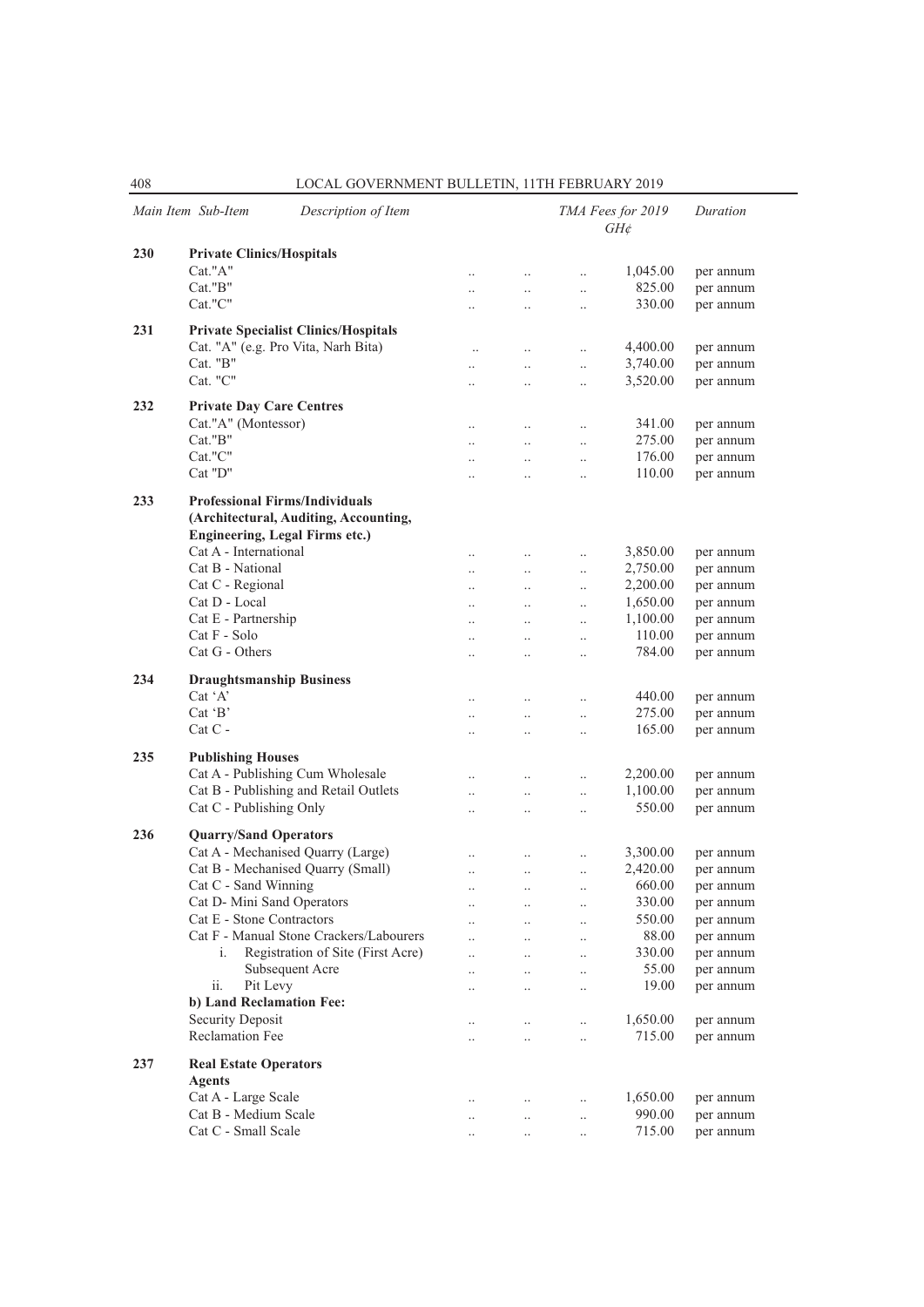| LOCAL GOVERNMENT BULLETIN. 11TH FEBRUARY 2019 |  |
|-----------------------------------------------|--|
|-----------------------------------------------|--|

|     | Main Item Sub-Item<br>Description of Item        |                      |           |           | TMA Fees for 2019<br>$GH\phi$ | Duration  |
|-----|--------------------------------------------------|----------------------|-----------|-----------|-------------------------------|-----------|
|     | <b>Developers</b>                                |                      |           |           |                               |           |
|     | Cat A - Large Scale                              | $\ldots$             | $\ldots$  | $\ldots$  | 14,850.00                     | per annum |
|     | Cat B - Medium Scale                             | $\ddotsc$            | $\ddotsc$ | $\ddotsc$ | 12,100.00                     | per annum |
|     | Cat C - Small Scale                              | $\ddotsc$            | $\ddots$  | $\ddotsc$ | 9,350.00                      | per annum |
|     | Cat D                                            | $\ddotsc$            | $\ddotsc$ | $\ddotsc$ | 7,920.00                      | per annum |
|     | Cat E                                            | $\cdot$ .            | $\ddotsc$ | $\ldots$  | 3,300.00                      | per annum |
|     | Cat F                                            | $\cdot$ .            | $\ldots$  | $\ldots$  | 2,200.00                      | per annum |
|     | Cat G                                            | $\ddotsc$            | $\ddotsc$ | $\ddotsc$ | 1,870.00                      | per annum |
|     | <b>Property Managers</b>                         |                      |           |           |                               |           |
|     | Cat A - Large Scale (International)              | $\ddotsc$            |           | $\ldots$  | 6,600.00                      | per annum |
|     | Cat B - Medium Scale (National)                  | $\ddotsc$            | $\ddotsc$ | $\ldots$  | 2,750.00                      | per annum |
|     | Cat C - Small Scale (Local)                      | $\ddotsc$            | $\ldots$  | $\ldots$  | 2,200.00                      | per annum |
|     | Cat D                                            | $\ddotsc$            | $\ddotsc$ | $\ddotsc$ | 1,870.00                      | per annum |
|     | Cat E - Small Scale (Local)                      | $\ddot{\phantom{0}}$ | $\ddotsc$ | $\ddotsc$ | 660.00                        | per annum |
| 238 | <b>Recording Shops/Studios</b>                   |                      |           |           |                               |           |
|     | Cat."A"                                          |                      |           |           | 200.00                        | per annum |
|     | Cat."B"                                          | $\ddotsc$            | $\ddotsc$ | $\ddotsc$ | 150.00                        | per annum |
|     | Cat."C"                                          | $\cdot$ .            | $\ddotsc$ | $\ldots$  | 110.00                        | per annum |
|     |                                                  | $\ddotsc$            | $\ddotsc$ | $\ddotsc$ |                               |           |
| 239 | <b>Recycling Plants/Companies</b>                |                      |           |           |                               |           |
|     | Cat 'A'                                          | $\ldots$             | $\ldots$  | $\ldots$  | 3,300.00                      | per annum |
|     | $Cat$ $B'$                                       | $\ddotsc$            | $\ldots$  | $\ldots$  | 2,750.00                      | per annum |
|     | Cat 'C'                                          | $\ddotsc$            | $\ddotsc$ | $\ldots$  | 1,980.00                      | per annum |
|     | $Cat$ $D'$                                       | $\ddot{\phantom{0}}$ | $\ddotsc$ | $\ddotsc$ | 1,650.00                      | per annum |
|     |                                                  |                      |           |           |                               |           |
| 240 | <b>Refrigerator/Air Condition Mechanics</b>      |                      |           |           |                               |           |
|     | Cat $'A'$                                        | $\ddotsc$            | $\ddotsc$ | $\ddotsc$ | 550.00                        | per annum |
|     | Cat $B$                                          | $\ddotsc$            | $\ddotsc$ | $\ddotsc$ | 385.00                        | per annum |
|     |                                                  |                      |           |           |                               |           |
| 241 | <b>Refuse Collection Companies</b>               |                      |           |           |                               |           |
|     | $Cat^{\dagger}A^{\dagger}$                       | $\ddotsc$            |           | $\ddotsc$ | 825.00                        | per annum |
|     | Cat $B$                                          | $\cdot$ .            | $\ldots$  | $\ldots$  | 550.00                        | per annum |
|     |                                                  |                      |           |           |                               |           |
| 242 | <b>Refuse Dump Container Managers</b>            |                      |           |           |                               |           |
|     | Cat 'A'                                          | $\ddotsc$            | $\ddotsc$ | $\ddotsc$ | 550.00                        | per annum |
|     | Cat $B$                                          | $\ddotsc$            | $\ddotsc$ | $\ddots$  | 440.00                        | per annum |
|     | Cat 'C'                                          | $\ddotsc$            | $\ddotsc$ | $\ddotsc$ | 275.00                        | per annum |
| 243 | <b>Registration of Associations</b>              | $\ddotsc$            | $\ldots$  | $\ddotsc$ | 330.00                        | per annum |
|     | <b>Registration of Business Premises (B.O.P)</b> |                      |           |           |                               |           |
|     | Cat. "A"                                         | $\cdot$ .            |           | $\ldots$  | 54,450.00                     | per annum |
|     | Cat. "B"                                         | $\cdot$ .            | $\cdot$ . | $\ldots$  | 43,560.00                     | per annum |
|     | Cat. "C"                                         | $\cdot$ .            | $\cdot$ . | $\ldots$  | 34,100.00                     | per annum |
|     | Cat. "D"                                         |                      | $\cdot$   | $\ldots$  | 27,500.00                     | per annum |
|     | Cat. "E"                                         | $\cdot$ .            | $\cdot$   | $\ldots$  | 17,600.00                     | per annum |
|     | Cat. "F"                                         | $\cdot$ .            | $\cdot$   | $\ldots$  | 15,400.00                     | per annum |
|     | Cat "G"                                          | $\cdot$ .            | $\ddotsc$ | $\ldots$  | 12,100.00                     | per annum |
|     | Cat. "H"                                         |                      |           | $\ldots$  | 11,000.00                     | per annum |
|     | Cat "I"                                          |                      |           | $\ldots$  | 8,800.00                      | per annum |
|     | Cat."J"                                          | $\cdot$ .            |           | $\ldots$  | 7,150.00                      | per annum |
|     | Cat "K"                                          |                      |           | $\ldots$  | 4,400.00                      | per annum |
|     | Cat."L"                                          | $\cdot$ .            | $\ddotsc$ | $\ldots$  | 3,410.00                      | per annum |
|     | Cat "M"                                          | $\cdot$ .            | $\cdot$ . | $\ldots$  | 2,530.00                      | per annum |
|     | Cat."N"                                          |                      | $\cdot$   | $\ldots$  | 1,650.00                      | per annum |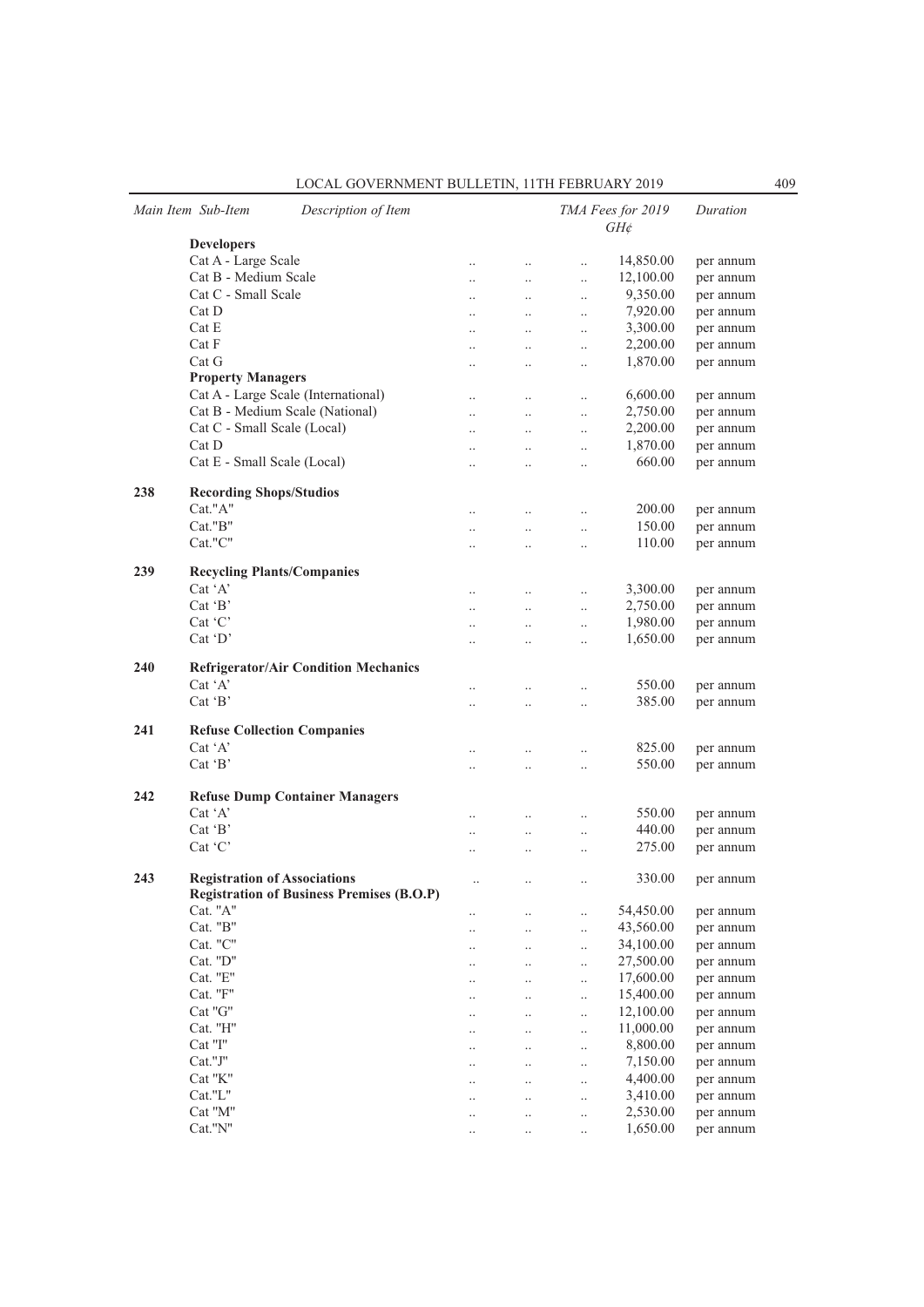|     | Main Item Sub-Item<br>Description of Item                             |                       |               |                      | TMA Fees for 2019<br>$GH\phi$ | Duration  |
|-----|-----------------------------------------------------------------------|-----------------------|---------------|----------------------|-------------------------------|-----------|
| 244 | <b>Registration of Contractors:</b>                                   |                       |               |                      |                               |           |
|     | a) General Contractors:                                               |                       |               |                      |                               |           |
|     | Cat."A" CLASS A1, B1, D1, K1 (Contractors)                            |                       | $\ddotsc$     | $\ldots$             | 2,420.00                      | per annum |
|     | CLASS A2, B2, D2, K2 Contractors<br>Cat."B"                           | $\dddot{\phantom{0}}$ | $\ddotsc$     | $\ddotsc$            | 1,540.00                      | per annum |
|     | Cat."C" CLASS A3, B3, D3, K3 Contractors                              | $\ddotsc$             | $\ddotsc$     | $\ddotsc$            | 1,045.00                      | per annum |
|     | Cat."D" CLASS A4, B4, D4, K4, Contractors                             | $\ddotsc$             | $\ddotsc$     | $\ddotsc$            | 715.00                        | per annum |
|     | b) Registration (Specialized Contractors):                            |                       |               |                      |                               |           |
|     | Cat."A" (All Class E1, SI, GI)                                        | $\ddotsc$             | $\cdot \cdot$ | $\ldots$             | 1,870.00                      | per annum |
|     | Cat."B" (All Class E2, S2, G2)                                        | $\ddots$              | $\ldots$      | $\ldots$             | 1,100.00                      | per annum |
|     | Cat."C" (All Class E3, S3, G3)                                        | $\ddots$              | $\ddotsc$     | $\ldots$             | 880.00                        | per annum |
|     | i) Registration of Routine Maint. & Service Contractors (Roads Dept.) |                       |               |                      | 297.00                        | per annum |
|     | ii) Registration of Routine Maint. & Service Contractors (WMD)        |                       |               |                      | 242.00                        | per annum |
| 245 | <b>Renting of Properties as Commercial Business</b>                   |                       |               |                      |                               |           |
|     | Cat."A"                                                               |                       | $\ddotsc$     | $\ldots$             | 363.00                        | per annum |
|     | Cat."B"                                                               | $\ddotsc$             | $\ddotsc$     | $\ddotsc$            | 187.00                        | per annum |
|     |                                                                       |                       |               |                      |                               |           |
| 246 | <b>Restaurants</b>                                                    |                       |               |                      |                               |           |
|     | Cat. "A"                                                              | $\ldots$              | $\ldots$      | $\ldots$             | 3,630.00                      | per annum |
|     | Cat. "B"                                                              | $\ldots$              | $\ldots$      | $\ddotsc$            | 2,420.00                      | per annum |
|     | Cat. "C"                                                              | $\ddotsc$             | $\ddotsc$     | $\ddotsc$            | 1,698.00                      | per annum |
|     | Cat. "D"                                                              | $\ddotsc$             | $\ddots$      | $\ddotsc$            | 1,210.00                      | per annum |
|     | Cat. "E"                                                              | $\ddots$              | $\ddotsc$     | $\ddotsc$            | 792.00                        | per annum |
|     | Cat. "F"                                                              | $\ldots$              | $\ldots$      | $\ddotsc$            | 693.00                        | per annum |
|     | Cat "G"                                                               | $\ldots$              | $\ldots$      | $\ldots$             | 550.00                        | per annum |
| 247 | Rice/Sugar/Beans/Flour in Pans                                        | $\ldots$              | $\ldots$      | $\ldots$             | 99.00                         | per annum |
| 248 | <b>Rubber Stamp Makers</b>                                            | $\cdot \cdot$         | $\ldots$      | $\ddotsc$            | 110.00                        | per annum |
| 249 | <b>Rubber Chairs/Cane Weavers</b>                                     |                       |               |                      |                               |           |
|     | Cat."A"                                                               | $\ddots$              | $\ddotsc$     | $\ldots$             | 220.00                        | per annum |
|     | Cat."B"                                                               | $\ddots$              | $\ddotsc$     | $\ddotsc$            | 165.00                        | per annum |
|     | Cat."C"                                                               | $\cdot \cdot$         | $\ldots$      | $\ddotsc$            | 110.00                        | per annum |
|     |                                                                       |                       |               |                      |                               |           |
| 250 | <b>Rubber Cutting Machine Operators</b>                               |                       |               |                      |                               |           |
|     | Cat."A"                                                               | $\ddotsc$             |               | $\ddotsc$            | 110.00                        | per annum |
|     | Cat."B"                                                               | $\ddotsc$             | $\ddots$      | $\ddotsc$            | 99.00                         | per annum |
|     | Cat."C"                                                               |                       |               |                      | 90.00                         | per annum |
| 251 | <b>Safety Goods/Accessories</b>                                       |                       |               |                      |                               |           |
|     | Cat 'A'                                                               | $\ddots$              | $\ldots$      | $\ddots$             | 1,980.00                      | per annum |
|     | Cat 'B'                                                               | $\ddots$              | $\cdots$      | $\ldots$             | 1,320.00                      | per annum |
|     | Cat 'C'                                                               | $\ldots$              | $\ldots$      | $\ldots$             | 1,100.00                      | per annum |
| 252 | <b>Salt Dealers (Suppliers to Iodising Companies)</b>                 |                       | $\ddotsc$     | $\ddot{\phantom{0}}$ | 715.00                        | per annum |
| 253 | <b>Safety Goods Items</b>                                             |                       |               |                      | 165.00                        | per annum |
|     |                                                                       | $\ldots$              | $\ldots$      | $\ldots$             |                               |           |
| 254 | Safety Equipment (eg.wallongton boot,reflectors, helmet etc)          |                       |               |                      |                               |           |
|     | Cat."A"                                                               | $\ddotsc$             | $\ddotsc$     | $\ldots$             | 495.00                        | per annum |
|     | Cat "B"                                                               | $\cdot$ .             | $\ldots$      | $\ldots$             | 462.00                        | per annum |
|     | Cat "C"                                                               | $\ldots$              | $\ldots$      | $\ldots$             | 341.00                        | per annum |
|     | Cat "D"                                                               | $\ldots$              | $\ldots$      | $\ldots$             | 242.00                        | per annum |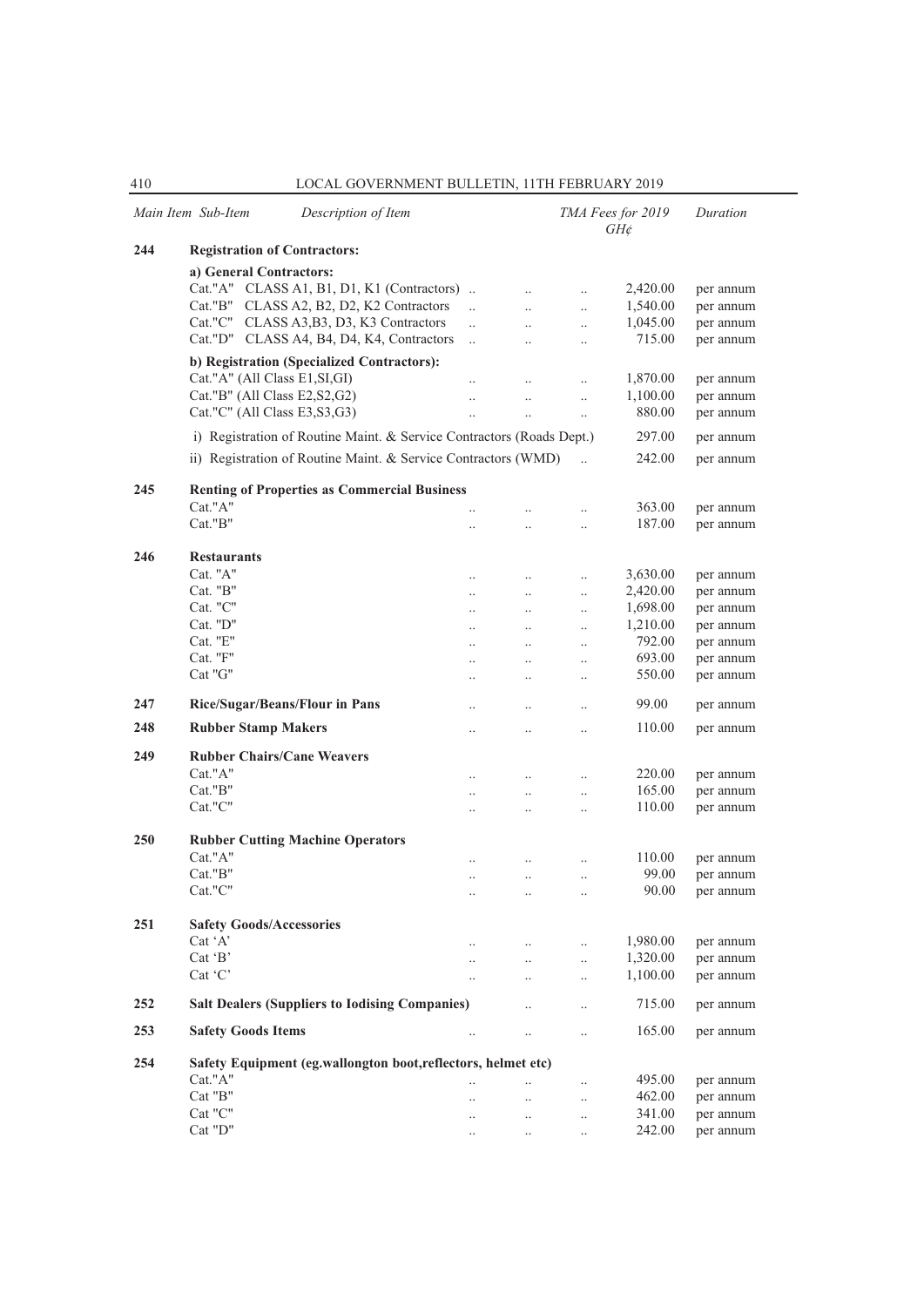| LOCAL GOVERNMENT BULLETIN. 11TH FEBRUARY 2019 |  |
|-----------------------------------------------|--|
|-----------------------------------------------|--|

|     | Main Item Sub-Item<br>Description of Item        |                      |                      |                      | TMA Fees for 2019<br>$GH\phi$ | Duration  |
|-----|--------------------------------------------------|----------------------|----------------------|----------------------|-------------------------------|-----------|
| 255 | <b>Saw-Millers</b>                               |                      |                      |                      |                               |           |
|     | Cat."A"                                          | $\ldots$             | $\ldots$             | $\ldots$             | 11,000.00                     | per annum |
|     | $Cat$ " $B$ "                                    | $\ldots$             | $\ldots$             | $\ldots$             | 9,350.00                      | per annum |
|     | Cat "C"                                          |                      | $\ddotsc$            | $\ddotsc$            | 6,600.00                      | per annum |
|     | Cat "D"                                          | $\ddotsc$            | $\ddotsc$            | $\ddotsc$            | 2,200.00                      | per annum |
|     | Cat "E"                                          | $\ddotsc$            | $\ddotsc$            | $\ddotsc$            | 110.00                        | per annum |
|     |                                                  |                      |                      |                      |                               |           |
| 256 | <b>Scrap Metal Dealers</b>                       |                      |                      |                      |                               |           |
|     | Cat A - Large Scale (Export)                     | $\ddotsc$            | $\ddotsc$            | $\ldots$             | 2,310.00                      | per annum |
|     | Cat B - Medium Scale (Depot)                     | $\ddotsc$            | $\ddotsc$            | $\ddot{\phantom{a}}$ | 2,090.00                      | per annum |
|     | Cat C - Small Scale (Collection Points)          | $\ddotsc$            | $\ddotsc$            | $\ldots$             | 671.00                        | per annum |
|     | Cat."D"                                          | $\ddotsc$            | $\ddotsc$            | $\ldots$             | 341.00                        | per annum |
|     | Cat."E"                                          | $\cdot$ .            | $\ldots$             | $\ldots$             | 242.00                        | per annum |
|     | Cat "F"                                          | $\ddot{\phantom{a}}$ | $\ddot{\phantom{0}}$ | $\ddotsc$            | 143.00                        | per annum |
| 257 | <b>Second Hand Shoe Sellers (Retail)</b>         |                      |                      |                      |                               |           |
|     | Cat A-Stores                                     | $\ldots$             | $\ldots$             | $\ldots$             | 176.00                        | per annum |
|     | Cat B-Tables                                     | $\ldots$             | $\ldots$             | $\ldots$             | 132.00                        | per annum |
|     | Cat C- Stall/Hawkers                             | $\ddot{\phantom{a}}$ | $\ddot{\phantom{0}}$ | $\ddotsc$            | 105.00                        | per annum |
|     |                                                  |                      |                      |                      |                               |           |
| 258 | <b>Second Hand Cloth Sellers</b>                 |                      |                      |                      |                               |           |
|     | Cat A-Stores                                     | $\ldots$             | $\ldots$             | $\ldots$             | 176.00                        | per annum |
|     | Cat B-Tables                                     | $\ldots$             | $\ldots$             | $\ldots$             | 132.00                        | per annum |
|     | Cat C- Stall/Hawkers                             |                      | $\ddot{\phantom{0}}$ | $\ddotsc$            | 105.00                        | per annum |
| 259 | <b>Second Hand Fridges</b>                       |                      |                      |                      |                               |           |
|     | Cat A                                            | $\ldots$             | $\ldots$             | $\ldots$             | 2,200.00                      | per annum |
|     | Cat B                                            | $\ldots$             | $\ldots$             | $\ldots$             | 1,650.00                      | per annum |
|     | Cat C                                            | $\ddotsc$            | $\ddotsc$            | $\ldots$             | 1,100.00                      | per annum |
|     | Cat D                                            | $\ddotsc$            | $\ddotsc$            | $\ddotsc$            | 715.00                        | per annum |
|     |                                                  |                      |                      |                      |                               |           |
| 260 | <b>Second Hand Fridges/TV Retail Shop)</b>       |                      |                      |                      |                               |           |
|     | Cat A                                            | $\ldots$             | $\ldots$             | $\ldots$             | 399.00                        | per annum |
|     | Cat B                                            |                      | $\ddotsc$            | $\ddotsc$            | 290.00                        | per annum |
|     | Cat C                                            | $\ddotsc$            | $\ddotsc$            | $\ddotsc$            | 182.00                        | per annum |
|     | Cat D                                            | $\ddotsc$            | $\ddotsc$            | $\ddotsc$            | 157.00                        | per annum |
| 261 | <b>Second Hand Goods (General)</b>               |                      |                      |                      |                               |           |
|     | Cat A                                            | $\ldots$             | $\ldots$             | $\ldots$             | 231.00                        | per annum |
|     | Cat B                                            | $\cdot$ .            | $\cdot$ .            | $\ldots$             | 220.00                        | per annum |
|     | Cat C                                            |                      | $\ddotsc$            | $\ddotsc$            | 187.00                        | per annum |
|     | Cat D                                            | $\ddotsc$            | $\ddotsc$            | $\ldots$             | 154.00                        | per annum |
| 262 | <b>Second Hand Belts</b>                         |                      |                      |                      |                               |           |
|     | Cat A                                            |                      |                      |                      | 154.00                        | per annum |
|     | Cat B                                            | $\cdot$ .            | $\ldots$             | $\ddotsc$            | 110.00                        |           |
|     |                                                  | $\ddotsc$            | $\ddotsc$            | $\ddotsc$            |                               | per annum |
| 263 | <b>Secretarial &amp; Communication Services</b>  |                      |                      |                      |                               |           |
|     | Cat. 'A" (With Other Activities, e.g. Internet)  | $\ddotsc$            | $\ddot{\phantom{0}}$ | $\ldots$             | 264.00                        | per annum |
|     | Cat. "B" (Other Trading Activities Medium Scale) |                      | $\ddotsc$            | $\ddotsc$            | 220.00                        | per annum |
|     | Cat. "C"                                         | $\ddotsc$            | $\ddotsc$            | $\ddots$             | 198.00                        | per annum |
|     | Cat. "D"                                         | $\ddotsc$            | $\cdot$ .            | $\ldots$             | 154.00                        | per annum |
|     | Cat. "E"                                         | $\cdot$ .            | $\cdot$ .            | $\ldots$             | 132.00                        | per annum |
|     | Cat. "F" (Letters Writters)                      | $\ldots$             | $\ldots$             | $\ldots$             | 99.00                         | per annum |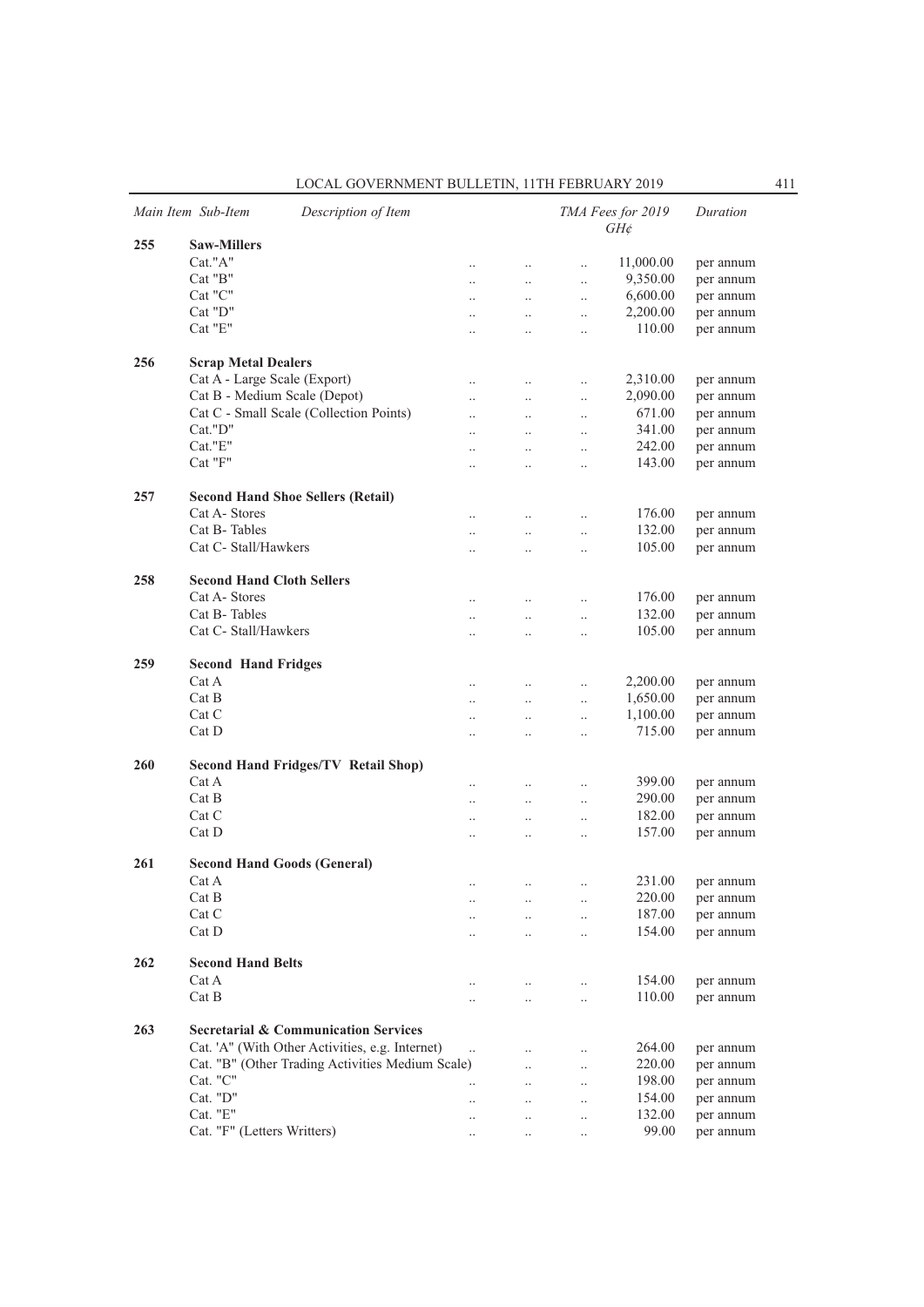|     | Main Item Sub-Item<br>Description of Item          |                      |                      |                      | TMA Fees for 2019<br>$GH\phi$ | Duration  |
|-----|----------------------------------------------------|----------------------|----------------------|----------------------|-------------------------------|-----------|
| 264 | <b>Seed Multiplication Unit</b>                    |                      |                      |                      |                               |           |
|     | Seed and Seedling                                  | $\ddot{\phantom{a}}$ | $\cdot$              |                      | 110.00                        | per annum |
| 265 | <b>Service/Filling Stations</b>                    |                      |                      |                      |                               |           |
|     | Cat A - Fuel, Shopping Centre and Vulcanizing      | $\ddot{\phantom{0}}$ | $\ddotsc$            | $\ddotsc$            | 8,800.00                      | per annum |
|     | Cat B - Fuel and Shopping Centres                  | $\ddot{\phantom{a}}$ | $\ddotsc$            | $\ddotsc$            | 7,150.00                      | per annum |
|     | Cat C - Fuel Only                                  | $\cdot$              | $\ldots$             | $\ldots$             | 4,950.00                      | per annum |
|     | Cat D - Surface Tank Points                        | $\cdot$ .            | $\cdot$              | $\cdot$ .            | 825.00                        | per annum |
|     | Cat E - Kerosene                                   |                      | $\ddot{\phantom{0}}$ | $\ddot{\phantom{a}}$ | 440.00                        | per annum |
|     | Cat F - LPG Retail Points of Cat A                 | $\ddot{\phantom{a}}$ | $\ddotsc$            | $\ddotsc$            | 2,750.00                      | per annum |
|     | Cat G - LPG Retail Points of Cat B                 | $\ddot{\phantom{a}}$ | $\ddotsc$            | $\ddotsc$            | 1,320.00                      | per annum |
|     | Cat H - LPG Only (Large)                           | $\ddotsc$            | $\ddotsc$            | $\ddotsc$            | 2,750.00                      | per annum |
|     | Cat I - LPG Only (Small)                           | $\ddotsc$            | $\cdot$              | $\ddot{\phantom{a}}$ | 1,100.00                      | per annum |
| 266 | Sewing Items (Thread, Zip, Needles, etc) (Retail). |                      |                      |                      |                               |           |
|     | Cat."A"                                            | $\ddot{\phantom{a}}$ | $\ddotsc$            | $\ddotsc$            | 242.00                        | per annum |
|     | $Cat.$ " $B$ "                                     |                      | $\ddot{\phantom{a}}$ | $\ddot{\phantom{a}}$ | 198.00                        | per annum |
|     | Cat."C"                                            | $\ddotsc$            | $\ddotsc$            | $\ddotsc$            | 143.00                        | per annum |
|     | Cat."D"                                            | $\ddotsc$            | $\ddotsc$            | $\ddotsc$            | 110.00                        | per annum |
|     |                                                    |                      |                      |                      |                               |           |
| 267 | <b>Sign Writers (with Computer)</b>                |                      |                      |                      |                               |           |
|     | Cat "A"                                            | $\ddotsc$            | $\ddotsc$            | $\ddotsc$            | 143.00                        | per annum |
|     | Cat "B"                                            | $\ddot{\phantom{a}}$ | $\ddotsc$            | $\ddotsc$            | 110.00                        | per annum |
|     | Cat "C" (Saloon Cars)                              | $\cdot$              | $\ddot{\phantom{a}}$ | $\ldots$             | 99.00                         | per annum |
| 268 | <b>Ship Maintainance / Repairs Companies</b>       |                      |                      |                      |                               |           |
|     | Cat "A" (e.g. PSC Shipping Company)                | $\ddotsc$            | $\ddotsc$            | $\ddotsc$            | 5,500.00                      | per annum |
|     | Cat "B" (e.g. NELGOF Shipping Services Ltd.)       | $\ddotsc$            | $\ddot{\phantom{a}}$ | $\ddotsc$            | 3,300.00                      | per annum |
|     | $Cat$ " $C$ "                                      | $\ddot{\phantom{a}}$ | $\ddotsc$            | $\ddot{\phantom{a}}$ | 1,650.00                      | per annum |
|     |                                                    |                      |                      |                      |                               |           |
| 269 | <b>Shirts and other Men's Wear</b>                 |                      |                      |                      |                               |           |
|     | Cat "A"                                            | $\ddotsc$            | $\ddotsc$            | $\ddotsc$            | 165.00                        | per annum |
|     | Cat "B"<br>Cat "C"                                 | $\ddot{\phantom{a}}$ | $\ddot{\phantom{a}}$ | $\ddot{\phantom{a}}$ | 132.00                        | per annum |
|     |                                                    | $\ddot{\phantom{a}}$ | $\ddot{\phantom{a}}$ | $\ddot{\phantom{a}}$ | 110.00                        | per annum |
| 270 | <b>Shoe Sellers (New Shoes) Only</b>               |                      |                      |                      |                               |           |
|     | Cat "A"                                            | $\cdot$ .            | $\ddot{\phantom{a}}$ | $\ddot{\phantom{a}}$ | 165.00                        | per annum |
|     | Cat "B"                                            |                      | $\ldots$             | $\ldots$             | 143.00                        | per annum |
|     | Cat "C"                                            | $\cdot$ .            | $\ldots$             | $\cdot$              | 110.00                        | per annum |
| 271 | <b>Shoe Repairers</b>                              | $\ddotsc$            | $\ldots$             | $\ddot{\phantom{a}}$ | 99.00                         | per annum |
|     |                                                    |                      |                      |                      |                               |           |
| 272 | <b>Slot Machine</b>                                |                      | $\cdot$              |                      | 99.00                         | per annum |
| 273 | <b>Signage Makers</b>                              |                      |                      |                      |                               |           |
|     | Cat A - Digital                                    | $\cdot$ .            | $\cdot$              | $\ddotsc$            | 1,100.00                      | per annum |
|     | Cat B - Non-digital                                |                      | $\ddot{\phantom{a}}$ | $\ddotsc$            | 880.00                        | per annum |
| 274 | <b>Signage Writers</b>                             |                      |                      |                      |                               |           |
|     | Cat A - Electronic                                 |                      |                      |                      | 880.00                        | per annum |
|     | Cat B - Manual                                     | $\cdot$ .            | $\ddot{\phantom{0}}$ | $\ddot{\phantom{0}}$ | 495.00                        | per annum |
|     |                                                    | $\cdot$ .            | $\ddot{\phantom{0}}$ | $\ddot{\phantom{0}}$ |                               |           |
| 275 | <b>Spare Parts Sales Outlets (New)</b>             |                      |                      |                      |                               |           |
|     | Category A - Importers/Wholesalers Only            |                      | $\ddot{\phantom{a}}$ | $\cdot$ .            | 1,320.00                      | per annum |
|     | Category B - Retailers (Large)                     |                      | $\ddot{\phantom{a}}$ | $\cdot$ .            | 440.00                        | per annum |
|     | Category C - Retailers (Medium)                    |                      | $\ddot{\phantom{a}}$ | $\ddotsc$            | 275.00                        | per annum |
|     | Category D - Retailers (Small)                     |                      | $\cdot$              | $\ddotsc$            | 132.00                        | per annum |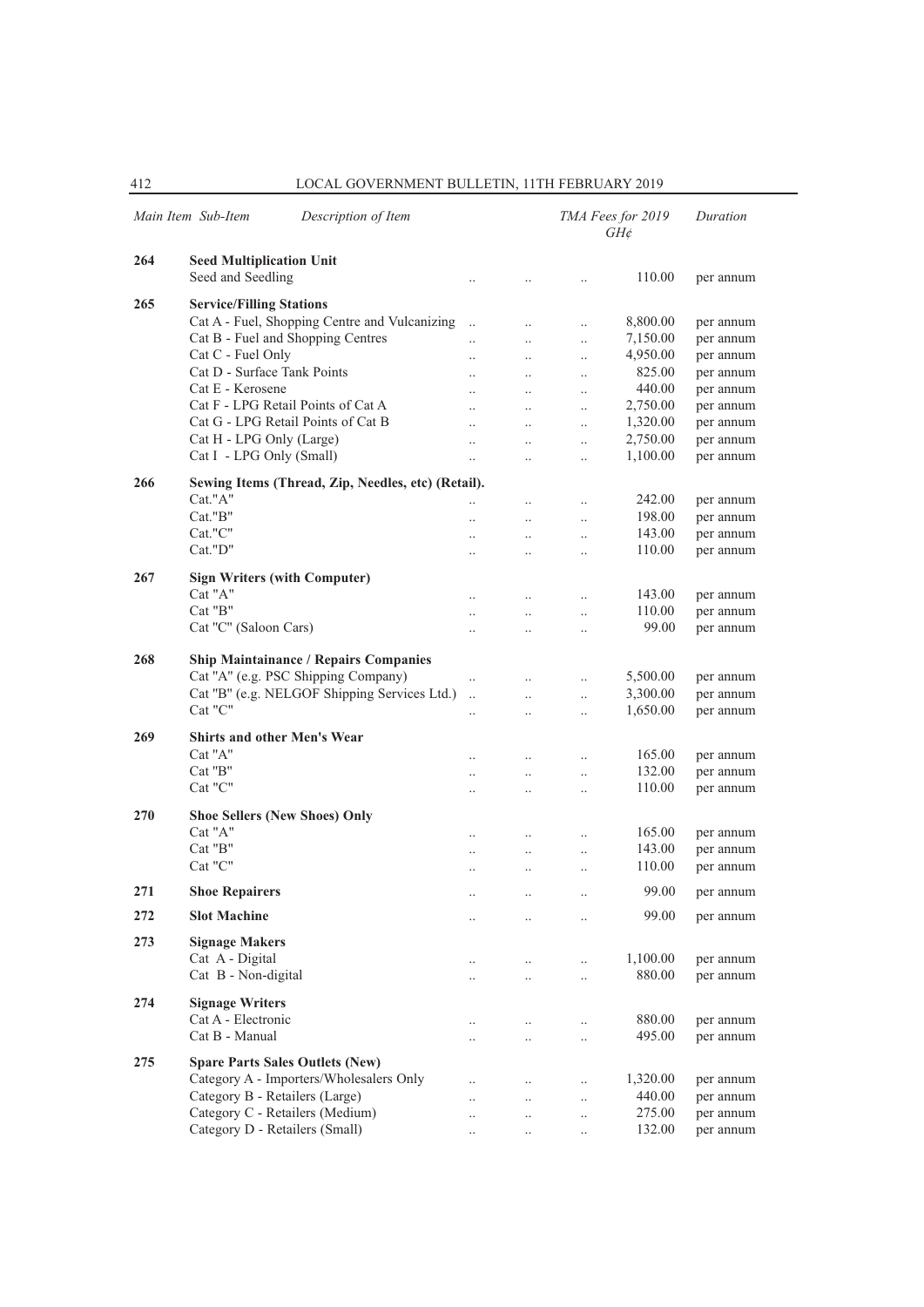| LOCAL GOVERNMENT BULLETIN, 11TH FEBRUARY 2019 |  |  |
|-----------------------------------------------|--|--|
|-----------------------------------------------|--|--|

|     | Main Item Sub-Item<br>Description of Item                      |                      |                      |           | TMA Fees for 2019<br>$GH\phi$ | Duration  |
|-----|----------------------------------------------------------------|----------------------|----------------------|-----------|-------------------------------|-----------|
| 276 | <b>Spare Parts Sales Outlets (Second-hand)</b>                 |                      |                      |           |                               |           |
|     | Category A - Second-Hand Engine Shops                          | $\ddot{\phantom{0}}$ | $\cdot$ .            | $\ldots$  | 770.00                        | per annum |
|     | Category B - Retailers (Large)                                 | $\ddot{\phantom{0}}$ | $\ddotsc$            | $\ldots$  | 440.00                        | per annum |
|     | Category C - Retailers (Medium)                                | $\ddot{\phantom{a}}$ | $\ddotsc$            | $\ddots$  | 300.00                        | per annum |
|     | Category D - Retailers (Small)                                 | $\ddot{\phantom{0}}$ | $\ddotsc$            |           | 220.00                        | per annum |
|     | Category E - Kiosk/Table Top                                   |                      |                      | $\ldots$  | 150.00                        | per annum |
|     |                                                                |                      | $\cdot$ .            | $\ldots$  |                               |           |
| 277 | <b>Speaker Manufacturers</b>                                   |                      | $\ddotsc$            | $\ldots$  | 99.00                         | per annum |
|     | <b>Spinning (Musical Groups)</b>                               |                      |                      |           |                               |           |
|     | Cat "A"                                                        |                      | $\cdot \cdot$        | $\ldots$  | 220.00                        | per annum |
|     | Cat "B"                                                        |                      | $\ddot{\phantom{0}}$ | $\ldots$  | 165.00                        | per annum |
|     |                                                                |                      |                      |           |                               |           |
| 278 | <b>Suiting /Other Materials</b>                                |                      |                      |           |                               |           |
|     | Cat "A" (e.g. Naco)                                            | $\ddotsc$            | $\cdot$ .            | $\ldots$  | 726.00                        | per annum |
|     | Cat "B"                                                        | $\ddotsc$            | $\ddotsc$            | $\ddotsc$ | 550.00                        | per annum |
|     | Cat "C"                                                        | $\ddot{\phantom{a}}$ | $\ddotsc$            | $\ldots$  | 385.00                        | per annum |
|     | Cat "D"                                                        |                      | $\cdot$ .            | $\ldots$  | 275.00                        | per annum |
|     |                                                                |                      |                      |           |                               |           |
| 279 | <b>Super Markets / Departmental Stores</b>                     |                      |                      |           |                               |           |
|     | Cat."A 1 " (e.g. Melcom Plus)                                  | $\cdot$              | $\ldots$             | $\ldots$  | 5,720.00                      | per annum |
|     | Cat."A" (e.g. Melcom)                                          | $\ddot{\phantom{0}}$ | $\ldots$             | $\ldots$  | 4,400.00                      | per annum |
|     | Cat."B" (e.g. Max Mart)                                        | $\ddot{\phantom{a}}$ | $\ddotsc$            | $\ddotsc$ | 3,850.00                      | per annum |
|     | Cat."C"                                                        | $\ddot{\phantom{0}}$ | $\ddotsc$            | $\ldots$  | 3,080.00                      | per annum |
|     | Cat."D"                                                        | $\ddot{\phantom{a}}$ | $\ddotsc$            | $\ldots$  | 2,530.00                      | per annum |
|     | Cat."E"                                                        | $\cdot$              | $\ldots$             | $\ldots$  | 1,760.00                      | per annum |
|     | Cat."F"                                                        | $\ddotsc$            | $\ddotsc$            | $\ddotsc$ | 1,320.00                      | per annum |
|     | Cat."G"                                                        | $\ddotsc$            | $\ddotsc$            | $\ldots$  | 1,210.00                      | per annum |
|     | Cat."H" (Mini Shops)                                           | $\ddot{\phantom{0}}$ | $\ddotsc$            | $\ldots$  | 770.00                        | per annum |
|     | Cat."I"                                                        | $\ddot{\phantom{a}}$ | $\ddotsc$            | $\ldots$  | 440.00                        | per annum |
|     |                                                                |                      |                      |           |                               |           |
| 280 | <b>Suppliers of General Goods (Registration)</b>               |                      |                      |           |                               |           |
|     | Cat "A"                                                        | $\ddot{\phantom{a}}$ | $\ddotsc$            | $\ldots$  | 1,000.00                      | per annum |
|     | Cat "B"                                                        | $\ddot{\phantom{a}}$ | $\ddotsc$            | $\ddotsc$ | 670.00                        | per annum |
|     | Cat "C"                                                        |                      | $\ddotsc$            | $\ldots$  | 440.00                        | per annum |
| 281 | <b>Straw Basket Weavers and Sales</b>                          |                      |                      |           | 88.00                         | per annum |
|     |                                                                |                      | $\ldots$             | $\ldots$  |                               |           |
| 282 | <b>Telecommunication Companies</b>                             |                      |                      |           |                               |           |
|     | <b>Internet (Data) Services Providers</b>                      |                      |                      |           |                               |           |
|     | $Cat^{\dagger}A'$                                              |                      | $\ldots$             | $\ldots$  | 4,400.00                      | per annum |
|     | Cat 'B'                                                        | $\cdot$ .            | $\cdots$             | $\ldots$  | 2,750.00                      | per annum |
|     | $Cat$ $C$                                                      |                      | $\ddotsc$            | $\ddotsc$ | 1,650.00                      | per annum |
|     | $Cat$ $D'$                                                     | $\ddot{\phantom{a}}$ | $\ddots$             | $\ldots$  | 1,320.00                      | per annum |
|     | Cat 'E'                                                        |                      | $\ddotsc$            | $\ldots$  | 1,100.00                      | per annum |
|     | Cat 'F'                                                        |                      | $\ldots$             | $\ldots$  | 935.00                        | per annum |
|     | <b>Phone and Internet Services Providers</b>                   |                      |                      |           |                               |           |
|     | Cat A - Head Office                                            |                      | $\ddots$             | $\ddotsc$ | 27,500.00                     | per annum |
|     | Cat B - Regional/Municipal Office                              | $\ddotsc$            | $\ddotsc$            | $\ldots$  | 22,000.00                     | per annum |
|     | Cat C - Service Centres                                        |                      | $\ddotsc$            | $\ldots$  | 16,500.00                     | per annum |
|     | Cat D - Outsourced Service Centres                             |                      | $\ldots$             | $\ddotsc$ | 11,000.00                     | per annum |
|     |                                                                |                      |                      |           |                               |           |
| 283 | Toiletries (eg. Pampers, Toilet Roll, Detol, Toilet Brush etc) |                      |                      |           |                               |           |
|     | Cat "A"                                                        | $\ddot{\phantom{a}}$ |                      | $\ddotsc$ | 198.00                        | per annum |
|     | Cat "B"                                                        | $\cdot$              | $\ldots$             | $\ldots$  | 132.00                        | per annum |
|     | Cat "C"                                                        | $\ldots$             | $\cdot$ .            | $\ldots$  | 110.00                        | per annum |
|     |                                                                |                      |                      |           |                               |           |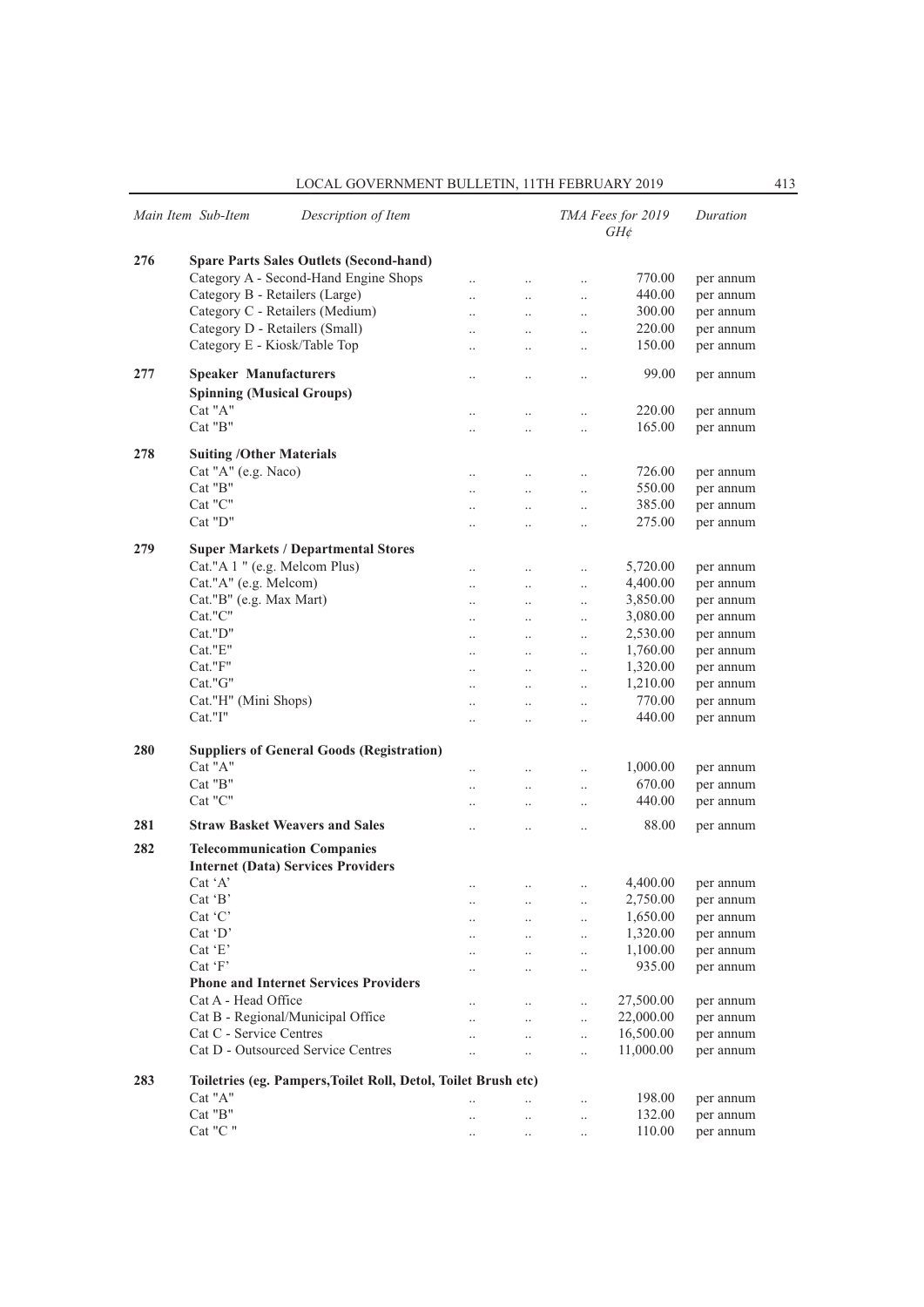|     | Description of Item<br>Main Item Sub-Item              |                      |              |                      | TMA Fees for 2019<br>$GH\phi$ | Duration  |
|-----|--------------------------------------------------------|----------------------|--------------|----------------------|-------------------------------|-----------|
| 284 | <b>Tie and Dye Manufacturers</b>                       |                      |              |                      |                               |           |
|     | Cat."A"                                                | $\ddotsc$            | $\ldots$     | $\ddotsc$            | 143.00                        | per annum |
|     | $Cat.$ " $B$ "                                         | $\ddotsc$            | $\ddots$     | $\ddotsc$            | 110.00                        | per annum |
|     | Cat."C"                                                | $\ddot{\phantom{0}}$ | $\ldots$     | $\ldots$             | 99.00                         | per annum |
| 285 | <b>Tower Infrastructure Centres</b>                    | $\cdot$              | $\ldots$     | $\ddot{\phantom{0}}$ | 11,000.00                     | per annum |
| 286 | <b>Terrazzo Making</b>                                 |                      |              |                      |                               |           |
|     | Cat A - Two Machines and above                         | $\cdot$              | $\ldots$     | $\ldots$             | 825.00                        | per annum |
|     | Cat B - One Machine                                    | $\ldots$             | $\ldots$     | $\ldots$             | 440.00                        | per annum |
| 287 | <b>Timber Products Retail Outlets</b>                  |                      |              |                      |                               |           |
|     | Cat A - Large Scale                                    | $\ddotsc$            | $\ldots$     | $\ldots$             | 1,320.00                      | per annum |
|     | Cat B - Medium Scale                                   | $\ddot{\phantom{0}}$ | $\ldots$     | $\ldots$             | 825.00                        | per annum |
|     | Cat C - Small Scale                                    | $\ddotsc$            | $\ldots$     | $\ldots$             | 550.00                        | per annum |
| 288 | <b>Tourism Licenced Facilities</b>                     |                      |              |                      |                               |           |
|     | <b>Accommodation Facilities</b>                        |                      |              |                      |                               |           |
|     | <b>Hotels/ Beach Resorts/ Motels</b>                   |                      |              |                      |                               |           |
|     | Cat A - Five Star                                      | $\ldots$             | $\ldots$     | $\ldots$             | 7,700.00                      | per annum |
|     | Cat B - Four Star                                      | $\cdot$ .            | $\ldots$     | $\ldots$             | 5,500.00                      | per annum |
|     | Cat C - Three Star                                     | $\ddot{\phantom{a}}$ | $\ddotsc$    | $\ddotsc$            | 3,300.00                      | per annum |
|     | Cat D - Two Star                                       | $\ddotsc$            | $\ddotsc$    | $\ddotsc$            | 1,100.00                      | per annum |
|     | Cat E - One Star                                       | $\ldots$             | $\ldots$     | $\ldots$             | 880.00                        | per annum |
|     | <b>Guest Houses</b>                                    |                      |              |                      |                               |           |
|     | Cat A- Over 30 Rooms                                   |                      |              |                      | 1,018.00                      | per annum |
|     | Cat B- Up to 30 Rooms                                  | $\ddotsc$            | $\ddotsc$    | $\ddotsc$            | 827.00                        | per annum |
|     | Cat C- From 11 to 24 Rooms                             | $\ldots$             | $\ddotsc$    | $\ldots$             | 605.00                        |           |
|     | Cat D- Up to 10 Rooms                                  | $\ddotsc$            | $\ldots$     | $\ldots$             | 363.00                        | per annum |
|     |                                                        | $\ddotsc$            | $\ldots$     | $\ldots$             |                               | per annum |
|     | <b>Budget Hotels</b>                                   |                      |              |                      |                               |           |
|     | Cat A - Association Members                            | $\ddot{\phantom{0}}$ | $\ldots$     | $\ldots$             | 330.00                        | per annum |
|     | Cat B - Non-association Members                        | $\ddotsc$            | $\ldots$     | $\ldots$             | 550.00                        | per annum |
|     | <b>Hostels (Private):</b>                              |                      |              |                      |                               |           |
|     | Cat A - Above 50 Beds                                  | $\ddot{\phantom{0}}$ | $\ddotsc$    | $\ddotsc$            | 2,200.00                      | per annum |
|     | Cat B - 21-50 Beds                                     | $\cdot \cdot$        | $\ldots$     | $\ldots$             | 1,650.00                      | per annum |
|     | Cat C - Up to 10 Beds                                  | $\cdot$ .            | $\ldots$     | $\ldots$             | 990.00                        | per annum |
|     | <b>Beach Recreational Facility</b>                     |                      |              |                      |                               |           |
|     | Cat 'A'                                                | $\ddotsc$            | $\ldots$     | $\ldots$             | 1,100.00                      | per annum |
|     | $Cat$ $B$                                              |                      | $\cdot\cdot$ |                      | 550.00                        | per annum |
|     | <b>Body Building Gym</b>                               |                      |              |                      |                               |           |
|     | Cat A - Large Scale (Club Setting)                     | $\cdot$ .            | $\ldots$     | $\ldots$             | 660.00                        | per annum |
|     | Cat B - Medium Scale                                   | $\ddots$             | $\ddots$     | $\ddotsc$            | 440.00                        | per annum |
|     | Cat C - Small Scale                                    | $\cdots$             | $\ldots$     | $\cdot$ .            | 220.00                        | per annum |
|     | <b>Eating/Catering Houses</b>                          |                      |              |                      |                               |           |
|     | <b>Restaurants</b>                                     |                      |              |                      |                               |           |
|     | Cat A - Grade 1                                        | $\ldots$             | $\ldots$     | $\ldots$             | 2,750.00                      | per annum |
|     | Cat B - Grade 2                                        | $\ddots$             | $\cdots$     | $\ddotsc$            | 1,760.00                      | per annum |
|     | Cat C Grade 3                                          | $\ldots$             | $\ddots$     | $\ldots$             | 1,100.00                      | per annum |
|     | <b>Informal Catering Services</b>                      |                      |              |                      |                               |           |
|     | <b>Traditional Catering Establishments (chop bars)</b> |                      |              |                      |                               |           |
|     | Cat A - Grade 1                                        |                      |              | $\ddotsc$            | 605.00                        | per annum |
|     | Cat B - Grade 2                                        |                      | $\ldots$     |                      | 495.00                        | per annum |
|     |                                                        | $\ldots$             | $\ldots$     | $\ldots$             |                               |           |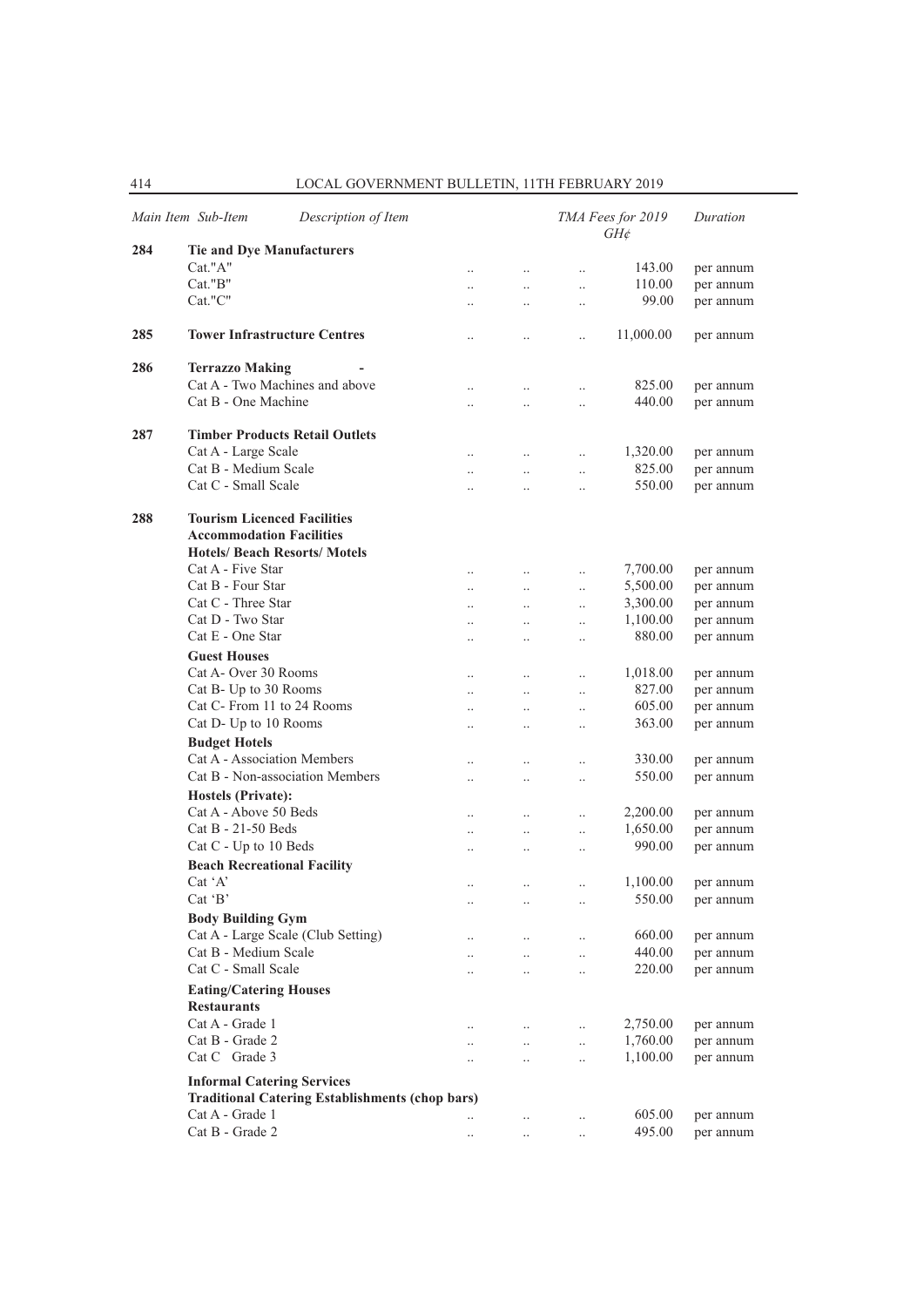|  |  |  |  | LOCAL GOVERNMENT BULLETIN, 11TH FEBRUARY 2019 |  |
|--|--|--|--|-----------------------------------------------|--|
|--|--|--|--|-----------------------------------------------|--|

|     | Main Item Sub-Item                               | Description of Item                                                |                      |                      |                      | TMA Fees for 2019<br>$GH$ ¢ | Duration  |
|-----|--------------------------------------------------|--------------------------------------------------------------------|----------------------|----------------------|----------------------|-----------------------------|-----------|
|     | <b>Drinking Bars</b>                             |                                                                    |                      |                      |                      |                             |           |
|     | Cat A - Grade 1                                  |                                                                    | $\ddot{\phantom{0}}$ | $\ddotsc$            | $\ldots$             | 880.00                      | per annum |
|     | Cat B - Grade 2                                  |                                                                    | $\ddot{\phantom{a}}$ | $\ddotsc$            | $\ddotsc$            | 440.00                      | per annum |
|     | Cat C -Grade 3                                   |                                                                    |                      | $\ldots$             | $\ldots$             | 275.00                      | per annum |
|     | Cat D - Grade 4                                  |                                                                    |                      | $\ldots$             | $\ldots$             | 220.00                      | per annum |
|     | Cat E - Grade 5                                  |                                                                    |                      | $\ddotsc$            | $\ddotsc$            | 165.00                      | per annum |
|     | Akpeteshie with other gins                       |                                                                    |                      | $\ddotsc$            | $\ddotsc$            | 165.00                      | per annum |
|     | Akpeteshie only                                  |                                                                    | $\ddot{\phantom{0}}$ | $\ddotsc$            | $\ddots$             | 110.00                      | per annum |
|     | <b>Snack Bars</b>                                |                                                                    | $\ddot{\phantom{a}}$ | $\ldots$             | $\ldots$             | 165.00                      | per annum |
|     | Cat A - Grade 1                                  |                                                                    |                      | $\ldots$             | $\ldots$             | 770.00                      | per annum |
|     | Cat B - Grade 2                                  |                                                                    |                      | $\ldots$             | $\ddotsc$            | 220.00                      | per annum |
|     |                                                  | <b>Outdoor Catering Establishments</b>                             |                      |                      |                      |                             |           |
|     | Cat A - Grade 1                                  |                                                                    |                      | $\ldots$             | $\ldots$             | 330.00                      | per annum |
|     | Cat B - Grade 2                                  |                                                                    |                      | $\ldots$             | $\ldots$             | 110.00                      | per annum |
|     | <b>Local Fast Food Vendors</b>                   |                                                                    |                      |                      |                      |                             |           |
|     | Cat A - Grade 1                                  |                                                                    |                      |                      |                      | 220.00                      | per annum |
|     | Cat B - Grade 2                                  |                                                                    | $\ddot{\phantom{0}}$ | $\ddotsc$            | $\ldots$             | 110.00                      | per annum |
|     |                                                  |                                                                    | $\ddot{\phantom{0}}$ | $\ddotsc$            | $\ldots$             |                             |           |
|     | <b>Event Houses</b>                              |                                                                    |                      |                      |                      |                             |           |
|     | Cat A - Large Scale                              |                                                                    | $\ddot{\phantom{0}}$ | $\ddotsc$            | $\ldots$             | 2,200.00                    | per annum |
|     | Cat B - Medium Scale                             |                                                                    | $\ddotsc$            | $\ddotsc$            | $\ldots$             | 1,650.00                    | per annum |
|     | Cat C - Small Scale                              |                                                                    |                      | $\ddotsc$            | $\ddotsc$            | 550.00                      | per annum |
|     | <b>Nightclubs and Theatres</b><br>Nightclub      |                                                                    |                      |                      |                      |                             |           |
|     | Cat A - Grade 1                                  |                                                                    | $\ddot{\phantom{0}}$ | $\ddotsc$            | $\ddotsc$            | 2,420.00                    | per annum |
|     | Cat B - Grade 2                                  |                                                                    | $\ddot{\phantom{0}}$ | $\ddotsc$            | $\ddotsc$            | 1,100.00                    | per annum |
|     | Pub                                              |                                                                    |                      |                      |                      |                             |           |
|     | Cat A - Grade 1                                  |                                                                    |                      | $\ddotsc$            | $\ldots$             | 1,320.00                    | per annum |
|     | Cat B - Grade 2                                  |                                                                    | $\ddot{\phantom{a}}$ | $\ddot{\phantom{a}}$ | $\ddotsc$            | 550.00                      | per annum |
|     |                                                  |                                                                    |                      |                      |                      |                             |           |
|     | <b>Movie House</b>                               |                                                                    |                      |                      |                      |                             |           |
|     | Cat A - Grade 1                                  |                                                                    |                      | $\ldots$             | $\ldots$             | 1,870.00                    | per annum |
|     | Cat B - Grade 2                                  |                                                                    |                      | $\ddotsc$            | $\ddotsc$            | 1,100.00                    | per annum |
|     | <b>Theatre</b>                                   |                                                                    |                      |                      |                      |                             |           |
|     | Cat A - Grade 1                                  |                                                                    |                      | $\ldots$             | $\ldots$             | 7,920.00                    | per annum |
|     | Cat B - Grade 2                                  |                                                                    |                      | $\ldots$             | $\ddotsc$            | 3,960.00                    | per annum |
|     |                                                  |                                                                    |                      |                      |                      |                             |           |
|     | Spa                                              | Cat A - Spa with more than 3 add-on services                       |                      |                      |                      |                             |           |
|     |                                                  | Cat B - Spa with 2 -3 add-on services                              |                      |                      |                      | 2,860.00                    | per annum |
|     | Cat C - Spa Only                                 |                                                                    | $\ddotsc$            | $\ldots$             | $\ldots$             | 1,320.00<br>660.00          | per annum |
|     |                                                  |                                                                    |                      | $\ddotsc$            | $\ldots$             |                             | per annum |
| 289 | <b>Air Transpotrt</b><br><b>Airline Carriers</b> |                                                                    |                      |                      |                      |                             |           |
|     |                                                  | Cat 'A'- Non- African Carriers e.g. KLM, British Airways           |                      |                      | $\ddotsc$            | 10,000.00                   | per annum |
|     |                                                  | Cat 'B'- African Carriers eg. AWA, Kenyaian airways                |                      | $\ddotsc$            | $\ddotsc$            | 8,000.00                    | per annum |
|     | Cat 'C'- Local Carriers                          |                                                                    |                      |                      | $\ddotsc$            | 7,000.00                    | per annum |
|     |                                                  |                                                                    |                      |                      |                      |                             |           |
| 290 | <b>Airline Operation Offices:</b>                |                                                                    |                      |                      |                      |                             |           |
|     |                                                  | Cat. 'A' (Special Air Operation)e.g. Aviation Alliance             |                      |                      | $\ddotsc$            | 4,000.00                    | per annum |
|     |                                                  | Cat. 'B' (International) e.g. United Airline, British Airways PLC. |                      |                      | $\ddotsc$            | 3,500.00                    | per annum |
|     |                                                  | Cat. 'C' (Afican) e. g. Kenya Airways, Air Namibia                 |                      |                      | $\ddot{\phantom{a}}$ | 3,000.00                    | per annum |
|     |                                                  | Cat. 'D' (Domestic) e.g. Antrak Air, Starbow, 540 Airline          |                      | $\cdot$ .            | $\ddotsc$            | 2,000.00                    | per annum |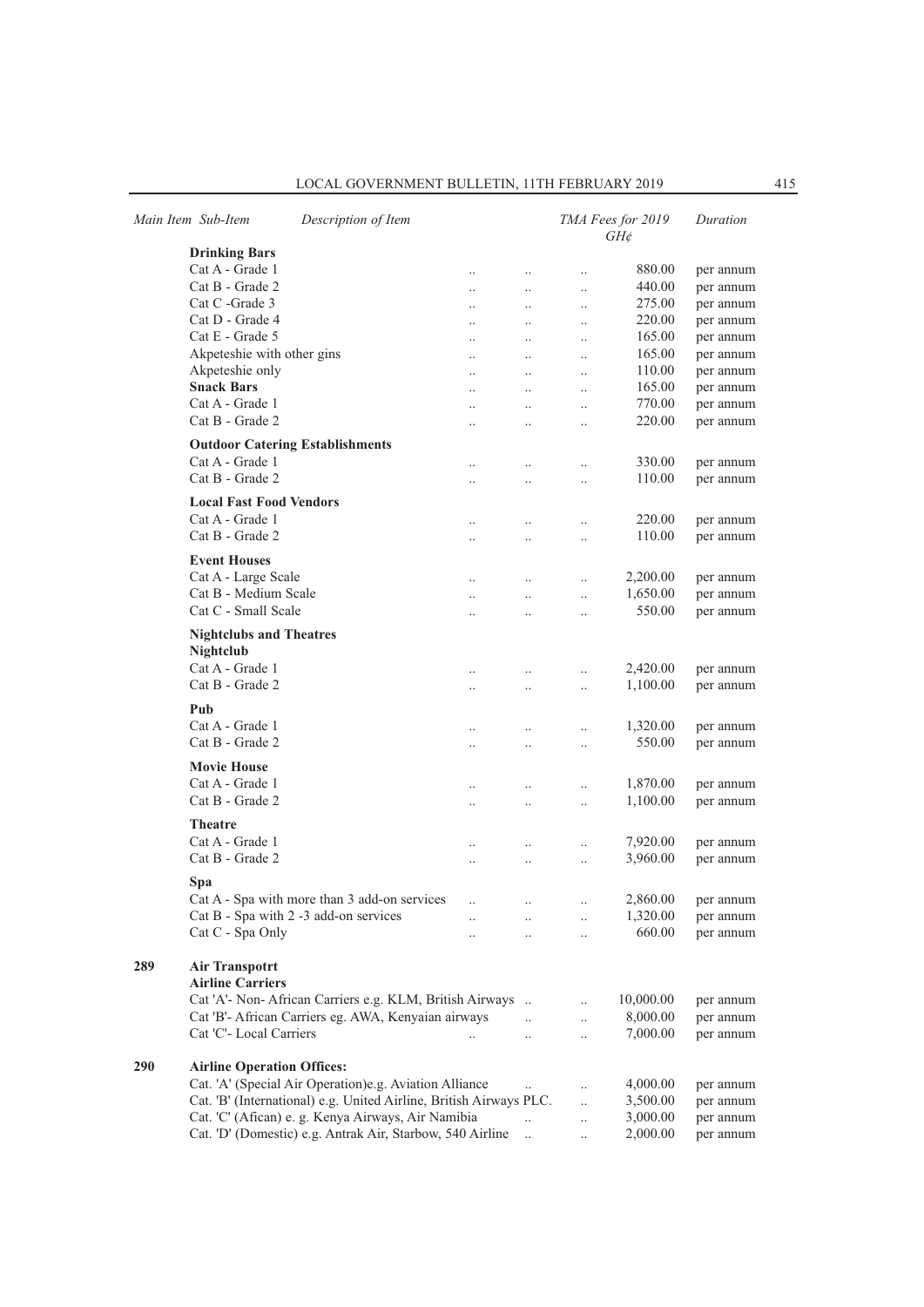|     | Main Item Sub-Item<br>Description of Item                       |                      |                      |                      | TMA Fees for 2019<br>$GH\phi$ | Duration               |
|-----|-----------------------------------------------------------------|----------------------|----------------------|----------------------|-------------------------------|------------------------|
| 291 | <b>Airports</b>                                                 |                      |                      |                      |                               |                        |
|     | <b>International Airports</b>                                   | $\ddotsc$            | $\ddotsc$            | $\ddotsc$            | 30,000.00                     | per annum              |
|     | Local Airport                                                   | $\ddotsc$            | $\ddotsc$            | $\ddotsc$            | 20,000.00                     | per annum              |
|     | Air Strips                                                      | $\ddot{\phantom{a}}$ | $\ddotsc$            | $\ddotsc$            | 10,000.00                     | per annum              |
|     | Private Aprons                                                  | $\ddotsc$            | $\ddotsc$            | $\ddotsc$            | 6,000.00                      | per annum              |
| 292 | <b>Road Transport</b>                                           |                      |                      |                      |                               |                        |
|     | <b>Transport Companies (Passenger Transport)</b><br>Road        |                      |                      |                      |                               |                        |
|     | International Transporters Cat A eg. GUO                        | $\ddotsc$            | $\ddotsc$            | $\ddotsc$            | 6,000.00                      | per annum              |
|     | International Transporters Cat B (Below 10 vehicles)            |                      | $\ddotsc$            | $\ddotsc$            | 4,000.00                      | per annum              |
|     | Intercity Transport Cat. A Above 20 vehicle                     | $\ddotsc$            | $\ldots$             | $\ldots$             | 6,469.00                      | per annum              |
|     | Intercity Transport Cat. B 11-19 vehicles                       | $\ddotsc$            | $\cdot$ .            | $\ldots$             | 4,500.00                      | per annum              |
|     | Intercity Transport Cat. C (Below 10 vehicles)                  | $\ddotsc$            | $\ddot{\phantom{0}}$ | $\ddotsc$            | 3,500.00                      | per annum              |
|     | Intracity Transport Cat. A Over 20 vehicle.                     | $\ddotsc$            | $\ddotsc$            | $\ddotsc$            | 4,000.00                      | per annum              |
|     | Intracity Transport Cat. B 11-19 vehicles                       | $\ddotsc$            | $\ldots$             | $\ldots$             | 3,500.00                      | per annum              |
|     | Intracity Transport Cat. C (Below 10 vehicles)                  | $\ddotsc$            | $\ldots$             | $\ldots$             | 1,500.00                      | per annum              |
|     | Staff Busing Companies Cat A eg. Agate                          | $\ddotsc$            | $\ldots$             | $\ldots$             | 5,000.00                      | per annum              |
|     | Staff Busing Companies Cat B eg. IMBH                           | $\ddotsc$            | $\ddotsc$            | $\ddot{\phantom{0}}$ | 3,500.00                      | per annum              |
|     | Staff Busing Companies Cat C eg. CIBUS Below 10 vehicles)       |                      |                      | $\ddotsc$            | 1,000.00                      | per annum              |
|     | Intracity Hiried Cab Services Cat A eg. UBER                    | $\ddotsc$            |                      |                      | 7,000.00                      | per annum              |
|     | Intracity Hiried Cab Services Cat B eg. Gold coast              |                      | $\ddotsc$            | $\ddotsc$            | 2,000.00                      | per annum              |
|     | School Bussing Cat A eg. KidPick                                |                      | $\ddotsc$            | $\ldots$             | 3,500.00                      |                        |
|     |                                                                 | $\ddotsc$            | $\ldots$             | $\ldots$             | 600.00                        | per annum              |
|     | School Bussing Cat B eg. Individuals                            | $\ddotsc$            | $\ddotsc$            | $\ddot{\phantom{0}}$ |                               | per annum              |
| 293 | <b>BOP</b> for Type A Entities                                  |                      |                      |                      |                               |                        |
|     | Cat 'A' above 100 vehicles                                      |                      | $\ddotsc$            | $\ddotsc$            | 800.00                        | per annum              |
|     | Cat 'B' 50-100 vehicles                                         | $\ddotsc$            | $\ddotsc$            | $\ddotsc$            | 600.00                        | per annum              |
|     | Cat 'C' 26-50 vehicles                                          | $\ddotsc$            | $\ldots$             | $\ldots$             | 400.00                        | per annum              |
|     | Cat 'D' 0-25 vehicles                                           |                      | $\cdot$ .            | $\cdot$ .            | 200.00                        | per annum              |
|     |                                                                 |                      |                      |                      |                               |                        |
| 294 | Route Permit Type A for Transport Entities                      | $\ddot{\phantom{a}}$ | $\ddotsc$            | $\ddotsc$            | 200.00                        | per annum              |
| 295 | Permit Type B for Transport Entities                            | $\ddotsc$            | $\ldots$             | $\ddotsc$            | 3,500.00                      | per annum              |
| 296 | Rail                                                            |                      |                      |                      |                               |                        |
|     | Rail Construction Companies                                     | $\ddotsc$            | $\ddotsc$            | $\ddotsc$            | 7,000.00                      | per annum              |
|     |                                                                 |                      |                      |                      |                               |                        |
| 297 | Passenger Rail Companies                                        | $\ddotsc$            | $\ddotsc$            | $\ddotsc$            | 5,000.00                      | per annum              |
| 298 | <b>Haulage Companies and Cargo Handlers</b>                     |                      |                      |                      |                               |                        |
|     | International Companies Cat 'A'                                 |                      |                      | $\ldots$             | 12,000.00                     | per annum              |
|     | Cat 'B' Over 50 vehicles eg. Global Haulage                     | $\ldots$             | $\ldots$             |                      | 10,000.00                     | per annum              |
|     | Cat C 20-49 vehicles eg.                                        |                      |                      |                      | 8,000.00                      | per annum              |
|     | Cat D 11-19 Vehicles                                            | $\ddot{\phantom{0}}$ | $\cdot$ .            | $\ldots$             | 6,000.00                      | per annum              |
|     | Cat E 5-10 Vehicles                                             | $\ddot{\phantom{a}}$ | $\ddotsc$            | $\ddotsc$            | 4,000.00                      |                        |
|     | Cat G Cargo Truck eg. Onion Trucks,                             | $\ddotsc$            | $\ldots$             | $\ldots$             | 600.00                        | per annum<br>per annum |
|     | Cat H Light Cargo Truck Operators                               | $\ddot{\phantom{0}}$ | $\ldots$             | $\ldots$             | 500.00                        |                        |
|     |                                                                 | $\ddot{\phantom{a}}$ | $\ddotsc$            | $\ddotsc$            |                               | per annum              |
| 299 | Cat I Dry Cargo eg. Sand/Stones Tippers                         | $\ddot{\phantom{0}}$ | $\ldots$             | $\ddotsc$            | 400.00                        | per annum              |
| 300 | Cargo Motorcycle/Tricycle                                       |                      |                      |                      |                               |                        |
|     | Aboboya (Market load)                                           | $\ddotsc$            | $\ldots$             | $\ldots$             | 50.00                         | per annum              |
| 301 | <b>Courier Services</b>                                         |                      |                      |                      |                               |                        |
|     | Cat A - International Companies                                 | $\ddotsc$            | $\ldots$             | $\ldots$             | 5,800.00                      | per annum              |
|     | Cat B - Regional Companies eg. Jumia                            |                      |                      | $\ddotsc$            | 3,600.00                      | per annum              |
|     | Cat C - Small Companies Cars and Motorcycle (Below 10 vehicles) |                      |                      |                      | 2,200.00                      | per annum              |
|     | Cat D - Micro Scale (Motorcycles only)                          | $\ldots$             | $\ldots$             | $\ldots$             | 1,000.00                      | per annum              |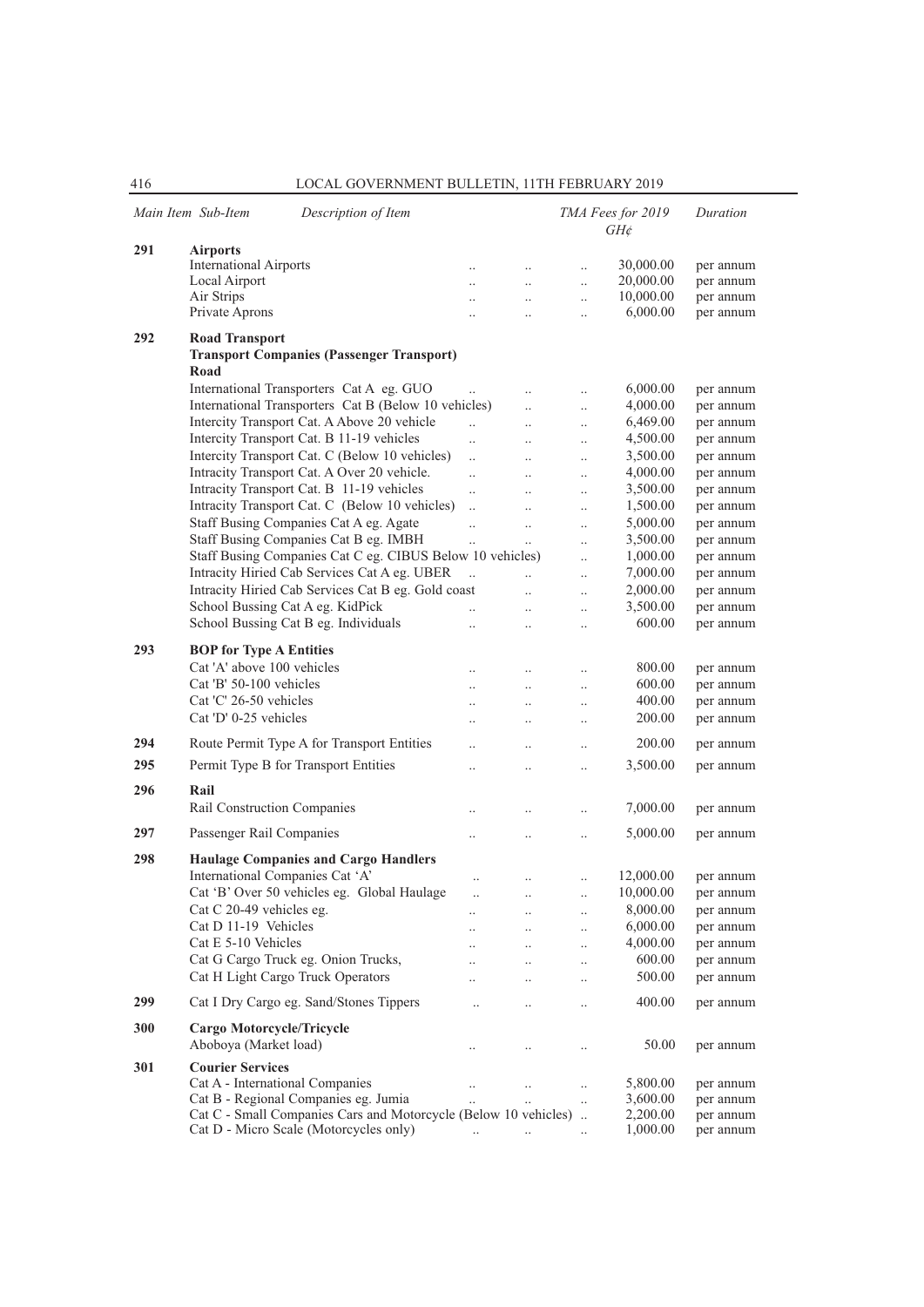|     | Main Item Sub-Item<br>Description of Item    |                      |                      |                      | TMA Fees for 2019<br>$GH\phi$ | Duration  |
|-----|----------------------------------------------|----------------------|----------------------|----------------------|-------------------------------|-----------|
| 302 | <b>Hearse/Ambulance Services</b>             |                      |                      |                      |                               |           |
|     | Cat A - Large Scale (Above 20 Vehicles)      | $\ddot{\phantom{0}}$ | $\ldots$             | $\ldots$             | 1,200.00                      | per annum |
|     | Cat B - Medium Scale (10-19 Vehicles)        | $\ddot{\phantom{0}}$ | $\ddotsc$            | $\ddotsc$            | 900.00                        | per annum |
|     | Cat C - Small Scale (below 10 Vehicles)      |                      | $\ddot{\phantom{0}}$ | $\ldots$             | 600.00                        | per annum |
|     |                                              |                      |                      |                      |                               |           |
| 303 | <b>Water Tanker</b>                          |                      |                      |                      |                               |           |
|     | Cat A - Large Scale (Above 20 Vehicles)      |                      | $\ddotsc$            | $\ldots$             | 900.00                        | per annum |
|     | Cat B - Medium Scale (11-19 Vehicles)        |                      | $\ldots$             | $\ldots$             | 800.00                        | per annum |
|     | Cat C - Small Scale (Below 10 Vehicles)      |                      | $\ddot{\phantom{0}}$ | $\ldots$             | 500.00                        | per annum |
| 304 | <b>Fuel Transport Companies</b>              |                      |                      |                      |                               |           |
|     | Cat A - Commercial Scale (Above 20 Vehicles) | $\ddot{\phantom{a}}$ | $\ldots$             | $\ldots$             | 18,000.00                     | per annum |
|     | Cat B - Large Scale (11-19 Vehicles)         |                      |                      |                      | 15,000.00                     | per annum |
|     | Cat C - Medium Scale (5-10 Vehicles)         |                      | $\ddotsc$            | $\ddotsc$            | 6,000.00                      | per annum |
|     | Cat D - Small Scale (Below 5 Vehicles)       |                      | $\ddotsc$            | $\ldots$             | 3,000.00                      | per annum |
|     | Cat E - Micro scale                          |                      | $\ddotsc$            | $\ddotsc$            | 1,000.00                      |           |
|     |                                              | $\ddot{\phantom{0}}$ | $\ddot{\phantom{a}}$ | $\ddotsc$            |                               | per annum |
| 305 | <b>Waste Transport Companies</b>             |                      |                      |                      |                               |           |
|     | Cat A - Large Scale (Above 20 Vehicles)      | $\ddotsc$            | $\ldots$             | $\ldots$             | 3,000.00                      | per annum |
|     | Cat B - Medium Scale (11-19 Vehicles)        | $\ddot{\phantom{0}}$ | $\ddot{\phantom{a}}$ | $\ldots$             | 2,500.00                      | per annum |
|     | Cat C - Small Scale (1-2 Vehicles)           | $\ddot{\phantom{0}}$ | $\ddot{\phantom{a}}$ | $\ddotsc$            | 1,800.00                      | per annum |
| 306 | <b>Bullion Service</b>                       |                      |                      |                      |                               |           |
|     | Cat A more than 10 clients                   | $\ddotsc$            | $\ldots$             | $\ldots$             | 7,000.00                      | per annum |
|     | Cat B 5-9 clients                            | $\ddot{\phantom{0}}$ | $\ddot{\phantom{a}}$ | $\ddotsc$            | 5,000.00                      | per annum |
|     | Cat C below 5 clients                        | $\ddot{\phantom{0}}$ | $\ddot{\phantom{a}}$ | $\ddotsc$            | 4,000.00                      | per annum |
|     |                                              |                      |                      |                      |                               |           |
| 307 | <b>Towing Companies</b>                      |                      |                      |                      |                               |           |
|     | Cat A - Heavy Duty Towing eg. RSML           | $\ldots$             | $\ddotsc$            | $\ldots$             | 8,000.00                      | per annum |
|     | Cat B - Mid-Duty Companies (11-19 Vehicles)  | $\ddotsc$            | $\ddotsc$            | $\ddotsc$            | 6,000.00                      | per annum |
|     | Cat C - Medium Scale (5-10 Vehicles)         | $\ddot{\phantom{0}}$ | $\ddot{\phantom{a}}$ | $\ddotsc$            | 4,000.00                      | per annum |
|     | Cat D - Small Scale (Below 10 Vehicles)      | $\ddot{\phantom{a}}$ | $\ddotsc$            | $\ldots$             | 1,000.00                      | per annum |
|     | Cat E - Micro scale                          |                      | $\ddotsc$            | $\ldots$             | 600.00                        | per annum |
|     |                                              |                      |                      |                      |                               |           |
| 308 | <b>Water Transport</b>                       |                      |                      |                      |                               |           |
|     | <b>Port Services</b>                         |                      |                      |                      |                               |           |
|     | Cat 'A' eg. GHAPOHA                          |                      |                      | $\ldots$             | 80,000.00                     | per annum |
|     | Cat 'B' eg. MPS                              | $\cdot$              | $\ldots$             | $\ddotsc$            | 66,000.00                     | per annum |
|     | Cat C                                        |                      | $\cdot$              | $\ddot{\phantom{0}}$ | 46,200.00                     |           |
|     | <b>Container Terminals</b>                   |                      |                      |                      |                               |           |
|     | Cat A                                        | $\ddotsc$            | $\ldots$             | $\ldots$             | 20,000.00                     | per annum |
|     | Cat B                                        | $\cdot$ .            | $\ldots$             | $\ddotsc$            | 18,000.00                     | per annum |
|     | Cat C                                        | $\cdot$ .            | $\ldots$             | $\ddotsc$            | 16,000.00                     | per annum |
|     | Cat D                                        | $\cdot$ .            | $\ldots$             | $\ldots$             | 14,000.00                     |           |
|     | Cat E                                        | $\cdot$              | $\ddots$             | $\ddotsc$            | 12,000.00                     |           |
|     | Cat F                                        | $\ddot{\phantom{0}}$ | $\ddotsc$            | $\ddotsc$            | 10,000.00                     | per annum |
|     | Cat G                                        |                      | $\ddots$             | $\ddotsc$            | 8,000.00                      | per annum |
|     | Cat H                                        |                      | $\ldots$             | $\ddotsc$            | 6,000.00                      | per annum |
|     | Ship Yards                                   |                      | $\ddotsc$            | $\ddotsc$            | 50,000.00                     | per annum |
|     |                                              |                      |                      |                      |                               |           |
|     | <b>Harbours</b>                              |                      |                      |                      |                               |           |
|     | Cat A - Merchandise Harbours                 | $\ldots$             | $\ldots$             | $\ddotsc$            | 156,000.00                    | per annum |
|     | Cat B - Fishing Harbours                     | $\cdot$              | $\ddotsc$            | $\ddotsc$            | 50,000.00                     | per annum |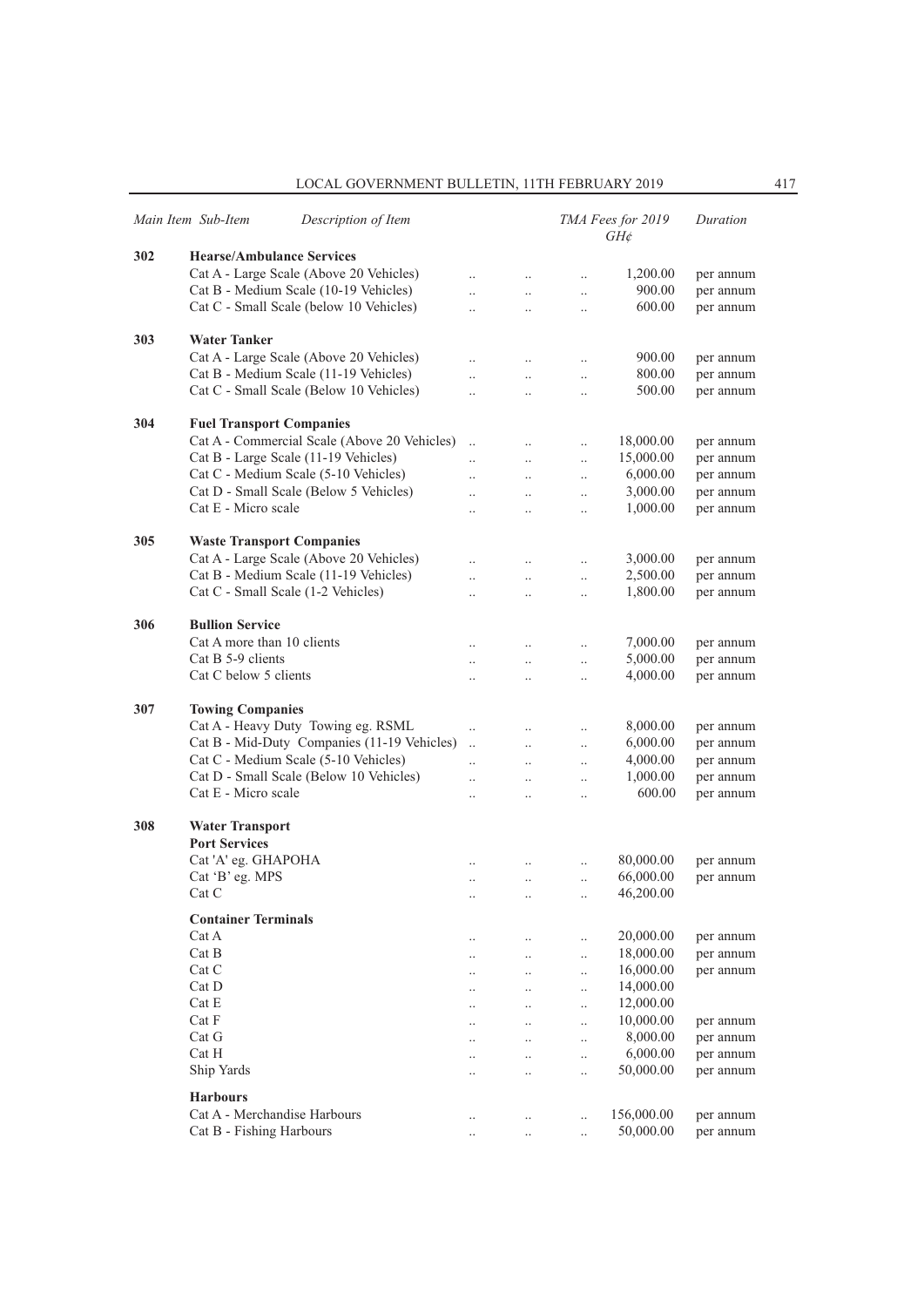|     | Main Item Sub-Item                    | Description of Item                             |                      |                      |                      | TMA Fees for 2019<br>$GH\phi$ | Duration  |
|-----|---------------------------------------|-------------------------------------------------|----------------------|----------------------|----------------------|-------------------------------|-----------|
| 309 | <b>Warehouse (Private)</b>            |                                                 |                      |                      |                      |                               |           |
|     |                                       | <b>Customs Bonded Warehouse/Container Depot</b> |                      |                      |                      |                               |           |
|     | $Cat^{\dagger}A^{\dagger}$            |                                                 | $\ddot{\phantom{0}}$ | $\ddotsc$            | $\ddotsc$            | 18,000.00                     | per annum |
|     | $Cat$ $B$                             |                                                 |                      | $\ddotsc$            | $\ddot{\phantom{a}}$ | 12,000.00                     | per annum |
|     | Cat 'C'                               |                                                 | $\ddotsc$            | $\ddots$             | $\ddotsc$            | 9,000.00                      | per annum |
|     | $Cat$ $D'$                            |                                                 | $\ddotsc$            | $\ddotsc$            | $\ddotsc$            | 5,000.00                      | per annum |
|     | Cat 'E'                               |                                                 | $\ddotsc$            | $\ddotsc$            | $\ddotsc$            | 3,500.00                      | per annum |
|     | $Cat \cdot F$                         |                                                 | $\ldots$             | $\ldots$             | $\ddotsc$            | 2,500.00                      | per annum |
|     | <b>Un-bonded Warehouse</b>            |                                                 |                      |                      |                      |                               |           |
|     | Cat A - $100m \times 70m$             |                                                 |                      |                      |                      | 10,000.00                     |           |
|     | Cat B - $90m \times 60m$              |                                                 | $\ldots$             | $\cdot$ .            | $\ddotsc$            | 8,000.00                      | per annum |
|     | Cat C - 80m x 50m                     |                                                 | $\ddots$             | $\ddotsc$            | $\ddotsc$            | 5,000.00                      | per annum |
|     | Cat D - 60m x 30m                     |                                                 | $\ddotsc$            | $\ddotsc$            | $\ddotsc$            | 2,500.00                      | per annum |
|     |                                       |                                                 | $\ddotsc$            | $\ddotsc$            | $\ldots$             |                               | per annum |
| 310 | <b>Shipping Companies</b>             |                                                 |                      |                      |                      |                               |           |
|     | Cat 'A' eg. Merskline                 |                                                 |                      |                      |                      | 31,300.00                     |           |
|     | $Cat$ $B'$                            |                                                 | $\ddots$             | $\ddots$             | $\ddotsc$            | 24,000.00                     | per annum |
|     | Cat 'C'                               |                                                 | $\ddotsc$            | $\ddots$             | $\ddotsc$            | 20,000.00                     | per annum |
|     | Cat "D"                               |                                                 | $\ddotsc$            | $\ddotsc$            | $\ddot{\phantom{a}}$ | 15,000.00                     | per annum |
|     |                                       |                                                 | $\ddotsc$            | $\ddots$             | $\ddot{\phantom{a}}$ |                               | per annum |
| 311 |                                       |                                                 |                      |                      |                      |                               |           |
|     | <b>Stevedoring Companies</b><br>Cat A |                                                 |                      |                      |                      |                               |           |
|     | Cat B                                 |                                                 | $\ddotsc$            | $\ddotsc$            | $\ldots$             | 10,000.00                     | per annum |
|     |                                       |                                                 | $\ddot{\phantom{0}}$ | $\ddot{\phantom{0}}$ |                      | 6,000.00                      | per annum |
|     | Cat C                                 |                                                 | $\ddotsc$            | $\ddotsc$            | $\ldots$             | 4,000.00                      | per annum |
| 312 | <b>Freight Forwarding</b>             |                                                 | $\cdot$ .            | $\cdot$ .            | $\ddotsc$            | 34,000.00                     | per annum |
|     | <b>Freight Forwarding</b>             |                                                 |                      |                      |                      |                               |           |
|     | Cat A                                 |                                                 | $\ddot{\phantom{a}}$ | $\ddotsc$            | $\ddotsc$            | 24,000.00                     | per annum |
|     | Cat B                                 |                                                 | $\ddots$             | $\ddots$             | $\ddotsc$            | 18,000.00                     | per annum |
|     | Cat C                                 |                                                 |                      |                      |                      | 15,000.00                     | per annum |
|     | Cat D                                 |                                                 | $\ddotsc$            | $\ddotsc$            | $\ddotsc$            | 12,000.00                     | per annum |
|     | Cat E                                 |                                                 | $\ddotsc$            | $\ddots$             | $\ddotsc$            | 10,000.00                     | per annum |
|     | Cat F                                 |                                                 | $\ddotsc$            | $\ddotsc$            | $\ddotsc$            | 8,000.00                      | per annum |
|     | Cat G                                 |                                                 | $\ddotsc$            | $\ddots$             | $\ddotsc$            | 6,000.00                      |           |
|     | Cat H                                 |                                                 | $\cdot$ .            | $\ddots$             | $\ddotsc$            | 4,000.00                      | per annum |
|     |                                       |                                                 | $\ldots$             | $\ddotsc$            | $\ddotsc$            |                               | per annum |
| 313 | <b>Custom/Port Agents</b>             |                                                 |                      |                      |                      |                               |           |
|     | <b>Clearing Agents</b>                |                                                 |                      |                      |                      |                               |           |
|     | Cat 'A'                               |                                                 |                      |                      |                      | 3,000.00                      |           |
|     |                                       |                                                 |                      | $\cdots$             | $\cdot$ .            |                               | per annum |
|     | Cat 'B'                               |                                                 | $\cdot$ .            |                      |                      | 2,500.00                      | per annum |
|     | Cat 'C'                               |                                                 | $\cdot \cdot$        | $\cdot$ .            | $\ldots$             | 1,800.00                      | per annum |
|     | Cat D                                 |                                                 | $\cdot$ .            | $\cdot \cdot$        | $\ldots$             | 1,200.00                      | per annum |
|     | Cat E                                 |                                                 | $\cdot$ .            | $\cdot \cdot$        |                      | 1,000.00                      | per annum |
|     | Cat F                                 |                                                 | $\ddotsc$            | $\ddotsc$            | $\ddotsc$            | 800.00                        | per annum |
|     | Cat G                                 |                                                 | $\cdot$ .            | $\cdot$ .            | $\cdot$ .            | 600.00                        | per annum |
| 314 | <b>Boat Operations</b>                |                                                 |                      |                      |                      |                               |           |
|     |                                       |                                                 |                      |                      |                      |                               |           |
|     | Deep Sea Fishing Boats                |                                                 | $\cdot$ .            | $\cdot$ .            |                      | 12,000.00                     | per annum |
|     | <b>Crusing Boat Operators</b>         |                                                 | $\cdot$              |                      | $\cdot$ .            | 3,000.00                      | per annum |
|     | Jet Ski Operators                     |                                                 | $\cdot$ .            | $\cdot$ .            | $\cdot$ .            | 2,000.00                      | per annum |
|     | <b>Boat Licence</b>                   |                                                 | $\ddotsc$            | $\ddotsc$            | $\ldots$             | 400.00                        | per annum |
|     | Jet Ski Licence                       |                                                 | $\cdot$ .            | $\cdot$ .            | $\cdot$ .            | 250.00                        | per annum |
|     | Canoe Licence                         |                                                 |                      | $\cdot$ .            | $\cdot$ .            | 150.00                        | per annum |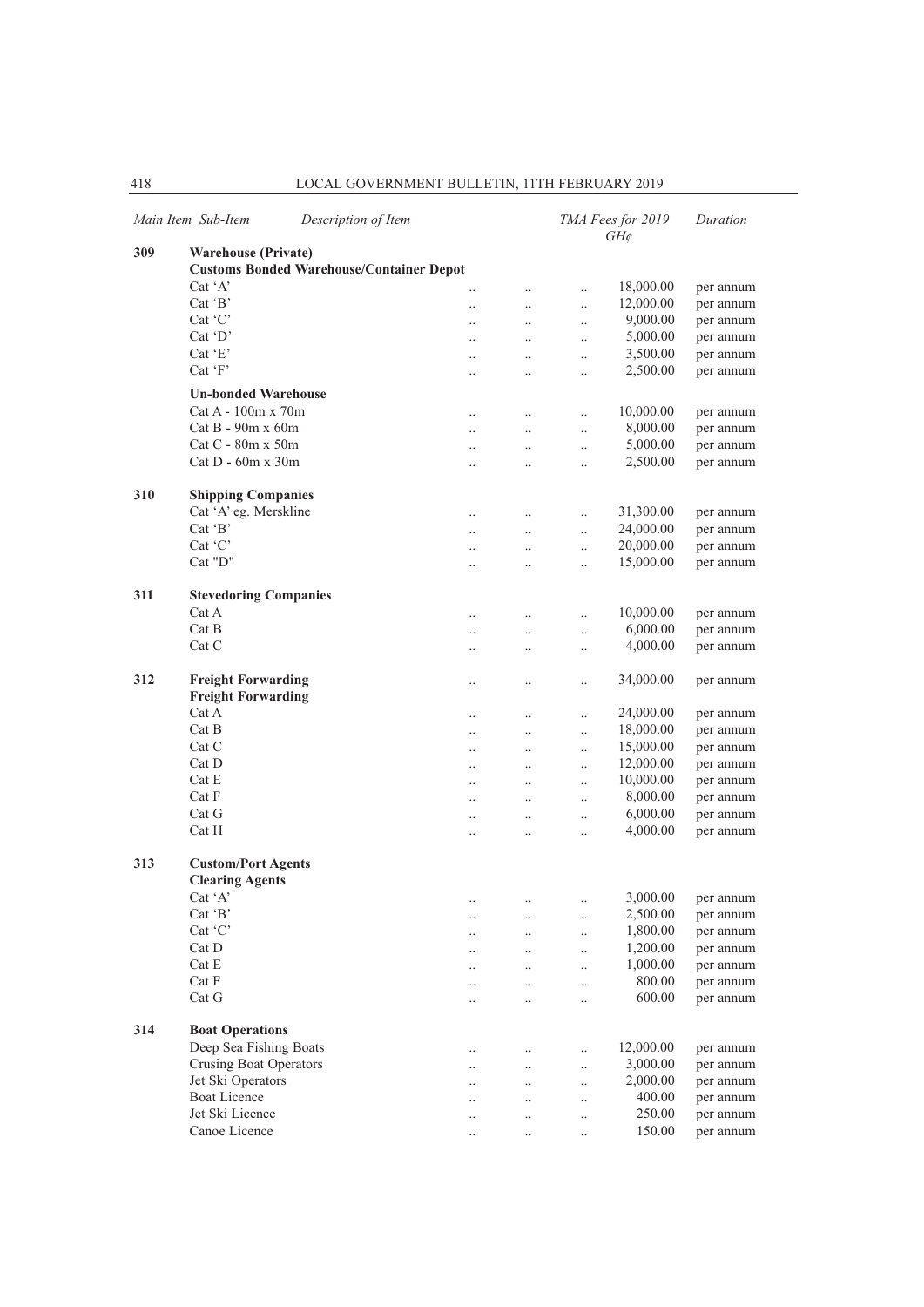|     | Main Item Sub-Item<br>Description of Item                                    |                      |                      |                      | TMA Fees for 2019<br>GH¢ | Duration  |
|-----|------------------------------------------------------------------------------|----------------------|----------------------|----------------------|--------------------------|-----------|
| 315 | <b>Transport Support Services</b>                                            |                      |                      |                      |                          |           |
|     | <b>Garages</b> (General Mechanics)                                           |                      |                      |                      |                          |           |
|     | Cat."A" Formal Companies                                                     |                      | $\ddotsc$            | $\ldots$             | 3,000.00                 | per annum |
|     | Cat."B" Formal Companies with without Shop                                   |                      | $\ddotsc$            | $\ddotsc$            | 2,000.00                 | per annum |
|     | Cat."C"                                                                      |                      |                      |                      | 1,500.00                 | per annum |
|     | Cat."D"                                                                      |                      | $\ddots$             | $\ldots$             | 1,000.00                 | per annum |
|     |                                                                              | $\ddot{\phantom{0}}$ | $\ddotsc$            | $\cdot$              |                          |           |
| 316 | Auto Mechanics / Electricians / Sprayers, etc<br><b>Auto Mechanics</b>       |                      |                      |                      |                          |           |
|     | Cat A - Heavy Duty Earthmoving Equipment                                     | $\ddotsc$            | $\ddotsc$            | $\ddotsc$            | 275.00                   | per annum |
|     | Cat B - Heavy Duty Trucks                                                    | $\ddotsc$            | $\ddotsc$            | $\ddotsc$            | 286.00                   | per annum |
|     | Cat C - Light Duty Trucks (3 to 5 tonnes)                                    | $\ddotsc$            | $\ddotsc$            | $\ldots$             | 165.00                   | per annum |
|     | Cat D - Light Duty Vehicles (Below 3 tonnes)                                 |                      | $\ldots$             | $\ldots$             | 110.00                   | per annum |
|     | Cat. "E" (Alignment of Vehicles)                                             |                      | $\ddotsc$            | $\ddot{\phantom{a}}$ | 110.00                   | per annum |
|     |                                                                              |                      |                      |                      |                          |           |
| 317 | Auto Mechanics/ Electricians/Sprayers Etc.<br><b>Air Condition Mechanics</b> |                      |                      |                      |                          |           |
|     | Cat A - Formal Company                                                       |                      | $\ddotsc$            | $\ldots$             | 688.00                   | per annum |
|     | Cat B - Informal Garage with Shop                                            | $\ddot{\phantom{a}}$ | $\ddotsc$            | $\ldots$             | 413.00                   | per annum |
|     | Cat C - Informal Garage without Shop                                         |                      | $\ldots$             | $\ldots$             | 220.00                   | per annum |
|     | Cat D - Others                                                               |                      | $\ddotsc$            | $\ddotsc$            | 110.00                   | per annum |
|     | <b>Auto Electricians</b>                                                     |                      |                      |                      |                          |           |
|     | Cat A - With Battery Charging                                                |                      | $\ddotsc$            | $\ldots$             | 110.00                   | per annum |
|     | Cat B - Without Battery Charging                                             |                      | $\ddotsc$            | $\ddot{\phantom{a}}$ | 94.00                    | per annum |
|     | <b>Auto Sprayers</b>                                                         |                      |                      |                      |                          |           |
|     | Cat A - Spraying with Oven                                                   |                      | $\ddotsc$            | $\ldots$             | 550.00                   | per annum |
|     | Cat B - Spraying without Oven                                                | $\ddot{\phantom{0}}$ | $\ddots$             | $\ldots$             | 220.00                   | per annum |
|     | Cat. "C"                                                                     | $\ddot{\phantom{a}}$ | $\ddotsc$            | $\ldots$             | 165.00                   | per annum |
|     | Cat. "D"                                                                     |                      | $\ddotsc$            | $\ddot{\phantom{a}}$ | 110.00                   | per annum |
|     | <b>ARC Welders</b>                                                           |                      |                      |                      |                          |           |
|     | Cat." A"- Fuel/Water Tankers, Truck Builders                                 | $\ddot{\phantom{a}}$ |                      |                      | 350.00                   | per annum |
|     | Cat. "B 1"- Light Vehicle Repairs, Container Shops & Iron Gate               |                      |                      |                      | 500.00                   | per annum |
|     | Cat. "B 2"- Light Vehicle Repairs, Container Shops & Iron Gate               |                      |                      | $\ddotsc$            | 250.00                   |           |
|     | Cat. "C"                                                                     |                      |                      | $\ddotsc$            | 150.00                   | per annum |
|     |                                                                              | $\ddot{\phantom{a}}$ | $\ddotsc$            | $\ddot{\phantom{a}}$ |                          | per annum |
|     | $Cat.$ " $D"$                                                                |                      | $\ddot{\phantom{0}}$ | $\ddot{\phantom{a}}$ | 100.00                   | per annum |
|     | <b>Container Moulders</b>                                                    |                      |                      |                      |                          |           |
|     | Cat A                                                                        |                      | $\ddotsc$            | $\ddotsc$            | 500.00                   | per annum |
|     | Cat B                                                                        |                      | $\ldots$             | $\ldots$             | 350.00                   | per annum |
|     | Cat C                                                                        |                      | $\ddotsc$            | $\ddot{\phantom{a}}$ | 200.00                   | per annum |
| 318 | <b>Argon (Aluminium) Welders</b><br><b>Auto Body Repairers</b>               |                      | $\cdot$ .            | $\cdot$ .            | 150.00                   | per annum |
|     | Cat. "A" (Formal Company)                                                    |                      | $\ldots$             | $\ldots$             | 1,910.00                 | per annum |
|     | Cat. "B" (Informal Garage with Shop)                                         |                      | $\ddotsc$            | $\ldots$             | 1,588.00                 | per annum |
|     | Cat. "C" (Informal Garage without Shop)                                      |                      | $\ldots$             | $\ldots$             | 1,134.00                 | per annum |
|     | Cat. "D" (Others)                                                            |                      |                      |                      | 682.00                   | per annum |
|     | Cat. "E"                                                                     |                      | $\ldots$             | $\ldots$             | 455.00                   | per annum |
|     | Cat. "F"                                                                     |                      | $\ddotsc$            | $\cdot$              | 238.00                   | per annum |
|     | Cat. "G"                                                                     |                      | $\ddots$             | $\ddotsc$            | 135.00                   |           |
|     |                                                                              |                      | $\ddotsc$            | $\cdot$              |                          | per annum |
|     | Cat. "H" Wayside                                                             |                      | $\ldots$             | $\cdot$              | 113.00                   | per annum |
| 319 | <b>Auto Upholstery</b>                                                       |                      |                      |                      |                          |           |
|     | Cat A - Moulding and Seat Cover Sewing                                       |                      | $\ldots$             | $\ldots$             | 110.00                   | per annum |
|     | Cat B - Seat Cover Sewing                                                    |                      | $\cdot$ .            | $\cdot$              | 93.50                    | per annum |
|     |                                                                              |                      |                      |                      |                          |           |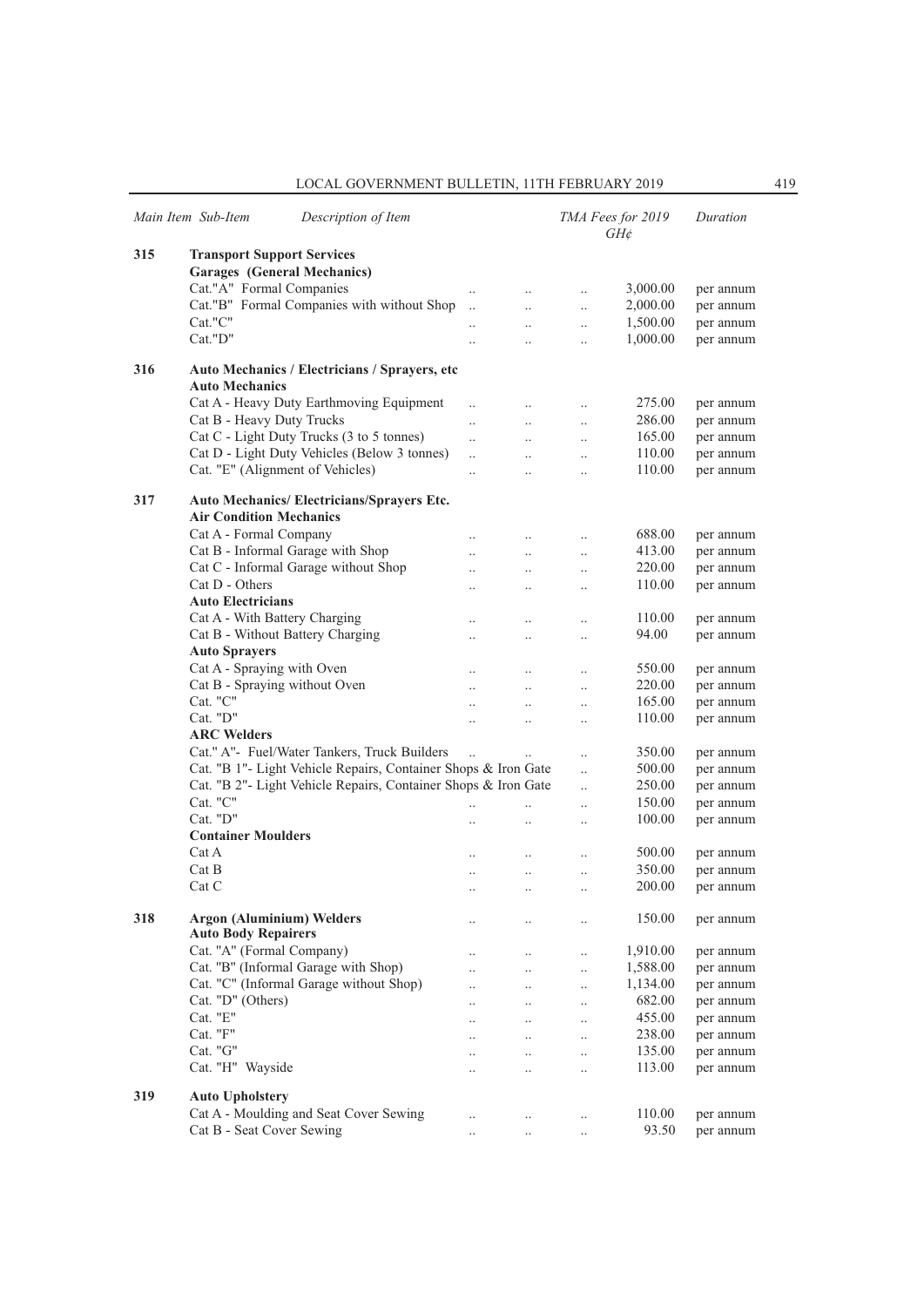|     | Main Item Sub-Item<br>Description of Item                        |                      |                      |                      | TMA Fees for 2019<br>$GH\phi$ | Duration  |  |  |
|-----|------------------------------------------------------------------|----------------------|----------------------|----------------------|-------------------------------|-----------|--|--|
| 320 | <b>Blacksmiths</b><br><b>Vulcanisers</b>                         |                      |                      |                      | 88.00                         | per annum |  |  |
|     | Cat A - Tyre Repairs, Wheel Balancing, Alignment and Washing Bay |                      |                      |                      | 165.00                        | per annum |  |  |
|     | Cat B - Tyre Repairs, Wheel Balancing and Alignment              |                      |                      | $\ddotsc$            | 165.00                        | per annum |  |  |
|     | Cat C - Wheel Balancing and Alignment                            |                      |                      | $\ddot{\phantom{0}}$ | 110.00                        | per annum |  |  |
|     | Cat D - Tire Repairs only                                        | $\ddotsc$            | $\ddot{\phantom{a}}$ | $\ddotsc$            | 99.00                         | per annum |  |  |
|     | <b>Brake brand Specialist</b>                                    | $\ddotsc$            | $\ddot{\phantom{0}}$ | $\ldots$             | 88.00                         | per annum |  |  |
|     | Carburettor Specialist                                           | $\cdot$ .            | $\cdot$              | $\ldots$             | 88.00                         | per annum |  |  |
|     | Plastic Welders and Fabricators                                  | $\ddotsc$            | $\ddot{\phantom{a}}$ | $\ldots$             | 88.00                         | per annum |  |  |
|     | Radiator Specialist                                              |                      | $\ddotsc$            | $\ddotsc$            | 88.00                         | per annum |  |  |
|     | Multiple Service Providers for Auto Works                        | $\ddotsc$            | $\ddotsc$            | $\ddotsc$            | 220.00                        | per annum |  |  |
| 321 | <b>Automobile Companies</b>                                      |                      |                      |                      |                               |           |  |  |
|     | Vehicle Importers/Sales (Brand New)                              |                      |                      |                      |                               |           |  |  |
|     | Cat A - Vehicle Assembling and Sale                              | $\ddotsc$            |                      | $\ddotsc$            | 16,500.00                     | per annum |  |  |
|     | Cat B - Heavy Duty Equipment/Vehicle Sales                       | $\ddotsc$            | $\ddotsc$            | $\ddotsc$            | 8,800.00                      | per annum |  |  |
|     | Cat C - Light Duty Equipment/Vehicle Sales                       | $\ddotsc$            | $\ddotsc$            | $\ldots$             | 7,700.00                      | per annum |  |  |
| 322 | Saloon and Sub Urban Vehicles (SUVs) Sales                       |                      |                      |                      |                               |           |  |  |
|     | Cat A - Large Scale (Branded Companies)                          | $\ddotsc$            |                      | $\ddotsc$            | 8,800.00                      | per annum |  |  |
|     | Cat B - Medium Scale (Unbranded Companies)                       | $\ddotsc$            | $\ddotsc$            | $\ddotsc$            | 6,600.00                      | per annum |  |  |
|     | Cat C - Others                                                   | $\ddotsc$            | $\ddot{\phantom{0}}$ | $\ddotsc$            | 4,400.00                      | per annum |  |  |
|     | Cat D - Sales Outlets with showrooms                             | $\ddotsc$            | $\cdot$              | $\ldots$             | 2,750.00                      | per annum |  |  |
| 323 | <b>Car Dealers Association</b>                                   |                      |                      |                      |                               |           |  |  |
|     | Cat A                                                            | $\ddot{\phantom{a}}$ | $\ddot{\phantom{a}}$ | $\ddotsc$            | 15,000.00                     | per annum |  |  |
|     | Cat B                                                            | $\ddotsc$            | $\ddot{\phantom{a}}$ | $\ddotsc$            | 12,000.00                     | per annum |  |  |
| 324 | <b>Used Vehicle Sales (Second-hand Car Dealers)</b>              |                      |                      |                      |                               |           |  |  |
|     | Cat A - Large Scale (Above 50 Vehicles)                          |                      |                      | $\ddotsc$            | 3,080.00                      | per annum |  |  |
|     | Cat B - Medium Scale (20-49 Vehicles)                            | $\ddotsc$            | $\ddotsc$            | $\ddotsc$            | 1,650.00                      | per annum |  |  |
|     | Cat C - Small Scale (Below 20 Vehicles)                          | $\ddotsc$            | $\ddot{\phantom{a}}$ | $\ddotsc$            | 1,320.00                      | per annum |  |  |
| 325 | <b>Heavy Equipment Hiring Services</b>                           |                      |                      |                      |                               |           |  |  |
|     | Cat A - Mining Equipment                                         |                      | $\ddot{\phantom{a}}$ | $\ddotsc$            | 9,900.00                      | per annum |  |  |
|     | Cat B - Construction Equipment (Road & Building)                 |                      | $\ddotsc$            | $\ldots$             | 8,800.00                      | per annum |  |  |
|     | Cat C - Others (small scale)                                     |                      | $\ddot{\phantom{0}}$ | $\ddotsc$            | 4,400.00                      | per annum |  |  |
| 326 | <b>Bicycles/Tricycles/Motorcycles Dealers</b>                    |                      |                      |                      |                               |           |  |  |
|     | Cat A - Importers/Wholesalers                                    |                      |                      | $\cdot$ .            | 1,320.00                      | per annum |  |  |
|     | Cat B - Sales Outlets (Large)                                    | $\cdot$              | $\ddotsc$            | $\ldots$             | 880.00                        | per annum |  |  |
|     | Cat C - Sales Outlets (Small-Medium)                             |                      | $\cdot$              | $\ldots$             | 550.00                        | per annum |  |  |
|     | Cat D - Tricycles Only                                           | $\ddotsc$            | $\cdot$              | $\ldots$             | 330.00                        | per annum |  |  |
|     | Cat E - Bicycles Only                                            | $\ddotsc$            | $\cdot$              | $\ldots$             | 275.00                        | per annum |  |  |
| 327 | <b>Bicycles/Tricycles/Motorcycles and Parts Sales</b>            |                      |                      |                      |                               |           |  |  |
|     | Cat A - Multiple Products                                        | $\cdot$ .            |                      | $\ldots$             | 385.00                        | per annum |  |  |
|     | Cat B - Motorcycle/Tricycle with Parts                           |                      |                      | $\ldots$             | 330.00                        | per annum |  |  |
|     | Cat C - Motorcycle/Tricycles                                     | $\ddot{\phantom{a}}$ | $\ddot{\phantom{a}}$ | $\ldots$             | 275.00                        | per annum |  |  |
|     | Cat D - Bicycle with Parts                                       |                      |                      | $\ddot{\phantom{0}}$ | 220.00                        | per annum |  |  |
|     | Cat E - Bicycles                                                 | $\cdot$ .            |                      | $\ldots$             | 165.00                        | per annum |  |  |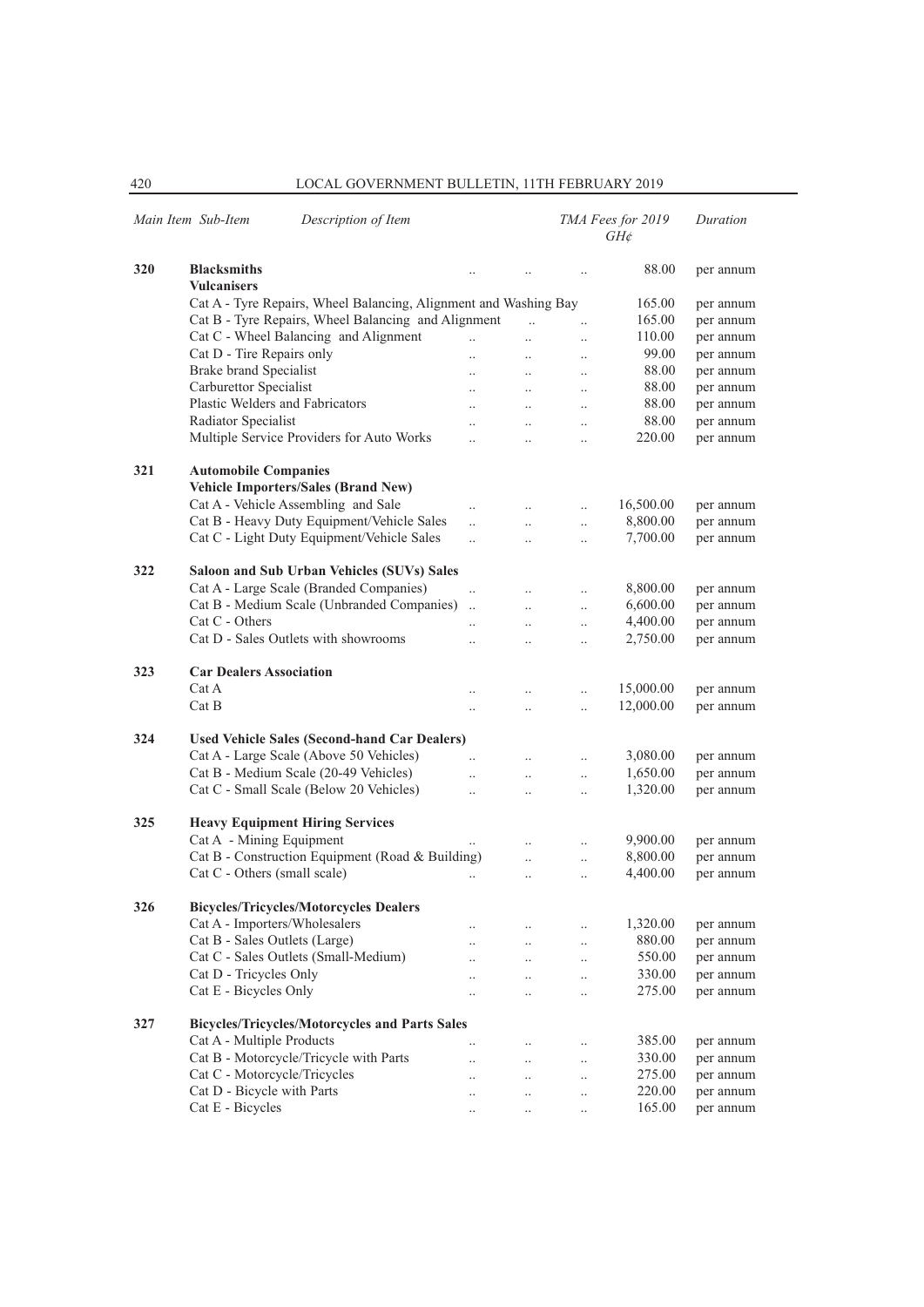|     | Main Item Sub-Item                      | Description of Item                                   |                      |                      |                      | TMA Fees for 2019<br>$GH$ ¢ | Duration           |
|-----|-----------------------------------------|-------------------------------------------------------|----------------------|----------------------|----------------------|-----------------------------|--------------------|
| 328 |                                         | <b>Bicycle Tricycle/ Motorcycle Repairers</b>         |                      |                      |                      |                             |                    |
|     | Cat A - Tricycle/ Motorcycle            |                                                       | $\cdot$ .            | $\ddotsc$            | $\ldots$             | 88.00                       | per annum          |
|     | Cat B - Bicycle                         |                                                       | $\ddotsc$            | $\ddot{\phantom{0}}$ | $\ddotsc$            | 44.00                       | per annum          |
|     |                                         |                                                       |                      |                      |                      |                             |                    |
| 329 | <b>Car Washing Bay</b>                  |                                                       |                      |                      |                      |                             |                    |
|     |                                         | Cat A - Jet Washing, Restaurant and Drinking Facility |                      |                      | $\ddot{\phantom{a}}$ | 770.00                      | per annum          |
|     |                                         | Cat B - Jet Washing and Drinking Facility             | $\ddotsc$            | $\ddot{\phantom{a}}$ | $\ddotsc$            | 605.00                      | per annum          |
|     | Cat C - Jet Washing Only                |                                                       | $\ddotsc$            | $\ddotsc$            | $\ddotsc$            | 495.00                      | per annum          |
|     |                                         | Cat D - Manual Washing (Medium)                       | $\ddot{\phantom{a}}$ | $\ddotsc$            | $\ddot{\phantom{0}}$ | 330.00                      | per annum          |
|     | Cat E - Manual Washing (Small)          |                                                       | $\ddot{\phantom{a}}$ | $\ddotsc$            | $\ddot{\phantom{0}}$ | 220.00                      | per annum          |
|     |                                         |                                                       |                      |                      |                      |                             |                    |
| 330 |                                         | <b>Chandlery (Shipping Supplies) Services</b>         |                      |                      |                      |                             |                    |
|     | Cat 'A'                                 |                                                       | $\cdot$ .            | $\ldots$             | $\ddotsc$            | 3,300.00                    | per annum          |
|     | Cat $B$                                 |                                                       | $\ddotsc$            | $\ddotsc$            | $\ddotsc$            | 2,200.00                    | per annum          |
|     | $Cat$ $C$                               |                                                       | $\ddotsc$            | $\ddotsc$            | $\ddotsc$            | 1,100.00                    | per annum          |
| 331 |                                         | Driving Schools (No. of Vehicles)                     |                      |                      |                      |                             |                    |
|     | Cat A - Above 6 Vehicles                |                                                       | $\ldots$             | $\ldots$             | $\ldots$             | 660.00                      | per annum          |
|     | Cat $B - 4 - 6$ Vehicles                |                                                       | $\ddotsc$            | $\ddotsc$            |                      | 550.00                      | per annum          |
|     | Cat C - 1 - 3 Vehicles                  |                                                       |                      |                      | $\ldots$             | 330.00                      | per annum          |
|     |                                         |                                                       | $\ddotsc$            | $\ddotsc$            | $\ddotsc$            |                             |                    |
| 332 | <b>Travel Trade Enterprises</b>         |                                                       |                      |                      |                      |                             |                    |
|     | <b>Travel and Tour Operators</b>        |                                                       |                      |                      |                      |                             |                    |
|     | Cat A - With I.A.T.A. Licence           |                                                       | $\ldots$             | $\ldots$             | $\ldots$             | 715.00                      | per annum          |
|     |                                         | Cat B - Without I.A.T.A. Licence                      | $\ddotsc$            | $\ldots$             | $\ldots$             | 572.00                      | per annum          |
|     | Cat C - Tour Operators                  |                                                       | $\ddotsc$            | $\ddotsc$            | $\ddotsc$            | 385.00                      | per annum          |
|     |                                         |                                                       |                      |                      |                      |                             |                    |
| 333 | <b>Car Hiring/Rental Services</b>       |                                                       |                      |                      |                      |                             |                    |
|     | Cat A - Large Scale                     |                                                       | $\ddotsc$            | $\ddotsc$            | $\ddotsc$            | 1,100.00                    | per annum          |
|     | Cat B - Medium Scale                    |                                                       | $\ldots$             | $\ldots$             | $\ldots$             | 880.00                      | per annum          |
|     | Cat C - Small Scale                     |                                                       | $\ldots$             | $\ldots$             | $\ldots$             | 440.00                      | per annum          |
|     |                                         |                                                       |                      |                      |                      |                             |                    |
| 334 |                                         | Information Van Hiring (Assembly's) per use           |                      |                      |                      |                             |                    |
|     | Cat A - Public Use                      |                                                       | $\ddotsc$            | $\ldots$             | $\ldots$             | 297.00                      | per annum          |
|     | Cat B - Private Use                     |                                                       | $\ddotsc$            | $\ddotsc$            | $\ldots$             | 825.00                      | per annum          |
| 335 | <b>Lorry Park Fee</b>                   |                                                       |                      |                      |                      |                             |                    |
|     | <b>Commercial Vehicles</b>              |                                                       |                      |                      |                      |                             |                    |
|     | Taxi/Hiring                             |                                                       |                      |                      |                      | 4.00                        | per day            |
|     | Mini Bus Up to 12-23 seater             |                                                       | $\ldots$             | $\ddotsc$            | $\ldots$             | 6.00                        |                    |
|     | Bus/Kia Up to 24-33 seater              |                                                       | $\ldots$             | $\ldots$             | $\ldots$             | 7.00                        | per day<br>per day |
|     | Bus/Kia $(33 \text{ scatter }+)$        |                                                       |                      | $\cdot\cdot$         | $\cdot \cdot$        | 7.70                        |                    |
|     | Articulator Truck                       |                                                       | $\cdot$ .            | $\cdot$ .            | $\cdot$ .            | 8.00                        | per day<br>per day |
|     | <b>Tipper Truck</b>                     |                                                       | $\cdot$ .            | $\ldots$             | $\ddotsc$            | 3.00                        | per day            |
|     | Lorry Park Overseer (Bookmen)           |                                                       |                      | $\ldots$             | $\ldots$             | 3.00                        | per day            |
|     | Rig Saw (Yellow Tricycle)               |                                                       | $\ddotsc$            | $\ddotsc$            | $\ldots$             | 1.00                        |                    |
|     |                                         | Non-Lorry Park Mobile Vehicles (e.g. Taxi)            |                      | $\ddotsc$            | $\ldots$             | 8.00                        | per day<br>per day |
|     | <b>Private Vehicles Daily Parking</b>   |                                                       | $\ddotsc$            | $\ddotsc$            | $\ddotsc$            |                             |                    |
|     | Saloon Cars (Short Parking)             |                                                       |                      |                      |                      |                             |                    |
|     |                                         |                                                       | $\cdot \cdot$        | $\ldots$             | $\ldots$             | 7.00                        | per day            |
|     | Long Parking Full Day<br>Mini Cargo Bus |                                                       | $\cdot \cdot$        | $\ddotsc$            | $\ldots$             | 13.00<br>19.00              | per day            |
|     | Medium Trucks                           |                                                       | $\cdot$ .            | $\ldots$             | $\ldots$             | 19.00                       | per day            |
|     |                                         |                                                       |                      | $\ddotsc$            | $\ldots$             |                             | per day            |
|     | <b>Big Cargo Trucks</b>                 |                                                       | $\ddotsc$            | $\ldots$             | $\ldots$             | 26.00                       | per day            |
|     | <b>Articulator Trucks</b>               |                                                       |                      | $\cdot$ .            | $\ldots$             | 40.00                       | per day            |
|     |                                         | Monthly Parking (for all vehicles)                    | $\cdot$ .            | $\ldots$             | $\ddotsc$            | 132.00                      | per month          |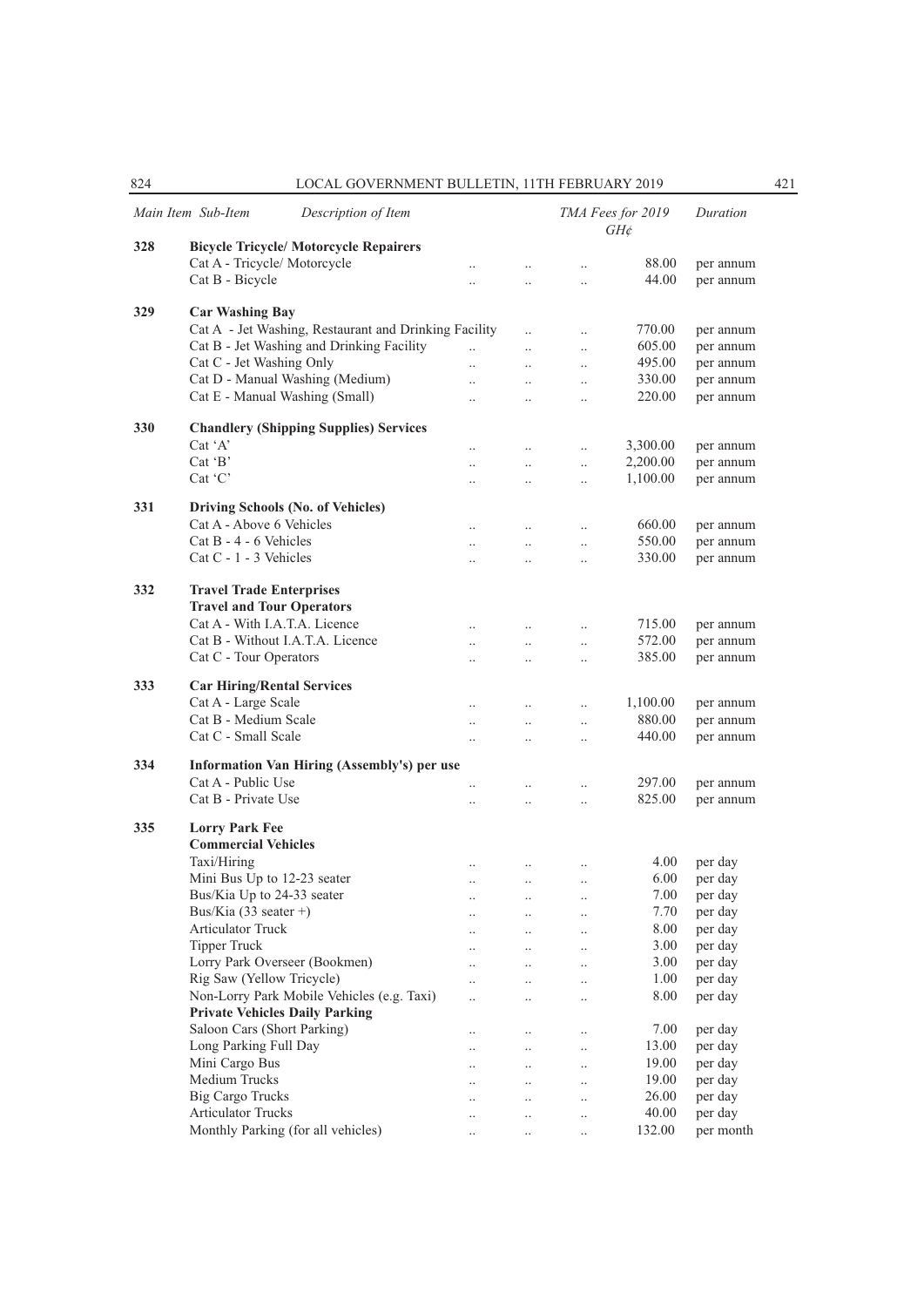|           | Description of Item<br>Main Item Sub-Item         |                      |                      |                      | TMA Fees for 2019<br>$GH\phi$ | Duration               |
|-----------|---------------------------------------------------|----------------------|----------------------|----------------------|-------------------------------|------------------------|
| 336       | <b>Hiring of Parks</b>                            |                      |                      |                      |                               |                        |
|           | Cat A - Government Recreational Park              | $\ddotsc$            | $\ddot{\phantom{0}}$ | $\ddotsc$            | 935.00                        | per day                |
|           | Cat B - Lorry Park (Space Rental)                 | $\ddotsc$            | $\ddotsc$            | $\ddotsc$            | 1,650.00                      | per day                |
|           | Cat C - Parade Grounds (Jubilee Parks)            | $\ddot{\phantom{a}}$ | $\ddotsc$            | $\ddotsc$            | 495.00                        | per day                |
| 337       | <b>Transport Unions (Lorry park Operations)</b>   |                      |                      |                      |                               |                        |
|           | $Cat^{\dagger}A'$                                 |                      |                      |                      | 2,200.00                      |                        |
|           | $Cat$ $B'$                                        | $\ddotsc$            | $\ddotsc$            | $\ldots$             |                               | per annum              |
|           | $Cat$ $C$                                         | $\ddot{\phantom{a}}$ | $\ddotsc$            | $\ddotsc$            | 1,650.00<br>1,100.00          | per annum              |
|           |                                                   | $\ddot{\phantom{a}}$ | $\ddot{\phantom{0}}$ | $\ddotsc$            |                               | per annum              |
| 338       | <b>Treatment/Storage Plants</b>                   |                      |                      |                      |                               |                        |
| i         | <b>Gas Storage Plants</b>                         | $\ldots$             | $\cdot$ .            | $\ldots$             | 93,500.00                     | per annum              |
| <b>ii</b> | <b>Waste Treatment Plants</b>                     |                      |                      |                      |                               |                        |
|           | Cat A - Sewage                                    | $\ddotsc$            | $\ddotsc$            | $\ldots$             | 2,750.00                      | per annum              |
|           | Cat B - E-waste                                   | $\ddotsc$            | $\ddotsc$            | $\ddotsc$            | 2,750.00                      | per annum              |
|           | Cat C - Others                                    | $\ddotsc$            | $\ddotsc$            | $\ddotsc$            | 1,320.00                      | per annum              |
| 339       | <b>Tyre/Battery Dealers - New</b>                 |                      |                      |                      |                               |                        |
|           | Cat A - Wholesale                                 | $\ddotsc$            | $\ddotsc$            | $\ldots$             | 2,200.00                      | per annum              |
|           | Cat B - Retail                                    | $\ddot{\phantom{0}}$ | $\ddot{\phantom{0}}$ | $\ddotsc$            | 1,650.00                      | per annum              |
| 340       | <b>Tyre/Battery Dealers - Used</b>                |                      |                      |                      |                               |                        |
|           | Cat A - Wholesale                                 | $\ddotsc$            | $\ddotsc$            | $\ldots$             | 2,420.00                      | per annum              |
|           | Cat B - Retail                                    | $\cdot$ .            | $\ddotsc$            | $\ddotsc$            | 1,320.00                      | per annum              |
|           | Cat C - Retail                                    | $\ddotsc$            | $\ddotsc$            | $\ddotsc$            | 275.00                        | per annum              |
|           | Cat D - Retail                                    | $\ddotsc$            | $\ddotsc$            | $\ddotsc$            | 242.00                        | per annum              |
|           | Cat E - Wayside                                   |                      |                      |                      | 440.00                        | per annum              |
|           |                                                   | $\ldots$             | $\cdot$ .            | $\ddotsc$            |                               |                        |
| 341       | <b>Tyre Manufacturing</b>                         |                      |                      |                      |                               |                        |
|           | Cat A - Manufacturers                             |                      |                      | $\ddot{\phantom{0}}$ | 2,750.00                      | per annum              |
|           | Cat B - Remoulding (OTR)                          | $\ddotsc$            | $\ddotsc$            | $\ddotsc$            | 660.00                        | per annum              |
| 342       | TV & Radio Repairers                              | $\ddotsc$            | $\ddotsc$            | $\ddotsc$            | 94.00                         | per annum              |
| 343       | <b>Used Paper Sellers (Store)</b>                 | $\ddotsc$            | $\ddotsc$            | $\ldots$             | 83.00                         | per annum              |
| 344       | <b>Urinal Operators (Private)</b>                 |                      |                      |                      |                               |                        |
|           | Cat A - Large Scale                               | $\ddotsc$            | $\ddot{\phantom{0}}$ | $\ddot{\phantom{0}}$ | per annum<br>220.00           |                        |
|           | Cat B - Medium Scale                              | $\ddotsc$            | $\ddotsc$            | $\ddotsc$            | 132.00                        | per annum              |
|           | Cat C - Small Scale                               | $\ldots$             | $\ldots$             | $\ddotsc$            | 88.00                         | per annum<br>per annum |
|           | a) Per Day (Maximum 3 hrs with 9 Litres Fuel)     | $\cdot \cdot$        | $\cdot \cdot$        |                      | 242.00                        | per annum              |
|           | b) Additional Hours (Per Hour)                    |                      |                      | $\cdot$ .            | 61.00                         |                        |
|           | <b>Private Use</b>                                |                      |                      |                      |                               | per annum              |
|           | a) Per Day (Maximum 3 hrs with 9 Litres Fuel)     |                      |                      | $\ddotsc$            | 682.00                        | per annum              |
|           | b) Additional Hours (Per Hour)                    |                      | $\cdot$              | $\ldots$             | 165.00                        | per annum              |
| 345       | Vehicle - Driver's Registration                   |                      |                      |                      |                               |                        |
|           | Commercial Drivers License (Per Driver) (New)     |                      |                      | $\ldots$             | 28.00                         | per annum              |
|           | Commercial Drivers License (Per Driver) (Renewal) |                      |                      | $\ddotsc$            | 17.00                         | per annum              |
|           | Taxi Licence                                      |                      |                      | $\ldots$             | 30.00                         | per annum              |
|           | Trotro/Bus Licence                                |                      | $\ddot{\phantom{a}}$ | $\ldots$             | 50.00                         | per annum              |
|           | Heavy Duty Licence                                |                      | $\ddot{\phantom{a}}$ | $\ddotsc$            | 80.00                         | per annum              |
|           | Multi-Purpose Licence                             |                      | $\ddotsc$            | $\ddotsc$            | 100.00                        | per annum              |
|           | Car Rental Licence                                | $\cdot$ .            | $\cdot$ .            | $\cdot$ .            | 30.00                         | per annum              |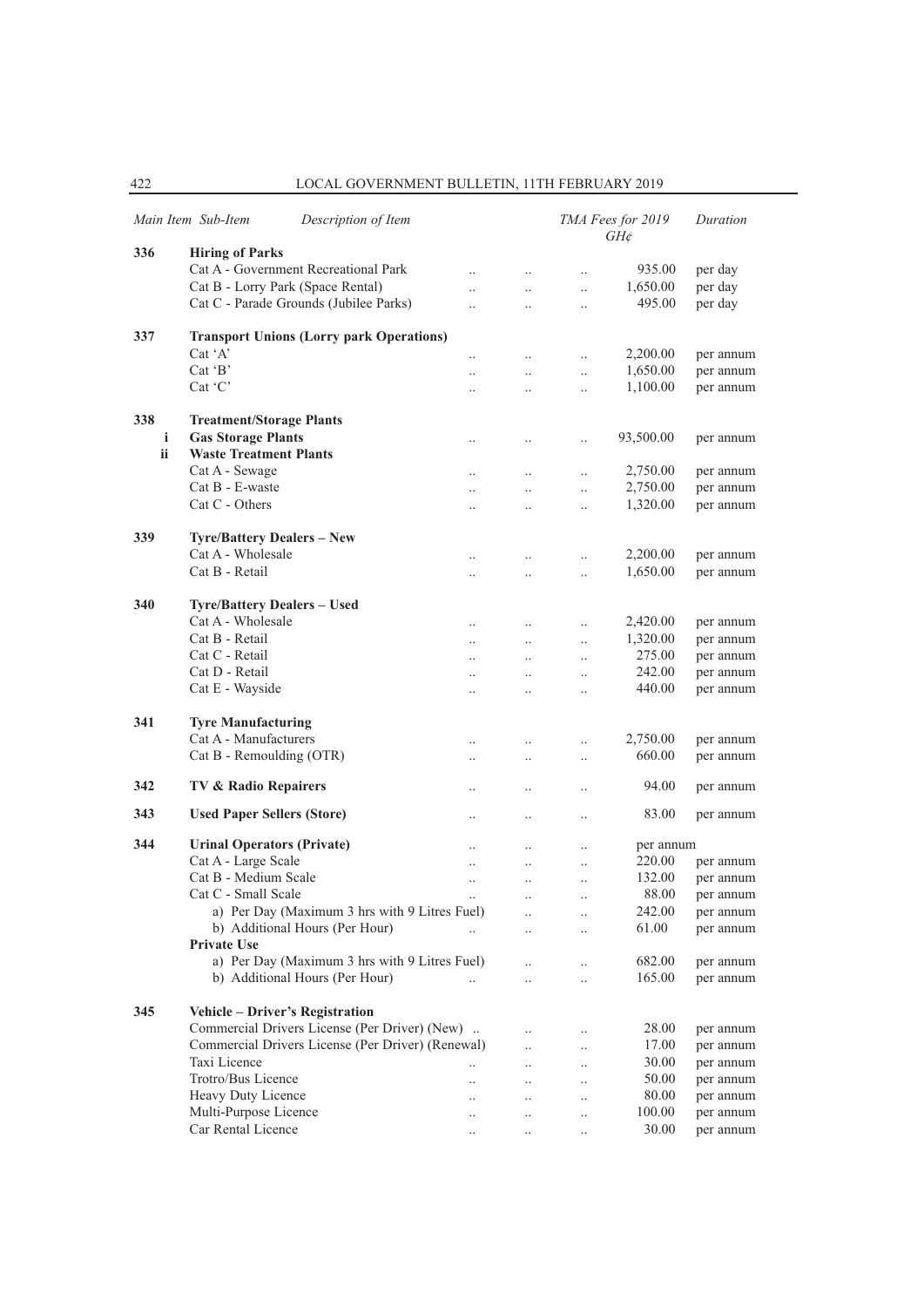|     | Main Item Sub-Item<br>Description of Item         |                      |                       |                      | TMA Fees for 2019<br>$GH\phi$ |           | Duration |
|-----|---------------------------------------------------|----------------------|-----------------------|----------------------|-------------------------------|-----------|----------|
|     | <b>Wheel Cart Licence</b>                         | $\cdot \cdot$        | $\ldots$              | $\ldots$             | 6.00                          | per annum |          |
|     | <b>Tractor Licence</b>                            | $\ddotsc$            | $\ddotsc$             | $\ddotsc$            | 60.00                         | per annum |          |
|     | Truck Vehicle Licence                             | $\ddotsc$            | $\ddots$              | $\ddot{\phantom{a}}$ | 100.00                        | per annum |          |
|     | Tanker Vehicle Licence                            | $\ddotsc$            | $\ldots$              | $\ddotsc$            | 100.00                        | per annum |          |
|     | Earth/Excavating/Levelling Machinery Licence      |                      | $\ddotsc$             | $\ddotsc$            | 120.00                        | per annum |          |
|     | Hearse/Ambulance Licence                          | $\ddot{\phantom{a}}$ | $\ldots$              | $\ddotsc$            | 150.00                        | per annum |          |
| 346 | <b>Vehicle Stickers for Embossment</b><br>General |                      |                       |                      |                               |           |          |
|     | Taxi                                              |                      |                       |                      | 12.00                         |           |          |
|     |                                                   | $\cdot$ .            | $\ldots$              | $\ldots$             | 100.00                        | per annum |          |
|     | Heavy Duty                                        | $\ddotsc$            | $\ldots$              | $\ddotsc$            | 90.00                         | per annum |          |
|     | <b>Light Duty</b>                                 | $\ddot{\phantom{a}}$ | $\ddots$              | $\ddotsc$            |                               | per annum |          |
|     | Multi-Purpose                                     | $\ddotsc$            | $\ddotsc$             | $\ddotsc$            | 50.00                         | per annum |          |
|     | 4 - Wheel Cart (Truck)<br>1 & 2- Wheel Cart       | $\cdot$ .            | $\ldots$              | $\cdot$ .            | 6.00<br>2.00                  | per annum |          |
|     |                                                   | $\ddotsc$            | $\ldots$              | $\cdot$ .            |                               | per annum |          |
|     | Tricycles/ Motorcycles (Per Unit)                 | $\cdot$ .            | $\ldots$              | $\ddotsc$            | 8.00                          | per annum |          |
|     | Bicycle Per Unit)<br><b>Buses/Trotro</b>          | $\ddot{\phantom{a}}$ | $\ddotsc$             | $\ddotsc$            | 2.00                          | per annum |          |
|     | 46 Passengers and above                           | $\cdot$ .            | $\ldots$              | $\cdot$ .            | 40.00                         | per annum |          |
|     | 33-45 Passengers                                  | $\ddotsc$            | $\ldots$              | $\ldots$             | 25.00                         | per annum |          |
|     | 18 - 32 Passengers                                | $\cdot$ .            | $\ldots$              | $\ddotsc$            | 20.00                         | per annum |          |
|     | 6 - 17 Passengers                                 | $\ddot{\phantom{a}}$ | $\ddotsc$             | $\ddotsc$            | 15.00                         | per annum |          |
|     | <b>Trucks</b>                                     |                      |                       |                      |                               |           |          |
|     | Articulator / Timber Trucks                       | $\cdot$ .            | $\ldots$              | $\ldots$             | 131.00                        | per annum |          |
|     | Cargo Trucks (Above 10 Tons)                      | $\ddotsc$            | $\ldots$              | $\ldots$             | 75.00                         | per annum |          |
|     | Cargo Trucks/Kia (Below 10 Tons)                  | $\cdot$ .            | $\ldots$              | $\ldots$             | 56.00                         | per annum |          |
|     | <b>Tipper Trucks:</b>                             | $\ddotsc$            | $\ldots$              | $\ddotsc$            | 31.00                         | per annum |          |
|     | Mini Trucks                                       | $\ddotsc$            | $\ddotsc$             | $\ddotsc$            | 25.00                         | per annum |          |
|     | Up to 9.5 Cubic metres                            | $\cdot$ .            | $\ldots$              | $\ldots$             | 85.00                         | per annum |          |
|     | 10 - 14 Cubic metres                              |                      | $\ldots$              | $\ddotsc$            | 110.00                        | per annum |          |
|     | 15 - 25 Cubic metres                              | $\ddotsc$            | $\ldots$              | $\ddotsc$            | 140.00                        | per annum |          |
|     | up to 45-46 Cubic metres                          | $\ddot{\phantom{a}}$ | $\ddotsc$             | $\ddotsc$            | 150.00                        | per annum |          |
| 347 | <b>Tankers</b>                                    |                      |                       |                      |                               |           |          |
|     | 1,100 - 1,500 Gallon Capacity                     | $\cdot$ .            | $\ldots$              | $\ldots$             | 40.00                         | per annum |          |
|     | 2,000 - 2,500 Gallon Capacity                     | $\ldots$             | $\ldots$              | $\ldots$             | 55.00                         | per annum |          |
|     | 3,000 - 7,000 Gallon Capacity                     | $\ddot{\phantom{a}}$ |                       | $\ddotsc$            | 70.00                         | per annum |          |
|     | a) Tanker (Fuel)                                  |                      |                       |                      |                               |           |          |
|     | Cat."A" (5,000 Gallons & Above)                   | $\ddotsc$            | $\ldots$              | $\ldots$             | 85.00                         | per annum |          |
|     | Cat."B" (4,000 Gallons)                           |                      | $\ldots$              | $\ldots$             | 44.00                         | per annum |          |
|     | Cat."C" (3,000 Gallons)                           |                      | $\ldots$              | $\ldots$             | 38.00                         | per annum |          |
|     | Cat."D" (2,000 Gallons)                           |                      | $\ldots$              | $\ldots$             | 31.00                         | per annum |          |
|     | b) Tanker (Water)                                 |                      |                       |                      |                               |           |          |
|     | Cat."A" (Above 3000 Gallons)                      | $\ldots$             | $\cdot$ .             | $\ldots$             | 25.00                         | per annum |          |
|     | Cat."B"(up to 3000 Gallons)                       |                      | $\ldots$              | $\ldots$             | 19.00                         | per annum |          |
|     | c) Other Goods                                    |                      |                       |                      |                               |           |          |
|     | Cat "A" (Double Axle)                             | $\cdot$              |                       | $\ldots$             | 81.00                         | per annum |          |
|     | Cat "B" (Single Axle)                             |                      | $\cdot$ .<br>$\ldots$ | $\ldots$             | 69.00                         | per annum |          |
|     |                                                   |                      |                       |                      |                               |           |          |
| 348 | <b>Earth/Excavating / Levelling Machinery</b>     |                      |                       |                      |                               |           |          |
|     | <b>Bitumen Distributor</b>                        | $\cdot$ .            | $\cdots$              | $\cdot$ .            | 170.00                        | per annum |          |
|     | Bitumen Tanker                                    | $\cdot$ .            | $\ldots$              | $\ldots$             | 170.00                        | per annum |          |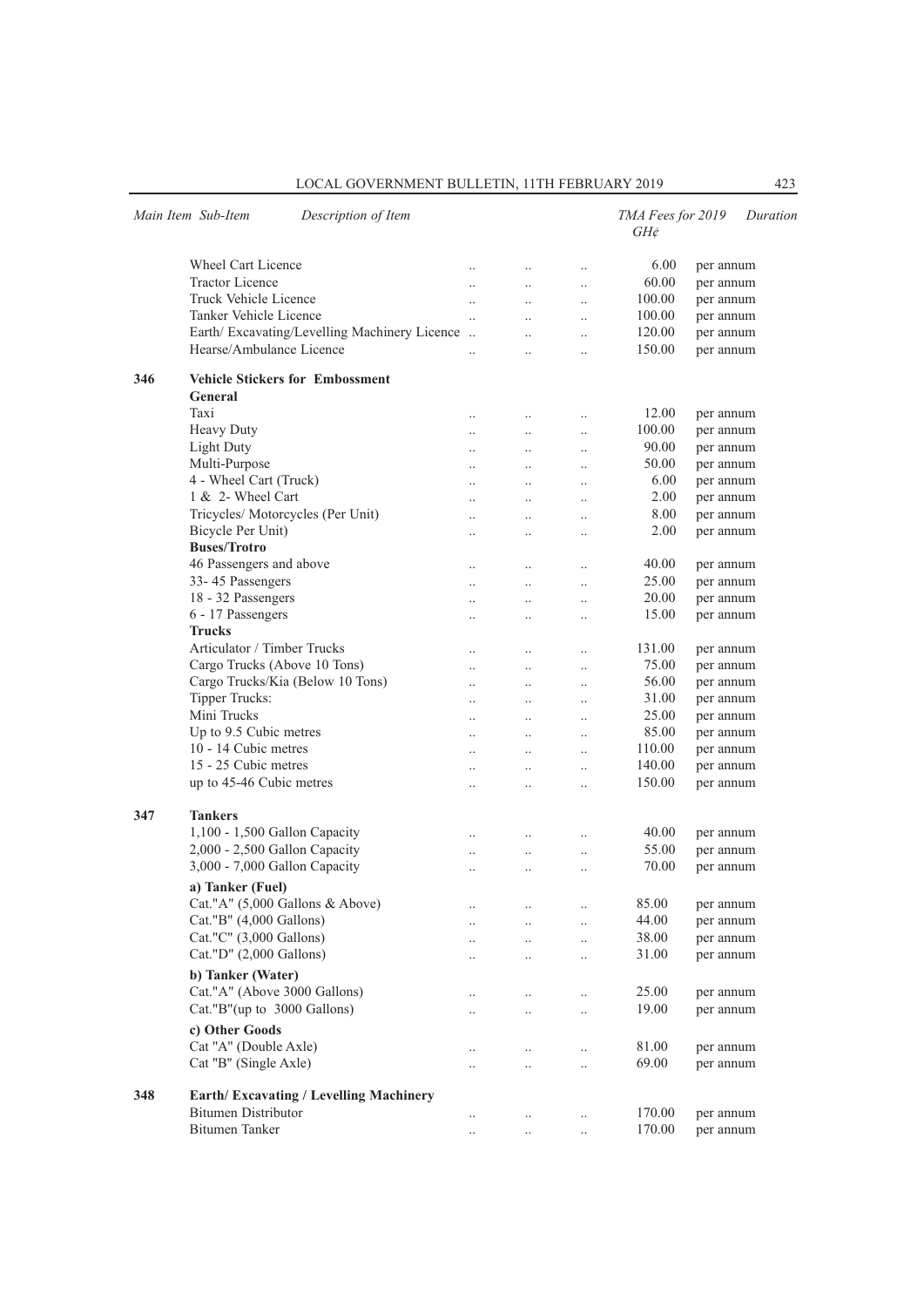|     | Item Sub-Item<br>Description of Item          |                        |                       |                        | TMA Fees for 2019<br>$GH\phi$ | Duration  |
|-----|-----------------------------------------------|------------------------|-----------------------|------------------------|-------------------------------|-----------|
|     | <b>Bulldozers</b>                             |                        |                       |                        |                               |           |
|     | $-D.6$                                        | $\ddotsc$              | $\ddots$              | $\ddot{\phantom{0}}$   | 140.00                        | per annum |
|     | $-D.7$                                        | $\ddot{\phantom{a}}$   | $\ddotsc$             | $\ddot{\phantom{0}}$   | 140.00                        | per annum |
|     | $-D8$                                         | $\cdot$ .              | $\ddotsc$             | $\ddotsc$              | 140.00                        | per annum |
|     | Dumper                                        | $\ddotsc$              | $\ldots$              | $\ddot{\phantom{a}}$   | 150.00                        | per annum |
|     | Excavator                                     |                        |                       |                        | 160.00                        | per annum |
|     | <b>Flat Truck</b>                             | $\ddotsc$              | $\ddotsc$             | $\ddotsc$              | 175.00                        | per annum |
|     | <b>Forklift</b>                               | $\ddotsc$              | $\ddot{\phantom{a}}$  | $\ddot{\phantom{0}}$   |                               |           |
|     | 21 tons and Above                             |                        |                       |                        |                               |           |
|     |                                               |                        | $\ldots$              | $\cdot$                | 175.00                        | per annum |
|     | $1 - 20$ tons                                 | $\cdot$                | $\ldots$              | $\ddotsc$              | 100.00                        | per annum |
|     | <b>Crane Mounted</b>                          |                        |                       |                        |                               |           |
|     | $60 - 100$ tons                               | $\cdot$ .              | $\ldots$              | $\ddotsc$              | 90.00                         | per annum |
|     | $101 - 150$ tons                              | $\ddot{\phantom{a}}$   | $\ddotsc$             | $\ddot{\phantom{a}}$   | 120.00                        | per annum |
|     | 151 - 250 tons & Above                        | $\cdot$                | $\ldots$              | $\ddotsc$              | 150.00                        | per annum |
|     | Prime Mover                                   | $\ddotsc$              | $\cdot$ .             | $\ddot{\phantom{a}}$   | 150.00                        | per annum |
|     | Motor Grader (125 HPL)                        | $\ddotsc$              | $\ddotsc$             | $\ddotsc$              | 150.00                        | per annum |
|     | Pavement Compactor                            | $\ddotsc$              | $\ldots$              | $\ddotsc$              | 150.00                        | per annum |
|     | Pavement Roller                               | $\ddot{\phantom{a}}$   | $\ddotsc$             | $\ddot{\phantom{a}}$   | 150.00                        | per annum |
|     | Low Loader                                    | $\cdot$                | $\ldots$              | $\ddotsc$              | 170.00                        | per annum |
|     | Road Roller                                   | $\ddot{\phantom{a}}$   | $\ldots$              | $\ddot{\phantom{a}}$   | 150.00                        | per annum |
|     | <b>Tipping Trailer &amp; Tractor</b>          |                        |                       |                        |                               |           |
|     | Pay Loaders                                   |                        |                       |                        | 170.00                        | per annum |
|     | Small Track-Excavators                        | $\ddot{\phantom{a}}$   | $\ddotsc$             | $\ddot{\phantom{0}}$   | 150.00                        | per annum |
|     | Large Track-Excavators                        | $\ddot{\phantom{a}}$   | $\ddotsc$             | $\ddotsc$              | 150.00                        | per annum |
|     | Vibrator Roller                               |                        | $\ldots$              | $\ddot{\phantom{a}}$   | 150.00                        | per annum |
|     | Wheel Loader                                  | $\ddotsc$              | $\ldots$              | $\ddotsc$              | 150.00                        |           |
|     | <b>Excavator Loader</b>                       | $\ddot{\phantom{a}}$   | $\ddotsc$             | $\ddot{\phantom{a}}$   | 150.00                        | per annum |
|     | Wheel Tractor                                 | $\ddotsc$              | $\ddotsc$             | $\ddot{\phantom{0}}$   | 150.00                        | per annum |
|     |                                               | $\ddotsc$              | $\ddotsc$             | $\ddotsc$              |                               | per annum |
|     | Air Compressor                                | $\ddot{\phantom{a}}$   | $\ddotsc$             | $\ddot{\phantom{a}}$   | 150.00                        | per annum |
|     | Static Roller (10-12)                         | $\ddot{\phantom{a}}$   | $\ddotsc$             | $\ddot{\phantom{0}}$   | 150.00                        | per annum |
|     | Plate Compactor                               | $\ddotsc$              | $\ldots$              | $\cdot$                | 175.00                        | per annum |
|     | Traxcavator - Large                           | $\cdot$                | $\ldots$              | $\cdot$ .              | 175.00                        | per annum |
|     | Traxcavator - Small                           | $\ddot{\phantom{a}}$   | $\ddotsc$             | $\ddotsc$              | 175.00                        | per annum |
| 349 | <b>Other Vehicles</b>                         |                        |                       |                        |                               |           |
|     | Cesspit Emptier                               |                        |                       |                        | 140.00                        | per annum |
|     | Hearse                                        | $\cdot$ .<br>$\ddotsc$ | $\ldots$<br>$\ddotsc$ | $\cdot$ .<br>$\ddotsc$ | 30.00                         | per annum |
|     | Towing Truck                                  | $\ddot{\phantom{a}}$   | $\ddotsc$             | $\ddot{\phantom{a}}$   | 40.00                         | per annum |
|     | <b>Tractors</b>                               |                        |                       |                        | 50.00                         | per annum |
|     | Roll-on Roll-off                              | $\ddotsc$              | $\ddotsc$             | $\cdot$                | 60.00                         | per annum |
|     |                                               | $\ddotsc$              | $\ldots$              | $\cdot$ .              |                               |           |
| 350 | <b>Private Salon Cars</b>                     | $\cdot$ .              | $\cdot$ .             | $\cdot$ .              | 20.00                         | per annum |
| 351 | <b>Private Pick Ups</b>                       | $\cdot$ .              | $\cdot$ .             | $\cdot$ .              | 20.00                         | per annum |
| 352 | <b>Private Long Bus</b>                       |                        |                       |                        | 22.00                         | per annum |
|     |                                               | $\cdot$ .              | $\cdot$ .             | $\cdot$ .              |                               |           |
| 353 | <b>Private Long Bus</b>                       | $\ddotsc$              | $\ddotsc$             | $\ddot{\phantom{a}}$   | 25.00                         | per annum |
| 354 | <b>Truck Pushers (Registration / Renewal)</b> |                        |                       |                        |                               |           |
|     | 4-Wheel Cart                                  |                        |                       | $\cdot$ .              | 3.00                          | per annum |
|     | 2-Wheel Cart                                  |                        | $\ddot{\phantom{0}}$  | $\ddot{\phantom{0}}$   | 3.00                          | per annum |
|     | 1-Wheel Cart                                  | $\cdot$ .              |                       | $\ddotsc$              | 3.00                          | per annum |
|     |                                               |                        |                       |                        |                               |           |
| 355 | <b>Towing Vehicles</b>                        |                        |                       |                        |                               |           |
|     | Cat."A"                                       | $\ddotsc$              | $\ddotsc$             | $\ddot{\phantom{0}}$   | 65.00                         | per annum |
|     | Cat "B"                                       | $\cdot$ .              |                       | $\ddotsc$              | 50.00                         | per annum |
|     | Cat."C"                                       | $\cdot$                | $\cdot$ .             | $\cdot$ .              | 40.00                         | per annum |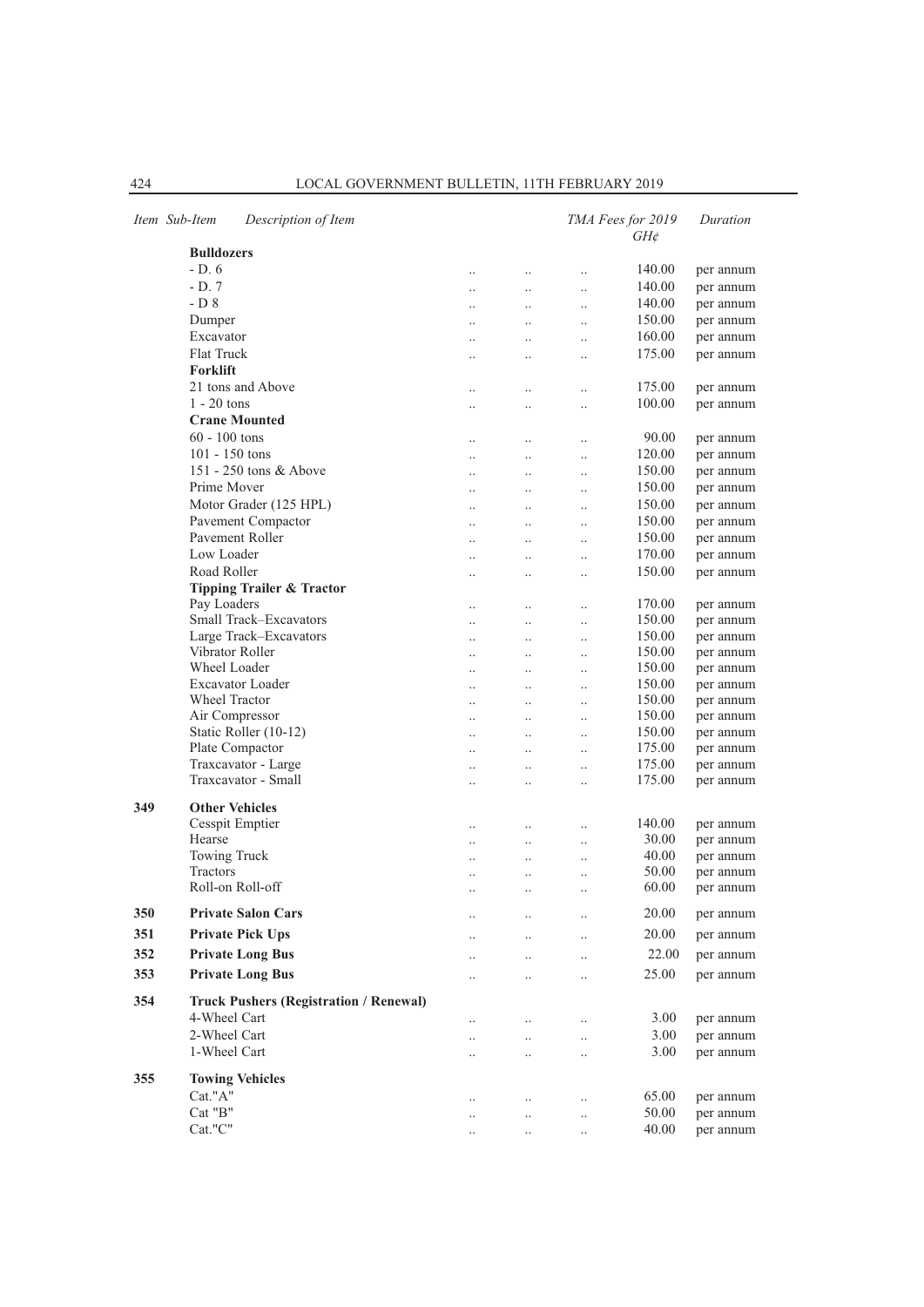|     | Item Sub-Item      | Description of Item                            |                        |                        |                                  | TMA Fees for 2019<br>$GH\mathcal{E}$ | Duration  |
|-----|--------------------|------------------------------------------------|------------------------|------------------------|----------------------------------|--------------------------------------|-----------|
| 356 |                    | <b>Bicycle for Hire</b>                        |                        |                        |                                  |                                      |           |
|     | 2-3 Bicycle        |                                                | $\ldots$               | $\ddotsc$              | $\ddotsc$                        | 3.00                                 | per annum |
|     | 4-10 Bicycles      |                                                | $\ldots$               | $\ldots$               | $\ldots$                         | 3.00                                 | per annum |
|     |                    | 11 Bicycles and Above                          | $\cdot$ .              | $\cdot$                | $\cdot$                          | 4.00                                 | per annum |
| 357 |                    | <b>Bicycle Licence Renewal</b>                 |                        |                        |                                  |                                      |           |
|     |                    | <b>Bicycle Number Plate (New Registration)</b> | $\ddotsc$              | $\ddotsc$              | $\ddot{\phantom{0}}$             | 10.00                                | per annum |
| 358 |                    | <b>Bicycle/Tricycle/Motorcycle Repairers</b>   | $\ddotsc$              | $\ldots$               | $\ldots$                         | 5.00                                 | per annum |
|     |                    | Cat A- Tricycle/Motorcycle                     |                        | $\ddot{\phantom{0}}$   | $\ddot{\phantom{0}}$             | 88.00                                | per annum |
|     | Cat B- Bicycle     |                                                | $\ddotsc$              | $\ddotsc$              | $\ddot{\phantom{0}}$             | 22.00                                | per annum |
| 360 |                    | <b>Canopy Vehicles</b>                         | $\ddotsc$              | $\ddotsc$              | $\ddotsc$                        | 23.00                                | per annum |
| 361 |                    | Mini Trucks (Cargo Vans/Wooden Trucks)         | $\ddotsc$              | $\ddotsc$              | $\ddot{\phantom{0}}$             | 23.00                                | per annum |
| 362 |                    | Mini/Peugeot/Pick Up (Goods)                   | $\cdot$                | $\ddotsc$              | $\ddot{\phantom{0}}$             | 24.00                                | per annum |
| 363 |                    | <b>Veterinary Clinic/Hospital</b>              |                        |                        |                                  |                                      |           |
|     |                    | Cat A - Vet, Lab and Shop                      | $\cdot \cdot$          | $\ddotsc$              | $\ldots$                         | 880.00                               | per annum |
|     |                    | Cat B - Vet and Shop                           | $\cdot \cdot$          | $\ldots$               | $\ldots$                         | 770.00                               | per annum |
|     |                    | Cat C - Vet Only                               | $\ddotsc$              | $\ddotsc$              | $\ldots$                         | 550.00                               | per annum |
|     |                    | Cat D - Shop Only                              | $\ddotsc$              |                        | $\ddot{\phantom{0}}$             | 385.00                               | per annum |
| 364 | <b>Video Games</b> |                                                |                        |                        |                                  |                                      |           |
|     |                    | Cat"A" (8 and Above Games)                     |                        |                        |                                  | 506.00                               | per annum |
|     |                    | Cat."B" (4-7 Games)                            | $\ddotsc$              |                        | $\ddot{\phantom{0}}$             | 341.00                               | per annum |
|     |                    | Cat."C" (1-3 Games)                            | $\ddotsc$<br>$\ddotsc$ | $\ldots$<br>$\ddotsc$  | $\ldots$<br>$\ddot{\phantom{0}}$ | 220.00                               | per annum |
|     |                    | Video & Cinema Houses                          |                        |                        |                                  |                                      |           |
| 365 |                    |                                                |                        |                        |                                  |                                      |           |
|     | Cat."A"            |                                                | $\cdot$ .              | $\ddotsc$              | $\ddot{\phantom{0}}$             | 506.00                               | per annum |
|     | Cat."B"            |                                                | $\cdot \cdot$          | $\ldots$               | $\ldots$                         | 308.00                               | per annum |
|     |                    | Cat "C" (Movie House)                          | $\ddotsc$              |                        | $\ddot{\phantom{0}}$             | 242.00                               | per annum |
| 366 |                    | <b>Video Rental / Libraries</b>                |                        |                        |                                  |                                      |           |
|     | Cat"A"             |                                                | $\ddotsc$              | $\ddotsc$              | $\ldots$                         | 154.00                               | per annum |
|     | Cat."B"            |                                                | $\ldots$               | $\ldots$               | $\ldots$                         | 149.00                               | per annum |
|     | Cat."C"            |                                                | $\ddotsc$              | $\ddotsc$              | $\ddotsc$                        | 132.00                               | per annum |
|     | Cat."D"            |                                                | $\cdot$ .              | $\ddot{\phantom{a}}$   | $\ddot{\phantom{a}}$             | 121.00                               | per annum |
| 367 | <b>Wig Sellers</b> |                                                |                        |                        |                                  |                                      |           |
|     | Cat."A"            |                                                | $\ddotsc$              |                        | $\ddotsc$                        | 330.00                               | per annum |
|     | Cat."B"            |                                                | $\ddotsc$              | $\ddotsc$              | $\ddot{\phantom{0}}$             | 220.00                               | per annum |
|     | Cat."C"            |                                                | $\ddotsc$              | $\ddotsc$              | $\ddot{\phantom{0}}$             | 165.00                               | per annum |
| 368 |                    | <b>Windscreen Dealers</b>                      |                        |                        |                                  |                                      |           |
|     | Cat 'A'            |                                                |                        | $\ddotsc$              |                                  | 440.00                               | per annum |
|     | Cat 'B'            |                                                | $\cdot$ .              |                        | $\ldots$<br>$\ddotsc$            | 330.00                               | per annum |
|     | Cat 'C'            |                                                | $\ddotsc$<br>$\ddotsc$ | $\ddotsc$<br>$\ddotsc$ | $\ddotsc$                        | 220.00                               | per annum |
|     |                    |                                                |                        |                        |                                  |                                      |           |
| 369 |                    | <b>Windscreen Repairers</b>                    |                        |                        |                                  |                                      |           |
|     | Cat 'A'            |                                                | $\ldots$               | $\ldots$               | $\ldots$                         | 165.00                               | per annum |
|     | Cat 'B'            |                                                | $\cdot$ .              | $\ddotsc$              | $\ldots$                         | 143.00                               | per annum |
|     | Cat 'C'            |                                                | $\cdot$ .              | $\ldots$               | $\ldots$                         | 110.00                               | per annum |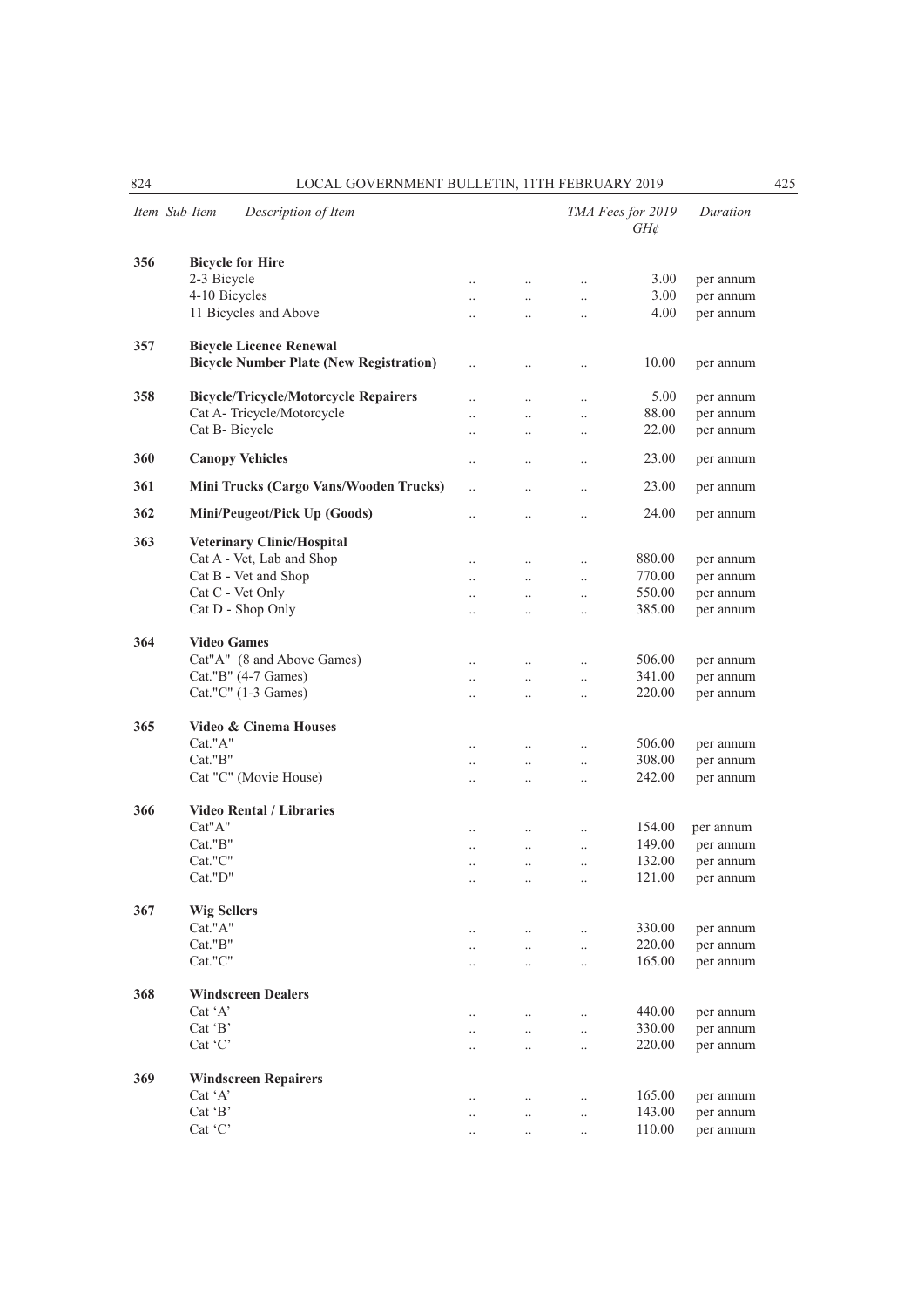|     | Description of Item<br>Item Sub-Item                                                      |                      |                      |                      | TMA Fees for 2019<br>$GH\phi$ | Duration    |
|-----|-------------------------------------------------------------------------------------------|----------------------|----------------------|----------------------|-------------------------------|-------------|
| 370 | <b>Wood Fuel</b>                                                                          |                      |                      |                      |                               |             |
|     | Cat A - Charcoal Wholesalers                                                              | $\ldots$             | $\ldots$             | $\ldots$             | 275.00                        | per annum   |
|     | Cat B - Firewood Sellers (Large)                                                          | $\ddotsc$            | $\ldots$             | $\ldots$             | 132.00                        | per annum   |
|     | Cat C - Firewood Sellers (Medium)                                                         |                      | $\ddotsc$            | $\ddot{\phantom{a}}$ | 66.00                         | per annum   |
|     | Cat D - Firewood Sellers (Small)                                                          | $\ddot{\phantom{a}}$ | $\ddotsc$            | $\ddotsc$            | 66.00                         | per annum   |
|     | Cat E - Charcoal Sellers                                                                  | $\ddotsc$            | $\ddotsc$            | $\ldots$             | 66.00                         | per annum   |
|     |                                                                                           |                      |                      |                      |                               |             |
| 371 | Wood Sellers (Comm. One Timber Market)                                                    |                      |                      |                      |                               |             |
|     | Cat "A"                                                                                   | $\cdot$ .            | $\ldots$             | $\ldots$             | 132.00                        | per annum   |
|     | Cat."B"                                                                                   | $\ddotsc$            | $\ldots$             | $\ldots$             | 110.00                        | per annum   |
|     | Cat."C"                                                                                   | $\ddot{\phantom{a}}$ | $\ddotsc$            | $\ddot{\phantom{a}}$ | 99.00                         | per annum   |
| 372 | Bamboo Sellers (Comm. one Timber Market)<br>Cat "A"                                       |                      |                      |                      | 110.00                        | per annum   |
|     | Cat."B"                                                                                   |                      | $\cdot$ .            | $\cdot$              | 88.00                         | per annum   |
|     |                                                                                           | $\cdot$ .            | $\cdot$ .            | $\ldots$             |                               |             |
| 373 | <b>Wood Sellers (Timber Market Roundabout)</b>                                            | $\ddotsc$            | $\ddotsc$            | $\ldots$             | 330.00                        | per annum   |
| 374 | a) Bamboo Sellers (Timber Market Roundabout)                                              |                      | $\ddotsc$            | $\ddotsc$            | 110.00                        | per annum   |
|     |                                                                                           |                      |                      |                      |                               |             |
| 375 | <b>Wood Sellers (Ply Wood)</b>                                                            |                      |                      |                      |                               |             |
|     | Cat "A"                                                                                   | $\ldots$             | $\ddotsc$            | $\ddotsc$            | 803.00                        | per annum   |
|     | $Cat$ " $B$ "                                                                             | $\ddotsc$            | $\ddotsc$            | $\ddotsc$            | 517.00                        | per annum   |
|     | $Cat$ " $C$ "                                                                             | $\ddotsc$            | $\ddotsc$            | $\ddotsc$            | 341.00                        | per annum   |
|     | Cat "D"                                                                                   | $\ddotsc$            | $\ddotsc$            | $\ddotsc$            | 220.00                        | per annum   |
|     |                                                                                           |                      |                      |                      |                               |             |
|     | <b>Building Plans and Permits</b>                                                         |                      |                      |                      |                               |             |
| 1   | <b>Jacket/Application Forms</b>                                                           | $\ddotsc$            | $\ddotsc$            | $\ddot{\phantom{a}}$ | 110.00                        | Per project |
| 2   | <b>Building Processing Fee</b>                                                            |                      |                      |                      |                               |             |
|     | (Non-Refundable Deposit)                                                                  |                      |                      |                      |                               |             |
|     | <b>Residential</b><br>i                                                                   |                      |                      |                      |                               |             |
|     | General Residential Development (1 storey)                                                | $\ddotsc$            | $\ddots$             | $\ldots$             | 440.00                        | Per project |
|     | 2 Storey Residential Development                                                          | $\ddotsc$            | $\ddotsc$            | $\ddotsc$            | 550.00                        | Per project |
|     | 3 Storey Residential Development (below a gross floor area of 450m <sup>2</sup> )         |                      |                      |                      | 495.00                        | Per project |
|     | 3 Storey and Above Residential Development (Above gross floor area of 450m <sup>2</sup> ) |                      |                      |                      |                               |             |
|     | Apartments                                                                                | $\ddotsc$            | $\ddotsc$            | $\ldots$             | 550.00                        | Per Unit    |
| ii  | <b>Commercial</b>                                                                         |                      |                      |                      |                               |             |
|     | <b>Filling Station</b>                                                                    | $\ldots$             | $\ldots$             | $\ddotsc$            | 2,420.00                      | Per Unit    |
|     | <b>Shops</b>                                                                              |                      |                      |                      |                               |             |
|     | Up to 2 Storey Shops Development                                                          | $\ddotsc$            | $\ddotsc$            | $\ddotsc$            | 440.00                        | Per Unit    |
|     | Shops Development (below a gross floor area of 450m <sup>2</sup> )                        |                      |                      | $\ldots$             | 495.00                        | Per Unit    |
|     | Shops Development (above gross floor area of 450m <sup>2</sup> )                          |                      |                      |                      |                               |             |
|     | <b>Hotels</b>                                                                             |                      |                      |                      |                               |             |
|     | 2 Storey Hotel Building                                                                   | $\ldots$             |                      | $\ldots$             | 880.00                        | Per Unit    |
|     | 3 Storey Hotel Building                                                                   |                      | $\ddotsc$            | $\ddotsc$            | 1,100.00                      | Per Unit    |
|     | Hotel Building (Above a gross floor area of 450m <sup>2</sup> )                           |                      |                      |                      |                               |             |
|     | <b>Restaurants</b>                                                                        |                      |                      |                      |                               |             |
|     | <b>Single Storey Restaurant</b>                                                           | $\ddots$             | $\ddots$             | $\ldots$             | 660.00                        | Per Unit    |
|     | 2 Storey Restaurant Per Unit                                                              | $\ddotsc$            | $\ddot{\phantom{a}}$ | $\ddotsc$            | 770.00                        | Per Unit    |
|     | 3 Storey Restaurant Per Unit                                                              | $\ddotsc$            | $\ddotsc$            | $\ddotsc$            | 1,045.00                      | Per Unit    |
|     | Restaurant Building with gross floor area Above of 450m <sup>2</sup>                      |                      |                      |                      |                               |             |
|     | <b>Multi-storey Parking Facility</b>                                                      |                      |                      |                      |                               |             |
|     | 2 Storey Parking Facility                                                                 | $\ldots$             | $\ddotsc$            | $\ldots$             | 1,100.00                      | Per Unit    |
|     | 3 Storey Parking Facility                                                                 |                      | $\ldots$             | $\ddotsc$            | 1,210.00                      | Per Unit    |
|     | Parking Facility(Above a gross floor area of 450m <sup>2</sup> )                          |                      |                      |                      |                               |             |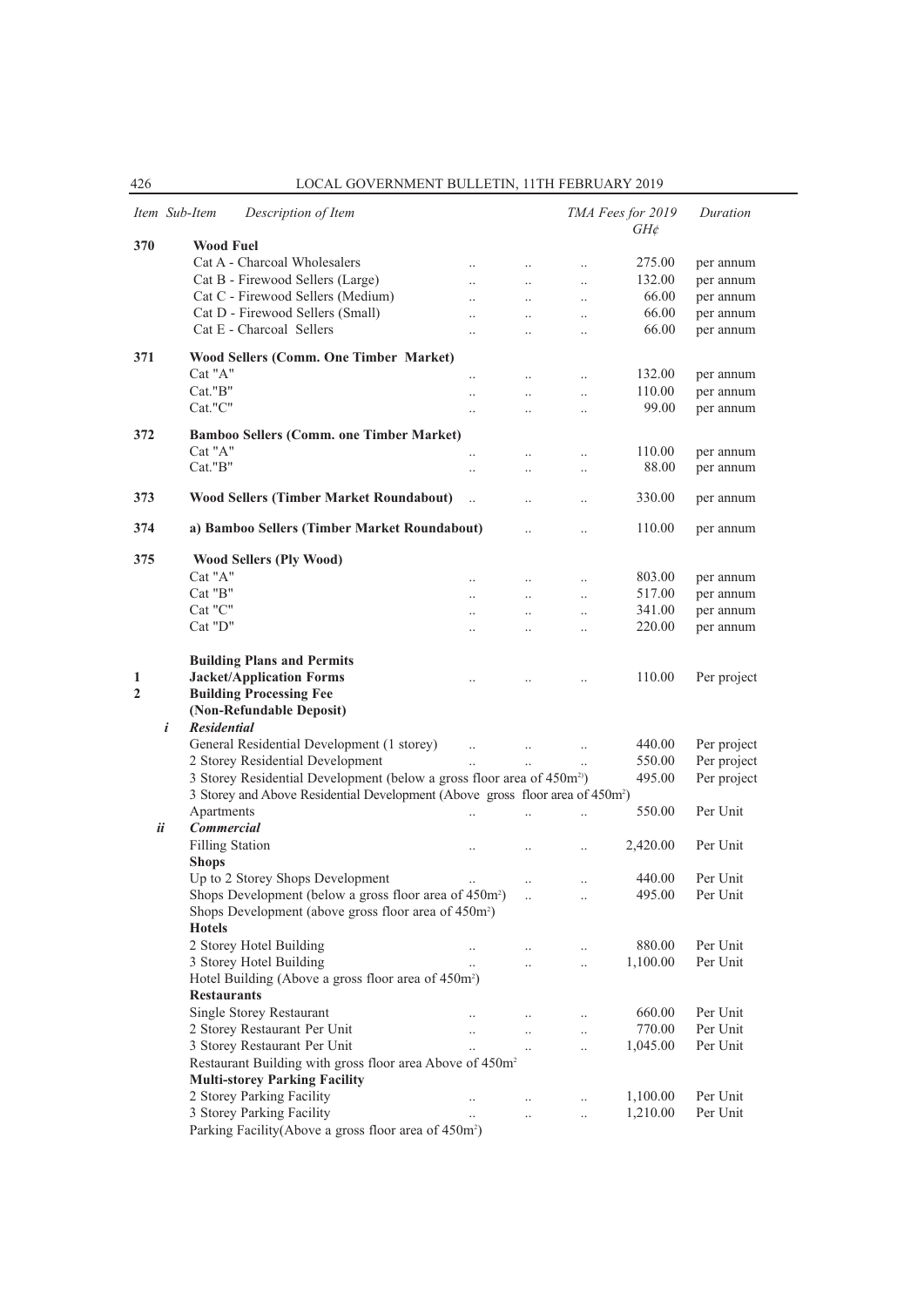|     | Item Sub-Item       | Description of Item                                                               |                      |                      |                      | TMA Fees for 2019<br>$GH\phi$ | Duration  |
|-----|---------------------|-----------------------------------------------------------------------------------|----------------------|----------------------|----------------------|-------------------------------|-----------|
|     | <b>Banking Hall</b> |                                                                                   |                      |                      |                      |                               |           |
|     |                     | 1 Storey Banking Hall                                                             |                      |                      | $\ddotsc$            | 880.00                        | Per Unit  |
|     |                     | 2 Storey Banking Hall                                                             | $\ddotsc$            | $\ddotsc$            | $\ddotsc$            | 1,210.00                      | Per Unit  |
|     |                     | 3 Storey Banking Hall                                                             | $\ddotsc$            | $\ddotsc$            | $\ddotsc$            | 1,980.00                      | Per Unit  |
|     |                     | Banking Hall with a gross floor area Above of 450m <sup>2</sup>                   |                      |                      |                      |                               |           |
|     |                     | <b>Radio/TV Station Building</b>                                                  |                      |                      |                      |                               |           |
|     |                     | 1 Storey Building                                                                 |                      |                      | $\ldots$             | 880.00                        | Per Unit  |
|     |                     | 2 Storey Building                                                                 | $\ddotsc$            | $\ddotsc$            | $\ddot{\phantom{a}}$ | 1,210.00                      | Per Unit  |
|     |                     | 3 Storey Building                                                                 | $\ddotsc$            | $\ddotsc$            | $\ddotsc$            | 1,650.00                      | Per Unit  |
|     |                     | Radio/TV Station Building with gross floor area Above 450m <sup>2</sup>           |                      |                      |                      |                               |           |
|     |                     | <b>Telecommunication Mast</b>                                                     |                      |                      | $\ddot{\phantom{0}}$ | 7,700.00                      | Per Annum |
|     |                     | <b>Printing Houses</b>                                                            |                      |                      |                      |                               |           |
|     |                     | 1 Storey Printing House                                                           |                      |                      | $\ldots$             | 660.00                        | Per Annum |
|     |                     | 2 Storey Printing House                                                           | $\ldots$             | $\ldots$             | $\ldots$             | 770.00                        | Per Annum |
|     |                     | 3 Storey Printing House                                                           |                      | $\ldots$             | $\ddot{\phantom{0}}$ | 1,100.00                      | Per Annum |
|     |                     | Printing House Building with gross floor area Above 450m <sup>2</sup>             |                      |                      |                      |                               | Per Annum |
|     |                     | <b>Funeral Home</b>                                                               |                      |                      |                      |                               |           |
|     |                     | Cat A - 3 Storey Funeral Home                                                     | $\ddotsc$            | $\ldots$             | $\ldots$             | 1,210.00                      | Per Annum |
|     |                     | Cat B - 2 Storey Funeral Home                                                     | $\ldots$             | $\ddotsc$            | $\ddotsc$            | 770.00                        | Per Annum |
|     |                     | Cat C - Storey Funeral Home                                                       | $\ddotsc$            |                      | $\ddot{\phantom{a}}$ | 660.00                        | Per Annum |
|     |                     | Funeral Home Building with gross floor area Above 450m <sup>2</sup>               |                      |                      |                      |                               | Per Annum |
| iii |                     | <b>Civic and Cultural Offices</b>                                                 |                      |                      |                      |                               |           |
|     |                     | Up to 2 Storey Office                                                             |                      |                      |                      | 770.00                        | Per Annum |
|     |                     | 3 Storey Office                                                                   |                      |                      | $\ddot{\phantom{0}}$ | 1,045.00                      | Per Annum |
|     |                     | Office Building with gross floor area Above 450m <sup>2</sup>                     |                      |                      |                      | Per Annum                     |           |
|     |                     |                                                                                   |                      |                      |                      |                               |           |
|     |                     | <b>Churches/Mosque</b>                                                            |                      |                      |                      |                               |           |
|     |                     | 1 Storey Church/Mosque                                                            |                      |                      | $\ddotsc$            | 550.00                        | Per Annum |
|     |                     | 2 Storey Church/Mosque                                                            | $\ldots$             | $\ldots$             | $\ldots$             | 737.00                        | Per Annum |
|     |                     | 3 Storey Church/Mosque                                                            |                      |                      | $\ddot{\phantom{0}}$ | 880.00                        | Per Annum |
|     |                     | Church/Mosque Building with gross floor area Above 450m <sup>2</sup>              |                      |                      |                      |                               | Per Annum |
|     |                     | Hospital/Clinic/Laboratory                                                        |                      |                      |                      |                               |           |
|     |                     | 1 Storey Hospital/Clinic/Laboratory                                               | $\ddot{\phantom{0}}$ |                      | $\cdot$              | 660.00                        | Per Annum |
|     |                     | 2 Storey Hospital/Clinic/Laboratory                                               | $\ddotsc$            | $\ldots$             | $\ddotsc$            | 990.00                        | Per Annum |
|     |                     | 3 Storey Hospital/Clinic/Laboratory                                               |                      |                      |                      | 1,210.00                      | Per Annum |
|     |                     | Hospital/Clinic/Laboratory Building with gross floor area Above 450m <sup>2</sup> |                      |                      |                      |                               |           |
|     | iv                  | <b>Factories/Industrial Buildings</b>                                             |                      |                      |                      |                               |           |
|     |                     | Warehouse (storage only)                                                          |                      |                      |                      |                               |           |
|     |                     | 1 Storey Warehouse (storage only)                                                 |                      |                      |                      | 550.00                        | Per Annum |
|     |                     | 2 Storey Warehouse (storage only)                                                 |                      | $\ddotsc$            | $\cdot$ .            | 660.00                        | Per Annum |
|     |                     | 3 Storey Warehouse (storage only)                                                 | $\ddot{\phantom{a}}$ | $\ddotsc$            | $\ddot{\phantom{0}}$ | 770.00                        | Per Annum |
|     |                     | Warehouse Building with gross floor area Above 450m <sup>2</sup>                  |                      |                      |                      |                               | Per Annum |
|     |                     | <b>Warehouse and Office</b>                                                       |                      |                      |                      |                               |           |
|     |                     | 1 Storey Warehouse and Office                                                     |                      |                      | $\cdot$ .            | 660.00                        | Per Annum |
|     |                     | 2 Storey Warehouse and Office                                                     |                      | $\ddot{\phantom{0}}$ | $\ddotsc$            | 770.00                        | Per Annum |
|     |                     | 3 Storey Warehouse and Office                                                     |                      | $\ddot{\phantom{0}}$ | $\ddot{\phantom{0}}$ | 990.00                        | Per Annum |
|     |                     | Warehouse/Office Building with gross floor area Above 450m <sup>2</sup>           |                      |                      |                      |                               | Per Annum |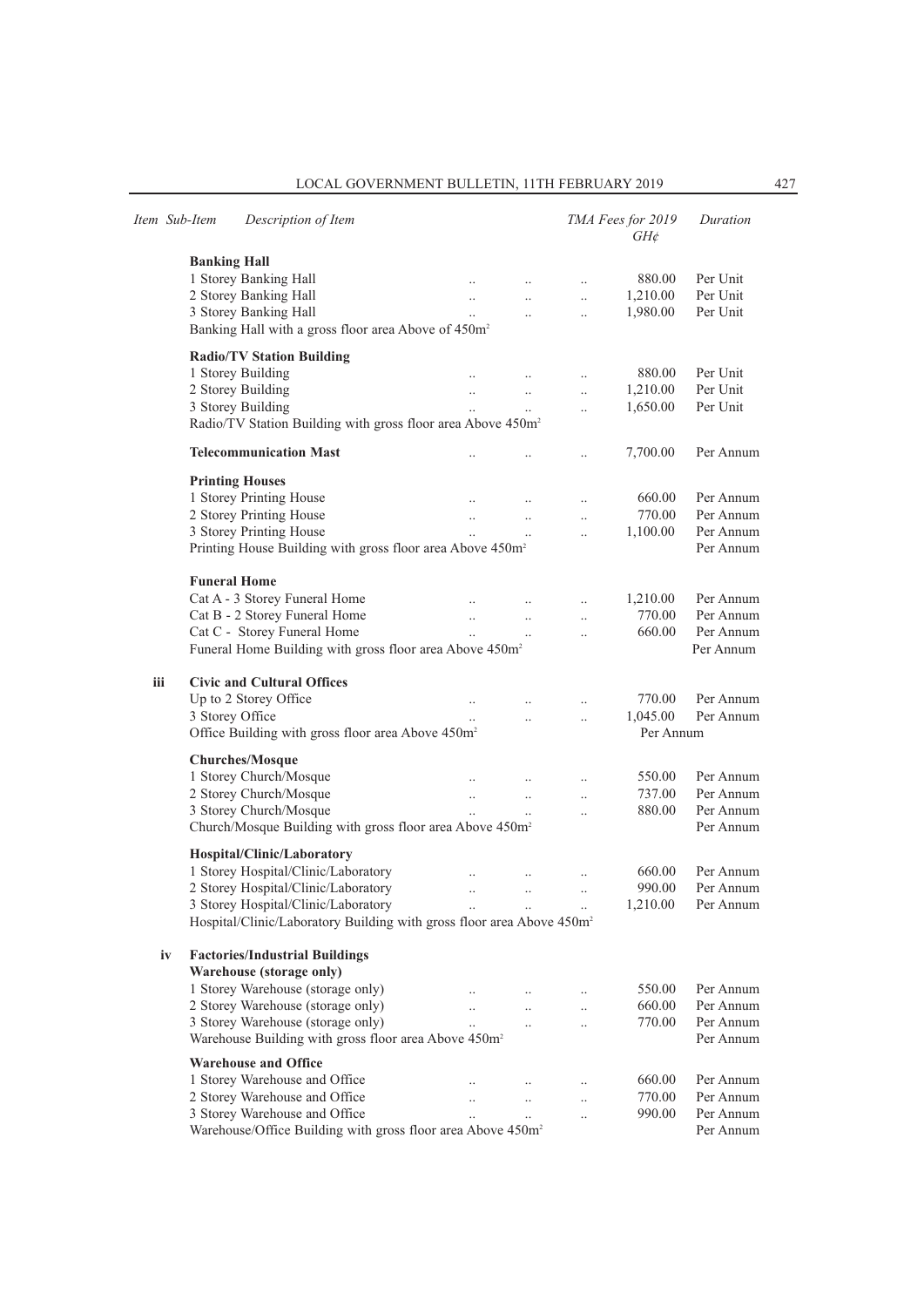|   | Item Sub-Item       | Description of Item                                                                |                       |                      |                      | TMA Fees for 2019<br>$GH\phi$ | Duration  |
|---|---------------------|------------------------------------------------------------------------------------|-----------------------|----------------------|----------------------|-------------------------------|-----------|
|   |                     | <b>Warehouse and Residence</b>                                                     |                       |                      |                      |                               |           |
|   |                     | 1 Storey Warehouse & Residence                                                     | $\ddotsc$             | $\ldots$             | $\cdot$              | 660.00                        | Per Annum |
|   |                     | 2 Storey Warehouse & Residence                                                     | $\ddotsc$             | $\ddotsc$            | $\ddotsc$            | 770.00                        | Per Annum |
|   |                     | 3 Storey Warehouse & Residence                                                     | $\ddotsc$             | $\ddotsc$            | $\ddotsc$            | 990.00                        | Per Annum |
|   |                     | Warehouse/Residence Building with gross floor area Above 450m <sup>2</sup>         |                       |                      |                      |                               | Per Annum |
|   | <b>Factories</b>    |                                                                                    |                       |                      |                      |                               |           |
|   |                     | Up to 2 Storey Factory                                                             |                       | $\ddotsc$            | $\ddot{\phantom{0}}$ | 9,900.00                      | Per Annum |
|   |                     | Up to 3 Storey Factory                                                             | $\ddotsc$             | $\ddot{\phantom{a}}$ | $\ddotsc$            | 1,320.00                      | Per Annum |
|   |                     | Factory with gross floor area Above 450m <sup>2</sup>                              |                       |                      |                      |                               |           |
|   |                     | <b>Industrial Complex</b>                                                          | $\ddotsc$             | $\ddots$             | $\ddotsc$            | 1,320.00                      | Per Annum |
|   |                     | Up to 2 Storey Industrial Complex                                                  | $\ddotsc$             |                      | $\ddotsc$            | 1,320.00                      | Per Annum |
|   |                     | Up to 3 Storey Industrial Complex                                                  | $\ddotsc$             | $\ddot{\phantom{a}}$ | $\ddotsc$            | 1,980.00                      | Per Annum |
|   |                     | Industrial Complex with gross floor area Above 450m <sup>2</sup>                   |                       |                      |                      |                               | Per Annum |
| V |                     | <b>Education (Private)</b>                                                         |                       |                      |                      |                               |           |
|   | Pre-school          |                                                                                    |                       |                      |                      |                               |           |
|   |                     | 1 Storey pre-school                                                                | $\ldots$              |                      | $\ldots$             | 440.00                        | Per Annum |
|   |                     | 2 Storey pre-school                                                                | $\ldots$              | $\ddotsc$            | $\ldots$             | 550.00                        | Per Annum |
|   |                     | 3 Storey pre-school                                                                |                       | $\ddot{\phantom{0}}$ | $\ddotsc$            | 660.00                        | Per Annum |
|   |                     | Pre-school Building with gross floor area Above 450m <sup>2</sup>                  |                       |                      |                      |                               | Per Annum |
|   | <b>Basic School</b> |                                                                                    |                       |                      |                      |                               |           |
|   |                     | 1 Storey Basic School                                                              |                       |                      | $\ldots$             | 550.00                        | Per Annum |
|   |                     | 2 Storey Basic School                                                              | $\ldots$              | $\ddotsc$            | $\ddotsc$            | 792.00                        | Per Annum |
|   |                     | 3 Storey Basic School                                                              |                       | $\ddotsc$            | $\ddotsc$            | 1,100.00                      | Per Annum |
|   |                     | Basic School Building with gross floor area Above 450m <sup>2</sup>                |                       |                      |                      |                               | Per Annum |
|   |                     | <b>Second Cycle School</b>                                                         |                       |                      | $\ldots$             | 1,100.00                      | Per Annum |
|   |                     | 1 Storey Second Cycle School                                                       | $\ddotsc$             | $\ddot{\phantom{a}}$ | $\ldots$             | 1,100.00                      | Per Annum |
|   |                     | 2 Storey Second Cycle School                                                       | $\ddotsc$             | $\ddotsc$            | $\ldots$             | 1,320.00                      | Per Annum |
|   |                     | 3 Storey Second Cycle School                                                       |                       |                      | $\ldots$             | 1,650.00                      | Per Annum |
|   |                     | Second Cycle School Building with gross floor area Above 450m <sup>2</sup>         |                       |                      |                      |                               | Per Annum |
|   |                     | <b>Basic and Second Cycle</b>                                                      |                       |                      |                      |                               |           |
|   |                     | 1 Storey Basic and Second Cycle School                                             | $\ddot{\phantom{0}}$  | $\ddotsc$            | $\ddotsc$            | 1,650.00                      | Per Annum |
|   |                     | 2 Storey Basic and Second Cycle School                                             | $\ddotsc$             | $\ddotsc$            | $\ldots$             | 1,980.00                      | Per Annum |
|   |                     | 3 Storey Basic and Second Cycle School                                             | $\ddot{\phantom{0}}$  | $\ldots$             | $\ddotsc$            | 2,310.00                      | Per Annum |
|   |                     | Basic & Second Cycle School Building with gross floor area Above 450m <sup>2</sup> |                       |                      |                      |                               | Per Annum |
|   |                     | <b>Vocational/Technical</b>                                                        |                       |                      |                      |                               |           |
|   |                     | 1 Storey Vocational/Technical School                                               |                       | $\ldots$             | $\ldots$             | 1,650.00                      | Per Annum |
|   |                     | 2 Storey Vocational/Technical School                                               | $\dddot{\phantom{0}}$ | $\ddots$             | $\ddots$             | 1,980.00                      | Per Annum |
|   |                     | 3 Storey Vocational/Technical School                                               | $\ddot{\phantom{a}}$  | $\ddotsc$            | $\ddotsc$            | 2,310.00                      | Per Annum |
|   |                     | Vocational/Technical School Building with gross floor area Above 450m <sup>2</sup> |                       |                      |                      |                               | Per Annum |
|   |                     | Extension of Time                                                                  | $\ddotsc$             | $\ddotsc$            |                      | 2,310.00                      | Per Annum |
|   | <b>Tertiary</b>     |                                                                                    |                       |                      |                      |                               |           |
|   |                     | 1 Storey Private Tertiary School Building                                          | $\ddotsc$             | $\ddots$             |                      | 2,640.00                      | Per Annum |
|   |                     | 2 Storey Private Tertiary School Building                                          |                       |                      | $\ldots$             | 3,300.00                      | Per Annum |
|   |                     | 3 Storey Private Tertiary School Building                                          | $\ddotsc$             | $\ddots$             | $\ldots$             | 4,400.00                      | Per Annum |
|   |                     | Private Tertiary School Building with gross floor area Above 450m <sup>2</sup>     | $\ddotsc$             | $\ddotsc$            | $\ldots$             |                               | Per Annum |
|   |                     |                                                                                    |                       |                      |                      |                               |           |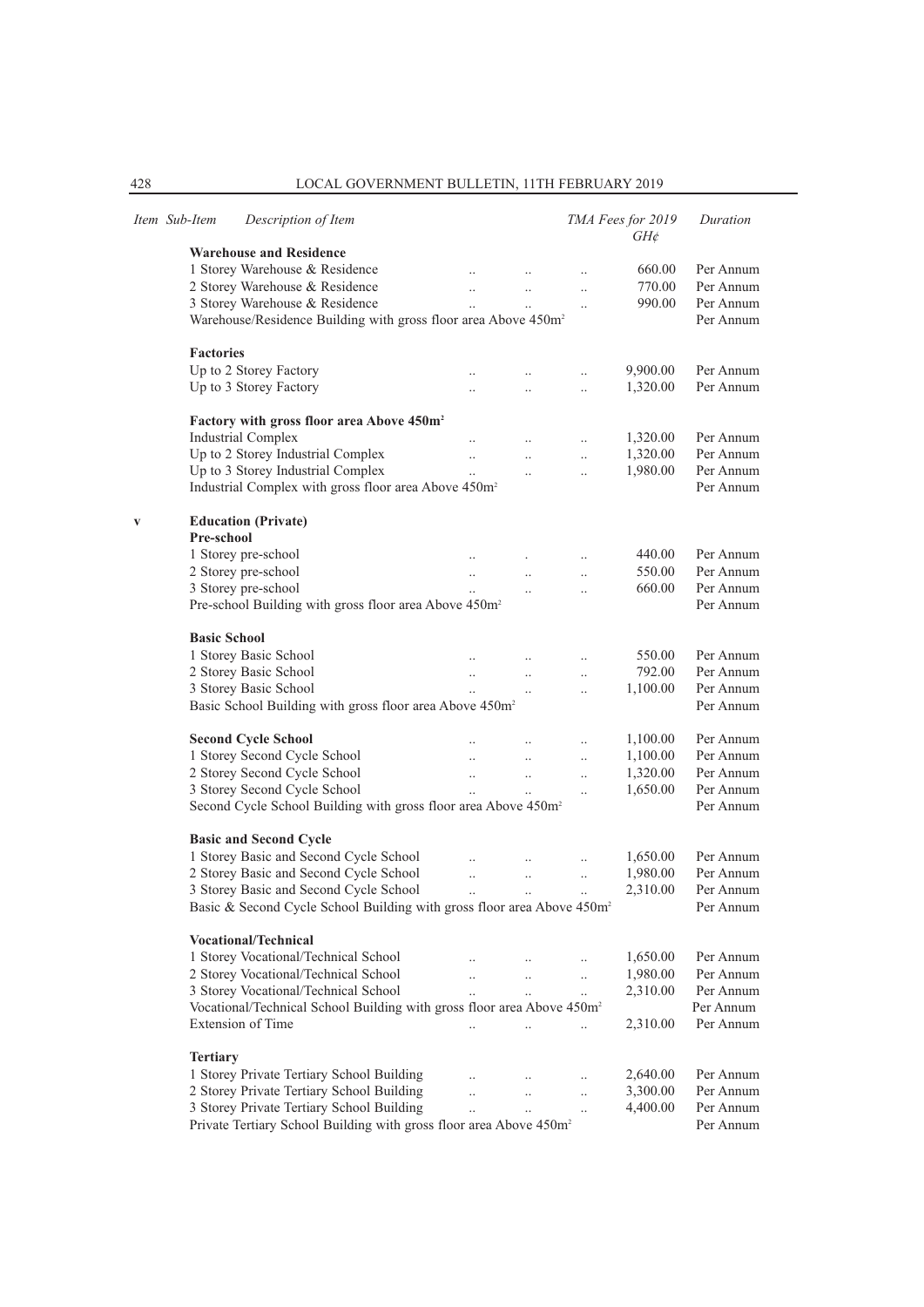|                          | Item Sub-Item        | Description of Item                                                            |                  |                                 |                      |                       | TMA Fees for 2019<br>$GH\phi$ | Duration  |
|--------------------------|----------------------|--------------------------------------------------------------------------------|------------------|---------------------------------|----------------------|-----------------------|-------------------------------|-----------|
|                          |                      | <b>Driving Schools</b>                                                         |                  |                                 |                      |                       |                               |           |
|                          |                      | 1 Storey Private Driving School                                                |                  | $\ddotsc$                       | $\ldots$             | $\ddotsc$             | 550.00                        | per annum |
|                          |                      | 2 Storey Private Driving School                                                |                  | $\ldots$                        | $\ddotsc$            | $\ldots$              | 660.00                        | per annum |
|                          |                      | 3 Storey Private Driving School                                                |                  | $\ddotsc$                       |                      |                       | 770.00                        | per annum |
|                          |                      | Private Driving School Building with gross floor area Above 450m <sup>2</sup>  |                  |                                 |                      | $\ddotsc$             |                               |           |
|                          |                      |                                                                                |                  |                                 |                      |                       |                               | per annum |
| vi                       |                      | <b>Open Space &amp; Recreational Development</b>                               |                  |                                 |                      |                       |                               |           |
|                          |                      | <b>Sports Complex</b>                                                          |                  |                                 |                      | $\ddotsc$             | 2,640.00                      | Per Annum |
|                          | <b>Events Centre</b> |                                                                                |                  | $\ddot{\phantom{a}}$            | $\ddotsc$            | $\ldots$              | 1,980.00                      | Per Annum |
| vii                      |                      | Renovation/Rehabilitation/Refurbishment                                        |                  | $\ddotsc$                       | $\ddotsc$            | $\ddotsc$             | 4,004.00                      | Per Annum |
| viii                     |                      | Planning Permission in Principle (AIP)                                         |                  |                                 |                      |                       | 14,300.00                     | Per Annum |
|                          |                      |                                                                                |                  | $\ddotsc$                       | $\ddotsc$            | $\ddotsc$             |                               |           |
| 1X                       | Hoarding             |                                                                                |                  | $\ddot{\phantom{0}}$            | $\ddotsc$            | $\ddotsc$             | 2,684.00                      | Per Annum |
| X                        | Demolishing          |                                                                                |                  | $\ddot{\phantom{0}}$            | $\ddotsc$            | $\ddotsc$             | 4,004.00                      | Per Annum |
| Xİ                       |                      | Certificate of Habitation/Occupancy                                            |                  | $\ddot{\phantom{a}}$            | $\ddotsc$            | $\ddotsc$             | 11,000.00                     | Per Annum |
|                          | <b>Commercial</b>    |                                                                                |                  |                                 |                      |                       |                               |           |
|                          | Industrial           |                                                                                |                  | $\ddotsc$                       | $\ldots$             | $\ddotsc$             | 11,000.00                     | Per Annum |
|                          |                      | Civic & Cultural                                                               |                  | $\ddot{\phantom{0}}$            | $\ddotsc$            | $\ddotsc$             | 11,000.00                     | Per Annum |
| xii                      |                      | <b>Temporary Structures</b>                                                    |                  |                                 | $\ddot{\phantom{0}}$ | $\ddotsc$             | 264.00                        | Per Annum |
|                          |                      |                                                                                |                  |                                 |                      |                       |                               |           |
| xiii                     |                      | Validation of Spatial Data                                                     |                  |                                 |                      |                       |                               |           |
|                          |                      | <b>Checking of Site</b>                                                        |                  |                                 |                      |                       |                               |           |
|                          | $0.16$ acre          |                                                                                |                  | $\ddot{\phantom{0}}$            | $\ddots$             | $\ldots$              | 66.00                         | Per Annum |
|                          |                      | $0.17$ acre $-0.32$ acre                                                       |                  | $\ddot{\phantom{0}}$            | $\ddot{\phantom{a}}$ | $\ddotsc$             | 198.00                        | Per Annum |
|                          |                      | $0.33$ acre - 1 acre                                                           |                  |                                 | $\ddotsc$            | $\ddotsc$             | 264.00                        | Per Annum |
|                          | Above 1 acre         |                                                                                |                  |                                 | $\ddotsc$            | $\ddotsc$             | 330.00                        | Per Annum |
|                          |                      |                                                                                |                  |                                 |                      |                       |                               |           |
|                          |                      | <b>Tracing/Extract of Site</b>                                                 |                  |                                 |                      |                       |                               |           |
|                          | $0.16$ acre          |                                                                                |                  |                                 | $\ddotsc$            | $\ddotsc$             | 154.00                        | Per Annum |
|                          |                      | $0.17$ acre $-0.32$ acre                                                       |                  | $\ddot{\phantom{0}}$            | $\ddots$             | $\ddotsc$             | 396.00                        | Per Annum |
|                          |                      | $0.33$ acre - 1 acre                                                           |                  | $\ddot{\phantom{a}}$            | $\ddots$             | $\ddotsc$             | 660.00                        | Per Annum |
|                          | Above 1 acre         |                                                                                |                  |                                 | $\ddots$             | $\ddotsc$             | 924.00                        | Per Annum |
|                          | $0.16$ acre          |                                                                                |                  |                                 | $\ddotsc$            | $\ddotsc$             | 264.00                        | Per Annum |
|                          |                      | $0.17$ acres $-0.32$ acre                                                      |                  |                                 | $\ddotsc$            | $\ddotsc$             | 396.00                        | Per Annum |
|                          |                      | $0.33$ acre - 1 acre                                                           |                  |                                 | $\ddotsc$            | $\ddotsc$             | 660.00                        | Per Annum |
|                          | Above 1 acre         |                                                                                |                  |                                 | $\ddotsc$            | $\ddotsc$             | 924.00                        | Per Annum |
|                          |                      |                                                                                |                  |                                 |                      |                       |                               |           |
|                          |                      | <b>Surveying/Demarcation</b>                                                   |                  |                                 |                      |                       |                               |           |
|                          | $0.16$ acre          |                                                                                |                  | $\ddot{\phantom{0}}$            | $\ddots$             | $\ldots$              | 396.00                        | Per Annum |
|                          |                      | $0.17$ acre $-0.32$ acre                                                       |                  | $\ddot{\phantom{0}}$            | $\ddots$             | $\ldots$              | 660.00                        | Per Annum |
|                          |                      | $0.33$ acre - 1 acre                                                           |                  |                                 | $\ddotsc$            | $\ddotsc$             | 1,056.00                      | Per Annum |
|                          | Above 1 acre         |                                                                                |                  |                                 | $\cdot$ .            | $\ddotsc$             | 1,320.00                      | Per Annum |
| 3                        |                      | <b>Permit Charges</b>                                                          |                  |                                 |                      |                       |                               |           |
| i                        |                      | Building/Permanent Structure cost of Construction                              |                  |                                 |                      |                       | 0.01                          | Per Annum |
| $\rm ii$                 |                      | Certificate of Habitation(COH)                                                 |                  | % of prevailing building permit |                      |                       | 0.28                          | Per Annum |
|                          |                      |                                                                                |                  |                                 |                      |                       |                               |           |
| iii                      |                      | <b>Demolition Permit</b>                                                       |                  |                                 | $\ddotsc$            | $\dddot{\phantom{0}}$ | 1,320.00                      | Per Annum |
|                          |                      | Hoarding Permit (only)                                                         | Per metre        | $\ddot{\phantom{a}}$            | $\ddotsc$            | $\ddot{\phantom{a}}$  | 8.80                          | Per Annum |
|                          |                      | Fence Wall Permit (only)                                                       | Per metre        |                                 | $\ddotsc$            | $\ddotsc$             | 15.40                         | Per Annum |
| iv                       |                      | Mast Permit (Installation)                                                     | One time payment |                                 | $\ddot{\phantom{a}}$ | $\ddotsc$             | 26,400.00                     | Per Annum |
| A                        |                      | Building Permit Renewal (upon expiration of original permit/extension of time) |                  |                                 |                      |                       |                               |           |
| i                        | Residential          |                                                                                | Per metre        |                                 |                      |                       | 550.00                        | Per Annum |
|                          | Commercial           |                                                                                |                  | $\ddot{\phantom{a}}$            | $\ddotsc$            | $\ddotsc$             |                               |           |
| $\overline{\mathbf{ii}}$ |                      |                                                                                | Per metre        | $\ddotsc$                       | $\ddotsc$            | $\ldots$              | 1,650.00                      | Per Annum |
| iii                      |                      | Factories/Industrial                                                           | Per metre        | $\ddotsc$                       | $\ddotsc$            | $\ldots$              | 2,200.00                      | Per Annum |
| iv                       |                      | Civic & Cultural                                                               | Per metre        | $\ddot{\phantom{0}}$            | $\ddotsc$            | $\ddotsc$             | 4,400.00                      | Per Annum |
| V                        |                      | Open Space & Recreational Development                                          |                  | $\ddot{\phantom{a}}$            | $\ddotsc$            | $\ddotsc$             | 2,640.00                      | Per Annum |
| vi                       |                      | Renewal for Temporary Structures                                               |                  | $\ddotsc$                       | $\ldots$             | $\ldots$              | 198.00                        | Per Annum |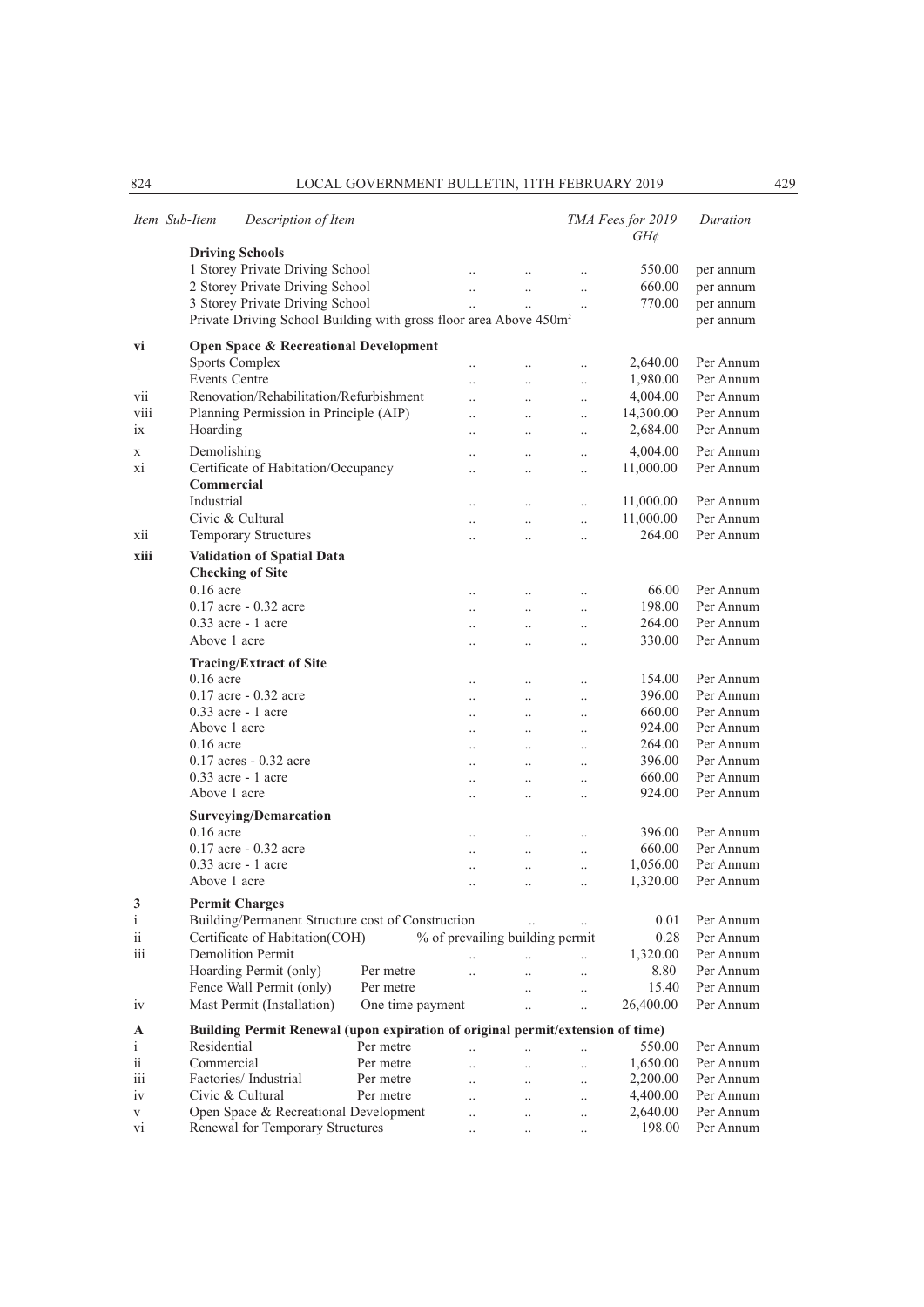|                   | Item Sub-Item<br>Description of Item                                                                 |                                   |                       |                       | TMA Fees for 2019<br>G H d | Duration                 |
|-------------------|------------------------------------------------------------------------------------------------------|-----------------------------------|-----------------------|-----------------------|----------------------------|--------------------------|
| B                 | Permit to Repair/Renovate/Rehabilitate/Refurbish/Convert                                             |                                   |                       |                       |                            |                          |
| Ť                 | Telecommunication Mast                                                                               | $\ddotsc$                         |                       | $\ddotsc$             |                            | 5,500.00 Per Annum       |
| ii                | All Other Structures                                                                                 | $\ddot{\phantom{a}}$              | $\ddot{\phantom{a}}$  | $\ddot{\phantom{a}}$  |                            | 4% of cost of Renovation |
|                   |                                                                                                      |                                   |                       |                       |                            |                          |
| C                 | <b>Temporary Structure Permit (Constructional Site)</b>                                              |                                   |                       |                       |                            |                          |
| $\mathbf{i}$      | Industrial/Commercial Properties/Office                                                              | $\ddot{\phantom{a}}$              | $\ddot{\phantom{0}}$  | $\ddot{\phantom{a}}$  | 462.00                     | Per Annum                |
| ii                | Mixed Use                                                                                            | $\ddotsc$                         | $\ddotsc$             | $\ddotsc$             | 330.00                     | Per Annum                |
| iii               | Residential                                                                                          | $\ddotsc$                         | $\ddot{\phantom{a}}$  | $\ddot{\phantom{a}}$  | 198.00                     | Per Annum                |
|                   |                                                                                                      |                                   |                       |                       |                            |                          |
| D<br>$\mathbf{i}$ | <b>Other Temporary Structures Permit (Provisional Site)</b><br>Containers/Sealed Metal               |                                   |                       |                       | 660.00                     | Per Annum                |
| ii                | Container (Fabricated Metals)                                                                        |                                   |                       |                       | 330.00                     | Per Annum                |
| iii               | <b>Sheds</b>                                                                                         | $\ddotsc$                         | $\ddot{\phantom{a}}$  | $\ddotsc$             | 220.00                     | Per Annum                |
|                   | Wooden Kiosks                                                                                        | $\cdot$                           | $\ddotsc$             | $\cdot$               | 165.00                     | Per Annum                |
| iv                |                                                                                                      |                                   | $\ddot{\phantom{a}}$  | $\ddot{\phantom{a}}$  |                            |                          |
| i                 | <b>Other Fees</b><br><b>Certified True Copy</b><br><b>Permit For Construction:</b>                   |                                   |                       |                       |                            |                          |
|                   | <b>Swimming Pool</b>                                                                                 | $\ddotsc$                         | $\ddots$              | $\ddotsc$             | 1,100.00                   | Per Annum                |
|                   | Fountain/Water Falls                                                                                 | $\ddot{\phantom{a}}$              | $\ddots$              | $\ddotsc$             | 935.00                     | Per Annum                |
|                   | Tennis Court/Volley Ball/Basket Ball                                                                 |                                   | $\ddot{\phantom{a}}$  | $\ddotsc$             | 935.00                     | Per Annum                |
|                   | Football Pitch                                                                                       | $\ddot{\phantom{a}}$              | $\ddot{\phantom{a}}$  | $\ddotsc$             | 3,300.00                   | Per Annum                |
|                   | Outdoor Jacuzzi                                                                                      |                                   |                       | $\ddot{\phantom{a}}$  | 770.00                     | Per Annum                |
| ii.               | Road Crossing (Cutting) Permit Fees:<br><b>Asphalt Roads</b><br>Paved/Surfaced Dressed Road          | $\ddot{\phantom{a}}$              | $\ddotsc$             |                       | 20.00<br>17.00             | Per Metre<br>Per Metre   |
|                   |                                                                                                      |                                   |                       | $\ddotsc$             |                            |                          |
| iii               | <b>Thrust Boring</b>                                                                                 |                                   |                       |                       |                            |                          |
|                   | Cat A - Asphalt Pavement Road                                                                        | $\ddotsc$                         | $\ddotsc$             | $\ddotsc$             | 17.00                      | Per Metre                |
|                   | Cat B - Surface Dressed Road                                                                         | $\ddotsc$                         | $\ddotsc$             | $\ddot{\phantom{a}}$  | 11.00                      | Per Metre                |
| iv                | Permit For Construction of Additional Septic Tank                                                    |                                   |                       |                       |                            |                          |
|                   | Residential                                                                                          | $\ddot{\phantom{0}}$              |                       | $\ddot{\phantom{0}}$  | 110.00                     | Per Tank                 |
|                   | Commercial and Industrial                                                                            | $\ddotsc$                         | $\ddotsc$             | $\ddotsc$             | 242.00                     | Per Tank                 |
|                   | <b>Permit For Construction of Additional Tanks</b>                                                   |                                   |                       |                       |                            |                          |
| V                 | Filling Stations and Others                                                                          |                                   |                       |                       |                            | Per Tank                 |
|                   |                                                                                                      |                                   | $\ddots$              | $\ddot{\phantom{a}}$  | 1,980.00                   | 1% of cost of Dev't      |
|                   | Construction of road, Kerbs, Gutters by Estate Developers                                            |                                   |                       | $\ddotsc$             |                            |                          |
| 4                 | <b>Approval Fees For Land Application</b><br><b>Sub-Divisions</b><br><b>Residential</b><br>1st Class |                                   |                       |                       |                            |                          |
|                   | $0.16$ acre                                                                                          |                                   |                       |                       | 9,900.00                   | Per Application          |
|                   | 0.17 - 0.32acre                                                                                      | $\cdot \cdot$                     |                       |                       | 11,000.00                  | Per Application          |
|                   | $0.33 - 1$ acre                                                                                      | $\ddots$                          | $\ldots$              | $\ldots$              | 12,100.00                  | Per Application          |
|                   | Above 1 acre                                                                                         | $\ddotsc$<br>$\ddot{\phantom{a}}$ | $\ldots$<br>$\ddotsc$ | $\ldots$<br>$\ddotsc$ | 19,800.00                  | Per Application          |
|                   |                                                                                                      |                                   |                       |                       |                            |                          |
|                   | 2nd Class<br>$0.16$ acre                                                                             |                                   |                       |                       |                            |                          |
|                   |                                                                                                      | $\cdot$ .                         | $\ldots$              | $\cdot$ .             | 3,850.00                   | Per Application          |
|                   | 0.17 - 0.32acre                                                                                      | $\cdot$ .                         | $\ldots$              | $\ldots$              | 5,500.00                   | Per Application          |
|                   | $0.33 - 1$ acre                                                                                      | $\ddotsc$                         | $\ddotsc$             | $\ddotsc$             | 6,600.00                   | Per Application          |
|                   | Above 1 acre                                                                                         | $\ddotsc$                         | $\ldots$              | $\ldots$              | 9,900.00                   | Per Application          |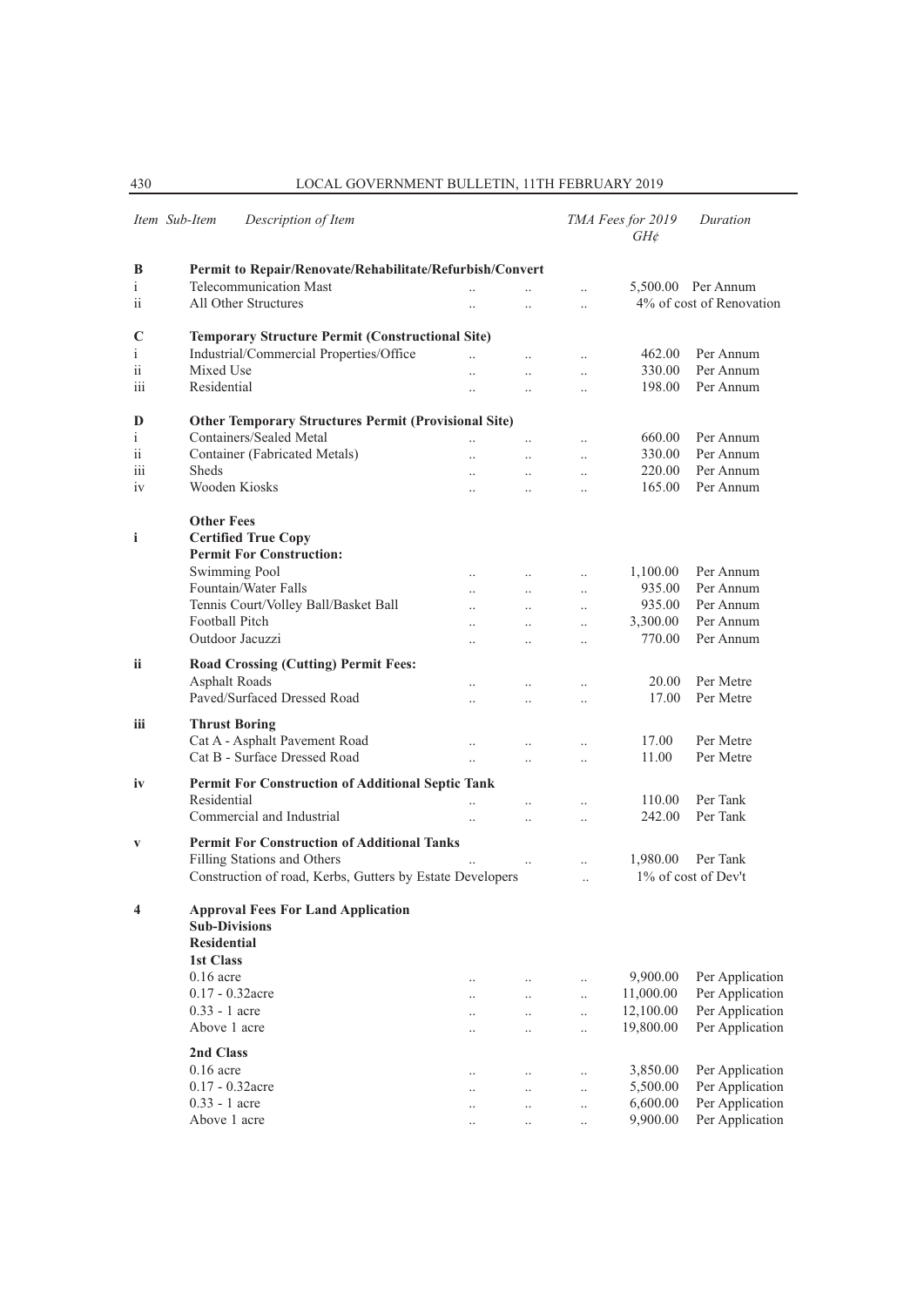|     | Item Sub-Item                    | Description of Item               |                      |                      |                      | TMA Fees for 2019<br>$GH\phi$ | Duration        |
|-----|----------------------------------|-----------------------------------|----------------------|----------------------|----------------------|-------------------------------|-----------------|
|     | 3rd Class                        |                                   |                      |                      |                      |                               |                 |
|     | $0.16$ acre                      |                                   | $\ldots$             | $\ldots$             | $\ddotsc$            | 2,200.00                      | Per Application |
|     | $0.17 - 0.32$ acre               |                                   | $\ddotsc$            | $\ddotsc$            | $\ldots$             | 4,400.00                      | Per Application |
|     | $0.33 - 1$ acre                  |                                   |                      | $\ddotsc$            | $\ddotsc$            | 6,050.00                      | Per Application |
|     | Above 1 acre                     |                                   | $\ddotsc$            | $\ddot{\phantom{0}}$ | $\ddotsc$            | 8,800.00                      | Per Application |
| ii  | Commercial                       |                                   |                      |                      |                      |                               |                 |
|     | $0.16$ acre                      |                                   | $\ldots$             | $\ldots$             | $\ldots$             | 12,100.00                     | Per Application |
|     |                                  | 0.17 acre - 0.32 acre             | $\ldots$             | $\ldots$             | $\ldots$             | 16,500.00                     | Per Application |
|     | $0.33 - 1$ acre                  |                                   | $\ddot{\phantom{a}}$ | $\ddot{\phantom{0}}$ | $\ldots$             | 18,700.00                     | Per Application |
|     | Above 1 acre                     |                                   |                      |                      | $\ddot{\phantom{0}}$ | 22,000.00                     | Per Application |
| iii | <b>Industrial</b>                |                                   |                      |                      |                      |                               |                 |
|     | <b>Heavy Duty</b>                |                                   |                      |                      |                      |                               |                 |
|     | $0.32$ acre                      |                                   |                      |                      | $\ddot{\phantom{a}}$ | 9,900.00                      | Per Application |
|     | $0.32 - 1$ acre                  |                                   | $\ddotsc$            | $\ddotsc$            | $\ddotsc$            | 15,400.00                     | Per Application |
|     | Above 1 acre                     |                                   | $\ldots$             | $\ldots$             | $\ddotsc$            | 18,700.00                     | Per Application |
|     | <b>Light Duty</b>                |                                   |                      |                      |                      |                               |                 |
|     | $0.32$ acre                      |                                   | $\cdot$              | $\ldots$             | $\ldots$             | 9,900.00                      | Per Application |
|     | $0.32 - 1$ acre                  |                                   | $\ldots$             | $\ldots$             | $\ldots$             | 4,400.00                      | Per Application |
|     | Above 1 acre                     |                                   | $\ddot{\phantom{a}}$ | $\ddot{\phantom{a}}$ | $\ddotsc$            | 18,700.00                     | Per Application |
| iv  |                                  | <b>Civic and Cultural</b>         |                      |                      |                      |                               |                 |
|     | $0.32$ acre                      |                                   |                      |                      |                      | 16,500.00                     | Per Application |
|     | 0.32 - 1 acre                    |                                   | $\ldots$             | $\ldots$             | $\ddotsc$            | 18,700.00                     | Per Application |
|     | Above 1 acre                     |                                   | $\ddotsc$            | $\ldots$             | $\ldots$             | 22,000.00                     | Per Application |
|     |                                  |                                   | $\ddot{\phantom{0}}$ | $\ddot{\phantom{0}}$ | $\ldots$             |                               |                 |
| V   | <b>Education</b>                 |                                   |                      |                      |                      |                               |                 |
|     | $0.32$ acre                      |                                   | $\ddotsc$            | $\ddotsc$            | $\ddotsc$            | 9,900.00                      | Per Application |
|     | $0.32 - 1$ acre                  |                                   | $\ddot{\phantom{0}}$ | $\ddotsc$            | $\ddotsc$            | 18,700.00                     | Per Application |
|     | Above 1 acre                     |                                   | $\ddot{\phantom{a}}$ | $\cdot$              | $\ldots$             | 18,700.00                     | Per Application |
| 5   | <b>Change of Use</b>             |                                   |                      |                      |                      |                               |                 |
| i   |                                  | <b>Residential to Commercial</b>  |                      |                      |                      |                               |                 |
|     | <b>1st Class</b>                 |                                   |                      |                      |                      |                               |                 |
|     | Up to $0.32$ acre                |                                   | $\cdot$              | $\ldots$             | $\ddotsc$            | 16,500.00                     | Per Change      |
|     | $0.33 - 1$ acre                  |                                   | $\ldots$             | $\ldots$             | $\ldots$             | 18,700.00                     | Per Change      |
|     | Above 1 acre                     |                                   |                      |                      | $\ddot{\phantom{a}}$ | 22,000.00                     | Per Change      |
|     | 2nd Class                        |                                   |                      |                      |                      |                               |                 |
|     | Up to 0.32 acre                  |                                   | $\ddotsc$            | $\ldots$             | $\ldots$             | 11,000.00                     | Per Change      |
|     | $0.33 - 1$ acre                  |                                   | $\ddotsc$            | $\ldots$             | $\ldots$             | 13,200.00                     | Per Change      |
|     | Above 1 acre                     |                                   |                      | $\cdot \cdot$        |                      | 19,800.00                     | Per Change      |
|     | 3rd Class                        |                                   |                      |                      |                      |                               |                 |
|     | Up to 0.32 acre                  |                                   | $\ldots$             | $\ldots$             | $\ddot{\phantom{a}}$ | 8,800.00                      | Per Change      |
|     | 0.33 - 1 acre                    |                                   | $\cdot \cdot$        | $\ldots$             | $\ddot{\phantom{0}}$ | 11,000.00                     | Per Change      |
|     | Above 1 acre                     |                                   |                      | $\ddot{\phantom{0}}$ | $\ddot{\phantom{0}}$ | 14,300.00                     | Per Change      |
|     |                                  |                                   |                      |                      |                      |                               |                 |
| ii  | 1st Class                        | <b>Residential to Educational</b> |                      |                      |                      |                               |                 |
|     |                                  |                                   |                      |                      |                      |                               |                 |
|     | Up to 0.32 acre<br>0.33 - 1 acre |                                   | $\ldots$             | $\ldots$             |                      | 11,000.00                     | Per Change      |
|     | Above 1 acre                     |                                   |                      | $\ddotsc$            | $\ddotsc$            | 16,500.00                     | Per Change      |
|     |                                  |                                   | $\cdot$ .            | $\ddotsc$            | $\ddotsc$            | 24,200.00                     | Per Change      |
|     | 2nd Class                        |                                   |                      |                      |                      |                               |                 |
|     | Up to 0.32 acre                  |                                   | $\ddotsc$            | $\ddotsc$            | $\ddotsc$            | 6,600.00                      | Per Change      |
|     | 0.33 - 1 acre                    |                                   |                      | $\ldots$             | $\ldots$             | 9,900.00                      | Per Change      |
|     | Above 1 acre                     |                                   |                      | $\cdot$              | $\ldots$             | 11,000.00                     | Per Change      |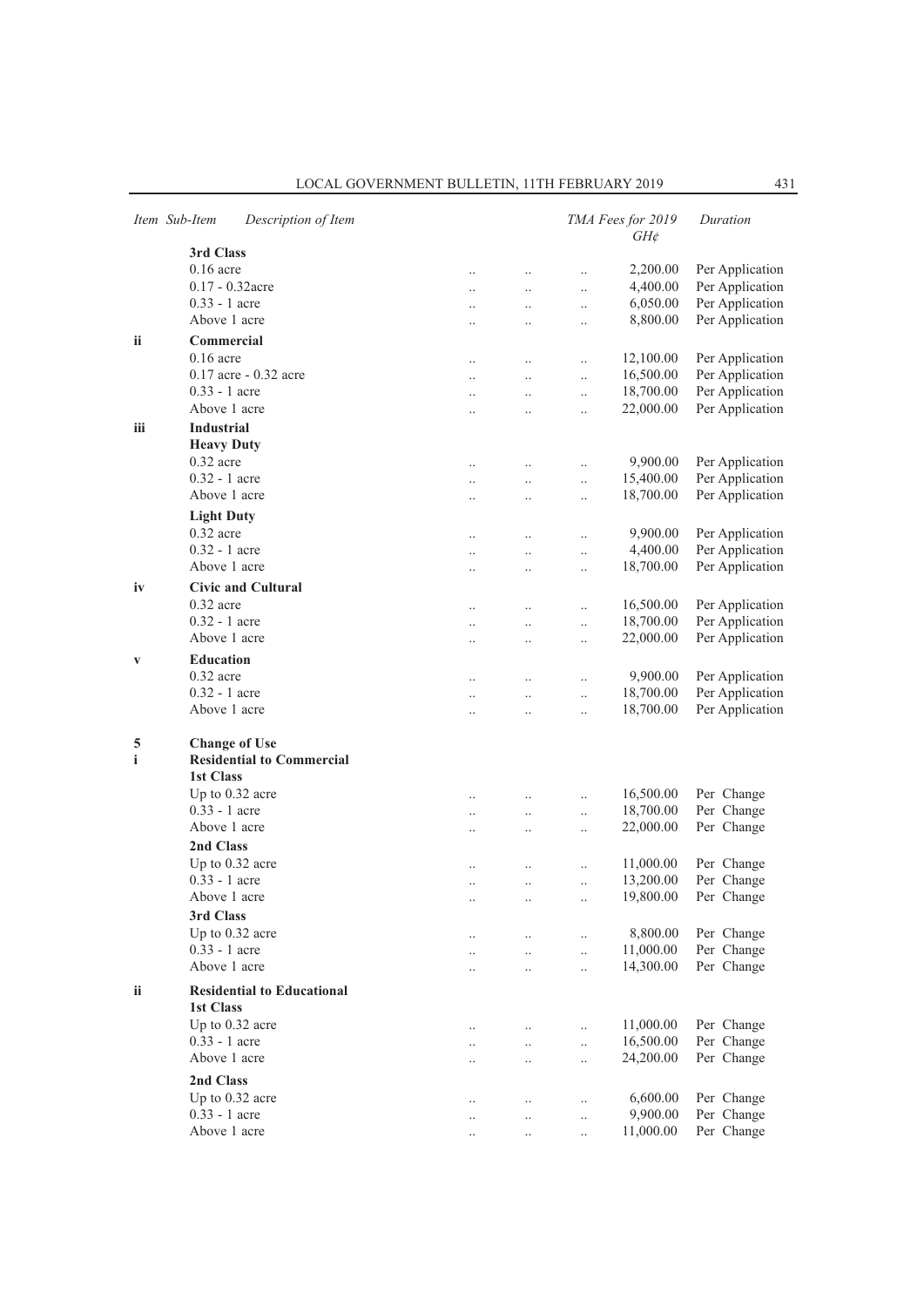|      | Item Sub-Item     | Description of Item                      |                      |                      |                      | TMA Fees for 2019<br>$GH\phi$ | Duration                 |  |
|------|-------------------|------------------------------------------|----------------------|----------------------|----------------------|-------------------------------|--------------------------|--|
|      | 3rd Class         |                                          |                      |                      |                      |                               |                          |  |
|      |                   | Up to 0.32 acre                          | $\ddot{\phantom{0}}$ | $\ddotsc$            |                      | 4,400.00                      | Per Change               |  |
|      | $0.33 - 1$ acre   |                                          | $\ddot{\phantom{0}}$ | $\ddotsc$            | $\ddotsc$            | 6,600.00                      | Per Change               |  |
|      | Above 1 acre      |                                          |                      | $\ddotsc$            | $\ldots$             | 9,900.00                      | Per Change               |  |
| iii  |                   | <b>Residential to Light Industrial</b>   |                      |                      |                      |                               |                          |  |
|      | 1st Class         |                                          |                      |                      |                      |                               |                          |  |
|      |                   | Up to 0.32 acre                          | $\ddot{\phantom{0}}$ | $\ddotsc$            | $\ddotsc$            | 13,200.00                     | Per Change               |  |
|      | $0.33 - 1$ acre   |                                          | $\ddot{\phantom{0}}$ | $\ddotsc$            | $\ddotsc$            | 17,600.00                     | Per Change               |  |
|      | Above 1 acre      |                                          |                      | $\ddotsc$            | $\ldots$             | 26,400.00                     | Per Change               |  |
|      | 2nd Class         |                                          |                      |                      |                      |                               |                          |  |
|      |                   | Up to 0.32 acre                          |                      |                      | $\ddot{\phantom{0}}$ | 6,600.00                      | Per Change               |  |
|      | $0.33 - 1$ acre   |                                          |                      | $\ddotsc$            |                      | 9,900.00                      | Per Change               |  |
|      | Above 1 acre      |                                          | $\ddot{\phantom{0}}$ |                      | $\ddotsc$            | 11,000.00                     | Per Change               |  |
|      | 3rd Class         |                                          | $\cdot$ .            | $\ldots$             | $\ldots$             |                               |                          |  |
|      |                   | Up to $0.32$ acre                        |                      |                      |                      | 4,400.00                      |                          |  |
|      | $0.33 - 1$ acre   |                                          | $\ddot{\phantom{0}}$ | $\ddotsc$            | $\ddot{\phantom{0}}$ | 6,600.00                      | Per Change<br>Per Change |  |
|      | Above 1 acre      |                                          | $\ddot{\phantom{a}}$ | $\ddotsc$            | $\ddot{\phantom{a}}$ | 9,900.00                      |                          |  |
|      |                   | <b>Residential to Civic and Cultural</b> |                      | $\ddotsc$            | $\ddotsc$            |                               | Per Change               |  |
| iv   |                   |                                          |                      |                      |                      |                               |                          |  |
|      | <b>1st Class</b>  |                                          |                      |                      |                      |                               |                          |  |
|      |                   | Up to 0.32 acres                         | $\ddot{\phantom{0}}$ | $\ddotsc$            | $\ddotsc$            | 14,300.00                     | Per Change               |  |
|      | $0.33 - 1$ acre   |                                          | $\ddotsc$            | $\ddotsc$            | $\ddotsc$            | 18,700.00                     | Per Change               |  |
|      | Above 1 acre      |                                          | $\ddot{\phantom{0}}$ | $\ddotsc$            | $\ddotsc$            | 26,400.00                     | Per Change               |  |
|      | 2nd Class         |                                          |                      |                      |                      |                               |                          |  |
|      |                   | Up to $0.32$ acre                        | $\ddot{\phantom{0}}$ | $\ddotsc$            | $\ddotsc$            | 6,600.00                      | Per Change               |  |
|      | $0.33 - 1$ acre   |                                          | $\ddot{\phantom{0}}$ | $\ddot{\phantom{0}}$ | $\ddot{\phantom{0}}$ | 9,900.00                      | Per Change               |  |
|      | Above 1 acre      |                                          | $\ddot{\phantom{a}}$ | $\ddot{\phantom{a}}$ | $\ddotsc$            | 11,000.00                     | Per Change               |  |
|      | 3rd Class         |                                          |                      |                      |                      |                               |                          |  |
|      |                   | Up to $0.32$ acre                        | $\ddotsc$            | $\ldots$             | $\ddotsc$            | 4,400.00                      | Per Change               |  |
|      | $0.33 - 1$ acre   |                                          |                      | $\ldots$             | $\ldots$             | 6,600.00                      | Per Change               |  |
|      | Above 1 acre      |                                          |                      | $\ddot{\phantom{0}}$ | $\ddotsc$            | 9,900.00                      | Per Change               |  |
| V    |                   | <b>Industrial to Civic and Cultural</b>  |                      |                      |                      |                               |                          |  |
|      | <b>Heavy Duty</b> |                                          |                      |                      |                      |                               |                          |  |
|      | Up to 1 acre      |                                          | $\ddotsc$            | $\ddotsc$            | $\ddotsc$            | 19,800.00                     | Per Change               |  |
|      | Above 1 acre      |                                          |                      | $\ldots$             | $\ldots$             | 26,400.00                     | Per Change               |  |
|      | <b>Light Duty</b> |                                          |                      |                      |                      |                               |                          |  |
|      | Up to 1 acre      |                                          | $\ddot{\phantom{a}}$ | $\ddotsc$            | $\ddotsc$            | 11,000.00                     | Per Change               |  |
|      | Above 1 acre      |                                          | $\ddot{\phantom{0}}$ | $\ldots$             | $\ddotsc$            | 17,600.00                     | Per Change               |  |
| vi   |                   | <b>Industrial to Mixed Use</b>           |                      |                      |                      |                               |                          |  |
|      | <b>Heavy Duty</b> |                                          |                      |                      |                      |                               |                          |  |
|      | Up to 1 acre      |                                          |                      |                      | $\cdot$ .            | 26,400.00                     | Per Change               |  |
|      | Above 1 acre      |                                          | $\ddot{\phantom{0}}$ | $\ddotsc$            | $\ddotsc$            | 33,000.00                     | Per Change               |  |
|      | <b>Light Duty</b> |                                          |                      |                      |                      |                               |                          |  |
|      | Up to 1 acre      |                                          | $\cdot$ .            | $\ldots$             | $\ddotsc$            | 19,800.00                     | Per Change               |  |
|      | Above 1 acre      |                                          |                      | $\ldots$             | $\ldots$             | 24,200.00                     | Per Change               |  |
| vii  |                   | <b>Educational to Mixed Use</b>          |                      |                      |                      |                               |                          |  |
|      |                   | Up to 0.32 acre                          |                      |                      |                      | 18,700.00                     | Per Change               |  |
|      | 0.33 - 1 acre     |                                          | $\ddot{\phantom{0}}$ | $\ddotsc$            | $\ldots$             | 22,000.00                     | Per Change               |  |
|      | Above 1 acre      |                                          | $\ddotsc$            | $\ldots$             | $\ldots$             | 28,600.00                     | Per Change               |  |
| viii |                   | <b>Educational to Residential</b>        |                      | $\ldots$             | $\ldots$             |                               |                          |  |
|      |                   | Up to $0.16$ acre                        |                      |                      |                      |                               | Per Change               |  |
|      |                   | 0.17 - 0.32 acre                         | $\ddotsc$            | $\ldots$             | $\ldots$             | 14,300.00                     |                          |  |
|      |                   |                                          | $\ddotsc$            | $\ddotsc$            | $\ddotsc$            | 19,800.00                     | Per Change               |  |
|      |                   | 0.33 acre and Above                      | $\ddotsc$            | $\ddotsc$            | $\ddotsc$            | 24,200.00                     | Per Change               |  |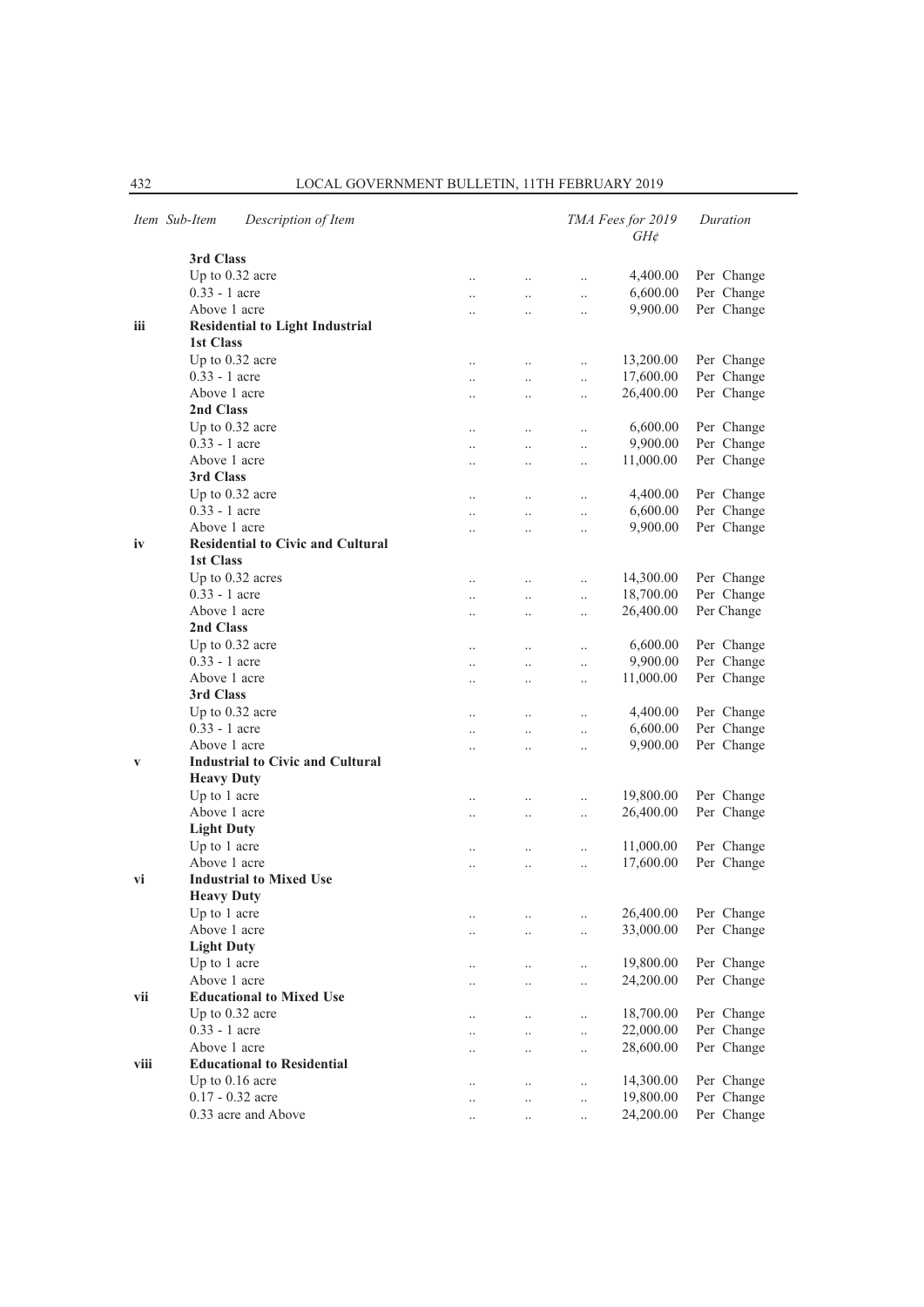|              | Item Sub-Item      | Description of Item                             |                      |                      |                      | TMA Fees for 2019<br>$GH\mathcal{E}$ | Duration         |
|--------------|--------------------|-------------------------------------------------|----------------------|----------------------|----------------------|--------------------------------------|------------------|
| ix           |                    | <b>Open Space to Residential</b>                |                      |                      |                      |                                      |                  |
|              | $0.32 - 1$ acre    |                                                 | $\ldots$             | $\ldots$             | $\ddot{\phantom{0}}$ | 22,000.00                            | Per Change       |
|              | Above 1 acre       |                                                 | $\ddotsc$            | $\ddotsc$            | $\ddotsc$            | 26,400.00                            | Per Change       |
| $\mathbf X$  |                    | <b>Open Space to Education</b>                  |                      |                      |                      |                                      |                  |
|              |                    | Up to 0.32 acre                                 | $\ddotsc$            | $\ldots$             | $\ddot{\phantom{0}}$ | 16,500.00                            | Per Change       |
|              | $0.33 - 1$ acre    |                                                 | $\ldots$             | $\ldots$             | $\ddotsc$            | 22,000.00                            | Per Change       |
|              | Above 1 acre       |                                                 | $\ddotsc$            | $\ddotsc$            | $\ddotsc$            | 26,400.00                            | Per Change       |
| xi           |                    | <b>Open Space to Mixed use</b>                  |                      |                      |                      |                                      |                  |
|              |                    | Up to $0.32$ acre                               | $\ddotsc$            | $\ddots$             | $\ldots$             | 19,800.00                            | Per Change       |
|              | $0.33 - 1$ acre    |                                                 | $\ddotsc$            |                      | $\ddotsc$            | 22,000.00                            | Per Change       |
|              | Above 1 acre       |                                                 | $\ddotsc$            | $\ddotsc$            | $\ldots$             | 25,300.00                            | Per Change       |
|              |                    | Publication of Approved Rezoning Request        | $\ddotsc$            | $\ddotsc$            | $\ddotsc$            | 2,750.00                             | Per Change       |
| $\mathbf{1}$ |                    | <b>PUBLIC HEALTH</b>                            |                      |                      |                      |                                      |                  |
|              |                    | <b>Burial(Cemetry) Fees</b>                     |                      |                      |                      |                                      |                  |
| i            |                    | <b>General Per Burial</b>                       |                      |                      |                      |                                      |                  |
|              |                    | $Cat A - 1 - 5 years$                           | $\ddotsc$            | $\ddotsc$            | $\ldots$             | 20.00                                | Per Burial       |
|              |                    | Cat B - $6 - 17$ years                          | $\ddotsc$            | $\ddotsc$            | $\ldots$             | 55.00                                | Per Burial       |
|              |                    | Cat C - Adults (Above 18 years)                 | $\ddotsc$            | $\ddot{\phantom{0}}$ | $\ddot{\phantom{a}}$ | 300.00                               | Per Burial       |
|              |                    | Cat D - Tombstone Terrazzo                      | $\ddotsc$            | $\ddotsc$            | $\ddotsc$            | 2,200.00                             | Per Burial       |
|              | Cat E- Vault       |                                                 | $\ddot{\phantom{a}}$ | $\ddot{\phantom{a}}$ | $\ddotsc$            | 4,500.00                             | Per Burial       |
| ii           | <b>Still Birth</b> |                                                 |                      | Free                 |                      |                                      | Per Burial       |
| iii          |                    | Grave space reservation - Public Cemetery       |                      |                      |                      |                                      |                  |
|              |                    | Cat A - Allocation                              | $\ddotsc$            | $\ddot{\phantom{0}}$ | $\ddot{\phantom{0}}$ | 3,000.00                             | One time payment |
|              |                    | Cat B - Renewal/ Maintenance                    |                      |                      |                      | 100.00                               | One time payment |
|              |                    | Cat C- Renewal Fee for Community 9 Cemetary     |                      | $\ddotsc$            | $\ddotsc$            | 450.00                               | One time payment |
| iv           |                    | <b>Cremation Per Burial</b>                     |                      | $\ddot{\phantom{a}}$ | $\ddotsc$            |                                      |                  |
|              |                    |                                                 |                      |                      |                      |                                      |                  |
|              |                    | Cat A - Foreigners                              | $\ldots$             | $\ddotsc$            | $\ddot{\phantom{a}}$ | 400.00                               | One time payment |
|              |                    | Cat B - Non Association Members, Ghanaians      | $\ddotsc$            | $\ddot{\phantom{0}}$ | $\ddot{\phantom{0}}$ | 300.00                               | One time payment |
|              |                    | Cat C - Association Members, Ghanaians          | $\ddotsc$            | $\ddotsc$            | $\ddotsc$            | 250.00                               | One time payment |
| V            |                    | Exportation of corpse (Outside Country)         | $\ddotsc$            | $\ddot{\phantom{a}}$ | $\ddot{\phantom{a}}$ | 800.00                               | One time payment |
| V1           | Mausoleum          |                                                 | $\ddotsc$            | $\ddotsc$            | $\ldots$             | 200.00                               | One time payment |
| V11          |                    | Burials at Home                                 | $\ddot{\phantom{a}}$ | $\ddot{\phantom{0}}$ | $\ddot{\phantom{0}}$ | 4,000.00                             | One time payment |
| viii         |                    | Exhumation of Corpse Per Court Order            | $\ddot{\phantom{a}}$ | $\ddot{\phantom{0}}$ | $\ddotsc$            | 2,000.00                             | Per Court Order  |
| 2            |                    | <b>Business/Product Promotion</b>               | $\ddot{\phantom{a}}$ | $\ddot{\phantom{0}}$ | $\ddotsc$            | 440.00                               | One week         |
| 3            |                    | <b>Caliberation of Noise Emission</b>           |                      |                      |                      |                                      |                  |
|              |                    | Cat A - Large Groups                            | $\ddotsc$            | $\ldots$             | $\ddotsc$            | 550.00                               | Per Visit        |
|              |                    | Cat B - Medium Groups                           | $\ddotsc$            | $\ldots$             | $\ddotsc$            | 330.00                               | Per Visit        |
|              |                    | Cat C - Small Groups                            | $\ldots$             | $\ldots$             | $\ddotsc$            | 275.00                               | Per Visit        |
|              |                    | Cat D - Others (Special Permit)                 | $\ddotsc$            | $\ddotsc$            | $\ddot{\phantom{a}}$ | 165.00                               | Per Visit        |
| 4            | Conservancy        |                                                 |                      |                      |                      |                                      |                  |
| i            |                    | <b>Toilet Operators (Private)</b>               |                      |                      |                      |                                      |                  |
|              |                    | Cat A - Up to 24 Seater                         | $\cdot$ .            | $\cdots$             | $\cdot$              | 220.00                               | per annum        |
|              |                    | Cat B - 9-16 Seater                             | $\ddotsc$            | $\ddots$             | $\ldots$             | 165.00                               | per annum        |
|              |                    | Cat C - Up to 8 Seater                          | $\ddotsc$            | $\ddotsc$            | $\ddot{\phantom{a}}$ | 110.00                               | per annum        |
| <b>ii</b>    |                    | <b>Toilet Operators (T.M.A Owned) Franchise</b> |                      |                      |                      |                                      |                  |
|              |                    | Cat A - 40 Seater and above                     |                      |                      |                      | 3,000.00                             | per annum        |
|              |                    | $Cat B - up to 32 scatter$                      | $\cdot$ .            | $\cdot$ .            | $\ldots$             | 2,500.00                             | per annum        |
|              |                    | Cat C - Up to 24 Seater                         | $\cdot$ .            | $\cdot$ .            | $\ldots$             | 1,800.00                             |                  |
|              |                    | Cat D - Up to 16 Seater                         | $\ddotsc$            | $\ldots$             | $\ldots$             |                                      | per annum        |
|              |                    |                                                 | $\ddotsc$            | $\ddotsc$            | $\ldots$             | 1,200.00                             | per annum        |
|              |                    | Cat E - Up to 12 Seater                         | $\ddotsc$            | $\cdot$ .            |                      | 700.00                               | per annum        |
| iii          |                    | <b>Franchise - Public Bathhouse 'Operators</b>  | $\ldots$             | $\ldots$             | $\ldots$             | 220.00                               | per annum        |

**iii Franchise - Public Bathhouse 'Operators** ... .. .. .. 220.00 per annum **iv Franchise - Public Urinal Operators** ... .. .. .. 120.00 per annum

.. . . . . . . . . . 1.00 Per Visit

**iv Franchise - Public Urinal Operators** .. .. .. 120.00 per annum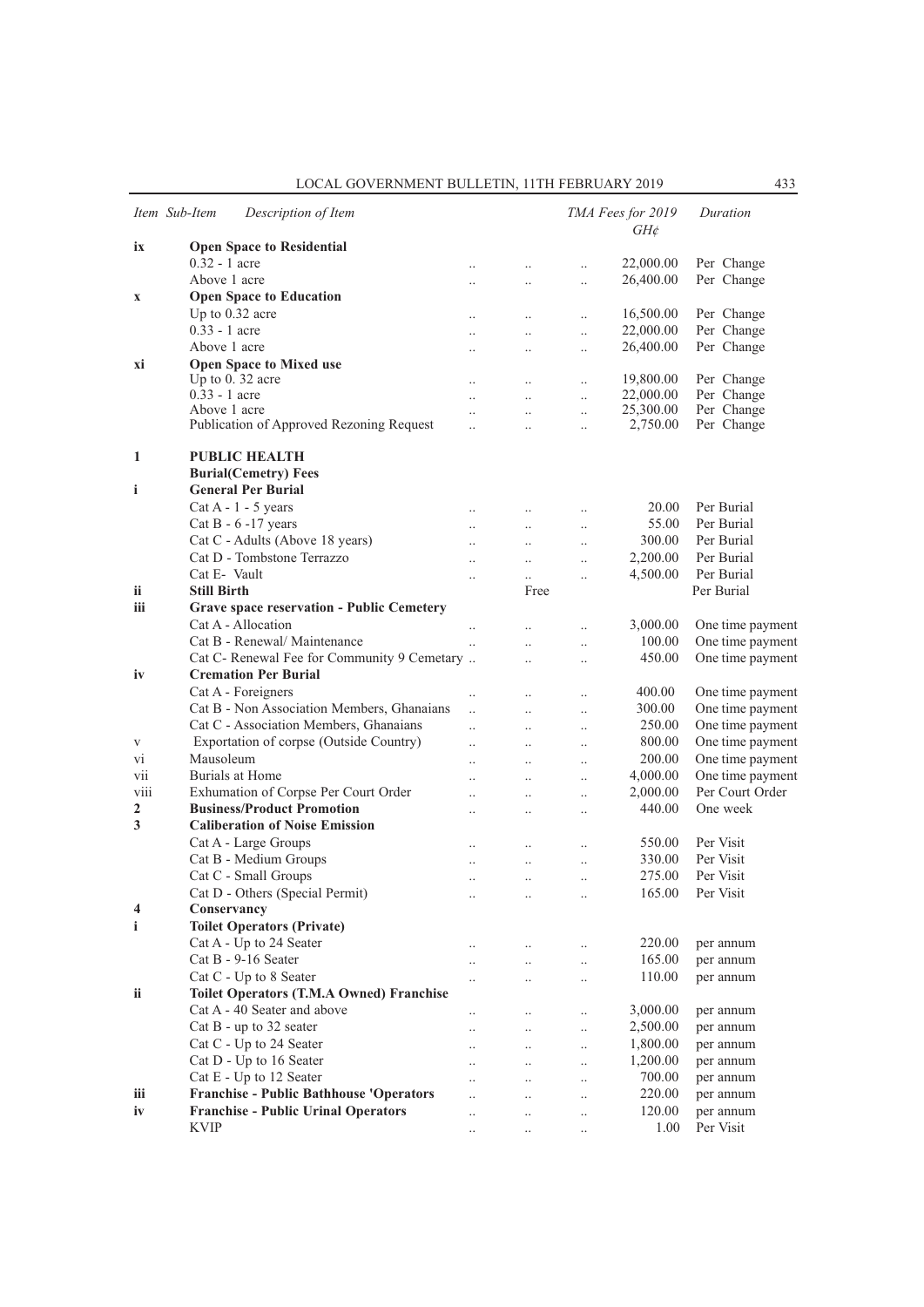|                 | Item Sub-Item<br>Description of Item                                                      |                      |                       |                       | TMA Fees for 2019<br>$GH\phi$ | Duration                  |
|-----------------|-------------------------------------------------------------------------------------------|----------------------|-----------------------|-----------------------|-------------------------------|---------------------------|
| $\mathbf{V}$    | <b>Public Bathhouse</b>                                                                   |                      |                       |                       |                               |                           |
|                 | Public Bathhouse (No shower)                                                              | $\ddotsc$            | $\cdot$ .             | $\ldots$              | 1.00                          | Per Visit                 |
|                 | Public Bathhouse (with shower)                                                            | $\ddotsc$            | $\ldots$              | $\ldots$              | 2.00                          | Per Visit                 |
|                 | Public Urinals                                                                            |                      |                       | $\ldots$              | 1.00                          | Per Visit                 |
| 5               | <b>Crusade Outreach/Concert Programs</b>                                                  | $\ddotsc$            |                       | $\ddotsc$             | 66.00                         | Per Visit                 |
| 6               | <b>Environmental Health Inspection &amp; Cerrtificate Fee</b>                             |                      |                       |                       |                               |                           |
| $\mathbf{i}$    | <b>Application Forms</b>                                                                  |                      | $\cdot$ .             | $\ldots$              | 7.00                          | Per Application           |
|                 |                                                                                           |                      |                       |                       |                               |                           |
| ii              | <b>Suitability (Health) Certification</b><br>Cat A - Hotels and Restaurants               |                      |                       |                       |                               |                           |
|                 |                                                                                           | $\cdot$ .            | $\ldots$              | $\ldots$              | 605.00                        | Per Application           |
|                 | Cat B - Chop and Drinking Bars<br>Cat C - Food Vendors                                    | $\ddot{\phantom{a}}$ | $\ddot{\phantom{0}}$  | $\ddotsc$             | 220.00                        | Per Application           |
|                 |                                                                                           | $\ddot{\phantom{a}}$ | $\ddot{\phantom{a}}$  | $\ddotsc$             | 132.00                        | Per Application           |
| 7<br>i          | <b>Export/Conveyance</b><br><b>Animals</b>                                                |                      |                       |                       |                               |                           |
|                 | Cow                                                                                       | $\ddotsc$            |                       |                       | 13.00                         | Per animal                |
|                 | Sheep, Goats, Pigs, Donkey, Dog etc.                                                      | $\ddotsc$            | $\ldots$<br>$\cdot$ . | $\ldots$              | 7.00                          | Per animal                |
|                 | <b>Birds</b>                                                                              | $\ddotsc$            | $\ldots$              | $\ldots$<br>$\cdot$ . | 2.00                          | Per bird                  |
|                 | Fish                                                                                      | $\ddotsc$            | $\ddotsc$             | $\ddotsc$             | 3.00                          | per basket                |
|                 | <b>Bush Meat</b>                                                                          | $\ddot{\phantom{a}}$ | $\ddotsc$             | $\ddotsc$             | 3.00                          | Per animal                |
| $\overline{11}$ | Bamboo                                                                                    | $\ddot{\phantom{a}}$ | $\ddotsc$             | $\ddotsc$             | 22.00                         | Per 100 Culms             |
| 111             | Cane/Rattan                                                                               | $\ddotsc$            | $\ddot{\phantom{a}}$  | $\ldots$              | 17.00                         | Per Bundle                |
| 1V              | Charcoal                                                                                  |                      |                       |                       | 66.00                         | Per bag                   |
| V               | Cotton (Articulator, Kia, Mummy 'Truck, Abossey Okai Macho, Motor King etc.)              |                      |                       |                       | 28.00                         | Per bag                   |
| vi              | Firewood                                                                                  |                      |                       |                       |                               |                           |
|                 | - Articulator Truck                                                                       |                      |                       |                       | 83.00                         | Per Load                  |
|                 |                                                                                           |                      | $\ddot{\phantom{a}}$  | $\ldots$              |                               |                           |
|                 | - Mummy Truck                                                                             | $\ddotsc$            | $\ddot{\phantom{0}}$  | $\ddotsc$             | 50.00                         | Per Load                  |
|                 | - Kia Truck                                                                               | $\ddotsc$            | $\ddotsc$             | $\ddotsc$             | 33.00                         | Per Load                  |
|                 | - Abossey Okai macho motor king/ Donkey Cart                                              |                      | $\ddot{\phantom{a}}$  | $\ddotsc$             | 17.00                         | Per Load                  |
| vii             | Fruits (Banana, Mango, Pawpaw, Pineapple, Pear, Oranges etc.)                             |                      |                       | $\ddotsc$             |                               | 6.00 Per crate/bag/basket |
|                 | Coconut                                                                                   | $\ddot{\phantom{0}}$ |                       | $\ddotsc$             |                               | 7.00 Per Load             |
| viii            | Limestone                                                                                 |                      |                       |                       |                               |                           |
|                 | - Above 7 Tonnes                                                                          |                      | $\ddotsc$             | $\ddotsc$             | 132.00                        | Per Load                  |
|                 | - 6 to 7 Tonnes                                                                           |                      | $\ddot{\phantom{0}}$  | $\ddotsc$             | 99.00                         | Per Load                  |
|                 | - Up to 5 Tonnes A1689                                                                    |                      |                       | $\ddotsc$             | 66.00                         |                           |
| 1X              | Milled Foods (Corn dough, Cassava Dough, Groundnut Paste, Gari etc.)                      |                      |                       |                       | 9.00                          | Per bag/per ocntainer     |
| X               | Palm Fruit (Articulator, Kia, 'Mummy Truck, 'Abossey Okai 'Macho', Motor King etc.) 50.00 |                      |                       |                       |                               | Per Load                  |
| хi              | <b>Stones/Quarry/Gravel Products</b>                                                      |                      |                       |                       |                               |                           |
|                 | - Above 7                                                                                 |                      |                       |                       | 55.00                         |                           |
|                 | - 6 to 7 Tonnes                                                                           |                      | $\cdot \cdot$         | $\cdot$ .             |                               | 44.00 Per Load            |
|                 | - Up to 5 Tonnes Per load 25 15 10                                                        | $\cdot$              | $\ddot{\phantom{0}}$  | $\ddotsc$             | 28.00                         | Per Load                  |
| xii             | Sand including River and Sea Sand                                                         |                      |                       |                       |                               |                           |
|                 | Above 7 Tonnes                                                                            |                      | $\cdot$ .             | $\ldots$              |                               | 44.00 Per Load            |
|                 | 6 to 7 Tonnes                                                                             |                      |                       |                       | 28.00                         | Per Load                  |
|                 | Up to 5 Tonnes                                                                            | $\ddot{\phantom{0}}$ | $\ddot{\phantom{0}}$  | $\ddotsc$             | 28.00                         | Per Load                  |
| xiii            | <b>Roots and Tubers</b>                                                                   |                      |                       |                       |                               |                           |
|                 | Yam                                                                                       |                      |                       |                       | 17.00                         | 100 pieces                |
|                 | Yam - Articulator Truck                                                                   | $\cdot$              | <br>$\ddotsc$         | $\ldots$<br>$\ddotsc$ | 83.00                         | Per Load                  |
|                 | Yam - Mummy Truck                                                                         |                      |                       | $\ddotsc$             | 50.00                         | Per Load                  |
|                 | Yam - Kia Truck Motor King                                                                |                      | $\cdot$ .             | $\ldots$              | 33.00                         | Per Load                  |
|                 | Yam - Abossey Okai Macho King                                                             |                      |                       |                       | 17.00                         | Per Load                  |
|                 | Cocoyam, Cassava, Potato                                                                  | <br>                 | <br>                  | $\ldots$<br>          | 8.00                          | per maxi bag              |
|                 | Cocoyam, Cassava, Potato                                                                  | $\ldots$             | $\ldots$              | $\ldots$              |                               | 7.00 Per mini bag         |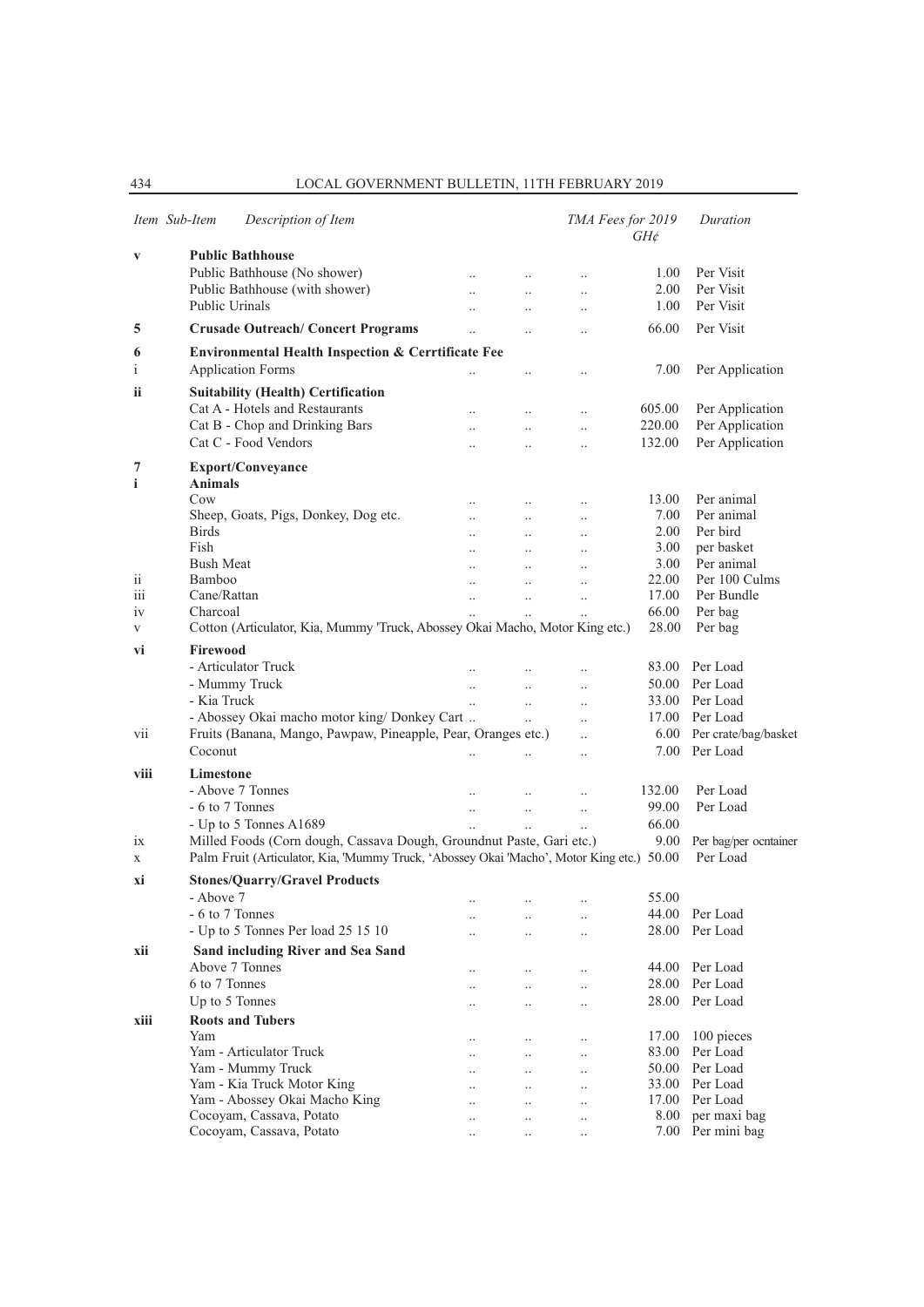| Item Sub-Item   | Description of Item                                                 |                      |                      |                                   | TMA Fees for 2019<br>$GH\phi$ | Duration                  |
|-----------------|---------------------------------------------------------------------|----------------------|----------------------|-----------------------------------|-------------------------------|---------------------------|
| X <sub>IV</sub> | Vegetable Dealers Per                                               | $\ddot{\phantom{0}}$ | $\ddotsc$            | $\ddot{\phantom{a}}$              | 4.00                          | bag/crate/basket          |
| XV              | Palm Oil, Coconut Oil, Groundnut Oil                                | $\ddot{\phantom{a}}$ | $\ddotsc$            | $\ddot{\phantom{a}}$              |                               | 7.00 Per gal (4.5 litres) |
| XVI             | Shea Nuts                                                           |                      | $\ddot{\phantom{0}}$ | $\ddotsc$                         |                               | 3.00 Per Bag              |
| XV11            | Shea Butter                                                         |                      |                      | $\ddot{\phantom{a}}$              |                               | 40.00 Per tonne           |
| xviii           | <b>Sawn Wood Export</b>                                             |                      |                      |                                   |                               |                           |
|                 | <b>KIA Truck</b>                                                    |                      | $\ddotsc$            | $\ddotsc$                         |                               | 165.00 Per Load           |
|                 | <b>Tipper Truck</b>                                                 | $\ddotsc$            | $\ddots$             | $\ldots$                          |                               | 242.00 Per Load           |
|                 | Cargo Truck                                                         | $\ddot{\phantom{a}}$ | $\ddotsc$            | $\ddotsc$                         |                               | 330.00 Per Load           |
|                 | Articulator                                                         |                      | $\ddotsc$            | $\ddot{\phantom{a}}$              |                               | 440.00 Per Load           |
| xix             | <b>Off-Loading/Landing Fee</b>                                      |                      |                      |                                   |                               |                           |
|                 | Cat A - Articulator Truck                                           | $\ddot{\phantom{a}}$ | $\ddot{\phantom{a}}$ | $\ddot{\phantom{0}}$              | 330.00                        |                           |
|                 | Cat B - Cargo Trucks & Buses                                        | $\ddot{\phantom{a}}$ | $\ddot{\phantom{0}}$ | $\ddotsc$                         | 275.00                        |                           |
| 8               | <b>Market</b>                                                       |                      |                      |                                   |                               |                           |
|                 | Market Tolls (Daily/Night Tolls)                                    |                      | $\cdot$              | $\ddot{\phantom{a}}$              | 1.00                          |                           |
| 9               | <b>Marriage Fees</b>                                                |                      |                      |                                   |                               |                           |
|                 | Ordinance (Cap 127)                                                 | $\ddotsc$            | $\ldots$             | $\cdot$ .                         |                               | 242.00 Per Registration   |
|                 | Customary Marriage                                                  | $\ddot{\phantom{a}}$ | $\ddotsc$            | $\cdot$                           |                               | 99.00 Per Registration    |
|                 | Divorce Certificate (Customary)                                     | $\ddot{\phantom{a}}$ | $\ddotsc$            | $\ddotsc$                         |                               | 550.00 Per Document       |
|                 | Registrar's Certificate                                             | $\ddot{\phantom{0}}$ | $\ddotsc$            | $\ddotsc$                         |                               | 83.00 Per Document        |
|                 | Certificate of Marriage                                             | $\ddotsc$            | $\ddotsc$            | $\ddotsc$                         |                               | 83.00 Per Document        |
|                 | Certified True Copy                                                 | $\ddotsc$            | $\ddotsc$            | $\ddotsc$                         |                               | 198.00 Per Document       |
|                 | Filling of Notice/Caveat (First)                                    | $\ddotsc$            | $\ddotsc$            | $\ddotsc$                         | 83.00                         |                           |
|                 | Filling of Notice/Caveat (Final)                                    | $\ddotsc$            | $\ddotsc$            | $\ddotsc$                         | 83.00                         |                           |
|                 | Authentication of Marriage Certificate                              | $\ddot{\phantom{0}}$ | $\ddotsc$            | $\ddot{\phantom{0}}$              | 83.00                         |                           |
|                 | Marriage Ceremony (Weekdays)                                        | $\ddotsc$            | $\ddotsc$            | $\ddotsc$                         | 110.00                        |                           |
|                 | Marriage Ceremony (Week-end)                                        | $\ddotsc$            | $\ddotsc$            | $\ddotsc$                         | 220.00                        |                           |
|                 | Search Fee (for Marriage Registration)                              | $\ddot{\phantom{a}}$ | $\ddotsc$            | $\ddotsc$                         | 83.00                         |                           |
|                 | Use of Assembly's Hall - Marriage Ceremony                          | $\ddot{\phantom{0}}$ | $\ddotsc$            | $\ddot{\phantom{a}}$              |                               | 150.00 Per 30 minutes     |
|                 | Registration of Churches for Marriage                               | $\ddot{\phantom{0}}$ | $\ddot{\phantom{0}}$ | $\ddot{\phantom{0}}$              |                               | 4,400.00 Per church       |
|                 | Spinster/ Bachelor Certificate                                      | $\ddot{\phantom{a}}$ | $\ddot{\phantom{0}}$ | $\ddotsc$                         | 330.00                        |                           |
|                 | <b>Online Marriage Registration</b>                                 |                      |                      |                                   |                               |                           |
|                 | Authentication of Marriage Certificate                              |                      | $\ddotsc$            | $\ldots$                          |                               | 165.00 Per Document       |
|                 | Marriage Certificate (Search)                                       |                      | $\ddot{\phantom{0}}$ | $\ddot{\phantom{a}}$              | 44.00                         |                           |
|                 | Certified True Copy of Marriage Certificate                         | $\ddot{\phantom{a}}$ | $\ddotsc$            | $\ddot{\phantom{0}}$              | 110.00                        |                           |
|                 | After Marriage Certificate Search                                   | $\ddot{\phantom{a}}$ | $\ddot{\phantom{0}}$ | $\ddotsc$                         | 110.00                        |                           |
| 10              | <b>On-Street Parking</b>                                            |                      |                      |                                   |                               |                           |
|                 | Saloon Car/ Pick-up First 1 hour                                    |                      |                      |                                   |                               | 3.00 First 1 hour         |
|                 | Saloon Car/ Pick-up Second Hour                                     | $\cdot$ .            |                      | $\cdot$ .                         |                               | 4.00 Second Hour          |
|                 | Saloon Car/ Pick-up Every hour Above 2 hour                         | <br>$\ddotsc$        |                      |                                   |                               | 1.00 Every hr above 2 hr  |
|                 | Company Parking                                                     | $\ddot{\phantom{a}}$ |                      | $\ddot{\phantom{0}}$              |                               | 20.00 Per Day             |
|                 | Shop Owners Parking                                                 | $\ddotsc$            | $\ddot{\phantom{0}}$ | $\ddot{\phantom{0}}$<br>$\ddotsc$ |                               | 35.00 Per week            |
|                 |                                                                     |                      |                      |                                   |                               |                           |
| 11<br>i         | <b>Re-Allocation Fees For Assembly Stores/Stall</b><br><b>Stall</b> |                      |                      |                                   |                               | One Time Payment          |
|                 | $Cat A - In CBD$                                                    |                      |                      |                                   | 1,650.00                      |                           |
|                 | Cat B - Satellite Markets                                           |                      | $\ddotsc$            | $\ddot{\phantom{0}}$              | 1,320.00                      |                           |
|                 | Cat C - Outside CBD                                                 |                      |                      | $\ddot{\phantom{a}}$              | 1,100.00                      |                           |
| ii              | <b>Store</b>                                                        |                      |                      |                                   |                               |                           |
|                 | Cat A - In CBD                                                      |                      | $\ddotsc$            | $\ddot{\phantom{0}}$              | 2,640.00                      |                           |
|                 | Cat B - Satellite Markets                                           |                      | $\ddotsc$            | $\ddotsc$                         | 2,310.00                      |                           |
|                 | Cat C - Outside CBD                                                 | $\cdot$ .            | $\ldots$             | $\ldots$                          | 1,980.00                      |                           |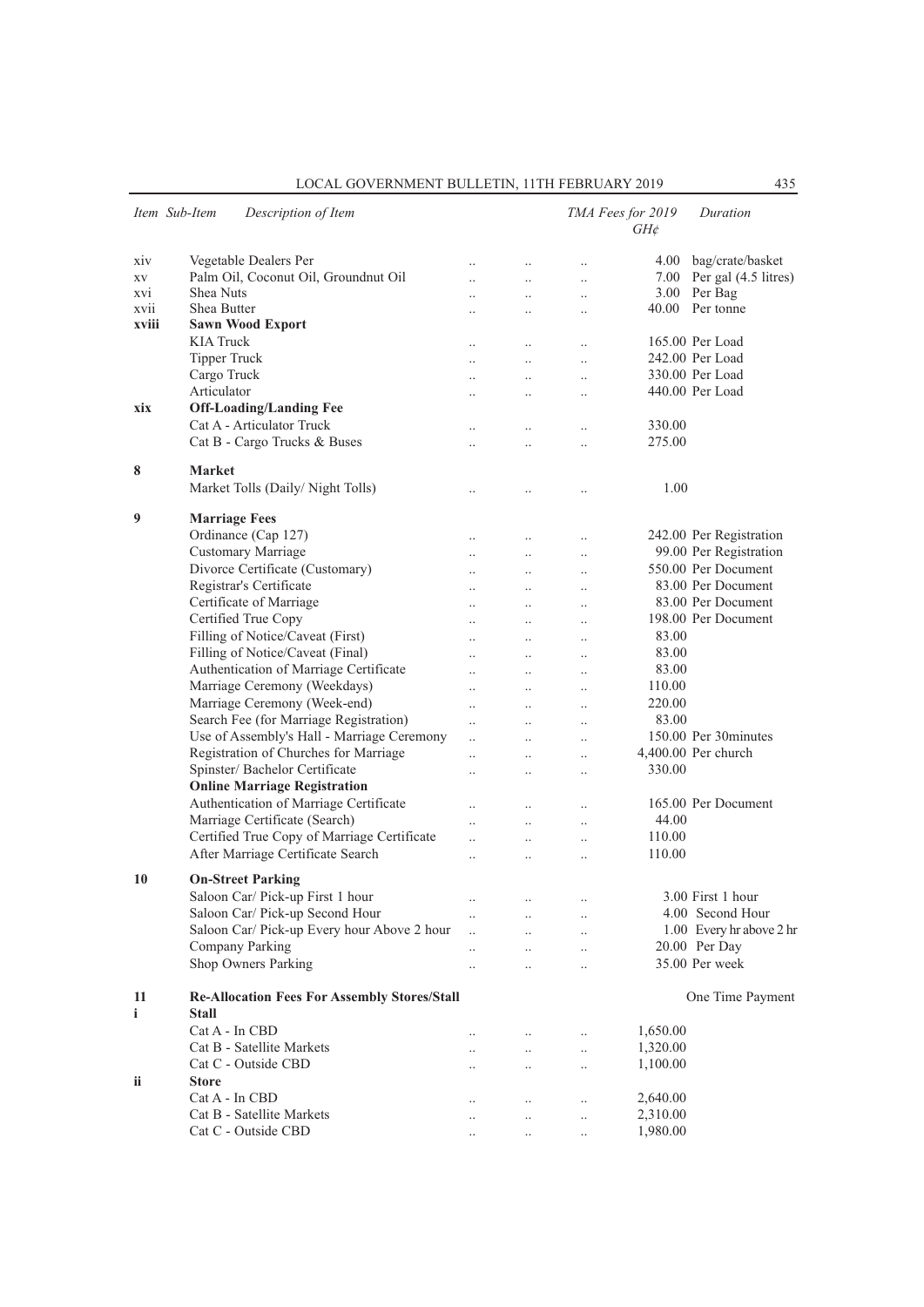|              | Item Sub-Item                                   | Description of Item                                                   |                      |                               |                       | TMA Fees for 2019<br>$GH\phi$ | Duration               |  |  |  |
|--------------|-------------------------------------------------|-----------------------------------------------------------------------|----------------------|-------------------------------|-----------------------|-------------------------------|------------------------|--|--|--|
| 12           |                                                 | <b>Sale of Contract Documents</b>                                     |                      |                               |                       |                               |                        |  |  |  |
| A            |                                                 | <b>Class A (Metros)</b>                                               |                      |                               |                       |                               |                        |  |  |  |
| i            |                                                 | <b>Goods &amp; Services</b>                                           |                      |                               |                       |                               |                        |  |  |  |
|              |                                                 | Cat A - Above 550,000 (Approved by Regional Tender Review Committee)  |                      |                               |                       |                               |                        |  |  |  |
|              |                                                 | Cat B - Above 75,000 - 550,000 (Approved by Entity Tender Committee)  |                      |                               |                       |                               |                        |  |  |  |
|              |                                                 | Cat C - Up to 75,000 (Approved by Entity Head)                        |                      |                               |                       |                               |                        |  |  |  |
| ii.          | Works                                           |                                                                       |                      |                               |                       |                               |                        |  |  |  |
|              |                                                 | Cat A - Above 750,000 (Approved by Regional Tender Review Committee)  |                      |                               |                       |                               |                        |  |  |  |
|              |                                                 | Cat B - Above 125,000 - 750,000 (Approved by Entity Tender Committee) |                      |                               |                       |                               |                        |  |  |  |
|              | Cat C - Up to 125,000 (Approved by Entity Head) |                                                                       |                      |                               |                       |                               |                        |  |  |  |
| B            |                                                 | Class B (Mun./Dist.)                                                  |                      |                               |                       |                               |                        |  |  |  |
| i            |                                                 | <b>Goods &amp; Services</b>                                           |                      |                               |                       |                               |                        |  |  |  |
|              |                                                 | Cat A - Above 400,000 (Approved by Regional Tender Review Committee)  |                      |                               |                       |                               |                        |  |  |  |
|              |                                                 | Cat B - Above 50,000 - 400,000 (Approved by Entity Tender Committee)  |                      |                               |                       |                               |                        |  |  |  |
|              |                                                 | Cat C - Up to 50,000                                                  |                      |                               |                       |                               |                        |  |  |  |
|              |                                                 | (Approved by Entity Head)                                             |                      |                               |                       |                               |                        |  |  |  |
| ii.          | Works                                           |                                                                       |                      |                               |                       |                               |                        |  |  |  |
|              |                                                 | Cat A - Above 550,000 Approved by Regional Tender Review Committee    |                      |                               |                       |                               |                        |  |  |  |
|              |                                                 | Cat B - Above 90,000 - 550,000 (Approved by Entity Tender Committee)  |                      |                               |                       |                               |                        |  |  |  |
|              |                                                 | Cat C - Up to 90,000 (Approved by Entity Head)                        |                      |                               |                       |                               |                        |  |  |  |
| 13           |                                                 | <b>Search Fee (General Infomation)</b>                                |                      |                               |                       | 275.00                        |                        |  |  |  |
| 14           |                                                 | <b>Warehouse Charges (In The Market)</b>                              |                      |                               |                       |                               |                        |  |  |  |
| $\mathbf{i}$ |                                                 | Daily /Overnight Charges (Per head load)                              | $\ddot{\phantom{0}}$ | $\ddot{\phantom{0}}$          | $\ldots$              | 3.00                          |                        |  |  |  |
| <b>ii</b>    |                                                 | <b>Monthly Charges</b>                                                |                      |                               |                       |                               |                        |  |  |  |
|              |                                                 | General Charges (Per 17 square meters)                                |                      | $\ddotsc$                     | $\ddotsc$             | 66.00                         |                        |  |  |  |
|              |                                                 | Handling Charges (Per tonne)                                          | $\ddot{\phantom{0}}$ | $\ddotsc$                     | $\ddotsc$             | 28.00                         |                        |  |  |  |
|              |                                                 | Storage (Per tonne)                                                   | $\ddotsc$            | $\ddotsc$                     | $\ddotsc$             | 13.00                         |                        |  |  |  |
|              |                                                 | Administrative Charges (Per tonne)                                    | $\ddot{\phantom{a}}$ |                               | $\ldots$              | 13.00                         |                        |  |  |  |
| iii          |                                                 | Liquid Oil (drums - Per head)                                         |                      |                               |                       |                               |                        |  |  |  |
|              | One $(1)$ drum                                  |                                                                       | $\ddot{\phantom{0}}$ |                               | $\ddotsc$             | 13.00                         |                        |  |  |  |
|              |                                                 | One (1) Jerri Can                                                     | $\ddotsc$            | $\ddotsc$                     | $\ddotsc$             | 7.00                          |                        |  |  |  |
|              |                                                 | Others (negotiable)                                                   | $\ddot{\phantom{0}}$ | $\ddotsc$                     | $\ddotsc$             | 7.00                          |                        |  |  |  |
|              |                                                 |                                                                       |                      |                               |                       |                               |                        |  |  |  |
| 15           |                                                 | <b>Warehouse Charges (Outside Market)</b>                             |                      |                               |                       |                               |                        |  |  |  |
|              |                                                 | Cat A - Up 5 Sq. metres                                               | $\ddotsc$            | $\ddotsc$                     | $\ddotsc$             | 5,280.00                      | Per Month              |  |  |  |
|              |                                                 | Cat B - 6 to 10 Sq. metres                                            | $\ddotsc$            | $\ddotsc$                     | $\ddotsc$             | 3,960.00                      | Per Month              |  |  |  |
|              |                                                 | Cat C - 11 to 15 Sq. metres                                           | $\ddotsc$            | $\ddotsc$                     | $\ddotsc$             | 2,640.00                      | Per Month              |  |  |  |
|              |                                                 | Cat $D - 16$ to 20 Sq. metres                                         | $\ddotsc$            | $\ddotsc$                     | $\ldots$              | 1,320.00                      | Per Month              |  |  |  |
|              |                                                 | Cat E - Above 20 Sq. metres                                           | $\ddot{\phantom{0}}$ | $\ddotsc$                     | $\ddotsc$             | 660.00                        | Per Month              |  |  |  |
|              |                                                 |                                                                       |                      |                               |                       |                               |                        |  |  |  |
| 16           |                                                 | <b>Warehouse in Markets/Shopping Centre (Storerooms)</b>              |                      |                               |                       |                               |                        |  |  |  |
|              | Cat."A"<br>Cat."B"                              |                                                                       | $\ddotsc$            | $\ddots$                      | $\ddotsc$             | 275.00<br>220.00              | Per Annum<br>Per Annum |  |  |  |
|              | Cat."C"                                         |                                                                       | $\ddotsc$            | $\mathcal{L}_{\mathcal{A}}$ . | $\ddotsc$             | 165.00                        | Per Annum              |  |  |  |
|              | Cat."D"                                         |                                                                       | $\ddots$             | $\ldots$                      | $\ddotsc$             | 110.00                        | Per Annum              |  |  |  |
|              |                                                 |                                                                       | $\ddotsc$            | $\ddots$                      | $\ddotsc$             |                               |                        |  |  |  |
| 17           |                                                 | <b>Waste Management</b>                                               |                      |                               |                       |                               |                        |  |  |  |
| A            |                                                 | <b>Dislodgement of Liquid Waste</b>                                   |                      |                               |                       |                               |                        |  |  |  |
| $\mathbf{i}$ | <b>Dislodging</b>                               |                                                                       |                      |                               |                       |                               |                        |  |  |  |
|              |                                                 | Cat A - Dislodging - Domestic                                         |                      | $\ddots$                      | $\ddotsc$             | 605.00                        |                        |  |  |  |
|              |                                                 | Cat B - Dislodging - Commercial and Industrial undertaking            |                      |                               | $\dddot{\phantom{0}}$ | 1,650.00                      |                        |  |  |  |
|              |                                                 | Cat C - Dislodging - Outside District Capital                         | $\ddotsc$            | $\dddot{\phantom{0}}$         | $\ddotsc$             | 792.00                        |                        |  |  |  |
|              |                                                 | Cat D - Dislodging - Outside District                                 | $\ddotsc$            | $\ldots$                      | $\ldots$              | 99.00                         |                        |  |  |  |
|              |                                                 |                                                                       |                      |                               |                       |                               |                        |  |  |  |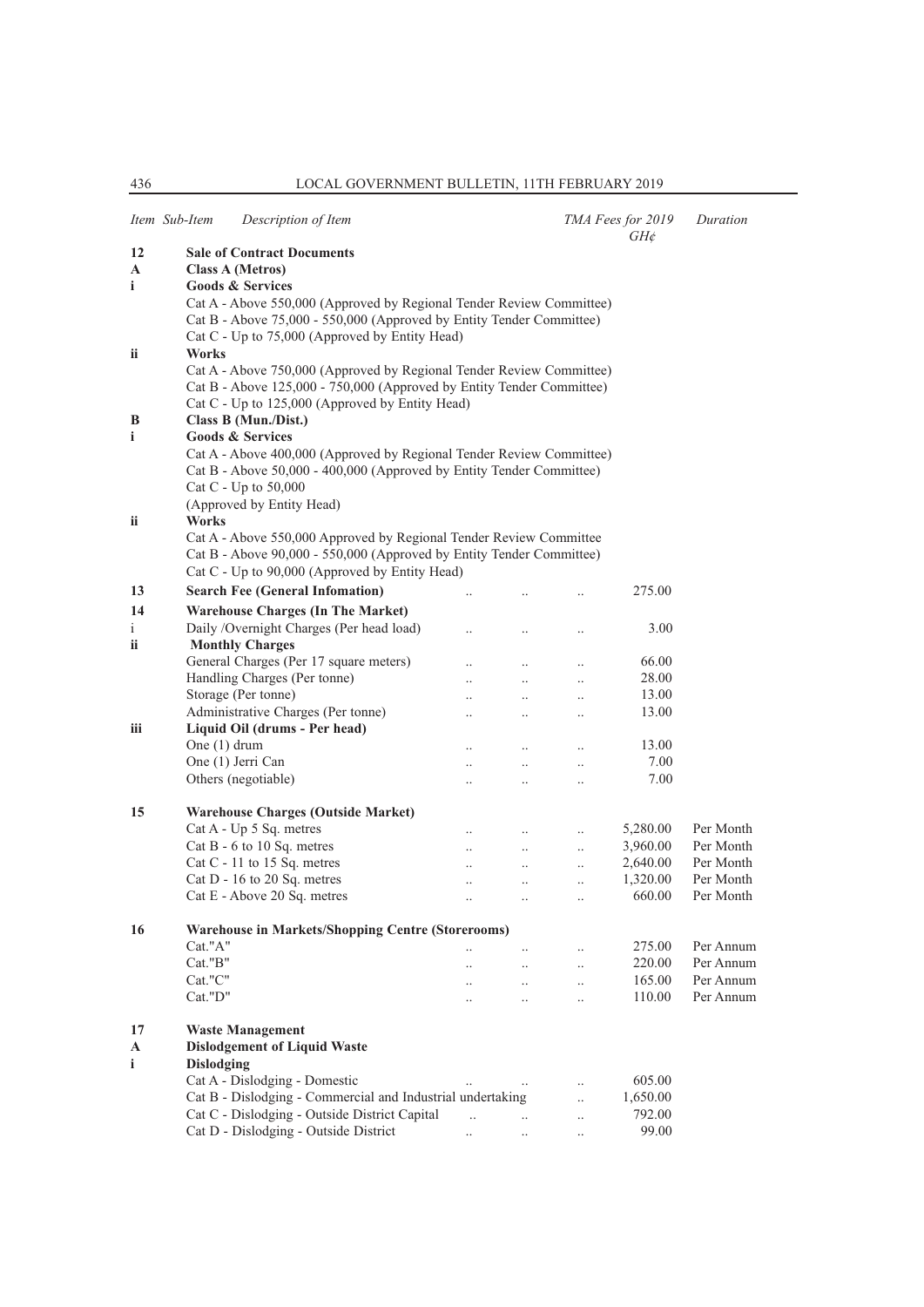| Item Sub-Item | Description of Item                                                     |                      |                      |                      | TMA Fees for 2019<br>$GH\phi$ | Duration  |
|---------------|-------------------------------------------------------------------------|----------------------|----------------------|----------------------|-------------------------------|-----------|
| ii.           | <b>Tipping Fee (Liquid Waste)</b>                                       |                      |                      |                      |                               |           |
|               | Cat A - Dislodging - Domestic                                           |                      |                      | $\ddotsc$            | 50.00                         |           |
|               | Cat B - Dislodging - Commercial and Industrial undertaking              |                      |                      |                      | 99.00                         |           |
|               | Cat C - Dislodging - Outside District Capital                           | $\ddot{\phantom{a}}$ |                      | $\ddot{\phantom{0}}$ | 66.00                         |           |
|               | Cat D - Dislodging - Outside District                                   |                      |                      | $\ddotsc$            | 83.00                         |           |
|               |                                                                         |                      |                      |                      |                               |           |
| B             | <b>Solid Waste Collection</b>                                           |                      |                      |                      |                               |           |
| i             | Industrial/Commercial                                                   |                      |                      |                      |                               |           |
|               | 120 to 240 Litre (Special Containers)                                   | $\ddot{\phantom{a}}$ |                      | $\ddot{\phantom{a}}$ | 264.00                        | Per Month |
|               | 1100 litres                                                             | $\ddotsc$            | $\ddotsc$            | $\ddotsc$            | 660.00                        | Per Month |
|               | 3200 litres                                                             |                      |                      |                      | 1,650.00                      | Per Month |
|               | 7000 litres                                                             | $\ddot{\phantom{a}}$ | $\ddotsc$            | $\ldots$             | 2,200.00                      | Per Month |
|               | 12000 litres                                                            | $\ddotsc$            | $\ddotsc$            | $\ldots$             | 2,420.00                      | Per Month |
|               | 23000 litres                                                            | $\ddot{\phantom{a}}$ | $\ddotsc$            | $\ddotsc$            | 5,610.00                      | Per Month |
|               |                                                                         |                      | $\ddotsc$            | $\ddot{\phantom{0}}$ |                               |           |
|               | 23m <sup>3</sup>                                                        | $\ddotsc$            | $\ddotsc$            | $\ddotsc$            | 440.00                        | Per Trip  |
|               | 15m <sup>3</sup>                                                        | $\ddotsc$            | $\ddotsc$            | $\ddotsc$            | 330.00                        | Per Trip  |
|               | 12m <sup>3</sup>                                                        | $\ddotsc$            | $\ddotsc$            | $\ddotsc$            | 275.00                        | Per Trip  |
|               | 10 <sup>m</sup>                                                         | $\ddot{\phantom{a}}$ | $\ddot{\phantom{0}}$ | $\ddotsc$            | 231.00                        | Per Trip  |
|               | Special Container (7m <sup>3</sup> )                                    |                      | $\ddotsc$            | $\ddotsc$            | 220.00                        | Per Trip  |
|               | <b>Construction Waste</b>                                               | $\ddotsc$            | $\ddotsc$            | $\ddotsc$            | 935.00                        | Per Trip  |
|               | <b>Educational Institutions</b>                                         | $\ddotsc$            | $\ddotsc$            | $\ddotsc$            | 330.00                        | Per Month |
|               | Factory Service - On Call                                               | $\ddot{\phantom{a}}$ | $\ddotsc$            | $\ddotsc$            | 1,650.00                      | Per Trip  |
|               | Factory Service - Regular Service                                       | $\ddot{\phantom{a}}$ | $\ddot{\phantom{0}}$ | $\ddot{\phantom{0}}$ | 935.00                        | Per Month |
|               | <b>Industrial Waste</b>                                                 |                      | $\ddot{\phantom{0}}$ | $\ddot{\phantom{0}}$ | 1,650.00                      | Per Trip  |
|               | Hospitals/Clinics                                                       | $\ddotsc$            | $\ddotsc$            | $\ddotsc$            | 770.00                        | Per Month |
|               | Skip Loader Service                                                     | $\ddotsc$            | $\ddotsc$            | $\ddotsc$            | 2,200.00                      | Per Trip  |
| ii            | Hiring of refuse Containers Commercial Rate (Hotels, Restaurants, etc.) |                      |                      |                      |                               | Per Trip  |
|               | Cat A - 23m <sup>3</sup> Container                                      | $\ddot{\phantom{0}}$ | $\ddot{\phantom{a}}$ | $\ddot{\phantom{0}}$ | 950.00                        |           |
|               | Cat B - $12mV$ to $15m3$ Container                                      |                      | $\ddotsc$            | $\ddot{\phantom{0}}$ | 475.00                        |           |
|               | Cat C - 120 litre to 240 litre Bin                                      | $\ddot{\phantom{a}}$ | $\ddotsc$            | $\ddotsc$            | 24.00                         |           |
| iii           | <b>Solid Waste Dumping</b>                                              |                      |                      |                      |                               |           |
|               | Cat A - Domestic Waste                                                  |                      | $\ddot{\phantom{a}}$ |                      | 83.00                         | Per Tonne |
|               | Cat B - Commercial Waste                                                | $\ddotsc$            |                      | $\cdot$ .            | 110.00                        | Per Tonne |
|               | Cat C - Industrial Waste                                                | $\ddot{\phantom{a}}$ | $\ddotsc$            | $\ddotsc$            | 132.00                        | Per Tonne |
|               | Cat D - Port Waste Per Tonne                                            | $\ddot{\phantom{a}}$ | $\ddotsc$            | $\ddot{\phantom{a}}$ | 110.00                        | Per Tonne |
|               | Cat E - Construction Waste                                              | $\ddotsc$            | $\ddotsc$            | $\ddotsc$            | 935.00                        | Per Tonne |
|               | Cat F - Destruction of Goods                                            | $\ddot{\phantom{a}}$ | $\ddot{\phantom{a}}$ | $\ddotsc$            |                               |           |
|               |                                                                         |                      | $\ddot{\phantom{a}}$ | $\ddot{\phantom{0}}$ | 3,300.00                      | Per Tonne |
| C             | <b>Solid Waste Collection Services (Domestic)</b>                       |                      |                      |                      |                               | per month |
| i             | <b>Communal Collection Service</b>                                      |                      |                      |                      |                               |           |
|               | Cat A - Pay-as-you-dump                                                 |                      |                      | $\ddotsc$            | 3.00                          |           |
|               | Cat B - Pay-as-you-dump                                                 |                      |                      | $\ddotsc$            | 2.00                          |           |
|               | $Cat C - Others$                                                        |                      |                      | $\ddotsc$            | 13.00                         |           |
| <b>ii</b>     | <b>Door to Door Collection Service</b>                                  |                      |                      |                      |                               |           |
|               | Cat A - 1st Class Residential Area                                      |                      |                      | $\ddotsc$            | 132.00                        |           |
|               | Cat B - 2nd Class Residential Area                                      | $\ddot{\phantom{a}}$ | $\ddotsc$            | $\ddotsc$            | 77.00                         |           |
|               | Cat C - 3rd Class Residential Area                                      | $\ddot{\phantom{a}}$ | $\ddotsc$            | $\ddotsc$            | 28.00                         |           |
| iii           | <b>Sewage Maintenance Fees</b>                                          |                      |                      |                      |                               |           |
|               | Cat A - Public Toilets                                                  |                      |                      | $\ddot{\phantom{0}}$ | 17.00                         |           |
|               | Cat B - Domestic Toilets                                                |                      | $\ddotsc$            | $\ddotsc$            | 13.00                         |           |
|               | Cat C - Institutional Toilets                                           | $\ddot{\phantom{a}}$ | $\ddotsc$            | $\ddot{\phantom{a}}$ | 13.00                         |           |
|               |                                                                         |                      |                      |                      |                               |           |
| 18            | <b>Road Block</b>                                                       |                      |                      |                      |                               |           |
|               | Cat A - Collector Accesses                                              | $\ddot{\phantom{a}}$ |                      | $\ddot{\phantom{0}}$ | 990.00                        | Per Day   |
|               | Cat B - Local Accesses                                                  |                      |                      |                      | 462.00                        | Per Day   |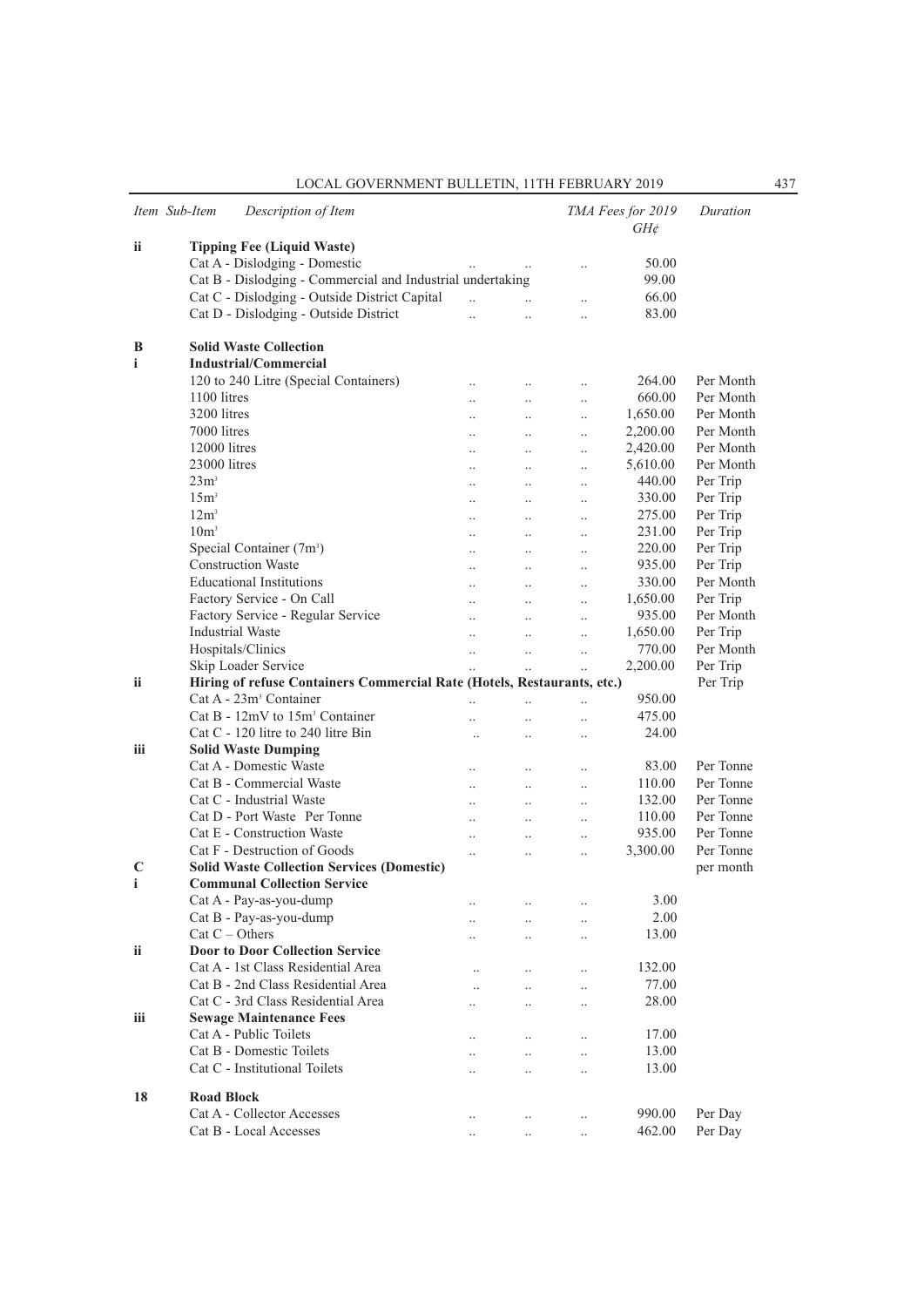|                    | Item Sub-Item            | Description of Item                                                         |                      |                      |                        | TMA Fees for 2019<br>$GH\phi$ | Duration             |
|--------------------|--------------------------|-----------------------------------------------------------------------------|----------------------|----------------------|------------------------|-------------------------------|----------------------|
|                    |                          | <b>Offences/Spot Fines</b>                                                  |                      |                      |                        |                               |                      |
| 1                  |                          | <b>Billboard/Signage Offences</b>                                           |                      |                      |                        |                               |                      |
| $\mathbf{i}$       |                          | Wrongful sitting of Billboard/Signages                                      | $\ddotsc$            |                      |                        | 550.00                        | Per case             |
| ii                 |                          | <b>Placing Billboard/Signage without Permit</b>                             |                      |                      | $\ddotsc$              | 550.00                        | Per case             |
| 2                  |                          | <b>Building Offences</b>                                                    |                      |                      |                        |                               |                      |
| $\mathbf{i}$       |                          | Penalty for Development without Permit 50% of permit                        |                      |                      |                        |                               |                      |
| ii                 |                          | Occupying Newly Completed Houses without Occupancy (Habitation) Certificate |                      |                      |                        |                               |                      |
| iii                |                          | Penalty For Unauthorised Placements                                         |                      |                      |                        |                               |                      |
| iv                 |                          | Penalty for Refurbishment/Rehabilitation/Renovation without Permit          |                      |                      |                        |                               |                      |
| V                  |                          | Penalty for Development in unauthorised places                              |                      |                      |                        |                               |                      |
| vi                 |                          | Penalty for Violating 'Stop-Work' Order                                     |                      |                      |                        |                               |                      |
| vii                |                          | Installation of Radio/TV/Internet Service Providers/Communication Mast &    |                      |                      |                        |                               |                      |
|                    |                          | Others Refusal to obtain Permit                                             |                      |                      |                        |                               |                      |
| 3                  |                          | <b>Containers Placement Offences</b>                                        |                      |                      |                        |                               |                      |
| $\mathbf{i}$       |                          | Placing Containers at wrongful places                                       |                      |                      |                        | 1,650.00                      | Per case             |
| ii                 |                          | Placing container without permit                                            | $\ddotsc$            | $\ddotsc$            | $\ddotsc$              | 1,650.00                      | Per case             |
|                    |                          |                                                                             |                      |                      |                        |                               |                      |
| 4                  |                          | <b>Environmental Health/Safety/ Sanitation Offences</b>                     |                      |                      |                        | 250.00                        |                      |
| $\mathbf{i}$<br>ii |                          | Defecating at unauthorized places<br>Urinating at unauthorized places       | $\ddot{\phantom{a}}$ | $\ddot{\phantom{a}}$ | $\ddotsc$              | 28.00                         | Per case<br>Per case |
| iii                |                          | Selling at unauthorized places                                              | $\ddot{\phantom{a}}$ |                      | $\ddot{\phantom{a}}$   | 94.00                         | Per case             |
| iv                 |                          | Indiscriminate disposal/burning of refuse                                   | $\ddot{\phantom{a}}$ |                      | $\ddot{\phantom{a}}$   |                               |                      |
|                    |                          | <b>Industrial Area</b>                                                      |                      |                      |                        |                               |                      |
|                    | Trucks                   |                                                                             | $\ddotsc$            | $\ddotsc$            | $\ldots$               | 5,000.00                      | Per case             |
|                    |                          | Tricycles (Aboboya)                                                         | $\ddot{\phantom{0}}$ | $\ddotsc$            | $\ddotsc$              | 3,000.00                      | Per case             |
|                    |                          | <b>Commercial Area</b>                                                      |                      |                      |                        |                               |                      |
|                    | Trucks                   |                                                                             | $\ddotsc$            | $\ddotsc$            | $\ddotsc$              | 4,000.00                      | Per case             |
|                    |                          | Tricycles (Aboboya)                                                         | $\ddotsc$            | $\ldots$             | $\ldots$               | 2,500.00                      | Per case             |
|                    |                          | <b>Residential Area</b>                                                     |                      |                      |                        |                               |                      |
|                    | Trucks                   |                                                                             |                      | $\ddotsc$            | $\ddot{\phantom{0}}$   | 3,000.00                      | Per case             |
|                    |                          | Tricycles (Aboboya)                                                         | $\ddot{\phantom{0}}$ | $\ddotsc$            | $\ddotsc$              | 2,000.00                      | Per case             |
|                    | <b>Office Area</b>       |                                                                             |                      |                      |                        |                               |                      |
|                    | Trucks                   |                                                                             | $\ddotsc$            |                      | $\ddotsc$              | 2,000.00                      | Per case             |
|                    |                          | Tricycles (Aboboya)                                                         |                      | $\ddot{\phantom{0}}$ | $\ddotsc$              | 1,500.00                      | Per case             |
| V                  |                          | <b>Unpaid Fees for Refuse Collection Services</b>                           |                      |                      |                        |                               |                      |
| vi                 |                          | <b>Weedy Grounds</b>                                                        |                      |                      |                        |                               |                      |
|                    |                          | Business/Commercial Premises                                                | $\ddot{\phantom{0}}$ |                      | $\ddot{\phantom{a}}$   | 3,300.00                      | Per case             |
|                    |                          | <b>Residential Premises</b>                                                 |                      | $\cdot$ .            | $\ddot{\phantom{a}}$   | 660.00                        | Per case             |
| vii                |                          | Refusal to Re-plant Tree (after property development)                       |                      |                      |                        |                               |                      |
|                    | Industrial<br>Individual |                                                                             |                      |                      |                        | 330.00<br>165.00              | Per case             |
| viii               |                          | Refusal to pay for Environmental Health Permit                              |                      |                      |                        |                               | Per case             |
| ix                 |                          | Refusal to comply with abatement                                            |                      |                      |                        |                               |                      |
|                    |                          | Cat A - Industrial                                                          |                      | $\ddot{\phantom{a}}$ |                        | 935.00                        | Per case             |
|                    |                          | Cat B - Commercial                                                          | $\ddotsc$            | $\ddot{\phantom{0}}$ | $\ddotsc$<br>$\ddotsc$ | 792.00                        | Per case             |
|                    |                          | Cat C - Residential                                                         |                      | $\ddot{\phantom{0}}$ | $\ddotsc$              | 660.00                        | Per case             |
| $\mathbf X$        |                          | <b>Excessive Noise Making</b>                                               |                      |                      |                        |                               |                      |
|                    |                          | Cat A - Large Groups                                                        | $\ddotsc$            |                      | $\cdot$ .              | 440.00                        | Per case             |
|                    |                          | Cat B - Medium Groups                                                       |                      |                      | $\ddotsc$              | 275.00                        | Per case             |
|                    |                          | Cat C - Small Groups                                                        |                      |                      | $\ddotsc$              | 132.00                        | Per case             |
|                    |                          | Cat D - Others (Special Permit)                                             |                      | $\ddot{\phantom{0}}$ | $\ddot{\phantom{0}}$   | 66.00                         | Per case             |
| xi                 |                          | Cutting of trees without Permit                                             | $\ddot{\phantom{a}}$ | $\ddotsc$            | $\ddotsc$              | 66.00                         | Per case             |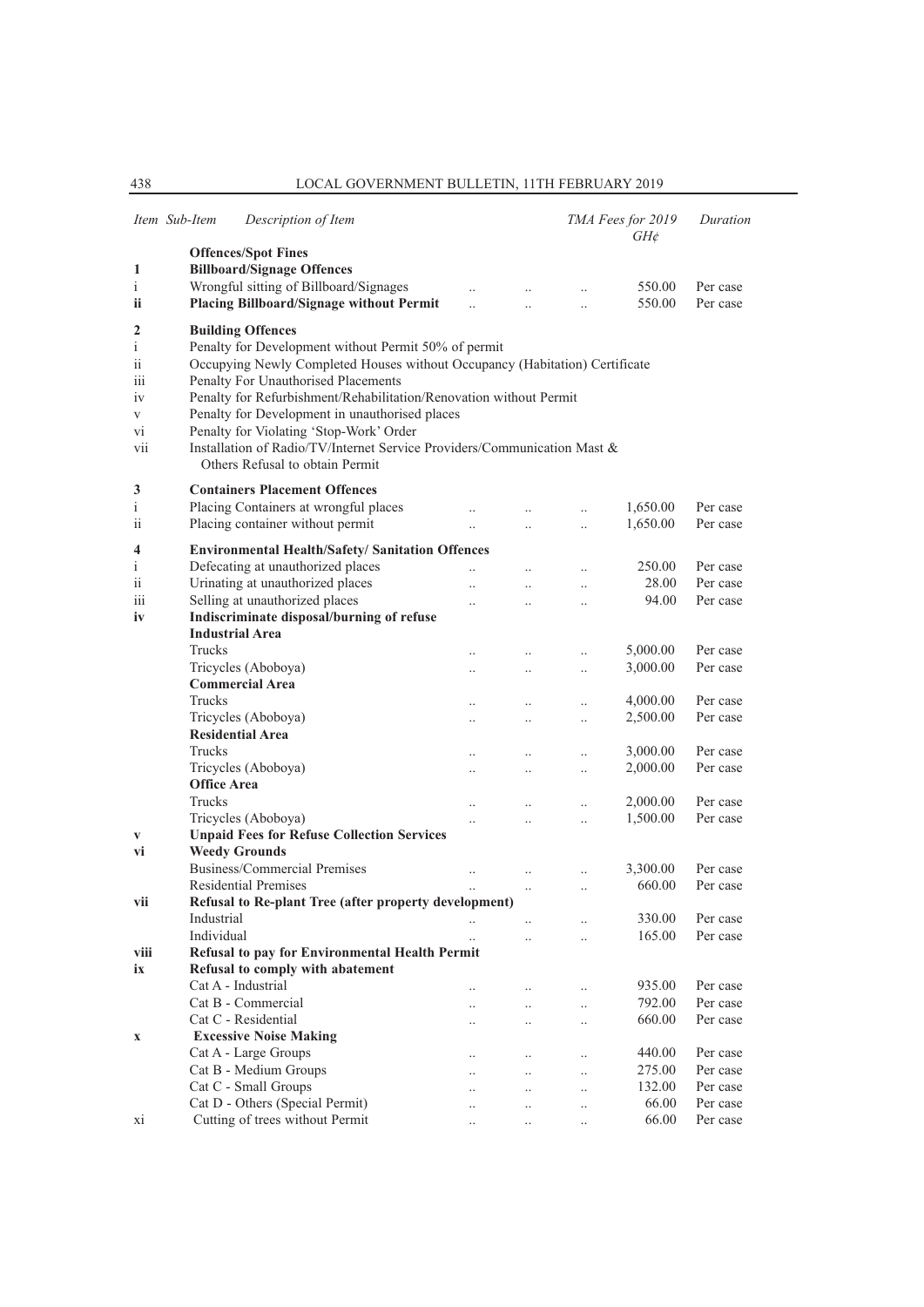|              | Item Sub-Item          | Description of Item                                                        |                       |                      |                      | TMA Fees for 2019<br>$GH\phi$ | Duration       |
|--------------|------------------------|----------------------------------------------------------------------------|-----------------------|----------------------|----------------------|-------------------------------|----------------|
| 5            |                        | <b>Impounding - Stray Animals</b>                                          |                       |                      |                      |                               |                |
| $\mathbf{i}$ |                        | Collection - Sheep/ Goat/ Pigs/Dogs                                        | $\ddot{\phantom{0}}$  | $\ldots$             | $\ldots$             | 94.00                         | Per case       |
| ii           |                        | Collection - Donkey/ Horse/ Cow                                            | $\ddotsc$             | $\ddotsc$            | $\ddotsc$            | 165.00                        | Per case       |
| 111          |                        | Feeding - Sheep/ Goats                                                     |                       | $\ddot{\phantom{a}}$ | $\ddotsc$            | 28.00                         | Per case       |
| iv           | Feeding - Pigs         |                                                                            | $\ddot{\phantom{a}}$  | $\ddot{\phantom{a}}$ | $\ddotsc$            | 66.00                         | Per case       |
| V            | Feeding - Dogs         |                                                                            | $\ddotsc$             | $\ddotsc$            | $\ddotsc$            | 66.00                         | Per case       |
| vi           |                        | Feeding - Donkey/Horse/Cow                                                 | $\ddotsc$             | $\ldots$             | $\ddot{\phantom{a}}$ | 176.00                        | Per case       |
| vii          |                        | Impounded animal(s) auctioning Determined by Assembly                      |                       |                      |                      |                               |                |
| 6            |                        | <b>Miscellaneous Offences</b>                                              |                       |                      |                      |                               |                |
| $\mathbf{i}$ |                        | Removal of/Missing Property Number Plate                                   |                       | $\ldots$             |                      | 132.00                        | Per Case       |
| ii           |                        | Removal/Destruction/Defacing of Street Name Signage                        |                       |                      |                      |                               |                |
| 111          |                        | Destruction of Street Light Poles/Other Road Furniture                     |                       |                      |                      |                               |                |
| 1V           |                        | Posting of bills at unauthorized places                                    | $\dddot{\phantom{0}}$ | $\ddotsc$            | $\ddot{\phantom{0}}$ | 132.00                        | Per Case       |
| V            |                        | Failure to pay BOP                                                         |                       |                      |                      |                               |                |
| Vİ.          |                        | Desstrution of Assembly's Pad Lock                                         |                       |                      |                      |                               |                |
| vii          |                        | Penalty for bounced Cheques                                                |                       |                      |                      |                               |                |
| viii         |                        | Transfer of Stalls/Stores without Assembly approval                        |                       | $\ddot{\phantom{a}}$ | $\ddotsc$            | 1,100.00                      | Per Case       |
| 7            |                        | Retrieval of Seized tools/Machinery (For Various Offences)                 |                       |                      |                      |                               |                |
|              | 1st Time               |                                                                            |                       |                      | $\ddotsc$            | 132.00                        | Per case       |
|              | 2nd Time               |                                                                            |                       | $\ddotsc$            | $\ddot{\phantom{a}}$ | 385.00                        | Per case       |
|              | 3rd Time               |                                                                            | $\ddot{\phantom{a}}$  | $\ddotsc$            | $\ddot{\phantom{a}}$ | 561.00                        | Per case       |
| 8            |                        | <b>Traffic Offences</b>                                                    |                       |                      |                      |                               |                |
| $\mathbf{i}$ |                        | Parking/Stopping/Loading/Off-Loading/Moving/Turning at Unauthorised Places |                       |                      |                      |                               |                |
|              |                        | Earth Moving Equipment                                                     | $\ddotsc$             |                      | $\ddotsc$            | 600.00                        | Per case       |
|              |                        | Articulator Truck                                                          | $\ddot{\phantom{a}}$  | $\ddotsc$            | $\cdot$              | 420.00                        | Pee Hour/ Case |
|              |                        | Tipper/Cargo Truck/Tractor Per hour/                                       | $\ddotsc$             | $\ldots$             | $\ldots$             | 60.00                         | Pee Hour/ Case |
|              |                        | Pick-Up/ Cross-Country/SUVs Vehicle                                        | $\ddot{\phantom{0}}$  | $\ddotsc$            | $\ddotsc$            | 220.00                        | Per case       |
|              |                        | Saloon Car/Taxi                                                            | $\ddot{\phantom{a}}$  | $\ddotsc$            | $\ddot{\phantom{a}}$ | 180.00                        | Per case       |
|              | Buses (large)          |                                                                            | $\ddot{\phantom{a}}$  | $\ddotsc$            | $\ddotsc$            | 360.00                        | Per case       |
|              |                        | Trotro/Buses (small)                                                       | $\ddotsc$             | $\ddotsc$            | $\ddotsc$            | 300.00                        | Per case       |
|              |                        | Motor Bikes/Tricycles                                                      | $\ddotsc$             | $\ddotsc$            | $\cdot$              | 60.00                         | Per case       |
|              | Push Truck             |                                                                            | $\ddot{\phantom{a}}$  | $\ddotsc$            | $\ddotsc$            | 12.00                         | Per case       |
| ii.          |                        | Riding Bicycle and Motorbike in the market                                 | $\ddots$              | $\ddotsc$            | $\ddot{\phantom{a}}$ | 120.00                        | Per case       |
| iii          |                        | Riding Bicycle and Motorbike on Pedestrian Walkways                        |                       |                      | $\ddotsc$            | 120.00                        | Per case       |
| iv           |                        | <b>Clamping Charges (Obstruction /No Parking)</b>                          |                       |                      |                      |                               |                |
|              |                        | Heavy Duty (e.g. Articulated Trucks)                                       | $\cdots$              | $\sim$ 100 $\mu$     | $\ldots$             | 420.00                        |                |
|              |                        | Medium Heavy Duty Vehicles (Kia Trucks and Buses)                          |                       | $\ldots$             | $\cdot$              | 180.00                        |                |
|              |                        | Private/Light Vehicle (e.g. Saloon/4x4/ Pick-up)                           |                       |                      |                      | 120.00                        | Per case       |
|              |                        | Dump Trucks (Tipper Trucks)                                                | $\ddotsc$             | $\ddot{\phantom{a}}$ | $\ddot{\phantom{a}}$ | 300.00                        |                |
|              | Tricycles              |                                                                            | $\cdot$ .             | $\ddotsc$            | $\ldots$             | 60.00                         |                |
| $\mathbf{V}$ |                        | <b>Towing Charges</b>                                                      |                       |                      |                      |                               |                |
|              |                        | Private Vehicles (e.g. Saloon/4x4/SUVs)                                    | $\ddotsc$             | $\ddotsc$            | $\ddot{\phantom{a}}$ | 360.00                        |                |
|              |                        | Light Heavy Vehicles (Kia Trucks and Buses)                                |                       |                      |                      | 545.00                        |                |
|              |                        | Dump Trucks (Tipper Trucks)                                                | $\ddotsc$             | $\ddotsc$            | $\ldots$             | 600.00                        |                |
|              |                        | Heavy Duty (e.g. Articulated Trucks)                                       | $\ddotsc$             | $\ddotsc$            | $\ldots$             | 900.00                        |                |
|              | <b>Tricycle Motors</b> |                                                                            |                       | $\ddot{\phantom{0}}$ | $\ddot{\phantom{a}}$ | 60.00                         |                |
|              |                        | <b>Impounded Vehicle</b>                                                   |                       | $\ddot{\phantom{0}}$ | $\ddot{\phantom{0}}$ | 60.00                         | Overnight      |
| vi           |                        | <b>Refusal to obtain Vehicle Sticker</b>                                   | $\ddot{\phantom{a}}$  | $\ddot{\phantom{a}}$ | $\ddot{\phantom{a}}$ |                               |                |
| vii          |                        |                                                                            |                       |                      |                      |                               |                |
|              |                        | Cat A - Articulated/Tipper Trucks                                          | $\cdot$               | $\cdot$              |                      | 180.00                        |                |
|              |                        | Cat B - Commercial/Private Vehicles                                        |                       |                      | $\ddot{\phantom{a}}$ | 100.00                        |                |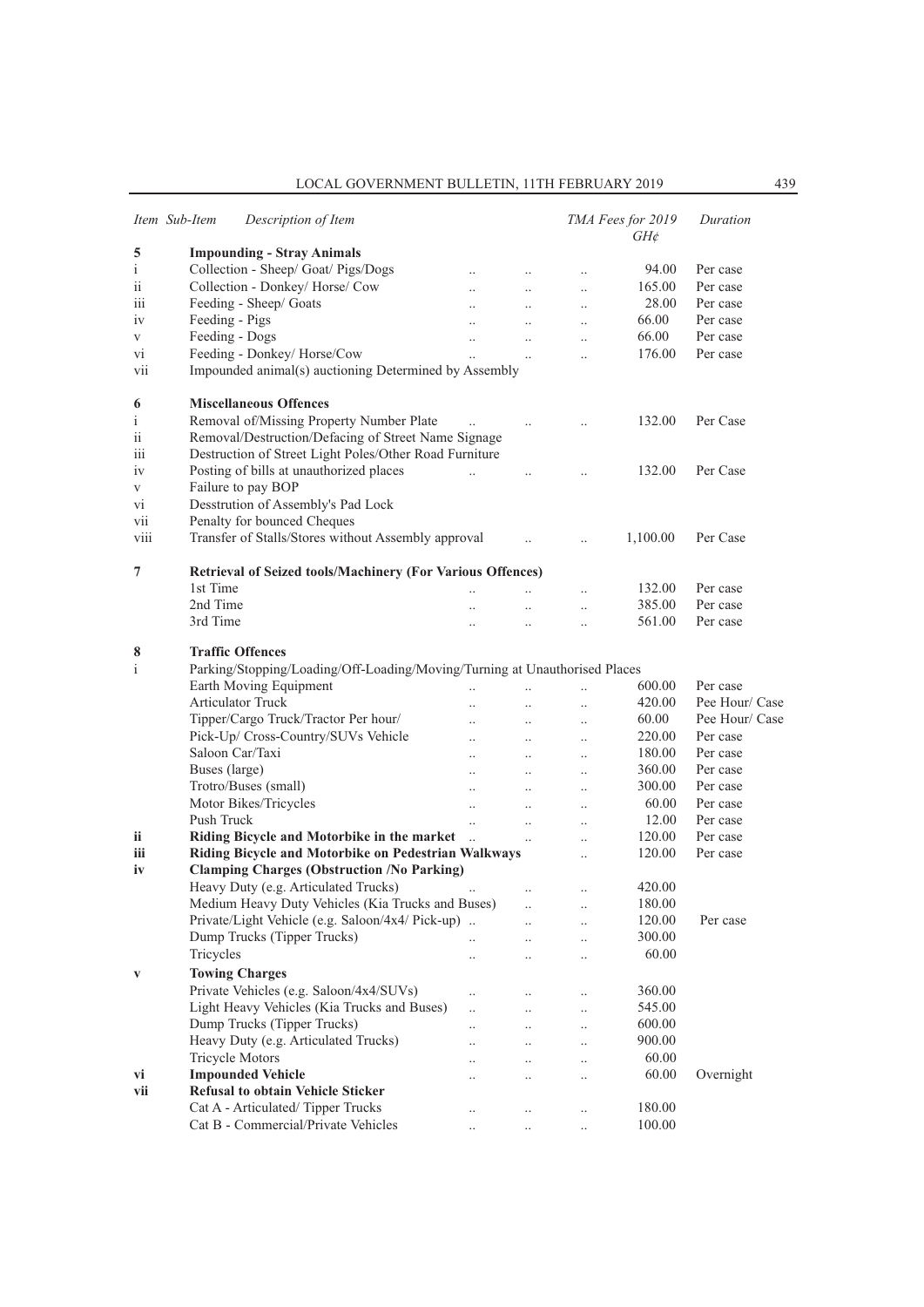| Item Sub-Item   | Description of Item                                         |                      |                      |                      | TMA Fees for 2019<br>GH¢   | Duration               |
|-----------------|-------------------------------------------------------------|----------------------|----------------------|----------------------|----------------------------|------------------------|
| viii            | <b>Refusal to Emboss Sticker</b>                            |                      |                      |                      | 250.00                     | Per case               |
| ix              | <b>Refusal to acquire Taxi Driver Licence</b>               | $\ddot{\phantom{0}}$ | $\ddot{\phantom{0}}$ | $\cdot$              | 60.00                      | Per case               |
|                 |                                                             |                      |                      |                      |                            |                        |
| 9               | <b>Unauthorised Diversion</b>                               |                      |                      |                      |                            |                        |
| $\mathbf{i}$    | Diversion of River/Stream Course                            |                      | $\ddotsc$            | $\ddotsc$            | 16,500.00                  |                        |
| $\overline{11}$ | Diversion of drains                                         | $\ddotsc$            | $\ddotsc$            | $\ldots$             | 7,700.00                   |                        |
| 111             | Channelling of Sewage Waste into drains                     | $\ddot{\phantom{a}}$ | $\ddotsc$            | $\ldots$             | 7,700.00                   |                        |
|                 | <b>RATES</b>                                                |                      |                      |                      |                            |                        |
| 1               | <b>Basic Rates</b>                                          |                      |                      | $\ddotsc$            | 6.00                       | per annum              |
| $\overline{2}$  | <b>Property Rates (Refer to Section 3.2)</b>                |                      |                      |                      |                            |                        |
| 3               | <b>Special Rates</b>                                        |                      |                      |                      |                            |                        |
| $\rm i$         | <b>Bicycle Rates</b>                                        | $\cdot$ .            | $\ldots$             | $\ldots$             | 2.00                       |                        |
| ii              | Cattle Rates - Aliens                                       | $\ddotsc$            | $\ddotsc$            | $\ddotsc$            | 28.00                      |                        |
| 111             | Cattle Rates - Residents                                    | $\ddot{\phantom{a}}$ | $\ddotsc$            | $\ddotsc$            | 11.00                      |                        |
| 1V              | Donkey Rates                                                |                      | $\ddotsc$            | $\ldots$             | 55.00                      |                        |
| V               | Dog/Goat/Sheep Rates                                        | $\ddotsc$            | $\ddotsc$            | $\ldots$             | 3.00                       |                        |
| V <sub>1</sub>  | Pig Rates                                                   |                      |                      | $\ldots$             | 17.00                      |                        |
|                 | <b>RENT</b>                                                 |                      |                      |                      |                            |                        |
| 1               | <b>Billboards</b><br>$Cat^{\dagger}A'$                      |                      |                      |                      |                            |                        |
|                 | Cat 'B' (Memorial Adverts)                                  | $\cdot \cdot$        | $\cdot$ .            | $\ldots$             | 6,600.00<br>1,540.00       | per annum              |
|                 | Cat 'C' (Small of CAT 'B')                                  |                      | $\ddot{\phantom{0}}$ | $\ldots$             | 770.00                     | per annum<br>per annum |
|                 |                                                             |                      |                      | $\ddotsc$            |                            |                        |
| $\overline{2}$  | <b>Hiring of Assembly Facilities</b>                        |                      |                      |                      |                            |                        |
|                 | Cat A - Assembly Hall (New)                                 |                      |                      | $\ddotsc$            | 1,540.00                   | per day                |
|                 | Cat B - Assembly Conference Room (Old) (with air condition) |                      |                      | $\ddot{\phantom{0}}$ | 800.00                     | per day                |
|                 | Cat C - Assembly Conference Room (without air condition)    |                      |                      | $\ddotsc$            | 500.00                     | per day                |
|                 | Cat C - Community Centres                                   | $\ddotsc$            |                      | $\ddot{\phantom{a}}$ | 396.00                     | per day                |
|                 | Cat D - Sub-district/Metro Halls                            | $\ddotsc$            |                      | $\ddotsc$            | 264.00                     | per day                |
|                 | Cat E - Assembly Hall for Church Service and other events   |                      |                      | $\ddotsc$            | 528.00                     | per day                |
|                 | Cat F - Others                                              |                      |                      | $\ddotsc$            | 264.00                     | per day                |
| 3               | <b>Rent of Undeveloped Lands</b>                            | $\ddotsc$            | $\ddotsc$            | $\ddotsc$            | 3,000.00                   | Per Annum              |
| i               | <b>Official Residence</b><br>Management Staff Quarters      |                      |                      |                      |                            |                        |
|                 | Senior Staff Quarters                                       | $\cdot$              | $\ldots$             | $\ldots$             | 250.00<br>150.00           | per month              |
|                 | Junior Staff Quarters                                       | $\ddotsc$            |                      | $\cdots$             | 100.00                     | per month<br>per month |
|                 | <b>Guest Houses</b>                                         | $\ddot{\phantom{0}}$ | $\ddotsc$            | $\ddot{\phantom{0}}$ | 50.00                      | per month              |
|                 |                                                             | $\ddotsc$            |                      | $\ddot{\phantom{0}}$ |                            |                        |
| 4               | <b>Rent on Leased Buildings</b>                             |                      |                      |                      | Determined by the Assembly |                        |
| 5               | <b>Rent on Vendor Stands</b>                                | $\cdot$ .            |                      | $\ddot{\phantom{a}}$ | 110.00                     | Per Month              |
|                 | <b>Special Licences</b>                                     |                      |                      |                      |                            |                        |
| 1               | a) Registration of Non-Governmental Organisations(NGOs):    |                      |                      | $\ddotsc$            | 121.00                     | Per Annum              |
|                 | b) Renewal of Non-Governmental Organisations(NGOs):         |                      |                      | $\cdots$             | 61.00                      | Per Annum              |
| $\mathbf{2}$    | <b>Registration of Associations/ Unions</b>                 |                      |                      |                      |                            |                        |
|                 | Cat "A" (1-30 Members)                                      | $\ldots$             | $\ddotsc$            | $\ldots$             | 121.00                     | Per annum              |
|                 | Cat "B" (Above 30 Members)                                  | $\ldots$             | $\ldots$             | $\ldots$             | 242.00                     | Per annum              |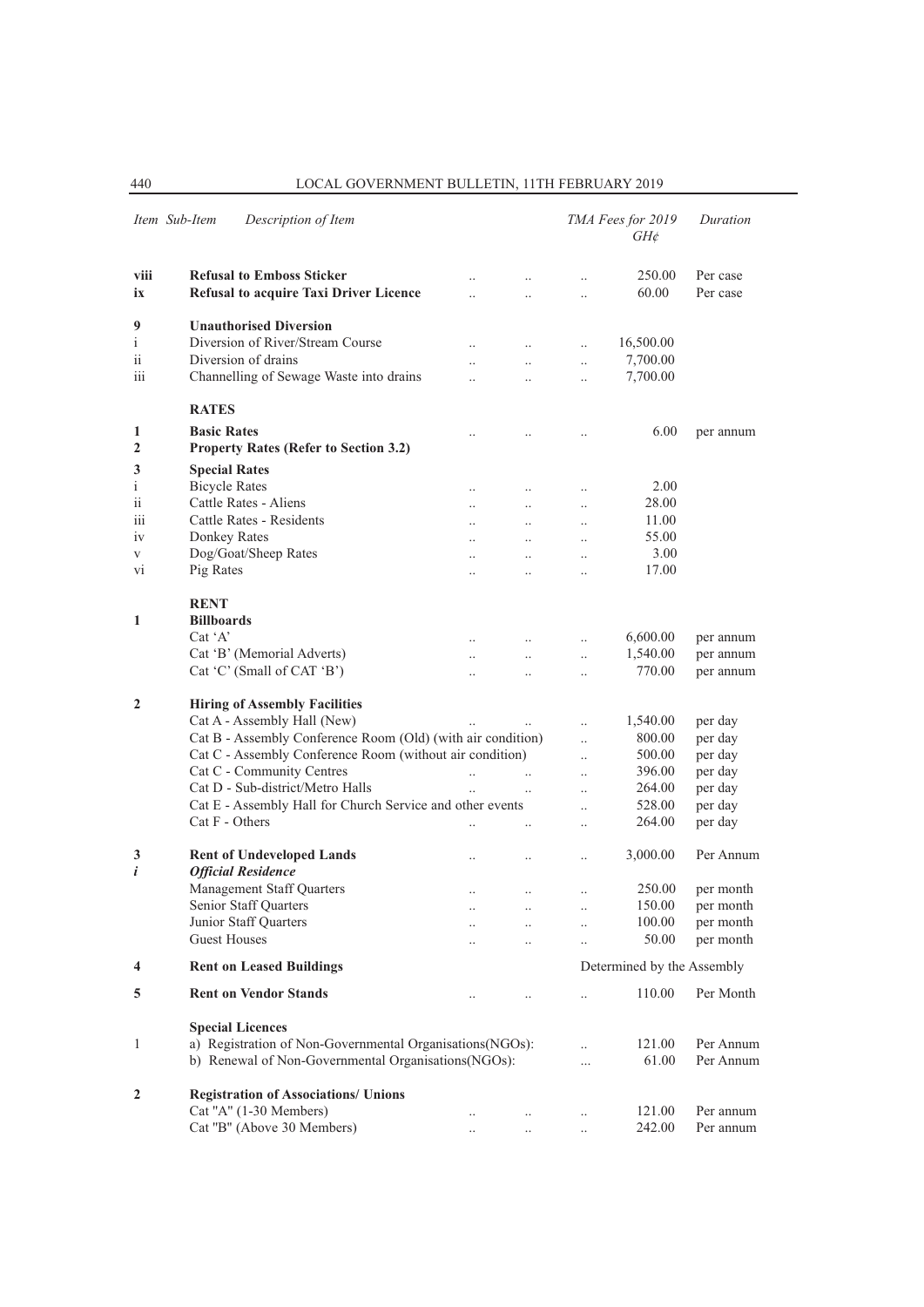|    | Item Sub-Item<br>Description of Item                         |                      |                      |                      | TMA Fees for 2019<br>$GH$ ¢ | Duration  |
|----|--------------------------------------------------------------|----------------------|----------------------|----------------------|-----------------------------|-----------|
| 3  | <b>Undertakers Licence</b>                                   |                      |                      |                      | 605.00                      | Per annum |
| 4  | <b>Registration of Religious Bodies</b>                      |                      |                      |                      |                             |           |
|    | Cat "A"                                                      | $\ddotsc$            | $\cdot$ .            | $\cdot$ .            | 2,420.00                    | Per annum |
|    | Cat "B"                                                      | $\ddotsc$            | $\ddot{\phantom{0}}$ | $\ddotsc$            | 1,815.00                    | Per annum |
|    | Cat "C"                                                      |                      | $\ddot{\phantom{0}}$ | $\ddotsc$            | 1,210.00                    | Per annum |
|    | Cat "D"                                                      | $\ddot{\phantom{0}}$ | $\ddot{\phantom{a}}$ | $\ddot{\phantom{a}}$ | 605.00                      | Per annum |
|    |                                                              |                      |                      |                      |                             |           |
| 5  | <b>Undertakers</b>                                           |                      | $\ddotsc$            | $\ddot{\phantom{a}}$ | 330.00                      | Per annum |
|    | <b>Business Operating Permit Fees (Licenses) Description</b> |                      |                      |                      |                             |           |
|    | <b>Registration of Traders- Petty Goods</b>                  |                      |                      |                      |                             |           |
| 1  | Adinkra/ Kente Hawker (Small Scale)                          | $\ddot{\phantom{a}}$ | $\ddotsc$            | $\ddotsc$            | 66.00                       | Per annum |
| 2  | Akpiti                                                       | $\ddot{\phantom{0}}$ | $\ddot{\phantom{a}}$ | $\ddot{\phantom{a}}$ | 55.00                       | Per annum |
| 3  | Alata Items (Harberdashery)                                  | $\ddot{\phantom{0}}$ | $\ddot{\phantom{a}}$ | $\ddot{\phantom{a}}$ | 55.00                       | Per annum |
| 4  | Alata Soap (Retail)                                          | $\cdot$              | $\ddot{\phantom{0}}$ | $\ddotsc$            | 55.00                       | Per annum |
| 5  | Alata Soap (Wholesale)                                       | $\cdot$ .            | $\ddotsc$            | $\ddotsc$            | 55.00                       | Per annum |
| 6  | Ampesi                                                       | $\ddotsc$            | $\ddotsc$            | $\ddotsc$            | 55.00                       | Per annum |
| 7  | Asaanaa                                                      | $\ddotsc$            | $\ddotsc$            | $\ddot{\phantom{0}}$ | 55.00                       |           |
| 8  | <b>Bag Menders</b>                                           |                      |                      |                      | 55.00                       |           |
| 9  | Bag and Suitcasses                                           | $\ddotsc$            | $\ddotsc$            | $\ddotsc$            | 55.00                       | Per annum |
| 10 | Banku/ Kenkey with Fish                                      | $\ddotsc$            | $\ddotsc$            | $\ddotsc$            | 55.00                       | Per annum |
| 11 | Beach Sandals (Retail)                                       | $\cdot$ .            | $\ddotsc$            | $\ddotsc$            | 55.00                       |           |
| 12 |                                                              | $\ddotsc$            | $\ddotsc$            | $\ddotsc$            | 55.00                       |           |
|    | Beach Sandals (Wholesale)                                    | $\ddotsc$            | $\ddotsc$            | $\ddot{\phantom{0}}$ |                             |           |
| 13 | <b>Beads</b>                                                 | $\ddot{\phantom{a}}$ | $\ddot{\phantom{0}}$ | $\ddot{\phantom{0}}$ | 55.00                       | Per annum |
| 14 | Beef/Pork/Lamb Breast (Retail)                               | $\ddot{\phantom{a}}$ | $\ddot{\phantom{0}}$ | $\ddotsc$            | 55.00                       | Per annum |
| 15 | Biscuit (Retail)                                             | $\ddotsc$            | $\ddot{\phantom{0}}$ | $\ddotsc$            | 55.00                       |           |
| 16 | <b>Black Hair Dye Manufacturers</b>                          | $\ddotsc$            | $\ddot{\phantom{0}}$ | $\ddotsc$            | 55.00                       | Per annum |
| 17 | Black Hair Dye (Retail)                                      | $\ddot{\phantom{0}}$ | $\ddot{\phantom{a}}$ | $\ddot{\phantom{a}}$ | 55.00                       | Per annum |
| 18 | <b>Bottle Collectors</b>                                     |                      |                      |                      |                             |           |
|    | Cat "A"                                                      | $\ddotsc$            | $\ddotsc$            | $\cdot$ .            | 55.00                       | Per annum |
|    | Cat "B"                                                      | $\cdot$ .            | $\ddot{\phantom{a}}$ | $\cdot$ .            | 55.00                       | Per annum |
| 19 | <b>Bottle Sellers</b>                                        |                      |                      |                      |                             |           |
|    | Cat "A"                                                      |                      | $\ddot{\phantom{0}}$ | $\ddot{\phantom{0}}$ | 55.00                       | Per annum |
|    | Cat "B"                                                      | $\ddotsc$            | $\ddot{\phantom{a}}$ | $\ddot{\phantom{0}}$ | 55.00                       | Per annum |
| 20 | <b>Bush Meat</b>                                             | $\ddotsc$            | $\ddotsc$            | $\ddotsc$            | 55.00                       | Per annum |
| 21 | Cassava (Retail)                                             | $\ddot{\phantom{a}}$ | $\ddotsc$            | $\ddotsc$            | 77.00                       | Per annum |
| 22 | Cassava (Wholesale)                                          | $\ddotsc$            | $\ddotsc$            | $\ddotsc$            | 77.00                       | Per annum |
| 23 | Cakes                                                        |                      |                      |                      | 77.00                       | Per annum |
| 24 | <b>Charcoal Sellers</b>                                      |                      |                      |                      |                             |           |
|    | Cat "A"                                                      | $\cdot$ .            |                      |                      | 66.00                       | Per annum |
|    | Cat "B"                                                      |                      |                      |                      | 22.00                       | Per annum |
| 25 | <b>Cloth Sellers</b>                                         |                      |                      |                      |                             |           |
|    | Cat "A"                                                      | $\cdot$ .            |                      | $\ddot{\phantom{a}}$ | 340.00                      | Per annum |
|    | Cat "B"                                                      | $\ddotsc$            | $\ddot{\phantom{a}}$ | $\ddot{\phantom{a}}$ | 250.00                      | Per annum |
|    | Cat "C"                                                      | $\ddotsc$            | $\ddot{\phantom{0}}$ | $\ddotsc$            | 200.00                      | Per annum |
|    | Cat "D"                                                      |                      |                      | $\ddotsc$            | 150.00                      | Per annum |
|    | Cat "E"                                                      |                      |                      |                      | 100.00                      | Per annum |
| 26 | <b>Coconut Sellers</b>                                       | $\ddotsc$            | $\ddot{\phantom{0}}$ | $\ddotsc$            | 66.00                       | Per annum |
|    | Cat "A" (Retailer)                                           | $\ddotsc$            | $\ddot{\phantom{a}}$ | $\ddot{\phantom{a}}$ | 66.00                       | Per annum |
|    | Cat "B" (Wholesaler)                                         | $\cdot$ .            | $\ddot{\phantom{a}}$ | $\ddotsc$            | 66.00                       | Per annum |
| 27 | Cola (Retail)                                                |                      |                      | $\ddot{\phantom{a}}$ | 66.00                       | Per annum |
| 28 | Cola (Wholesale)                                             |                      | $\ddot{\phantom{a}}$ |                      | 66.00                       | Per annum |
| 29 | <b>Commodity Queens</b>                                      |                      | $\ddot{\phantom{0}}$ | $\ddot{\phantom{a}}$ | 1.00                        | Per day   |
| 30 | Cooking Oil (Retail)                                         | $\ddotsc$            | $\ddot{\phantom{a}}$ | $\ddotsc$            | 1.00                        | Per day   |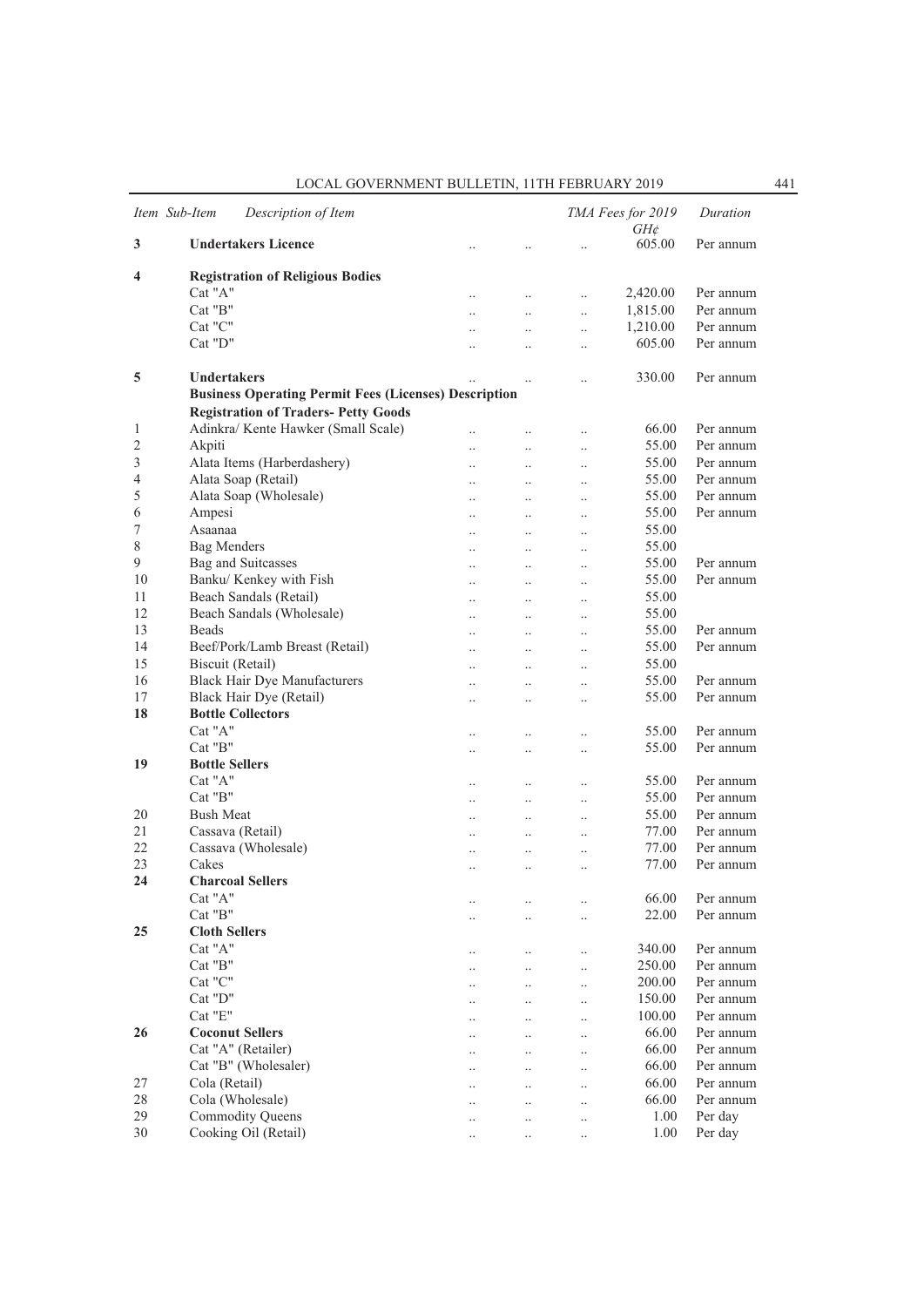|    | Item Sub-Item<br>Description of Item      |                      |                      |           | TMA Fees for 2019<br>$GH\phi$ | Duration  |
|----|-------------------------------------------|----------------------|----------------------|-----------|-------------------------------|-----------|
| 31 | Cooking Oil (Wholesale / Drums)           | $\cdot$ .            | $\ddotsc$            | $\ddotsc$ | 1.00                          | Per day   |
| 32 | Cooked Beans Sellers                      | $\ddotsc$            | $\ddot{\phantom{a}}$ | $\ddotsc$ | 1.00                          | Per Day   |
| 33 | Cooked Rice / Waakye                      | $\ddot{\phantom{a}}$ | $\ddot{\phantom{a}}$ | $\ddotsc$ | 1.00                          | Per Day   |
| 34 | Cooked Beans with Fried Plantain & Others | $\ddotsc$            | $\ddot{\phantom{0}}$ | $\ldots$  | 1.00                          | Per Day   |
| 35 | Copper, etc. (Non-Gold Ornament)          | $\ddot{\phantom{a}}$ | $\cdot$ .            | $\ldots$  | 1.00                          | Per Day   |
| 36 | Corn, Cassava Dough (Retail)              | $\ddotsc$            | $\ddot{\phantom{0}}$ | $\ldots$  | 7.00                          |           |
| 37 | Corn, Cassava Dough (Wholesale Cat "A")   | $\ddotsc$            | $\ddot{\phantom{0}}$ | $\ddotsc$ | 55.00                         | Per annum |
| 38 | Corn, Cassava Dough (Wholesale Cat "B")   | $\ddotsc$            | $\ddotsc$            | $\ddotsc$ | 55.00                         | Per annum |
| 39 | Crabs                                     | $\ddot{\phantom{0}}$ | $\ddotsc$            | $\ldots$  | 55.00                         | Per annum |
| 40 | Daily/ Night Tolls (Per Day/ Night):      | $\ddotsc$            | $\cdot$ .            | $\ldots$  | 55.00                         | Per annum |
| 41 | Dakua                                     |                      | $\ddot{\phantom{0}}$ | $\ddotsc$ | 55.00                         | Per annum |
| 42 | Doughnut                                  | $\ddot{\phantom{a}}$ |                      |           | 55.00                         | Per annum |
| 43 | Door Mat                                  |                      | $\ddot{\phantom{a}}$ | $\ddotsc$ | 55.00                         | Per annum |
| 44 | <b>Egg Retails</b>                        | $\ddot{\phantom{a}}$ | $\ddot{\phantom{a}}$ | $\ddotsc$ |                               |           |
|    | Cat "A"                                   |                      |                      |           | 55.00                         | Per annum |
|    | Cat "B"                                   |                      | $\cdot$              | $\cdot$   | 55.00                         | Per annum |
|    |                                           | $\cdot$ .            | $\ddotsc$            | $\ldots$  |                               |           |
| 45 | <b>Enamel Wares</b>                       |                      |                      |           |                               |           |
|    | Cat "A"                                   | $\cdot$ .            | $\ddotsc$            | $\ldots$  | 55.00                         | Per annum |
|    | Cat "B"                                   | $\ddotsc$            | $\ddotsc$            | $\ldots$  | 55.00                         | Per annum |
| 46 | Fresh Fish (Wholesale)                    | $\cdot$ .            | $\cdot$ .            | $\ldots$  | 55.00                         | Per annum |
| 47 | Firewood (Retail)                         | $\ddotsc$            | $\ddotsc$            | $\ldots$  | 55.00                         | Per annum |
| 48 | Firewood (Wholesalel)                     | $\ddot{\phantom{a}}$ | $\ddot{\phantom{a}}$ | $\ddotsc$ | 55.00                         | Per annum |
| 49 | Firewooks                                 | $\ddot{\phantom{a}}$ | $\ddotsc$            | $\ddotsc$ | 55.00                         | Per annum |
| 50 | Foodstuffs                                | $\ddotsc$            | $\ddot{\phantom{0}}$ | $\ldots$  | 55.00                         | Per annum |
| 51 | Fresh Fish (Retail)                       | $\ldots$             | $\cdot$ .            | $\ldots$  | 55.00                         | Per annum |
| 52 | Fula                                      | $\ddotsc$            | $\ddotsc$            | $\ldots$  | 55.00                         | Per annum |
| 53 | Gari (Retail)                             | $\ddotsc$            | $\ddot{\phantom{0}}$ | $\ddotsc$ | 55.00                         | Per annum |
| 54 | Gari (Wholesale)                          | $\ddot{\phantom{a}}$ | $\ddotsc$            | $\ddotsc$ | 55.00                         | Per annum |
| 55 | Glassware                                 | $\cdot$ .            | $\cdot$              | $\cdot$   | 55.00                         | Per annum |
| 56 | Gold Ornaments (Retail)                   | $\cdot$ .            | $\cdot$              | $\cdot$   | 55.00                         | Per annum |
| 57 | <b>Groundnut (Fresh)</b>                  |                      |                      |           |                               |           |
|    | Cat "A"                                   | $\ddotsc$            | $\ddot{\phantom{0}}$ | $\ldots$  | 55.00                         | Per annum |
|    | $Cat$ " $B$ "                             | $\ddot{\phantom{a}}$ | $\ddotsc$            | $\ddotsc$ | 55.00                         | Per annum |
| 58 | Groundnut (Roasted)                       | $\cdot$ .            | $\ddotsc$            | $\cdot$   | 55.00                         | Per annum |
| 59 | Knife Sharpner                            | $\ldots$             | $\cdot$ .            | $\ldots$  | 55.00                         | Per annum |
| 60 | Koko                                      | $\ddotsc$            | $\ddotsc$            | $\ldots$  | 55.00                         | Per annum |
|    | Cat "A"                                   | $\ddotsc$            | $\ddot{\phantom{0}}$ | $\ddotsc$ | 55.00                         | Per annum |
|    | Cat "B"                                   | $\ddotsc$            | $\ddotsc$            | $\ldots$  | 55.00                         | Per annum |
| 61 | Ice Cream                                 | $\ddotsc$            |                      |           | 55.00                         | Per annum |
| 62 | Ice Water/Block                           |                      | $\ldots$             | $\cdot$   | 55.00                         | Per annum |
| 63 | Local Pots (Retail)                       | $\cdot \cdot$        |                      | $\ldots$  | 55.00                         | Per annum |
| 64 | Local Pots (Wholesale)                    | $\cdot$ .            |                      | $\ldots$  | 55.00                         | Per annum |
| 65 | Local Sandals (Ahenema)                   | $\ddotsc$            | $\ddot{\phantom{0}}$ | $\ldots$  | 55.00                         | Per annum |
|    | Local Soap (Retail)                       | $\ldots$             | $\ddot{\phantom{a}}$ | $\ldots$  |                               | Per annum |
| 66 |                                           | $\ldots$             | $\ddotsc$            | $\ldots$  | 55.00                         |           |
| 67 | Loose Tools                               |                      | $\ddotsc$            | $\ldots$  | 55.00                         | Per annum |
| 68 | Maize (Retail)                            | $\ldots$             | $\ddotsc$            | $\ldots$  | 55.00                         | Per annum |
| 69 | Maize (Wholesale)                         | $\ddotsc$            | $\ddot{\phantom{0}}$ | $\ldots$  | 55.00                         | Per annum |
| 70 | Materials (Textiles)                      | $\ddotsc$            | $\ddot{\phantom{a}}$ | $\ldots$  | 55.00                         | Per annum |
| 71 | Meat                                      | $\ldots$             | $\ddotsc$            | $\ldots$  | 55.00                         | Per annum |
| 72 | Oblayoo/Ekuegbeemli                       |                      | $\ddotsc$            | $\ddotsc$ | 55.00                         | Per annum |
| 73 | Okro (Retail)                             | $\cdot$ .            | $\ddotsc$            | $\ldots$  | 55.00                         | Per annum |
| 74 | Okro (Wholesale)                          | $\cdot$ .            | $\ddot{\phantom{0}}$ | $\cdot$   | 55.00                         | Per annum |
| 75 | Onions (Retail)                           | $\cdot$ .            | $\ddot{\phantom{0}}$ | $\ddotsc$ | 55.00                         | Per annum |
| 76 | Onions (Wholesale)                        |                      | $\cdot$              |           | 55.00                         | Per annum |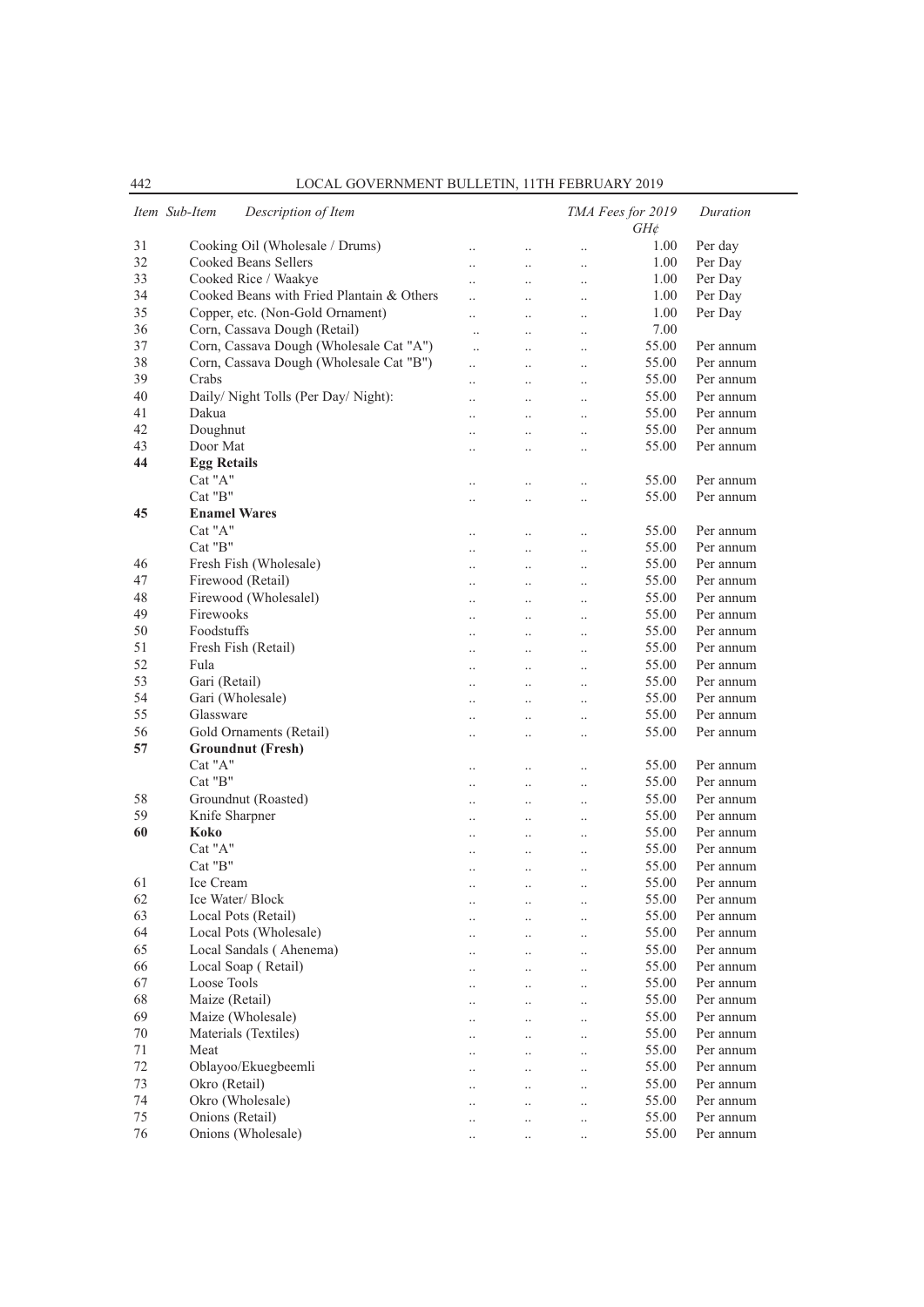|                | Item Sub-Item               | Description of Item            |                      |                      |                      | TMA Fees for 2019<br>$GH\phi$ | Duration   |
|----------------|-----------------------------|--------------------------------|----------------------|----------------------|----------------------|-------------------------------|------------|
| 77             |                             | Orange (Retail)                | $\ddotsc$            | $\cdot$              | $\ddot{\phantom{a}}$ | 55.00                         | Per annum  |
| 78             |                             | Orange (Wholesale)             | $\ddot{\phantom{0}}$ | $\ddotsc$            | $\ddot{\phantom{0}}$ | 55.00                         | Per annum  |
| 79             |                             | Palmnut (Retail)               | $\ddot{\phantom{a}}$ | $\ddotsc$            | $\ddot{\phantom{a}}$ | 55.00                         | Per annum  |
| 80             |                             | Pan/ Cooking Utensils          | $\ddot{\phantom{0}}$ | $\ddotsc$            | $\ddotsc$            | 55.00                         | Per annum  |
| 81             | Paint/Nails                 |                                | $\ddot{\phantom{0}}$ | $\ddot{\phantom{0}}$ | $\ddot{\phantom{0}}$ | 55.00                         | Per annum  |
| 82             |                             | Palmnuts (Wholesale)           | $\ddotsc$            | $\ddot{\phantom{0}}$ | $\ddot{\phantom{0}}$ | 55.00                         | Per annum  |
| 83             |                             | Pineapple (Retail)             | $\ddot{\phantom{a}}$ | $\ddot{\phantom{0}}$ | $\ddot{\phantom{0}}$ | 55.00                         | Per annum  |
| 84             |                             | Pineapple (Wholesale)          | $\ddot{\phantom{a}}$ | $\ddot{\phantom{a}}$ | $\ddot{\phantom{a}}$ | 55.00                         | Per annum  |
| 85             |                             | Plantain (Retail)              | $\ddotsc$            | $\ddotsc$            | $\ddotsc$            | 55.00                         | Per annum  |
| 86             |                             | Plantain (Wholesale)           | $\ddot{\phantom{0}}$ | $\ddot{\phantom{0}}$ | $\ddot{\phantom{0}}$ | 55.00                         | Per annum  |
| 87             |                             | Powder and Pomade Sellers      | $\ddotsc$            | $\ddotsc$            | $\ddot{\phantom{0}}$ | 55.00                         | Per annum  |
| 88             |                             | Roving Tailors/ Seamstresses   | $\ddotsc$            | $\ddotsc$            | $\ddot{\phantom{0}}$ | 55.00                         |            |
| 89             | Salt (Retail)               |                                | $\ddot{\phantom{a}}$ | $\ddot{\phantom{a}}$ | $\ddot{\phantom{0}}$ | 55.00                         | Per annum  |
| 90             |                             | Sale (Wholesale)               | $\ddot{\phantom{0}}$ | $\ddot{\phantom{0}}$ | $\ddotsc$            | 55.00                         | Per annum  |
| 91             |                             | Sheabutter (Retail)            |                      | $\ddot{\phantom{0}}$ | $\ddot{\phantom{0}}$ | 55.00                         | Per annum  |
| 92             |                             | Sheabutter (Wholesale)         | $\ddotsc$            | $\ddotsc$            | $\ddot{\phantom{0}}$ | 55.00                         |            |
| 93             |                             | Sheep/Goat Sellers             | $\ddot{\phantom{a}}$ | $\ddot{\phantom{0}}$ | $\ddot{\phantom{0}}$ | 55.00                         | Per annum  |
| 94             | Shoe Shine                  |                                | $\ddot{\phantom{a}}$ | $\ddotsc$            | $\ddotsc$            | 55.00                         | Per annum  |
| 95             |                             | Silver Shine (Retail)          | $\ddotsc$            |                      | $\ddotsc$            | 55.00                         | Per annum  |
| 96             |                             | Silver Shine (Wholesale)       |                      | $\ddot{\phantom{0}}$ | $\ddot{\phantom{0}}$ | 55.00                         | Per annum  |
| 97             | Slippers                    |                                | $\ddotsc$            | $\ddotsc$            | $\ddot{\phantom{0}}$ | 55.00                         | Per annum  |
| 98             |                             | Smoked Fish (Retail)           | $\ddotsc$            | $\ddotsc$            | $\ddot{\phantom{0}}$ | 55.00                         | Per annum  |
| 99             |                             | <b>Smoked Fish (Wholesale)</b> | $\ddot{\phantom{a}}$ | $\ddot{\phantom{a}}$ | $\ddot{\phantom{a}}$ | 55.00                         | Per annum  |
|                | Cat "A"                     |                                | $\ddot{\phantom{0}}$ | $\ddot{\phantom{a}}$ | $\ddotsc$            | 55.00                         | Per annum  |
|                | Cat "B"                     |                                |                      | $\ddot{\phantom{a}}$ | $\ddot{\phantom{a}}$ | 66.00                         | Per annum  |
| 100            | Tapioca                     |                                | $\ddotsc$            | $\ddotsc$            | $\ddot{\phantom{0}}$ | 55.00                         | Per annum  |
| 101            | Tea (Wayside)               |                                | $\ddot{\phantom{a}}$ | $\ddotsc$            | $\ddot{\phantom{a}}$ | 55.00                         |            |
|                | Cat "A"                     |                                | $\ddot{\phantom{a}}$ | $\ddotsc$            | $\ddot{\phantom{a}}$ | 55.00                         | Per annum  |
|                | $Cat$ " $B$ "               |                                | $\ddotsc$            | $\ddotsc$            | $\ddotsc$            | 55.00                         | Per annum  |
| 102            |                             | <b>Tiger Nuts Only</b>         |                      | $\ddot{\phantom{a}}$ | $\ddot{\phantom{0}}$ | 55.00                         | Per annum  |
| 103            |                             | Tiger Nuts with other items    | $\ddotsc$            | $\ddotsc$            | $\ddot{\phantom{0}}$ | 55.00                         | Per annum  |
| 104            |                             | <b>Tinned Tomatoes</b>         | $\ddotsc$            | $\ddotsc$            | $\ddot{\phantom{a}}$ | 55.00                         | Per annum  |
| 105            |                             | Tobacco (Retail)               | $\ddotsc$            | $\ddot{\phantom{a}}$ | $\ddot{\phantom{a}}$ | 55.00                         | Per annum  |
| 106            |                             | Toffees/Sweets (hawkers)       | $\ddotsc$            |                      | $\ddotsc$            | 55.00                         | Per annum  |
| 107            |                             | Tomatoes (Retail)              | $\ddotsc$            | $\ddot{\phantom{a}}$ | $\ddot{\phantom{a}}$ | 55.00                         | Per annum  |
| 108            |                             | Tomatoes (Wholesale)           | $\ddotsc$            | $\ddot{\phantom{a}}$ | $\ddot{\phantom{0}}$ | 55.00                         | Per annum  |
| 109            | Towel                       |                                | $\ddot{\phantom{a}}$ | $\ddotsc$            | $\ddot{\phantom{a}}$ | 55.00                         |            |
| <b>110</b>     |                             | <b>Vegetable leaves</b>        |                      |                      | $\ddot{\phantom{a}}$ | 55.00                         |            |
|                | Cat."A"                     |                                |                      |                      |                      | 55.00                         | Per bag    |
|                | Cat."B"                     |                                |                      |                      | $\cdot$ .            | 55.00                         | Per bunch  |
|                | Cat. "C"                    |                                |                      | $\ddot{\phantom{0}}$ | $\ddot{\phantom{0}}$ | 55.00                         | Per barrel |
| 111            | <b>White Clay</b>           |                                |                      |                      |                      |                               |            |
| 112            |                             | White Clay (Ayilor - Cat "A")  | $\cdot$ .            | $\ddotsc$            | $\ddotsc$            | 66.00                         | Per barrel |
| 113            |                             | White Clay (Ayilor - Cat "B")  |                      | $\ddotsc$            | $\ddot{\phantom{0}}$ | 55.00                         | Per bundle |
| 114            | <b>Yam Sellers</b>          |                                |                      |                      |                      |                               |            |
| 115            |                             | Cat. A Yam (Hawker)            | $\cdot$ .            | $\ddotsc$            | $\ddotsc$            | 77.00                         | Per bag    |
| 116            |                             | Cat. B Yam (Retail)            |                      | $\ddotsc$            | $\ddot{\phantom{0}}$ | 66.00                         | Per bundle |
| 117            |                             | Cat. C Yam (Stall)             |                      | $\ddotsc$            | $\ddotsc$            | 55.00                         | Per bag    |
| 118            |                             | Cat. D Yam (Wholesale)         |                      | $\ddotsc$            | $\ddot{\phantom{a}}$ | 44.00                         | Per bag    |
|                | <b>Discharging Bay Fees</b> |                                |                      |                      |                      |                               |            |
| 1              |                             | Banana, Plantain, Per Bag      |                      |                      |                      | 1.00                          | Per bag    |
| $\mathfrak{2}$ |                             | Banana, Plantaiin, Per Bunch   | $\cdot$ .            | $\ddotsc$            | $\cdot$              | 1.00                          | Per bag    |
|                |                             |                                | $\ddotsc$            | $\ddot{\phantom{0}}$ | $\ddotsc$            |                               |            |

LOCAL GOVERNMENT BULLETIN, 11TH FEBRUARY 2019 443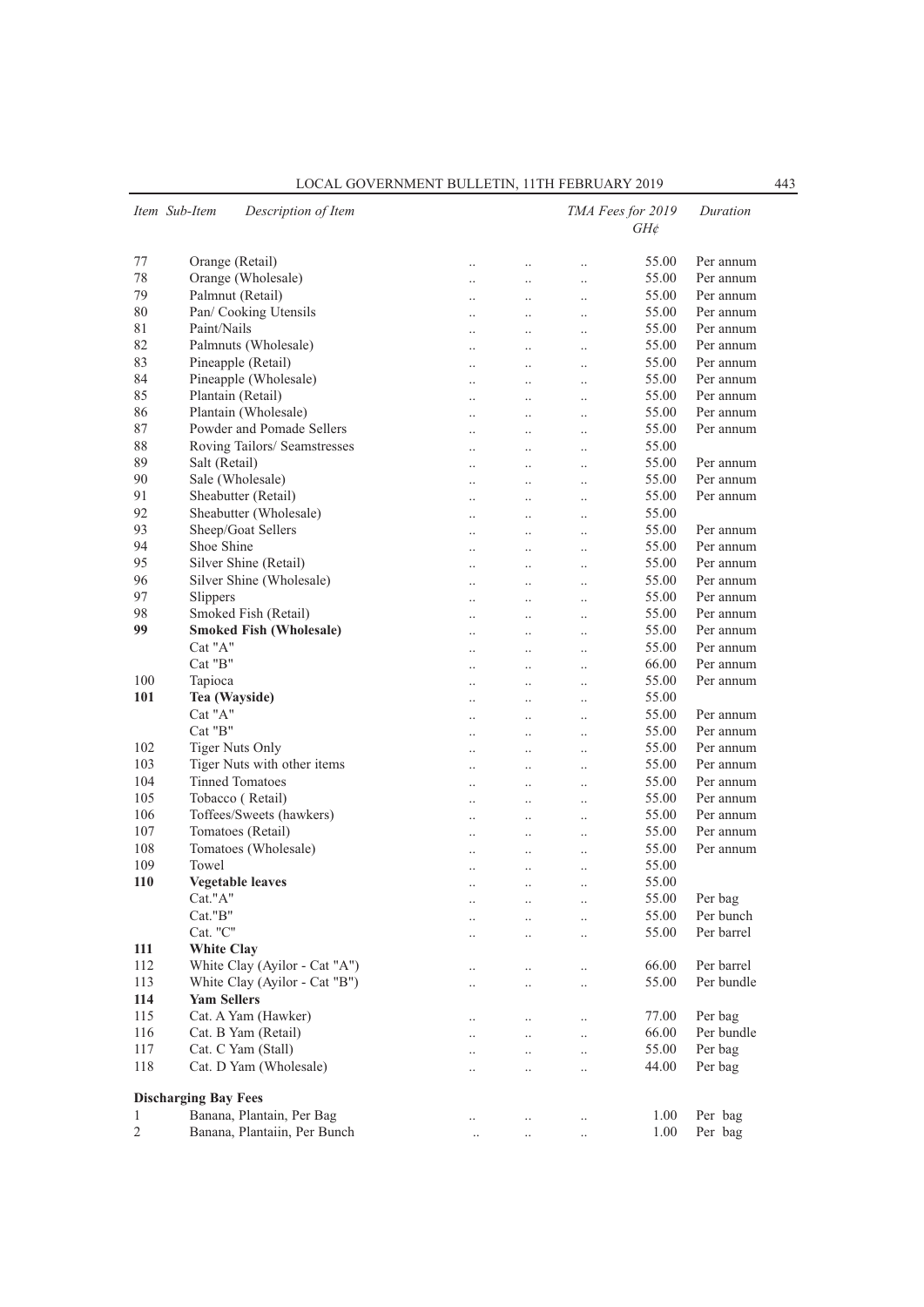|                     | Item Sub-Item<br>Description of Item                             |                      |                      |                      | TMA Fees for 2019<br>$GH\phi$ | Duration       |
|---------------------|------------------------------------------------------------------|----------------------|----------------------|----------------------|-------------------------------|----------------|
| 3                   | Barrel of Oil (Big size)                                         | $\ddotsc$            | $\ddotsc$            | $\ddot{\phantom{a}}$ | 10.00                         | Per barrel     |
| 4                   | Barrel of Oil (Medium)                                           | $\cdot \cdot$        | $\ldots$             | $\cdot$              | 5.00                          | Per barrel     |
| 5                   | Barrel of Oil (Small)                                            | $\ddotsc$            | $\cdot$ .            | $\ldots$             | 2.00                          | Per barrel     |
| 6                   | Barrel of Oil (Very Small)                                       | $\ddot{\phantom{a}}$ |                      |                      | 1.00                          | Per barrel     |
| 7                   | Bundle of Sugar Cane (Big Size)                                  | $\ddotsc$            | $\ddotsc$            | $\ddotsc$            | 2.00                          | Per half load  |
| 8                   | Bundle of Sugar Cane (Small Size)                                | $\ddotsc$            | $\ddot{\phantom{a}}$ | $\ddotsc$            | 2.00                          | Per half load  |
| 9                   | Charcoal (Big Size)                                              | $\ddotsc$            | $\ddotsc$            | $\cdot$ .            | 2.00                          | Per bag        |
| 10                  | Charcoal (Small Size)                                            | $\ddot{\phantom{a}}$ | $\ddotsc$            | $\ldots$             | 1.00                          | Per pole       |
| 11                  | Firewood (Bundle)                                                |                      |                      | $\ddot{\phantom{a}}$ | 1.00                          | Per bag        |
| 12                  | Maize, Beans, Gari, Cassava                                      | $\ddotsc$            | $\ddotsc$            | $\ddotsc$            | 2.00                          | Per crate      |
| 13                  | Onion, Konkonte, Cocoyam, (Big Size)                             | $\ddotsc$            | $\ddot{\phantom{0}}$ | $\cdot$              | 2.00                          | Per 100 tubers |
| 14                  | Onion, Konkonte, Cocoyam, (Small Size)                           | $\ddot{\phantom{a}}$ | $\ddotsc$            | $\cdot$              | 2.00                          | Per 100 tubers |
| 15                  | Oranges Per Full Load (Big Size)                                 | $\ddot{\phantom{a}}$ | $\ddotsc$            | $\ldots$             | 60.00                         | Per load       |
| 16                  | Oranges Per Half Load (Medium Size)                              |                      |                      | $\ddot{\phantom{a}}$ | 50.00                         | Per load       |
| 17                  | Pepper, Garden-Egg, Okro,                                        | $\ddotsc$            | $\ddotsc$            | $\ddotsc$            | 2.00                          | Per load       |
| 18                  | Plantain (Long Pole)                                             | $\ddot{\phantom{a}}$ | $\ddot{\phantom{a}}$ | $\ldots$             | 20.00                         | Per Pole       |
| 19                  | Plantain (Medium Pole)                                           | $\cdot$              | $\ddotsc$            | $\ldots$             | 15.00                         | Per Pole       |
| 20                  | Salt                                                             | $\ddot{\phantom{a}}$ | $\ddotsc$            | $\ldots$             | 2.00                          | Per bag        |
| 21                  | Tomatoes (Big Size)                                              | $\ddot{\phantom{a}}$ |                      | $\ddot{\phantom{a}}$ | 2.00                          | Per crate      |
| 22                  | Tomatoes (Small Size)                                            | $\ddotsc$            | $\ddot{\phantom{a}}$ | $\ddotsc$            | 2.00                          | Per crate      |
| 23                  | Tomatoes (Basket)                                                |                      |                      |                      | 1.00                          | Per crate      |
| 24                  | Tubers Of Yam (1000 tubers)                                      | $\ddot{\phantom{a}}$ | $\ddotsc$            | $\cdot$              | 2.00                          | Per load       |
|                     |                                                                  | $\cdot$              | $\cdot$ .            | $\cdot$              |                               |                |
| VI.<br>$\mathbf{1}$ | <b>Market and Lorry Park Fees</b><br>a) Rent For Stores<br>Cat A | $\ddot{\phantom{a}}$ | $\ddotsc$            | $\cdot$              | 720.00                        | Per annum      |
|                     | Cat B                                                            | $\cdot$              | $\cdot$ .            | $\ldots$             | 180.00                        | Per annum      |
|                     | Cat C                                                            | $\ddot{\phantom{a}}$ | $\ddotsc$            | $\ddot{\phantom{a}}$ | 120.00                        | Per annum      |
|                     | b) Rent For Stalls / Sheds<br><b>Gov't Land for Store</b>        |                      |                      |                      |                               |                |
|                     | Cat A                                                            |                      |                      |                      | 300.00                        | Per annum      |
|                     | Cat B                                                            | $\cdot$              | $\ldots$             | $\cdot$              | 250.00                        | Per annum      |
| 2                   | a) Stores                                                        |                      |                      |                      |                               |                |
| $\mathbf{i}$        | Ground Floor With Toilet                                         | $\ddotsc$            | $\ddot{\phantom{a}}$ | $\ddotsc$            | 264.00                        | Per annum      |
| ii                  | First Floor with Toilet<br>Ground Floor without Toilet           | $\ddotsc$            | $\ddot{\phantom{0}}$ | $\ldots$             | 216.00                        | Per annum      |
| iii                 |                                                                  | $\cdot$              | $\cdot$ .            | $\cdot$              | 216.00                        | Per annum      |
| iv                  | Medium Size                                                      | $\cdot$              | $\ddotsc$            | $\cdot$              | 180.00                        | Per annum      |
| $\rm{V}$            | Small size                                                       | $\ddot{\phantom{a}}$ | $\ddotsc$            |                      | 120.00                        | Per annum      |
| vi                  | Stalls                                                           | $\ddotsc$            | $\ddot{\phantom{a}}$ | $\ddotsc$            | 72.00                         | Per annum      |
| 3                   | <b>Sheds</b>                                                     |                      |                      |                      | 48.00                         | Per annum      |
|                     | Containers (Cat A)                                               | $\cdot$ .            | $\ddot{\phantom{0}}$ | $\ldots$             | 36.00                         | Per annum      |
|                     | Containers (Cat B)                                               | $\ddotsc$            | $\ddot{\phantom{a}}$ | $\ddotsc$            | 24.00                         | Per annum      |
|                     |                                                                  | $\ddotsc$            | $\ddotsc$            | $\ddotsc$            |                               |                |
| 4                   | a) Rent:                                                         |                      |                      |                      |                               |                |
| $\mathbf{i}$        | Open Stall                                                       | $\ddotsc$            | $\ddot{\phantom{0}}$ |                      | 108.00                        | Per annum      |
| $\rm ii$            | Closed Stall                                                     | $\ddotsc$            | $\ddotsc$            | $\ldots$             | 108.00                        | Per annum      |
| iii                 | Store                                                            | $\ddotsc$            | $\ddotsc$            | $\ddotsc$            | 108.00                        | Per annum      |
|                     |                                                                  |                      |                      |                      |                               |                |
| 5                   | <b>Others</b>                                                    |                      |                      |                      |                               |                |
|                     | Cat."A"                                                          | $\ddotsc$            | $\ddotsc$            | $\ddotsc$            | 360.00                        | Per annum      |
|                     | Cat."B"                                                          | $\ddotsc$            | $\ddotsc$            | $\ldots$             | 180.00                        | Per annum      |
|                     | Cat."C"                                                          |                      | $\ddotsc$            |                      | 120.00                        | Per annum      |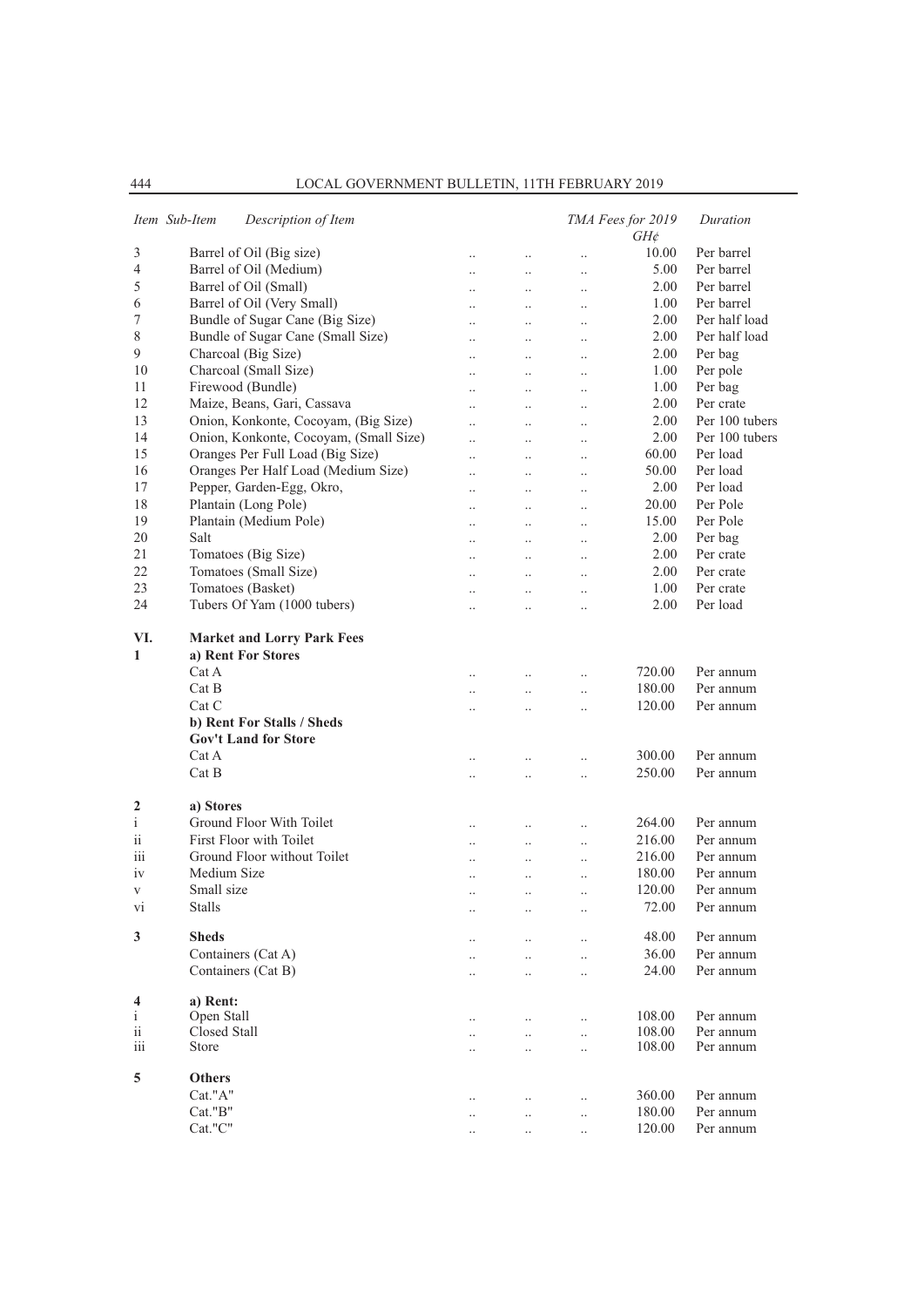|                 | Item Sub-Item<br>Description of Item                                             |                       |                      |                      | TMA Fees for 2019<br>$GH\phi$ | Duration  |
|-----------------|----------------------------------------------------------------------------------|-----------------------|----------------------|----------------------|-------------------------------|-----------|
| VII.            | <b>Lorry Park User Fees</b>                                                      |                       |                      |                      |                               |           |
| $\mathbf{1}$    | <b>Articulator TruckS</b>                                                        | $\cdot$ .             | $\cdot$ .            |                      | 4.00                          | Daily     |
| $\mathbf{2}$    | <b>Lorry Park Tolls (All Stations)</b>                                           |                       |                      |                      |                               |           |
|                 | i. Taxi Cab                                                                      | $\ddotsc$             | $\ddotsc$            | $\ddot{\phantom{a}}$ | 2.00                          | Daily     |
|                 | ii. Other Vehicles                                                               | $\ddot{\phantom{a}}$  | $\ddot{\phantom{a}}$ | $\ddot{\phantom{a}}$ | 2.00                          | Daily     |
|                 | a. "One Pound-One Pound"                                                         | $\ddotsc$             | $\ddotsc$            | $\cdot$              | 2.00                          | Daily     |
|                 | b. 12-19 Seater (Mini Buses)                                                     | $\ddotsc$             |                      |                      | 2.00                          | Daily     |
|                 | c. 20-32 Seater                                                                  | $\ddotsc$             | $\ddotsc$            | $\ddot{\phantom{a}}$ | 2.00                          | Daily     |
|                 | d. 33-38 Seater                                                                  | $\ddot{\phantom{a}}$  | $\ddot{\phantom{a}}$ | $\ddot{\phantom{a}}$ | 2.00                          | Daily     |
|                 | e. 39-60 Seater                                                                  | $\ddot{\phantom{a}}$  | $\ddot{\phantom{a}}$ | $\ddotsc$            | 2.00                          | Daily     |
|                 | a. Comm. 1 Mkt. Lorry Park - Mankoadze                                           | $\ddotsc$             | $\ddotsc$            |                      | 145.00                        | Daily     |
|                 | b. Comm. 1 Mkt. Lorry Park-Main Market                                           | $\ddotsc$             |                      | $\cdot$              | 194.00                        | Daily     |
|                 | c. Comm. 1 Mkt. Lorry Park- Comm.5 Taxi                                          | $\dddot{\phantom{0}}$ | $\ddotsc$            | $\ddot{\phantom{a}}$ | 73.00                         | Daily     |
|                 | d. Comm. 1 Mkt. Lorry Park-Accra Taxi Stat.                                      | $\ddotsc$             | $\ddotsc$            | $\ddotsc$            | 73.00                         | Daily     |
|                 | e. Comm. 1 Mkt. Lorry Park-C2, New Taxi Stat.                                    |                       | $\ddot{\phantom{a}}$ | $\ddot{\phantom{a}}$ | 73.00                         | Daily     |
|                 | f. Comm. 1 Mkt. Lorry Park-C2, 3, 4, 7, 8, 9, 10, 11, 12                         |                       | $\ddotsc$            | $\ddot{\phantom{a}}$ | 73.00                         |           |
|                 |                                                                                  |                       | $\ddotsc$            | $\ddot{\phantom{a}}$ | 73.00                         | Daily     |
|                 | g. Comm. 1 Mkt.Lorry Pk-Ashaiman /Ind. Area                                      |                       | $\ddotsc$            | $\ddot{\phantom{a}}$ |                               | Daily     |
|                 | h. Tema Newtown Lorry Park                                                       |                       | $\ddotsc$            | $\ddot{\phantom{a}}$ | 73.00                         | Daily     |
|                 | i. Other Lorry Parks (eg Aflao, Tema New Town, etc.)                             |                       |                      | $\ddot{\phantom{a}}$ | 97.00                         | Daily     |
| 1               | <b>Daily Tolls For Car Parking Lots</b>                                          |                       |                      | Per truck            |                               |           |
| $\mathbf{i}$    | Saloon Cars (Assembly Forecourt, U.T.C., Kingsway, Mankoadze, etc.)              |                       |                      |                      | 3.00                          | Per truck |
| ii              | Vehicles Other Than Saloon Cars                                                  |                       |                      |                      | 4.00                          | Per truck |
| 2               | <b>Monthly Fees For Car Parking Lots</b>                                         | $\ddotsc$             |                      |                      |                               |           |
| i               | Saloon Cars (Assembly Forecourt, U.T.C., Kingsway, Mankoadze, ETC.)              |                       |                      |                      | 80.00                         | Per truck |
| $\overline{11}$ | Vehicles other than Saloon Cars                                                  |                       | $\ddot{\phantom{a}}$ |                      | 132.00                        |           |
|                 |                                                                                  | $\ddotsc$             |                      | $\ddotsc$            |                               |           |
| 111<br>3        | On/Off Street Parking<br><b>Conveyance Fees For Containers / Goods (Stuffed)</b> |                       |                      |                      | 3.00                          | per case  |
|                 |                                                                                  |                       |                      |                      |                               |           |
| $\mathbf{i}$    | Cat."A" (40- Footer Container / Containorised Trucks of Similar Size)            |                       |                      |                      | 40.00                         | Per truck |
| ii              | CAt."B" (20- Footer Container / Containerised Trucks of Similar Size)            |                       |                      |                      | 20.00                         | per case  |
| 4               | <b>Conveyance Fees For Container / Goods (Unstuffed)</b>                         |                       |                      |                      |                               |           |
| $\mathbf{i}$    | Cat."A" (40- Footer Container / Containerised Trucks of Similar Size             |                       |                      |                      | 36.00                         | per case  |
| ii              | Cat."B" (20- Footer Container / Containerised Trucks of Similar Size)            |                       |                      |                      | 85.00                         | per case  |
| A               | <b>Operating Commercial Transport Services Without a Permit</b>                  |                       |                      |                      |                               |           |
|                 | Cat "A" On Spot Payment                                                          |                       |                      |                      | 240.00                        |           |
| B               | Operating On a Route Either Than Permitted.                                      |                       |                      |                      |                               | per case  |
|                 | Cat "A" On Spot Payment                                                          |                       |                      |                      |                               |           |
|                 | No/ Invalid Commercial Licence                                                   |                       | $\ddotsc$            | $\ddotsc$            | 240.00                        | per case  |
| i               |                                                                                  |                       |                      |                      |                               |           |
|                 | Cat "A" On Spot Payment                                                          |                       |                      |                      | 70.00                         | per case  |
|                 | Cat "B" Light Duty Clamped/Escorted Penalty                                      | $\ddots$              |                      |                      | $180.00\,$                    | per case  |
|                 | Cat "C" LightT Duty Towing Penalty                                               | $\ddotsc$             |                      |                      | 200.00                        | per case  |
|                 | Cat "D" Medium Duty Clamped / Escorted Penalty                                   |                       | $\ddot{\phantom{0}}$ | $\ddotsc$            | 200.00                        | per case  |
| ii              | No/ Invalid TMA Sticker                                                          |                       |                      |                      |                               |           |
|                 | Cat "A" On Spot Payment                                                          |                       | $\ddotsc$            | $\cdot$              | 70.00                         | per case  |
|                 | Cat "B" Light Duty Clamped/ Escorted Penalty                                     |                       | $\ddot{\phantom{a}}$ | $\ldots$             | 100.00                        | per case  |
|                 | Cat "C" Light Duty Towing Penalty                                                |                       | $\ddot{\phantom{0}}$ |                      | 200.00                        | per case  |
|                 | Cat "D" Medium Duty Clamped/Escorted Penalty                                     |                       | $\ddot{\phantom{0}}$ | $\ddotsc$            | 200.00                        | per case  |
|                 | Cat "E" Medium Duty Towing Penalty                                               |                       | $\ddotsc$            |                      | 250.00                        | per case  |
| iii             | <b>No Toll or Parking Ticket</b>                                                 |                       |                      |                      |                               |           |
|                 | Cat "A" On Spot Payment                                                          |                       | $\ldots$             | $\cdot$              | 70.00                         | per case  |
|                 | Cat "B" Light Duty Clamped/Escorted Penalty                                      | $\ddotsc$             | $\ddot{\phantom{0}}$ | $\cdot$              | 100.00                        | per case  |
|                 | Cat "C" Light Duty Towing Penalty                                                | $\ddotsc$             | $\ddotsc$            | $\cdot$              | 150.00                        | per case  |
|                 | Cat "D" Medium Duty Clamped/Escorted Penalty                                     |                       |                      |                      | 200.00                        | per case  |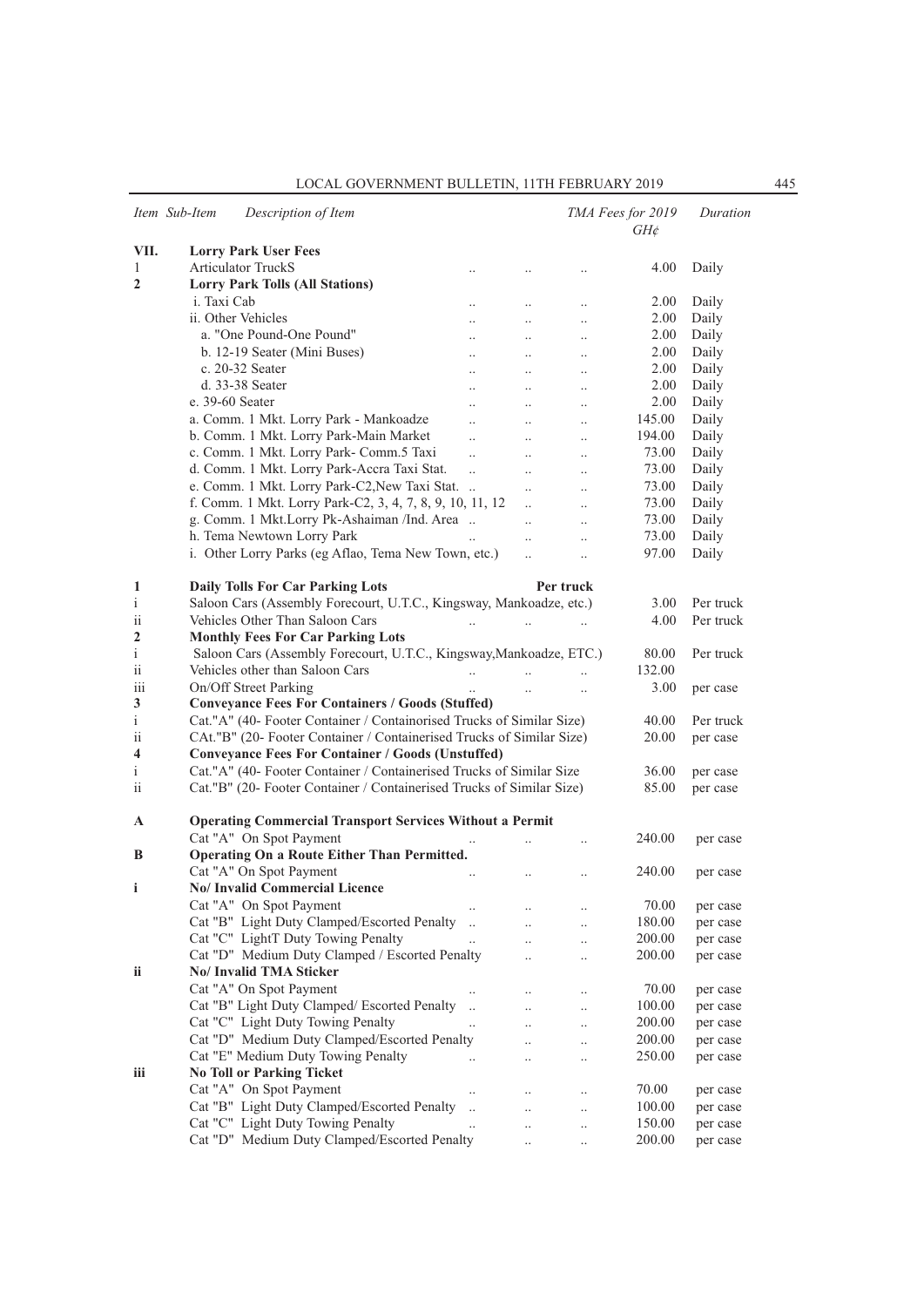|    | Sub-Item Description of Item                                   |                        |           |                      | TMA Fees for 2019 | Duration |
|----|----------------------------------------------------------------|------------------------|-----------|----------------------|-------------------|----------|
| iv | <b>Loading At Unproposed Places</b>                            |                        |           |                      | $GH\mathcal{E}$   |          |
|    | Cat "A" On Spot Payment                                        |                        |           | $\cdot$              | 70.00             | per case |
|    | Cat "B" Light Duty Clamped/Escorted Penalty                    |                        |           | $\ddot{\phantom{0}}$ | 36.00             | per case |
|    | Cat "B" Light Duty Towing Penalty                              |                        |           | $\ddot{\phantom{a}}$ | 85.00             | per case |
|    | Cat "C" Medium Duty Clamped / Escorted Penalty                 |                        | $\ddotsc$ |                      | 242.00            | per case |
|    | Cat "D" Medium Duty Towing Penalty                             | $\dddot{\phantom{0}}$  |           | $\ddotsc$            | 165.00            |          |
|    |                                                                | $\ddotsc$              |           | $\cdot$              |                   |          |
| 5  | <b>Parking/Stopping At Unproposed Places</b>                   |                        |           |                      |                   |          |
|    | Cat "A" On Spot Payment                                        |                        |           | $\ddot{\phantom{a}}$ | 70.00             | per case |
|    | Cat "B" Light Duty Clamped/Escorted Penalty                    | $\ddots$               | $\ddotsc$ | $\ldots$             | 180.00            | per case |
|    | Cat "C" Light Duty Towing Penalty                              | $\ldots$<br>$\ddotsc$  |           | $\cdot$              | 250.00            | per case |
|    | Cat "D" Medium Duty Clamped / Escorted Penalty                 |                        |           | $\ddot{\phantom{a}}$ | 250.00            | per case |
|    | Cat "E" Medium Duty Towing Penalty                             | $\ddotsc$<br>$\ddotsc$ |           | $\ddot{\phantom{0}}$ | 242.00            | per case |
|    |                                                                |                        |           |                      |                   |          |
| 6  | Parked Within Range Of No Parking/Stopping Indicator Sign      |                        |           |                      |                   |          |
|    | Cat "A" On Spot Payment                                        |                        |           | $\cdot$              | 70.00             | per case |
|    | Cat "B" Light Duty Clamped/Escorted Penalty                    |                        |           |                      | 180.00            | per case |
|    | Cat "C" Light Duty Towing Penalty                              | $\ddotsc$              | $\ddotsc$ | $\ddotsc$            | 250.00            | per case |
|    | Cat "D" Medium Duty Clamped / Escorted Penalty                 |                        | $\ddotsc$ | $\cdot$              | 250.00            | per case |
|    | Cat "E" Medium Duty Towing Penalty                             | $\dddot{\phantom{0}}$  | $\ldots$  | $\ldots$             | 300.00            | per case |
|    |                                                                |                        |           |                      |                   |          |
| 7  | Parking Or Waiting In a Bus Stop Area For Over 5 Mins          |                        |           |                      |                   |          |
|    | Cat "A" On Spot Payment                                        | $\ddotsc$              |           | $\ddot{\phantom{0}}$ | 70.00             | per case |
|    | Cat "B" Light Duty Clamped/Escorted Penalty                    |                        | $\ddotsc$ | $\cdot$              | 180.00            | per case |
|    | Cat "C" Light Duty Towing Penalty                              |                        | $\ddotsc$ | $\cdot$ .            | 250.00            | per case |
|    | Cat "D" Medium Duty Clamped / Escorted Penalty                 |                        | $\ddotsc$ | $\cdot$              | 250.00            | per case |
|    | Cat "E" Medium Duty Towing Penalty                             | $\ddots$               | $\ddotsc$ |                      | 300.00            | per case |
| 8  | Parked On a Zebra Crossing                                     |                        |           |                      |                   |          |
|    | Cat "A" On Spot Payment                                        |                        |           |                      | 70.00             | per case |
|    | Cat "B" Light Duty Clamped/Escorted Penalty                    | $\ldots$<br>$\ddots$   |           | $\cdot$              | 180.00            | per case |
|    | Cat "C" Light Duty Towing Penalty                              |                        | $\ddotsc$ | $\cdot$              | 250.00            |          |
|    | Cat "D" Medium Duty Clamped / Escorted Penalty                 | $\ddots$               |           | $\ddot{\phantom{a}}$ |                   | per case |
|    |                                                                |                        | $\ddotsc$ | $\ddotsc$            | 250.00            | per case |
|    | Cat "E" Medium Duty Towing Penalty                             | $\dddot{\phantom{0}}$  | $\ldots$  | $\ddotsc$            | 300.00            | per case |
| 9  | Parked On a Pedestrian Walkway                                 |                        |           |                      |                   |          |
|    | Cat "A" On Spot Payment                                        |                        |           |                      | 70.00             | per case |
|    | Cat "B" Light Duty Clamped/Escoretd Penalty                    |                        | $\ddotsc$ | $\ddot{\phantom{0}}$ | 180.00            | per case |
|    | Cat "C" LIght Duty Towing Penalty                              |                        |           |                      | 250.00            | per case |
|    | Cat "D" Medium Duty Clamped / Escorted Penalty                 |                        | $\ldots$  | $\ldots$             | 250.00            | per case |
|    | Cat "E" Medium Duty Towing Penalty                             | $\ddotsc$              | $\ddotsc$ | $\ddotsc$            | 300.00            |          |
|    |                                                                |                        |           |                      |                   |          |
| 10 | <b>Blocking Access To Entry Points</b>                         |                        |           |                      |                   |          |
|    | Cat "A" On Spot Payment                                        |                        | $\ldots$  | $\ldots$             | 70.00             | per case |
|    | Cat "B" Light Duty Clamped/Escorted Penalty                    | $\dddot{\phantom{0}}$  | $\ddotsc$ | $\ldots$             | 180.00            | per case |
|    | Cat "C" Light Duty Towing Penalty                              | $\ldots$               | $\ddotsc$ | $\ldots$             | 250.00            | per case |
|    | Cat "D" Medium Duty Clamped / Escorted Penalt                  |                        | $\ddotsc$ | $\cdot$              | 250.00            | per case |
|    | Cat "E" Medium Duty Towing Penalty                             | $\ddotsc$              | $\ddotsc$ | $\ddotsc$            | 300.00            | per case |
|    |                                                                |                        |           |                      |                   |          |
| 11 | <b>Repairs Of Vehicle At Unproposed Places</b>                 |                        |           |                      |                   |          |
|    | Cat "B" Light Duty Clamped/Escorted Penalty                    |                        |           | $\ddotsc$            | 180.00            | per case |
|    | Cat "C" Light Duty Towing Penalty                              | $\ddots$               | $\ddotsc$ | $\ldots$             | 250.00            | per case |
|    | Cat "D" Medium Duty Clamped / Escorted Penalty                 |                        | $\ddotsc$ | $\ddotsc$            | 250.00            | per case |
|    | Cat "E" Medium Duty Towing Penalty<br><b>Contract Contract</b> |                        | $\ldots$  | $\cdot$ .            | 300.00            | per case |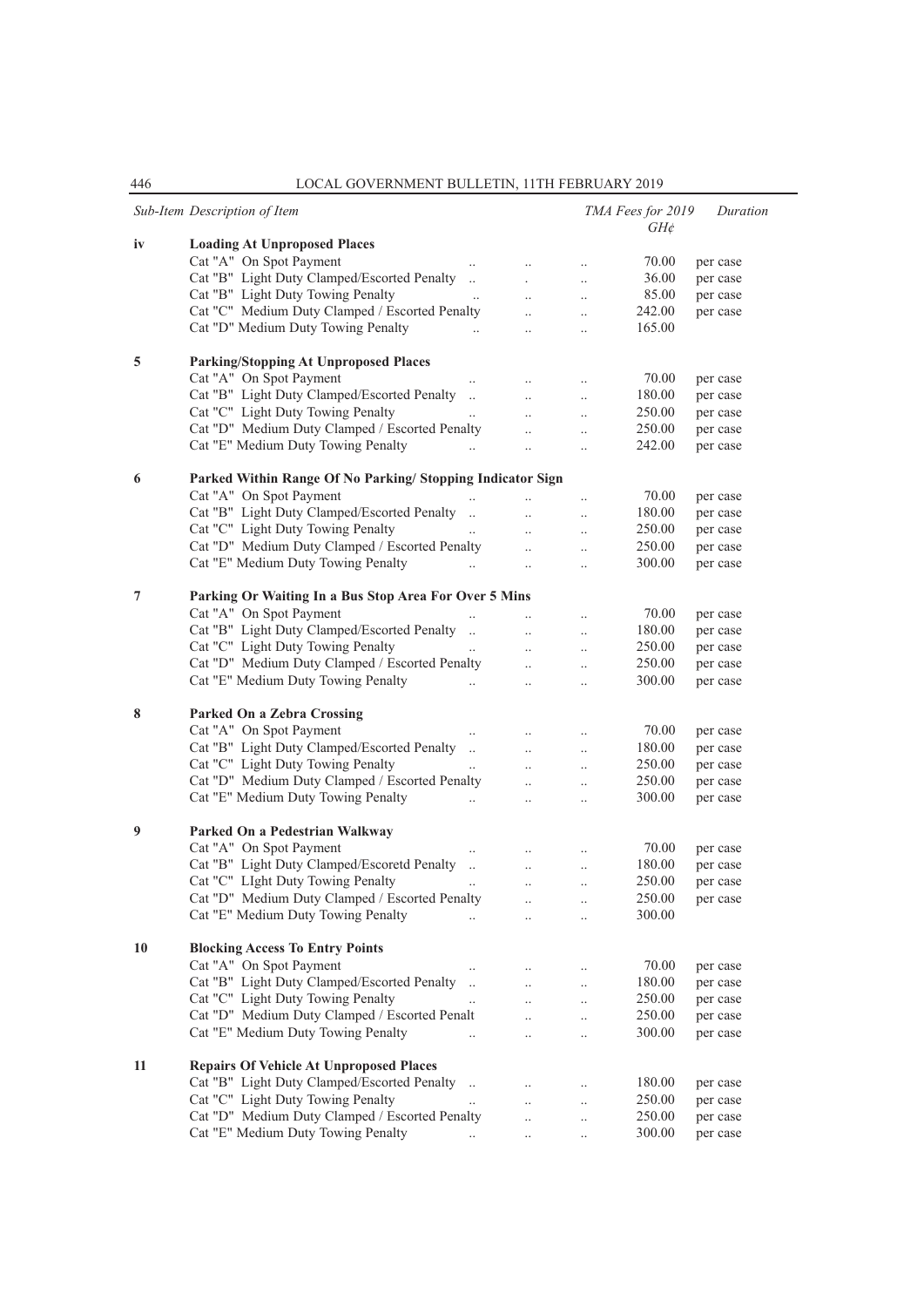|                | Sub-Item Description of Item                                                  |                       |                      |           | TMA Fees for 2019<br>$GH\phi$ | Duration        |
|----------------|-------------------------------------------------------------------------------|-----------------------|----------------------|-----------|-------------------------------|-----------------|
| 12             | <b>Washing Of Vehicles At Unproposed Places</b>                               |                       |                      |           |                               |                 |
|                | Cat "A" On Spot Payment                                                       |                       | $\ddot{\phantom{a}}$ | $\ddotsc$ | 70.00                         | One time        |
|                | Cat "B" Light Duty Clamped/Escorted Penalty                                   | $\ddots$              | $\ddotsc$            | $\ddotsc$ | 180.00                        | One time        |
|                | Cat "C" Light Duty Towing Penalty                                             |                       | $\ddotsc$            | $\ddotsc$ | 250.00                        | One time        |
|                | Cat "D" Medium Duty Clamped / Escorted Penalty                                |                       | $\ddotsc$            | $\ddotsc$ | 250.00                        | One time        |
|                | Cat "E" Medium Duty Towing Penalty                                            | $\dddot{\phantom{0}}$ | $\ddotsc$            | $\ddotsc$ | 300.00                        | One time        |
| 13             | Damage To Clamp/Escape                                                        |                       |                      |           |                               |                 |
|                | Cat "A" Light Duty Clamped/Escorted Penalty                                   |                       |                      | $\ddotsc$ | 847.00                        | One time        |
|                | CAT "B" Medium Duty Clamped / Escorted Penalty                                |                       | $\ddotsc$            | $\ddotsc$ | 1,210.00                      | One time        |
|                | <b>Building/Development Fees</b>                                              |                       |                      |           |                               |                 |
| 1              | <b>Building Permit</b>                                                        |                       |                      |           |                               |                 |
|                | i. Application- Certified True Copy                                           |                       |                      |           | 303.00                        | Per application |
|                | ii. Application Form                                                          | $\ddot{\phantom{a}}$  | $\ddotsc$            | $\ddotsc$ | 73.00                         | Per application |
| $\mathbf{2}$   | <b>Building Permit Renewal</b>                                                |                       |                      |           |                               |                 |
|                | a) Residential                                                                |                       |                      |           | 382.00                        |                 |
|                | b) Commercial                                                                 | $\ddotsc$             | $\ddotsc$            | $\ddotsc$ | 847.00                        |                 |
|                | c) Industrial                                                                 |                       | $\ddot{\phantom{a}}$ | $\ddotsc$ | 1,210.00                      |                 |
| 3              | <b>Certificate of Habitation Permitfor Construction of Swimming Pool</b>      |                       |                      |           | 833.00                        | Per Submission  |
| 4              | <b>Permit For Construction of Fontain/Water Falls</b>                         |                       |                      |           | 665.00                        | Per Submission  |
| 5              | <b>Building Permit Rates</b>                                                  |                       |                      |           |                               |                 |
|                | Space Inspection Fee For Temporary Structures                                 |                       | $\ddotsc$            |           | 121.00                        | Per Submission  |
|                | Tennis Court/Volley Ball/Basket Ball                                          |                       | $\ddot{\phantom{a}}$ | $\ddotsc$ | 635.00                        | Per Submission  |
|                | Football Pitch                                                                | $\ddot{\phantom{a}}$  | $\ddotsc$            | $\ddotsc$ | 2,541.00                      | Per Submission  |
|                | Outdoor Jacuzie                                                               | $\ddot{\phantom{a}}$  | $\ddot{\phantom{a}}$ | $\ddotsc$ | 726.00                        | Per Submission  |
| 6<br>i         | <b>Processing / Development Fees:</b><br><b>Residential Buildings</b>         |                       |                      |           |                               |                 |
|                | a) General Residential Dev't. (1-Storey)                                      |                       |                      |           | 158.00                        | Per Submission  |
|                | b) 2 - Storey Residential Dev't.                                              | $\ddotsc$             | $\ddotsc$            | $\ldots$  | 194.00                        | Per Submission  |
|                | c) 3 -Storey Residential Dev't. (Below a Gross Floor Area of 5000 Sq. Ft.)    |                       |                      |           | 254.00                        | Per Submission  |
|                | d) 3 -Storey & Above Residential Dev't.                                       |                       |                      |           |                               |                 |
|                | e) Extension Of Time                                                          |                       |                      |           | 133.00                        | Per Submission  |
| ii             | <b>Commercial Buildings</b>                                                   |                       |                      |           |                               |                 |
|                | a) General Commercial Building (1-Storey)                                     |                       | $\ddotsc$            |           | 231.00                        | Per Submission  |
|                | b) 2 -Storey Commercial Dev't.                                                |                       |                      |           | 278.00                        | Per Submission  |
|                | c) 3 -Storey Commercial Dev't. (less than a Gross Floor Area of 5000 Sq. Ft.) |                       |                      |           | 387.00                        | Per Submission  |
|                | d) 3 -Storey & Above Commercial Dev't.                                        |                       |                      |           |                               |                 |
|                | e) Extension Of Time                                                          |                       |                      |           | 36.00                         | Per Submission  |
| $\overline{7}$ | <b>Offices</b>                                                                |                       |                      |           |                               |                 |
|                | a) Up To 2 -Storey Development                                                |                       | $\ddotsc$            |           | 253.00                        | Per Submission  |
|                | b) 3 -Storey Development (less than a Gross Floor Area of 5000 Sq. Ft.)       |                       |                      |           | 308.00                        | Per Submission  |
|                | c) 3 -Storey & Above                                                          |                       |                      |           |                               |                 |
|                | d) Extension of Time                                                          |                       |                      |           | 508.00                        | Per Submission  |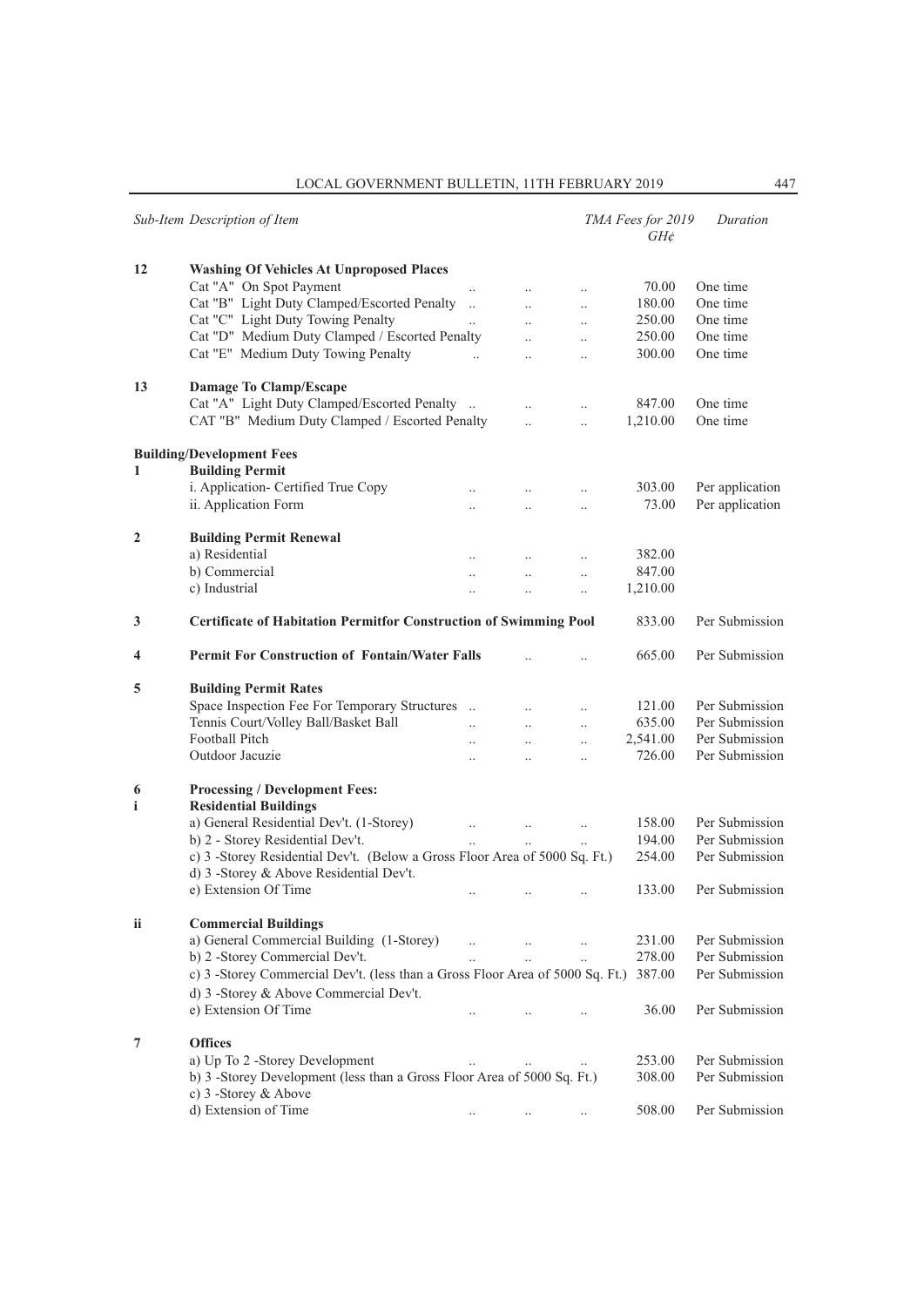|    | Sub-Item Description of Item                                                                       |                      |                      |                        | TMA Fees for 2019<br>$GH\phi$ | Duration       |
|----|----------------------------------------------------------------------------------------------------|----------------------|----------------------|------------------------|-------------------------------|----------------|
| 8  | <b>Mixed Developments</b>                                                                          |                      |                      |                        |                               |                |
|    | a) Shops/Offices/Residential (1-Storey)                                                            |                      |                      | $\ddotsc$              | 231.00                        | Per Submission |
|    | b) Shops, Offices & Residential (Up To 2-Storey)                                                   |                      | $\ddot{\phantom{a}}$ | $\ddotsc$              | 285.00                        | Per Submission |
|    | c) 3 -Storey (less than a Gross Floor Area of 5000 Sq. Ft.)                                        |                      |                      | $\ddotsc$              | 36.00                         | Per Submission |
|    | d) 3 -Storey & Above Mixed Dev't.                                                                  | $\ddotsc$            | $\ddot{\phantom{a}}$ | $\ddotsc$              | 387.00                        | Per Submission |
|    | e) Extension of Time                                                                               | $\ddotsc$            | $\ddotsc$            | $\ddotsc$              | 508.00                        | Per Submission |
| 9  | <b>Factories/Industrial Buildings</b>                                                              |                      |                      |                        |                               |                |
|    | a) Single Storey                                                                                   | $\ldots$             |                      | $\ddotsc$              | 387.00                        | Per Submission |
|    | $b)$ 2 - Storey                                                                                    |                      |                      | $\ddotsc$              | 315.00                        | Per Submission |
|    | c) 3 - Storey (less than a Gross Floor Area of 5000 Sq. Ft.)                                       |                      |                      | $\ddotsc$              | 508.00                        | Per Submission |
|    | d) 3 - Storey & Above (GH¢420.00 + a Gross Floor Area oF 5000 Sq. Ft.)                             |                      |                      |                        |                               |                |
|    | e) Extension of Time                                                                               |                      |                      |                        | 508.00                        | Per Submission |
| 10 | <b>Educational Buildings</b>                                                                       |                      |                      |                        |                               |                |
|    | a) Single Storey                                                                                   |                      |                      | $\ddotsc$              | 182.00                        | Per Submission |
|    | $b)$ 2 - Storey                                                                                    | $\ddotsc$            | $\ddotsc$            | $\ddotsc$              | 218.00                        | Per Submission |
|    | c) 3 - Storey & Above                                                                              |                      | $\ddotsc$            | $\ddotsc$              | 231.00                        | Per Submission |
|    | d) 3 - Storey & Above Educational Dev't                                                            |                      |                      |                        |                               |                |
|    | e) Extension Of Time                                                                               |                      |                      | $\ddot{\phantom{0}}$   | 508.00                        | Per Submission |
| 11 | <b>Hotels/Guest Houses</b>                                                                         |                      |                      |                        | 436.00                        | Per Check      |
|    | a) Single Storey                                                                                   | $\ddotsc$            | $\ddotsc$            | $\ldots$               | 508.00                        |                |
|    | $b)$ 2 - Storey                                                                                    |                      | $\ddotsc$            | $\ddotsc$              | 641.00                        | Per Check      |
|    | c) 3 - Storey & Above (Less Than a Gross Floor Area Of 5000 Sq. Ft.)                               |                      |                      |                        | 641.00                        | Per Check      |
|    | d) 3 - Storey & Above Hotel/Guest House Dev't. (GH¢ 530.00 +                                       |                      |                      |                        |                               |                |
|    | a Gross Floor Area o 5000 Sq. Ft.)                                                                 | $\ddotsc$            | $\ddotsc$            | $\ddotsc$              | 508.00                        | Per Check      |
|    | e) Extension Of Time                                                                               | $\ddotsc$            | $\ddotsc$            | $\ddotsc$              | 254.00                        |                |
|    | f) Motels                                                                                          |                      | $\ldots$             | $\ldots$               | 508.00                        | Per Submission |
| 12 | <b>Land Search Report Fee</b>                                                                      |                      | $\ddotsc$            | $\ddotsc$              | 182.00                        | Per Submission |
| 13 | <b>Checks of Sites Up To One Acre</b>                                                              | $\ddotsc$            | $\ddotsc$            | $\ddotsc$              | 605.00                        | Per Check      |
| 14 | <b>Checks of Sites More Than One Acre</b>                                                          | $\ddot{\phantom{0}}$ | $\ddotsc$            | $\ddotsc$              | 1,210.00                      | Per Check      |
| 15 | <b>Change of Land-Use (Re-Zoning) Fees:</b><br>a) From Residential Use To Commercial Use Plot Size |                      |                      |                        |                               |                |
|    | $(0.01 - 0.23$ Acres)                                                                              |                      |                      |                        | 1,404.00                      | Per Submission |
|    | $(0.24 - 2.0 \text{ Aeres})$                                                                       | $\ddotsc$            | $\ddotsc$            | $\ddotsc$<br>$\ddotsc$ | 2,795.00                      | Per Submission |
|    | $(2.1 - 5.0 \text{ Aeres})$                                                                        |                      | $\ddotsc$            | $\ddotsc$              | 4,199.00                      | Per Submission |
|    | $(5.1 - 10.0 \text{ Acres})$                                                                       | $\cdot$ .            |                      |                        | 5,590.00                      | Per Submission |
|    | $(10.0 + \text{Acres})$                                                                            | $\ldots$             | $\ddot{\phantom{0}}$ | $\ldots$<br>$\ddotsc$  | 7,018.00                      | Per Submission |
|    | b) From Residential Use To Industrial Use Plot Size                                                |                      |                      |                        |                               |                |
|    | $(0.01 - 0.23$ Acres)                                                                              |                      | $\cdot$ .            | $\ldots$               | 2,795.00                      | Per Submission |
|    | $(0.24 - 2.0 \text{ Aeres})$                                                                       |                      | $\ldots$             | $\ldots$               | 4,199.00                      | Per Submission |
|    | $(2.1 - 5.0 \text{ Acres})$                                                                        |                      | $\ddotsc$            | $\ldots$               | 5,590.00                      | Per Submission |
|    | $(5.1 - 10.0 \text{ A}cres)$                                                                       |                      | $\ddotsc$            | $\ldots$               | 7,018.00                      | Per Submission |
|    | $(10.0 + \text{Acres})$                                                                            |                      | $\ddotsc$            | $\ddotsc$              | 8,385.00                      | Per Submission |
|    | c) From Commercial Use To Residential Use Plot Size                                                |                      |                      |                        |                               |                |
|    | $(0.01 - 0.23 \text{ A} \text{c} \text{res})$                                                      |                      |                      | $\ldots$               | 557.00                        | Per Submission |
|    | $(0.24 - 2.0 \text{ Acres})$                                                                       | $\ddot{\phantom{a}}$ | $\ddotsc$            | $\ldots$               | 702.00                        | Per Submission |
|    | $(2.1 - 5.0 \text{ Acres})$                                                                        |                      | $\ddotsc$            | $\ldots$               | 841.00                        | Per Submission |
|    | $(5.1 - 10.0 \text{ Acres})$                                                                       |                      | $\ddot{\phantom{0}}$ | $\ddotsc$              | 980.00                        | Per Submission |
|    | $(10.0 + \text{Acres})$                                                                            | $\cdot$ .            | $\ldots$             | $\ldots$               | 1,119.00                      | Per Submission |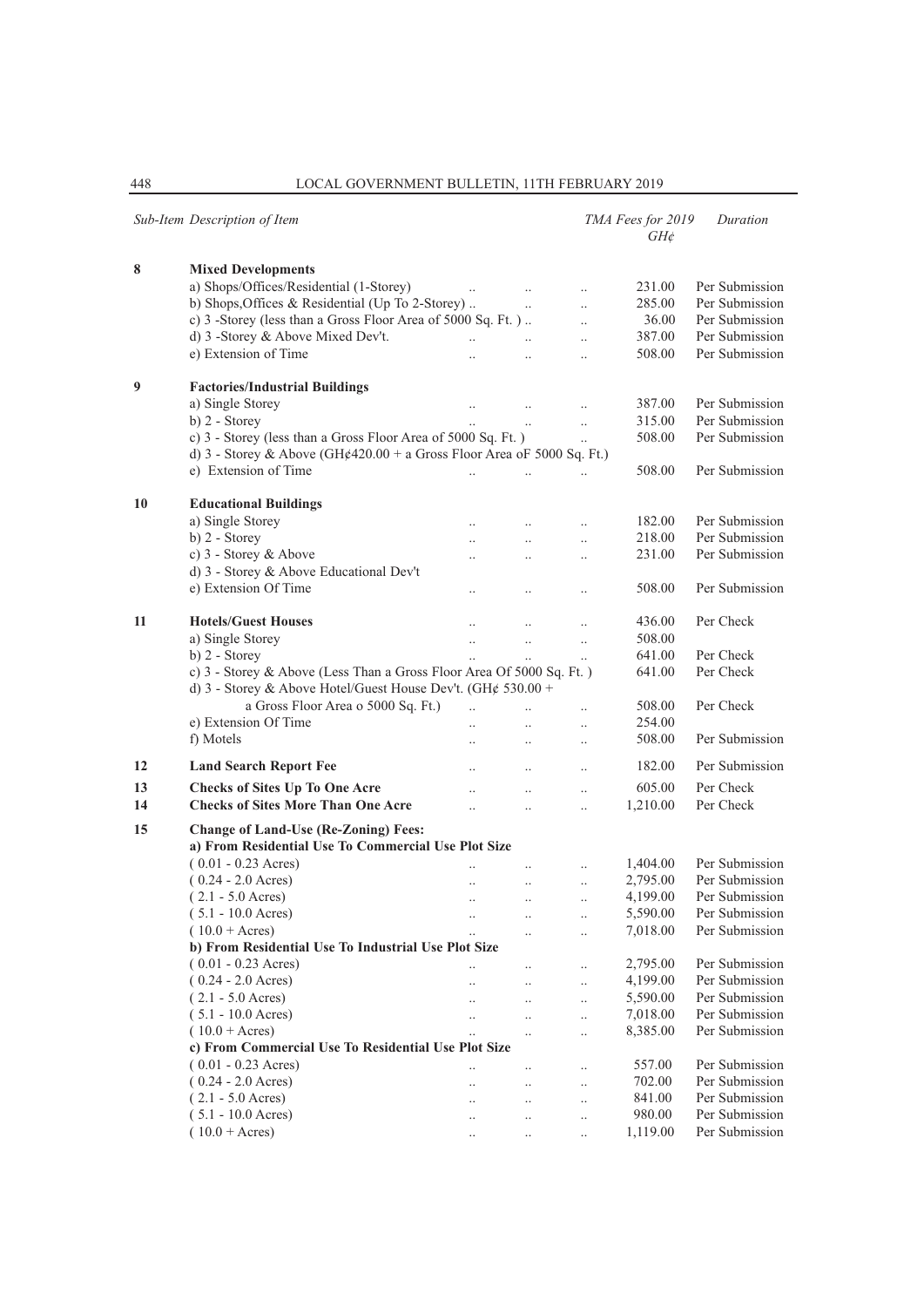|    | Sub-Item Description of Item                                               |                       |                      |                            | TMA Fees for 2019<br>$GH\phi$ | Duration                  |
|----|----------------------------------------------------------------------------|-----------------------|----------------------|----------------------------|-------------------------------|---------------------------|
|    | d) From Commercial Use To Industrial Use Plot Size                         |                       |                      |                            |                               |                           |
|    | $(0.01 - 0.23$ Acres)                                                      |                       | $\ddotsc$            | $\ddotsc$                  | 1,404.00                      | Per Submission            |
|    | $(0.24 - 2.0 \text{ Acres})$                                               | $\ddot{\phantom{a}}$  | $\ddots$             | $\ddotsc$                  | 1,682.00                      | Per Submission            |
|    | $(2.1 - 5.0 \text{ Acres})$                                                | $\ddotsc$             | $\ddotsc$            | $\ddot{\phantom{a}}$       | 1,960.00                      | Per Submission            |
|    | $(5.1 - 10.0 \text{ Aeres})$                                               | $\ddots$              | $\ddots$             | $\ddotsc$                  | 2,239.00                      | Per Submission            |
|    | $(10.0 + \text{Acres})$                                                    | $\ddotsc$             | $\ddotsc$            | $\ldots$                   | 2,517.00                      | Per Submission            |
|    | e) From Industrial to Residential Use Plot Size                            |                       |                      |                            |                               |                           |
|    | $(0.01 - 0.23$ Acres)                                                      | $\ddotsc$             | $\ldots$             | $\ddotsc$                  | 2,795.00                      | Per Submission            |
|    | $(0.24 - 2.0 \text{ A} \text{c} \text{res})$                               | $\ddotsc$             | $\ddots$             | $\ddotsc$                  | 4,199.00                      | Per Submission            |
|    | $(2.1 - 5.0 \text{ Acres})$                                                | $\ddots$              | $\ddots$             | $\ldots$                   | 5,590.00                      | Per Submission            |
|    | $(5.1 - 10.0 \text{ Aeres})$                                               | $\ddots$              | $\ddots$             | $\ldots$                   | 7,018.00                      | Per Submission            |
|    | $(10.0 + \text{Acres})$                                                    | $\ddotsc$             | $\ddots$             | $\ldots$                   | 8,385.00                      | Per Submission            |
|    | f) From Industrial to Commercial Use Plot Size                             |                       |                      |                            |                               |                           |
|    | $(0.01 - 0.23$ Acres)                                                      | $\ddotsc$             | $\ddots$             | $\ddotsc$                  | 1,404.00                      | Per Submission            |
|    | $(0.24 - 2.0 \text{ Aeres})$                                               | $\ddot{\phantom{a}}$  | $\ddots$             | $\ddot{\phantom{a}}$       | 1,682.00                      | Per Submission            |
|    | $(2.1 - 5.0 \text{ Aeres})$                                                |                       |                      | $\ddotsc$                  | 1,960.00                      | Per Submission            |
|    | $(5.1 - 10.0 \text{ Aeres})$                                               | $\ddots$              | $\ldots$             |                            | 2,239.00                      | Per Submission            |
|    | $(10.0 + \text{Acres})$                                                    | $\ddotsc$             | $\ldots$             | $\ldots$                   | 2,517.00                      | Per Submission            |
|    |                                                                            | $\ddotsc$             | $\ddotsc$            | $\ddotsc$                  |                               |                           |
| 16 | <b>Conversion of Existing Property (Without a or Shift in Plinth Area)</b> |                       |                      |                            |                               |                           |
|    | a) Residential                                                             | $\dddot{\phantom{0}}$ | $\ddot{\phantom{a}}$ | $\ddotsc$                  | 1.00                          | Per sq. ft. of floor area |
|    | b) Commercial                                                              |                       |                      |                            | 1.00                          | Per sq. ft. of floor area |
|    | c) Industrial                                                              | $\ddotsc$             | $\ddots$             | $\ddotsc$                  | 1.00                          | Per sq. ft. of floor area |
|    |                                                                            | $\ddots$              | $\ddots$             | $\ddotsc$                  |                               |                           |
| 17 | <b>Extension Of Existing Property (Involving a Shift In Plinth Area)</b>   |                       |                      |                            | $\overline{\phantom{a}}$      |                           |
|    | a) Residential                                                             | $\dddot{\phantom{0}}$ | $\ddot{\phantom{a}}$ | $\ddotsc$                  | 1.00                          | Per sq. ft. of floor area |
|    | b) Commercial                                                              | $\ddots$              | $\ddots$             | $\ldots$                   | 1.00                          | Per sq. ft. of floor area |
|    | c) Industrial                                                              |                       | $\ddotsc$            | $\ddotsc$                  | 2.00                          | Per linear ft.            |
|    |                                                                            |                       |                      |                            |                               |                           |
| 18 | Penalties For Building/Refurb./Rehab./ Renovavte Without Permit:           |                       |                      |                            |                               |                           |
|    | <b>Residential:</b>                                                        |                       |                      |                            |                               |                           |
|    | i. Sub-Structure                                                           | $\ddotsc$             | $\ddots$             | $\ldots$                   | 4.00                          | Per sq. ft. of floor area |
|    | ii. Super Structure                                                        | $\ddot{\phantom{a}}$  | $\ddots$             | $\ddotsc$                  | 4.00                          | Per sq. ft. of floor area |
|    | iii. Fence Wall                                                            | $\ddotsc$             | $\ddotsc$            | $\ddotsc$                  | 4.00                          | Per sq. ft.               |
|    | Commercial:                                                                |                       |                      |                            |                               |                           |
|    | i. Sub-Structure                                                           | $\ldots$              | $\ldots$             | $\ldots$                   | 4.00                          | Per sq. ft.               |
|    | ii. Super Structure                                                        | $\ldots$              | $\ldots$             | $\ldots$                   | 4.00                          | Per sq. ft.               |
|    | iii. Fence Wall                                                            |                       | $\ddotsc$            | $\ldots$                   | 11.00                         | Per ft.                   |
|    | Industrial:                                                                |                       |                      |                            |                               |                           |
|    | i. Sub-Structure                                                           |                       |                      |                            | 4.00                          | Per ft.                   |
|    | ii. Super Structure                                                        |                       |                      | $\cdot$ .                  | 4.00                          | Per ft.                   |
|    | iii. Fence Wall                                                            |                       | $\ddotsc$            |                            | 4.00                          | Per ft.                   |
|    |                                                                            |                       | $\ddot{\phantom{a}}$ | $\ddot{\phantom{a}}$       |                               |                           |
| 19 | Rates For Valuation of Building Prior to the Issuance of Permits           |                       |                      |                            |                               |                           |
|    | i. First Class                                                             | $\ddot{\phantom{a}}$  |                      |                            | 102.00                        | Per ft.                   |
|    | ii. Second Class                                                           |                       |                      |                            | 90.00                         | Per ft.                   |
|    | iii. Third Class                                                           | $\ddotsc$             | $\ddotsc$            | $\cdot$ .                  | 77.00                         | Per ft.                   |
|    | iv. Fence Wall                                                             | $\ddotsc$             | $\ddotsc$            | $\cdot$ .                  |                               |                           |
|    |                                                                            |                       |                      |                            | 92.00                         | Per ft.                   |
|    | <b>B.</b> Commercial                                                       |                       |                      |                            |                               |                           |
|    | i. Commercial And Other Institutions                                       |                       |                      | $\ddotsc$                  | 133.00                        | Per ft.                   |
|    | ii. Soil/ Commodity Pipes                                                  | $\ddotsc$             | $\ddotsc$            | $\ldots$                   | 0.88                          | Per ft.                   |
|    | iii. Fence Wall                                                            |                       | $\ddotsc$            | $\ddot{\phantom{0}}$       | 348.00                        | Per ft.                   |
|    | iv. Estate Development                                                     |                       |                      | $0.725\%$ of cost of dev't |                               | Per ft.                   |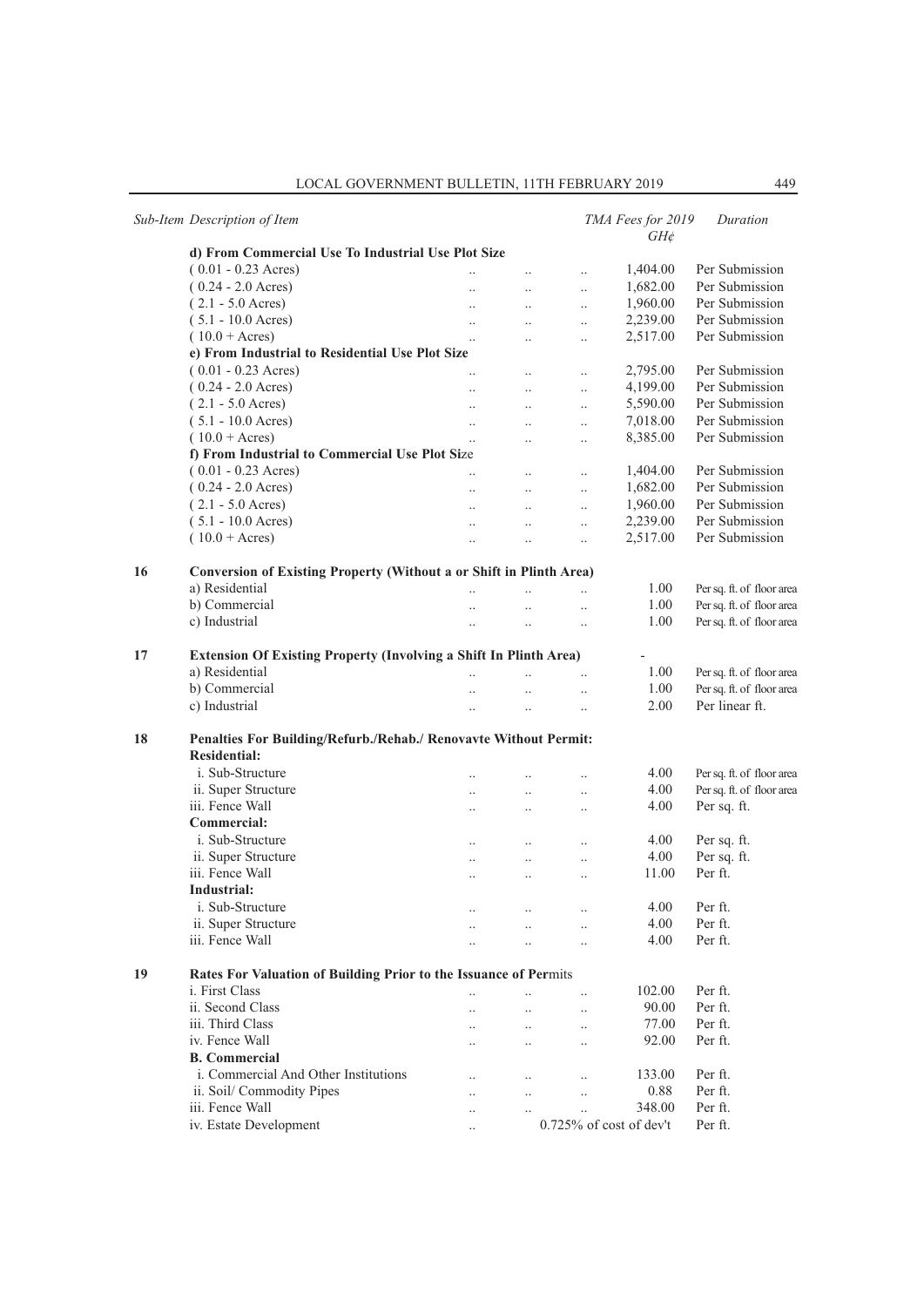|    | Sub-Item Description of Item                                                                                                                                                                                                   |                      |                        |                                   | TMA Fees for 2019<br>$GH\phi$ | Duration               |
|----|--------------------------------------------------------------------------------------------------------------------------------------------------------------------------------------------------------------------------------|----------------------|------------------------|-----------------------------------|-------------------------------|------------------------|
|    | C. Indusrial<br>i. Soil / Commodity Pipes<br>ii. Fence Wall                                                                                                                                                                    | $\ddotsc$            | $\ddotsc$<br>$\ddotsc$ | $\ddotsc$<br>$\ddotsc$            | 1.10<br>348.00                | Per ft.<br>Per ft.     |
|    |                                                                                                                                                                                                                                |                      |                        |                                   |                               |                        |
| 20 | <b>Retrieval of Seized Tools (For Various Offences)</b><br>1st Time                                                                                                                                                            |                      |                        |                                   | 157.00                        | Per set of tools       |
|    | 2nd Time                                                                                                                                                                                                                       | $\ddot{\phantom{0}}$ | $\ddotsc$<br>$\ddotsc$ | $\ddotsc$                         | 315.00                        | Per set of tools       |
|    | 3rd Time                                                                                                                                                                                                                       | $\ddot{\phantom{0}}$ | $\ddot{\phantom{a}}$   | $\ddotsc$<br>$\ddot{\phantom{a}}$ | 472.00                        | Per set of tools       |
|    |                                                                                                                                                                                                                                |                      |                        |                                   |                               |                        |
| 21 | <b>Permit For Temporary Structure:</b>                                                                                                                                                                                         |                      |                        |                                   |                               |                        |
|    | Cat."A" (Up To 20 Footer)                                                                                                                                                                                                      | $\ddot{\phantom{a}}$ |                        | $\ddot{\phantom{a}}$              | 145.00                        | Per case/pa            |
|    | Cat."B" (Above 20 Footer and up to 40 Footer)                                                                                                                                                                                  | $\ddotsc$            | $\ddotsc$              | $\ddotsc$                         | 290.00                        | Per case/pa            |
|    | Cat."C" (Above 40 Footer)                                                                                                                                                                                                      | $\ddot{\phantom{a}}$ | $\ddotsc$              | $\ddotsc$                         | 484.00                        | Per case/pa            |
|    | Renewal for Temporary Structures                                                                                                                                                                                               | $\ddotsc$            | $\ddot{\phantom{a}}$   | $\ddotsc$                         | 121.00                        | Per case/pa            |
|    | Penalty For Unauthorised Placement                                                                                                                                                                                             | $\ddot{\phantom{a}}$ | $\ddotsc$              | $\ddotsc$                         | 266.00                        | Per case/pa            |
|    | Structure On Const. Site                                                                                                                                                                                                       |                      | $\ddotsc$              | $\ddotsc$                         | 12.00                         | Per sq. ft             |
|    | News Vendors Stand                                                                                                                                                                                                             | $\ddotsc$            | $\ddotsc$              | $\ddotsc$                         | 7.00                          | Per sq. ft             |
| 22 | <b>General Utilities Excavation Permit Fees</b>                                                                                                                                                                                |                      |                        |                                   |                               |                        |
|    | Cat."A" (Private Individuals)                                                                                                                                                                                                  |                      |                        |                                   | 36.00                         | Per Metre              |
|    |                                                                                                                                                                                                                                |                      | $\ddotsc$              | $\ddotsc$                         | 61.00                         | Per Metre              |
|    | Cat"B" (Commercial Entities)                                                                                                                                                                                                   | $\ddotsc$            | $\ddot{\phantom{a}}$   | $\ddot{\phantom{a}}$              |                               |                        |
| 23 | <b>Road Crossing Permit Fees:</b><br><b>Road Cutting</b>                                                                                                                                                                       |                      |                        |                                   |                               |                        |
|    | Cat."A" (Paved/Surfaced Dressed Road)                                                                                                                                                                                          |                      |                        | $\ldots$                          | 73.00                         | Per Metre              |
|    | Cat."B" (Unpaved/Gravel or Earth Road)                                                                                                                                                                                         |                      |                        |                                   | 212.00                        | Per Metre              |
| 24 | <b>Thrust Boring</b><br>Cat."A" (Asphalt Pavement Road)<br>Cat."B" (Surface Dressed Road)                                                                                                                                      |                      | $\ddotsc$              | $\ddot{\phantom{0}}$<br>$\ddotsc$ | 12.00<br>7.00                 | Per Metre<br>Per Metre |
| 25 | Permit For Construction of Septic Tank                                                                                                                                                                                         |                      |                        |                                   |                               |                        |
|    | a) Residential                                                                                                                                                                                                                 |                      | $\ddot{\phantom{a}}$   |                                   | 73.00                         | Per tank/Pa            |
|    | b) Commercial and Industrial                                                                                                                                                                                                   |                      | $\ddot{\phantom{a}}$   | $\cdot$                           | 212.00                        | Per tank/Pa            |
|    |                                                                                                                                                                                                                                |                      |                        | $\ddot{\phantom{a}}$              |                               |                        |
| 26 | <b>Permit For Construction of Other Tanks</b>                                                                                                                                                                                  |                      | $\ddot{\phantom{a}}$   |                                   | 1,210.00                      | Per tank/Pa            |
| 27 | <b>Construction of Road, Kerbs, Gutters By Estate Developers</b><br><b>Bill Boards (For Advertisement)</b><br>Zone A                                                                                                           |                      |                        |                                   |                               |                        |
|    | These are main or major Streets and Business Centers within the Assembly Area<br>Zone B                                                                                                                                        |                      |                        |                                   |                               |                        |
|    | These are Suburbs & Areas other than the major streets. e.g. Inner Lanes, Link Road etc.<br>First Party Signs and Bill Boards (Owner of Structure Advertising Own Products,<br>Services, Events etc. on Own Business Premises) |                      |                        |                                   |                               |                        |
|    | Description of Item Frequency/Measure                                                                                                                                                                                          |                      |                        |                                   |                               |                        |
|    | <b>Maximum Area In Square Meters</b>                                                                                                                                                                                           |                      |                        |                                   |                               |                        |
|    | (Wall or Window or Roofing Sings) (First Party)                                                                                                                                                                                |                      |                        |                                   |                               |                        |
|    | Zone A $(Ghc/Gp)$                                                                                                                                                                                                              |                      |                        |                                   |                               |                        |
|    | Up to $1.0$                                                                                                                                                                                                                    |                      | $\ldots$               |                                   | 40.00                         |                        |
|    | Up to $5.0$                                                                                                                                                                                                                    | $\cdot$ .            | $\ldots$               | $\ldots$                          | 200.00                        |                        |
|    | Up to $10.0$                                                                                                                                                                                                                   | $\ddotsc$            | $\ddots$               | $\ddotsc$                         | 400.00                        |                        |
|    | Up to $15.0$                                                                                                                                                                                                                   | $\ddotsc$            | $\ddots$               | $\ddots$                          | 600.00                        |                        |
|    | Up to $20.0$                                                                                                                                                                                                                   |                      | $\ldots$               | $\ldots$                          | 800.00                        |                        |
|    | Up to $25.0$                                                                                                                                                                                                                   |                      | $\ldots$               | $\ldots$                          | 1,000.00                      |                        |
|    | Up to 30.0                                                                                                                                                                                                                     |                      | $\ldots$               | $\ldots$                          | 1,200.00                      |                        |
|    | Above 30.0 (Max 36.0)                                                                                                                                                                                                          |                      |                        |                                   | 1,440.00                      |                        |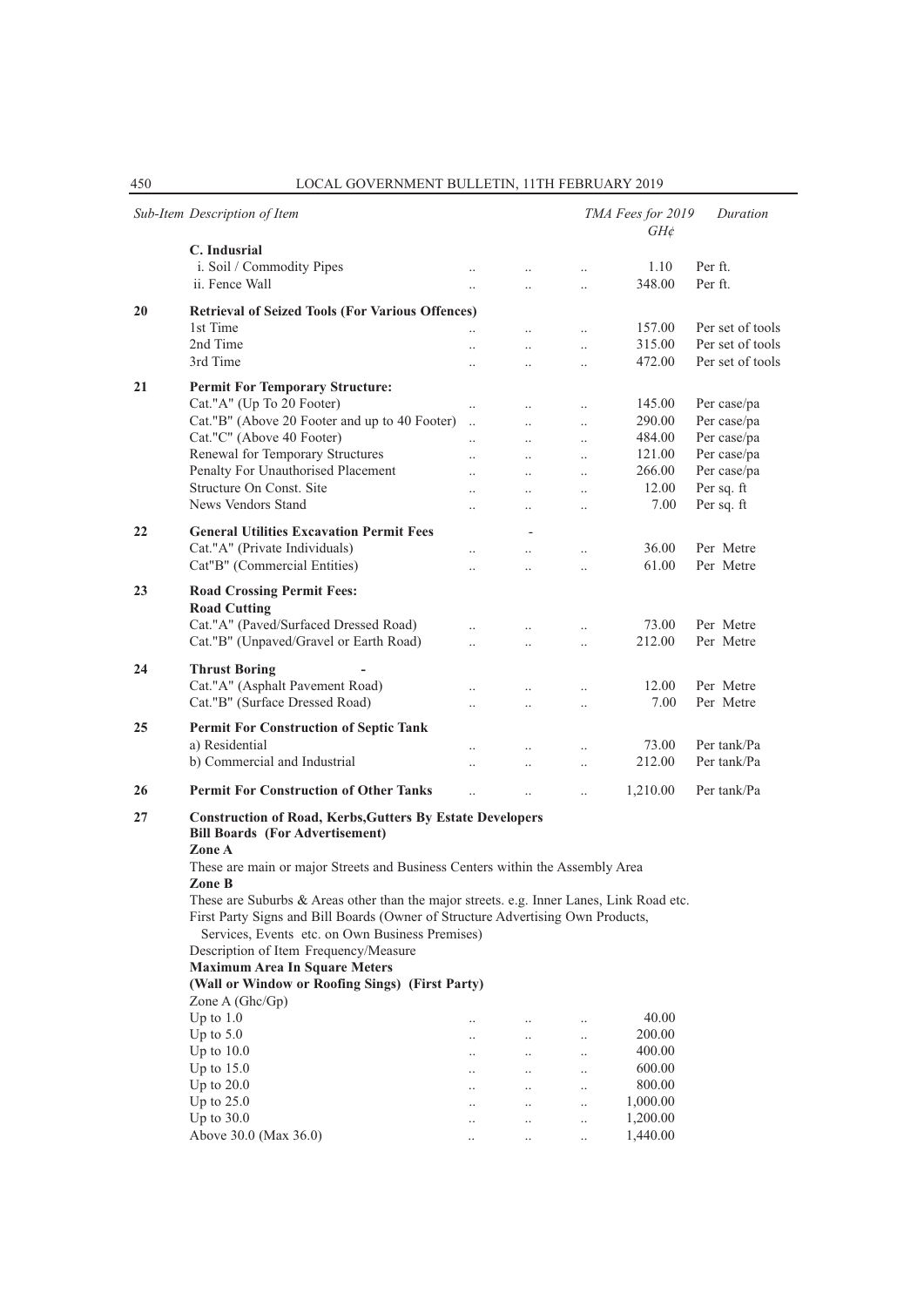|                                                                           |           |                                 |                          | $\mathsf{u}_1$ |  |
|---------------------------------------------------------------------------|-----------|---------------------------------|--------------------------|----------------|--|
| Zone $A(Ghc/Gp)$                                                          |           |                                 |                          |                |  |
| <b>Projectings (First Party)</b>                                          |           |                                 |                          |                |  |
| Up to $1.0$                                                               | $\cdot$ . | $\ldots$                        | $\cdot$ .                | 17.00          |  |
| Up to $5.0$                                                               | $\ldots$  | $\ldots$                        | $\ldots$                 | 83.00          |  |
| Up to $10.0$                                                              |           | $\ddots$                        |                          | 165.00         |  |
| Up to $15.0$                                                              | $\ddotsc$ | $\cdots$                        |                          | 248.00         |  |
| Up to $20.0$                                                              |           | $\mathbf{r}$ , and $\mathbf{r}$ |                          | 330.00         |  |
| Up to $25.0$                                                              | $\ddots$  | $\ddots$                        | $\ddotsc$                | 413.00         |  |
| Up to 30.0                                                                | $\ddotsc$ | $\ddots$                        |                          | 495.00         |  |
| Above 30.0 (Max 36.0)                                                     | $\ddotsc$ | $\cdot \cdot$                   | $\ldots$                 | 660.00         |  |
| <b>Description of Item</b>                                                |           |                                 | <b>Frequency/Measure</b> |                |  |
| Zone A (Ghc/Gp)                                                           |           |                                 |                          |                |  |
| <b>Maximum Area in Square Metres</b>                                      |           |                                 |                          |                |  |
| <b>Free Standing Sky Signs</b>                                            |           |                                 |                          |                |  |
| Up to $1.0$                                                               |           | $\cdots$                        |                          | 44.00          |  |
| Up to $5.0$                                                               |           |                                 |                          | 220.00         |  |
| UP to $10.0$                                                              |           | $\mathbf{r}$ , and $\mathbf{r}$ |                          | 440.00         |  |
| Up to $15.0$                                                              | $\ddots$  | $\cdots$                        | $\ddotsc$                | 660.00         |  |
| Up to $20.0$                                                              |           | <b>ALCOHOL:</b>                 |                          | 880.00         |  |
| Up to $25.0$                                                              | $\cdots$  | $\mathbf{r}$ , and $\mathbf{r}$ | $\ddotsc$                | 1,100.00       |  |
| Up to $30.0$                                                              | $\cdots$  | $\ddotsc$                       | $\ddotsc$                | 1,320.00       |  |
| Above 30.0 (Max 36.0)                                                     | $\ddotsc$ | $\ddotsc$                       | $\ddotsc$                | 1,584.00       |  |
| Third Party Sign and Billboards (Owners of Structure Advertising Product, |           |                                 |                          |                |  |
| Services, Events, etc. on another person) Designation                     |           |                                 |                          |                |  |
| Billboards /structure (Third Party) Zone A (Ghc/Gp)                       |           |                                 |                          |                |  |
| 16 Sheet                                                                  |           |                                 |                          |                |  |
| 32 Sheet                                                                  |           |                                 |                          | 363.00         |  |
| 40 Sheet                                                                  | $\cdot$ . | $\ldots$                        |                          | 726.00         |  |
|                                                                           |           |                                 |                          |                |  |

*Sub-Item Description of Item TMA Fees for 2019 Duration*

| <b>Maximum Area in Square Metres</b>                                      |                      |                      |                      |           |               |
|---------------------------------------------------------------------------|----------------------|----------------------|----------------------|-----------|---------------|
| <b>Free Standing Sky Signs</b>                                            |                      |                      |                      |           |               |
| Up to $1.0$                                                               | $\ddot{\phantom{a}}$ | $\ldots$             |                      | 44.00     |               |
| Up to $5.0$                                                               | $\ddot{\phantom{a}}$ | $\ddotsc$            | $\ddotsc$            | 220.00    |               |
| UP to $10.0$                                                              | $\ddotsc$            | $\ddots$             | $\ddot{\phantom{0}}$ | 440.00    |               |
| Up to $15.0$                                                              |                      | $\ddotsc$            |                      | 660.00    |               |
| Up to $20.0$                                                              | $\ddotsc$            | $\ddots$             | $\ddot{\phantom{a}}$ | 880.00    |               |
| Up to $25.0$                                                              |                      | $\ddotsc$            | $\ddot{\phantom{0}}$ | 1,100.00  |               |
| Up to $30.0$                                                              | $\ddot{\phantom{a}}$ | $\ddotsc$            | $\ddot{\phantom{a}}$ | 1,320.00  |               |
| Above 30.0 (Max 36.0)                                                     |                      | $\ddotsc$            |                      | 1,584.00  |               |
| Third Party Sign and Billboards (Owners of Structure Advertising Product, |                      |                      |                      |           |               |
| Services, Events, etc. on another person) Designation                     |                      |                      |                      |           |               |
| Billboards /structure (Third Party) Zone A (Ghc/Gp)                       |                      |                      |                      |           |               |
| 16 Sheet                                                                  |                      |                      |                      |           |               |
| 32 Sheet                                                                  | $\ddot{\phantom{a}}$ | $\ddot{\phantom{0}}$ | $\ddotsc$            | 363.00    |               |
| 40 Sheet                                                                  | $\ddot{\phantom{a}}$ | $\ddotsc$            | $\ddot{\phantom{0}}$ | 726.00    |               |
| 48 Sheet                                                                  | $\ddotsc$            | $\ddotsc$            | $\ddotsc$            | 968.00    |               |
| 96 Sheet                                                                  | $\ddot{\phantom{a}}$ | $\ddotsc$            | $\ddot{\phantom{0}}$ | 1,089.00  |               |
| Rooftop                                                                   |                      | $\ddots$             |                      | 2,178.00  |               |
| Rooftop-Backlit                                                           | $\ddotsc$            | $\ddotsc$            | $\ddotsc$            | 2,420.00  |               |
| Backlit                                                                   | $\ddotsc$            | $\ddotsc$            | $\ddotsc$            | 3,025.00  |               |
| Unipole                                                                   |                      |                      | $\ddot{\phantom{0}}$ | 3,267.00  |               |
| Other Third Signs/Advertisement Structures/Banners/Bountings              |                      |                      |                      |           |               |
| (Fee Per Day)                                                             |                      |                      |                      |           |               |
| $1.0$ Sq Mtr                                                              |                      |                      | $\ddot{\phantom{a}}$ | 11.00     |               |
| Posters (Fee Per Day)                                                     |                      |                      |                      |           |               |
| $1.0Sq$ Mtr                                                               |                      | $\ddot{\phantom{0}}$ | $\ddotsc$            | 11.00     |               |
| Wall Drape / Building Wrap (per sq meter per week)                        |                      |                      | $\ddotsc$            | 6.00      |               |
| <b>Bus Shelter</b>                                                        |                      |                      |                      |           |               |
| <b>Maximum Advert Area = 8 Sq Mtrs</b>                                    |                      | $\ddot{\phantom{a}}$ | $\ddot{\phantom{a}}$ | 550.00    |               |
| Median Signs --- Light Boxes per box per Annum                            |                      | $\ddotsc$            | $\ddot{\phantom{0}}$ | 275.00    |               |
| Flag Poles                                                                |                      |                      |                      |           |               |
| (Per flag pole per Annum)                                                 |                      | $\ddot{\phantom{a}}$ | $\ddot{\phantom{a}}$ | 220.00    |               |
| Directioctional Signs Bridge Panel                                        |                      |                      |                      | 61.00     |               |
| Rates for Billbords                                                       |                      |                      |                      |           |               |
| Unipole Spectacular                                                       | $\ddot{\phantom{a}}$ | $\ddot{\phantom{a}}$ | $\ddot{\phantom{a}}$ | 12,100.00 | Per Annum     |
| Motorway                                                                  |                      | $\ddot{\phantom{a}}$ | $\ddot{\phantom{0}}$ | 73.00     | Per Sq. Meter |
| 1st Party Billboard                                                       |                      |                      |                      | 63.00     | Per Sq. Meter |
| Hospital Road                                                             |                      | $\ddotsc$            |                      | 63.00     | Per Sq. Meter |
| Harbour Road                                                              |                      |                      |                      | 63.00     | Per Sq. Meter |
|                                                                           | $\ddotsc$            | $\ddotsc$            | $\ddot{\phantom{0}}$ | 73.00     | Per Sq. Meter |
|                                                                           | $\ddotsc$            | $\ddotsc$            |                      |           |               |

*GH¢*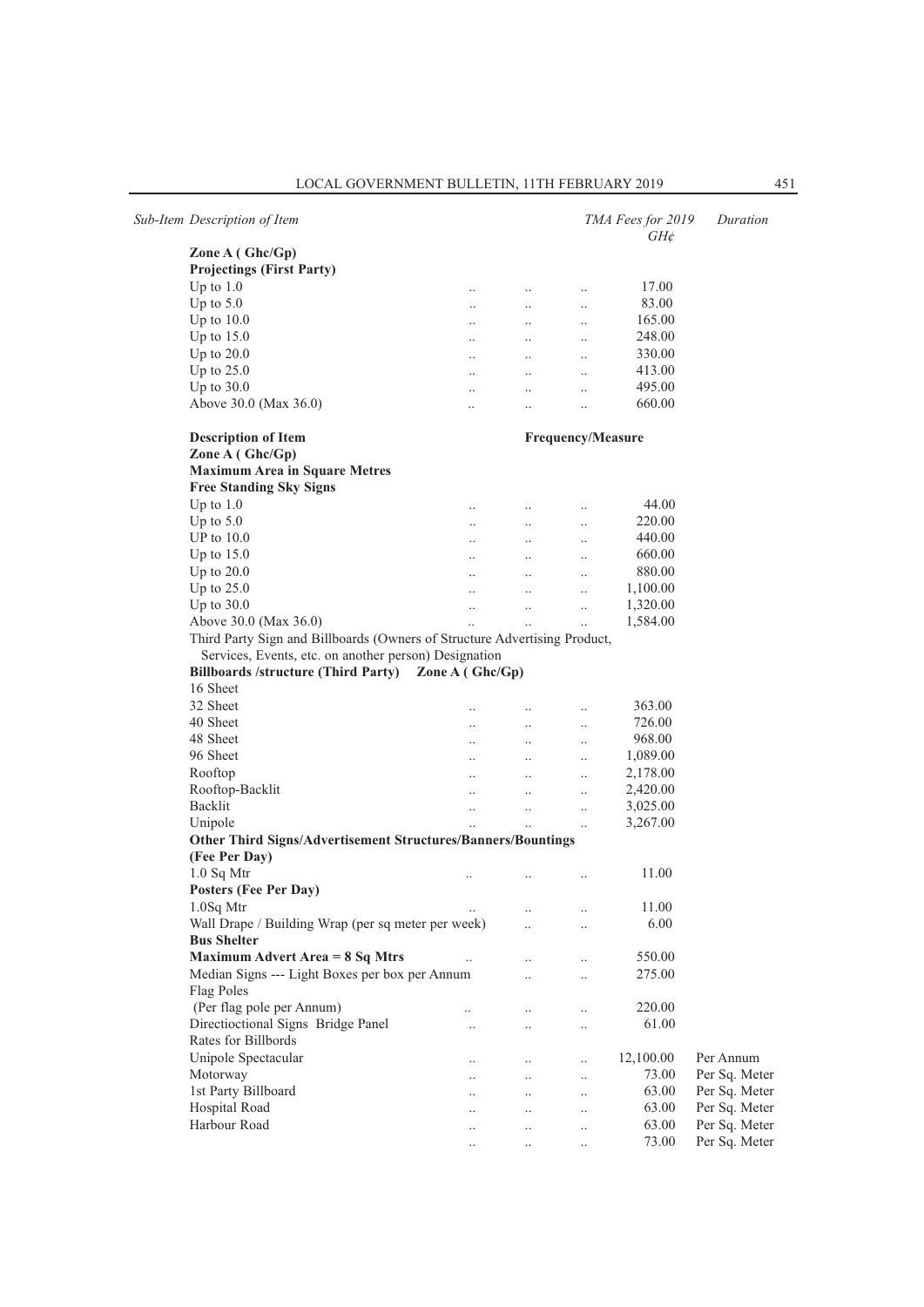|   | Sub-Item Description of Item                                                                                                                                             |                                                                                       |                      |                          | TMA Fees for 2019<br>$GH\phi$ | Duration                                            |  |  |  |  |
|---|--------------------------------------------------------------------------------------------------------------------------------------------------------------------------|---------------------------------------------------------------------------------------|----------------------|--------------------------|-------------------------------|-----------------------------------------------------|--|--|--|--|
|   | Road Arches (Single Lane)                                                                                                                                                | $\ddots$                                                                              | $\cdots$             | $\ldots$                 | 6,050.00                      | Per Annum                                           |  |  |  |  |
|   | Road Arches (Double Lane)                                                                                                                                                | $\ddotsc$                                                                             | $\cdots$             | $\ddotsc$                | 8,954.00                      | Per Annum                                           |  |  |  |  |
|   | Street Light Pole Advertising                                                                                                                                            | $\ddotsc$                                                                             | $\cdots$             | $\ldots$                 | 121.00                        | Per Annum                                           |  |  |  |  |
|   | Overpass (Per Advert)                                                                                                                                                    | $\ddotsc$                                                                             | $\ddots$             | $\ddotsc$                | 86,486.00                     | Per Annum                                           |  |  |  |  |
|   | Franchising of Roundabout                                                                                                                                                | $\ddot{\phantom{0}}$                                                                  | $\ddotsc$            | $\ddotsc$                | 14,520.00                     | Per Annum                                           |  |  |  |  |
|   | Digital Ultaware                                                                                                                                                         | $\ddot{\phantom{0}}$                                                                  | $\ddotsc$            | $\ddotsc$                | 812,100.00                    | Per Annum                                           |  |  |  |  |
|   | Mobile Advertisement (Fee for Zone) Transit/Branding Advert-Per Annum Rate                                                                                               |                                                                                       |                      |                          |                               |                                                     |  |  |  |  |
|   | Truck/Long Vehicle                                                                                                                                                       | $\ddotsc$                                                                             | $\ddotsc$            | $\ldots$                 | 1,210.00                      | Per Annum                                           |  |  |  |  |
|   | <b>Big Bus</b>                                                                                                                                                           | $\ddotsc$                                                                             | $\ddots$             | $\ddotsc$                | 968.00                        | Per Annum                                           |  |  |  |  |
|   | Saloon Car                                                                                                                                                               | $\ddotsc$                                                                             | $\mathbf{r}$ .       | $\ldots$                 | 484.00                        | Per Annum                                           |  |  |  |  |
|   | Pick-Up/Mini Bus                                                                                                                                                         | $\ddots$                                                                              | $\cdots$             | $\ddots$                 | 726.00                        | Per Annum                                           |  |  |  |  |
|   | Trucks/ Long Vehicles                                                                                                                                                    | $\ddot{\phantom{a}}$                                                                  | $\ddotsc$            | $\ldots$                 | 1,210.00                      | Per Annum                                           |  |  |  |  |
|   | Float/Promotional Event (on the road) ---fee Per day                                                                                                                     |                                                                                       |                      | $\overline{\phantom{a}}$ |                               |                                                     |  |  |  |  |
|   | Trailers, Long Bus                                                                                                                                                       |                                                                                       |                      | $\ddots$                 | 363.00                        | Per Annum                                           |  |  |  |  |
|   | Medium Size Vans e.g. 2007 Mercedes Benz                                                                                                                                 | $\ddot{\phantom{a}}$                                                                  | $\ddotsc$            | $\ldots$                 |                               | Per Annum                                           |  |  |  |  |
|   | Mini Van/ Small Cars                                                                                                                                                     | $\ddotsc$                                                                             | $\ddotsc$            | $\ddotsc$                | 182.00                        | Per Annum                                           |  |  |  |  |
|   | Other Fees (Signs & Advertisement Structure -- All Zones)                                                                                                                |                                                                                       |                      |                          |                               |                                                     |  |  |  |  |
|   | Market/ Lorry Parks/ Open Space                                                                                                                                          | $\ddotsc$                                                                             |                      |                          | 182.00                        | Per Annum                                           |  |  |  |  |
|   | Application / Registrations Fee (Payable on from submission) Deposit for                                                                                                 |                                                                                       |                      |                          |                               |                                                     |  |  |  |  |
|   | (Refundable)<br>% of permit Fee (Minimum Ghc 20.00)                                                                                                                      |                                                                                       |                      |                          |                               |                                                     |  |  |  |  |
|   | Poster/Banners                                                                                                                                                           |                                                                                       |                      |                          | Flat rate of Ghc 50.00        |                                                     |  |  |  |  |
|   | Other Structure                                                                                                                                                          |                                                                                       |                      | $10\%$ of permit         |                               |                                                     |  |  |  |  |
|   | Penalty for defaulters (Including Unauthorised Installations, Providing<br>Incorrect Information, Late payment or failing to pay default charges                         |                                                                                       |                      |                          |                               | 50% of initial fee plus Approved fee Chargeable fee |  |  |  |  |
|   | Application Form<br>Hardcopy Ghc 20.00 (free download from website when available)<br>Advert/ Structure Removal By T.M.A.<br>Bill/Fixed structures after 14 days Notice. |                                                                                       |                      |                          |                               |                                                     |  |  |  |  |
|   |                                                                                                                                                                          | Moveable objects immediate removal<br>Actual removal cost plus 20% Administration fee |                      |                          |                               |                                                     |  |  |  |  |
|   | T.M.A Removal Costs                                                                                                                                                      |                                                                                       |                      |                          |                               |                                                     |  |  |  |  |
| 1 | <b>Permit for Authorised Containers/Kiosks</b><br>a) New Permit                                                                                                          |                                                                                       |                      |                          |                               |                                                     |  |  |  |  |
|   | Cat "A" (40 Feet Container)                                                                                                                                              |                                                                                       |                      | $\ldots$                 | 48.40                         | Per Annum                                           |  |  |  |  |
|   | Cat "B" (20 Feet Container)                                                                                                                                              | $\ddot{\phantom{0}}$                                                                  | $\ldots$             | $\ldots$                 | 43.00                         | Per Annum                                           |  |  |  |  |
|   | Cat "C" (10 Feet Container)                                                                                                                                              |                                                                                       |                      | $\cdot$ .                | 24.00                         | Per Annum                                           |  |  |  |  |
|   | Cat "D" (New Kiosk Registration)                                                                                                                                         |                                                                                       | $\ddotsc$            | $\ddot{\phantom{0}}$     | 42.00                         | Per Annum                                           |  |  |  |  |
|   | b) Renewal of Permit                                                                                                                                                     |                                                                                       |                      |                          |                               |                                                     |  |  |  |  |
|   | <b>Container Renewal</b>                                                                                                                                                 |                                                                                       |                      |                          | 24.00                         | Per Annum                                           |  |  |  |  |
|   | Kiosk Renewal                                                                                                                                                            |                                                                                       | $\ldots$             | $\ldots$                 | 18.00                         | Per Annum                                           |  |  |  |  |
|   |                                                                                                                                                                          |                                                                                       |                      | $\ldots$                 |                               |                                                     |  |  |  |  |
| 2 | <b>Disnfection Services</b>                                                                                                                                              |                                                                                       |                      |                          |                               |                                                     |  |  |  |  |
|   | i. Hotels / Rest Houses / Motels                                                                                                                                         | $\ddot{\phantom{0}}$                                                                  |                      | $\ddotsc$                | 58.00                         | Per Service                                         |  |  |  |  |
|   | ii. Public Institutions, Schools, Hospitals, etc.                                                                                                                        | $\ddot{\phantom{a}}$                                                                  | $\ddot{\phantom{a}}$ | $\ddotsc$                | 44.00                         | Per Service                                         |  |  |  |  |
|   | iii. Poultry Farm                                                                                                                                                        | $\ddot{\phantom{0}}$                                                                  | $\ddotsc$            | $\ldots$                 | 36.00                         | Per Service                                         |  |  |  |  |
|   | iv. Individual Premises                                                                                                                                                  |                                                                                       | $\ldots$             | $\ldots$                 | 22.00                         | Per Service                                         |  |  |  |  |
|   | v. Infectious Disease Cases                                                                                                                                              |                                                                                       |                      |                          |                               | Per Service                                         |  |  |  |  |
|   | vi. Derating of Warehouse, etc.                                                                                                                                          | $\ldots$                                                                              | $\cdot$ .            | $\ldots$                 | 51.00                         | Per Service                                         |  |  |  |  |
|   |                                                                                                                                                                          |                                                                                       |                      |                          |                               |                                                     |  |  |  |  |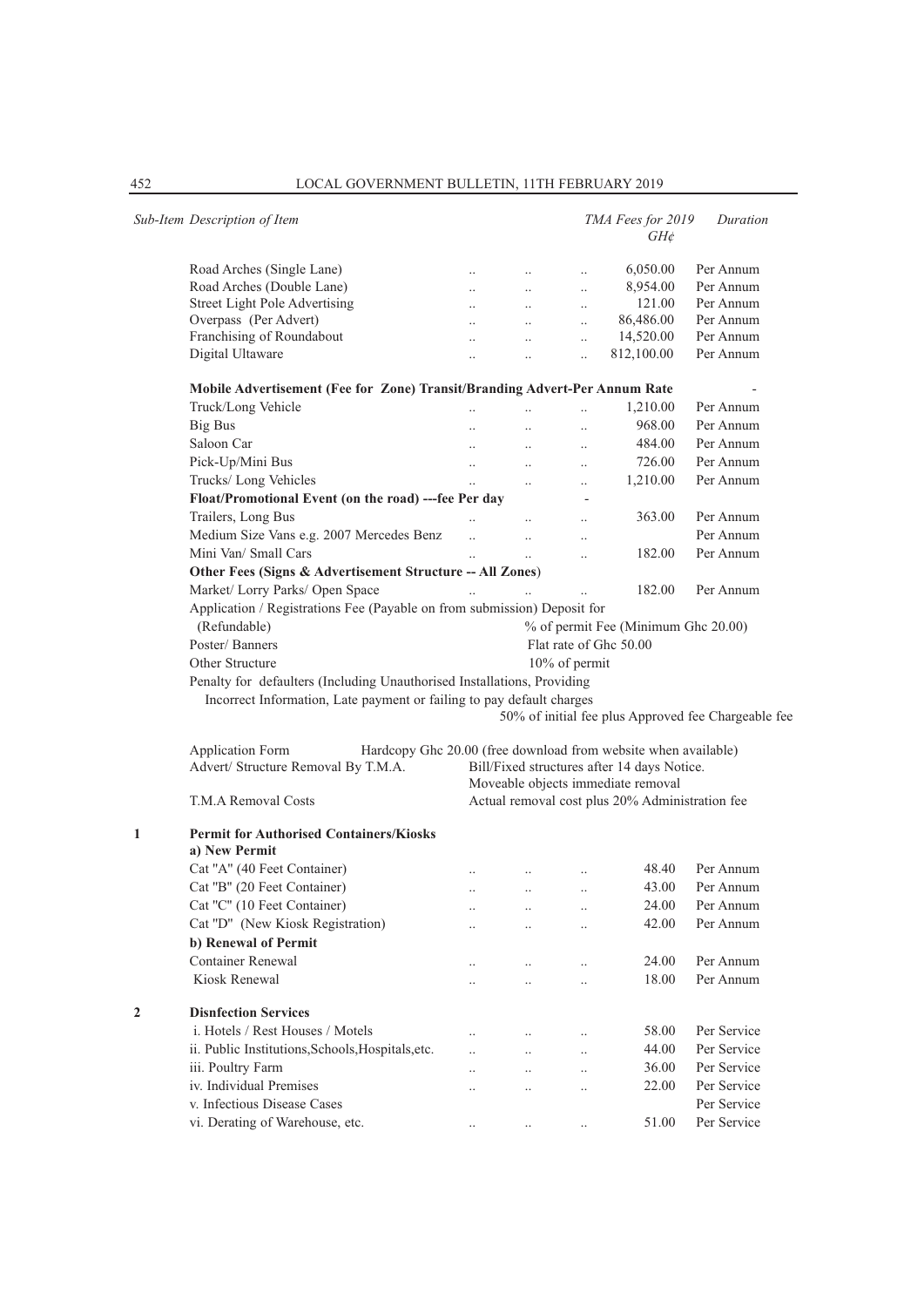## LOCAL GOVERNMENT BULLETIN, 11TH FEBRUARY 2019 453

|   | Sub-Item Description of Item                                                               |                       |                          |                           | TMA Fees for 2019<br>$GH\phi$ | Duration              |
|---|--------------------------------------------------------------------------------------------|-----------------------|--------------------------|---------------------------|-------------------------------|-----------------------|
| 3 | <b>Public Cemetry Artisanal Licence</b>                                                    |                       |                          |                           |                               |                       |
|   | Cat "A" Only Granite Tomb Erection Artisans                                                | $\ddots$              | $\ddotsc$                | $\ddotsc$                 | 182.00                        | Per tomb construction |
|   | Cat "B" Only Terrazo Tomb Erection Artisans                                                | $\ddotsc$             | $\ddotsc$                | $\ddotsc$                 | 182.00                        | Per tomb construction |
|   | Cat "C" Only Vault/Tomb Tiling Artisans                                                    | $\ddotsc$             | $\ddotsc$                | $\ddotsc$                 | 182.00                        | Per tomb construction |
|   | Cat "D" Only Vault Inner Plastering Artisans                                               | $\dddot{\phantom{0}}$ | $\ddotsc$                | $\ddotsc$                 | 182.00                        | Per tomb construction |
| 4 | <b>Environmental Health &amp; Sanitation Permit</b><br>i. Chop Bars/Food Joints/Snack Bars |                       | $\overline{\phantom{a}}$ |                           |                               |                       |
|   | Cat "A"                                                                                    | $\ddotsc$             | $\ddotsc$                | $\ldots$                  | 77.00                         | Per annum             |
|   | Cat "B"                                                                                    | $\ddot{\phantom{a}}$  |                          | $\ddotsc$                 | 55.00                         | Per annum             |
|   | Cat "C"                                                                                    | $\ddotsc$             | $\ddot{\phantom{a}}$     | $\ddotsc$                 | 44.00                         | Per annum             |
|   | Cat "D"                                                                                    | $\ldots$              | $\ddotsc$                | $\ddotsc$                 | 22.00                         |                       |
|   | ii. Health Facilities                                                                      |                       |                          |                           |                               |                       |
|   | Cat "A" (Hospitals)                                                                        | $\ddotsc$             | $\ddotsc$                | $\ddotsc$                 | 165.00                        | Per annum             |
|   | Cat "B" (Clinics)                                                                          | $\ddot{\phantom{a}}$  | $\ddotsc$                | $\ddotsc$                 | 110.00                        | Per annum             |
|   | Cat "C" (Maternity Homes)                                                                  | $\ddotsc$             | $\ddotsc$                | $\ddotsc$                 | 55.00                         | Per annum             |
|   | iii. Herbal Centres<br>٠                                                                   |                       |                          |                           |                               |                       |
|   | Cat "A"                                                                                    | $\ldots$              | $\ddot{\phantom{0}}$     | $\ddotsc$                 | 77.00                         | Per annum             |
|   | Cat "B"                                                                                    | $\ddotsc$             | $\ddotsc$                | $\ddotsc$                 | 55.00                         | Per annum             |
|   | v. Restaurants                                                                             |                       |                          |                           |                               |                       |
|   | Cat "A"                                                                                    | $\ddots$              | $\ddotsc$                | $\ddotsc$                 | 308.00                        | Per annum             |
|   | Cat "B"                                                                                    | $\ddotsc$             | $\ddot{\phantom{a}}$     | $\ddotsc$                 | 176.00                        | Per annum             |
|   | Cat "C"                                                                                    | $\ldots$              | $\ddot{\phantom{0}}$     | $\ddotsc$                 | 110.00                        | Per annum             |
|   | vi. Industrial Establishments / Warehouses                                                 |                       |                          |                           |                               |                       |
|   | Cat "A"                                                                                    |                       | $\ddotsc$                | $\ddotsc$                 | 1,650.00                      | Per annum             |
|   | Cat "B"                                                                                    | $\ddot{\phantom{a}}$  | $\ddotsc$                | $\ddotsc$                 | 880.00                        | Per annum             |
|   | Cat "C"                                                                                    |                       |                          |                           | 550.00                        | Per annum             |
|   | Cat "D"                                                                                    | $\ddots$              | $\ddotsc$                | $\ddotsc$                 | 330.00                        | Per annum             |
|   | vii. Industrial Establishments (Cold Storage Facility)                                     | $\ddots$              | $\ldots$                 | $\ddot{\phantom{0}}$<br>÷ |                               |                       |
|   | Cat "A"                                                                                    |                       |                          |                           | 440.00                        | Per annum             |
|   | Cat "B"                                                                                    |                       | $\ldots$                 | $\ddotsc$                 | 330.00                        | Per annum             |
|   | Cat "C"                                                                                    | $\ddotsc$             | $\ddotsc$                | $\ddotsc$                 | 264.00                        | Per annum             |
|   | Cat "D"                                                                                    | $\ddots$              | $\ldots$                 | $\ldots$                  | 220.00                        | Per annum             |
|   | ix. Educational Institutions                                                               | $\ddots$              | $\ddot{\phantom{0}}$     | $\ddotsc$                 | 220.00                        | Per annum             |
|   | x. Bakeries                                                                                | $\ddots$              | $\ddotsc$                | $\ddotsc$                 |                               |                       |
|   |                                                                                            |                       | $\ddot{\phantom{a}}$     | $\ddotsc$                 | 110.00                        | Per annum             |
|   | xi. Poultry and Livestock Farmers (New Applicant)<br>Cat "A"                               |                       |                          |                           |                               | Per annum             |
|   | Cat "B"                                                                                    | $\ddotsc$             | $\ddot{\phantom{a}}$     | $\ddotsc$                 | 55.00                         |                       |
|   |                                                                                            | $\ddotsc$             | $\ddot{\phantom{a}}$     | $\ddotsc$                 | 28.00                         |                       |
|   | xii. Poultry and Live Stock Farmers (Annual Renewal)                                       |                       |                          |                           |                               |                       |
|   | Cat "A"                                                                                    |                       |                          | $\cdot$ .                 | 55.00                         | Per annum             |
|   | Cat "B"                                                                                    | $\cdot$ .             | $\ddot{\phantom{0}}$     | $\ddot{\phantom{0}}$      | 28.00                         | Per annum             |
|   | xiv. Private Laboratory                                                                    |                       |                          |                           |                               |                       |
|   | Cat "A"                                                                                    |                       |                          | $\ddotsc$                 | 165.00                        | Per annum             |
|   | Cat "B"                                                                                    |                       | $\ddot{\phantom{0}}$     | $\ddotsc$                 |                               | Per annum             |
|   | Cat "C"                                                                                    |                       |                          | $\cdot$ .                 | 55.00                         | Per annum             |
|   | xv. Filling/Service/Gas Stations                                                           |                       |                          |                           |                               |                       |
|   | Cat "A"                                                                                    | $\cdot$ .             | $\cdot$                  | $\ddot{\phantom{a}}$      | 303.00                        | Per annum             |
|   | Cat "B"                                                                                    | $\cdot$ .             | $\ddot{\phantom{0}}$     | $\ddotsc$                 | 151.00                        | Per annum             |
|   | Cat "C"                                                                                    | $\ddotsc$             | $\ddot{\phantom{0}}$     | $\ddotsc$                 | 121.00                        | Per annum             |
|   | xvi. Others                                                                                |                       |                          |                           |                               |                       |
|   | Cat "A"                                                                                    | $\cdot$ .             | $\ddotsc$                | $\ddotsc$                 | 454.00                        | Per annum             |
|   | Cat "B"                                                                                    | $\cdot$ .             | $\ddotsc$                | $\ddotsc$                 | 303.00                        | Per annum             |
|   | Cat "C"                                                                                    | $\cdot$ .             |                          | $\ddotsc$                 | 151.00                        | Per annum             |
|   | Cat "D"                                                                                    | $\ddotsc$             | $\ddotsc$                | $\ddotsc$                 | 100.00                        | Per annum             |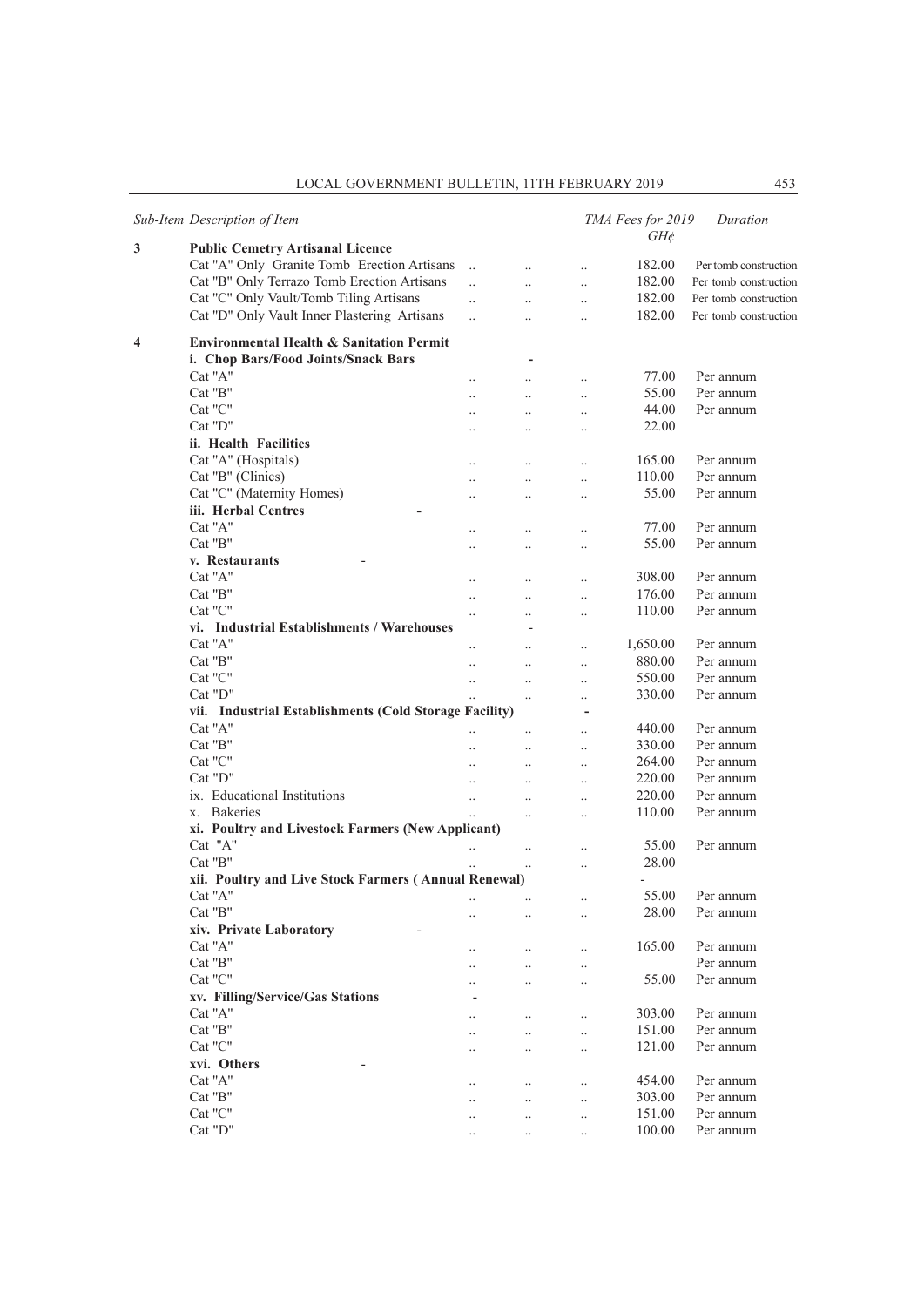454 LOCAL GOVERNMENT BULLETIN, 11TH FEBRUARY 2019

| No. | Description of Item                                           | Frequency/Measure    |                       | Proposed Fees for 2019 |        | Duration       |
|-----|---------------------------------------------------------------|----------------------|-----------------------|------------------------|--------|----------------|
| 5   | Health Cert. foor Cooked Food Vendors (Including Hotels &     |                      |                       |                        |        |                |
|     | Restaurants) (New Applicant)                                  | $\dddotsc$           |                       |                        | 20.00  | Per person/p.a |
| 6   | Health Cert. for Cooked Food Vendors (Including Hotels &      |                      |                       |                        |        |                |
|     | Restaurants) (Annual Renewal)                                 |                      | $\sim$ 100 $\mu$      | $\cdot$                | 12.00  | Per person/p.a |
| 7   | Health Certificate for Food, Confessionery and Beverage       |                      |                       |                        |        |                |
|     | Industry Attendants (New Applicant)                           | $\ddotsc$            | $\ddotsc$             | $\cdot$                | 20.00  | Per person/p.a |
| 8   | Health Certificate for Food, Confessionery and Beverage       |                      |                       |                        |        |                |
|     | Industry Attendants (Annual Renewal)                          |                      |                       | $\ddot{\phantom{a}}$   | 12.00  | Per person/p.a |
| 9   | Health Certificate for Bakery Attendants (New Applicant)      |                      |                       | $\ddotsc$              | 24.00  | Per person/p.a |
| 10  | Health Certificate for Bakeries Attendants (Annual Renewal)   |                      |                       | $\ddot{\phantom{a}}$   | 14.00  | Per person/p.a |
| 11  | <b>Impounding Fees (for 7 days)</b>                           |                      |                       |                        |        |                |
|     | i. Collection Fee/Fine for Stray Animal                       |                      |                       | $\ddot{\phantom{0}}$   | 165.00 | Per animal     |
|     | ii.Feeding Fee for Stray Animal                               | $\ddotsc$            | $\ddotsc$             | $\ddot{\phantom{0}}$   | 55.00  | Per animal     |
| 12  | <b>Public Toilet Fees</b>                                     |                      |                       |                        |        |                |
|     | CaT "A" (Water Closet)                                        | $\ddotsc$            | $\cdot$               | $\cdot$                | 1.00   | Per visit      |
|     | Cat "B" (Others)                                              | $\ddot{\phantom{0}}$ |                       | $\ddot{\phantom{a}}$   | 0.50   | Per visit      |
| 13  | <b>Registration of Preemises for Rearing</b>                  |                      |                       |                        |        |                |
|     | Animals (Stipulated Numbers)                                  |                      |                       |                        | 73.00  | Per annum      |
| 14  | <b>Slaughter House Fees</b>                                   | $\ddot{\phantom{0}}$ | $\ddot{\phantom{a}}$  |                        |        |                |
|     | i. Butchers /Assistant Butchers Licence                       |                      |                       |                        | 20.00  | Per annum      |
|     | ii. Slaughtering of Sheep / Goats                             | $\ddotsc$            | $\ddotsc$             |                        | 5.00   | Per animal     |
|     | iii. Slaughtering of Cow                                      | $\ddot{\phantom{0}}$ | $\ddot{\phantom{0}}$  | $\ddot{\phantom{a}}$   | 10.00  | Per animal     |
|     | iv. Slaughtering of Pig                                       | $\ddotsc$            | $\ddotsc$             | $\ddot{\phantom{0}}$   | 5.00   | Per animal     |
|     | v. Cattle Dealers Licence                                     | $\ddot{\phantom{a}}$ | $\ddotsc$             | $\ddot{\phantom{a}}$   | 20.00  | Per animal     |
|     | vi. Sheep/Goat/Pig Dealers Licence                            | $\ddot{\phantom{a}}$ | $\ddotsc$             |                        | 20.00  | Per animal     |
|     |                                                               |                      |                       | $\ddot{\phantom{a}}$   |        |                |
|     | <b>Waste Management Fees</b>                                  |                      |                       |                        |        |                |
| 1   | <b>Refuse Collection:</b>                                     |                      |                       |                        |        |                |
|     | a. Carpentary W/Shop/Cane Weaving                             | $\ddotsc$            | $\cdot$               |                        | 22.00  | Per month      |
|     | b. Chop Bars                                                  |                      |                       |                        |        |                |
|     | Cat."A" (e.g. Agbamame, etc.)                                 | $\ddotsc$            | $\ddotsc$             |                        | 218.00 | Per month      |
|     | Cat."B" (e.g. Kings, Nim Tree, etc.)                          | $\ddotsc$            | $\ddotsc$             | $\ddot{\phantom{0}}$   | 73.00  | Per month      |
|     | Cat"C" (e.g. Kakadum, Thy Grace, etc.)                        | $\ddotsc$            | $\dddot{\phantom{0}}$ | $\ddotsc$              | 44.00  | Per month      |
|     | Cat"D"                                                        | $\ddotsc$            | $\ddotsc$             | $\ddotsc$              | 29.00  | Per month      |
|     | c. Construction of Waste (Commercial) (8 - 10 M3) cubit metre |                      |                       | $\ddotsc$              | 218.00 | Per Trip       |
|     | d. Cutting From Trees/Plants/Coconut/ Sugar Cane Husks        |                      |                       | $\ddot{\phantom{a}}$   | 73.00  | Per month      |
|     | e. Educational Institutions (Service Charge)                  |                      |                       |                        |        |                |
|     | Cat."A" (Public Institutions e.g. 240L)                       |                      |                       | $\ddot{\phantom{a}}$   | 29.00  | Per month      |
|     | Cat."B" (Private Institutions e.g. 120L)                      | $\ddotsc$            | $\ldots$              |                        | 24.00  | Per month      |
|     | f. Factory Service (on call)                                  | $\ddot{\phantom{0}}$ | $\ddotsc$             |                        | 436.00 | Per Trip       |
|     | g. Factory Service (Regular Service)                          |                      |                       |                        |        |                |
|     | Cat. "A"                                                      |                      | $\ddotsc$             |                        | 871.00 | Per month      |
|     | Cat. "B"                                                      |                      | $\ddotsc$             | $\ddotsc$              | 581.00 | Per month      |
|     | Cat. "C"                                                      | $\ddot{\phantom{0}}$ | $\cdot$               | $\cdot$                | 290.00 | Per month      |
|     | h. Hospitals/Clinics                                          |                      |                       |                        |        |                |
|     | Cat."A" (e.g. 8-10m3) Three Collection a Week                 | $\ddot{\phantom{a}}$ | $\ddot{\phantom{0}}$  | $\cdot$                | 653.00 | Per month      |
|     | Cat."B" (e.g. 120-240L) Three Collection a Week               |                      | $\ddotsc$             | $\ddot{\phantom{0}}$   | 363.00 | Per month      |
|     | Cat "C" (e.g. St. Anthony, Meridian, ST. Peter's)             |                      | $\ddotsc$             | $\cdot$                | 290.00 | Per month      |
|     | Cat "D" (Vertinary Waste)                                     | $\ddotsc$            | $\cdot$ .             | $\cdot$                | 145.00 | Per month      |
|     | i. Domestic Refuse Collection (Once a Week)                   |                      |                       |                        |        |                |
|     | First Class Residential Area                                  | $\ddot{\phantom{0}}$ |                       | $\ddotsc$              | 61.00  | Per month      |
|     | Second Class Residential Area                                 | $\ddotsc$            | $\ddotsc$             | $\ddot{\phantom{a}}$   | 48.00  | Per month      |
|     | Third Class Residential Area                                  | $\ddotsc$            | $\cdot$               | $\cdot$                | 30.00  | Per month      |
|     | Fourth Class Residential Area                                 |                      | $\ldots$              | $\cdot$                | 15.00  | Per month      |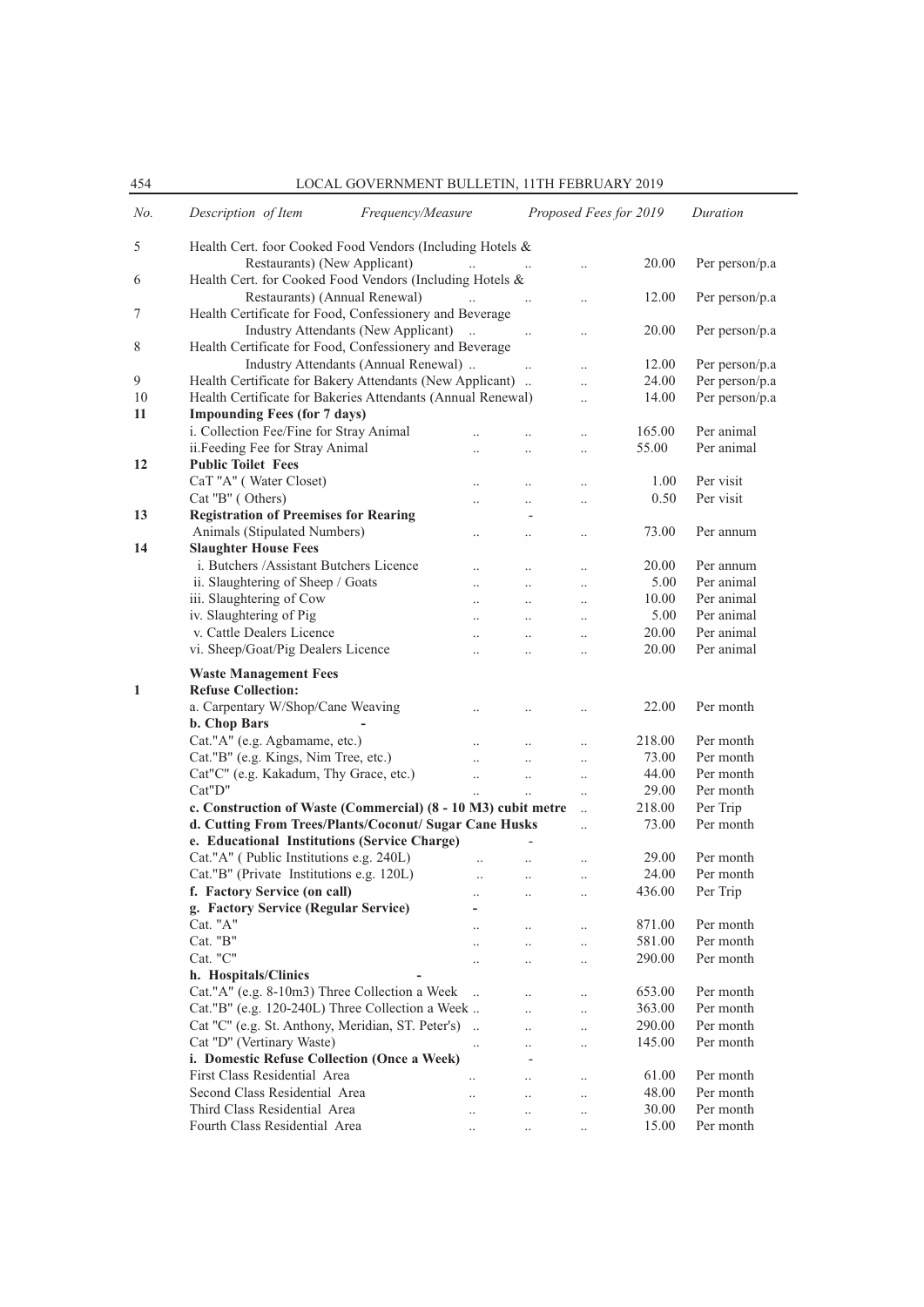| No.          | Description of Item<br>Frequency/Measure                         |                          |                       |                      | Proposed Fees for 2019 | Duration               |
|--------------|------------------------------------------------------------------|--------------------------|-----------------------|----------------------|------------------------|------------------------|
|              | j. Social/Civil Society Organizations (Churches)                 |                          |                       |                      |                        |                        |
|              | Cat."A"                                                          |                          |                       | $\ddotsc$            | 102.00                 | Per month              |
|              | Cat."B"                                                          |                          | $\ddotsc$             | $\ddot{\phantom{0}}$ | 73.00                  | Per month              |
|              | Cat."C"                                                          |                          |                       | $\cdot$              | 44.00                  | Per month              |
|              | k. Kenkey Houses                                                 |                          |                       |                      |                        |                        |
|              | Cat"A" (Large)                                                   | $\ddotsc$                | $\ddotsc$             | $\ddotsc$            | 44.00                  | Per month              |
|              | Cat."B" (Medium)                                                 |                          |                       | $\ddotsc$            | 29.00                  | Per month              |
|              | Cat."C" (Small)                                                  |                          | $\ddotsc$             | $\ddotsc$            | 22.00                  | Per month              |
|              | l. Livestock / Poultry Waste                                     |                          |                       | $\cdot$              | 15.00                  | Per collection         |
|              | m. Offices / Shops                                               |                          |                       |                      |                        |                        |
|              | Cat "A" (Evergreen, GCB, Kingsway, etc.)                         |                          | $\ddotsc$             | $\ddotsc$            | 290.00                 | Per month              |
|              | Cat."B" (Tenasa)                                                 |                          | $\ddot{\phantom{a}}$  | $\ddotsc$            | 22.00                  | Per month              |
|              | Cat "C" (Small Shops/Offices)                                    |                          | $\ddotsc$             | $\ddotsc$            | 29.00                  | Per month              |
|              | n. Restaurants/Hotels, Guest Houses                              | $\overline{\phantom{m}}$ |                       |                      |                        |                        |
|              | Cat."A" i) (eg.8-10M3) One Collection a Week                     |                          |                       |                      | 726.00                 | Per month              |
|              | Cat."B" i) (eg. 120-240L) One Collection a Week                  |                          | $\ddot{\phantom{0}}$  | $\ddot{\phantom{0}}$ |                        | Per month              |
|              | o. Renting of Container and Refuse Collection                    |                          |                       | ٠                    |                        |                        |
|              | i) 240 Litres                                                    |                          | $\ddot{\phantom{a}}$  | $\ddot{\phantom{a}}$ | 22.00                  | Per month              |
|              | ii) $8 - 10m3$                                                   |                          | $\ddot{\phantom{0}}$  | $\ldots$             | 145.00                 | Per month              |
|              | $iii)$ 15 $m3$                                                   |                          |                       | $\ddotsc$            | 218.00                 | Per month              |
|              | p. Skip Loader Services (for Industries):                        |                          |                       |                      |                        |                        |
|              | i) $8 - 10m3$ (Once a Week)                                      |                          | $\ddot{\phantom{a}}$  | $\ldots$             | 581.00                 | Per month              |
|              | ii) 15m3 (Once a Week)                                           |                          |                       | $\ddotsc$            | 871.00                 | Per month              |
|              | <b>Dumping/Landfill Fees</b>                                     |                          |                       |                      |                        |                        |
|              |                                                                  |                          |                       |                      |                        |                        |
| $\mathbf{2}$ | <b>Dumping/Landfill Fees</b>                                     |                          |                       |                      |                        |                        |
|              | <b>Final Refuse Dump Maint. Fees</b>                             |                          |                       |                      |                        |                        |
|              | i) Semi-Hazardous Waste                                          |                          | $\ddot{\phantom{a}}$  | $\ddotsc$            | 87.00                  | Per tonne              |
|              | ii) Industrial Waste                                             |                          |                       | $\ldots$             | 44.00                  | Per tonne              |
|              | iii) Waste                                                       |                          |                       | $\ddotsc$            | 22.00                  | Per tonne              |
|              | iv) Domestic Waste                                               |                          |                       |                      |                        |                        |
|              | Cat "A" (TMA Contractors)                                        |                          |                       |                      | 22.00                  | Per tonne              |
|              | Cat "B" (Other Contractors)                                      | $\ddotsc$                | $\ldots$<br>$\ddotsc$ | $\ldots$             | 27.00                  | Per tonne              |
|              | v) Slag to Landfill                                              |                          |                       | $\ddotsc$            | 58.00                  | Per tonne              |
|              | vi) Biomedical Waste                                             |                          | $\ddot{\phantom{0}}$  | $\ldots$             | 44.00                  | Per tonne              |
|              | vii) Port Waste                                                  |                          | $\ddot{\phantom{a}}$  | $\ldots$             | 73.00                  | Per tonne              |
|              | viii) Construction Waste                                         | $\ddotsc$                | $\ddotsc$             | $\ddotsc$            |                        |                        |
|              | Cat "A" (1-8M3)                                                  |                          |                       |                      | 145.00                 | Per tonne              |
|              | Cat "B" (9-12M3)                                                 |                          |                       | $\ddotsc$            | 218.00                 | Per tonne              |
|              | Cat."C" (13-18M3)                                                |                          |                       |                      | 436.00                 |                        |
|              | Cat."D" (Above 18M3)                                             | $\ldots$                 | $\ldots$              | $\ldots$             | 726.00                 | Per tonne<br>Per tonne |
|              |                                                                  |                          | $\ldots$              | $\ldots$             |                        |                        |
|              | ix) Condemnation Certificate                                     |                          |                       |                      |                        |                        |
|              | Cat "A" (40-Footer Container)                                    | $\ddotsc$                | $\ldots$              | $\ldots$             | 436.00                 | Per destruction        |
|              | Cat "B" (20-Footer Container)                                    |                          | $\ddot{\phantom{a}}$  | $\ddotsc$            | 290.00                 | Per destruction        |
|              | Cat "C" (Less Than 20-Footer Container)                          | $\ddot{\phantom{a}}$     | $\ddotsc$             | $\ddotsc$            | 145.00                 | Per destruction        |
|              | x) Condemnation/Destruction of Unwholesome Items (Note 3)        |                          |                       |                      | $\blacksquare$         |                        |
|              | a) Rice, Sugar, etc.                                             |                          |                       |                      |                        |                        |
|              | Cat "A" (Above 1000 Bags)                                        |                          | $\cdot$ .             | $\ldots$             | 12.00                  | Per bag/per destru.    |
|              | Cat "B" (501-1000)                                               |                          | $\ddotsc$             | $\ldots$             | 12.00                  | Per bag/per destru.    |
|              | Cat."C" (301-500 BAGS)                                           |                          | $\ddots$              | $\ldots$             | 12.00                  | Per bag/per destru.    |
|              | Cat."D" (50-300 BAGS)                                            |                          | $\ddotsc$             | $\ddotsc$            | 12.00                  | Per bag/per destru.    |
|              | Cat."E" (1-49 BAGS)                                              |                          | $\ddotsc$             | $\ldots$             | 12.00                  | Per bag/per destru.    |
|              | b) Evacuation of waste from sites (Materials to be excavated and |                          |                       |                      |                        |                        |
|              | transported by owner (s))                                        | $\ddotsc$                | $\ldots$              | $\ldots$             | 121.00                 | Per Sq. meter          |
|              |                                                                  |                          |                       |                      |                        |                        |

## LOCAL GOVERNMENT BULLETIN, 11TH FEBRUARY 2019 455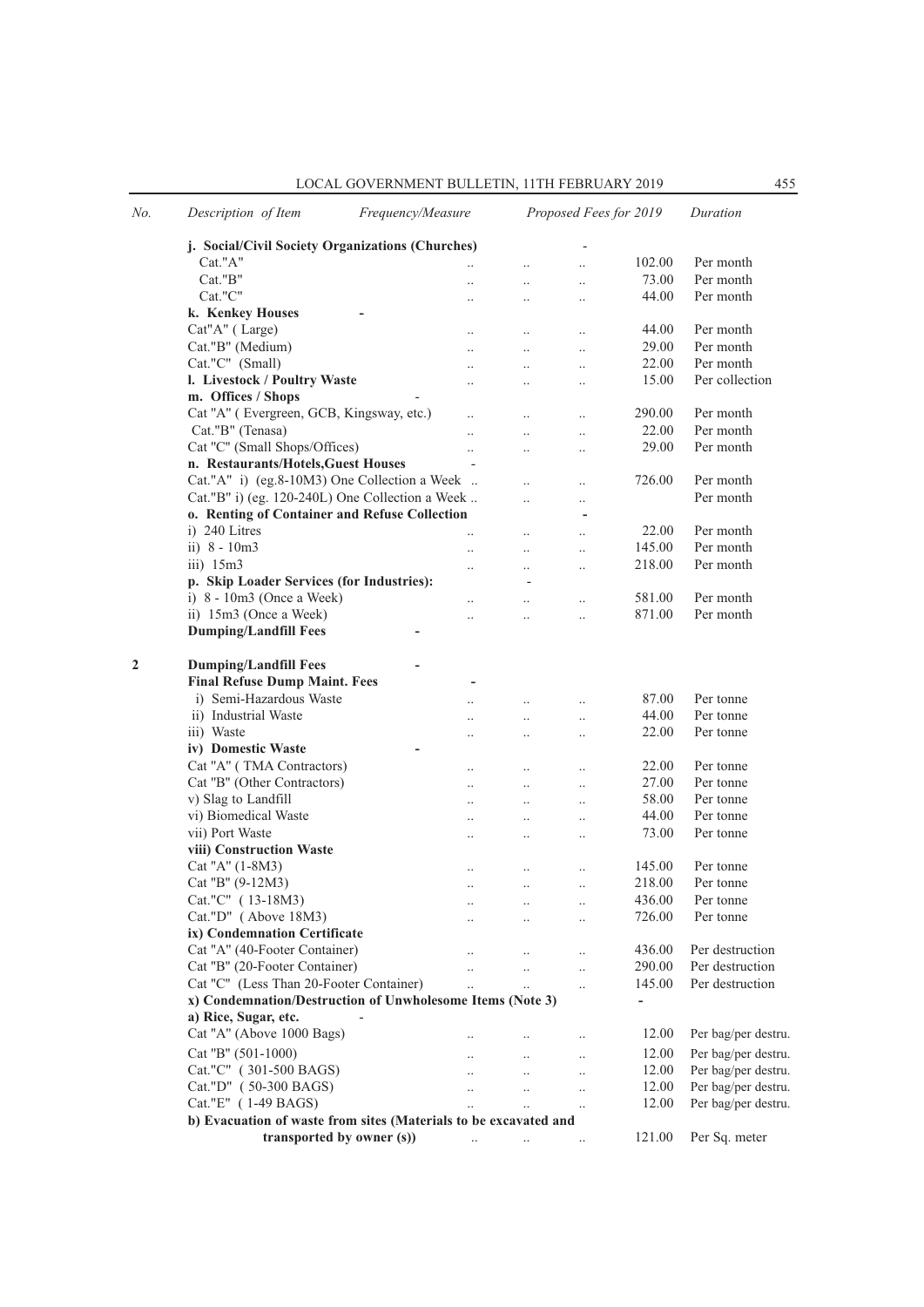| 456 | LOCAL GOVERNMENT BULLETIN, 11TH FEBRUARY 2019                                                   |                      |                        |                        |                          |                            |
|-----|-------------------------------------------------------------------------------------------------|----------------------|------------------------|------------------------|--------------------------|----------------------------|
| No. | Description of Item<br>Frequency/Measure                                                        |                      |                        | Proposed Fees for 2019 | Duration                 |                            |
|     | c) Frozen Foods (per 40 Footer Container)                                                       |                      |                        |                        |                          |                            |
|     | Cat "A"                                                                                         | $\ddotsc$            | $\ddot{\phantom{a}}$   | $\ddotsc$              | 1,452.00                 | Per destruction            |
|     | Cat "B" (Port Health Only)                                                                      | $\ddot{\phantom{a}}$ | $\ddot{\phantom{a}}$   | $\ddot{\phantom{0}}$   | 871.00                   | Per destruction            |
| 3   | <b>Sewer Services (Chokage Fees)</b>                                                            | ۰                    |                        |                        |                          |                            |
|     | Companies                                                                                       | $\ddotsc$            |                        | $\cdot$                | 242.00                   | Per Rodding                |
|     | <b>Schools/Institutions</b>                                                                     |                      |                        |                        |                          |                            |
|     | Cat."A"                                                                                         |                      | $\cdot$                | $\cdot$                | 145.00                   | Per Rodding                |
|     | Cat."B"<br>Chokage/Rodding (Domestic Clearing)                                                  |                      | $\ddot{\phantom{a}}$   | $\cdot$                | 58.00<br>29.00           | Per Rodding<br>Per Service |
| 4   | <b>Dislodgement Services</b>                                                                    | $\ddot{\phantom{a}}$ | $\ddot{\phantom{a}}$   | $\ddotsc$              |                          |                            |
|     | i. Cesspit Desludging (Domestic)                                                                | $\ddotsc$            |                        | $\ddotsc$              | 327.00                   | Per trip                   |
|     | ii. Cesspit Desludging (Commercial/Industrial)                                                  | $\ddotsc$            | $\ddot{\phantom{a}}$   | $\ddotsc$              | 436.00                   | Per trip                   |
|     | iii Cesspit Desludging (Outside Tema)                                                           |                      | $\ddotsc$              |                        | 545.00                   | Per trip                   |
|     | iv. High Pressure Cleaning (Residential/Domestic)                                               |                      | $\ddotsc$              | $\ddotsc$              | 218.00                   | Per Service                |
|     | v. High Pressure Cleaning (Commercial/Industrial)                                               |                      | $\ddotsc$              | $\ddotsc$              | 327.00                   | Per Service                |
| 5   | <b>Cesspit Emptier Operators (Registration/ Renewal)</b>                                        |                      | $\ddotsc$              | $\ddotsc$              | 871.00                   | Per annum                  |
| 6   | <b>Sewer User Fees</b>                                                                          |                      |                        |                        |                          |                            |
|     | i. Residential (Domestic)                                                                       |                      |                        |                        |                          |                            |
|     | Cat."A"                                                                                         |                      | $\ddot{\phantom{0}}$   |                        | 176.00                   | Per annum                  |
|     | Cat."B"                                                                                         |                      | $\ddotsc$              | $\ddot{\phantom{a}}$   | 140.00                   | Per annum                  |
|     | Cat."C"                                                                                         |                      |                        | $\ddot{\phantom{a}}$   | 80.00                    | Per annum                  |
| 7   | <b>Penalty for Illegal Sewer Connection</b>                                                     |                      |                        |                        |                          |                            |
|     | Illegal commercial connection                                                                   | $\ldots$             | $\ddot{\phantom{a}}$   | $\ddot{\phantom{a}}$   | 880.00                   |                            |
|     | Illegal Industrial connection                                                                   | $\ddotsc$            | $\ddotsc$              | $\ddotsc$              | 1,100.00                 |                            |
|     | Illegal Domestic connection<br>ii. Social/Civic Society Organizations (Churches /Mosques, etc): | $\ddotsc$            | $\ddotsc$              | $\ddotsc$              | 550.00<br>$\blacksquare$ |                            |
|     | a. Churches/Mosques (with Schools)                                                              |                      |                        |                        |                          |                            |
|     | Cat "A"                                                                                         |                      |                        |                        | 1,452.00                 | Per annum                  |
|     | Cat "B"                                                                                         |                      | $\ddot{\phantom{0}}$   | $\ddotsc$              | 1,162.00                 | Per annum                  |
|     | Cat "C"                                                                                         |                      |                        | $\cdot$                | 871.00                   | Per annum                  |
|     | b. Churches/Mosques (without Schools)                                                           |                      |                        |                        |                          |                            |
|     | Cat "A"                                                                                         | $\ddot{\phantom{a}}$ |                        | $\ldots$               | 1,162.00                 | Per annum                  |
|     | Cat "B"                                                                                         | $\ddotsc$            | $\ddotsc$              | $\ddotsc$              | 871.00                   | Per annum                  |
|     | Cat "C"                                                                                         | $\cdot$ .            | $\ddot{\phantom{a}}$   | $\ddotsc$              | 726.00                   | Per annum                  |
|     | iii. Industrial                                                                                 |                      |                        |                        |                          |                            |
|     | Cat "A"                                                                                         | $\ddotsc$            | $\ddot{\phantom{a}}$   | $\ddot{\phantom{a}}$   | 17,424.00                | Per annum                  |
|     | Cat "B"                                                                                         | $\ddotsc$            | $\ddot{\phantom{0}}$   | $\ddotsc$              | 14,520.00                | Per annum                  |
|     | Cat "C"                                                                                         |                      | $\ddotsc$              | $\ddotsc$              | 11,616.00                |                            |
|     | Cat "D"                                                                                         |                      | $\ddot{\phantom{a}}$   | $\cdot$                | 7,260.00                 | Per annum                  |
|     | Cat "E"                                                                                         | $\ddotsc$            | $\cdot$ .              | $\ldots$               | 4,356.00                 | Per annum                  |
|     | Cat "F"<br>iv. Commercial                                                                       | $\cdots$             | $\cdots$               |                        | 2,904.00                 | Per annum                  |
|     | Cat "A" (Central Business Centre)                                                               |                      |                        |                        | 3,485.00                 | Per annum                  |
|     | Cat "B"                                                                                         |                      |                        |                        | 2,614.00                 | Per annum                  |
|     | v. Small Shops / Offices                                                                        | $\ddotsc$            | $\ddotsc$<br>$\ddotsc$ | $\ldots$<br>$\ddotsc$  | 145.00                   | Per annum                  |
|     | Cat "A"                                                                                         | $\ldots$             | $\ddots$               | $\ldots$               | 116.00                   | Per annum                  |
|     | Cat "B"                                                                                         |                      |                        |                        |                          |                            |
|     | vi. Institutions / Hospitals / Private Hostels                                                  |                      |                        |                        |                          |                            |
|     | Cat."A" (e.g. Tema General Hospital)                                                            | $\ddotsc$            | $\ddotsc$              | $\ddotsc$              | 4,356.00                 | Per annum                  |
|     | Cat."B"                                                                                         |                      |                        |                        |                          | Per annum                  |
|     | Cat."C"                                                                                         | $\ldots$             | $\ddotsc$              | $\ddotsc$              | 1,452.00                 | Per annum                  |
|     | Cat."C"                                                                                         | $\ddotsc$            | $\ddotsc$              | $\ddotsc$              | 1,307.00                 | Per annum                  |
|     | vii. Restaurants                                                                                |                      |                        |                        |                          |                            |
|     | Cat."A" (e.g. Southern Fried Chicken)                                                           | $\cdot$ .            | $\ldots$               | $\ldots$               | 1,452.00                 | Per annum                  |
|     | Cat."B" (e.g. Mayflower)                                                                        | $\ddotsc$            | $\ddots$               | $\ldots$               | 1,307.00                 | Per annum                  |
|     | $\operatorname{Cat}$ "C"                                                                        | $\ddotsc$            | $\ddotsc$              | $\ddotsc$              | 653.00                   | Per annum                  |
|     | Cat."D"                                                                                         | $\ldots$             | $\ddots$               | $\ddotsc$              | 508.00                   | Per annum                  |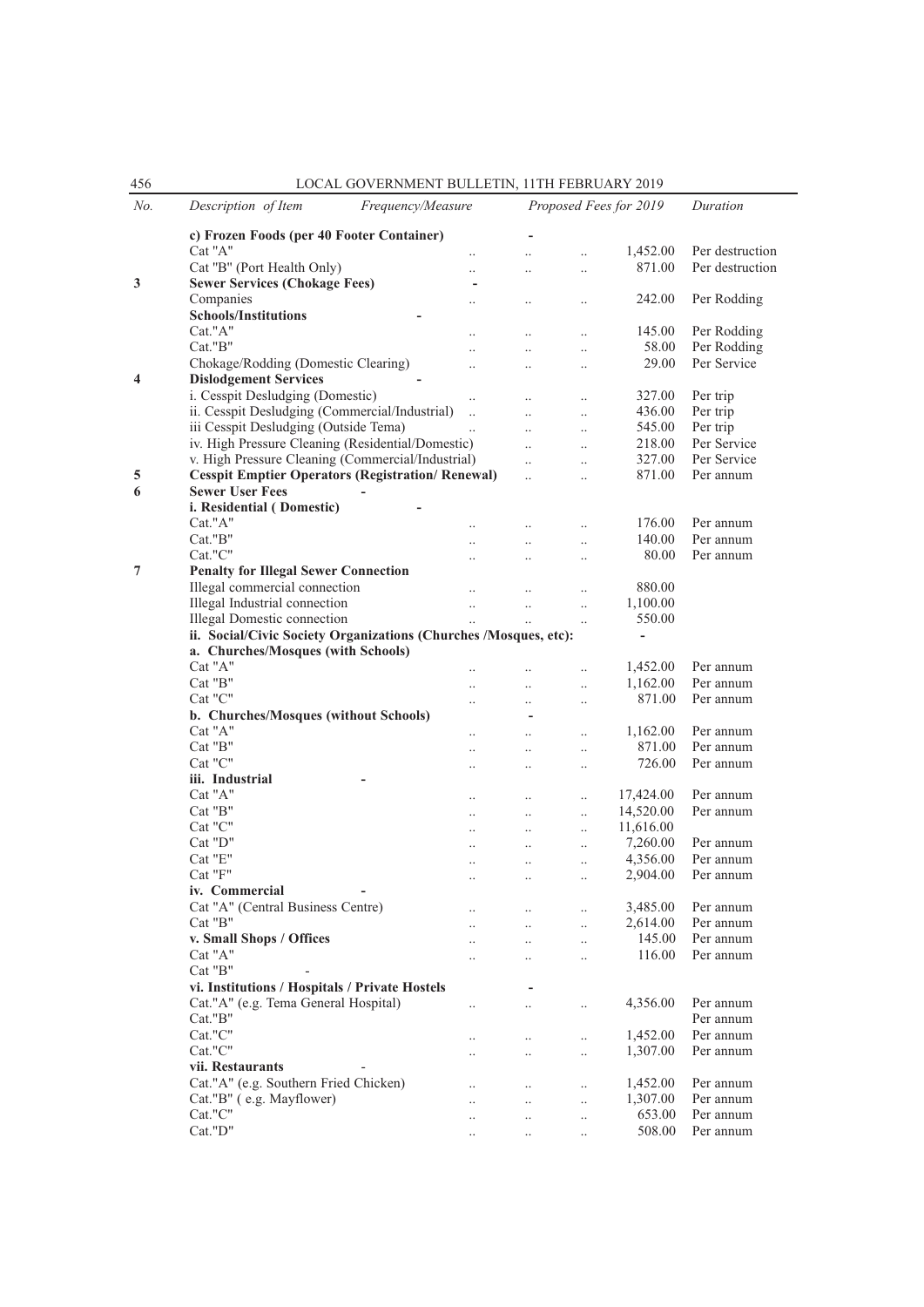| LOCAL GOVERNMENT BULLETIN. 11TH FEBRUARY 2019 |  |
|-----------------------------------------------|--|
|-----------------------------------------------|--|

| No. | Description of Item<br>Frequency/Measure                             |  |                      |                      | Proposed Fees for 2019   | Duration |                                        |
|-----|----------------------------------------------------------------------|--|----------------------|----------------------|--------------------------|----------|----------------------------------------|
|     | <b>Hotels/Guest Houses</b>                                           |  |                      |                      |                          | 436.00   | Per Check                              |
|     | a) Single Storey                                                     |  |                      | $\ddotsc$            |                          | 508.00   |                                        |
|     | b) 2 - Storey                                                        |  |                      | $\ddot{\phantom{a}}$ | $\ddotsc$                | 641.00   | Per Check                              |
|     | c) 3 - Storey & Above (Less Than a Gross Floor Area of 5000 Sq. Ft.) |  |                      |                      |                          | 641.00   | Per Check                              |
|     | d) 3 - Storey & Above Hotel/Guest House Dev't. (GH¢ 530.00 +         |  |                      |                      |                          |          |                                        |
|     | a Gross Floor Area of 5000 Sq. Ft.)                                  |  | $\ddotsc$            | $\ddotsc$            |                          | 508.00   | Per Check                              |
|     | e) Extension of Time                                                 |  | $\ddotsc$            | $\ddotsc$            | $\ddotsc$                | 254.00   |                                        |
|     | f) Motels                                                            |  | $\ddot{\phantom{a}}$ |                      | $\ldots$                 | 508.00   | Per Submission                         |
|     | ix. All other Facilities not Specified                               |  |                      |                      |                          |          |                                        |
|     | x. Franchised Public Toilet                                          |  |                      |                      |                          |          |                                        |
|     | xi. Filling/ Service Stations                                        |  |                      |                      |                          |          |                                        |
|     | Cat A                                                                |  | $\ddot{\phantom{a}}$ | $\ddot{\phantom{0}}$ |                          | 1,045.00 | Per annum                              |
|     | Cat B                                                                |  | $\ddot{\phantom{a}}$ | $\ddotsc$            | $\ddotsc$                | 697.00   | Per annum                              |
|     | Cat C                                                                |  |                      |                      | $\cdot$                  | 436.00   | Per annum                              |
|     | xii. Educational Inst. Etc                                           |  |                      |                      |                          |          |                                        |
|     | Cat "A" (Datus Complex, etc.)                                        |  | $\ddotsc$            | $\ddotsc$            | $\ddotsc$                | 2,178.00 | Per annum                              |
|     | Cat "B" (Datus Complex, etc.)                                        |  | $\ddot{\phantom{a}}$ | $\ddotsc$            | $\ddotsc$                | 1,452.00 | Per annum                              |
|     | Cat "C" (Temasco)                                                    |  | $\ddotsc$            | $\ddotsc$            | $\ddotsc$                | 1,016.00 | Per annum                              |
|     | Cat "D" (OLAMS)                                                      |  |                      | $\ddotsc$            | $\ddotsc$                | 581.00   | Per annum                              |
|     | Cat "E"                                                              |  |                      |                      |                          | 436.00   | Per annum                              |
| 8   | <b>Gyms/Massaging Centres</b>                                        |  |                      | $\ddotsc$            | $\ddotsc$                | 2,904.00 | Per annum                              |
| 9   | <b>Beauty Academy</b>                                                |  | $\ddot{\phantom{a}}$ | $\ddotsc$            | $\ddotsc$                | 145.00   | Per annum                              |
|     | Cat A                                                                |  | $\ddot{\phantom{a}}$ | $\ddotsc$            | $\ddotsc$                | 73.00    | Per annum                              |
| 10  | <b>Hiring of Mobile Toilets</b>                                      |  |                      |                      |                          |          |                                        |
|     | Cat A (with a vehicle)                                               |  |                      |                      |                          | 87.00    |                                        |
|     | Cat B (without a vehicle)                                            |  | $\ddot{\phantom{a}}$ | $\ddot{\phantom{a}}$ | $\ddotsc$                | 51.00    | Per unit /per day<br>Per unit /per day |
|     |                                                                      |  | $\ddotsc$            | $\ddotsc$            | $\ldots$                 |          |                                        |
| 11  | <b>Sewer Reconnection/Connections / Construction Fees:</b>           |  |                      |                      | $\overline{\phantom{a}}$ |          |                                        |
|     | a) Heavy Industries                                                  |  | $\ddotsc$            | $\ddotsc$            | $\ddotsc$                | 2,904.00 | Per Connection                         |
|     | b) Light Industries                                                  |  | $\ddot{\phantom{0}}$ | $\ddotsc$            | $\ldots$                 | 1,162.00 | Per Connection                         |
|     | c) Commercial                                                        |  |                      | $\ddotsc$            | $\ddotsc$                | 726.00   | Per Connection                         |
|     | d) Residential (1st and 2nd Class)                                   |  | $\ddotsc$            | $\ddotsc$            | $\ddotsc$                | 581.00   | Per Connection                         |
|     | e) Third Class Residential Areas                                     |  | $\ddotsc$            | $\ddotsc$            | $\ddot{\phantom{a}}$     | 102.00   | Per Connection                         |
|     | f) Extensions                                                        |  | $\ddotsc$            |                      | $\ddot{\phantom{a}}$     | 73.00    | Per Connection                         |
|     | g) Private Commercial Toilets Connected to Sewer                     |  |                      |                      |                          |          |                                        |
|     | Cat A                                                                |  |                      | $\ddot{\phantom{0}}$ |                          | 290.00   | Per Connection                         |
|     | Cat B                                                                |  | $\ddotsc$            | $\ddotsc$            | $\ddotsc$                | 174.00   | Per Connection                         |
|     | h. Sewer Construction                                                |  |                      |                      |                          |          |                                        |
| 12  | <b>Septage Dumping Fees</b>                                          |  |                      |                      |                          |          |                                        |
|     | Cat A (3,000 Gallons and Above)                                      |  |                      |                      | $\cdot$                  | 36.00    | Per Trip                               |
|     | Cat B (Below 3,000 Gallons)                                          |  |                      |                      |                          | 29.00    | Per Trip                               |
| 13  | <b>Francjise Fees for Solid Waste Collection</b>                     |  |                      |                      |                          |          |                                        |
|     | <b>Plastic Waste Management Fees Permit Charges for Vehicles</b>     |  |                      |                      |                          | -        |                                        |
| 1   | <b>Permit Charges for Vehicles</b>                                   |  |                      |                      |                          |          |                                        |
|     | Cat "A" (e.g. Above 10 TONNES)                                       |  | $\ddot{\phantom{a}}$ |                      | $\ldots$                 | 436.00   | Per month                              |
|     | Cat "B" (e.g. 8-10 TONNES)                                           |  |                      | $\ddotsc$            | $\ldots$                 | 218.00   | Per month                              |
|     | Cat "C" (e.g. 5-7 TONNES)                                            |  |                      | $\ddotsc$            | $\ldots$                 | 174.00   | Per month                              |
|     | Cat "D" (e.g. UP TO 4 TONNES)                                        |  |                      | $\ddot{\phantom{0}}$ | $\ddot{\phantom{0}}$     | 145.00   | Per month                              |
| 2   | <b>Drinking Water (Sachet) Vehicles</b>                              |  |                      |                      |                          |          |                                        |
|     | Cat "A" (e.g. Above 10 Tonnes)                                       |  |                      | $\cdot$ .            | $\ldots$                 | 44.00    | Per month                              |
|     | Cat "B" (e.g. 8-10 Tonnes)                                           |  |                      | $\ldots$             | $\ldots$                 | 36.00    | Per month                              |
|     | Cat "C" (e.g. 5-7 Tonnes)                                            |  |                      | $\cdot$ .            | $\ldots$                 | 29.00    | Per month                              |
|     | Cat "D" (e.g. Up to 4 Tonnes)                                        |  | $\cdot$ .            | $\ldots$             |                          | 22.00    | Per month                              |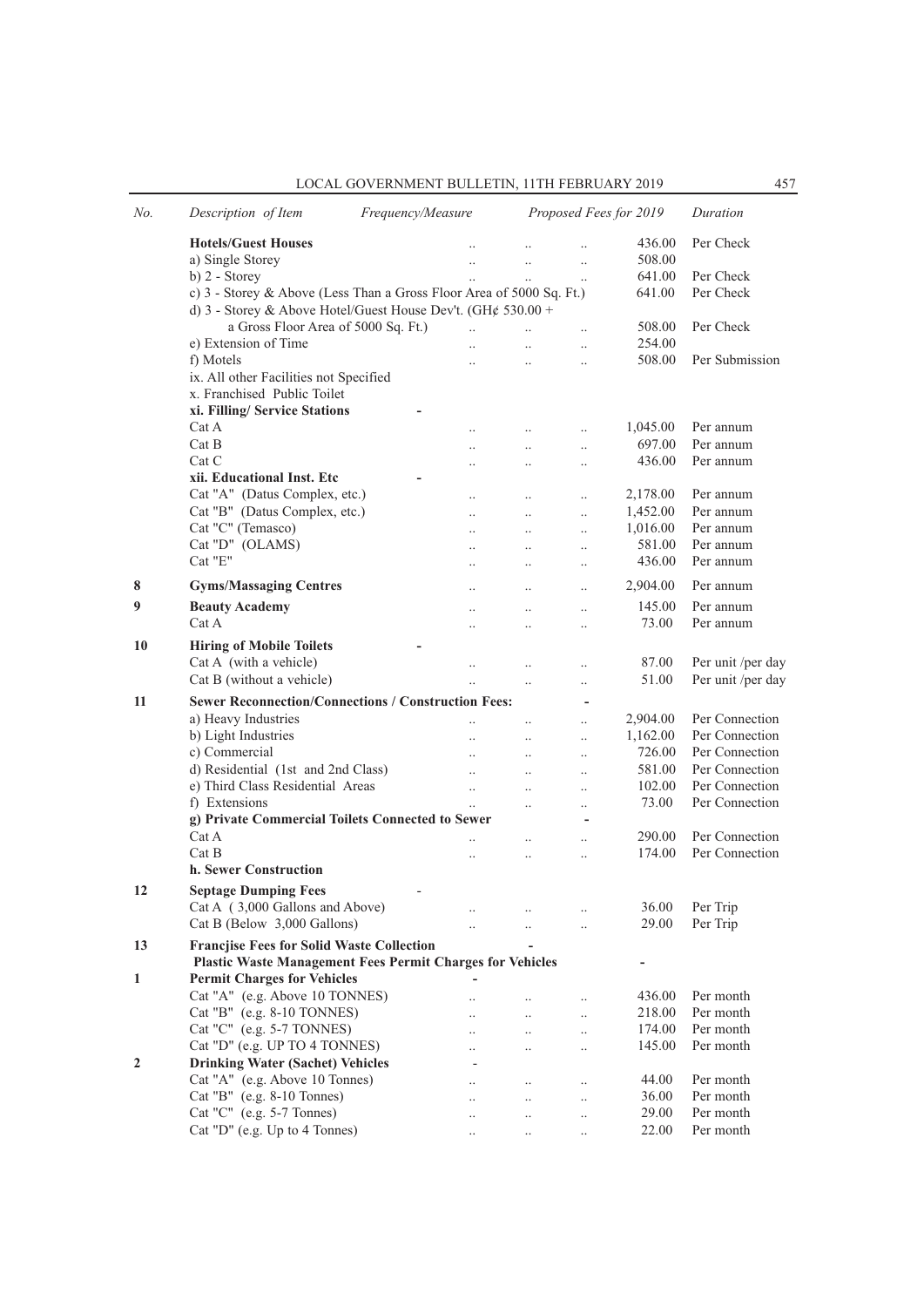458 LOCAL GOVERNMENT BULLETIN, 11TH FEBRUARY 2019

| No.            | Description of Item<br>Frequency/Measure                                |                      |                       | Proposed Fees for 2019 |        | Duration          |
|----------------|-------------------------------------------------------------------------|----------------------|-----------------------|------------------------|--------|-------------------|
| 3              | <b>Drinking Water (Bottled) Vehicles</b>                                |                      |                       |                        |        |                   |
|                | Cat "A" (e.g. Up to 20 Ltr.)                                            |                      |                       |                        | 29.00  | Per month         |
|                | Cat "B" (e.g. Up to 5 Ltr                                               | $\ddot{\phantom{0}}$ | $\ddotsc$             | $\ddotsc$              | 22.00  | Per month         |
| 4              | <b>Disposable Food Container Vehicles</b>                               |                      |                       |                        |        |                   |
|                | Cat "A" Expandable Polystrene                                           | $\ddotsc$            | $\ddot{\phantom{a}}$  | $\ddotsc$              | 15.00  | Per month         |
|                | Cat "B" Thermoform Container                                            |                      | $\ddotsc$             | $\ddotsc$              | 15.00  | Per month         |
|                |                                                                         |                      |                       |                        |        |                   |
| 5              | <b>High Density/Low Density</b><br>Cat "A" (e.g. Shopping/Carrier Bags) |                      |                       |                        | 15.00  | Per month         |
|                |                                                                         | $\ddot{\phantom{a}}$ | $\ddots$              | $\ddotsc$              |        |                   |
|                | Cat "B" (e.g. Cut Bag for Food Packaging)                               | $\ddotsc$            | $\dddot{\phantom{0}}$ | $\ddotsc$              | 15.00  | Per month         |
|                | Cat "C" (e.g. Rolls and Sheeting)                                       |                      | $\ddots$              | $\ddotsc$              | 15.00  | Per month         |
|                | Cat "D" (e.g. Plantain Chips/Bread)                                     |                      | $\ddotsc$             | $\ddotsc$              | 15.00  | Per month         |
|                | Cat "E" (e.g. Biscuits)                                                 | $\ddotsc$            | $\ddotsc$             | $\ddotsc$              | 15.00  | Per month         |
| 6              | <b>Bottled Beverages</b>                                                |                      |                       |                        |        |                   |
|                | Cat "A" (e.g. Yoghurts/Juice/Soft Drink, etc.) [Up to 1.5 Ltr]          |                      |                       |                        | 29.00  | Per month         |
|                | Cat "B" (e.g. Vegetable/Edible/Cooking Oil, etc.) [Ut to 1.5 Ltr]       |                      |                       |                        | 29.00  | Per month         |
| 7              | <b>Alcoholic Beverages</b>                                              |                      |                       |                        |        |                   |
|                | Cat "A" (Alcoholic Drink [e.g. Sachet]                                  | $\cdots$             | $\ddot{\phantom{a}}$  |                        | 36.00  | Per month         |
|                | Cat "B" (Alcoholic Drink [e.g. Bottled] Up to 750ml                     |                      | $\ddot{\phantom{a}}$  |                        | 36.00  | Per month         |
|                |                                                                         |                      |                       | $\ddotsc$              |        |                   |
| 8              | <b>Other Plastic Waste</b>                                              |                      |                       |                        |        |                   |
|                | Cat "A" (Any Other Flexible Packaging)                                  |                      | $\ddots$              | $\ddotsc$              | 15.00  | Per month         |
|                | Cat "B" (Ice Water/Cocoa Drink Seller Tag [Quarterly])                  |                      | $\ddotsc$             | $\ddot{\phantom{a}}$   | 6.00   | Per month         |
|                | <b>Education Levy</b>                                                   |                      |                       |                        |        |                   |
| 1              | Day Care Centres (T.M.A.- Owned)                                        |                      |                       |                        |        |                   |
|                | <b>Registration Fee</b>                                                 | $\ddotsc$            | $\ddots$              | $\ddots$               | 10.00  | Per entry         |
|                | School Fees (Monthly)                                                   |                      | $\ddotsc$             | $\ddotsc$              | 10.00  | Per month         |
|                | Feeding Fee                                                             |                      |                       |                        | 1.50   | per day           |
|                | <b>Other Fees</b>                                                       |                      |                       | $\ldots$               |        |                   |
|                |                                                                         |                      |                       |                        |        |                   |
| 1              | Enertainment:<br>a) Dance and Concerts                                  |                      |                       |                        | 7.00   | Per hour Per Show |
|                | b) Extension of hrs. (on request)                                       |                      |                       |                        | 15.00  | Per Hour          |
|                |                                                                         | $\ddotsc$            | $\ddots$              | $\ddotsc$              |        |                   |
| $\overline{2}$ | <b>Marriage Registration</b>                                            |                      |                       |                        |        |                   |
|                | i. Ordinance (CAP 127)                                                  |                      |                       | $\cdot$                | 121.00 | Per Registraton   |
|                | ii. Customary Marriage                                                  |                      |                       | $\ldots$               | 121.00 | Per Registraton   |
|                | iii. Divorce Certificate (Customary)                                    |                      |                       | $\cdot$ .              | 121.00 | Per Registraton   |
|                | iv. Fee for Correction of Registration                                  |                      | $\ldots$              | $\ldots$               | 121.00 | Per Registraton   |
|                | v. Spinster /Bachelor Certificate                                       |                      | $\cdot$ .             | $\cdot$ .              | 242.00 | Per Registraton   |
|                | vi. Registrar's Certificate                                             | $\ddot{\phantom{a}}$ | $\ddotsc$             | $\cdot$                | 61.00  | Per copy          |
|                | vii. Certificate of Marriage From (TMA)                                 |                      | $\ddotsc$             | $\ddotsc$              | 121.00 | Per copy          |
|                | viii. Use of TMA Hall -Marriage Ceremony (30 MINS)                      |                      | $\ddotsc$             | $\ddot{\phantom{0}}$   | 121.00 | Per use           |
| 3              | <b>Certificate (Certifiied True Copy)</b>                               |                      |                       |                        |        |                   |
|                | a) Ordinance                                                            |                      | $\ldots$              | $\cdot$ .              | 121.00 | Per copy          |
|                | b) Customary                                                            | $\ddot{\phantom{a}}$ | $\ddotsc$             | $\ldots$               | 121.00 | Per copy          |
|                | a. Marriage Registration - Office Room                                  | $\ddot{\phantom{a}}$ | $\ldots$              | $\ldots$               | 61.00  | Per use           |
|                | b. Authentication of Marriage Certificate                               | $\ddot{\phantom{0}}$ | $\ldots$              | $\cdot$ .              | 121.00 | Per copy          |
|                | c. Registration of Churches for Marriages                               | $\ddotsc$            |                       |                        | 726.00 | Per Church        |
|                |                                                                         |                      |                       |                        |        |                   |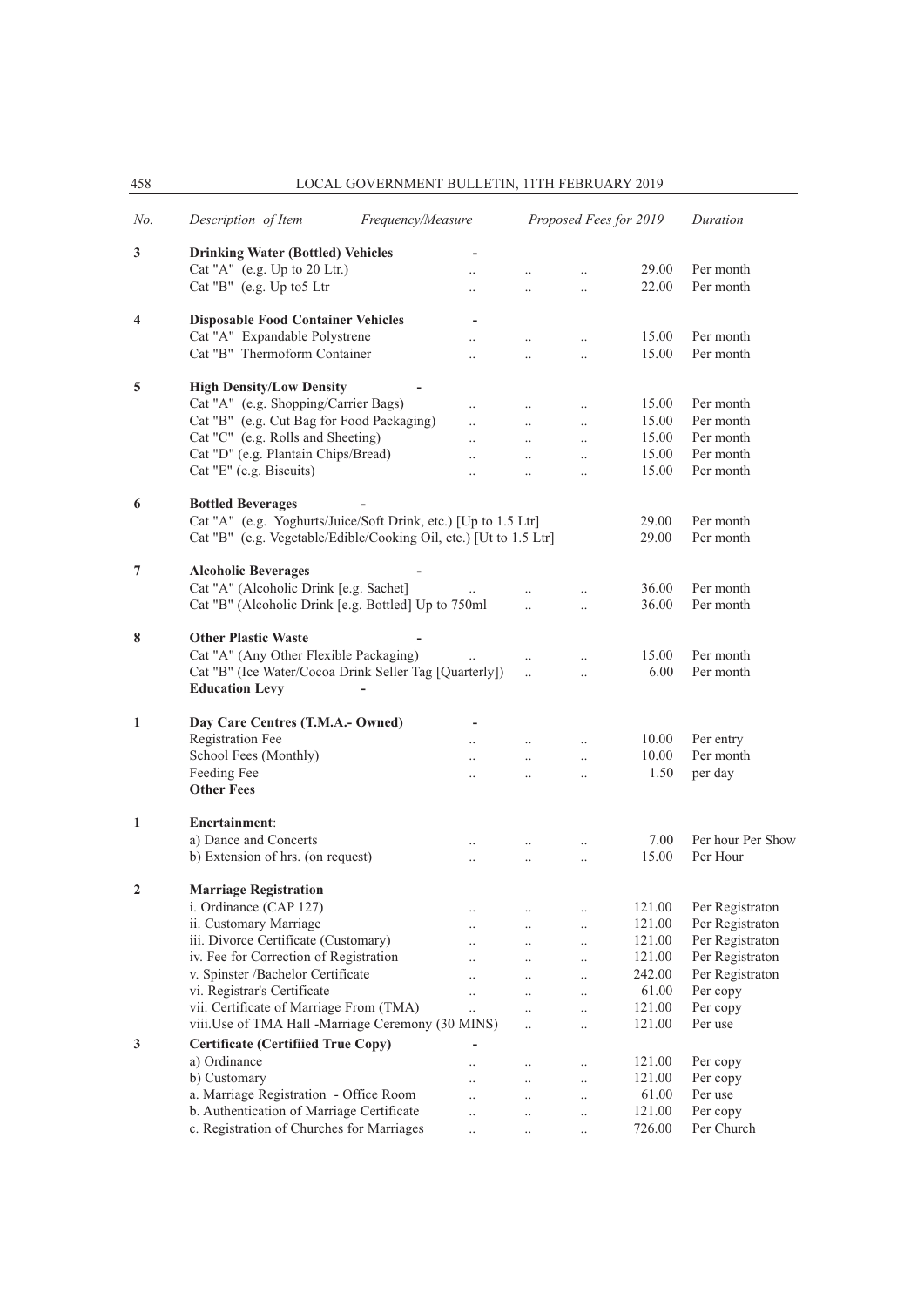LOCAL GOVERNMENT BULLETIN, 11TH FEBRUARY 2019 459

| No. | Description of Item                                                  |  | Frequency/Measure    |                      | Proposed Fees for 2019 | Duration         |              |  |  |  |
|-----|----------------------------------------------------------------------|--|----------------------|----------------------|------------------------|------------------|--------------|--|--|--|
| 4   | <b>Spots</b>                                                         |  |                      |                      |                        |                  |              |  |  |  |
|     | <b>Penalties (for Various Offences)</b>                              |  |                      |                      |                        |                  |              |  |  |  |
|     | a) Defecation at Unauthorised Places                                 |  | $\ldots$             | $\ldots$             |                        | 121.00           | Per case     |  |  |  |
|     | b) Indiscriminate/Unauthorised Dumping/Burning of Refuse/Garbage/any |  |                      |                      |                        | 121.00           | Per case     |  |  |  |
|     | Cat "A" (Business Premises)                                          |  |                      | $\ddot{\phantom{a}}$ | $\ddotsc$              | 2,904.00         | Per case     |  |  |  |
|     | Cat "B" (Residential Premises)                                       |  |                      | $\ddotsc$            | $\ddotsc$              | 605.00           | Per case     |  |  |  |
|     | c) Refusal to pay Daily Market Tolls                                 |  | $\ddotsc$            | $\ddot{\phantom{a}}$ | $\ddotsc$              | 58.00            | Per annum    |  |  |  |
|     | d) Refusal to pay Park Tolls                                         |  | $\ddotsc$            | $\ddotsc$            | $\ldots$               | 145.00           | Per annum    |  |  |  |
|     | e) Refusal to pay Basic Rate                                         |  | $\ddotsc$            | $\ddot{\phantom{0}}$ | $\ldots$               | 29.00            |              |  |  |  |
|     | f) Refusal to register business with the Assembly                    |  |                      |                      |                        |                  |              |  |  |  |
|     | Cat."A"                                                              |  |                      | $\ddot{\phantom{a}}$ | $\ddot{\phantom{0}}$   | 58,080.00        | Per annum    |  |  |  |
|     | Cat."B"                                                              |  |                      |                      | $\ddot{\phantom{a}}$   | 29,040.00        | Per annum    |  |  |  |
|     | Cat."C"                                                              |  | $\ddotsc$            | $\ddot{\phantom{0}}$ | $\ddotsc$              | 17,424.00        | Per annum    |  |  |  |
|     | Cat "D"                                                              |  |                      | $\ddot{\phantom{a}}$ | $\ddotsc$              | 2,904.00         | Per annum    |  |  |  |
|     | g) Refusal to obtain Environmental Sanitation Permit                 |  |                      |                      |                        |                  |              |  |  |  |
|     | <i>i.</i> Hoteliers                                                  |  |                      |                      |                        |                  |              |  |  |  |
|     | Cat "A"                                                              |  |                      |                      |                        | 581.00           | Per annum    |  |  |  |
|     | Cat "B"                                                              |  |                      | $\ddot{\phantom{a}}$ | $\cdot$ .              |                  | Per annum    |  |  |  |
|     |                                                                      |  |                      |                      | $\ddotsc$              | 290.00<br>116.00 | Per annum    |  |  |  |
|     | Cat "C" (Budget Hotels / Guest Houses)                               |  | $\ddotsc$            | $\ddot{\phantom{0}}$ | $\ddotsc$              |                  |              |  |  |  |
|     | ii. Restaurants/Chop Bars/Food Joints                                |  |                      |                      |                        |                  |              |  |  |  |
|     | Cat "A"                                                              |  |                      | $\ddot{\phantom{0}}$ | $\ddot{\phantom{0}}$   | 581.00           | Per annum    |  |  |  |
|     | Cat "B"                                                              |  | $\ddot{\phantom{a}}$ | $\ddot{\phantom{0}}$ | $\ddotsc$              | 290.00           | Per annum    |  |  |  |
|     | Cat "C"                                                              |  | $\ddotsc$            | $\ddot{\phantom{0}}$ | $\ddotsc$              | 116.00           | Per annum    |  |  |  |
|     | iii. Industrial Establishments                                       |  |                      |                      |                        |                  |              |  |  |  |
|     | Cat "A"                                                              |  | $\ddotsc$            | $\ldots$             | $\ddot{\phantom{0}}$   | 5,808.00         | Per annum    |  |  |  |
|     | Cat "B"                                                              |  | $\ddotsc$            | $\ddotsc$            | $\ddotsc$              | 2,904.00         | Per annum    |  |  |  |
|     | Cat "C"                                                              |  | $\ddot{\phantom{a}}$ | $\ddotsc$            | $\ddotsc$              | 1,742.00         | Per annum    |  |  |  |
|     | Cat "D" (Cold Storage Faciltiy)                                      |  | $\ddotsc$            | $\ddot{\phantom{0}}$ | $\ddot{\phantom{0}}$   | 871.00           | Per annum    |  |  |  |
|     | Cat "E" (Sachet Water Producers)                                     |  | $\ddotsc$            | $\ddotsc$            | $\ldots$               | 581.00           | Per annum    |  |  |  |
|     | iv. Educational Institutions                                         |  | $\cdot \cdot$        | $\cdot$              | $\ddotsc$              | 116.00           | Per annum    |  |  |  |
|     | vi. Health Facilities                                                |  |                      |                      |                        |                  |              |  |  |  |
|     | Cat "A" (Priivate Hospital)                                          |  | $\ddot{\phantom{a}}$ | $\ldots$             | $\cdot$ .              | 290.00           | Per annum    |  |  |  |
|     | Cat "B" (Private Clinics)                                            |  |                      | $\ddot{\phantom{0}}$ | $\ddotsc$              | 145.00           | Per annum    |  |  |  |
|     | Cat "C" (Private Maternity Homes)                                    |  | $\ddotsc$            | $\ddotsc$            | $\ddot{\phantom{a}}$   | 58.00            | Per annum    |  |  |  |
|     | vii. Herbal Centres                                                  |  |                      |                      |                        |                  |              |  |  |  |
|     | Cat "A"                                                              |  |                      |                      |                        | 145.00           | Per annum    |  |  |  |
|     | Cat "B"                                                              |  | $\ddotsc$            | $\ldots$             | $\ddotsc$              | 58.00            | Per annum    |  |  |  |
|     | viii. Bakeries                                                       |  | $\ddot{\phantom{a}}$ | $\ddot{\phantom{0}}$ | $\ddotsc$              | 116.00           | Per annum    |  |  |  |
|     |                                                                      |  |                      | $\ddot{\phantom{0}}$ | $\ddot{\phantom{0}}$   |                  |              |  |  |  |
|     | ix. Poulgtry and Livestock Farmers                                   |  |                      |                      |                        |                  |              |  |  |  |
|     | Cat "A"                                                              |  |                      |                      |                        | 290.00           | Per annum    |  |  |  |
|     | Cat "B"                                                              |  |                      | $\cdot$ .            | $\ddot{\phantom{0}}$   | 145.00           | Per annum    |  |  |  |
|     | x. Private Laboratory                                                |  |                      |                      |                        |                  |              |  |  |  |
|     | Cat "A"                                                              |  |                      |                      | $\cdot \cdot$          | 290.00           | Per annum    |  |  |  |
|     | Cat "B"                                                              |  |                      | $\ddot{\phantom{0}}$ | $\cdot$ .              | 145.00           | Per annum    |  |  |  |
|     | Cat "C"                                                              |  |                      |                      | $\ddotsc$              | 58.00            | Per annum    |  |  |  |
|     | xi. Filling/Service/Gas Station                                      |  |                      |                      |                        |                  |              |  |  |  |
|     | Cat "A"                                                              |  |                      |                      | $\ddotsc$              | 1,162.00         | Per annum    |  |  |  |
|     | Cat "B"                                                              |  |                      | $\ddotsc$            | $\ldots$               | 581.00           | Per annum    |  |  |  |
|     | Cat "C"                                                              |  |                      |                      | $\ddotsc$              | 290.00           | Per annum    |  |  |  |
|     | h) Penalty for erecting masts without permit                         |  |                      |                      | $\ddot{\phantom{0}}$   | 58,080.00        | Per mast/p.a |  |  |  |
|     | i) Penalty for non-renewal (Masts)                                   |  | $\ddotsc$            | $\ddot{\phantom{0}}$ | $\ddotsc$              | 43,560.00        | Per mast/p.a |  |  |  |
|     | j) Penalty for erecting dics without permit                          |  | $\ddotsc$            |                      | $\ddot{\phantom{a}}$   | 43,560.00        | Per disc/p.a |  |  |  |